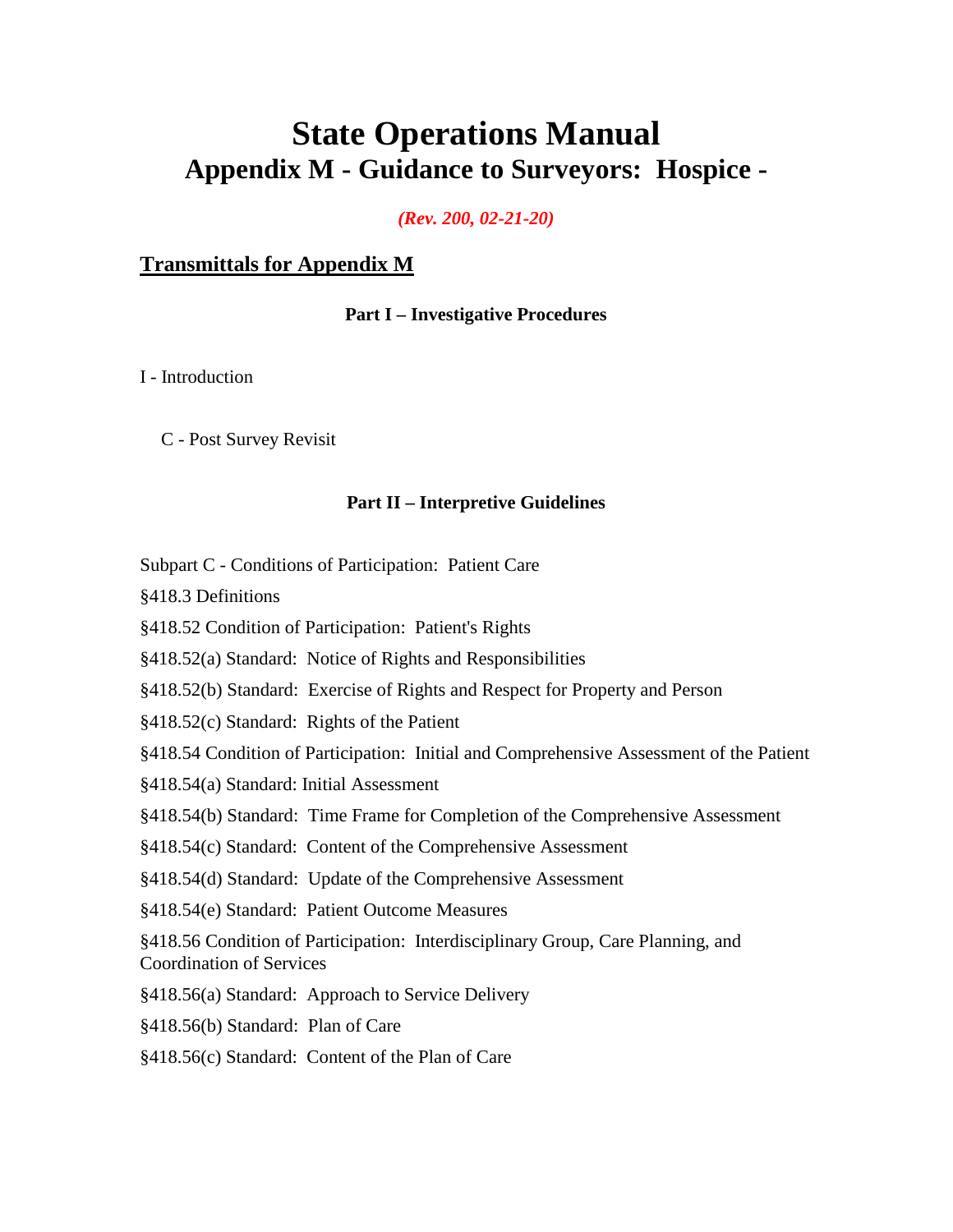- §418.56(d) Standard: Review of the Plan of Care
- §418.56(e) Standard: Coordination of Services
- §418.58 Condition of Participation: Quality Assessment and Performance Improvement
- §418.58(a) Standard: Program Scope
- §418.58(b) Standard: Program Data
- §418.58(c) Standard: Program Activities
- §418.58(d) Standard: Performance Improvement Projects
- §418.58(e) Standard: Executive Responsibilities
- §418.60 Condition of Participation: Infection Control
- §418.60(a) Standard: Prevention
- §418.60(b)Standard: Control
- §418.60(c) Standard: Education
- §418.62 Condition of Participation: Licensed Professional Services
- §418.64 Condition of Participation: Core Services
- §418.64(a) Standard: Physician Services
- §418.64(b) Standard: Nursing Services
- §418.64(c) Standard: Medical Social Services
- §418.64(d) Standard: Counseling Services

§418.66 Condition of Participation: Nursing Services Waiver Of Requirement That Substantially All Nursing Services Be Routinely Provided Directly by a Hospice

§418.70 Condition of Participation: Furnishing of Non-core Services

§418.72 Condition of Participation: Physical Therapy (PT), Occupational Therapy (OT), and Speech-Language Pathology (SLP)

§418.74 Waiver of Requirement-Physical Therapy, Occupational Therapy, Speechlanguage Pathology and Dietary Counseling

§418.76 Condition of Participation: Hospice Aide and Homemaker Services

§418.76(a) Standard: Hospice Aide Qualifications

§418.76(b) Standard: Content and Duration of Hospice Aide Classroom and Supervised Practical Training

§418.76(c) Standard: Competency Evaluation

§418.76(d) Standard: In-service Training

§418.76(e) Standard: Qualifications for Instructors Conducting Classroom And Supervised Practical Training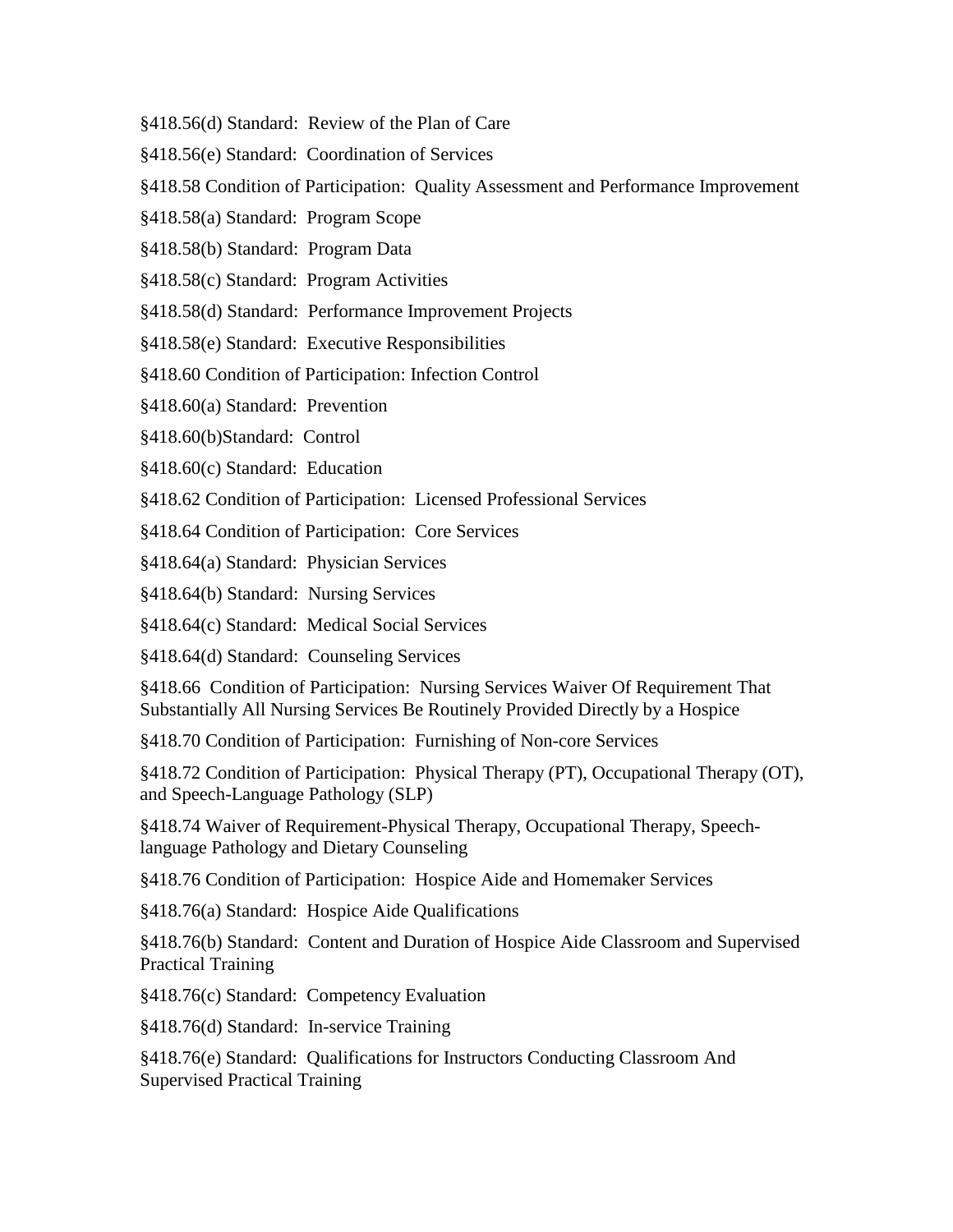- §418.76(f) Standard: Eligible Competency Evaluation Organizations
- §418.76(g) Standard: Hospice Aide Assignments and Duties
- §418.76(h) Standard: Supervision of Hospice Aides

§418.76(i) Standard: Individuals Furnishing Medicaid Personal Care Aide-Only Services under a Medicaid Personal Care Benefit

- §418.76(j) Standard: Homemaker Qualifications
- §418.76(k) Standard: Homemaker Supervision and Duties
- §418.78 Condition of participation: Volunteers
- §418.78(a) Standard: Training
- §418.78(b) Standard: Role
- §418.78(c) Standard: Recruiting and Retaining
- §418.78(d) Standard: Cost Saving
- §418.78(e) Standard: Level of Activity
- Subpart D --Conditions of Participation: Organizational Environment
- §418.100 Condition of Participation: Organization and Administration of Services
- §418.100(a) Standard: Serving the Hospice Patient and Family
- §418.100(b) Standard: Governing Body and Administrator
- §418.100(c) Standard: Services
- §418.100(d) Standard: Continuation of Care
- §418.100(e) Standard: Professional Management Responsibility
- §418.100(f) Standard: Hospice Multiple Locations
- §418.100(g) Standard: Training
- §418.102 Condition of Participation: Medical Director.
- §418.102(a) Standard: Medical Director Contract
- §418.102(b)Standard: Initial Certification of Terminal Illness
- §418.102(c) Standard: Recertification of the Terminal Illness
- §418.102(d) Standard: Medical Director Responsibility
- §418.104 Condition of participation: Clinical Records
- §418.104(a) Standard: Content
- §418.104(b) Standard: Authentication
- §418.104(c) Standard: Protection of Information
- §418.104(d) Standard: Retention of Records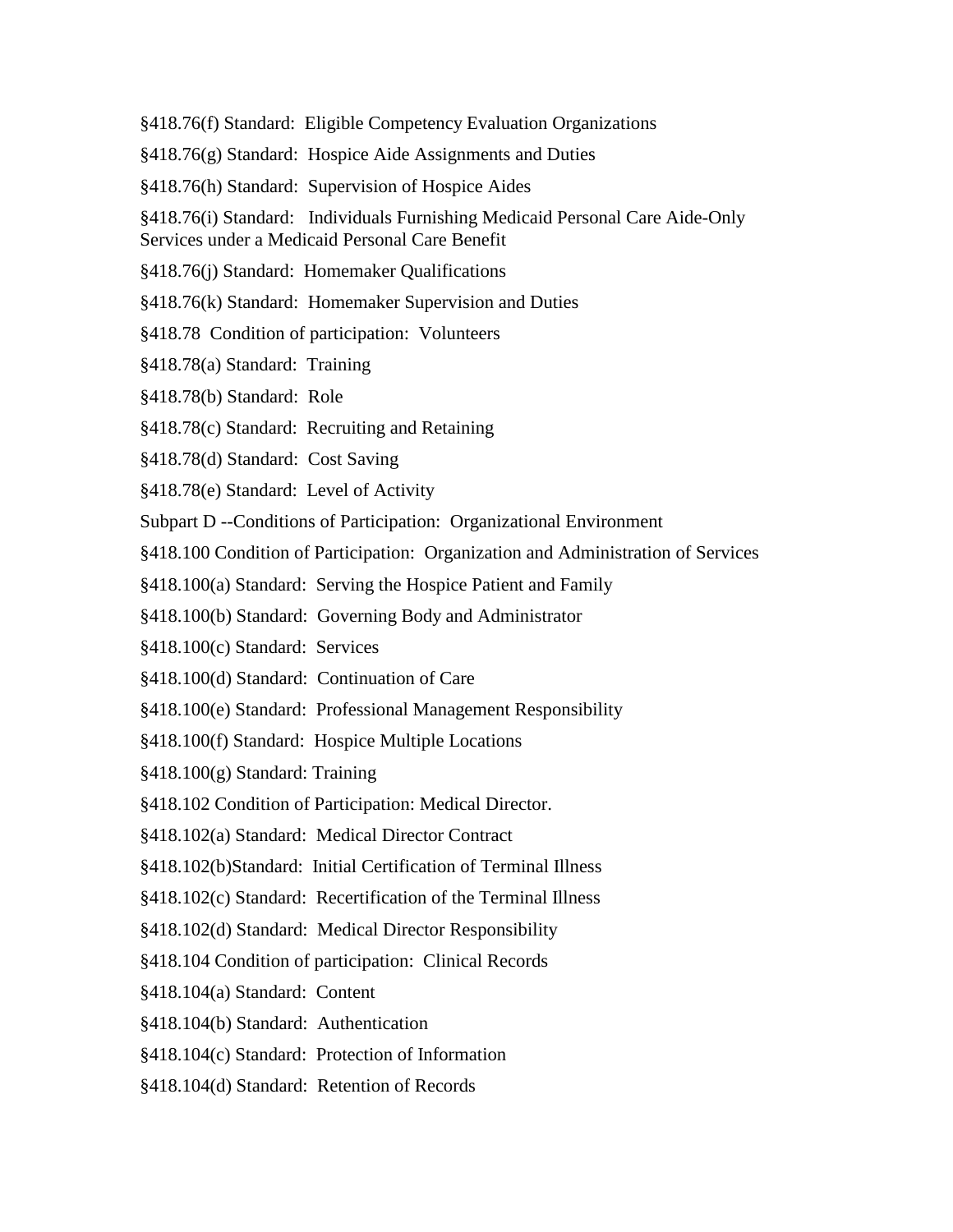§418.104(e) Standard: Discharge or Transfer of Care

§418.104(f) Standard: Retrieval of Clinical Records

§418.106 Condition of Participation: Drugs and Biologicals, Medical Supplies, and Durable Medical Equipment

- §418.106(a) Standard: Managing Drugs and Biologicals
- §418.106(b) Standard: Ordering of Drugs
- §418.106(c) Standard: Dispensing of Drugs and Biologicals
- §418.106(d) Standard: Administration of Drugs and Biologicals
- §418.106(e) Standard: Labeling, Disposing, and Storing of Drugs and Biologicals
- §418.106(f) Standard: Use and Maintenance of Equipment and Supplies
- §418.108 Condition of Participation: Short-term Inpatient Care
- §418.108(a) Standard: Inpatient Care for Symptom Management and Pain Control
- §418.108(b) Standard: Inpatient Care for Respite Purposes
- §418.108(c)Standard: Inpatient Care Provided under Arrangements
- §418.108(d) Standard: Inpatient Care Limitation
- §418.108(e) Standard: Exemption from Limitation.
- §418.110 Condition of Participation: Hospices that Provide Inpatient Care Directly
- §418.110(a) Standard: Staffing
- §418.110(b) Standard: Twenty-four Hour Nursing Services
- §418.110(c) Standard: Physical Environment
- §418.110(d) Standard: Fire Protection
- §418.110(e) Standard: Patient Areas
- §418.110(f) Standard: Patient Rooms
- §418.110(g) Standard: Toilet/Bathing Facilities
- §418.110(h) Standard: Plumbing Facilities
- §418.110(i) Standard: Infection Control
- §418.110(j) Standard: Sanitary Environment
- §418.110(k) Standard: Linen
- §418.110(l) Standard: Meal Service and Menu Planning
- §418.110(m) Standard: Restraint or Seclusion
- §418.110(n) Standard: Restraint or Seclusion Staff Training Requirements
- §418.110(o) Standard: Death Reporting Requirements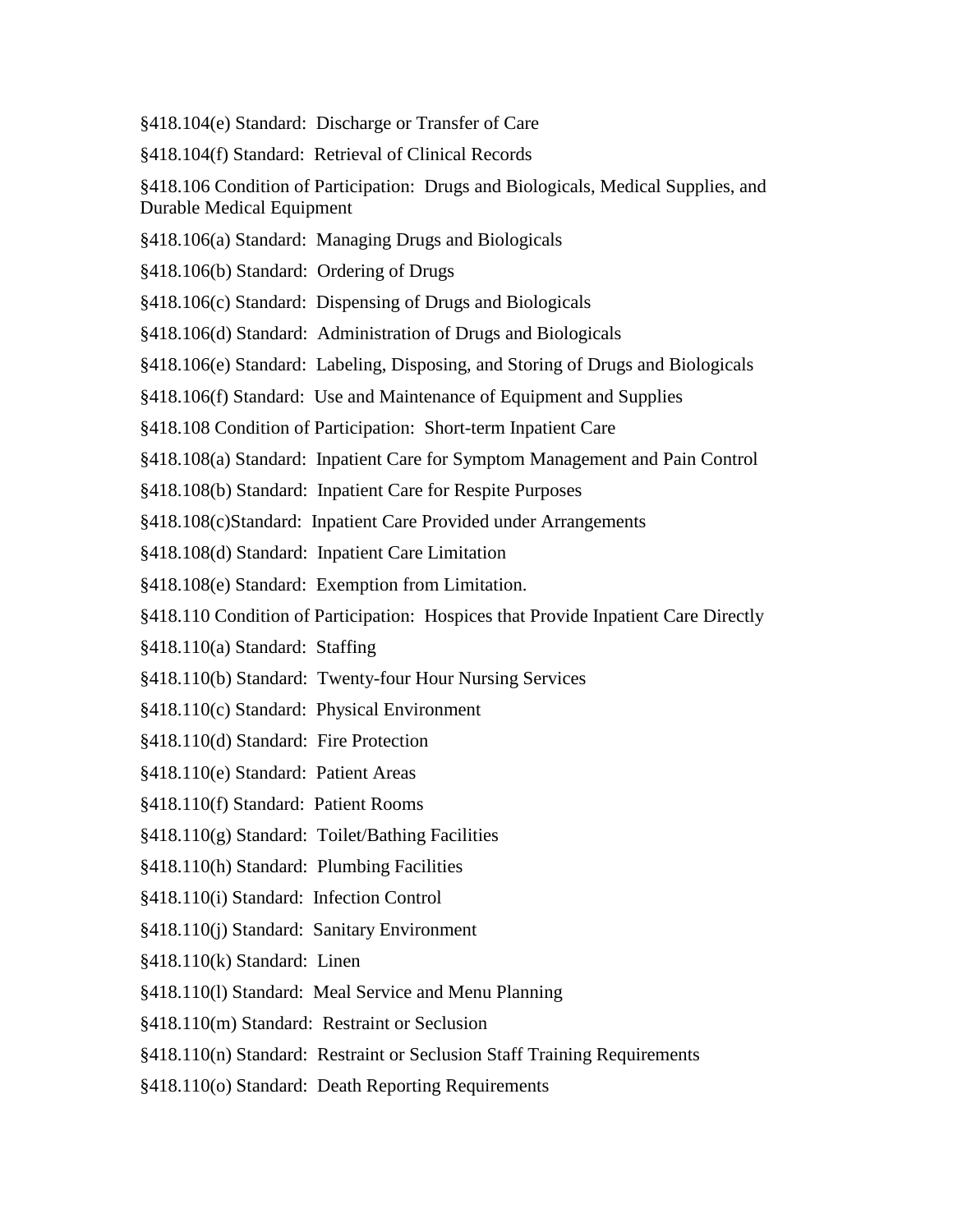§418.112 Condition of Participation: Hospices that Provide Hospice Care to Residents of a SNF/NF or ICF/IID

§418.112(a) Standard: Resident Eligibility, Election, and Duration of Benefits

§418.112(b) Standard: Professional Management

§418.112(c) Standard: Written Agreement

§418.112(d) Standard: Hospice Plan of Care

§418.112(e) Standard: Coordination of Services

§418.112(f) Standard: Orientation and Training of Staff

§418.114 Condition of Participation: Personnel Qualifications

§418.114(a) Standard: General Qualification Requirements

§418.114(b) Standard: Personnel Qualifications for Certain Disciplines

§418.114(c) Standard: Personnel Qualifications When No State Licensing, Certification or Registration Requirements Exist

§418.114(d) Standard: Criminal Background Checks

§418.116 Condition of Participation: Compliance with Federal, State, and Local Laws and Regulations Related to the Health and Safety of Patients

\_\_\_\_\_\_\_\_\_\_\_\_\_\_\_\_\_\_\_\_\_\_\_\_\_\_\_\_\_\_\_\_\_\_\_\_\_\_\_\_\_\_\_\_\_\_\_\_\_\_\_\_\_\_\_\_\_\_\_\_\_\_\_\_\_\_\_\_\_

§418.116(a) Standard: Multiple Locations

§418.116(b) Standard: Laboratory Services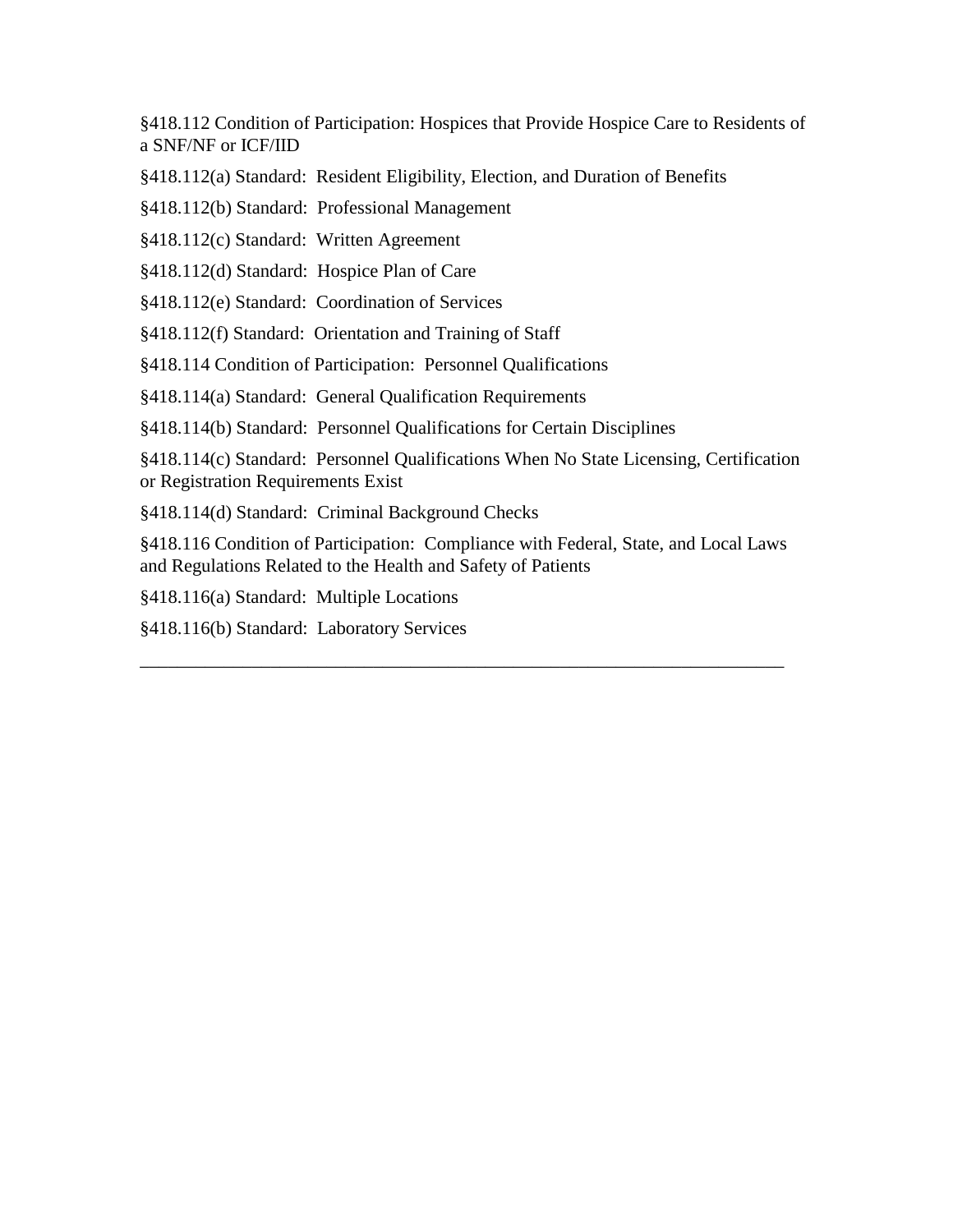# **Part I – Investigative Procedures**

# <span id="page-5-0"></span>**I – Introduction**

Survey protocols and Interpretive Guidelines are established to provide guidance to personnel conducting surveys of hospices. They serve to clarify and/or explain the intent of the regulations. All surveyors are required to use them in assessing compliance with Federal requirements. The purpose of the protocols and guidelines is to direct the surveyor's attention to avenues of investigation in preparation for the survey, conducting the survey, and evaluating the survey findings.

These protocols represent the view of the Centers for Medicare & Medicaid Services (CMS) on relevant areas and items that must be inspected/reviewed under each regulation. The use of these protocols promotes consistency in the survey process. The protocols assure that a facility's compliance with the regulations is reviewed in a thorough, efficient, and consistent manner so that at the completion of the survey, surveyors have sufficient information to make compliance decisions.

Although surveyors use the information contained in the Interpretive Guidelines in the process of making a determination about a hospice's compliance with the regulations, these guidelines are not binding. Interpretive Guidelines do not establish requirements that must be met by hospices, do not replace or supersede the law or regulations, and may not be used alone as the sole basis for a citation. All mandatory requirements for hospices are set forth in relevant provisions of the Social Security Act and in regulations.

The Interpretive Guidelines do however, contain authoritative interpretations and clarification of statutory and regulatory requirements and are used to assist surveyors in making determinations about a hospice's compliance.

#### **Survey Team**

The State survey agency (SA), or the CMS Regional Office (RO) for Federal teams, decides the size of the team. Each hospice survey team should include at least one RN with hospice survey experience. Other surveyors who have the expertise to determine whether the hospice is in compliance may be used as needed.

# **Training for Hospice Surveyors**

Hospice surveyors should have the necessary training and experience to conduct a hospice survey. All hospice surveyors must attend a CMS sponsored Basic Hospice Surveyor Training Course. New surveyors may accompany the team as part of their training prior to completing the CMS Basic Hospice Surveyor Training Course.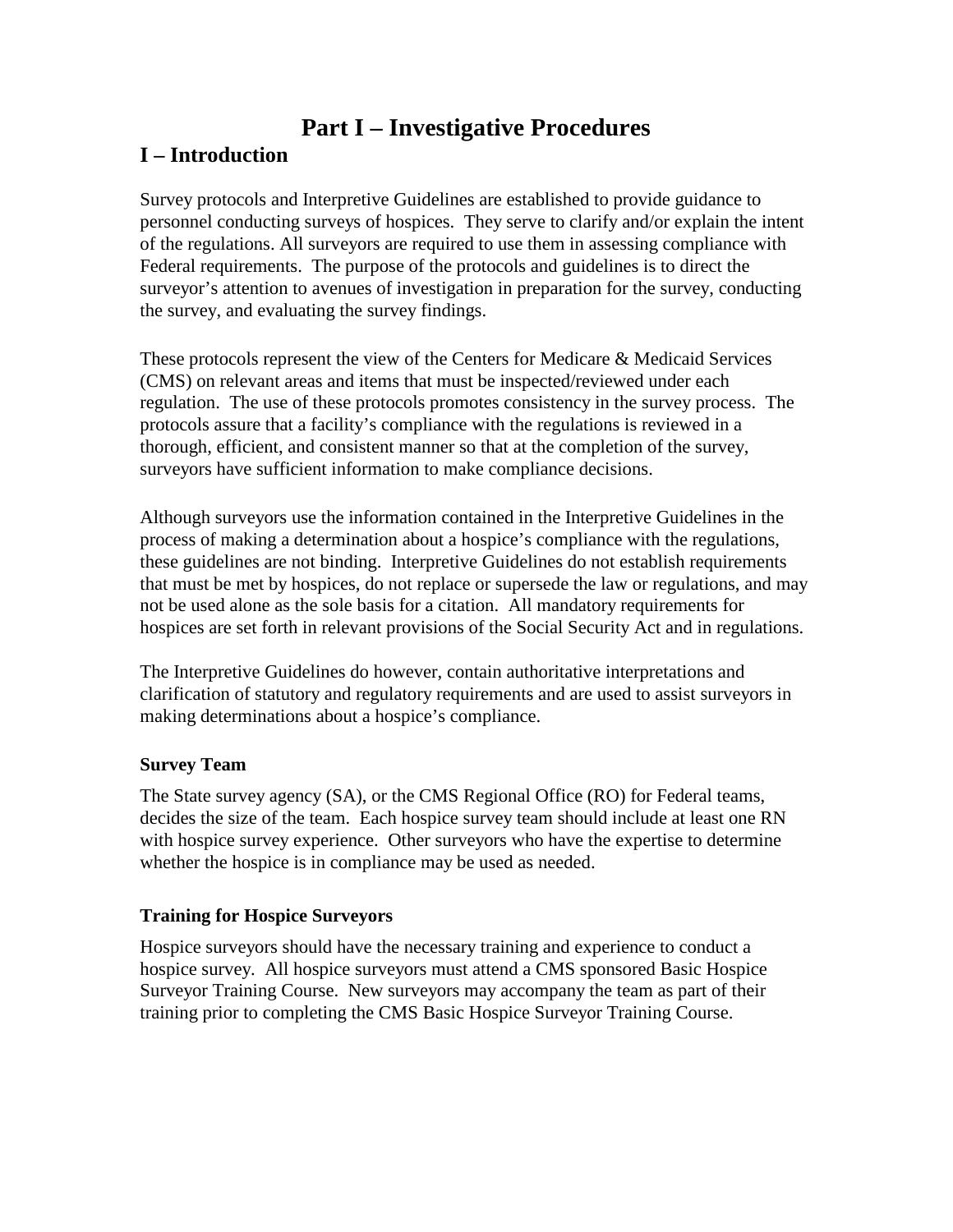# **Types of Hospice Surveys**

### **A - Initial Certification**

Prior to the initial Medicare certification survey, a prospective hospice should notify the RO and/or the SA that it wants to apply for Medicare certification. The prospective hospice must complete a Medicare enrollment application (Form CMS 855A). This form can be found at:

[http://www.cms.hhs.gov/MedicareProviderSupEnroll/02\\_EnrollmentApplications.asp#To](http://www.cms.hhs.gov/MedicareProviderSupEnroll/02_EnrollmentApplications.asp#TopOfPage) [pOfPage.](http://www.cms.hhs.gov/MedicareProviderSupEnroll/02_EnrollmentApplications.asp#TopOfPage) The assigned Medicare Administrative Contractor (MAC) will review the application, verify the information and notify the RO and SA of their enrollment recommendation. Additional information on this process is available in §2005A.

### **Initial Medicare Certification Survey**

Before the SA or the National Accrediting Organization (AO) with deeming authority conducts the initial Medicare certification survey, the SA must have received written documentation submitted by the prospective hospice requesting an initial certification survey. At the time of the survey, the prospective hospice must:

- Be operational:
- Have completed the Medicare Enrollment Application Form CMS-855A and had this form verified by the assigned MAC;
- Have provided care to a minimum of 5 hospice patients (not required to be Medicare patients.)
- At least 3 hospice patients should be receiving care at the time of the initial Medicare certification survey. If the hospice is located in a medically underserved area, as determined by the CMS RO, the CMS RO may reduce the minimum number of patients from 5 to 2. At least 1 of the 2 required patients should be receiving care from the hospice at the time of the initial Medicare survey;
- Be providing all services needed by the patients actually being served; and
- Be capable of demonstrating the operational capability of all facets of its operations.

In the event that the hospice patients being served at the time of the survey do not require the full scope of hospice services, verify that the hospice is fully prepared to provide all services necessary to meet the hospice CoPs.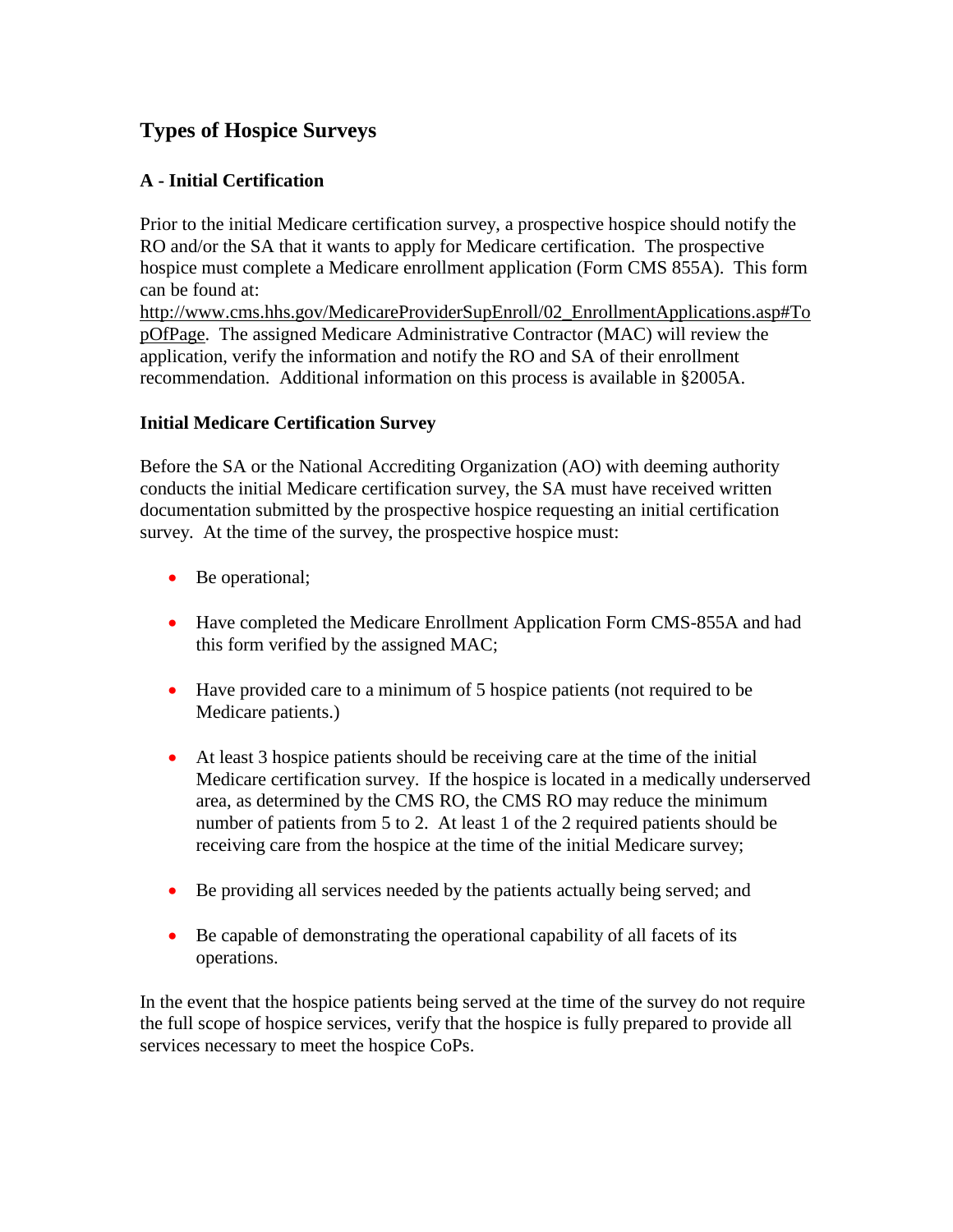It is not necessary to inspect the facility where the inpatient services will be provided under arrangement or in space share with a Medicare certified facility. The contract for the inpatient services must be reviewed to ensure that it is valid and there is no doubt that the hospice will be able to provide the service when needed.

The effective date of Medicare participation can be no earlier than the date the hospice is prepared to provide all of the required services and meets all hospice CoPs. In no case can the effective date be earlier than the date the hospice meets all the Federal requirements (42 CFR 489.13).

All initial hospice surveys are unannounced and must verify compliance with all the regulatory requirements contained in §418.52 thru §418.116. (See §2700A)

# **B - Recertification Survey of Participating Hospices**

All recertification hospice surveys are unannounced and must verify compliance with all the regulatory requirements contained at §418.52thru §418.116. If an existing certified hospice has a new inpatient unit or an inpatient unit that it wishes to relocate, verify compliance with the regulations at §418.110.

Routinely conduct the recertification survey at a multiple location of the hospice, if applicable, when that location serves more patients than the initial location issued the CMS certification number. Whenever possible, visit all locations of the hospice during the survey. Deficiencies found at any multiple location(s) are applicable to the entire hospice.

# **C - Post-Survey Revisit**

In some cases, the SA may verify correction of deficiencies through mail, telephone or electronic contact in lieu of an on-site visit. However, an on-site visit is required for any condition level deficiency. Through the on-site visit or other contact, assess the hospice's correction of the deficiencies previously cited on the Statement of Deficiencies and Plan of Correction, Form CMS-2567.

The purpose of the post-survey onsite revisit is to reevaluate the specific care and services that were cited during the survey that cannot be adequately assessed by mail, telephone, or electronic contact. The nature of the deficiencies dictates the necessity for and scope of the post-survey revisit. If deficiencies were originally identified during home visits, home visits may be necessary on the revisit. Conduct as many home visits as necessary to assess compliance. Assess the compliance of the hospice on all deficiencies cited on the Form CMS-2567. If a deficiency is subsequently corrected, the SA completes the Post-Certification Revisit Report, Form CMS-2567B, as appropriate. (Refer to §2732B for additional information.) If at the time of the post-survey revisit, some deficiencies have not been corrected, or additional deficiencies are identified, the SA completes another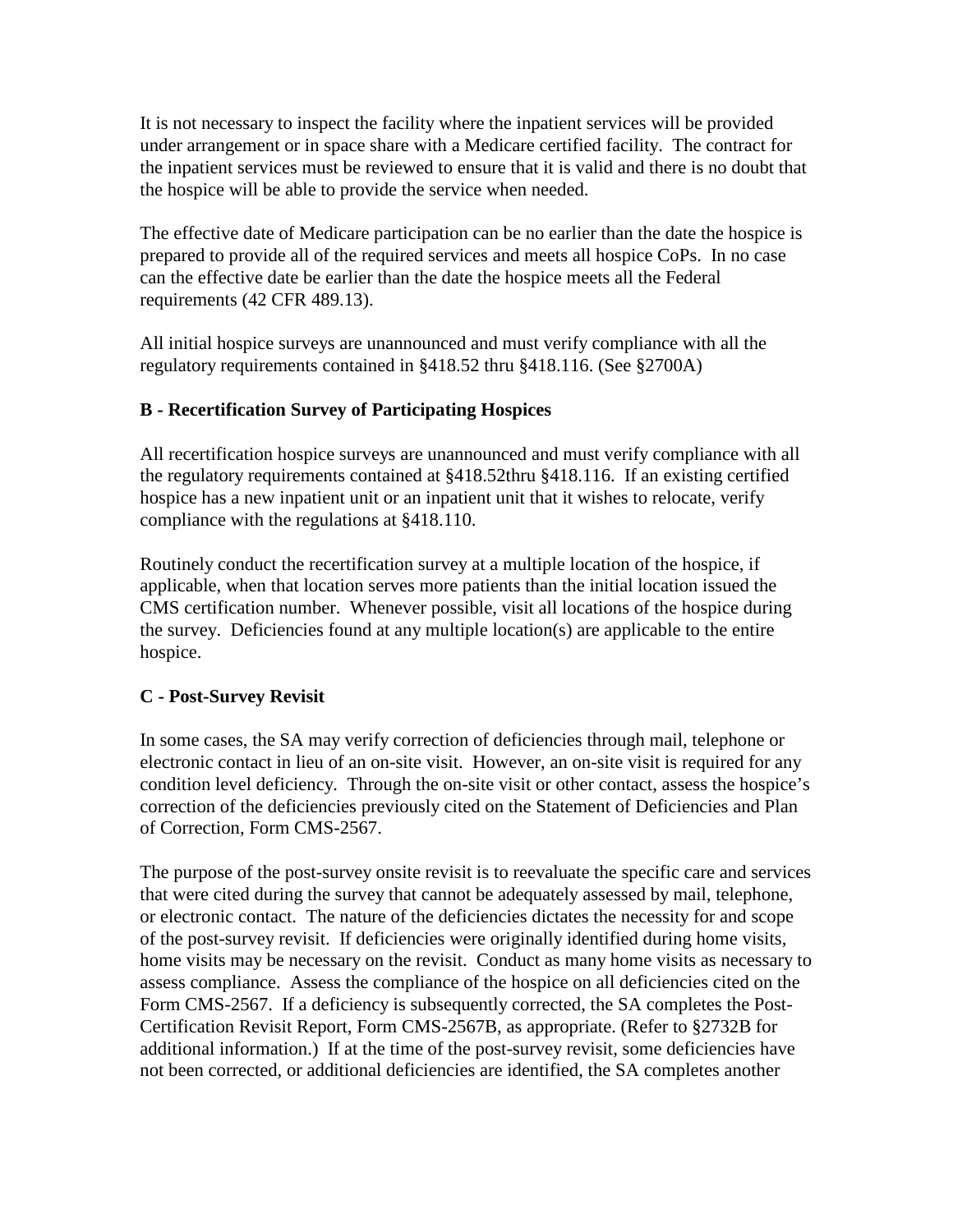Form CMS-2567 summarizing the deficiencies by data prefix tag. The SA may examine all conditions, as needed, to determine compliance status. The hospice must provide a plan of correction including completion dates for deficiencies identified during a postsurvey revisit.

# **D - Complaint Investigations**

Investigation and resolution of complaints is a critical certification activity. Each complaint against a hospice must be documented, investigated and resolved. Follow the guidance in Chapter 5 for investigations of complaints.

If the hospice is found to have one or more condition-level deficiencies during the complaint investigation, all conditions must be reviewed. Follow the Interpretive Guidelines contained in Part II of this Appendix.

# **II – The Survey Focus**

The hospice outcome-oriented survey process emphasizes the hospice's performance and its effect on patients. The process first directs the surveyor to focus on the services being provided, and then to examine the structures and processes that contribute to the quality of the services. The primary focus of the survey is on patient outcomes, the hospice's practices in implementing the requirements, and provision of hospice services. The intent of the survey is to evaluate each of the CoPs in the most efficient manner possible. The surveyor considers the interrelatedness of the regulations while evaluating compliance through observations, interviews, home visits, and record reviews.

# **III - The Survey Tasks**

The hospice survey process consists of completing the following tasks with an assessment of the principal components listed below.

- Task 1 Pre-Survey Preparation;
- Task 2 Entrance Interview:
- Task 3 Information Gathering;
- Task 4 Information Analysis;
- Task 5 Exit Conference, and
- Task 6 Formation of the Statement of Deficiencies.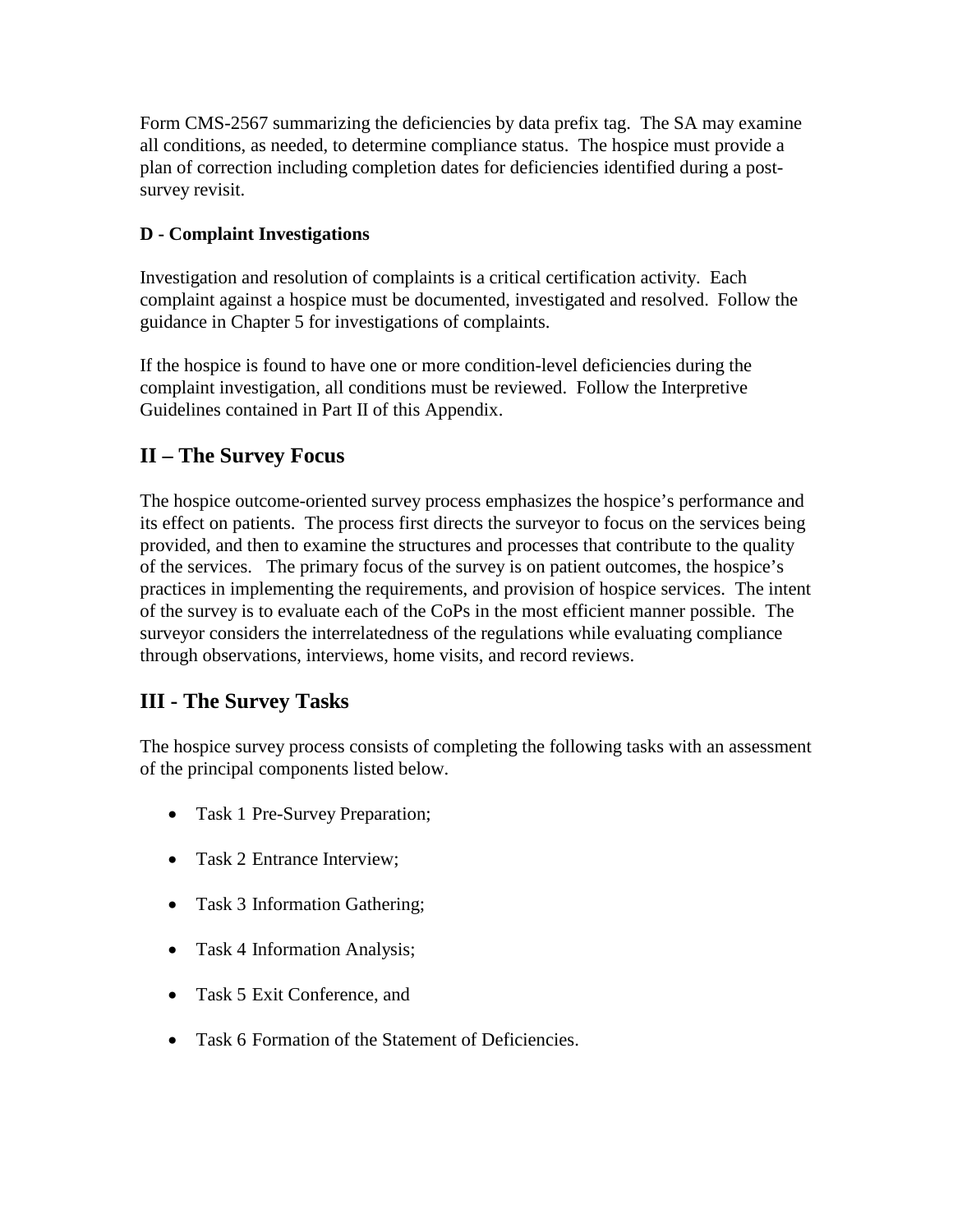# **Task 1 – Pre-Survey Preparation**

Prior to each survey, review the hospice's file in accordance with §2704. In addition, review the Interpretive Guidelines, which contain critical questions to ask during the entrance conference and throughout the survey.

### **Task 2 - Entrance Interview (Rev. 104, Issued: 03-07-14, Effective: 03-07-14, Implementation: 03-07-14)**

The entrance interview sets the tone for the entire survey. The surveyor must establish rapport with the hospice staff. During this interview, gather information to understand how the hospice organizes itself, and provides hospice care and services to patients.

- 1. Upon arrival at the hospice, complete the following primary activities:
	- Present identification and introduce any survey team members;
	- Request a meeting with appropriate staff based on the organizational characteristics of the hospice. Request a copy of the organizational chart;
	- Inform the administrator or designee of the purpose of the survey;
	- Ask the administrator or designee to explain the organization, services provided (directly and under arrangement) and the relationship to any corporate structure;
	- Explain the survey process, and estimate the number of days onsite;
	- Be aware that the unannounced survey may be disruptive to the normal daily activities of the hospice;
	- Discuss the extent to which hospice staff may be involved during the survey;
	- Set up the schedule for any necessary interviews with key staff (e.g., medical director, spiritual or pastoral counselor, bereavement counselor, volunteer supervisor, social worker, RN coordinator, etc.);
	- Request that the hospice complete the Form CMS-417, Hospice Request for Certification in the Medicare Program (Exhibit 72) and return it to you as soon as possible, but no later than within 24 hours of the entrance conference, and
	- Request space to work.

Investigate any discrepancies in information obtained during the entrance interview through observation, interviews with key staff, and a review of source documents, as needed, during the survey.

- 2. Request the following information during the entrance interview:
	- Verification of addresses of all locations and/or short term inpatient facilities used by the hospice (either directly or under arrangements);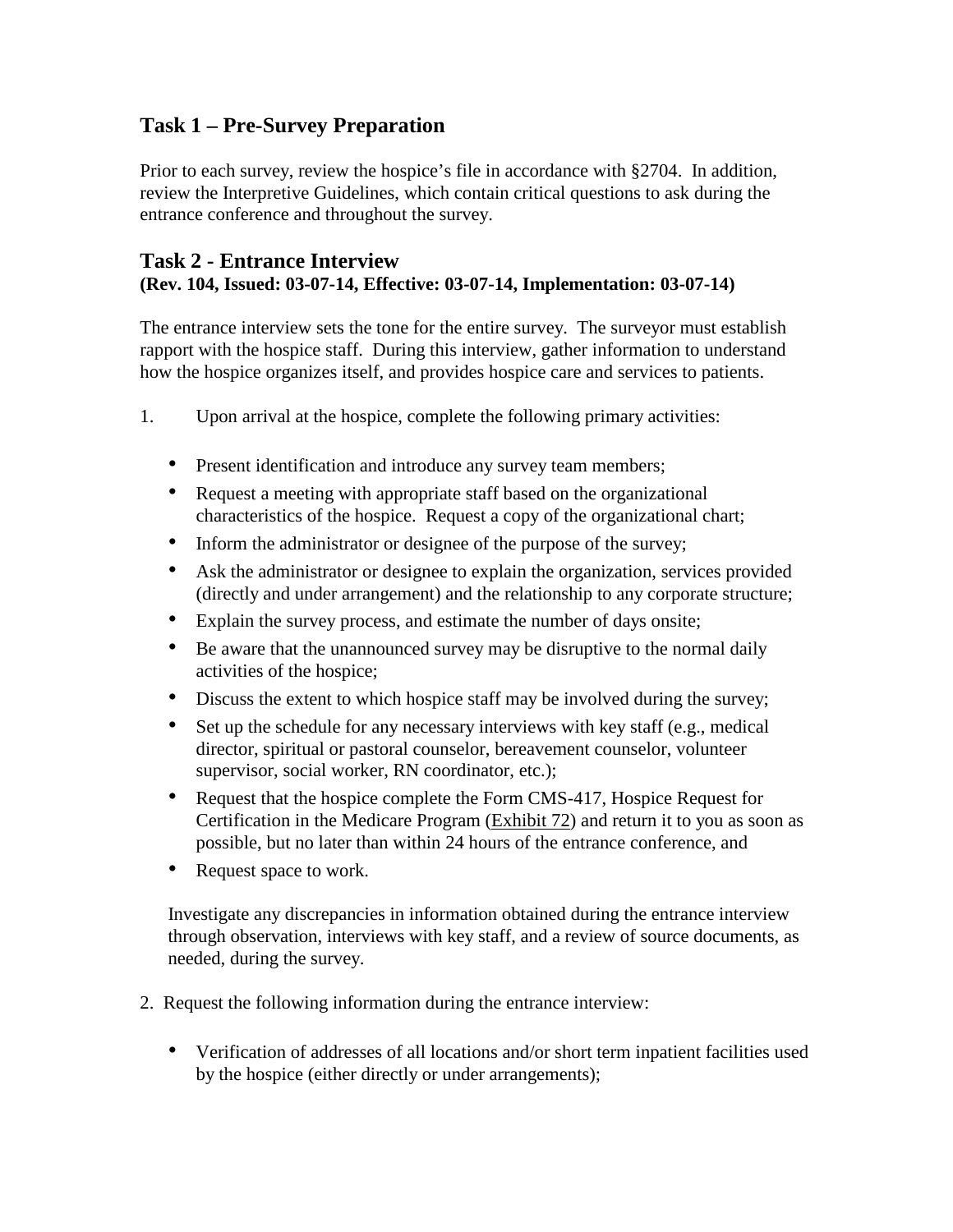- Access to clinical records and the equipment necessary to read any clinical records maintained electronically. The hospice must also produce a paper copy of the record, if requested by the surveyor;
- Information given to the patient on admission to hospice;
- Documentation of hospice aide training and/or competency evaluations and inservice training;
- Information concerning services not provided directly;
- Number of unduplicated admissions for the entire hospice during the recent 12 month period, including Medicare/Medicaid and private pay patients;
- Number of current patients who are receiving hospice care at home, in an inpatient facility, SNF/NF, ICF/IID or other facility;
- List or access to names of patients scheduled for a home visit during the survey;
- Access to all active patient names (Medicare/Medicaid/private pay) receiving hospice services that identifies the election date, diagnosis, and date the initial and comprehensive assessment was completed. This will aid in selecting the sample for home visits and record reviews;
- Access to bereavement records for expired patients who received services during the last 12 months;
- List of current employees and volunteers, including name and title;
- List of contracts as applicable (e.g., SNF/NF, DME, Pharmacy, Inpatient facilities;
- Names of key staff (e.g., RN coordinator(s) for IDG(s), and persons most knowledgeable about the hospice aides, homemakers, volunteers, infection control, quality assessment and performance improvement (QAPI), in-service training, clinical supervision, bereavement);
- Clinical staff person who will be the primary resource responding to the surveyor's questions;
- Documentation of grievances/complaints that the hospice received during the past 12 months;
- Personnel files, policies and procedures, and CLIA certificate (if applicable, and
- Date(s) and time(s) of IDG reviews and plan of care updates.

# **Task 3 - Information Gathering**

This task includes an organized, systematic, and consistent gathering of information necessary to make decisions concerning the hospice's compliance with the CoPs. Review each condition using the Interpretive Guidelines to assist you. Throughout your survey maintain an open and ongoing dialogue with hospice personnel. Discuss your observations, as appropriate, with team members and hospice personnel. Give the hospice the opportunity to provide additional information. Fully investigate the issues of concern through further observation, interviews and document reviews before making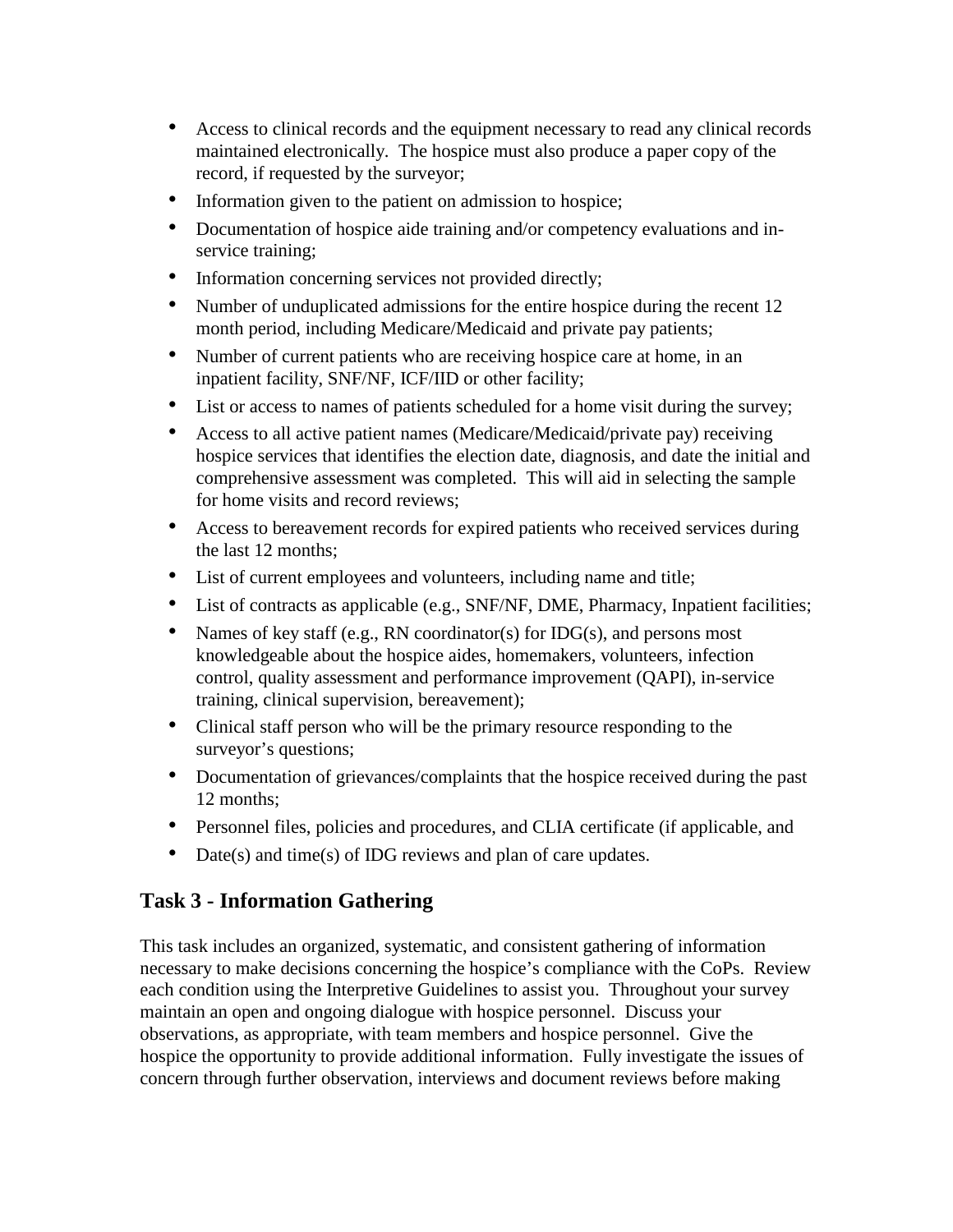compliance decisions. Pay particular attention to the following areas related to patient care and organizational environment.

# **A – Patient Care**

Is there evidence during the survey that:

- The hospice promotes and protects the rights of its patients.
- The hospice interdisciplinary group (IDG) gathers the appropriate patient/family information needed to perform accurate comprehensive assessments and necessary updates to the assessment.
- The IDG works together to develop and update the individualized plan of care for each patient, based on the assessments, to meet the identified patient/family needs and goals. (During the survey, it is helpful to attend at least a part of the scheduled IDG reviews of the patients' plans of care, if possible.)
- The hospice involves the patient and/or family in developing the plan of care. (Interviews with staff, patients and family can be helpful in determining how the hospice involves patient/families in developing the plan of care.)
- All members of the IDG and all relevant patient care providers (e.g., hospice aide, volunteer etc.,) share current relevant information regarding each patient/family's status.
- The hospice provides education to the patient/family about the patient's disease process, the palliation and management of the patient's symptoms, the safe and effective use of medication and medical equipment used by the patient, and the physical, psychosocial and spiritual aspects of the dying process.
- All personnel are qualified and furnish services to the patient in accordance with accepted professional standards of practice.
- The hospice assures that hospice aides are competent to provide care to their patients and supervised by a registered nurse.
- The hospice's infection control program protects patients, families, visitors, and hospice personnel by preventing and controlling infections and communicable diseases.
- The hospice develops, implements, and maintains an effective, ongoing, hospicewide data-driven quality assessment and performance improvement (QAPI) program.

# **B – Organizational Environment**

Is there evidence during the survey that:

- The governing body ensures the hospice has an ongoing program to promote quality assessment and performance improvement;
- The hospice administrator assumes full responsibility for the day-to-day operations of the hospice;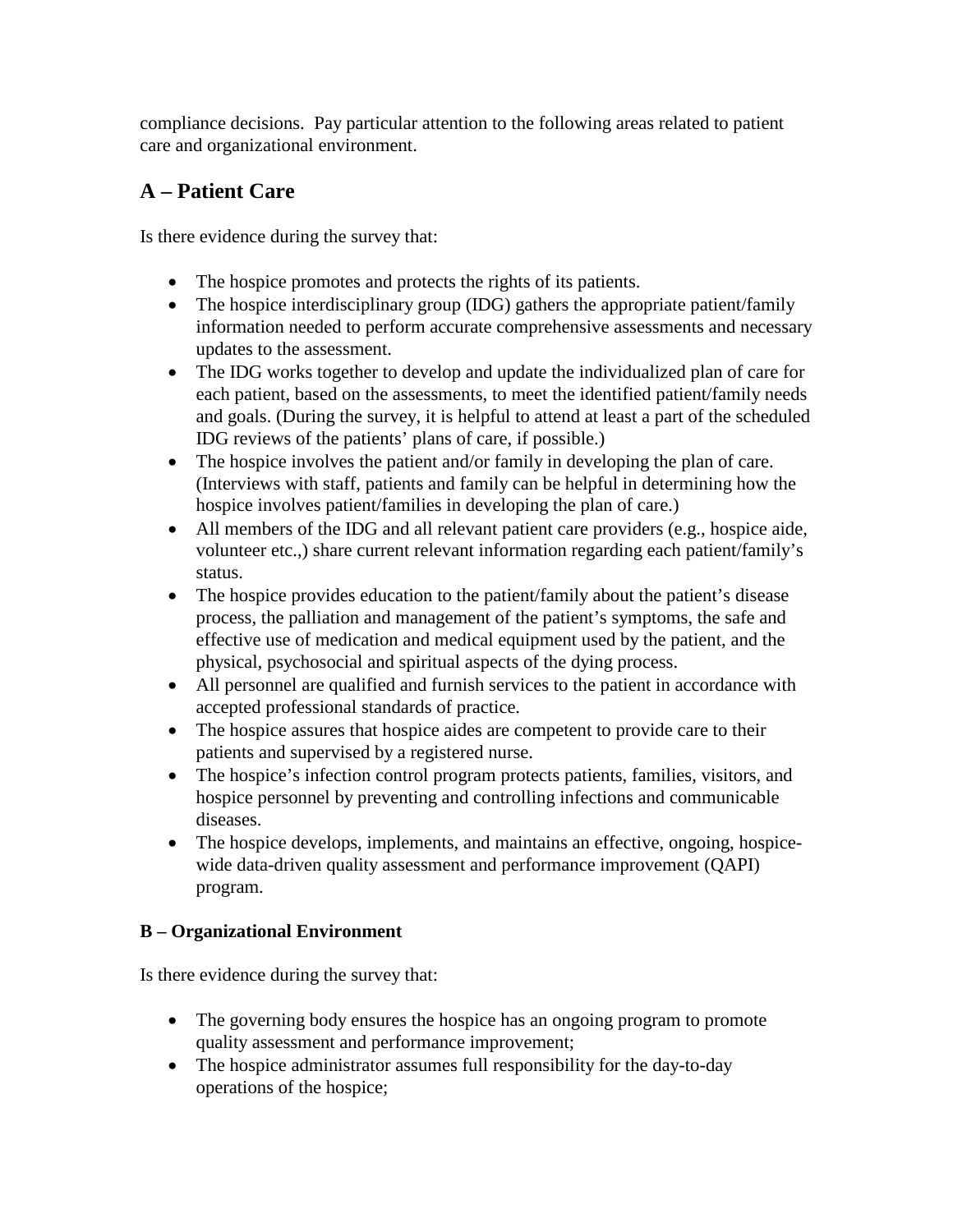- The hospice understands the principles surrounding quality assessment and implements effective ongoing performance improvement projects utilizing data collected;
- When the hospice identifies trends that indicate potential or actual problems, it takes follow up actions to resolve the issue(s);
- The hospice provides care that optimizes the patient's comfort and dignity and is consistent with the patient and family needs and goals;
- The hospice assumes overall professional management responsibility for all services provided directly and under arrangement;
- Nursing services, physician services, drugs and biologicals are routinely available on a 24-hour basis, 7 days a week. Other covered services are available on a 24 hour basis when reasonable and necessary to meet the needs of the patient and family;
- The on call system is operational on a 24 hour basis so that patients can contact the hospice as necessary;
- Drugs, treatments and medical supplies are provided as needed for the palliation and management of the terminal illness and related conditions, and
- The hospice makes arrangements for any necessary inpatient care according to §418.108, and retains professional management responsibility for services furnished by inpatient facility staff.

# **C – Clinical Records**

The minimum number of clinical records to be reviewed during the hospice survey will be the sum of the number of clinical records without home visits and the number of clinical records with home visits. See chart below.

| Unduplicated<br>Admissions | Min # Of Record<br><b>Reviews Without</b><br>Home Visit | Min $#$ Of<br>Record<br><b>Reviews With</b><br>Home Visit | Total<br>Record<br>Reviews |
|----------------------------|---------------------------------------------------------|-----------------------------------------------------------|----------------------------|
| < 150                      | 8                                                       | 3                                                         | 11                         |
| 150-750                    | 10                                                      | 3                                                         | 13                         |
| 751-1250                   | 12                                                      | 4                                                         | 16                         |
| 1251 or more               | 15                                                      | 5                                                         | 20                         |

# **1. Selection of Clinical Records**

The number of record reviews without home visits, based on the total number of unduplicated admissions during a recent 12-month period, is as follows: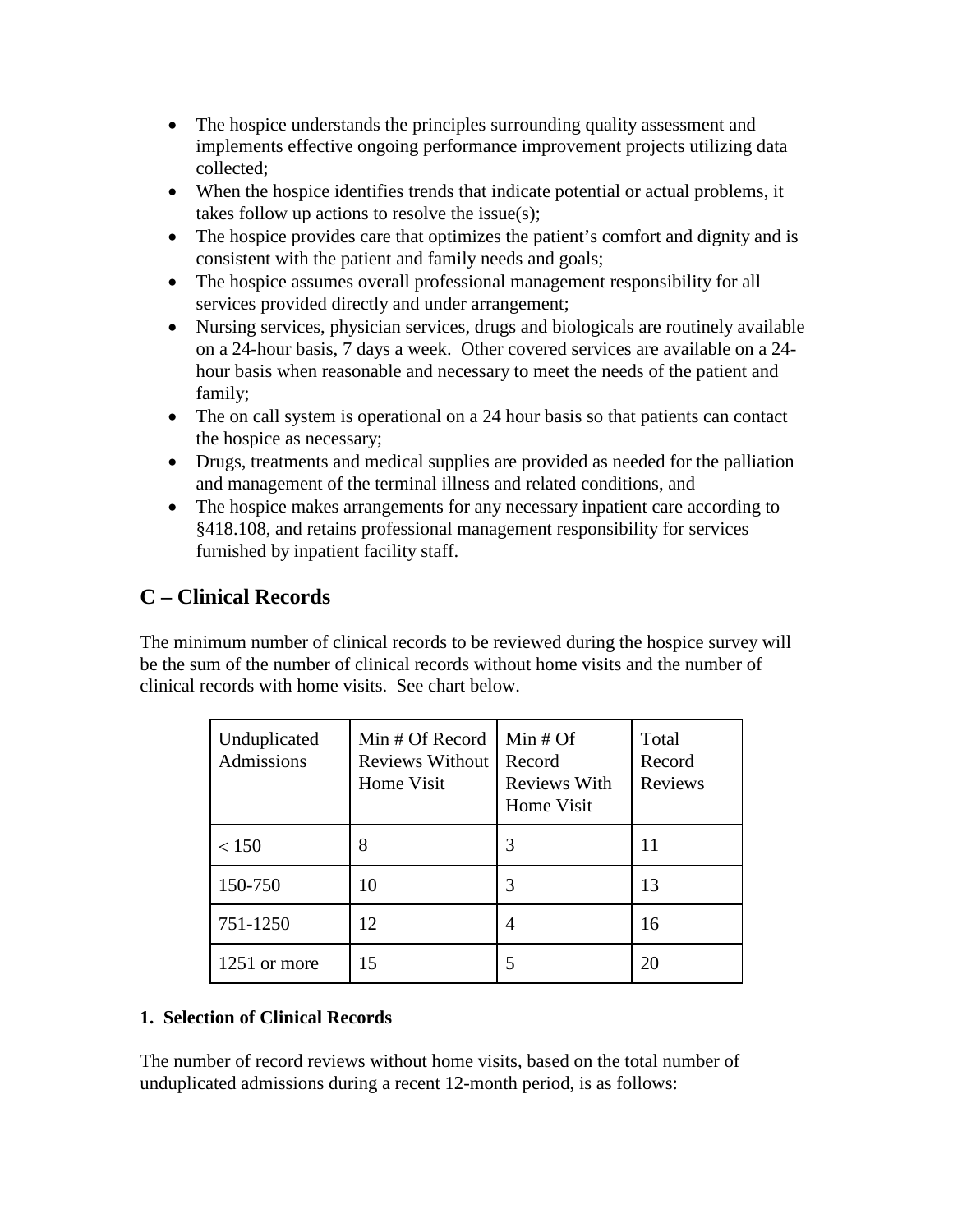| <b>Number of Unduplicated Hospice</b>     | <b>Minimum Number of Record Reviews</b>         |
|-------------------------------------------|-------------------------------------------------|
| <b>Patients Admitted During Recent 12</b> | <b>Without Home Visits of Patients Admitted</b> |
| <b>Month Period</b>                       | <b>During Recent 12 Month Period</b>            |
| Less than 150                             | 8                                               |
| $150 - 750$                               | 10                                              |
| $751 - 1250$                              | 12                                              |
| 1,251 or more                             | 15 or more                                      |

The sample is selected to capture the different types of settings in which the hospice provides care (i.e., routine home care in a private residence or nursing facility, as well as inpatient care provided directly or under arrangement), and to include patients with different terminal diagnoses.

In addition to the sample of records selected, review a record of a hospice patient who has been discharged from a nursing home and a patient who has revoked the hospice benefit if there are concerns about discharge or revocation. In addition, review a sample of 2-3 bereavement plans of care from a list of patients who have died within the past 12 months to determine if the bereavement services provided reflected the needs of the bereaved.

### **2. Clinical Record Review**

The arrangement and format of clinical records vary among hospices. To minimize time spent in reviewing a clinical record and to maximize the substantive information that can be obtained, use the following approach:

- Review the arrangement and format of one or two clinical records with the hospice staff person designated to answer your questions about how services are organized, delivered, and evaluated. Ask him/her where you are likely to find the information in the clinical record. If the record is maintained electronically, the hospice must provide all equipment necessary to read the record in its entirety. The hospice must also produce a paper copy of the record, if requested by the surveyor.
- Determine if the patient's comprehensive assessment and updates to the assessment were timely and accurately reflect the patient/family's status.
- Review the plan of care to identify whether the IDG used the comprehensive assessment and assessment updates to make sound care planning decisions appropriate to the patient/family needs.
- Determine if the plan of care is current and reflects the participation of all members of the IDG.
- Evaluate the hospice's ability to coordinate care and services that optimize patient comfort and dignity.
- Review a sample of clinical notations by all personnel providing services. Determine if the plan of care and frequency of visits by hospice personnel support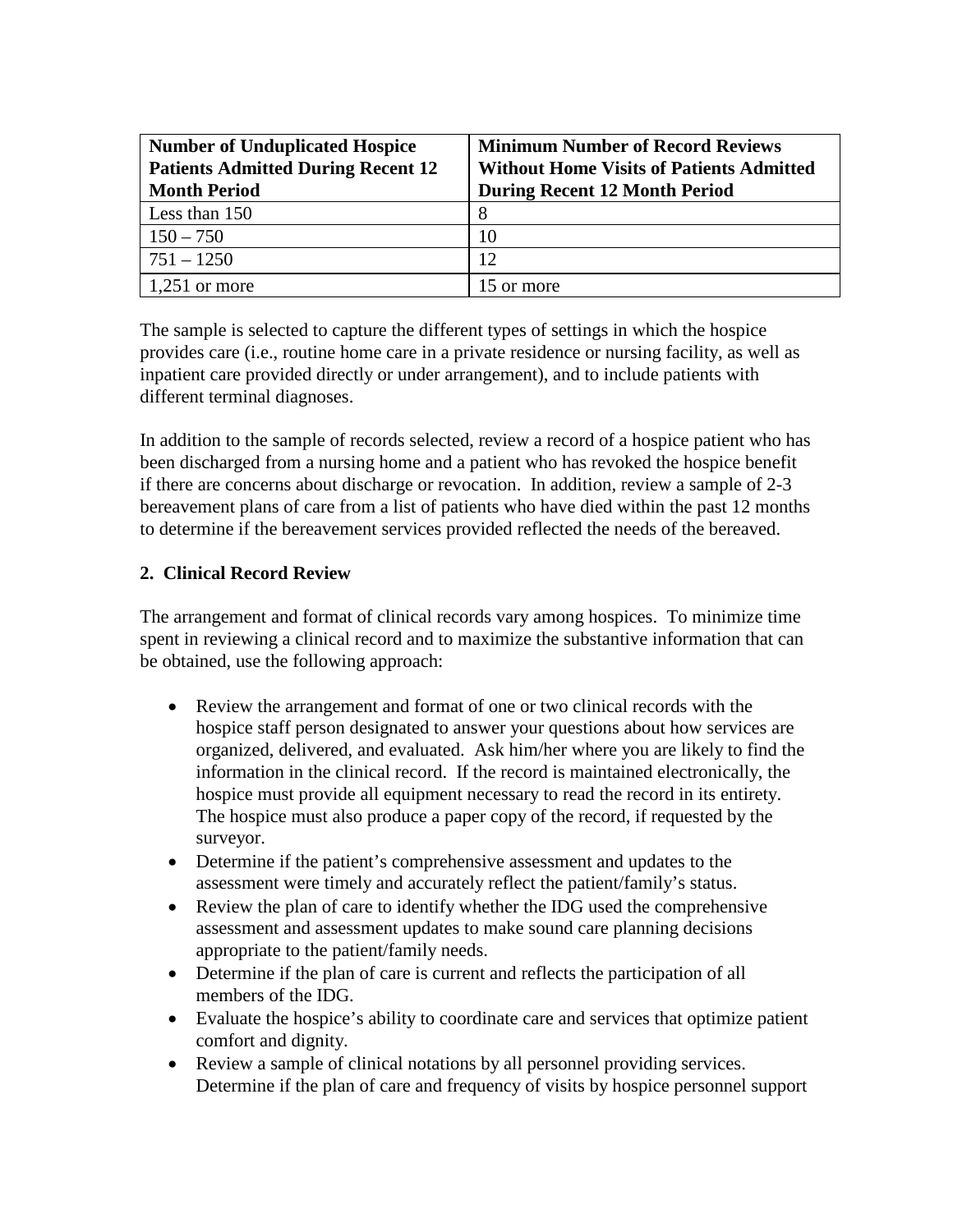the findings of the comprehensive assessment and updates to the assessment. Did the agency's interventions follow the plan of care? Was the documentation specific to changes in the patient/family's status?

- Determine how the hospice ensures coordination of services among and between the IDG members and other personnel providing services. What evidence is found in the clinical record(s) that this is occurring?
- Determine if hospice aide clinical notes document the status of the patient. Do the hospice aides report changes in the patient's condition to a registered nurse?
- If you cannot find information or you have questions about the content of the clinical record, ask the hospice staff to either find the information or help you understand its content.

# **D - Hospice Home Visit Procedures**

Home visits must be made to a sample of hospice patients during a hospice survey. In the event that the hospice is part of another provider type (e.g., HHA) be sure that the patients selected for the home visit during the hospice survey are receiving hospice services from the hospice, not palliative care or home health services from the HHA. Terminally ill patients who do not wish to elect the Medicare hospice benefit and are admitted to a Medicare HHA for services under a dually-certified HHA/Hospice are considered HHA patients. These patients may not be selected for clinical record reviews or home visits during the Medicare hospice certification survey.

- Home visits yield valuable information about how the hospice:
- Promotes and protects the rights of patients;
- Conducts the initial and comprehensive assessments;
- Updates the assessment;
- Implements the plan of care;
- Promotes patient/family satisfaction;
- Provides drugs, treatments, services and durable medical equipment (DME);
- Uses volunteers, and
- Provides the required level of care related to the needs of the patient.

#### **1 - Patient Selection for Home Visit.**

The number of record reviews with home visits, based on the total number of unduplicated admissions during a recent 12-month period, is as follows:

| <b>Number of Unduplicated Hospice Patients</b><br><b>Admitted During Recent 12 Month Period</b> | <b>Minimum Number of Record Reviews</b><br><b>With Home Visits of Patients Admitted</b><br><b>During Recent 12 Month Period</b> |
|-------------------------------------------------------------------------------------------------|---------------------------------------------------------------------------------------------------------------------------------|
| Less than 750                                                                                   |                                                                                                                                 |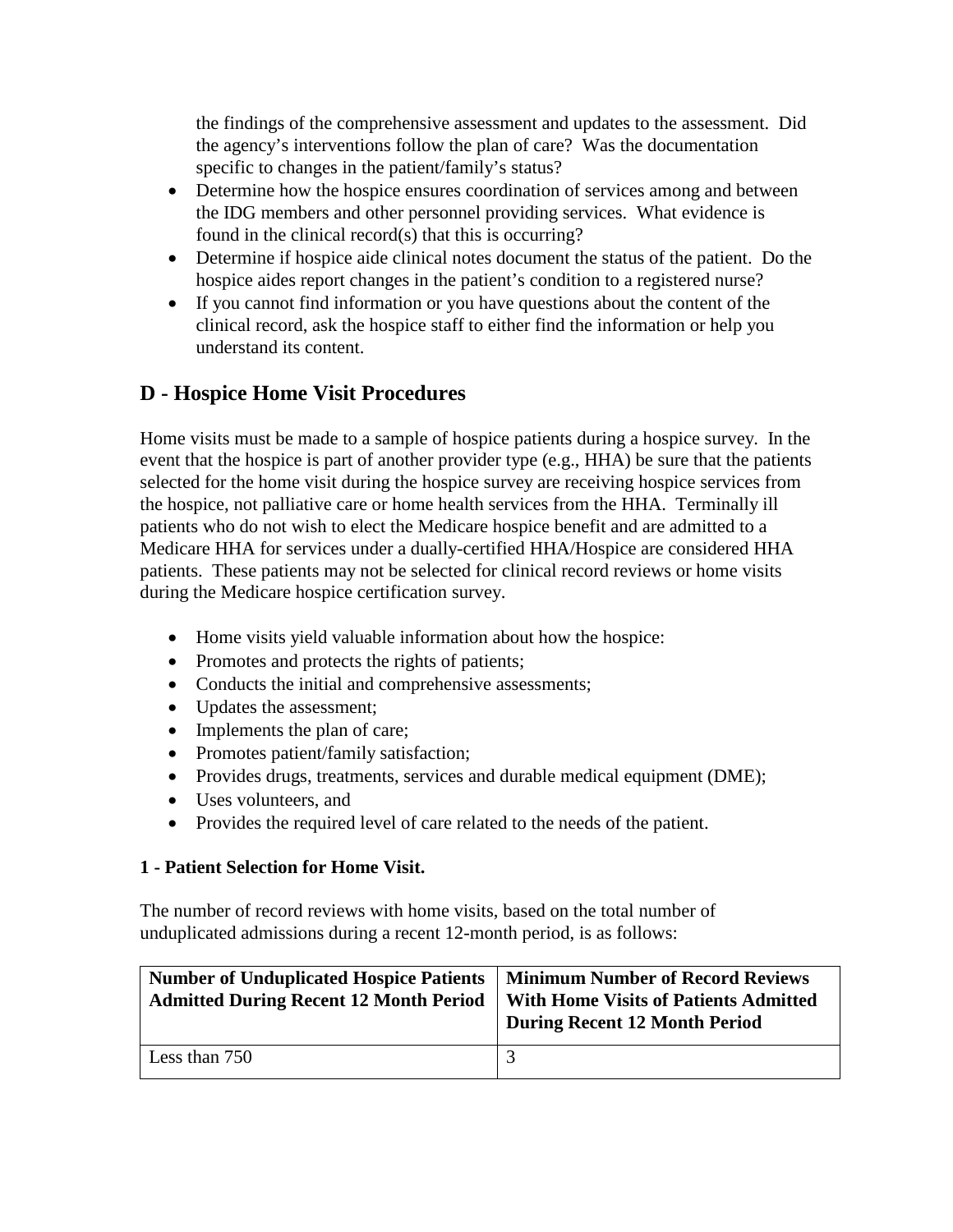| <b>Number of Unduplicated Hospice Patients</b><br><b>Admitted During Recent 12 Month Period</b> | <b>Minimum Number of Record Reviews</b><br><b>With Home Visits of Patients Admitted</b><br><b>During Recent 12 Month Period</b> |
|-------------------------------------------------------------------------------------------------|---------------------------------------------------------------------------------------------------------------------------------|
| 751-1250                                                                                        |                                                                                                                                 |
| 1251 or more                                                                                    |                                                                                                                                 |

The surveyor identifies and selects patients who will receive hospice services during the remaining days of the survey. Additional home visits may be made as desired or indicated to determine the scope of any concerns initially identified by home visits or record reviews. Conduct a record review of each patient selected for a home visit either before or after the visit. The sample is selected to capture the different types of settings in which the hospice provides routine home care (i.e., private residence, nursing facility, etc.,) and include patients with different types of terminal diagnoses.

**NOTE:** Home visits are not required to be limited to patients receiving routine home care. If in reviewing contracts or other documentation (e.g., clinical records, plans of care), questions arise concerning the hospice's provision of inpatient care, either directly or under arrangements, conduct an onsite visit to the institution providing the inpatient services to review the care provided. See §2084.2.

### **2 - Patient's Consent**

You may visit patients from all payment sources that have given permission for the visit. Patients must understand that a home visit is voluntary and refusal to consent to a home visit will not affect Medicare/Medicaid benefits to which the beneficiaries are entitled. Have the patient (or representative) sign the hospice consent form before beginning the visit. You may obtain this signature upon arrival at the patient's residence if prior verbal consent has been obtained. (See Model Consent for Hospice Home Visit form [\(Exhibit](http://www.cms.hhs.gov/manuals/107_som/som107c09_exhibitstoc.asp)  [128\)](http://www.cms.hhs.gov/manuals/107_som/som107c09_exhibitstoc.asp).

It is important to contact the patient before you arrive at the home or place of residence, if possible, because the first onsite contact may be intimidating to the patient/family or may generate some fear that would interfere with access to the patient's home or the quality of the interview. In most situations, the hospice representative who provides care or services should contact the patient/family to request permission and make the arrangements for the home visit. However, you may choose to contact the patient/family directly. The contact requesting the visit should be made in a neutral, non-alarming manner, without suggesting that there is a problem.

#### **3 - Visit Procedure**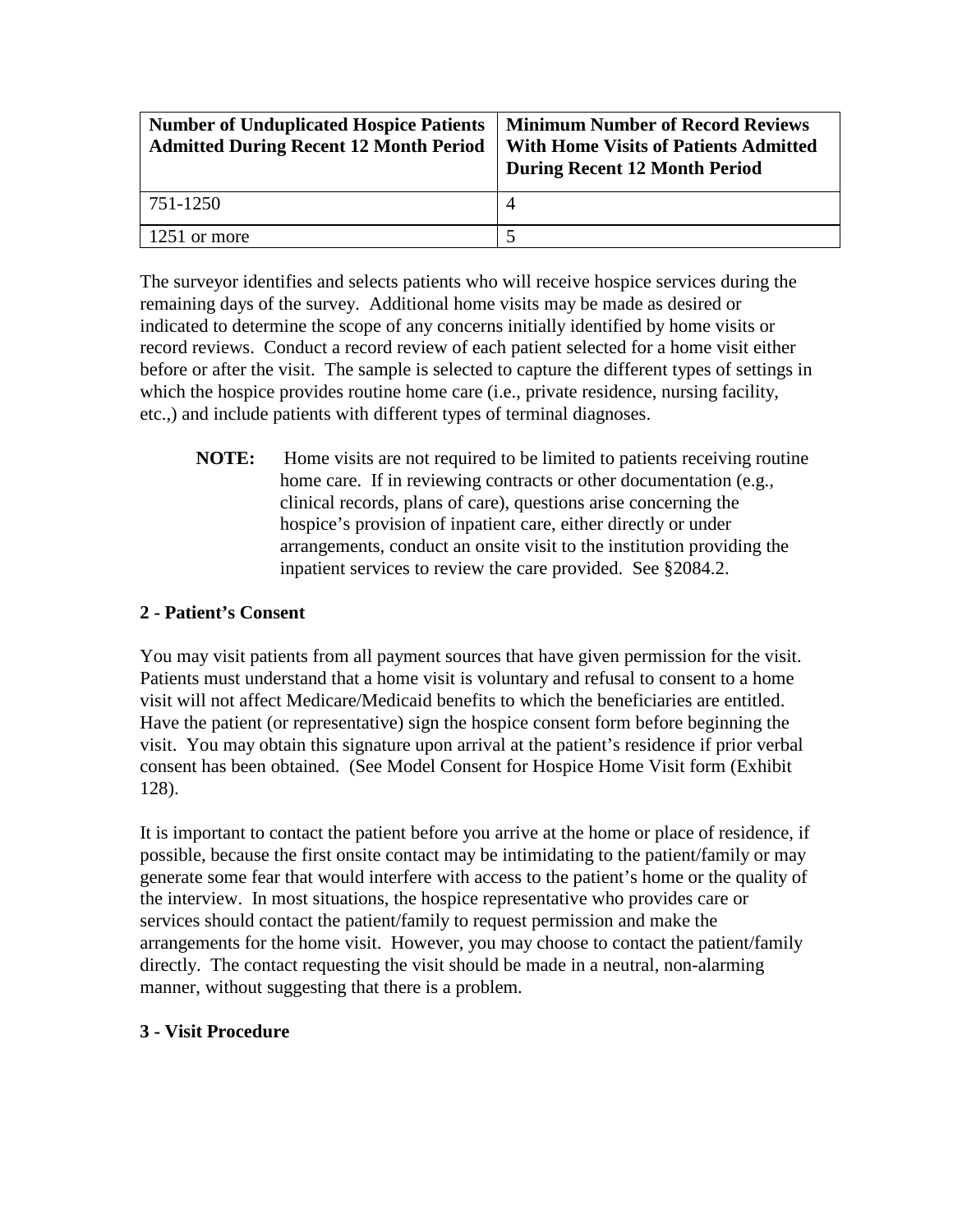Work with the hospice administrator or designee to develop a visit schedule that is the least disruptive to the usual scheduling of visits. If a patient refuses to have the surveyor accompany the hospice representative, select an alternate patient.

A home visit is more effective in assessing the scope and quality of care being provided if you observe how hospice personnel implement one or more parts of the patient's plan of care. In order to observe the delivery of care, attempt to schedule home visits at a time when the hospice is actually providing services. Use the following procedures to select patients for home/residence visits:

- Identify and select patients who will be visited by the hospice during the days of the scheduled survey, and who meet the criteria for patient selection. The sample size should include a few more patients than the number of proposed visits to accommodate possible refusals and include different individuals providing the services (e.g., nurse, social worker, hospice aide).
- Request a copy of the most recent plan of care for each patient selected for a home visit.
- If the hospice does not have any visits scheduled, invite the hospice to have one of its employees accompany you on home visits to patients that you have selected. However, there may be circumstances (i.e., complaints) that should be reviewed during a home visit without the hospice representative being present.

#### **4 - Home Visit**

At the patient's home you may talk with the patient, family/caregiver or both. Indicate that the primary purpose of the home visit is to evaluate the effectiveness of the hospice's services. Conduct the visit with sensitivity and understanding of the life crises that the patient and caregiver are experiencing. Refer to the Interpretive Guidelines for questions to use during the home visit to help you understand the patient/family satisfaction with the hospice care/services and to assess the scope, quality and effectiveness of the plan of care and services delivered.

The following additional questions may be useful during the home visit:

- Who comes to see you from the hospice?
- How frequently do you receive care and services?
- Has the nurse talked with you about treating your pain and/or other uncomfortable symptoms?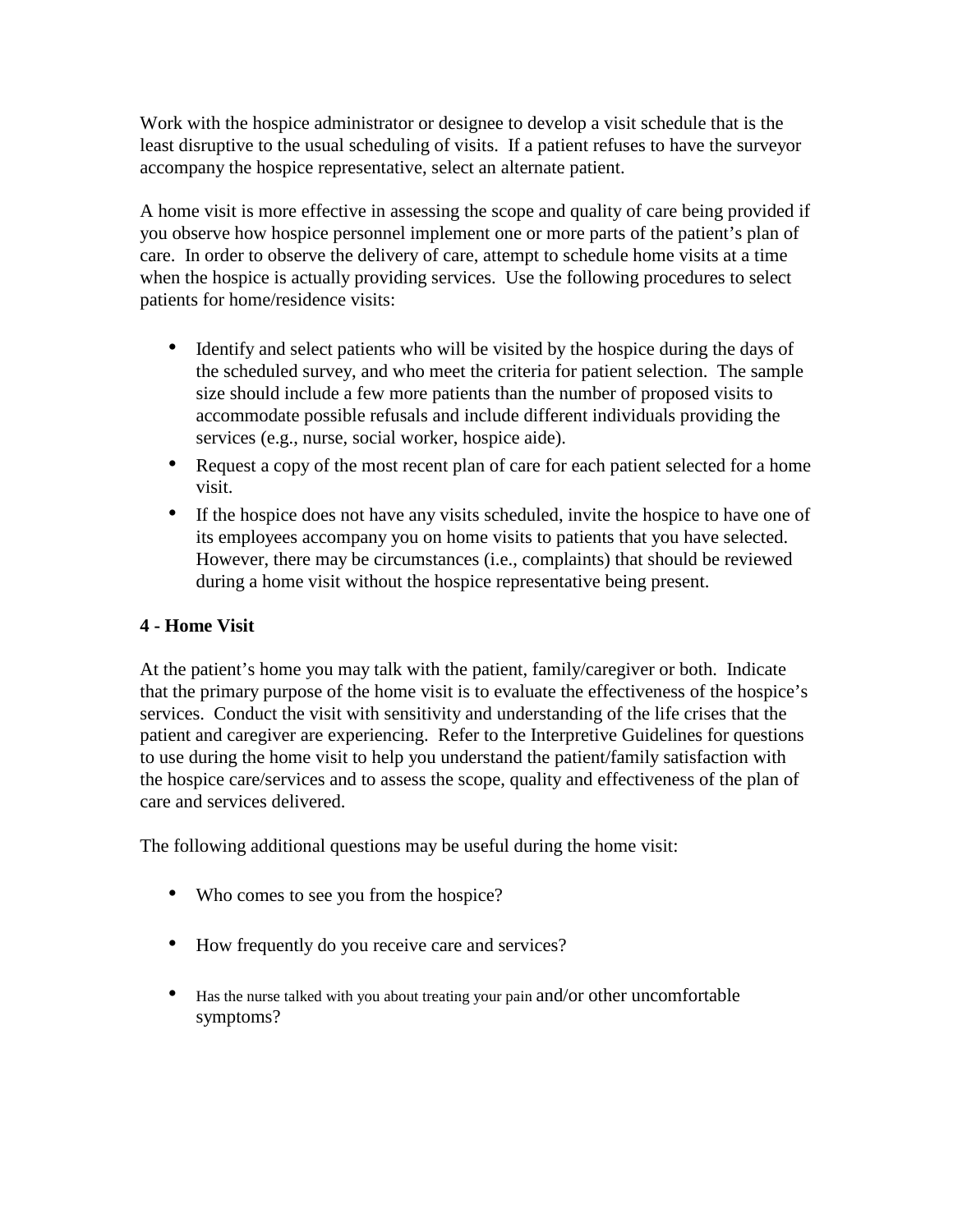- Have there been any instances where the hospice failed to respond to the patient's request for pain medication or symptom management?
- Have you ever had to wait long to get medication for discomfort? If yes, how long was the wait?
- Has someone from the hospice given you a chance to talk about your religious or spiritual beliefs or concerns?
- Have you ever needed to call the hospice on weekends, evenings, nights, or holidays? What was your experience with this?
- Have you received care in any other setting while under hospice care? If so, what was your experience?
- Since you have been receiving care from the hospice, have you had any out-ofpocket expenses for your health care? If yes, what kind?
- How satisfied are you with the services provided? Do you have any suggestions for improvement?
- Would you recommend this hospice?

Observe, but do not interfere with, the delivery of care or the interactions between the hospice representative and the patient/family and/or caregiver. Be continuously aware that as a guest in a patient's home/residence, courtesy, common sense, and sensitivity to the importance of an individual's own environment is absolutely essential, regardless of the condition.

Additional general information about facility personnel accompanying surveyors and physical contact of patients by surveyors is included in §2713A and §2713B of this manual.

#### **Discontinue the interview if:**

- The patient shows signs of being uncomfortable or seems reluctant to talk, and if after asking the patient, they would rather discontinue the discussion; or
- The patient appears tired, overly concerned, agitated, etc., and would like to end the interview; or
- In your judgment, it appears to be in the patient's best interest to end the interview.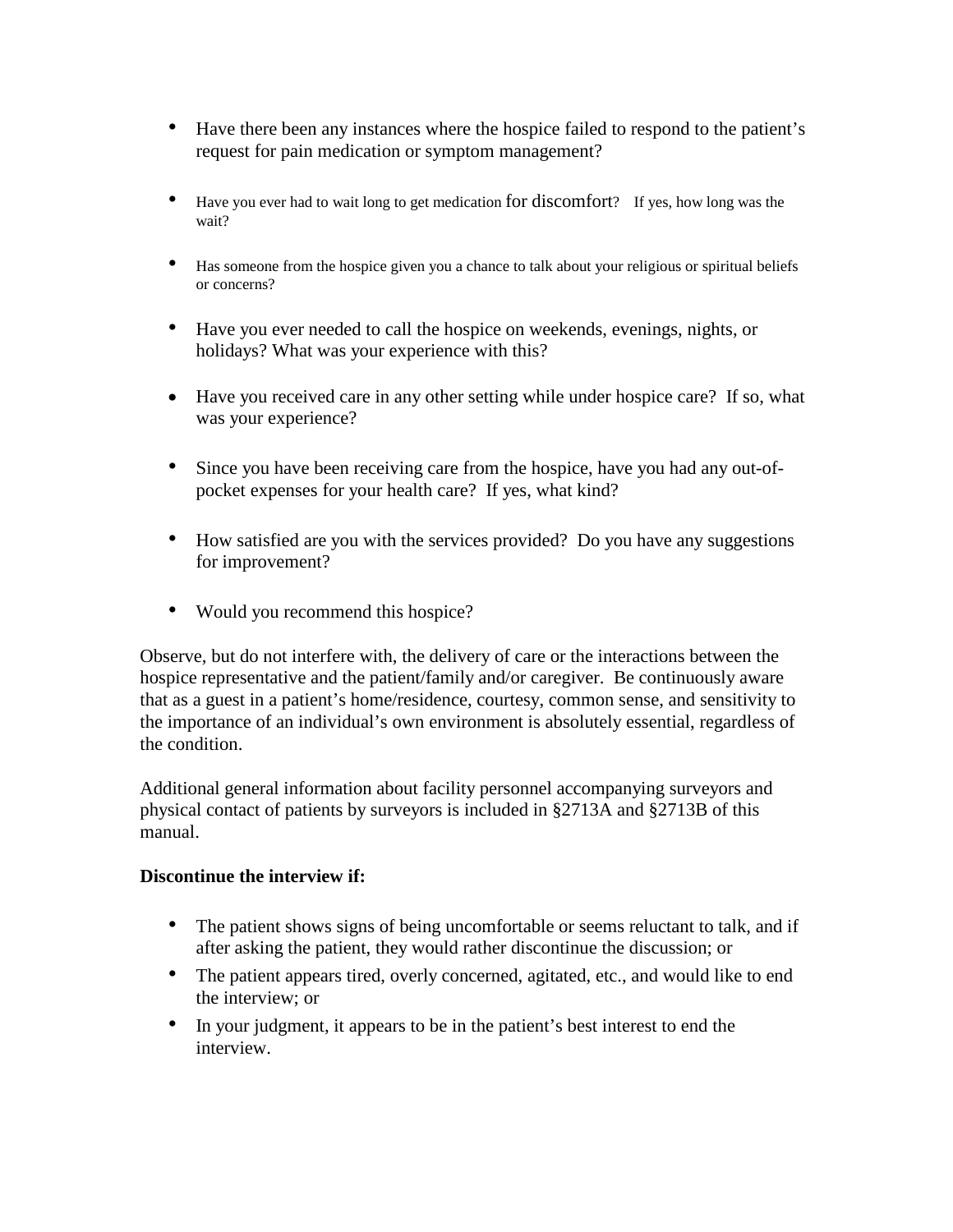# **E - Follow-Up Procedures**

Check any specific patient/family complaints concerning the hospice's delivery of items and services with the hospice to be sure that there are no misunderstandings and that the patient's plan of care is being followed.

If hospice deficiencies are identified as a result of a home visit and/or clinical record review, cite these deficiencies on the Form CMS-2567. These deficiencies could include, but are not limited to:

- Failure to promote and protect the patient's rights;
- Failure to accurately conduct a patient-specific comprehensive assessment that identifies the patient/family's need for hospice care and services, and the patient/family's need for physical, psychosocial, emotional, and spiritual care;
- Failure to develop and implement a plan of care that meets the needs identified in the initial or comprehensive assessment;
- Failure of the IDG to meet the physical, medical, psychosocial, emotional, and spiritual needs of the hospice patient/family;
- Failure to provide all covered services, as necessary, including the continuous home care level of care, respite care and short-term inpatient care;
- Failure to provide nursing and physician services, drugs and treatments on a 24hour basis;
- Failure to retain professional management responsibility for all hospice services provided under contract to patients, and
- Failure to develop, implement, and maintain an effective, ongoing, hospice-wide data-driven QAPI program.

# **Task 4 - Information Analysis**

# **A – General**

The information analysis process requires surveyors to review the information gathered during the survey and make judgments about the compliance of the hospice. Do not make an evaluation of whether a finding constitutes a deficiency or whether a condition level deficiency exists until all necessary information has been collected. Additional activities and investigation through record review, home visit observations and interviews should substantiate and support any findings of non-compliance with the CoPs. Review all your findings and use your professional judgment to decide whether further information gathering is necessary.

# **B – Analysis**

Analyze your findings relative to each requirement for the: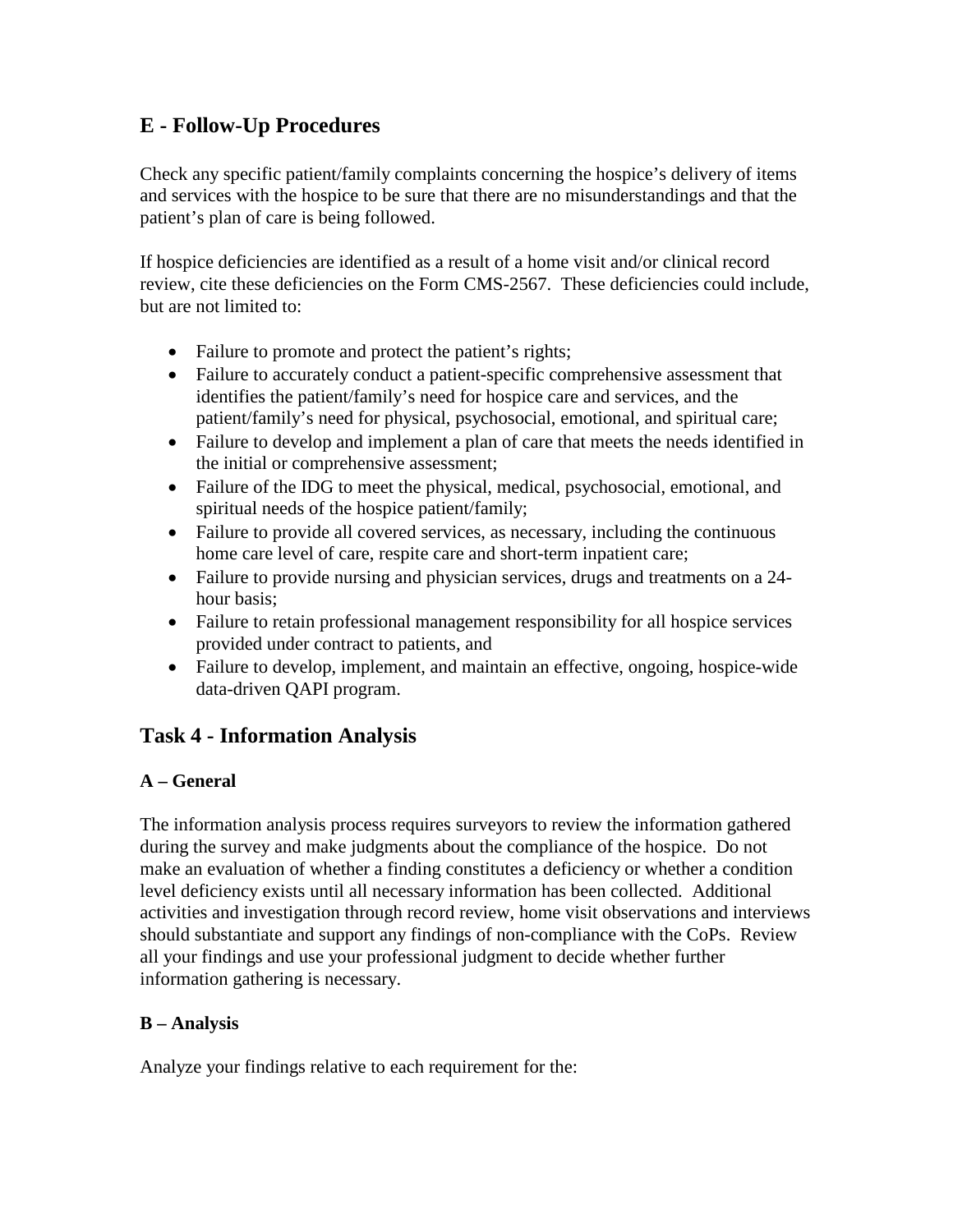- Effect or potential effect on the patient(s);
- Degree of severity;
- Frequency of occurrence, and
- Impact on the delivery of services.

An isolated incident that has little or no effect on the delivery of patient services may not warrant a deficiency citation. Conversely, a condition may be considered out of compliance for one or more deficiencies if, in your judgment, the deficiency constitutes a significant or serious problem that adversely affects, or has the potential to adversely affect the patient(s). A deficiency must be based on the statute or the regulations. Citation of a deficiency must not be based on a violation of a guideline alone. In each case you must determine, based on the facts and circumstances existing at the time and any further investigation as may be warranted, whether a deficiency exists based on the applicable statutory or regulatory provision.

The surveyor's role is to assess the quality of care and services the hospice provides and relate those findings to the statutory and regulatory requirements. When deficiencies are found during a survey, the surveyor should explain to the provider what the deficiency is so the provider understands why the requirement is not met. It is not the surveyor's job to provide consultation on how to fix the deficiencies. See §4018 for further information on the regulatory role of the surveyor.

# **Task 5 - Exit Conference**

The exit conference is held at the end of the survey in accordance with §2724. The purpose of the exit conference is to inform the hospice of observations and preliminary findings of the survey. Because of ongoing dialogue between the surveyor(s) and hospice staff during the survey, there should be few instances where the hospice is not aware of the surveyor concerns prior to the exit conference. Implement the following guidelines during the conference:

- Conduct the exit conference with the hospice administrator, clinical supervisors and other staff invited by the hospice;
- Describe the regulatory requirements that the hospice does not meet and the findings that substantiate these deficiencies. Avoid using data tag numbers when referring to your findings;
- Present the Form CMS-2567 onsite, or in accordance with the State agency's policy, but no later than 10 **working** days after the exit conference, and
- Provide instructions and time frame for submitting a plan of correction. The plan of correction must be submitted to the SA within 10 calendar days after receipt of the Form CMS-2567. (Refer to §2724 and §2728 for additional information).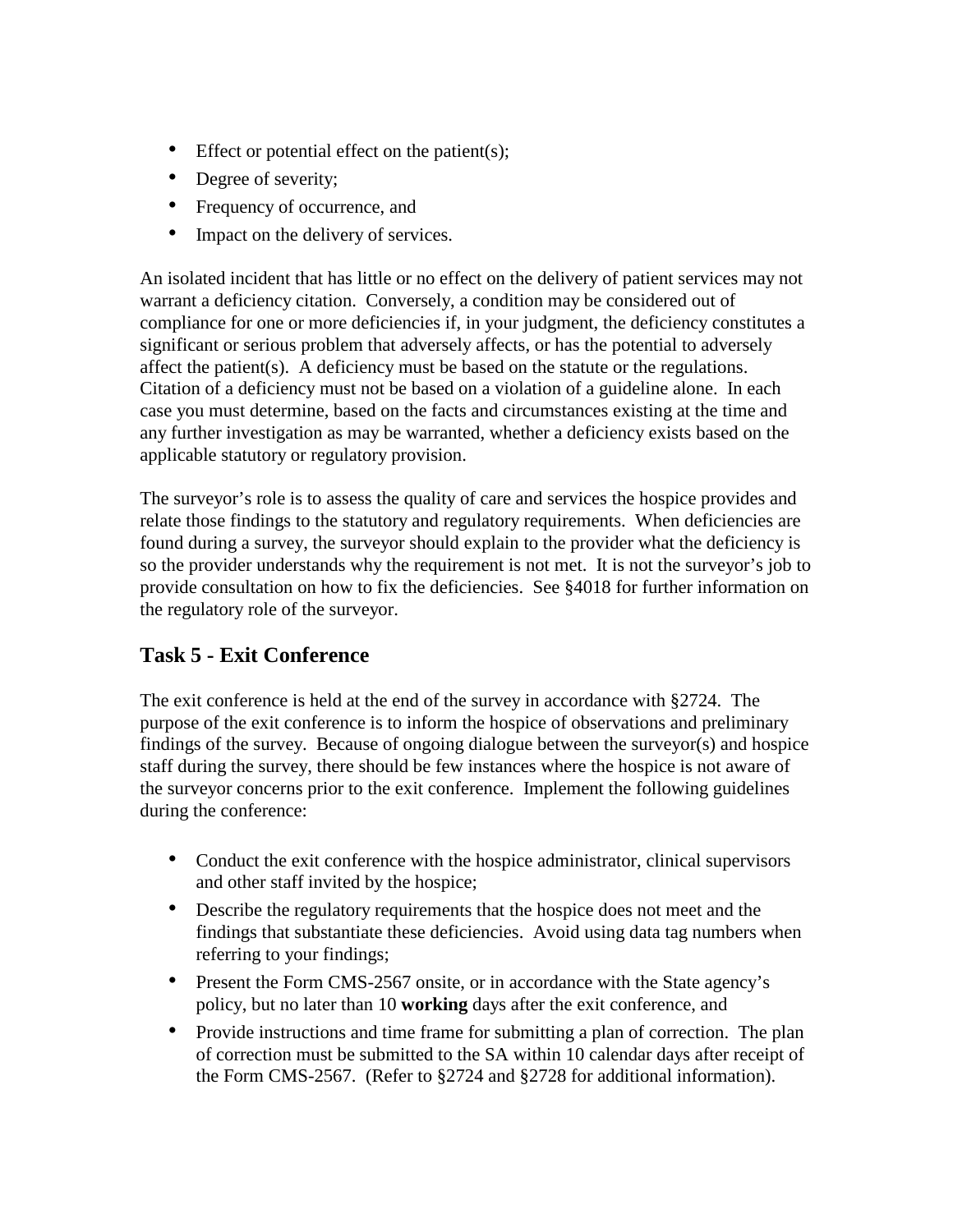Refer to §2724 for additional information on the exit conference, presence of counsel, taping of the conference, and situations that would justify refusal to conduct or continue an exit conference.

# **Task 6 - Formation of the Statement of Deficiencies**

Follow §2728 for preparation of the Statement of Deficiencies and Plan of Correction. Refer to the document "Principles of Documentation for the Statement of Deficiencies" for detailed instructions on completing the Form [CMS-2567.](http://www.cms.hhs.gov/regulations/)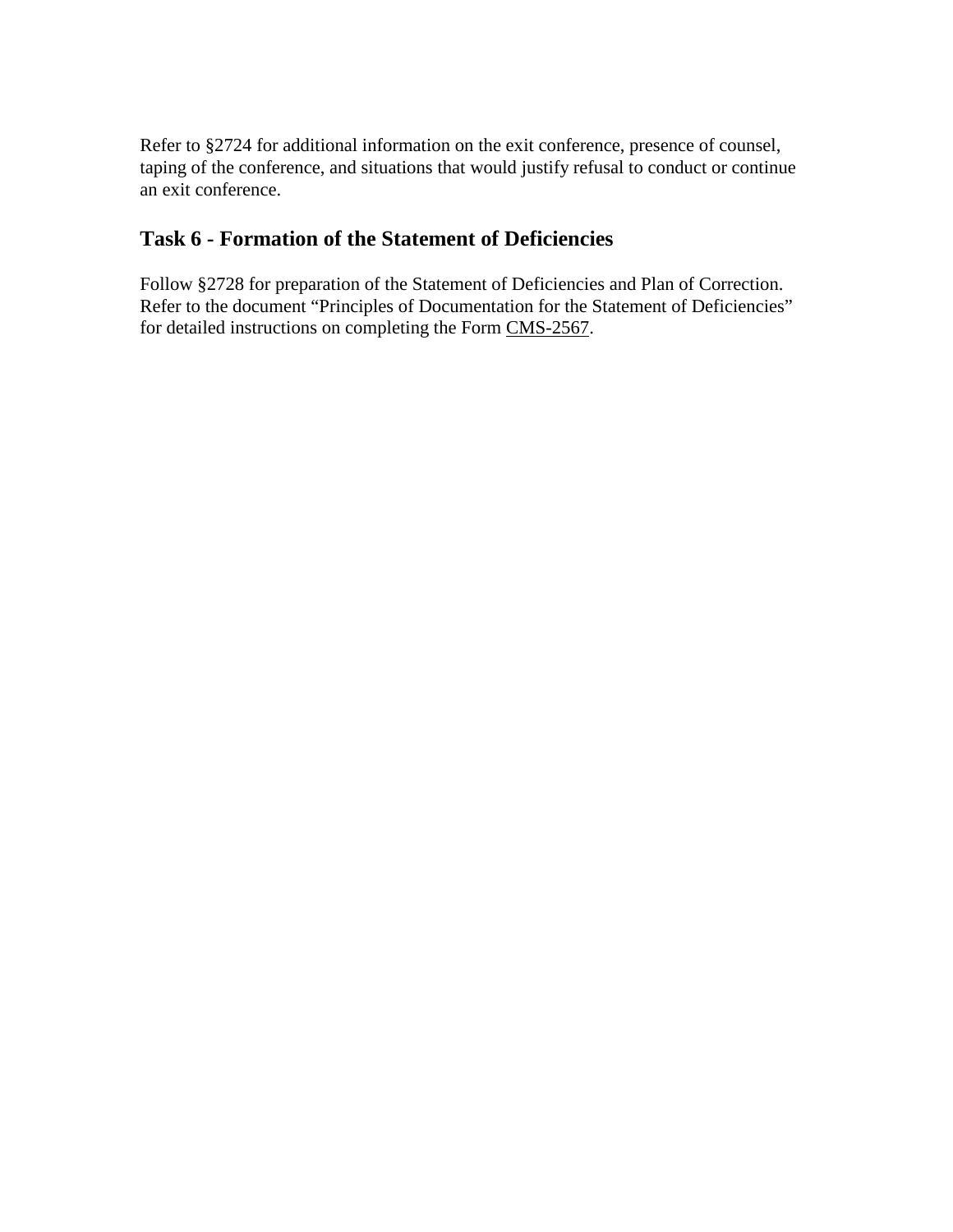#### <span id="page-21-0"></span>**Part II – Interpretive Guidelines (Rev. 149, Issued: 10-09-15, Effective: 10-09-15, Implementation: 10-09-15)**

**NOTE: in the regulations or guidance which follow, in every instance where the following terms appear:** 

- **"spouse" means an individual who is married to another individual as a result of marriage lawful where entered into, including a lawful same-sex marriage, regardless of whether the jurisdiction where the hospice is located, or in which the spouse lives, permits such marriages to occur or recognizes such marriages.**
- **"marriage" means a marriage lawful where entered into, including a lawful same-sex marriage, regardless of whether the jurisdiction where the hospice is located, or in which the spouse lives, permits such marriages to occur or recognizes such marriages;**
- **"family" includes, but is not limited to, an individual's "spouse" (see above); and**
- **"relative" when used as a noun, includes, but is not limited to, an individual's "spouse" (see above).**

**Furthermore, except where CMS regulations explicitly require an interpretation in accordance with State law, wherever the text of a regulation or associated guidance uses the above terms or includes a reference to a patient's "representative," "surrogate," "support person," "next-of-kin," or similar term in such a manner as would normally implicitly or explicitly include a spouse, the terms are to be interpreted consistent with the guidance above.**

**A hospice is expected to recognize all lawful marriages and spouses for purposes of compliance with the Conditions of Participation, regardless of any laws to the contrary of the state or locality or other jurisdiction where the hospice is located or where the spouse lives.**

#### **§418.3 Definitions.**

For the purposes of this part—

**"Attending physician"** means a — (1)(i) Doctor of medicine or osteopathy legally authorized to practice medicine and surgery by the State in which he or she performs that function or action; or

(ii) Nurse practitioner who meets the training, education, and experience requirements as described in §410.75 (b) of this chapter.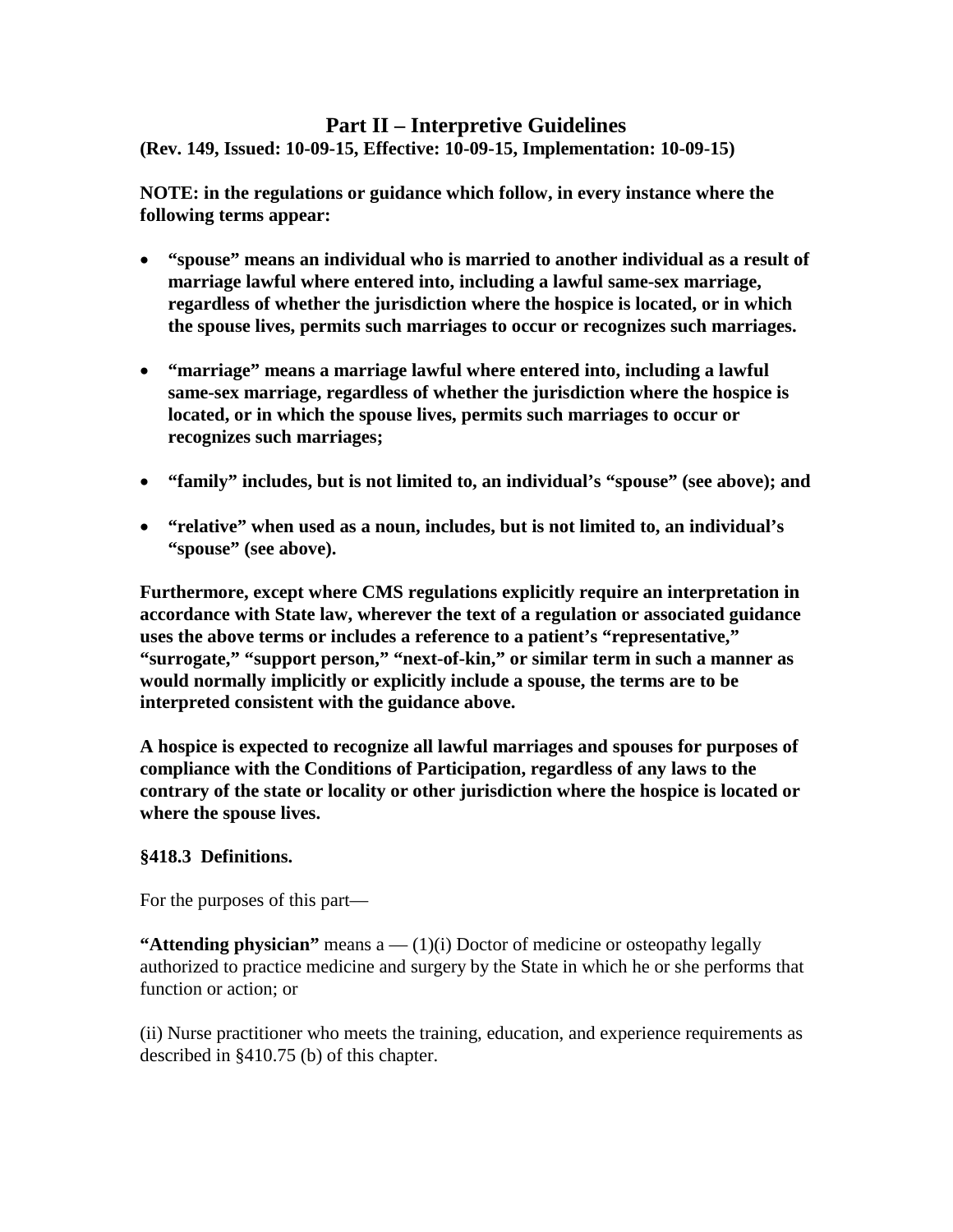(2) Is identified by the individual, at the time he or she elects to receive hospice care, as having the most significant role in the determination and delivery of the individual's medical care.

**Bereavement counseling** means emotional, psychosocial, and spiritual support and services provided before and after the death of the patient to assist with issues related to grief, loss, and adjustment.

Cap period means the twelve-month period ending October 31 used in the application of the cap on overall hospice reimbursement specified in §418.309.

Clinical note means a notation of a contact with the patient and/or the family that is written and dated by any person providing services and that describes signs and symptoms, treatments and medications administered, including the patient's reaction and/or response, and any changes in physical, emotional, psychosocial or spiritual condition during a given period of time.

Comprehensive assessment means a thorough evaluation of the patient's physical, psychosocial, emotional and spiritual status related to the terminal illness and related conditions. This includes a thorough evaluation of the caregiver's and family's willingness and capability to care for the patient.

Dietary counseling means education and interventions provided to the patient and family regarding appropriate nutritional intake as the patient's condition progresses. Dietary counseling is provided by qualified individuals, which may include a registered nurse, dietitian or nutritionist, when identified in the patient's plan of care.

**Employee** means a person who: (1) works for the hospice and for whom the hospice is required to issue a W-2 form on his or her behalf; or (2) if the hospice is a subdivision of an agency or organization, an employee of the agency or organization who is assigned to the hospice; or (3) is a volunteer under the jurisdiction of the hospice.

**Hospice** means a public agency or private organization or subdivision of either of these that is primarily engaged in providing hospice care as defined in this section.

**Hospice care** means a comprehensive set of services described in Section 1861(dd)(1) of the Act, identified and coordinated by an interdisciplinary group (IDG) to provide for the physical, psychosocial, spiritual, and emotional needs of a terminally ill patient and/or family members, as delineated in a specific patient plan of care.

**Initial assessment** means an evaluation of the patient's physical, psychosocial and emotional status related to the terminal illness and related conditions to determine the patient's immediate care and support needs.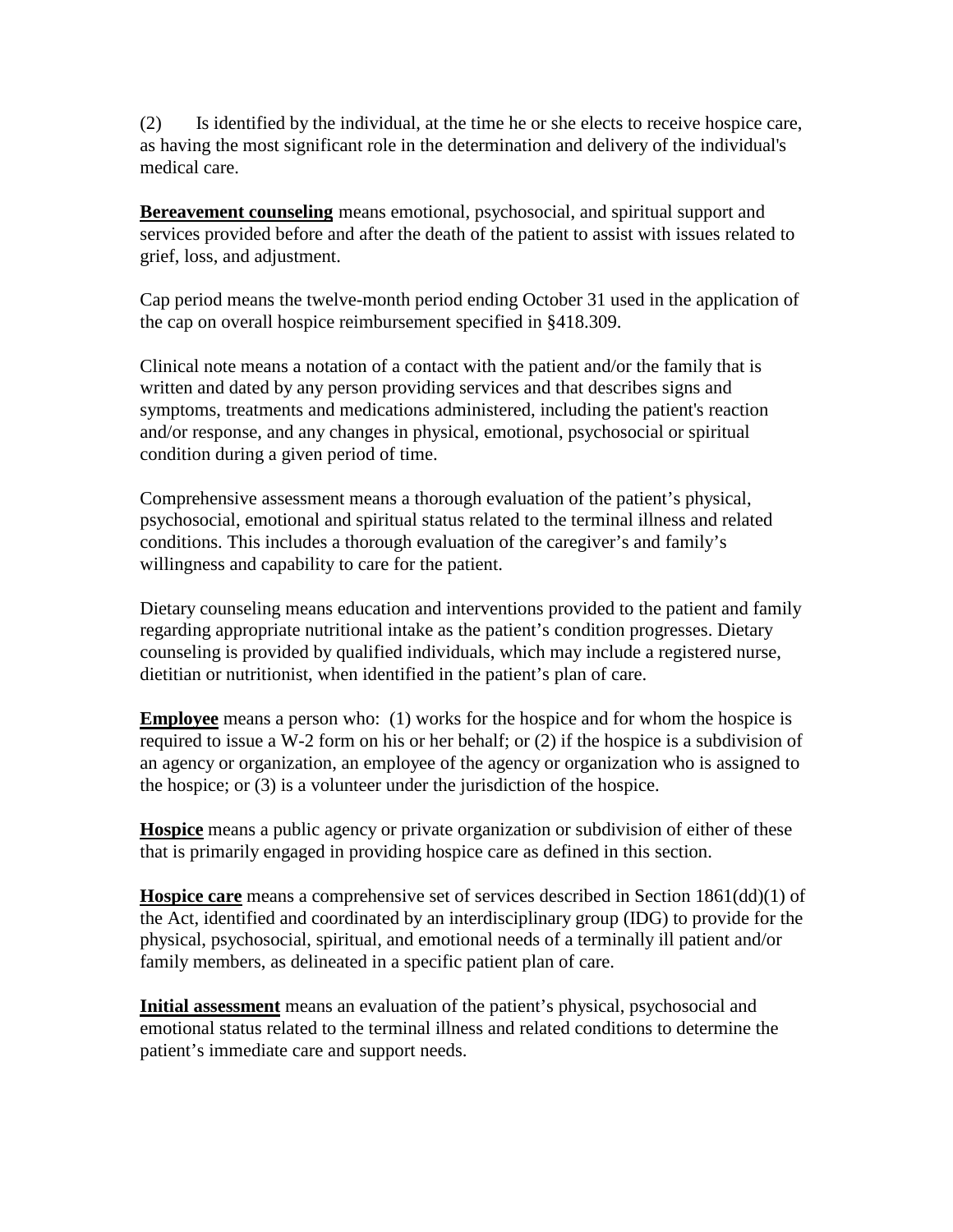**Licensed professional** means a person licensed to provide patient care services by the State in which services are delivered.

**Multiple location** means a Medicare-approved location from which the hospice provides the same full range of hospice care and services that is required of the hospice issued the certification number. A multiple location must meet all of the conditions of participation applicable to hospices.

**Palliative care** means patient and family-centered care that optimizes quality of life by anticipating, preventing, and treating suffering. Palliative care throughout the continuum of illness involves addressing physical, intellectual, emotional, social, and spiritual needs and to facilitate patient autonomy, access to information, and choice.

**Physician** means an individual who meets the qualifications and conditions as defined in Section 1861(r) of the Act and implemented at §410.20 of this chapter.

**Physician designee** means a doctor of medicine or osteopathy designated by the hospice who assumes the same responsibilities and obligations as the medical director when the medical director is not available.

**Representative** means an individual who has the authority under State law (whether by statute or pursuant to an appointment by the courts of the State) to authorize or terminate medical care or to elect or revoke the election of hospice care on behalf of a terminally ill patient who is mentally or physically incapacitated. This may include a legal guardian.

**Restraint** means (1) Any manual method, physical or mechanical device, material, or equipment that immobilizes or reduces the ability of a patient to move his or her arms, legs, body, or head freely, not including devices, such as orthopedically prescribed devices, surgical dressings or bandages, protective helmets, or other methods that involve the physical holding of a patient for the purpose of conducting routine physical examinations or tests, or to protect the patient from falling out of bed, or to permit the patient to participate in activities without the risk of physical harm (this does not include a physical escort); or (2) A drug or medication when it is used as a restriction to manage the patient's behavior or restrict the patient's freedom of movement and is not a standard treatment or dosage for the patient's condition.

**Seclusion** means the involuntary confinement of a patient alone in a room or an area from which the patient is physically prevented from leaving.

**Terminally ill** means that the individual has a medical prognosis that his or her life expectancy is 6 months or less if the illness runs its normal course.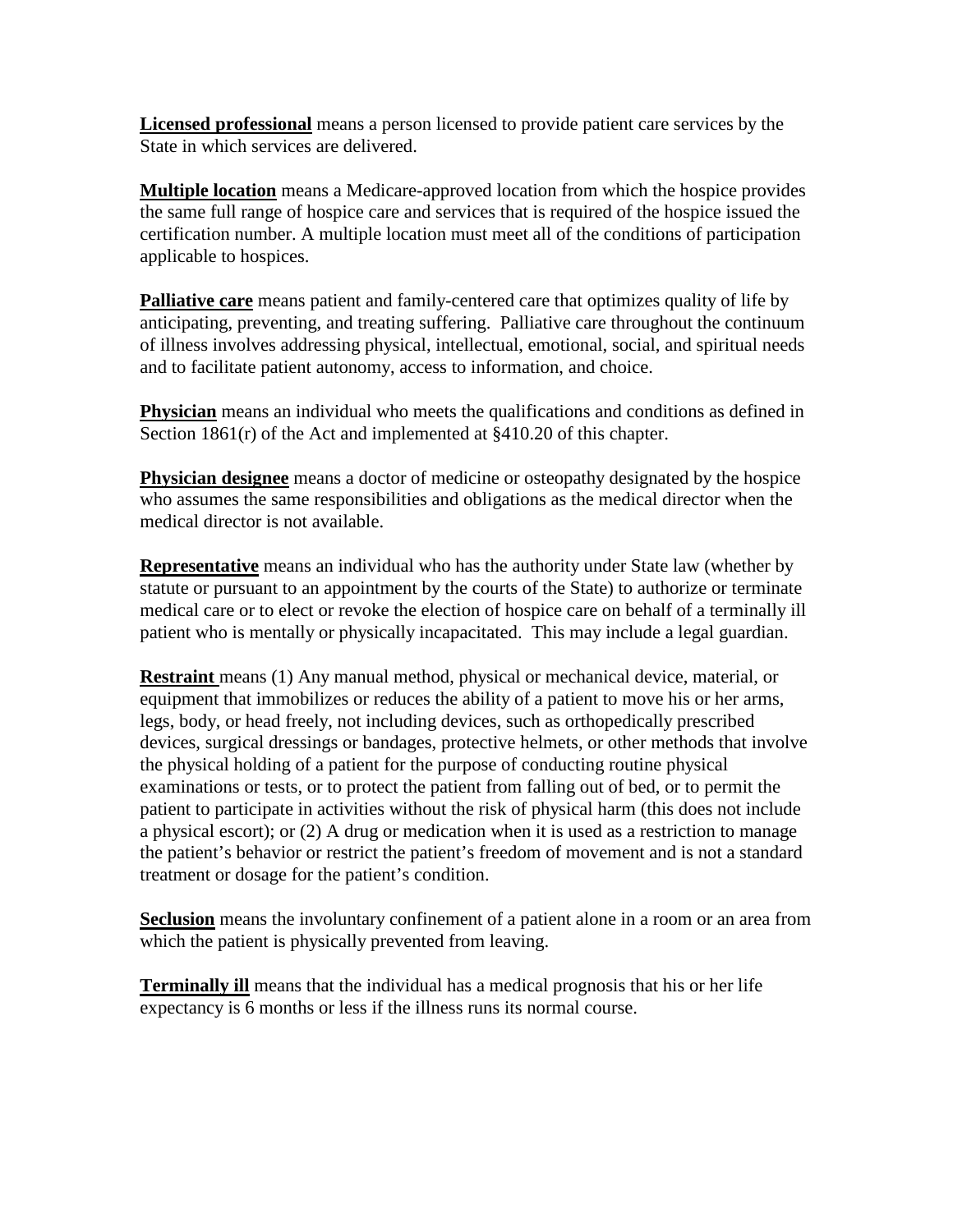### **L500**

**(Rev. 69, Issued: 12-15-10, Effective: 10-01-10, Implementation: 10-01-10)** 

**§418.52 Condition of Participation: Patient's rights** 

#### **L501**

**(Rev. 69, Issued: 12-15-10, Effective: 10-01-10, Implementation: 10-01-10)** 

**The patient has the right to be informed of his or her rights, and the hospice must protect and promote the exercise of these rights.** 

#### **L502**

**(Rev. 69, Issued: 12-15-10, Effective: 10-01-10, Implementation: 10-01-10)** 

**§418.52(a) Standard: Notice of rights and responsibilities.**

**(1) During the initial assessment visit in advance of furnishing care the hospice must provide the patient or representative with verbal (meaning spoken) and written notice of the patient's rights and responsibilities in a language and manner that the patient understands.** 

#### **Interpretive Guidelines §418.52(a)(1)**

When reference is made to "patient" in the Guidelines, it also refers to any person who may, under State law, act on the patient's behalf when the patient is unable to act for him or herself. That person is referred to as the patient's surrogate or representative. If a court has formally declared the patient incompetent, the surrogate or representative is whomever the court guardian, conservator, or committee appointed. The hospice should verify that the representative has the necessary authority. For example, a court-appointed conservator might have the power to make financial decisions, but not health care decisions.

All hospice patients should be aware of their rights and responsibilities before the hospice begins to provide care. The hospice must verbally explain the patient rights and responsibilities to all patients accepted for care (or explain the rights to the patient's representative if the patient is physically or mentally incapacitated).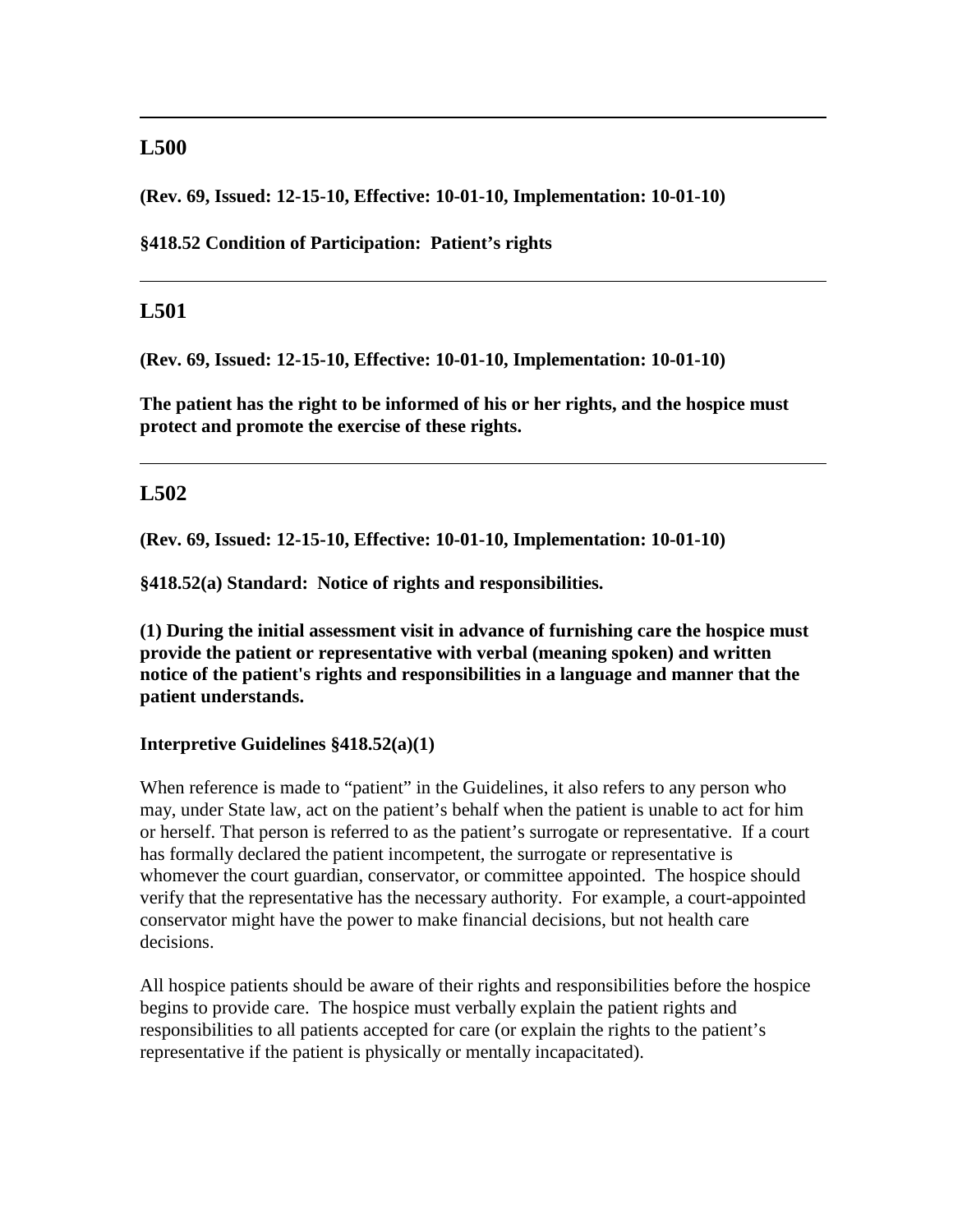There must be evidence that the hospice conscientiously tried, within the constraints of the individual situation, to inform the patient/family both verbally (spoken) and in writing of patient rights and responsibilities. If a patient is able to read and understand written materials without assistance, an oral summary, along with the complete written documentation is acceptable.

For the patient who does not speak or understand English, hospices should make all reasonable efforts to secure a professional, objective translator for hospice-patient communications, including those involving the notice of patient rights and responsibilities. The hospice may only use family and friends as translators for the patient when an objective translator cannot be secured by the hospice or if the patient specifically requests this approach. Hospices should make all reasonable efforts to have written copies of the notice of rights and responsibilities available in the language(s) that are commonly spoken in the hospice's service area. For those patients who speak languages in areas where professional translators for those languages are not readily available, using family and friends of the patient is an acceptable option if the patient agrees.

Further information on this topic is available from the Department of Health and Human Services, Office for Civil Rights Policy Guidance: Title VI Prohibition Against National Origin Discrimination As It Affects Persons With Limited English Proficiency.

#### **Procedures and Probes: §418.52(a)(1)**

Ask the hospice for a copy of the material they provide to patients or their representative on admission. During home visits, ask the patient/family if the hospice informed them of their rights and responsibilities, and, if so, how and when. They should be able to give, in their own words, examples of how the rights apply to the care being received and any concerns they have about financial implications of the items or services they receive. They should also be able to explain how to access the hospice staff. If the patient or representative is vague in answering questions, ask for the written patient rights and responsibilities information that the hospice provided him or her as resource material, prior to furnishing care.

# **L503**

**(Rev. 69, Issued: 12-15-10, Effective: 10-01-10, Implementation: 10-01-10)** 

**§418.52(a)(2) - The hospice must comply with the requirements of subpart I of part 489 of this chapter regarding advance directives. The hospice must inform and distribute written information to the patient concerning its policies on advance directives, including a description of applicable State law.**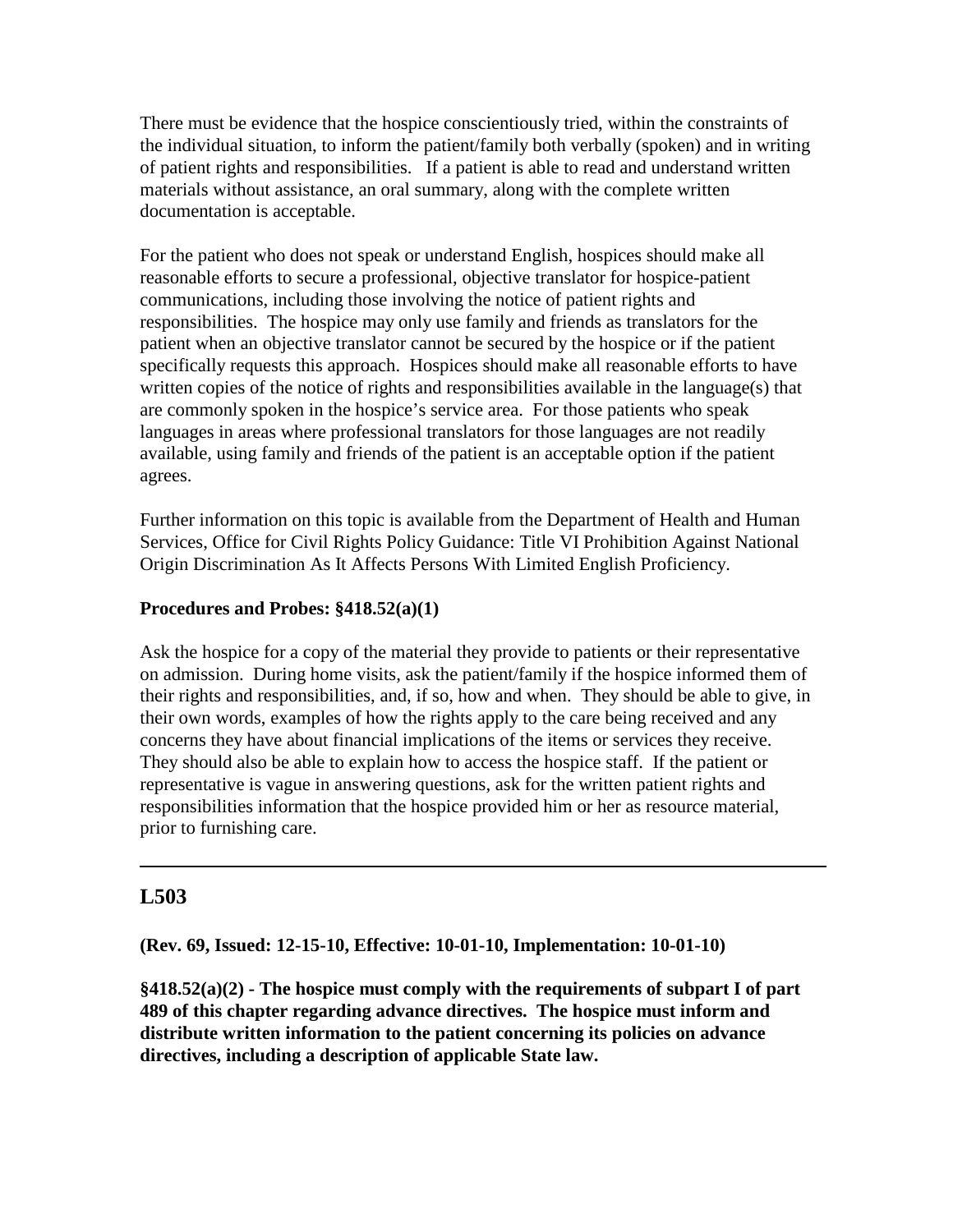#### **Interpretive Guidelines §418.52(a)(2)**

Advance directives generally refer to written statements or instructions, completed in advance of a serious illness, about how an individual wants medical decisions made. The two most common forms of advance directives are a living will and a durable medical power of attorney for health care. It is the patient's right to formulate an advance directive should he/she wish to do so. The patient's admission to hospice should not be affected by his/her desire not to formulate an advance directive or by the contents of an advance directive. There may be State specific requirements for advance directives that must be followed.

The hospices' obligations under 42 CFR 489.102 include the following requirements:

Hospices must maintain written policies and procedures concerning advance directives with respect to all adult individuals receiving medical care by or through the provider and are required to:

- (1) Provide written information to such individuals concerning:
	- (i) An individual's rights under State law (whether statutory or recognized by the courts of the State) to make decisions concerning such medical care, including the right to accept or refuse medical or surgical treatment and the right to formulate, at the individual's option, advance directives. Providers are permitted to contract with other entities to furnish this information but are still legally responsible for ensuring that the requirements of this section are met. Providers are to update and disseminate amended information as soon as possible, but no later than 90 days from the effective date of the changes to State law; and
	- (ii) The written policies of the provider or organization respecting the implementation of such rights, including a clear and precise statement of limitation if the provider cannot implement an advance directive on the basis of conscience. At a minimum, a provider's statement of limitation should:
		- (A) Clarify any differences between institution-wide conscience objections and those that may be raised by individual physicians;
		- (B) Identify the state legal authority permitting such objection, and
		- (C) Describe the range of medical conditions or procedures affected by the conscience objection.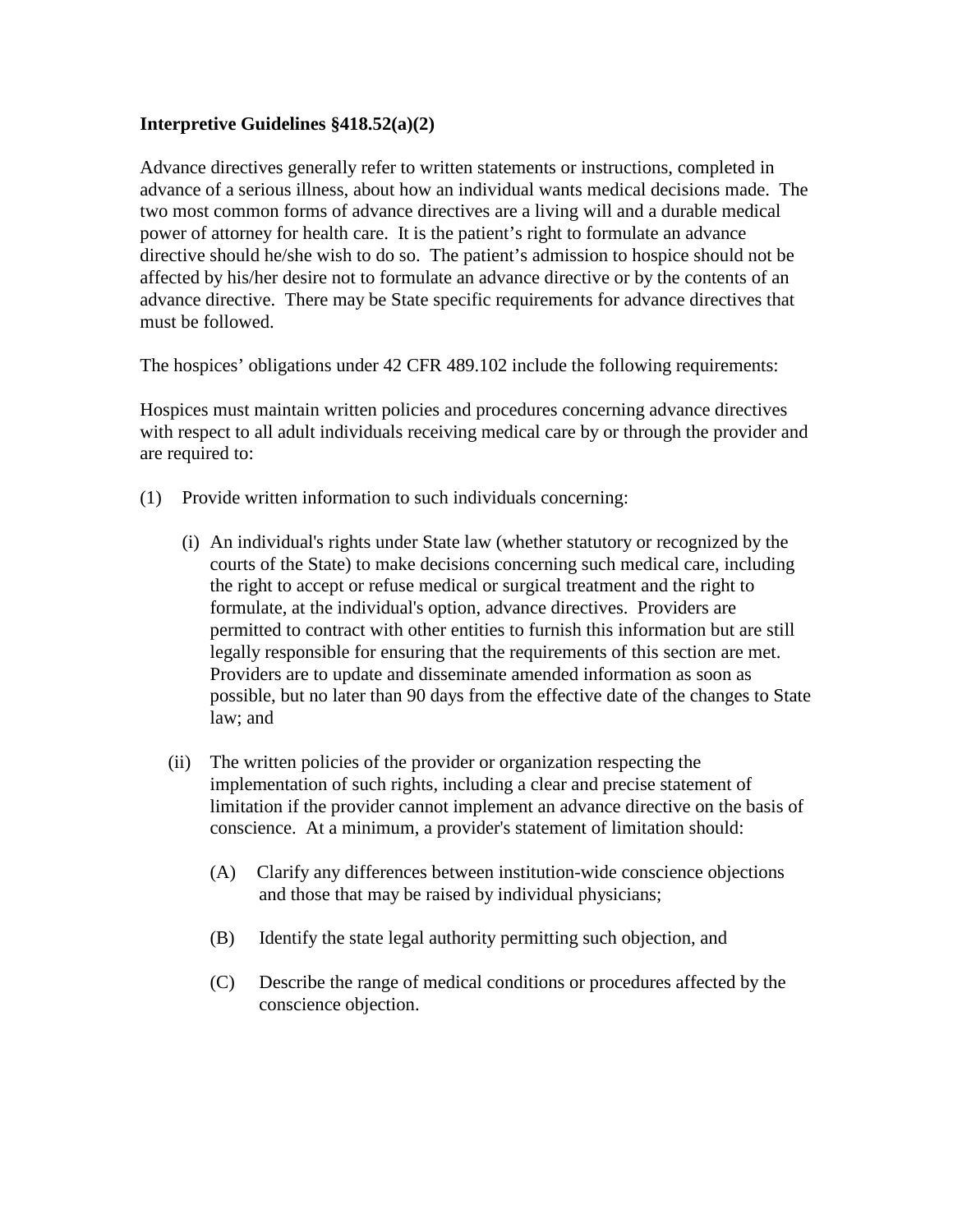- (2) Document in a prominent part of the individual's current medical record, or patient care record in the case of an individual in a religious nonmedical health care institution, whether or not the individual has executed an advance directive;
- (3) Not condition the provision of care or otherwise discriminate against an individual based on whether or not the individual has executed an advance directive;
- (4) Ensure compliance with requirements of State law (whether statutory or recognized by the courts of the State) regarding advance directives. The provider must inform individuals that complaints concerning the advance directive requirements may be filed with the State survey and certification agency;
- (5) Provide for education of staff concerning its policies and procedures on advance directives, and
- (6) Provide for community education regarding issues concerning advance directives that may include material required in paragraph  $(a)(1)$  of this section, either directly or in concert with other providers and organizations. Separate community education materials may be developed and used, at the discretion of providers. The same written materials do not have to be provided in all settings, but the material should define what constitutes an advance directive, emphasizing that an advance directive is designed to enhance an incapacitated individual's control over medical treatment, and describe applicable State law concerning advance directives. A provider must be able to document its community education efforts.

Hospices must furnish this information to the patient at the time of initial receipt of hospice care by the individual from the hospice. Hospices:

- 1. Are not required to provide care that conflicts with an advance directive; and
- 2. Are not required to implement an advance directive if, as a matter of conscience, it cannot implement an advance directive and State law allows the hospice to conscientiously object.

If an adult individual is incapacitated at the time of admission or at the start of care and is unable to receive information (due to the incapacitating conditions or a mental disorder) or articulate whether or not he or she has executed an advance directive, then the hospice may give advance directive information to the individual's family or surrogate in the same manner that it issues other materials about policies and procedures to the family of the incapacitated individual or to a surrogate or other concerned persons in accordance with State law. The hospice is not relieved of its obligation to provide this information to the individual once he or she is no longer incapacitated or unable to receive such information. Follow-up procedures must be in place to provide the information to the individual directly at the appropriate time.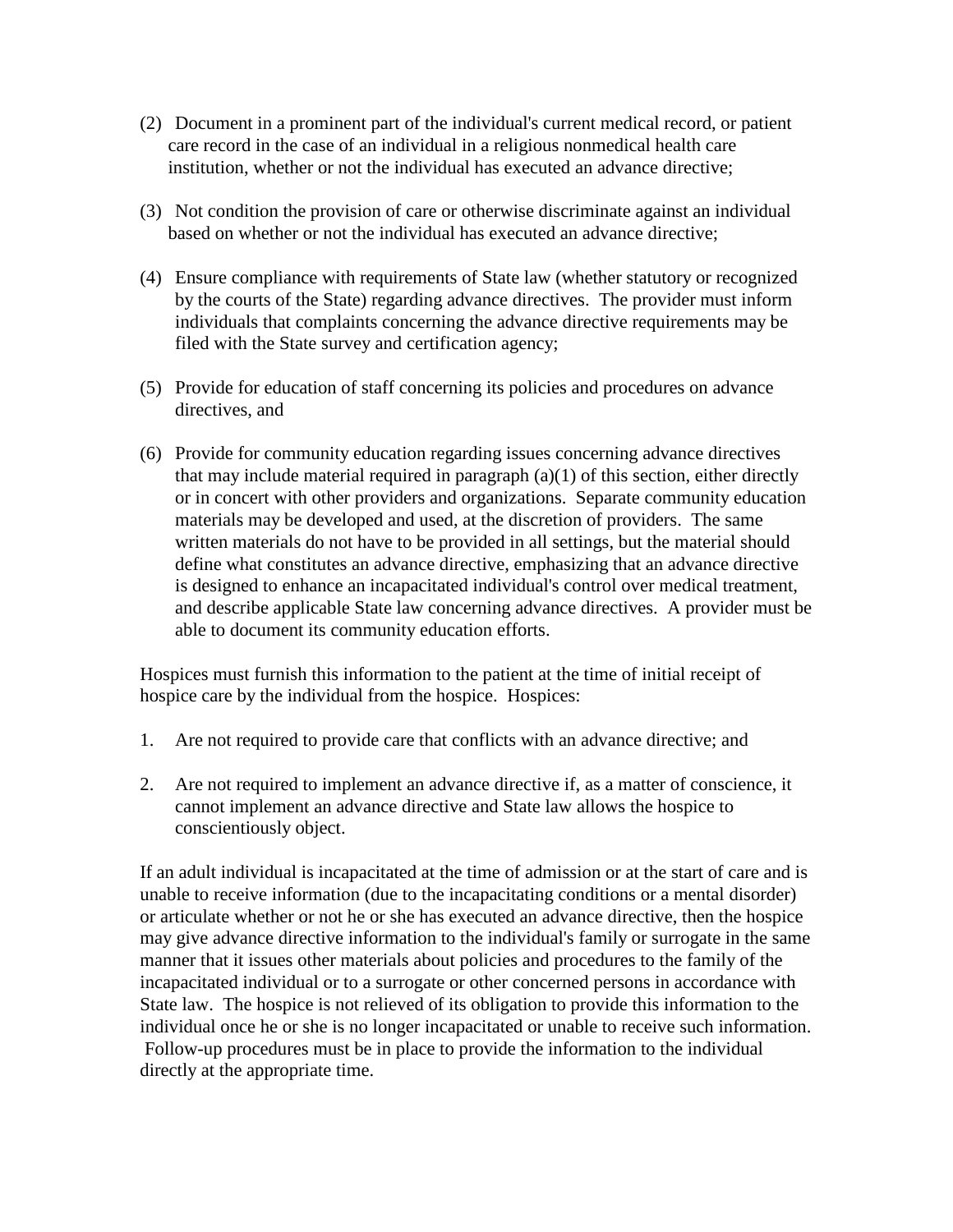Compliance with the advance directives requirements is necessary for continued participation in the Medicare and Medicaid programs.

# **L504**

**(Rev. 69, Issued: 12-15-10, Effective: 10-01-10, Implementation: 10-01-10)** 

**§418.52(a)(3) - The hospice must obtain the patient's or representative's signature confirming that he or she has received a copy of the notice of rights and responsibilities**.

**Procedure §418.52(a)(3)** 

Review the clinical record for evidence of the patient's or representative's signature confirming receipt of the notice of rights and responsibilities.

# **L505**

**(Rev. 69, Issued: 12-15-10, Effective: 10-01-10, Implementation: 10-01-10)** 

**§418.52(b) Standard: Exercise of rights and respect for property and person**

**(1) The patient has the right:**

- **(i) To exercise his or her rights as a patient of the hospice;**
- **(ii) To have his or her property and person treated with respect;**
- **(iii) To voice grievances regarding treatment or care that is (or fails to be) furnished and the lack of respect for property by anyone who is furnishing services on behalf of the hospice; and**
- **(iv) To not be subjected to discrimination or reprisal for exercising his or her rights.**

#### **Interpretive Guidelines §418.52(b)(1)(i)-(iv)**

Patients must be free to exercise their rights without fear of reprisal from the hospice. The hospice must not hamper, compel, treat differentially, or retaliate against a patient or family for exercising the patient's rights. The hospice must assure that its staff will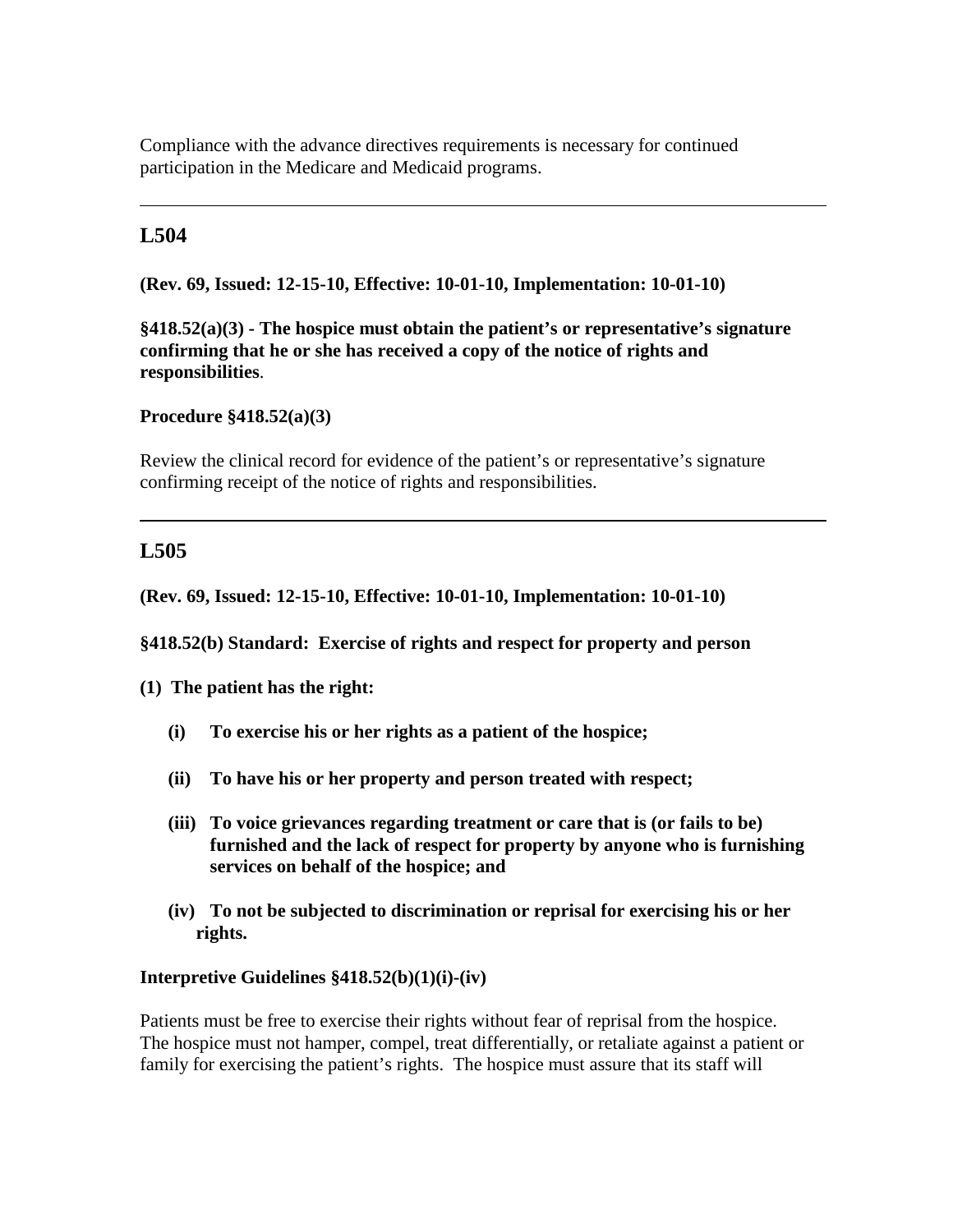protect patients' rights and will involve patients in decisions about their care, treatment and services.

A grievance is a formal or informal written or verbal complaint that is made to any hospice employee, including volunteers and individuals furnishing hospice services under arrangement, by a patient or the patient's representative regarding the patient's care, abuse, neglect, or misappropriation of property.

#### **Procedures and Probes §418.52(b)(1)(i)-(iv)**

Review patient admission information for instructions on making a complaint. Note any patient-described problems recorded either in the hospice's documentation of complaints received or in the clinical record reviews, and note if they were addressed and resolved. If resolution of the problem was not possible, the hospice should document both the actions attempted and the outcomes achieved.

Ask to see documentation of complaints made by patients or patients' families for the previous 12 months and review how the hospice received, recorded, investigated, and resolved these complaints. Is there evidence that the hospice staff is aware of and follows the hospice's policy for complaint investigation when a patient/family makes a complaint to a staff member? Pay close attention to staff remarks and staff behavior that may represent deliberate actions to promote or to limit a patient's autonomy or choice. Who in the hospice is ultimately accountable for receiving, investigating and resolving any patient concerns or problems that cannot be resolved at the staff level?

During home visits, ask the patient/family if they know how and whom to contact if they have a complaint. Ask the patient, the patient's family, guardian or other legal representative, if they have any comments or concerns, or have registered any grievances or complaints about the hospice or its services. If this has already occurred, ask how it was handled and what the results or outcomes were.

# **L506**

**(Rev. 69, Issued: 12-15-10, Effective: 10-01-10, Implementation: 10-01-10)** 

**§418.52(b)(2) - If a patient has been adjudged incompetent under state law by a court of proper jurisdiction, the rights of the patient are exercised by the person appointed pursuant to state law to act on the patient's behalf.** 

#### **Procedures and Probes §418.52(b)(2)**

Determine if the rights of a patient adjudged incompetent or who has a representative acting on his/her behalf are exercised by the legally appointed individual. If the hospice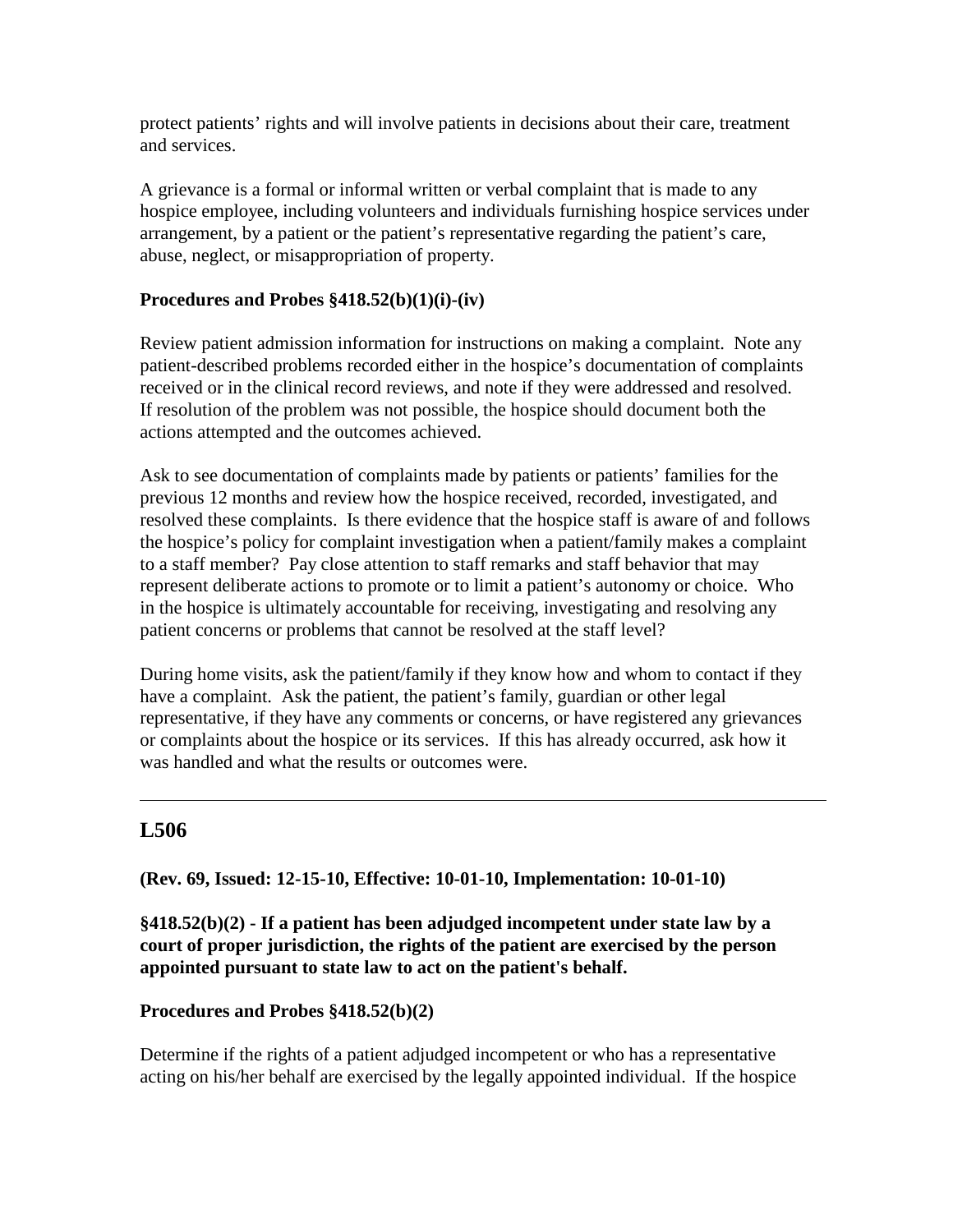is currently caring for a patient who has been adjudged incompetent, and you have questions concerning the exercise of the patient's rights, you may contact the patient's legal representative about their involvement in planning care, treatment and services decisions. If the patient is selected for a home visit, obtain the legal representative's approval for the visit.

# **L507**

**(Rev. 69, Issued: 12-15-10, Effective: 10-01-10, Implementation: 10-01-10)** 

**§418.52(b)(3) - If a state court has not adjudged a patient incompetent, any legal representative designated by the patient in accordance with state law may exercise the patient's rights to the extent allowed by state law.** 

# **L508**

**(Rev. 69, Issued: 12-15-10, Effective: 10-01-10, Implementation: 10-01-10)** 

**§418.52(b)(4) - The hospice must:**

**(i) Ensure that all alleged violations involving mistreatment, neglect, or verbal, mental, sexual, and physical abuse, including injuries of unknown source, and misappropriation of patient property by anyone furnishing services on behalf of the hospice, are reported immediately by hospice employees and contracted staff to the hospice administrator;**

#### **Interpretive Guidelines §418.52(b)(4)(i)**

All patient complaints and alleged or real violations included in this standard must be reported immediately to the hospice administrator and should be investigated, resolved and documented**.** 

- **"Abuse"** means the willful infliction of injury, unreasonable confinement, intimidation, or punishment with resulting physical harm, pain or mental anguish.
- **"Verbal abuse**" includes the use of oral, written or gestured language that willfully includes disparaging and derogatory terms to patients or their families, or within their hearing distance, regardless of their age, ability to comprehend, or disability.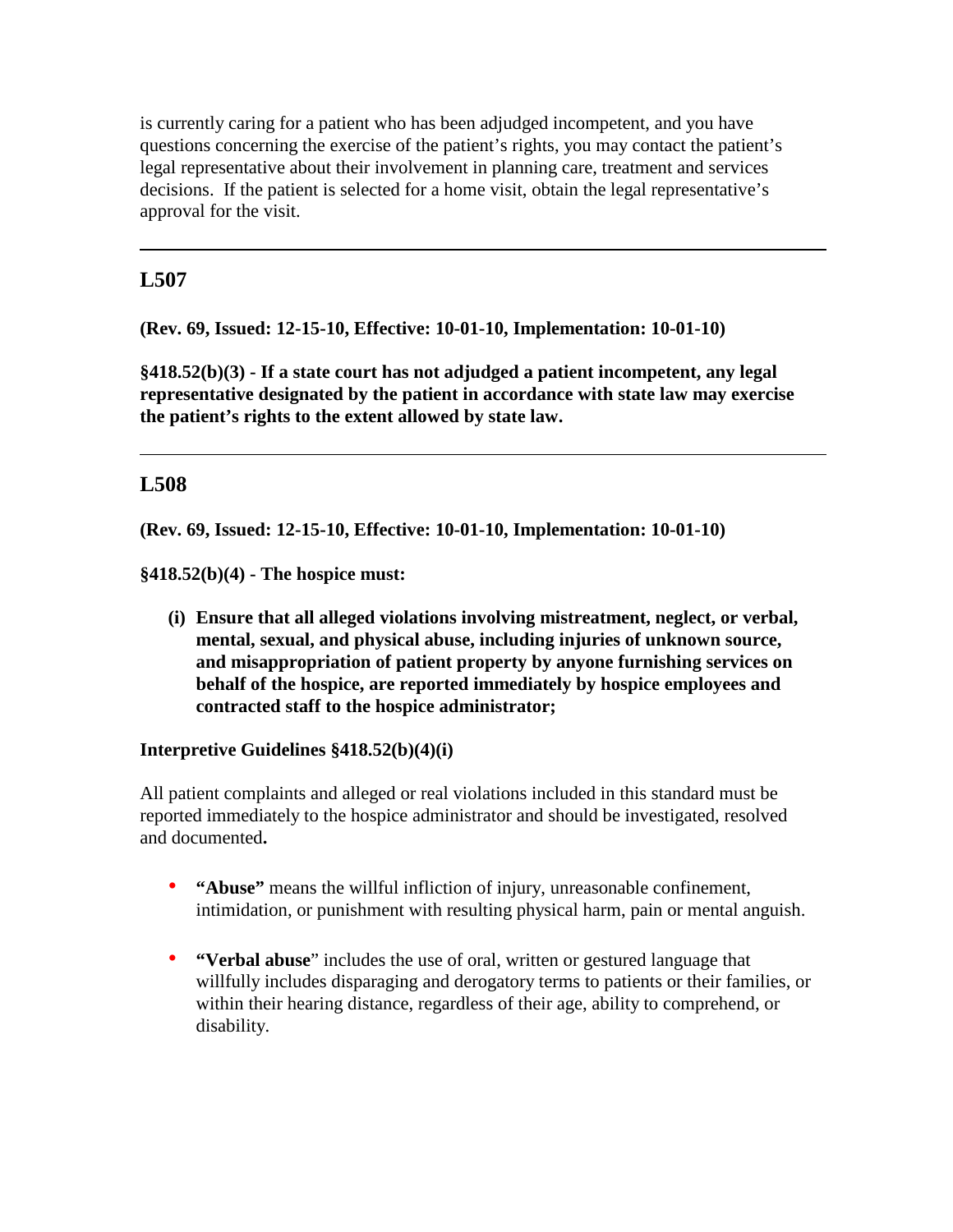- **"Mental abuse"** includes, but is not limited to, humiliation, harassment, and threats of punishment or deprivation.
- **"Sexual abuse"** includes, but is not limited to, sexual harassment, sexual coercion, or sexual assault.
- **"Physical abuse"** includes, but is not limited to, hitting, slapping, pinching and kicking. It also includes controlling behavior through corporal punishment.
- **"Neglect"** means failure to provide goods and services necessary to avoid physical harm or mental anguish.
- "**Misappropriation of patient property"** means the deliberate misplacement, exploitation, or wrongful, temporary or permanent use of a patient's belongings or money without the patient's consent.
- **"Injuries of unknown source"**  An injury should be classified as an "injury of unknown source" when both of the following conditions are met:
	- 1. The source of the injury was not observed by any person or the source of the injury could not be explained by the patient; and
	- 2. The injury is suspicious because of the extent of the injury or the location of the injury (e.g., the injury is located in an area not generally vulnerable to trauma) or the number of injuries observed at one particular point in time or the incidence of injuries over time.
- **"Immediately"** means as soon as possible, but not to exceed 24 hours after discovery of the incident, in the absence of a shorter State time frame requirement.

#### **Procedures and Probes §418.52(b)(4)(i)**

- Ask the hospice administrator if he/she has received any reports of the violations listed in the standard and how it was resolved. Is there evidence that all allegations are thoroughly investigated?
- Are staff members able to identify various forms of abuse or neglect? Do staff members know what to do if they witness any violations of mistreatment, abuse, neglect, and injuries of unknown source or misappropriation of patient property?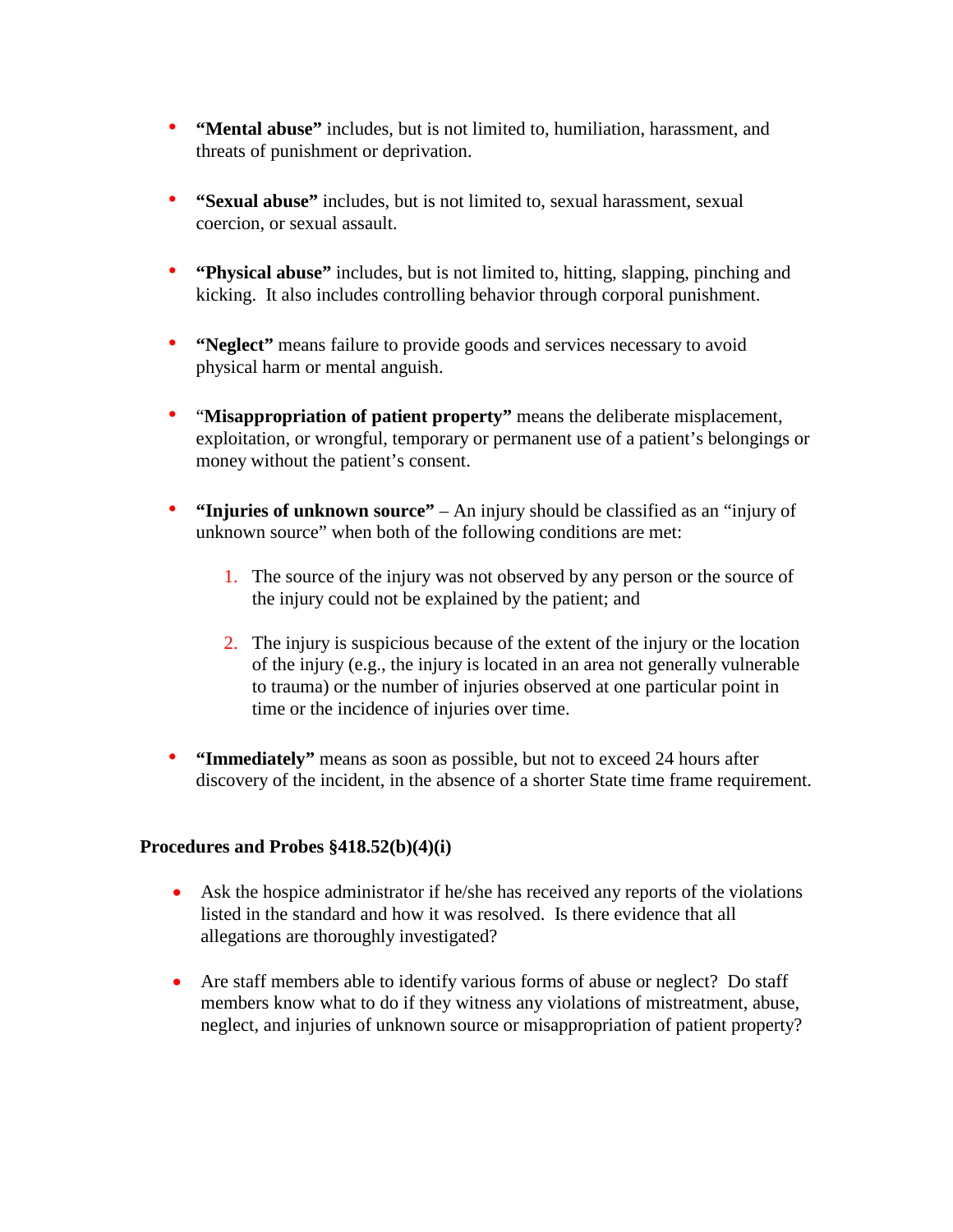• During home visits, ask patients and families if they have any concerns about how they or their property have been treated by the hospice staff.

### **L509**

**(Rev. 69, Issued: 12-15-10, Effective: 10-01-10, Implementation: 10-01-10)** 

**§418.52(b)(4)(ii) - Immediately investigate all alleged violations involving anyone furnishing services on behalf of the hospice and immediately take action to prevent further potential violations while the alleged violation is being verified. Investigations and/or documentation of all alleged violations must be conducted in accordance with established procedures;**

**Procedures and Probes §418.52(b)(4)(ii)** 

Determine what procedures are in place to address how the hospice will protect patients from real or perceived abuse, neglect or exploitation from staff, volunteers, or family members. How does the hospice utilize these procedures when necessary?

#### **L510**

**(Rev. 69, Issued: 12-15-10, Effective: 10-01-10, Implementation: 10-01-10)** 

**§418.52(b(4))(iii) - Take appropriate corrective action in accordance with state law if the alleged violation is verified by the hospice administration or an outside body having jurisdiction, such as the State survey agency or local law enforcement agency; and** 

# **L511**

**(Rev. 69, Issued: 12-15-10, Effective: 10-01-10, Implementation: 10-01-10)** 

**§418.52(b)(4)(iv) - Ensure that verified violations are reported to State and local bodies having jurisdiction (including to the State Survey and Certification Agency) within 5 working days of becoming aware of the violation.** 

**Interpretive Guidelines §418.52(b)(4)(iv)**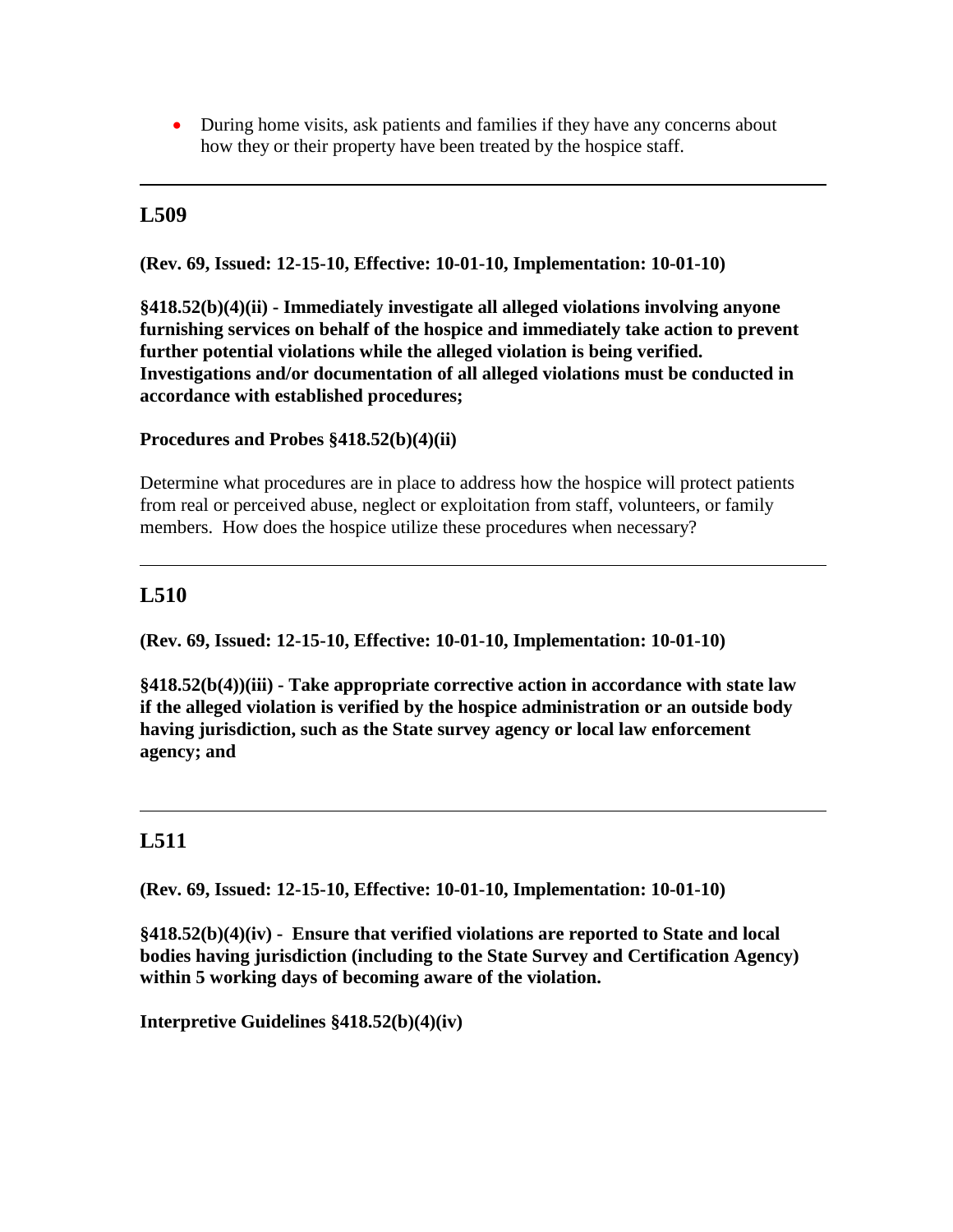The hospice has 5 working days from becoming aware of the violation to investigate any alleged violations and, if the alleged violation is verified, it must report the verified violation to the State and local bodies having jurisdiction within those 5 days. If State requirements for reporting verified violations are more stringent than Federal requirements, the more stringent State requirements take precedence. The stringent State requirements may be those that require violations to be reported regardless of whether they are verified or not, or requirements that verified violations be reported in less than 5 days. However, if State requirements are less stringent than Federal requirements, the Federal requirements take precedence.

# **L512**

**(Rev. 69, Issued: 12-15-10, Effective: 10-01-10, Implementation: 10-01-10)** 

### **§418.52(c) Standard: Rights of the patient**

**The patient has a right to the following:** 

#### **(1) Receive effective pain management and symptom control from the hospice for conditions related to the terminal illness;**

#### **Interpretive Guidelines §418.52(c)(1)**

Hospices are responsible for managing the patient's pain and symptoms related to the terminal illness and related conditions in a timely fashion. Patients should not have to experience long waits for pain and symptom management, medications, or interventions to address the patient's condition. Hospices should have methods in place to assure that the patient's pain, and all other distressing symptoms, are controlled effectively 24 hours a day/7days per week, in all settings and wherever the patient resides.

#### **Procedures and Probes §418.52 (c)(1)**

- Ask the hospice to describe its policy for assessing, managing and reassessing pain and other symptoms and how it defines effective pain management and symptom control.
- Determine how the hospice assures that the patient receives the needed medications in a timely fashion.
- During the home visit, ask patient/family how quickly the hospice satisfies the patient's request for pain medication or symptom control, during the daytime hours, nights and weekends.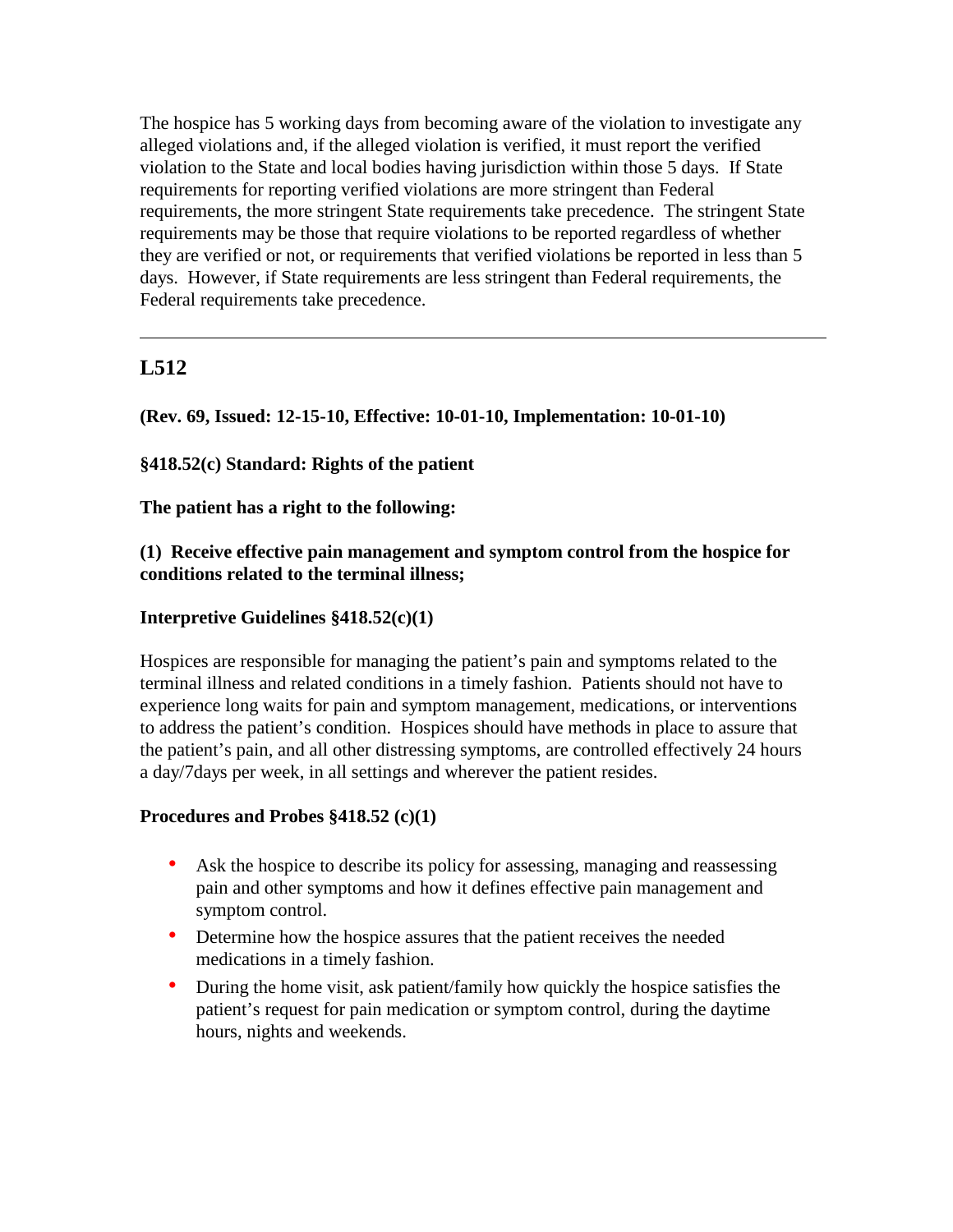- Observe the patient for any signs of discomfort. Ask the patient or family, as appropriate, if the patient has been experiencing pain or other symptoms. If so, was this reported to the hospice? If reported, what was the hospice's response?
- Have there been any instances where the hospice failed to respond promptly to the patient's request for pain medication or symptom management?

# **L513**

**(Rev. 69, Issued: 12-15-10, Effective: 10-01-10, Implementation: 10-01-10)** 

**§418.52 (c)(2) - Be involved in developing his or her hospice plan of care;**

**Probes §418.52(c)(2)** 

- Ask staff how they facilitate patient/family participation in planning care.
- Ask the patient/family how they are involved in planning care.

# **L514**

**(Rev. 69, Issued: 12-15-10, Effective: 10-01-10, Implementation: 10-01-10)** 

**§418.52 (c)(3) - Refuse care or treatment;**

#### **Interpretive Guidelines §418.52(c)(3)**

While patients have the right to refuse services, probe further if you find a particular trend where a majority or all patients are refusing a particular service (e.g., social work, spiritual counseling, volunteers, etc.,) to assure that patients are fully informed of the service they are refusing and that the hospice is fully prepared to provide the service with qualified personnel.

# **L515**

**(Rev. 69, Issued: 12-15-10, Effective: 10-01-10, Implementation: 10-01-10)** 

**§418.52(c)(4) - Choose his or her attending physician;**

**Interpretive Guidelines §418.52(c)(4)**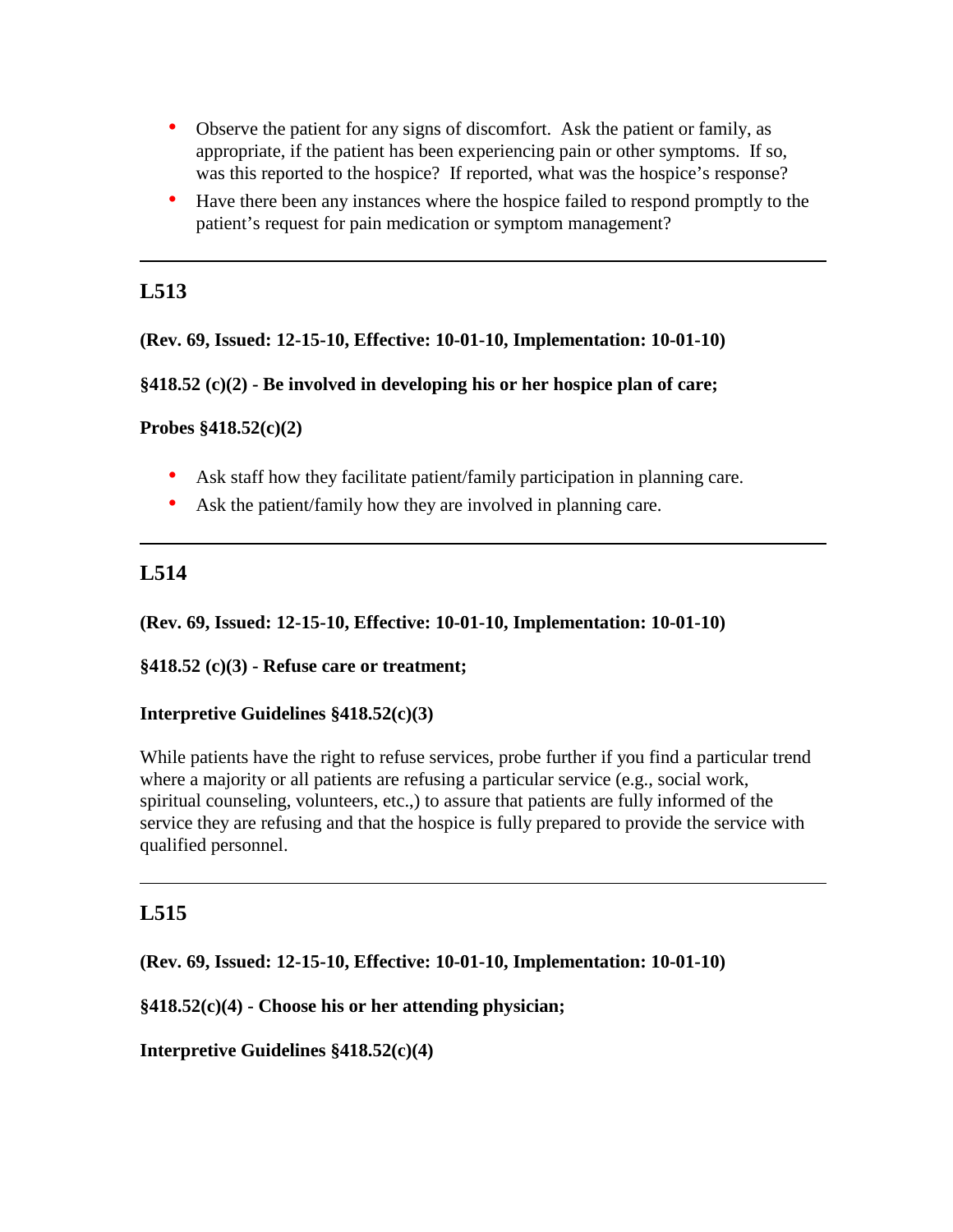Patients have the right to choose their attending physician and to have this person involved in their medical care in all hospice settings as long as the attending physician, in turn, undertakes to provide care for the patient.

#### **Probe §418.52(c)(4)**

• Is there any evidence that the hospice does not allow patients to choose their attending physician, or pressures the patient to choose the hospice physician as their attending physician?

# **L516**

# **(Rev. 69, Issued: 12-15-10, Effective: 10-01-10, Implementation: 10-01-10)**

**§418.52(c)(5) - Have a confidential clinical record. Access to or release of patient information and clinical records is permitted in accordance with 45 CFR Parts 160 and 164.** 

### **Interpretive Guidelines §418.52(c)(5)**

The right to confidential clinical records means safeguarding the content, including paper records and/or electronically stored information from unauthorized disclosure without the specific informed consent of the patient or legal representative. There should be evidence that the hospice ensures the confidentiality of the patient's clinical record.

During the survey, observe whether clinical staff shows evidence of protecting the confidentiality of clinical records. Is patient information posted where visitors or other non-hospice staff can view it? Are clinical records accessible to unauthorized persons who could read or remove the clinical record, thereby violating the patient's privacy?

# **L517**

**(Rev. 69, Issued: 12-15-10, Effective: 10-01-10, Implementation: 10-01-10)** 

**§418.52(c)(6) - Be free from mistreatment, neglect, or verbal, mental, sexual, and physical abuse, including injuries of unknown source, and misappropriation of patient property;**

#### **Interpretive Guidelines §418.52(c)(6)**

If, during the course of the survey, you identify the possibility of mistreatment, neglect, abuse(s), or injuries of unknown source and misappropriation of patient property,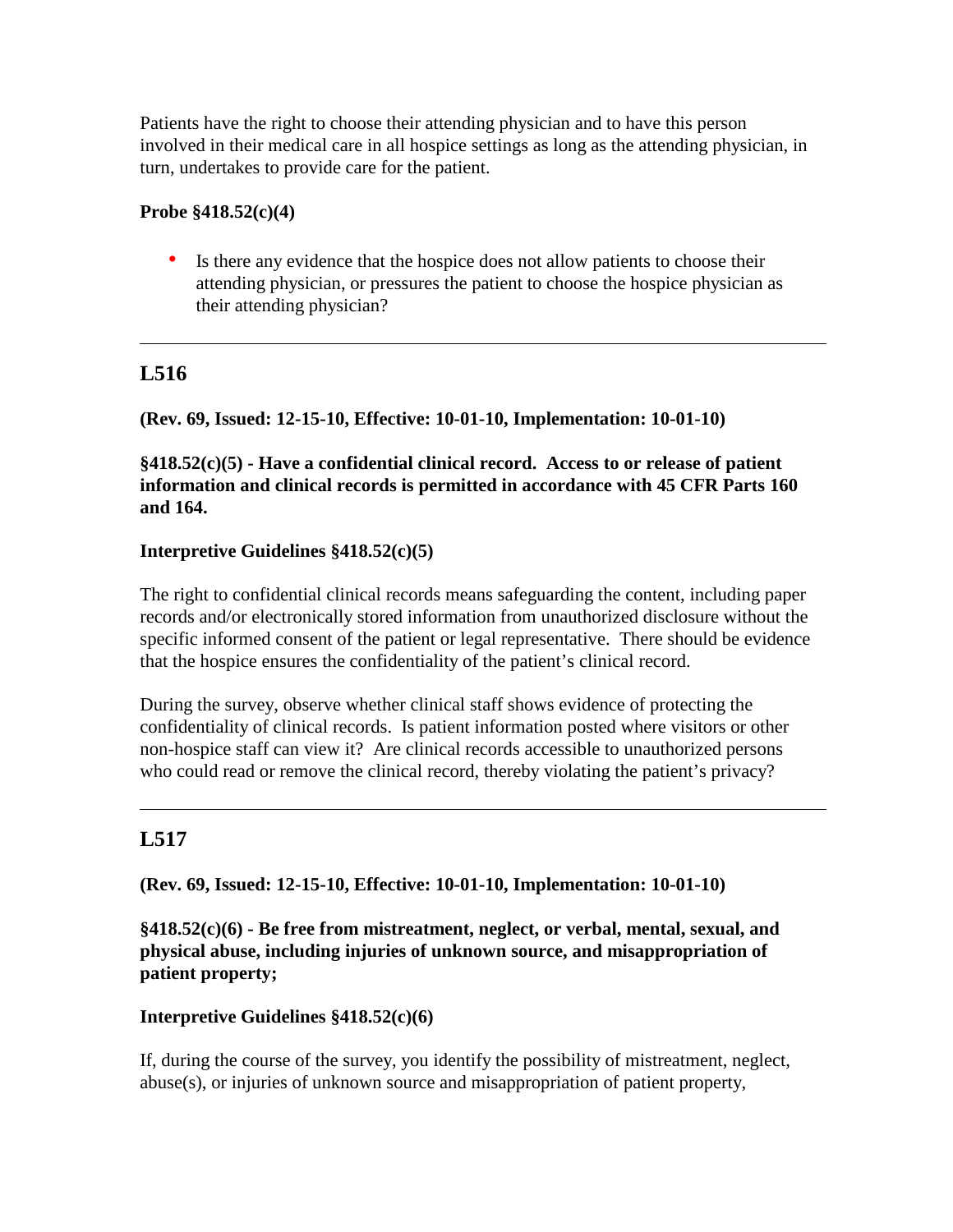investigate through interviews, observations, and record reviews. Follow all applicable Federal and State survey guidelines and policies when reporting and documenting any instances where you observe violations listed in this standard. Documentation should include who committed the act, the nature of the act, and where and when it occurred. Ensure that the hospice addresses the incident(s) immediately.

# **L518**

## **(Rev. 69, Issued: 12-15-10, Effective: 10-01-10, Implementation: 10-01-10)**

## **§418.52(c)(7) - Receive information about the services covered under the hospice benefit;**

### **Interpretive Guidelines §418.52(c)(7)**

Medicare covered hospice services are set forth at 42 CFR 418.200-204. The hospice should fully inform Medicare patients about all Medicare covered hospice services and fully inform non-Medicare patients about any other hospice services that apply to the patient (e.g., Medicaid, private insurance).

### **Procedures and Probes §418.52(c)(7)**

- Is the patient/family aware of all covered hospice services including the provision of medications related to the terminal condition, continuous care and short-term inpatient care? Discuss whether the hospice has described any services for which the patient might have to pay. Consider the patient's ability to understand and retain coverage information.
- If the patient cannot locate the information provided by the hospice, documentation in the clinical record that the hospice has provided this information to the patient/family will suffice.
- Do **NOT** try to advise the patient about financial, coverage, or payment issues.

## **L519**

## **(Rev. 69, Issued: 12-15-10, Effective: 10-01-10, Implementation: 10-01-10)**

**§418.52(c)(8) - Receive information about the scope of services that the hospice will provide and specific limitations on those services.**

**Procedures and Probes §418.52(c)(8)**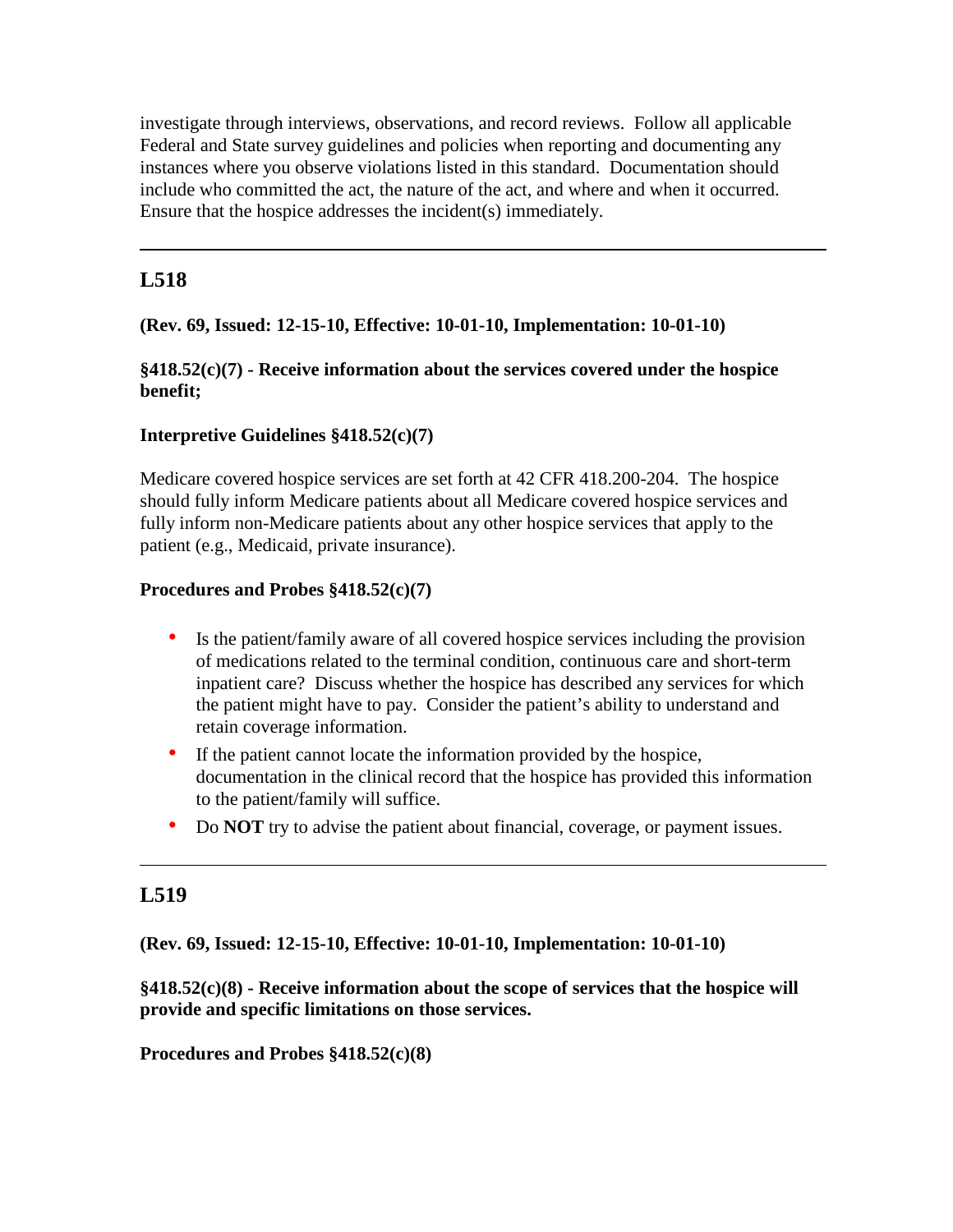• Ask the patient/family what services they are receiving from the hospice and if they are aware of any limitations to those services. Hospices are required to provide all hospice services necessary for the palliation and management of the terminal illness and related conditions and should not accept patients if they cannot provide these hospice services. See §418.56(c). For example, a hospice may not accept a patient if, due to staffing problems, it is not able to provide hospice aide services in the amount needed to meet the patient's needs.

# **L520**

**(Rev. 69, Issued: 12-15-10, Effective: 10-01-10, Implementation: 10-01-10)** 

**§418.54 Condition of participation: Initial and Comprehensive assessment of the patient**

# **L521**

**§418.54 - The hospice must conduct and document in writing a patient-specific comprehensive assessment that identifies the patient's need for hospice care and services, and the patient's need for physical, psychosocial, emotional, and spiritual care. This assessment includes all areas of hospice care related to the palliation and management of the terminal illness and related conditions.**

## **Interpretive Guidelines §418.54**

The comprehensive patient assessment must accurately reflect the patient's current health status and include information to establish and monitor a plan of care. Hospices are not required to use specific forms or formats to document their initial or comprehensive assessments. They may choose to document patient specific comprehensive assessments in either written or electronic format provided the assessments are complete, readily identifiable, and available in the patient's clinical record.

## **L522**

**(Rev. 69, Issued: 12-15-10, Effective: 10-01-10, Implementation: 10-01-10)** 

#### **§418.54(a) Standard: Initial assessment**

**The hospice registered nurse must complete an initial assessment within 48 hours after the election of hospice care in accordance with §418.24 is complete (unless the**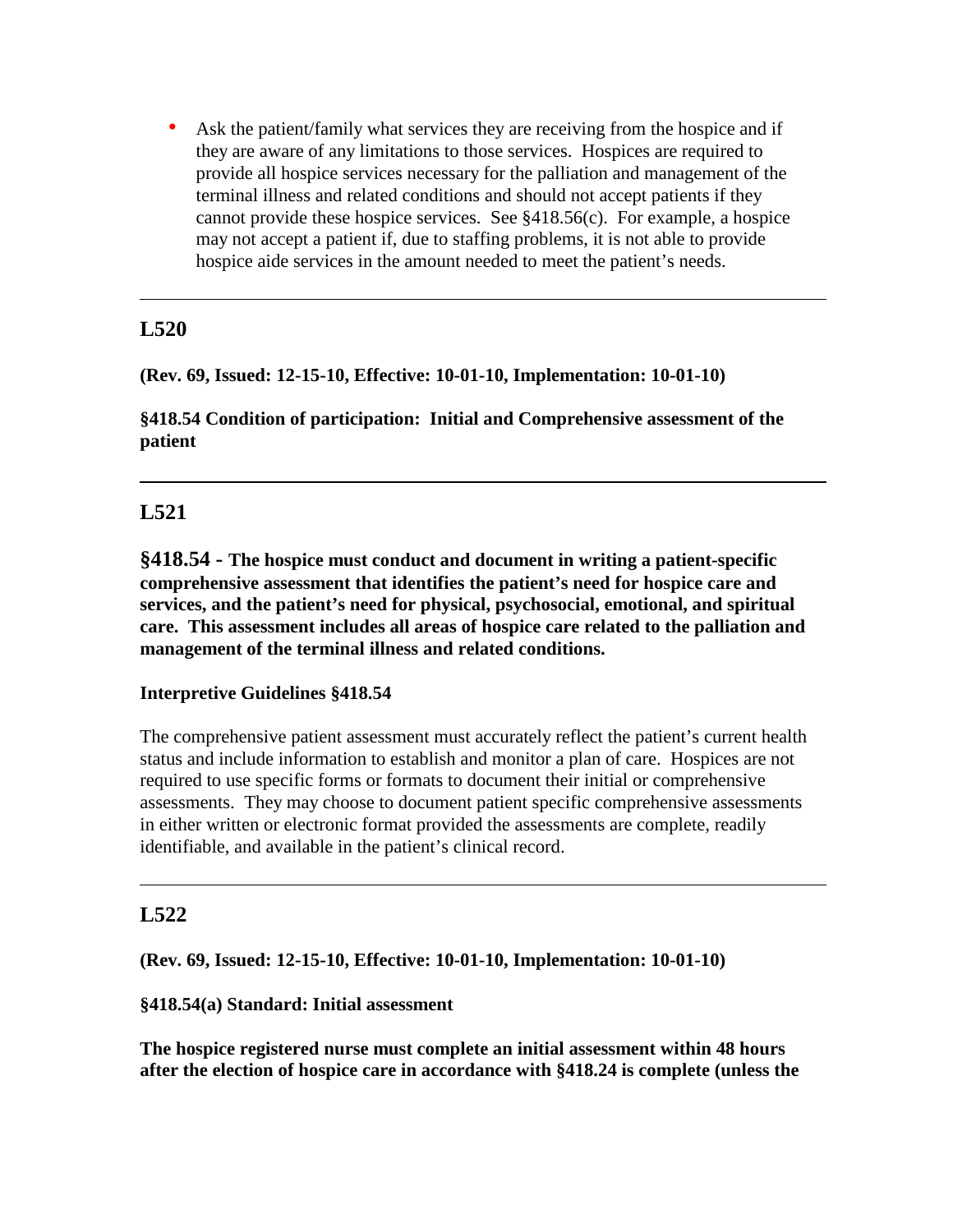## **physician, patient, or representative requests that the initial assessment be completed in less than 48 hours.)**

## **Interpretive Guidelines §418.54(a)**

The purpose of the initial assessment is to gather the critical information necessary to treat the patient/family's immediate care needs. The assessment needs to take place in the location where hospice services are being delivered. The initial assessment is not a "meet and greet" visit whereby the hospice introduces itself to the patient/family and begins to evaluate the patient's interest in and appropriateness for hospice care. It must assess the patient's immediate physical, psychosocial, emotional and spiritual status related to the terminal illness and related conditions. The initial assessment is necessary to gather the essential information necessary to begin the plan of care and provide the immediate necessary care and services.

The registered nurse (RN) must conduct this initial assessment. Hospices may choose to send a social worker or other discipline along with the RN to complete the initial assessment.

Hospices are free to choose their own method for documenting the initial assessment.

## **Procedures and Probes §418.54(a)**

- Determine through interview, observation and record review if the hospice identified the patient/family's immediate needs.
- Did the RN complete the initial assessment within the required time frames? Clinical record documentation should confirm/support that time frames are met. Pay particular attention to the effective date/time of the election and the date/time of the completion of the initial assessment.

# **L523**

**(Rev. 69, Issued: 12-15-10, Effective: 10-01-10, Implementation: 10-01-10)** 

**§418.54(b) Standard: Timeframe for completion of the comprehensive assessment** 

**The hospice interdisciplinary group, in consultation with the individual's attending physician (if any), must complete the comprehensive assessment no later than 5 calendar days after the election of hospice care in accordance with §418.24.**

**Interpretive Guidelines §418.54(b)**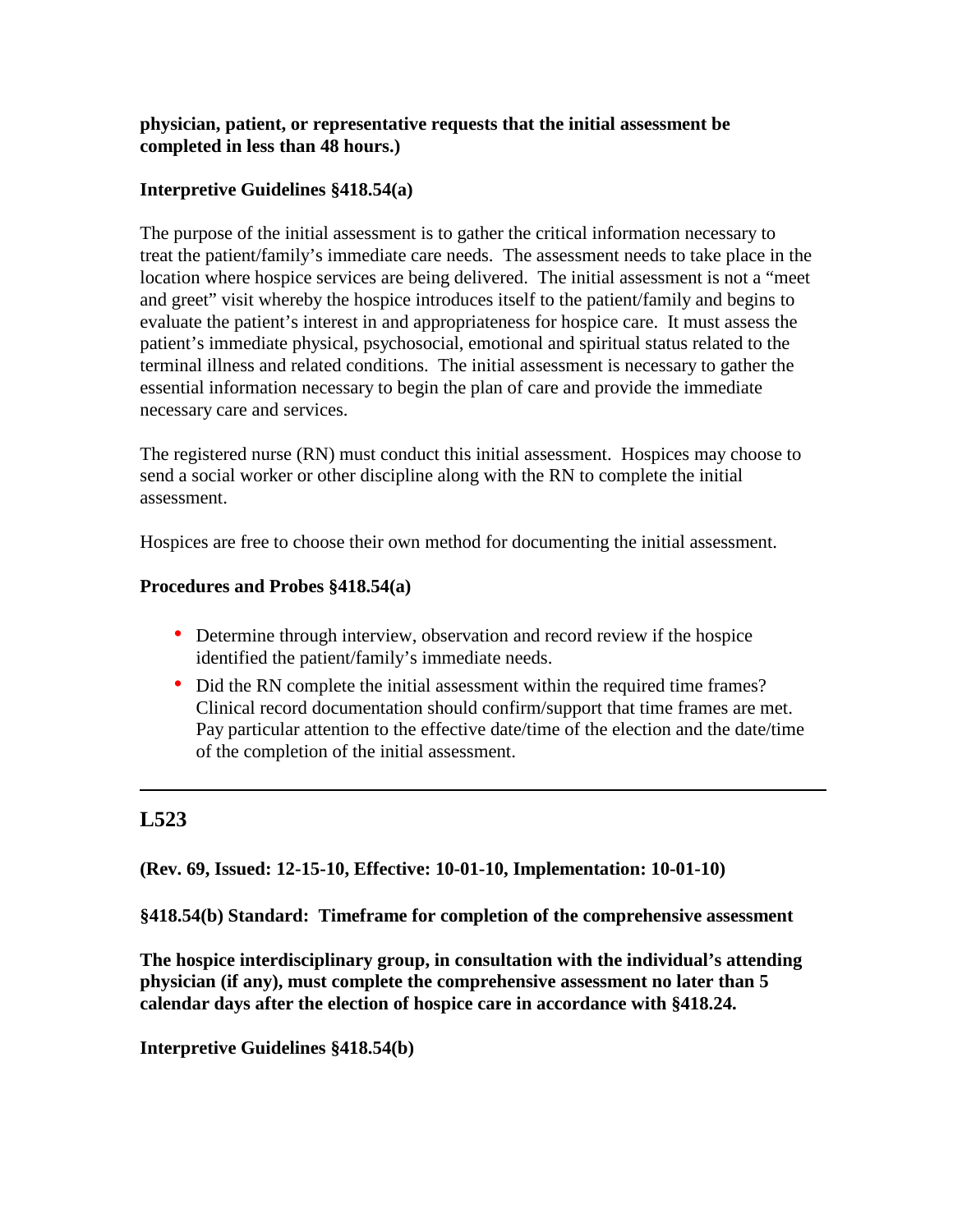All members of the IDG must be involved with completing the comprehensive assessment in order to identify the patient/family's physical, psychosocial, emotional and spiritual needs and contribute to the development of the plan of care to address those needs. The individuals/disciplines that complete the assessment should be consistent with the hospice's own policies and procedures and the discipline's scope of practice. The RN, in consultation with the other members of the IDG, considers the information gathered from the initial assessment as they develop the plan of care and the group determines who should visit the patient/family during the first 5 days of hospice care in accordance with patient/family needs and desires and the hospice's own policies and procedures.

The patient may or may not have an attending physician. If the attending physician is unavailable or unresponsive, the hospice physician must assume this role. If the patient does have an attending physician, one or more members of the IDG should consult with this physician in completing the comprehensive assessment. This consultation can occur through phone calls or other means of communication (Fax, e-mails, text messages, etc.,) and will help to acquire a better understanding of the patient and family. Attending physicians can often provide a history of the patient's disease process and family dynamics that can help the hospice make better care planning decisions that address all areas of need related to the terminal illness and related conditions, resulting in improved patient outcomes.

The "election of hospice care" is the effective date of the election statement. The patient may sign the hospice election statement with a later (not earlier) effective date. Hospices may choose to complete the comprehensive assessment earlier than 5 days after the effective date of the election (e.g., it may complete the comprehensive assessment at the same time the initial assessment is completed).

# **L524**

**(Rev. 69, Issued: 12-15-10, Effective: 10-01-10, Implementation: 10-01-10)** 

#### **§418.54(c) Standard: Content of the comprehensive assessment**

**The comprehensive assessment must identify the physical, psychosocial, emotional, and spiritual needs related to the terminal illness that must be addressed in order to promote the hospice patient's well-being, comfort, and dignity throughout the dying process.** 

#### **Interpretive Guidelines §418.54(c)**

The assessment would include, but not be limited to, screening for the following: pain, dyspnea, nausea, vomiting, constipation, restlessness, anxiety, sleep disorders, skin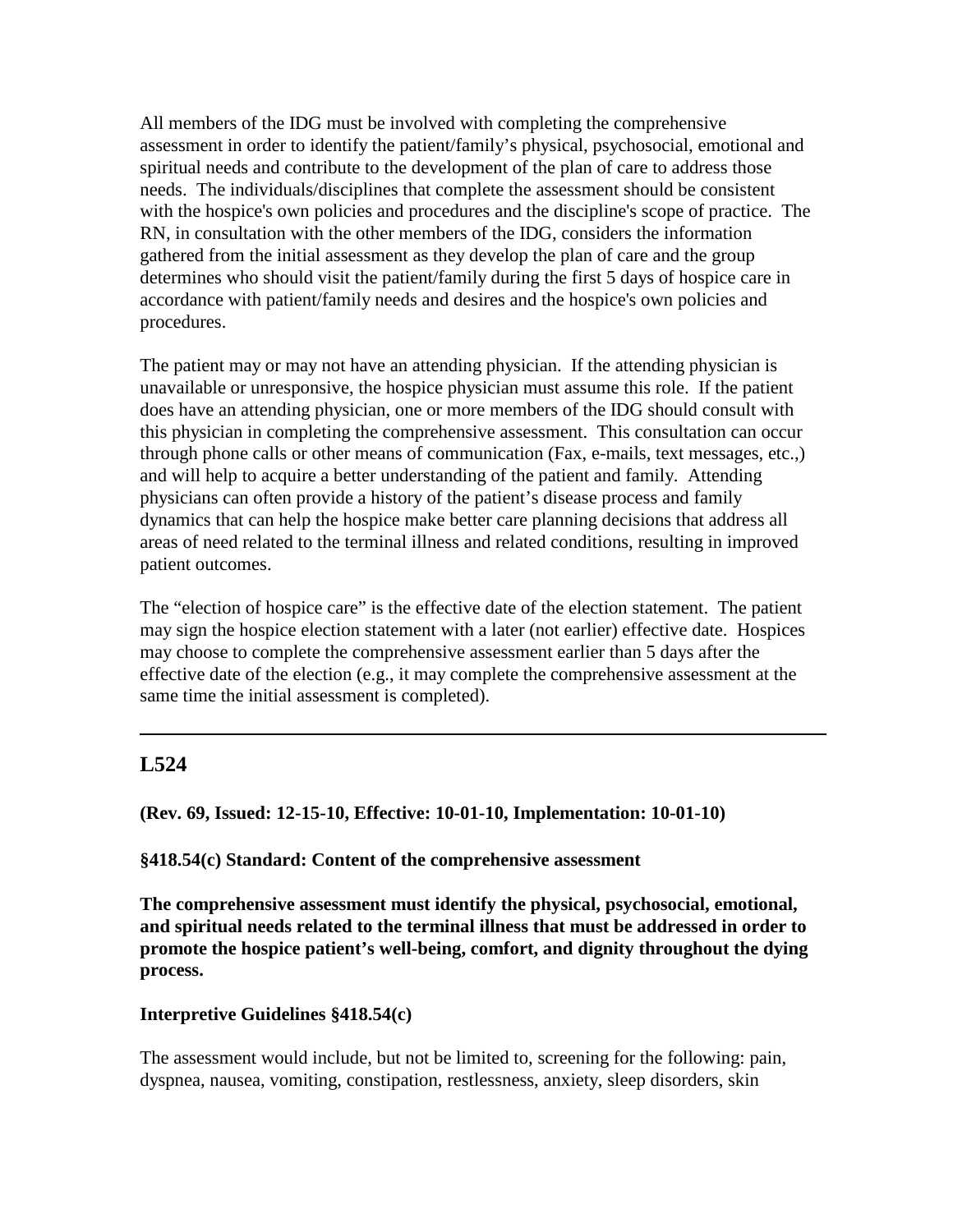integrity, confusion, emotional distress, spiritual needs, support systems, and family need for counseling and education. The hospice would then gather additional information, as necessary, to be able to meet the patient/family needs. For example, in addition to screening the patient for the presence of pain, a comprehensive assessment of the patient's pain based on accepted clinical standards of practice may necessitate gathering the following information, as applicable to the patient:

- History of pain and its treatment (including non-pharmacological and pharmacological treatment);
- Characteristics of pain, such as:
	- Intensity of pain (e.g., as measured on a standardized pain scale);
	- Descriptors of pain (e.g., burning, stabbing, tingling, aching);
	- Pattern of pain (e.g., constant or intermittent);
	- Location and radiation of pain;
	- Frequency, timing and duration of pain;
	- Impact of pain on quality of life (e.g., sleeping, functioning, appetite, and mood);
	- Factors such as activities, care, or treatment that precipitate or exacerbate pain;
	- Strategies and factors that reduce pain; and
	- Additional symptoms associated with pain (e.g., nausea, anxiety).
- Physical examination (may include the pain site, the nervous system, mobility and function, and physical, psychological and cognitive status);
- Current medical conditions and medications; and
- The patient/family's goals for pain management and their satisfaction with the current level of pain control.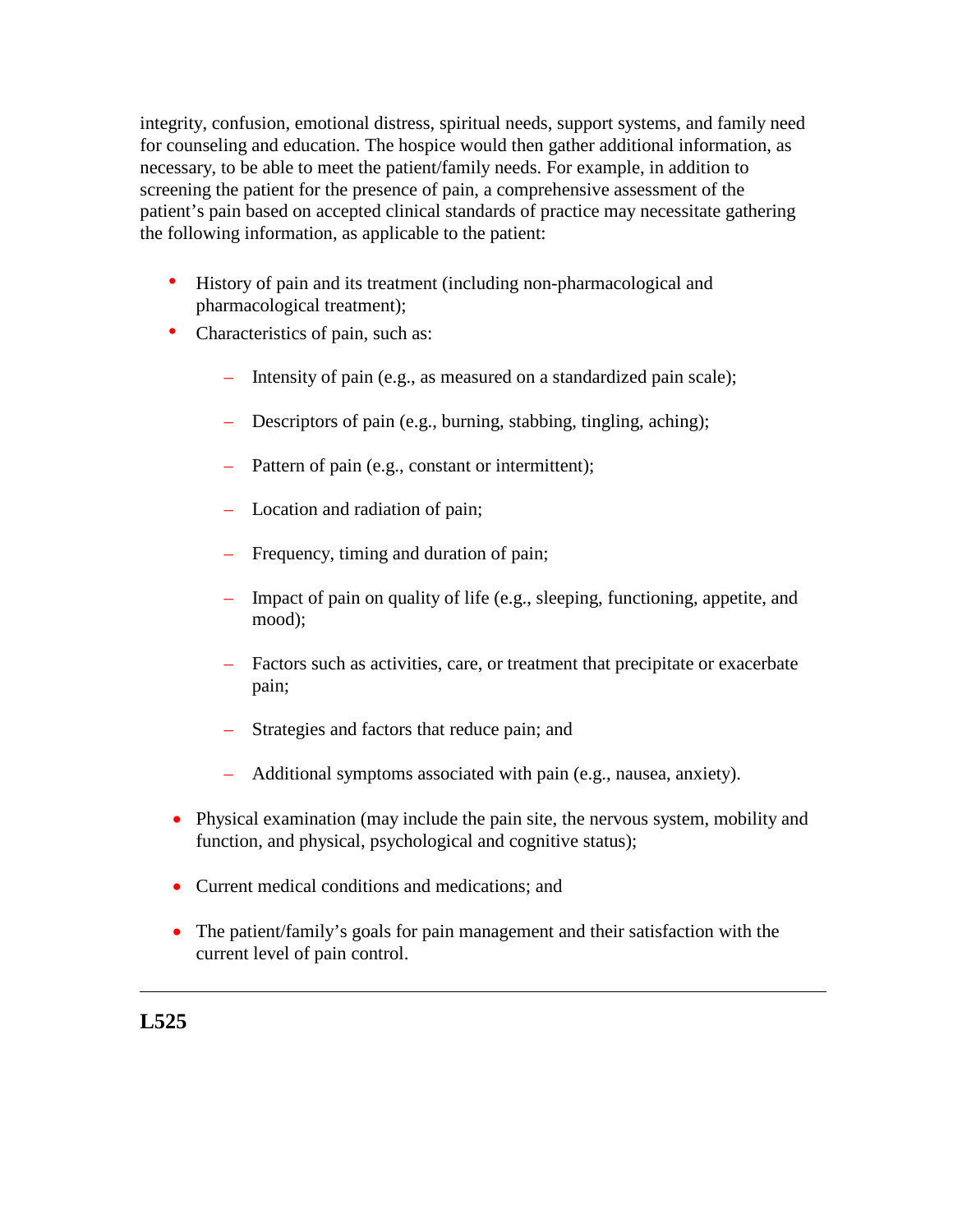**(Rev. 69, Issued: 12-15-10, Effective: 10-01-10, Implementation: 10-01-10)** 

**§418.54(c) - The comprehensive assessment must take into consideration the following factors:** 

**(1) The nature and condition causing admission (including the presence or lack of objective data and subjective complaints).** 

## **L526**

**(Rev. 69, Issued: 12-15-10, Effective: 10-01-10, Implementation: 10-01-10)** 

**§418.54(c)(2) - Complications and risk factors that affect care planning.** 

## **L527**

**(Rev. 69, Issued: 12-15-10, Effective: 10-01-10, Implementation: 10-01-10)** 

**§418.54(c)(3) - Functional status, including the patient's ability to understand and participate in his or her own care.**

## **L528**

**(Rev. 69, Issued: 12-15-10, Effective: 10-01-10, Implementation: 10-01-10)** 

**§418.54(c)(4) - Imminence of death.**

## **L529**

**(Rev. 69, Issued: 12-15-10, Effective: 10-01-10, Implementation: 10-01-10)** 

**§418.54(c)(5) - Severity of symptoms.** 

#### **Procedures and Probes §418.54(c)(1) - (5)**

Ask clinical staff to describe how they obtain all relevant information necessary to complete the comprehensive assessment. Is there evidence in the clinical record and during home visits that the reasons for admission, complications and risk factors that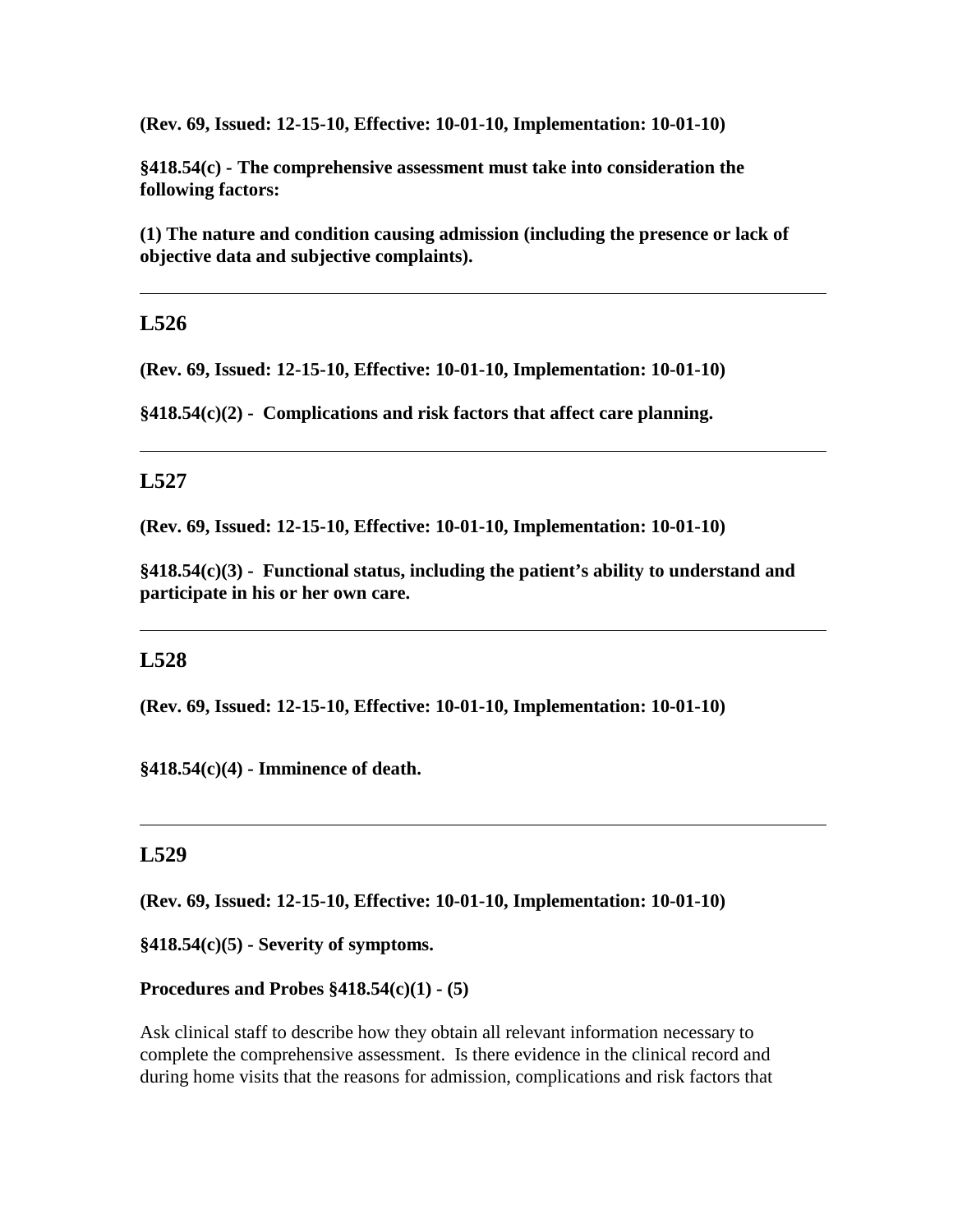could affect care planning, functional status, imminence of death, and symptom severity have been identified and are being addressed?

# **L530**

**(Rev. 69, Issued: 12-15-10, Effective: 10-01-10, Implementation: 10-01-10)** 

**§418.54(c)(6) - Drug profile. A review of all of the patient's prescription and overthe-counter drugs, herbal remedies and other alternative treatments that could affect drug therapy. This includes, but is not limited to, identification of the following:** 

- **(i) Effectiveness of drug therapy**
- **(ii) Drug side effects**
- **(iii) Actual or potential drug interactions**
- **(iv) Duplicate drug therapy**
- **(v) Drug therapy currently associated with laboratory monitoring.**

## **Interpretive Guidelines §418.54(c)(6)**

In reviewing the patient's prescribed and over-the-counter medications and any additional substance that could affect drug therapy, the hospice must consider drug effectiveness, side effects, interactions of drugs, duplicate drugs and drugs associated with laboratory testing which could affect the patient. In addition, the hospice should consider both the use of pharmacological and non-pharmacological interventions to promote the patient's comfort level and sense of well being based on the assessment of patient needs and desires.

**"Medication Interaction"** is the impact of another substance (such as another medication, nutritional supplement (including herbal products), food, or substances used in diagnostic studies) upon a medication's action. The interactions may alter absorption, distribution, metabolism, or elimination. These interactions may decrease the effectiveness of the medication or increase the potential for adverse consequences.

**"Duplicate therapy**" refers to multiple medications of the same pharmacological class/category or any medication therapy that substantially duplicates a particular effect of another medication that the individual is taking.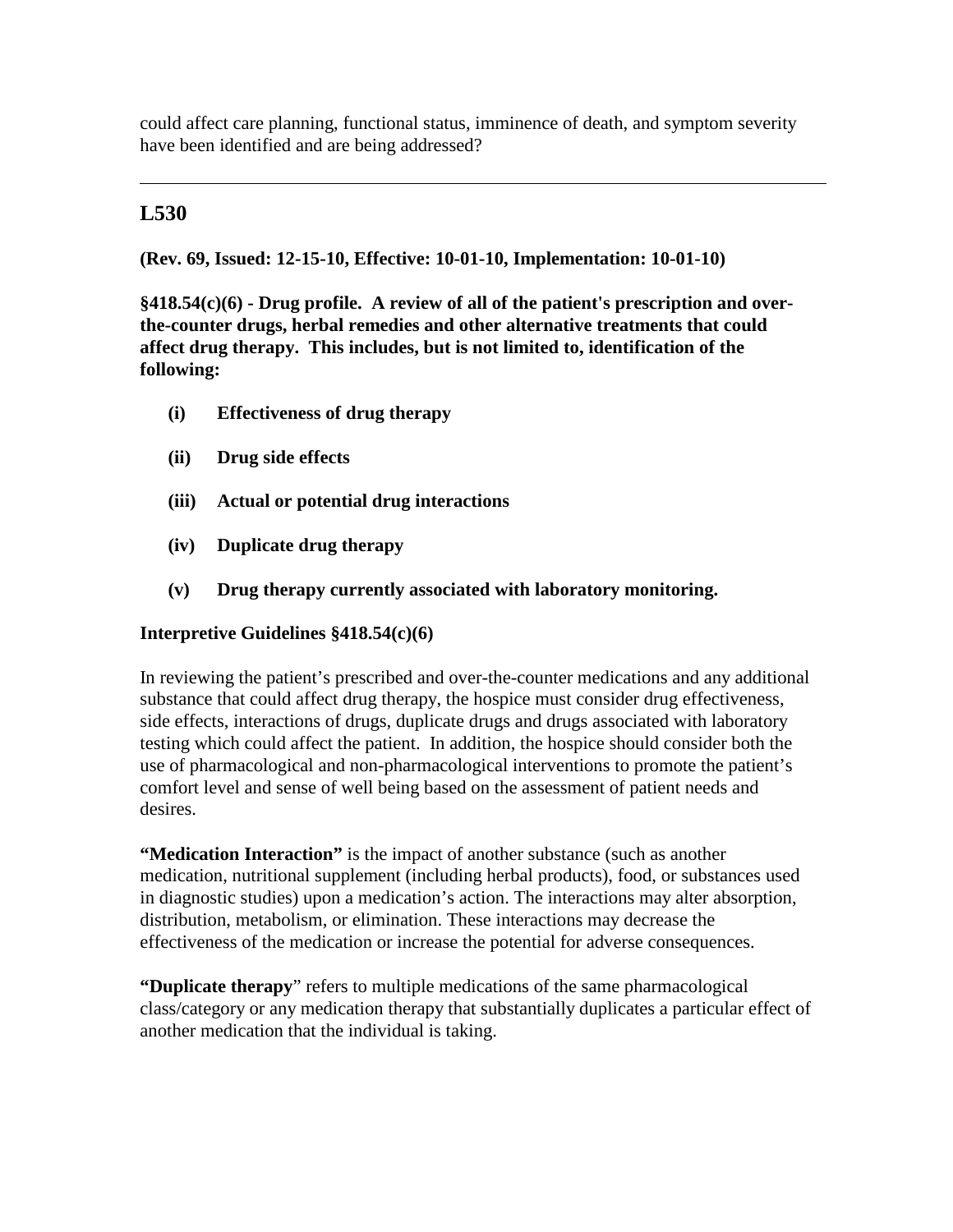**"Non-pharmacological interventions"** refers to approaches to care that do not involve medications, generally directed towards stabilizing or improving a person's mental, physical or psychosocial well being.

There should be evidence in the clinical record that common side effects of medications are anticipated and preventive measures are implemented. The hospice should review each patient's medications and monitor for medication effectiveness, actual or potential medication-related effects, duplicate drug therapy and untoward interactions during each update to the comprehensive assessment, and as needed as new medications are added or changed, or the patient's condition changes.

## **Procedures and Probes §418.54(c)(6)**

Ask clinical staff to describe their process/policy of drug regimen/medication review including:

- How potential adverse effects and drug reactions are identified?
- What process is followed when a patient/family is found to be noncompliant?
- What non-pharmacological methods are considered to relieve pain and other symptoms?
- How patients and families are educated about effective pain and symptom management.
- What process the hospice utilizes to assess and measure pain and other uncomfortable symptoms.
- What procedures or protocols the hospice uses to reassess pain and symptom management.
- How the hospice monitors a patient when they begin a new medication, increase/ decrease a dosage or discontinue a medication.

During the home visit, ask the patient/caregiver what medications (prescription and overthe-counter drugs, herbal remedies, etc.) the patient is currently taking and compare this information with the medications documented within the plan of care. Are the patient's preferences/goals for pain management and symptom control followed and achieved?

# **L531**

# **(Rev. 69, Issued: 12-15-10, Effective: 10-01-10, Implementation: 10-01-10)**

**§418.54(c) (7) - Bereavement. An initial bereavement assessment of the needs of the patient's family and other individuals focusing on the social, spiritual, and cultural factors that may impact their ability to cope with the patient's death. Information**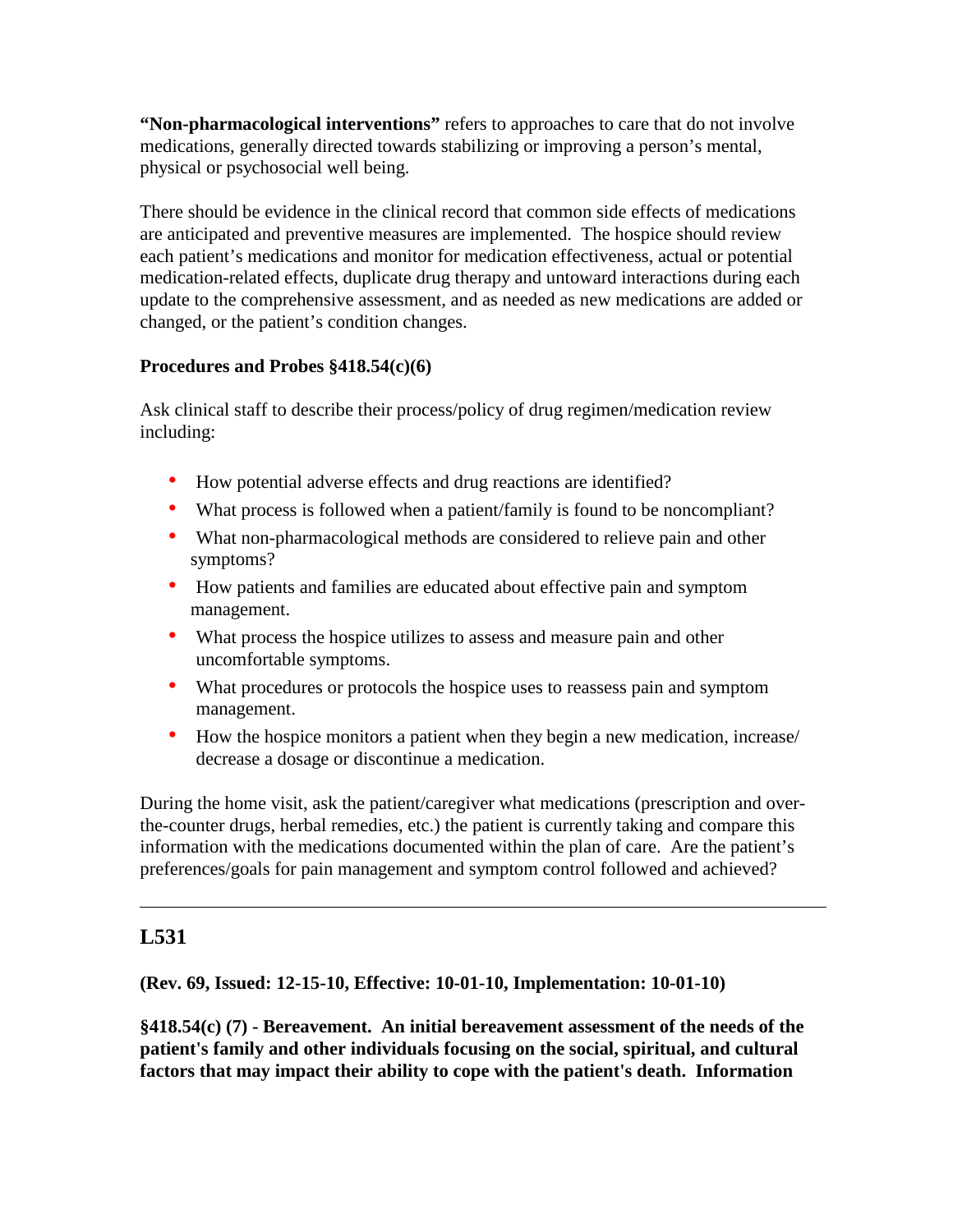## **gathered from the initial bereavement assessment must be incorporated into the plan of care and considered in the bereavement plan of care.**

## **Interpretive Guidelines §418.54(c)(7)**

Although a bereavement plan is initiated after the death of the patient, prior to the death, the hospice must assess any grief/loss issues of the patient's family through an initial bereavement risk assessment that is incorporated in the plan of care. Bereavement issues continue to be part of the ongoing assessments, and the bereavement plan of care after death is based on all these assessments. Bereavement services may be offered prior to the death when the initial assessment, comprehensive assessment, or updates to the assessment identifies the need for the patient/family.

Social, spiritual and cultural factors that may impact a family member or other individual's ability to cope with the patient's death would include, but not be limited to:

- History of previous losses;
- Family problems;
- Financial concerns:
- Communication issues;
- Drug and alcohol abuse;
- Health concerns;
- Legal and financial concern;
- Mental health issues;
- Presence or absence of a support system; and
- Feelings of despair, anger, guilt or abandonment.

These issues may not be readily apparent during the initial bereavement risk assessment, but should be incorporated into the hospice plan of care if they become evident, and must be considered in the bereavement plan of care.

## **Procedures and Probes §418.54(c)(7)**

What evidence is present which shows that the hospice conducted an initial bereavement risk assessment? Does the plan of care reflect/address the bereavement issues identified in the assessment?

# **L532**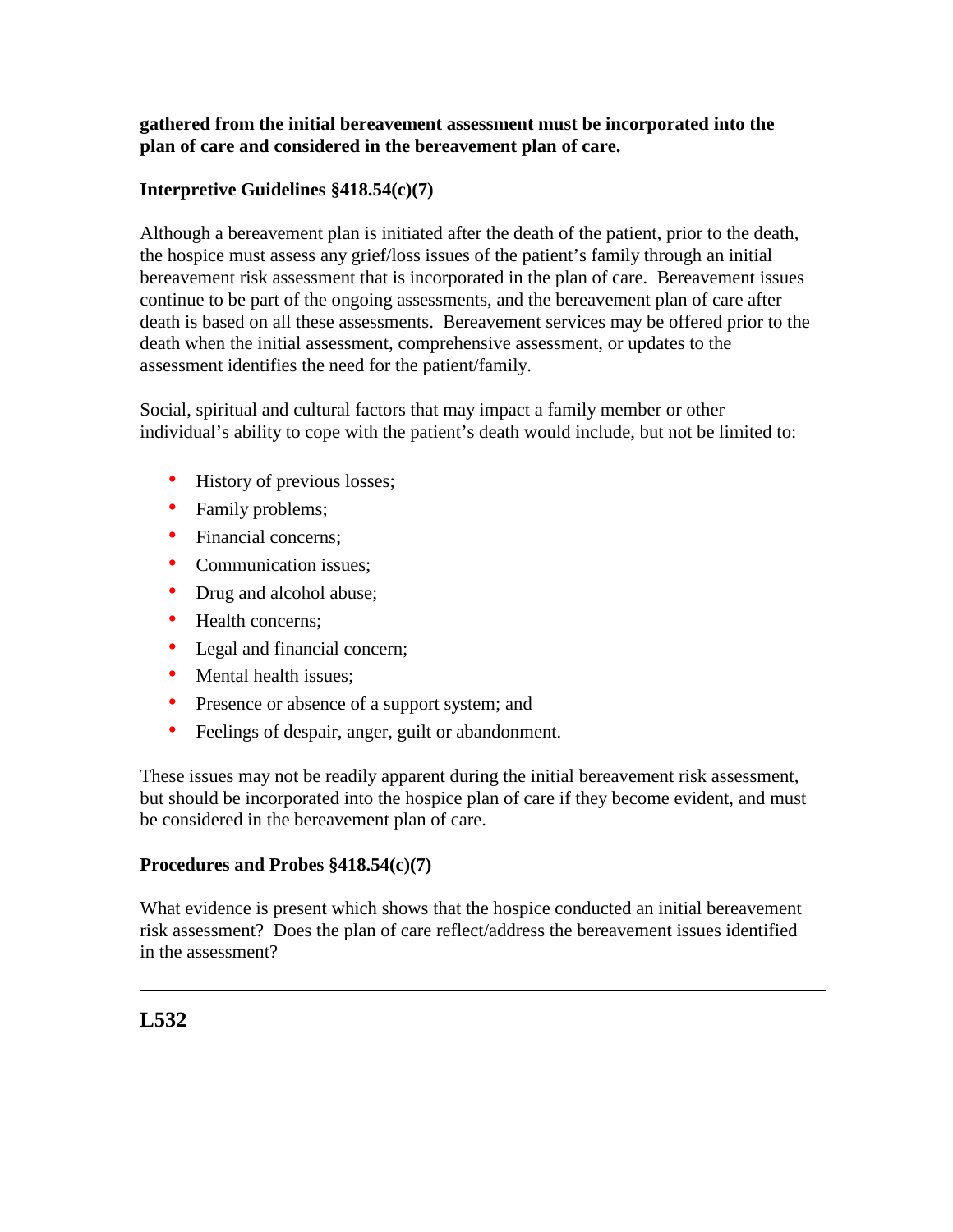### **(Rev. 69, Issued: 12-15-10, Effective: 10-01-10, Implementation: 10-01-10)**

### **§418.54(c)(8) - The need for referrals and further evaluation by appropriate health professionals.**

#### **Procedures and Probes §418.54(c)(8)**

Ask the hospice how they determine the need to refer a patient or family member(s) to appropriate health professionals for further evaluation.

## **L533**

**(Rev. 69, Issued: 12-15-10, Effective: 10-01-10, Implementation: 10-01-10)** 

**§418.54(d) Standard: Update of the comprehensive assessment** 

**The update of the comprehensive assessment must be accomplished by the hospice interdisciplinary group (in collaboration with the individual's attending physician, if any) and must consider changes that have taken place since the initial assessment. It must include information on the patient's progress toward desired outcomes, as well as a reassessment of the patient's response to care. The assessment update must be accomplished as frequently as the condition of the patient requires, but no less frequently than every 15 days.** 

## **Interpretive Guidelines §418.54(d)**

Hospices are free to choose their own method for documenting updates to the assessment. The hospice should evaluate and document the patient's response to the care, treatment and services provided, and progress toward desired outcomes. The purpose of updating the assessment is to ensure that the hospice IDG has the most recent accurate information about the patient/family in order to make accurate care planning decisions. Assessment updates should be easily identified in the clinical record.

Hospices are required to update the comprehensive assessment as frequently as the condition of the patient requires, which may be more frequently than every 15 days. The hospice must ensure that each update is completed no later than 15 days from the previous one. Hospices are not required to complete, in full, those documents that they identified as comprising their comprehensive assessment every 15 days, although hospices are free to do so if they so choose. They are required to identify and document if there were no changes in the patient/family condition or needs.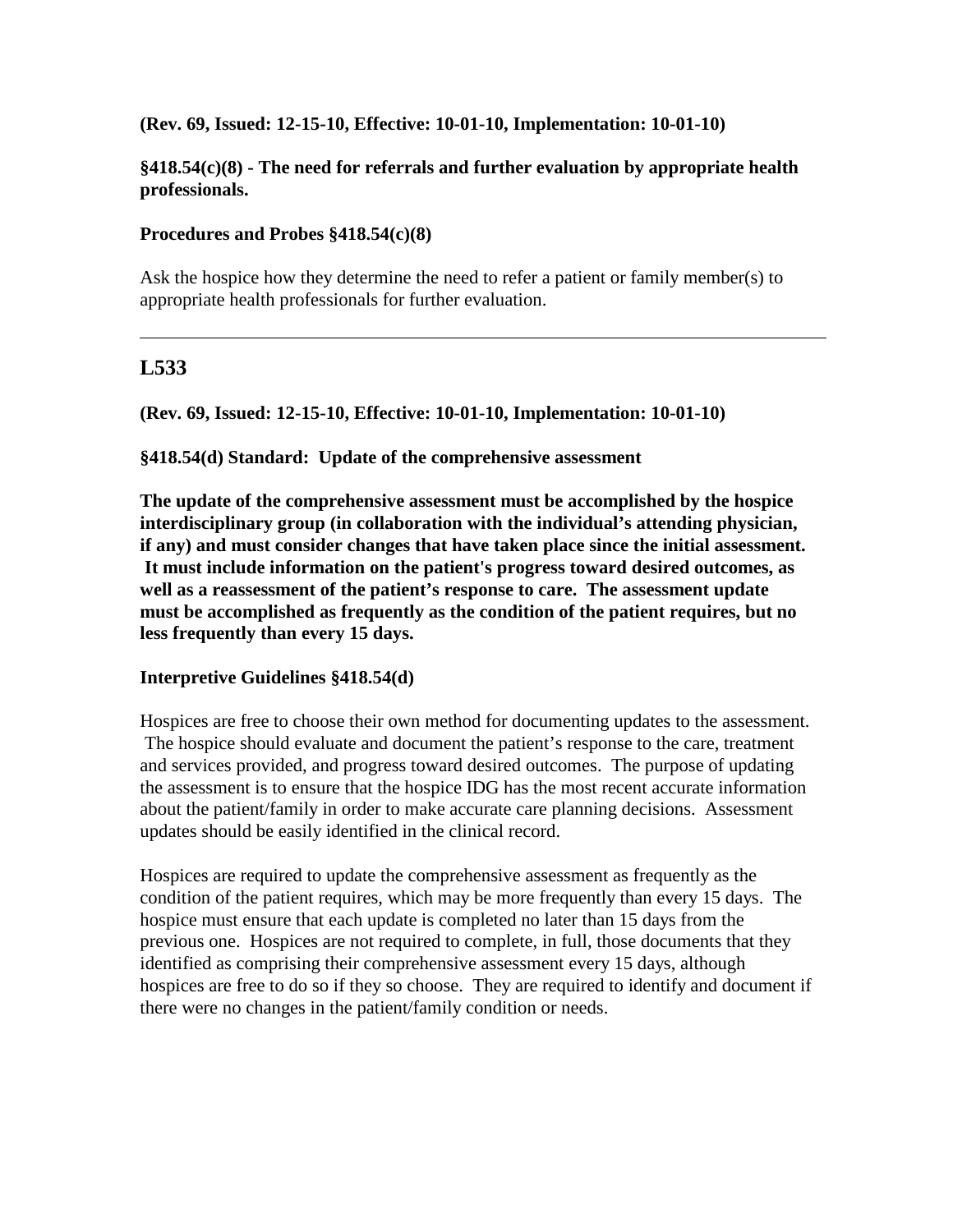There should be evidence that the IDG identifies through its ongoing assessments when a change is needed to the plan of care and evidence that the patient/family receives the care and services necessitated by the change.

### **Procedures and Probes §418.54(d)**

Determine through interview, observation and record review if there is evidence that all members of the IDG are actively involved in evaluating the patient's care, so that the patient receives the benefit of the full IDG's assessment.

# **L534**

**(Rev. 69, Issued: 12-15-10, Effective: 10-01-10, Implementation: 10-01-10)** 

### **§418.54(e) Standard: Patient outcome measures**

**(1) The comprehensive assessment must include data elements that allow for measurement of outcomes. The hospice must measure and document data in the same way for all patients. The data elements must take into consideration aspects of care related to hospice and palliation.**

### **Interpretive Guidelines §418.54(e)(1)**

Examples of data elements that would allow for the measurement of outcomes include, but are not limited to, patient reported data on outcomes of treatment for pain, dyspnea, nausea, vomiting, constipation, emotional distress, and spiritual needs. For example, a hospice may choose to measure patients whose pain is controlled within 48 hours of admission. Incorporating a data element into the initial assessment and comprehensive assessment will identify the patients that had pain upon admission and identify the patients that had their pain controlled within 48 hours.

# **L535**

**(Rev. 69, Issued: 12-15-10, Effective: 10-01-10, Implementation: 10-01-10)** 

**§418.54(e)(2) The data elements must be an integral part of the comprehensive assessment and must be documented in a systematic and retrievable way for each patient. The data elements for each patient must be used in individual patient care planning and in the coordination of services, and must be used in the aggregate for the hospice's quality assessment and performance improvement program.**

**Procedures §418.54(e)(2)**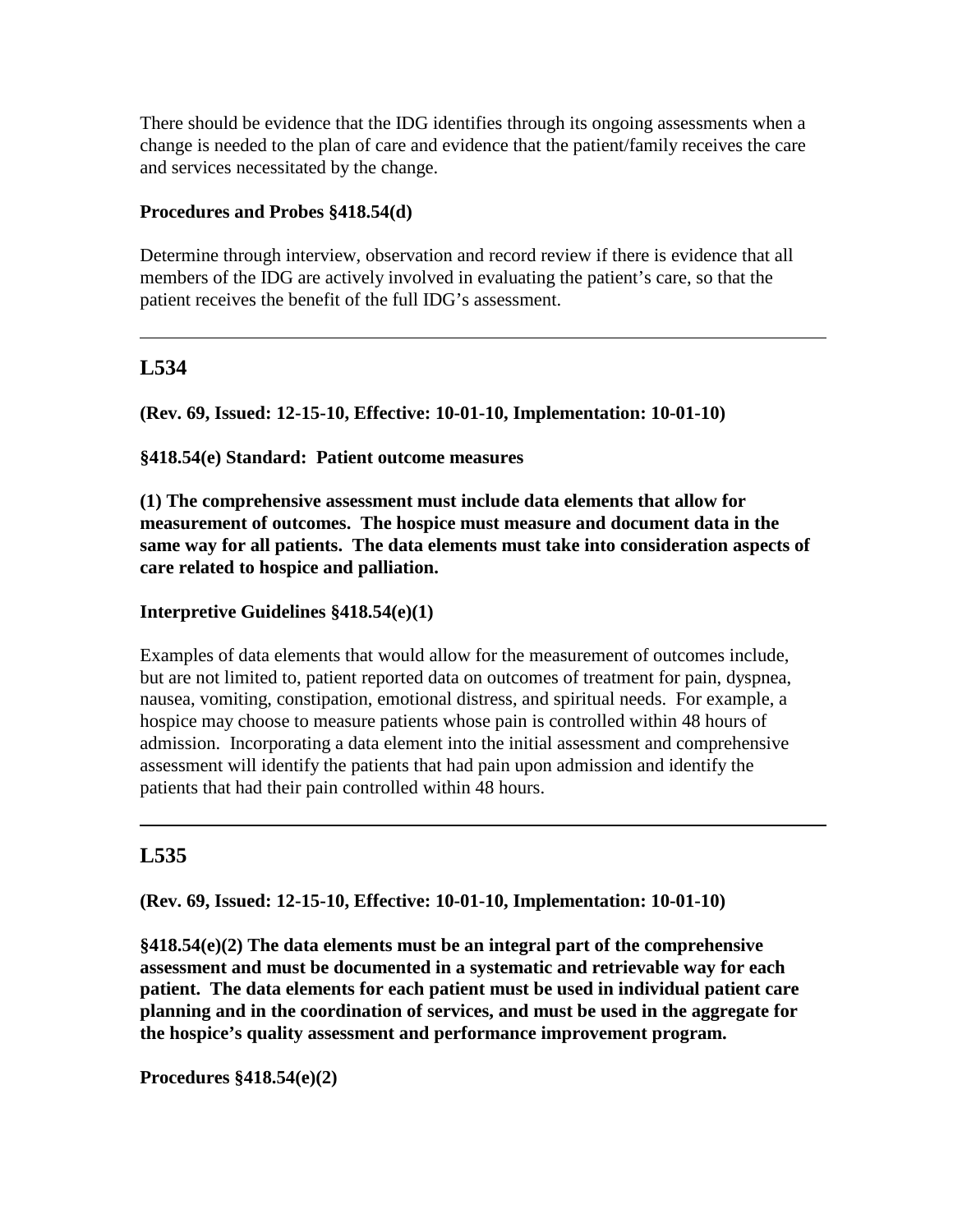Interview key staff and have them explain the hospice's system of documentation and retrieval of patient specific data elements. Ask to see a copy of the data elements that comprise the hospice's comprehensive assessment. Have the hospice explain how they use these data elements in care planning, coordination of services and in their quality assessment and performance improvement (QAPI) program.

# **L536**

**(Rev. 69, Issued: 12-15-10, Effective: 10-01-10, Implementation: 10-01-10)** 

**§418.56 Condition of participation: Interdisciplinary group, care planning, and coordination of services** 

# **L537**

**(Rev. 69, Issued: 12-15-10, Effective: 10-01-10, Implementation: 10-01-10)** 

**§418.56 - The hospice must designate an interdisciplinary group or groups as specified in paragraph (a) of this section which, in consultation with the patient's attending physician, must prepare a written plan of care for each patient.**

# **Interpretive Guidelines §418.56**

The physician member of the IDG may be the hospice medical director or another hospice physician who is employed by or under contract with the hospice. The nurse, social worker and counselor members of the IDG must be hospice employees or employees of the agency or organization of which the hospice is a sub-division (e.g., a hospital) who are appropriately trained and assigned to the hospice.

# **Probes §418.56**

Ask the hospice how it assures that a written plan of care is developed for each patient with full participation of the IDG members in consultation with the patient's attending physician, if any.

Request documentation that verifies that all IDG members participated in each patientspecific written plan of care.

# **L538**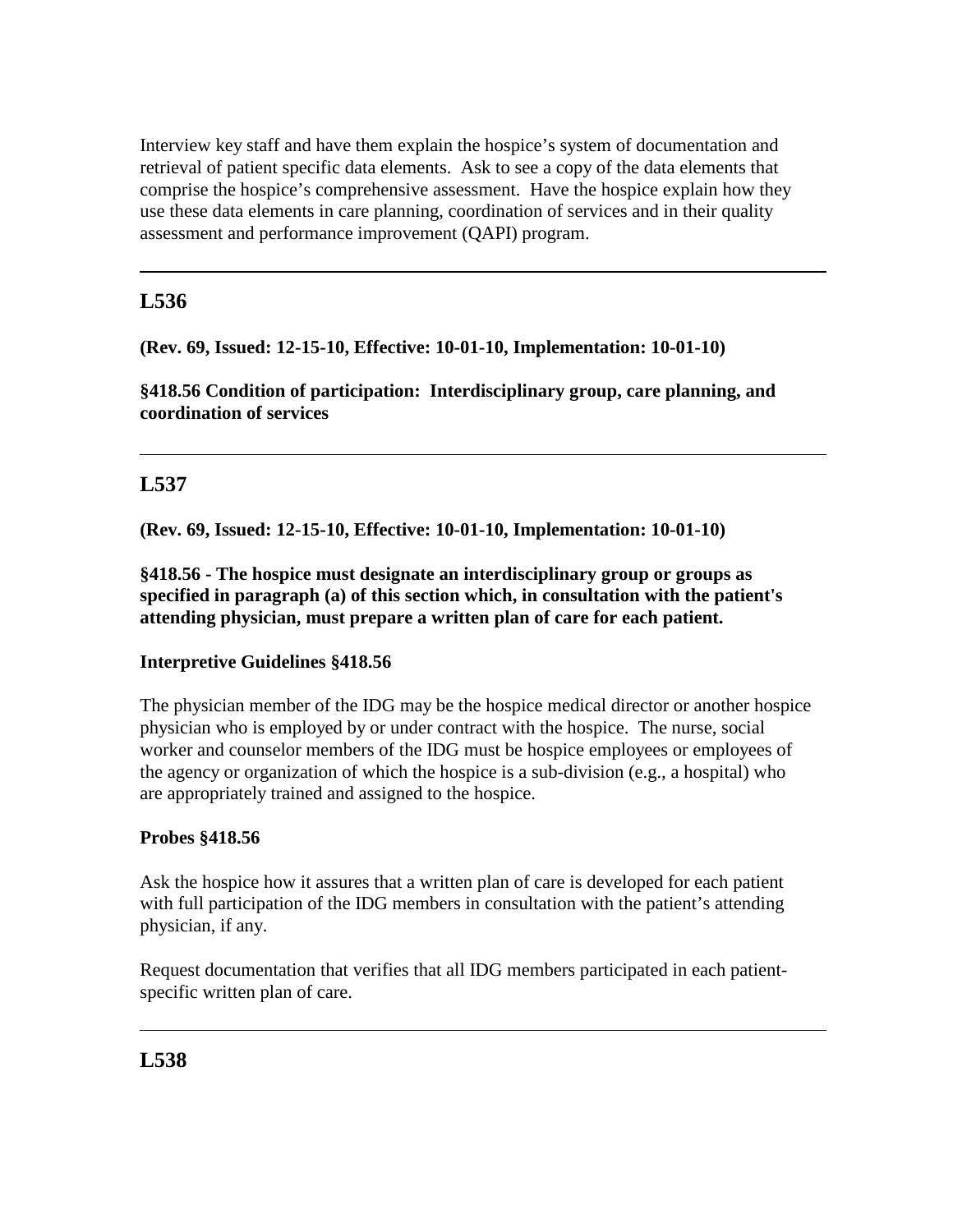**(Rev. 69, Issued: 12-15-10, Effective: 10-01-10, Implementation: 10-01-10)** 

## **§418.56 - The plan of care must specify the hospice care and services necessary to meet the patient and family-specific needs identified in the comprehensive assessment as such needs relate to the terminal illness and related conditions.**

### **Interpretive Guidelines §418.56**

There should be a direct link between the needs identified in the patient/family assessment and the plan of care developed by the hospice. Hospices may identify needs in the comprehensive assessment that are not related to the terminal illness and related conditions, and should document that they are aware of these needs and note who is addressing them. Hospices are not required to provide direct services to meet needs unrelated to the terminal illness. Hospices are responsible for including services and treatments in the plan of care that address how they will meet the patient and familyspecific needs related to the terminal illness and related conditions.

The medical director and/or other hospice physician is responsible for meeting the medical needs of the patient according to  $\S418.64(a)(3)$  per the patient's attending physician's request or when the hospice is unable to contact the attending physician to address the patient's medical needs.

# **L539**

**(Rev. 69, Issued: 12-15-10, Effective: 10-01-10, Implementation: 10-01-10)** 

**§418.56(a) Standard: Approach to service delivery** 

**(1) The hospice must designate an interdisciplinary group or groups composed of individuals who work together to meet the physical, medical, psychosocial, emotional, and spiritual needs of the hospice patients and families facing terminal illness and bereavement. Interdisciplinary group members must provide the care and services offered by the hospice, and the group, in its entirety, must supervise the care and services.** 

#### **Interpretive Guidelines §418.56(a)(1)**

Members of the IDG must be appropriately trained in the hospice philosophy and competent to perform in their assigned area(s). The hospice may involve other members of the care team in the IDG's activities.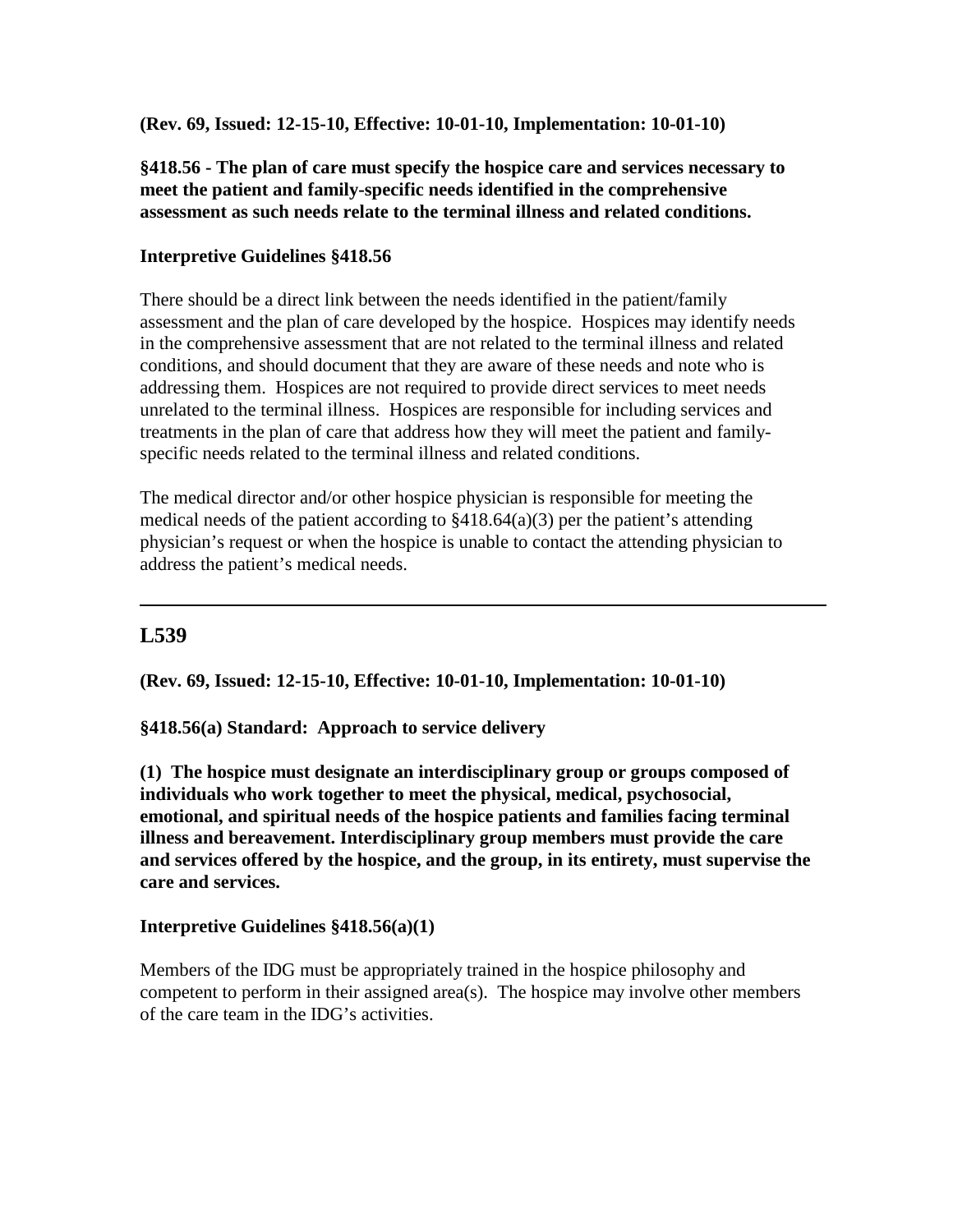**"Supervision"** of care by the IDG members may be accomplished by face-to- face or telephonic conferences, evaluations, discussions and general oversight, as well as by direct observations.

## **Procedures §418.56(a)(1)**

Ask the RN coordinator to describe the hospice's system related to:

- Developing and revising patient care goals/objectives.
- Facilitating exchange of information among staff and patient/caregiver.
- Developing a mechanism whereby a continual flow of information regarding patient/family needs are made available to the IDG staff.

# **L540**

**(Rev. 69, Issued: 12-15-10, Effective: 10-01-10, Implementation: 10-01-10)** 

**§418.56(a)(1) - The hospice must designate a registered nurse that is a member of the interdisciplinary group to provide coordination of care and to ensure continuous assessment of each patient's and family's needs and implementation of the interdisciplinary plan of care.**

## **Procedures and Probes §418.56(a)(1)**

- Ask the administrator to identify the individual(s) designated as the RN coordinator(s).
- How does this person assure that coordination of care and continuous assessment of needs occur among staff providing services to the patient/family so that all members of the IDG are kept informed of the patient/family's status?

# **L541**

**(Rev. 69, Issued: 12-15-10, Effective: 10-01-10, Implementation: 10-01-10)** 

**§418.56(a)(1) - The interdisciplinary group must include, but is not limited to, individuals who are qualified and competent to practice in the following professional roles:** 

- **(i) A doctor of medicine or osteopathy (who is an employee or under contract with the hospice).**
- **(ii) A registered nurse.**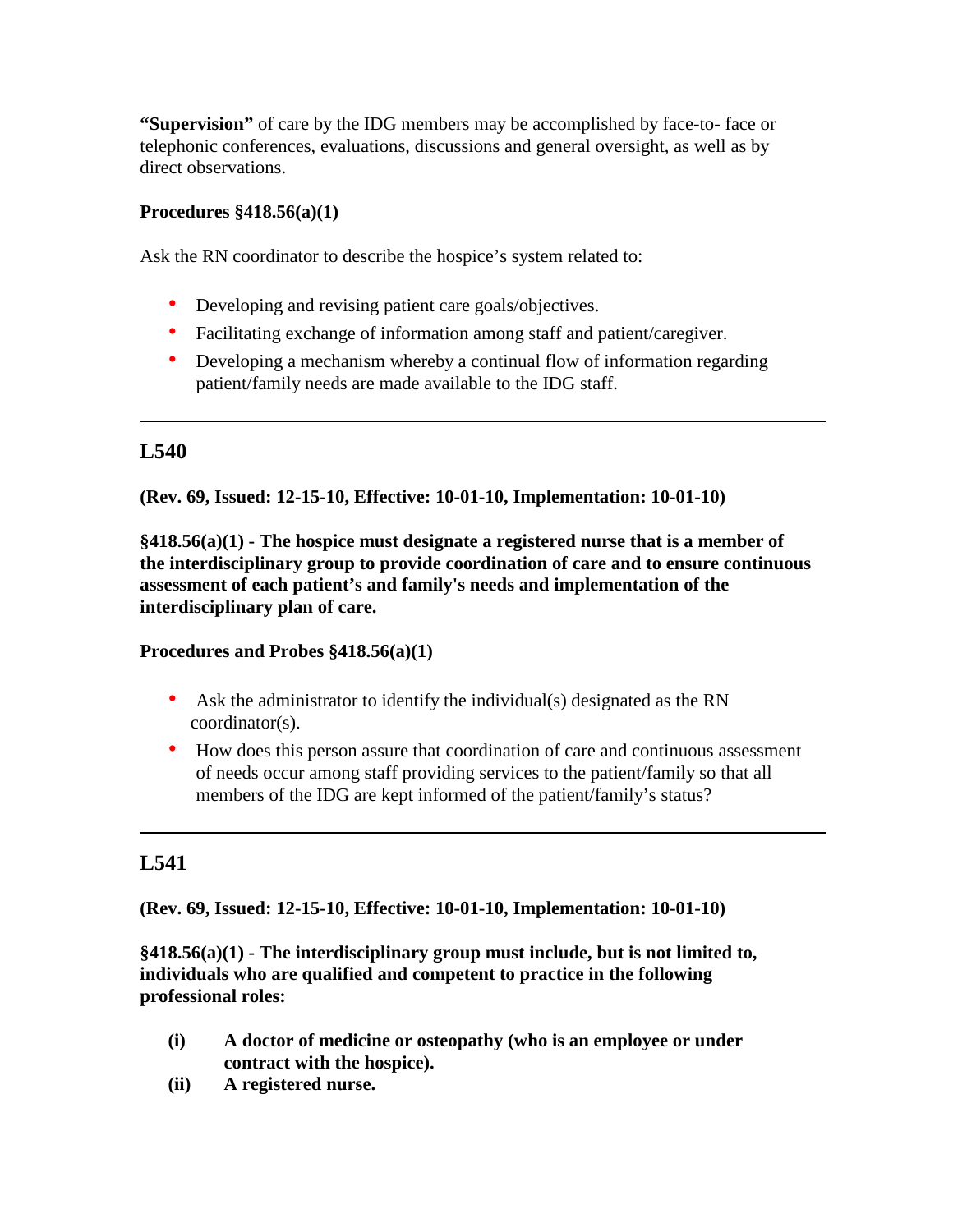- **(iii) A social worker.**
- **(iv) A pastoral or other counselor.**

### **Interpretive Guidelines §418.56(a)(1)(i)-(iv)**

The number of individuals on the IDG is not as important as their qualifications and abilities. For example, if a group member meets the hospice criteria and is licensed as a registered nurse and also meets the Medicare criteria to be considered a social worker under the hospice benefit, he/she would be qualified to serve on the IDG as both a nurse and a social worker.

#### **Procedures §418.56(a)(1)(i)-(iv)**

Determine through interview, observation and record review that all disciplines comprising the IDG contribute to the patient's comprehensive and ongoing assessments and care planning process.

# **L542**

**(Rev. 69, Issued: 12-15-10, Effective: 10-01-10, Implementation: 10-01-10)** 

**§418.56(a)(2) - If the hospice has more than one interdisciplinary group, it must identify a specifically designated interdisciplinary group to establish policies governing the day-to-day provision of hospice care and services.** 

## **Interpretive Guidelines §418.56(a)(2)**

If the hospice has more than one IDG, it may select members from different IDGs to serve on the IDG that establishes the hospice's policies, as long as all required disciplines are represented (e.g., physician, RN, social worker, counselor).

# **L543**

**(Rev. 69, Issued: 12-15-10, Effective: 10-01-10, Implementation: 10-01-10)** 

## **§418.56(b) Standard: Plan of care**

**All hospice care and services furnished to patients and their families must follow an individualized written plan of care established by the hospice interdisciplinary group in collaboration with the attending physician (if any), the patient or representative, and the primary caregiver in accordance with the patient's needs if any of them so desire.**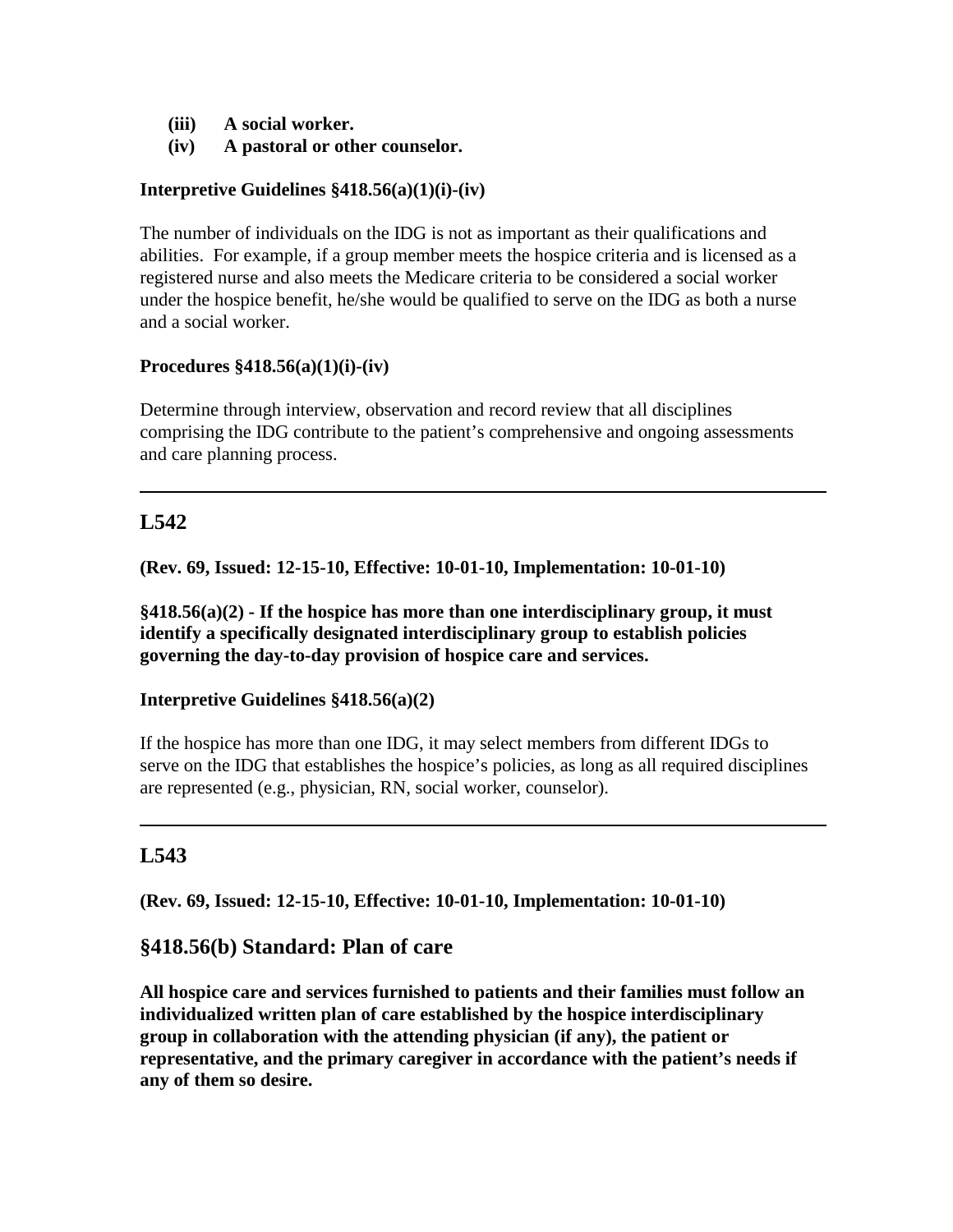**(Rev. 69, Issued: 12-15-10, Effective: 10-01-10, Implementation: 10-01-10)** 

**§418.56(b) - The hospice must ensure that each patient and the primary care giver(s) receive education and training provided by the hospice as appropriate to their responsibilities for the care and services identified in the plan of care.** 

# **L545**

**(Rev. 69, Issued: 12-15-10, Effective: 10-01-10, Implementation: 10-01-10)** 

**§418.56(c) Standard: Content of the plan of care** 

**The hospice must develop an individualized written plan of care for each patient. The plan of care must reflect patient and family goals and interventions based on the problems identified in the initial, comprehensive, and updated comprehensive assessments. The plan of care must include all services necessary for the palliation and management of the terminal illness and related conditions, including the following:** 

## **Procedures and Probes §418.56(c)**

- Determine through interview/observation and record review if the plan of care identifies all the services needed to address problems identified in the initial, comprehensive and updated assessments.
- Is there evidence of patients receiving the medication/treatments ordered?
- Are plans of care individualized and patient-specific?
- Does the plan of care integrate changes based on assessment findings?
- Is there documentation to support that the development of the plan of care was a collaborative effort involving all members of the IDG and the attending physician, if any? The attending physician and the IDG members do not have to sign the plan of care but there must be documentation of their involvement.

# **L546**

**(Rev. 69, Issued: 12-15-10, Effective: 10-01-10, Implementation: 10-01-10)**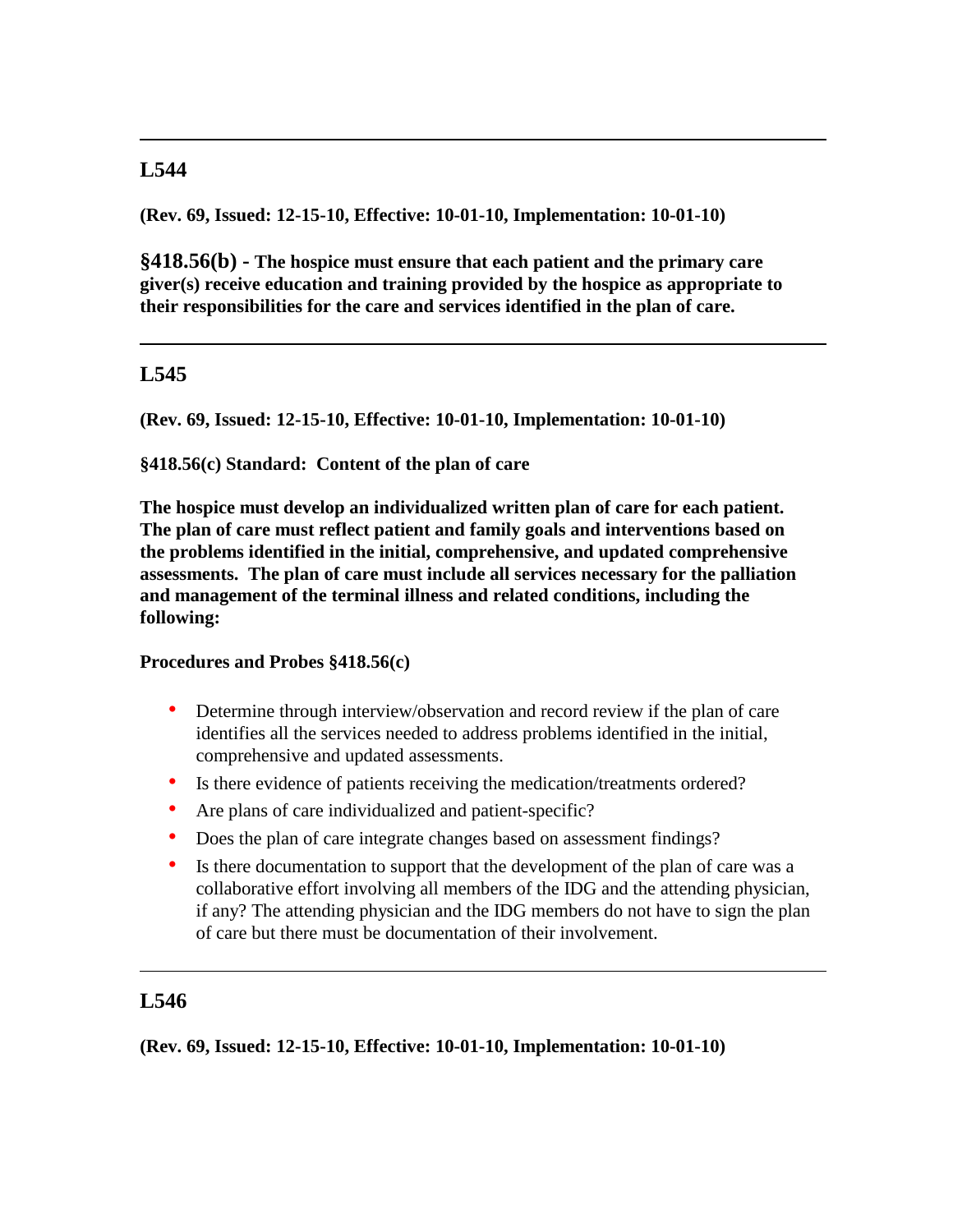### **§418.56(c)(1) - Interventions to manage pain and symptoms.**

### **Interpretive Guidelines §418.56(c)(1)**

The goal of effective pain and symptom management is quality of life. When the pain and symptoms that cause distress to the patient are effectively managed, the patient and family are better able to focus on their vision of a "good death." Effective pain and symptom management include the ongoing assessment of the patient's physical, psychosocial, emotional and spiritual needs and re-evaluating the effectiveness of the current plan of care in order to address those needs.

There should be evidence in the clinical record and on home visits that the hospice treats patient's symptoms such as pain, nausea, vomiting, dehydration, constipation, dyspnea, emotional distress, insomnia, neuropsychiatric symptoms, and spiritual needs using accepted professional standards of practice.

The hospice may also include the use of alternative therapies in the plan of care, to benefit hospice patients/families (e.g., art, yoga, massage, music and light therapy).

#### **Procedures and Probes §418.56(c)(1)**

- Ask clinical managers and hospice staff about specific patients, including information about the patient's condition and what interventions are being used to manage pain and ease symptoms. Is there evidence the hospice proactively anticipates potential medication side-effects and implements preventive measures to address them?
- During home visits, observe the patient's comfort level. Is the patient satisfied with his/her level of comfort? Ask the patient or family if they have ever had to call the hospice because the patient's pain or symptoms were out of control. If so, what was the hospice's response?

If the interventions or care provided do not appear to be consistent with current standards of practice and/or the patient's pain appears to persist or recur, interview one or more health care professionals as necessary (e.g., hospice nurse, physician member of the IDG) who, by virtue of training and knowledge of the patient, should be able to provide information about the evaluation and management of the patient's pain/symptoms. Depending on the issue, ask about:

- How chosen interventions were determined to be appropriate;
- How they guide and oversee the selection of pain management interventions;
- The rationale for not intervening, if pain was identified for which no intervention was implemented;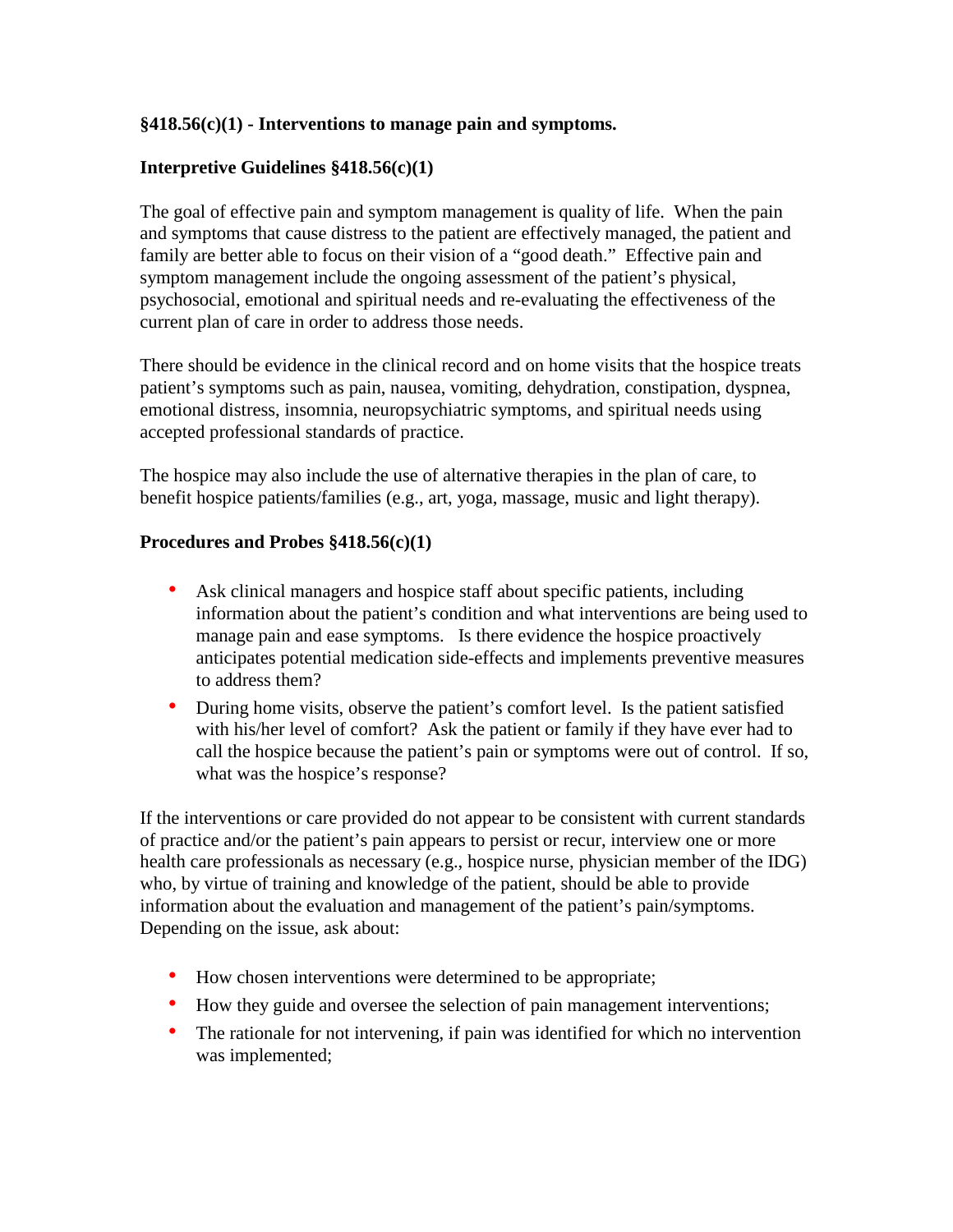- Changes in pain characteristics that may warrant review or revision of interventions; and
- When and with whom the professional discussed the effectiveness, ineffectiveness and possible adverse consequences of pain management interventions.

## **(Rev. 69, Issued: 12-15-10, Effective: 10-01-10, Implementation: 10-01-10)**

## **§418.56(c)(2) - A detailed statement of the scope and frequency of services necessary to meet the specific patient and family needs.**

## **Interpretive Guidelines §418.56(c)(2)**

The use of visit ranges in the patient plan of care should follow these parameters:

- The plan of care may include a range of visits and PRN (Latin abbreviation for pro re nata - as needed; as circumstances require) orders for visit frequencies to ensure the most appropriate level of service is provided to the patient.
- A range of visits is acceptable as long as it continues to meet the identified needs of the patient/family.
- Visit ranges with small intervals are acceptable (i.e., 1-3 visits/week; 2-4 visits/week) but ranges that include "0" as a frequency are not allowed.
- The IDG may exceed the number of visits in the range to address patient/family's needs. There should be documentation in the record to support the need for the extra visit(s).

If the patient requires frequent use of PRN visits, the plan of care should be updated to include the need for additional visits.

Standing orders or routine orders must be individualized to address the specific patient's needs and signed by the patient's physician.

The IDG should be proactive in developing each patient's plan of care by planning ahead for anticipated patient changes and needs. Decisions should reflect the patient/family preferences rather than be solely a response to a crisis.

## **Procedures and Probes §418.56(c)(2)**

Ask the clinical manager and other IDG members to describe: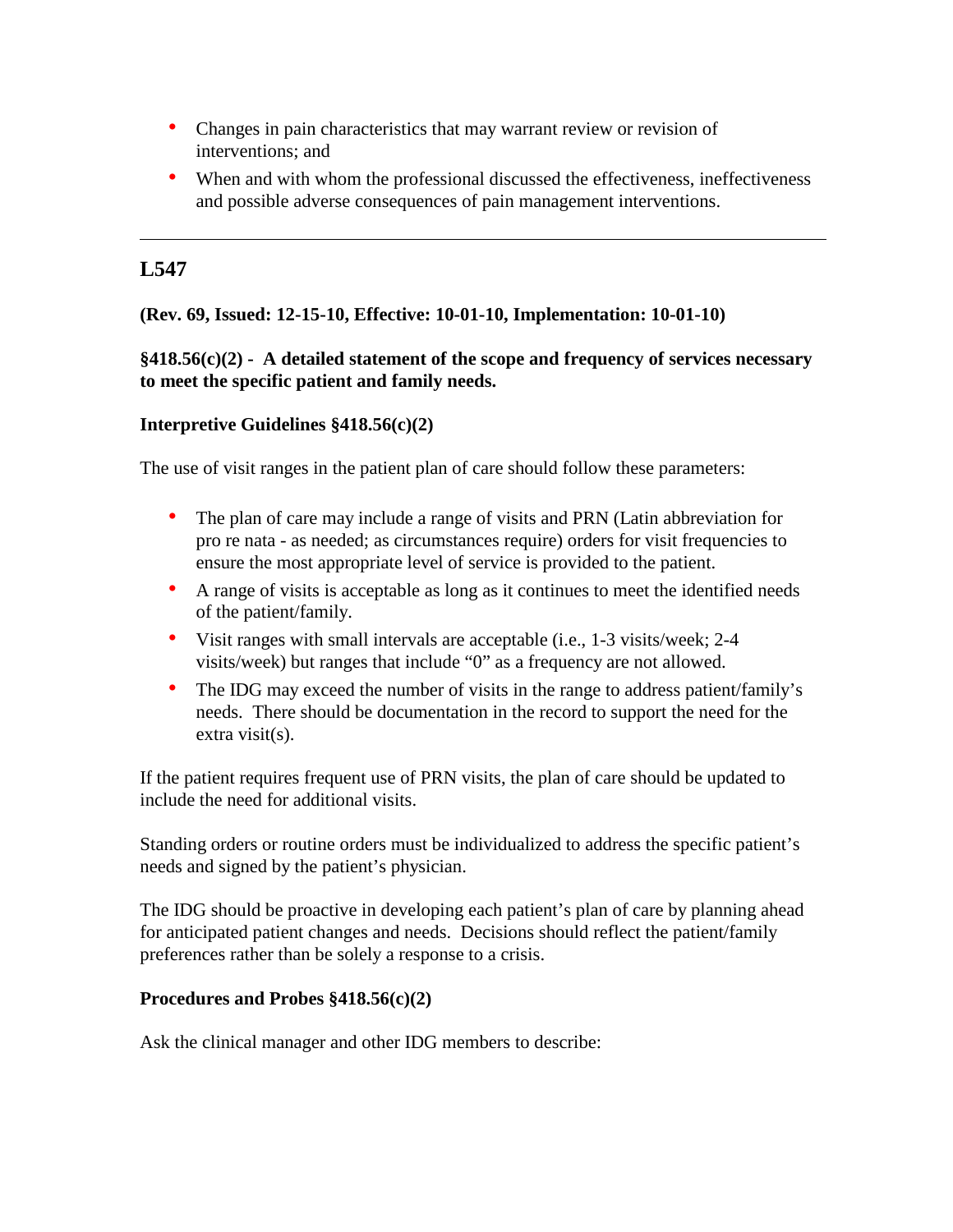- What criteria are used to assess the needs of the patient and family?
- Who is involved in this process?
- How the IDG decides what services the patient will receive?
- How the hospice evaluates if the services provided are continuing to meet the patients' and families' needs?
- How the hospice monitors the delivery of services, including those provided under arrangement or contract, to ensure compliance with the hospice philosophy?

During the home visit, ask the patient/family if they are aware of all the services included in the hospice benefit. If they are not able to describe them, ask to see any information/documentation the hospice may have left with them describing these services. Ask the patient/family who comes to see them from the hospice, how often they come, what services they provide and if they are provided in a timely manner. Are they satisfied with the level of services they are receiving?

During your clinical record review and home visit, determine if there is any indication the patient needs hospice services that he/she is not receiving.

# **L548**

### **(Rev. 69, Issued: 12-15-10, Effective: 10-01-10, Implementation: 10-01-10)**

### **§418.56(c)(3) - Measurable outcomes anticipated from implementing and coordinating the plan of care.**

#### **Interpretive Guidelines §418.56(c)(3)**

The outcomes should be a measurable result of the implementation of the plan of care. The hospice should be using data elements as a part of the plan of care to see if they are meeting the goals of care.

#### **Probes §418.56(c)(3)**

Are the outcomes documented and measurable? Look for movement towards the expected outcome(s) and revisions to the plan of care that have been made to achieve the outcomes.

# **L549**

**(Rev. 69, Issued: 12-15-10, Effective: 10-01-10, Implementation: 10-01-10)** 

**§418.56(c)(4) - Drugs and treatment necessary to meet the needs of the patient.**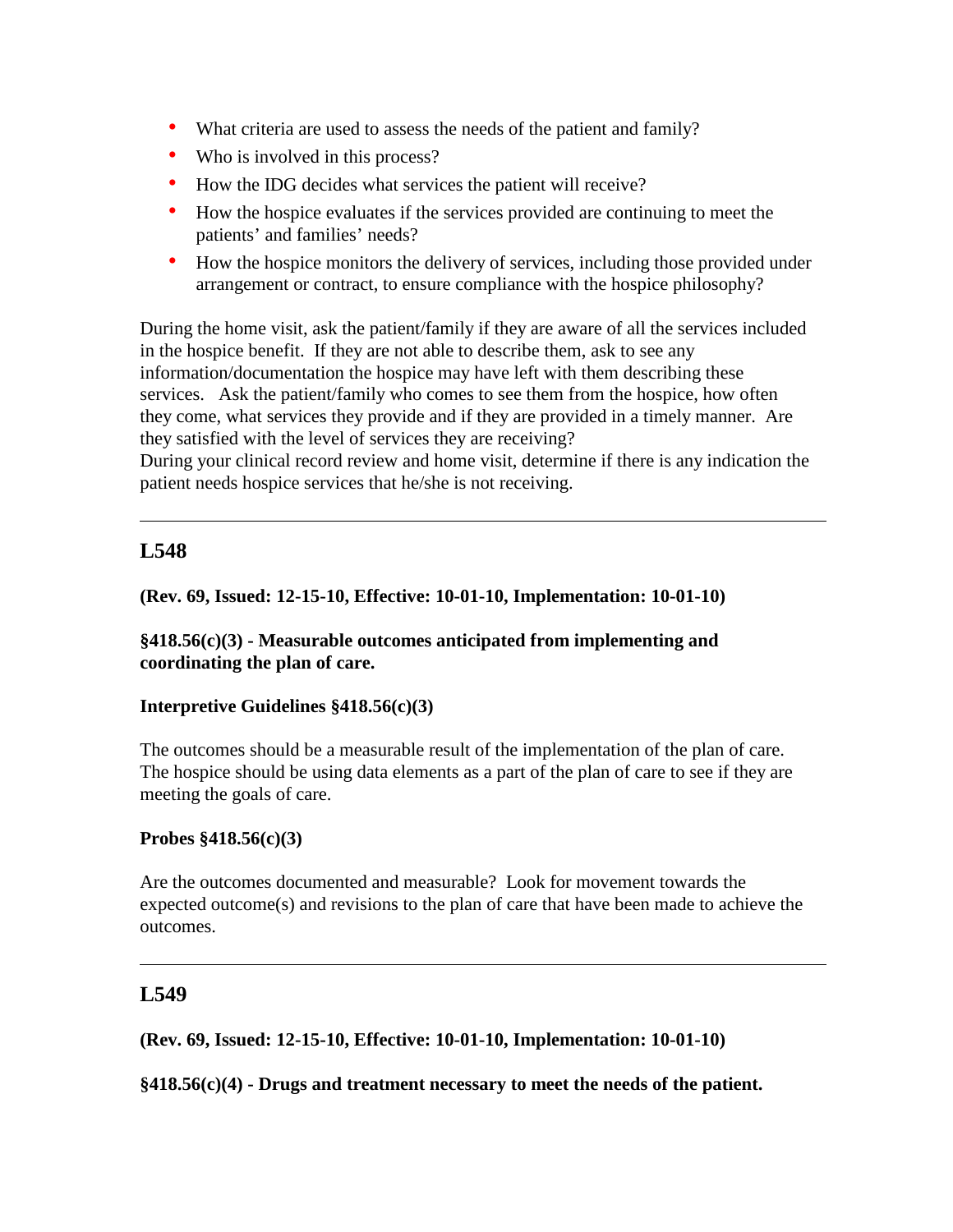### **Interpretive Guidelines §418.56(c)(4)**

See guidance at  $\frac{$418.52(c)}{1}$ .

## **L550**

**(Rev. 69, Issued: 12-15-10, Effective: 10-01-10, Implementation: 10-01-10)** 

**§418.56(c)(5) - Medical supplies and appliances necessary to meet the needs of the patient.**

## **L551**

**(Rev. 69, Issued: 12-15-10, Effective: 10-01-10, Implementation: 10-01-10)** 

**§418.56(c)(6) - The interdisciplinary group's documentation of the patient's or representative's level of understanding, involvement, and agreement with the plan of care, in accordance with the hospice's own policies, in the clinical record.** 

#### **Interpretive Guidelines §418.56(c)(6)**

While the patient/family must be included in developing/updating the plan of care, they do not need to be present during IDG meetings.

## **L552**

**(Rev. 69, Issued: 12-15-10, Effective: 10-01-10, Implementation: 10-01-10)** 

**§418.56(d) Standard: Review of the plan of care** 

**The hospice interdisciplinary group (in collaboration with the individual's attending physician, if any) must review, revise and document the individualized plan as frequently as the patient's condition requires, but no less frequently than every 15 calendar days.**

#### **Interpretive Guidelines §418.56(d)**

Communication with the attending physician may be through phone calls, electronic methods, orders received, or other means according to hospice policy and patient needs.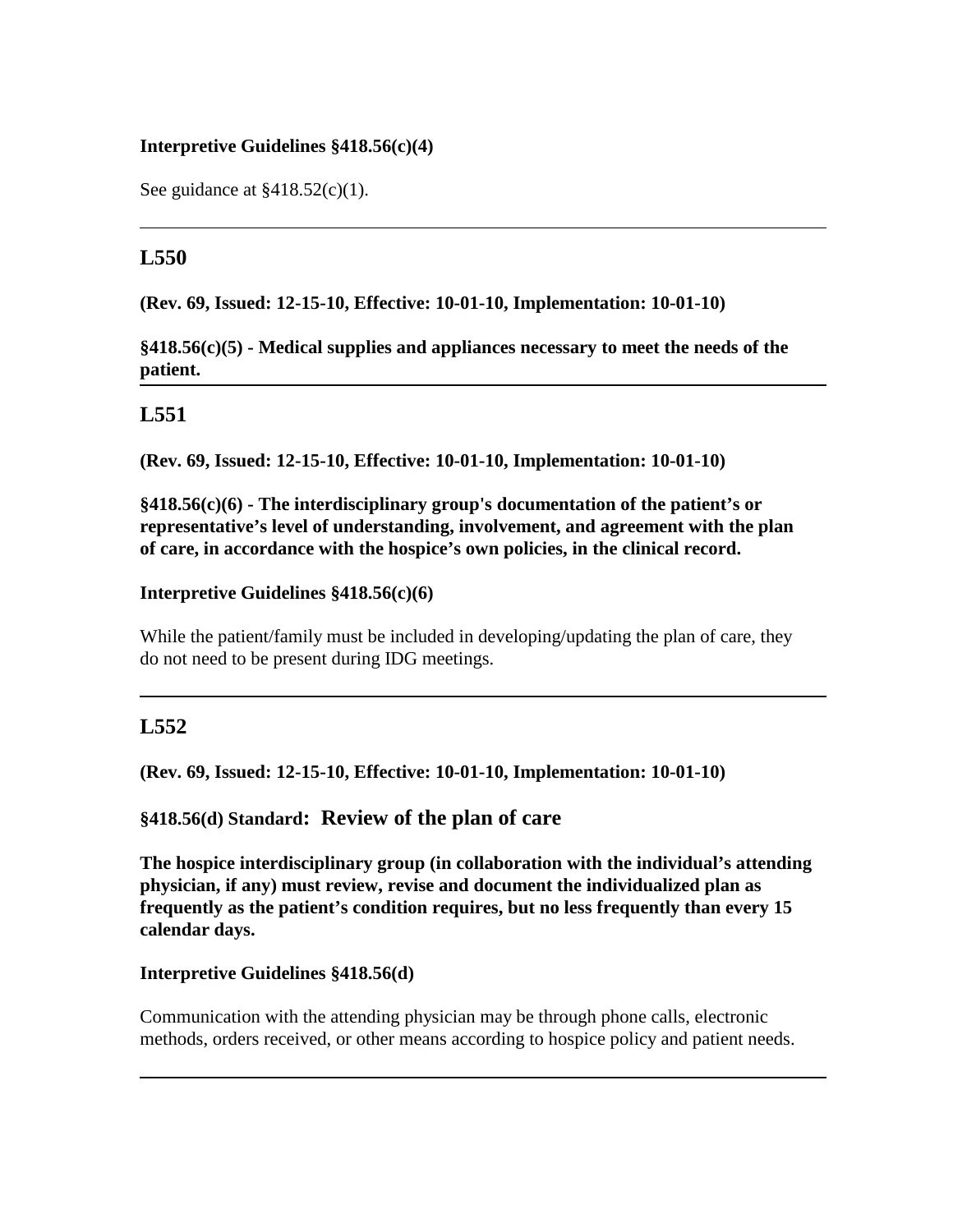**(Rev. 69, Issued: 12-15-10, Effective: 10-01-10, Implementation: 10-01-10)** 

**§418.56(d) - A revised plan of care must include information from the patient's updated comprehensive assessment and must note the patient's progress toward outcomes and goals specified in the plan of care.** 

#### **Procedures and Probes §418.56(d)**

Ask the hospice to describe the plan of care review process. How does the hospice IDG (in collaboration with the individual's attending physician, if any) ensure that each patient's individualized plan of care is reviewed, and revised if warranted, no later than 15 days from the previous review?

## **L554**

**(Rev. 69, Issued: 12-15-10, Effective: 10-01-10, Implementation: 10-01-10)** 

**§418.56(e) Standard: Coordination of services** 

**The hospice must develop and maintain a system of communication and integration, in accordance with the hospice's own policies and procedures, to-** 

**(1) Ensure that the interdisciplinary group maintains responsibility for directing, coordinating, and supervising the care and services provided.**

## **L555**

**(Rev. 69, Issued: 12-15-10, Effective: 10-01-10, Implementation: 10-01-10)** 

**§418.56(e)(2) - Ensure that the care and services are provided in accordance with the plan of care.**

## **L556**

**(Rev. 69, Issued: 12-15-10, Effective: 10-01-10, Implementation: 10-01-10)** 

**§418.56(e)(3) - Ensure that the care and services provided are based on all assessments of the patient and family needs.**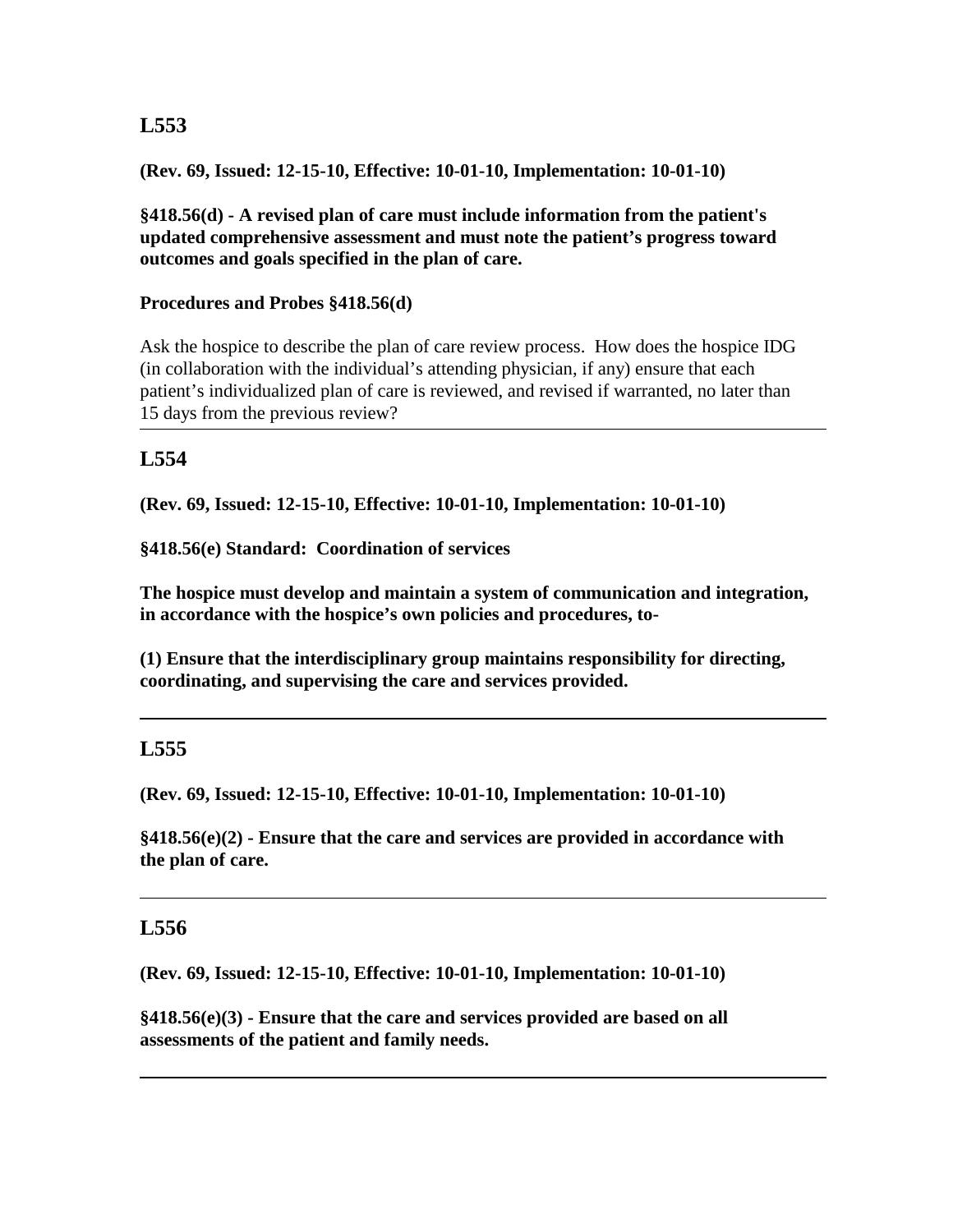**(Rev. 69, Issued: 12-15-10, Effective: 10-01-10, Implementation: 10-01-10)** 

**§418.56(e)**(**4) - Provide for and ensure the ongoing sharing of information between all disciplines providing care and services in all settings, whether the care and services are provided directly or under arrangement.** 

# **L558**

**(Rev. 69, Issued: 12-15-10, Effective: 10-01-10, Implementation: 10-01-10)** 

**§418.56(e)(5) - Provide for an ongoing sharing of information with other nonhospice healthcare providers furnishing services unrelated to the terminal illness and related conditions.**

#### **Probes §418.56(e)(5)**

- What systems are in place to facilitate the exchange of information and coordination of services among staff and with other non-hospice healthcare providers?
- How does the hospice ensure that coordination of care occurs between services provided directly and those under arrangement?
- Is there documentation in the clinical record of the sharing of information between all disciplines providing care and with other healthcare providers furnishing services to the patient?

# **L559**

**(Rev. 69, Issued: 12-15-10, Effective: 10-01-10, Implementation: 10-01-10)** 

# **§418.58 Condition of participation: Quality assessment and performance improvement**

## **L560**

**(Rev. 69, Issued: 12-15-10, Effective: 10-01-10, Implementation: 10-01-10)**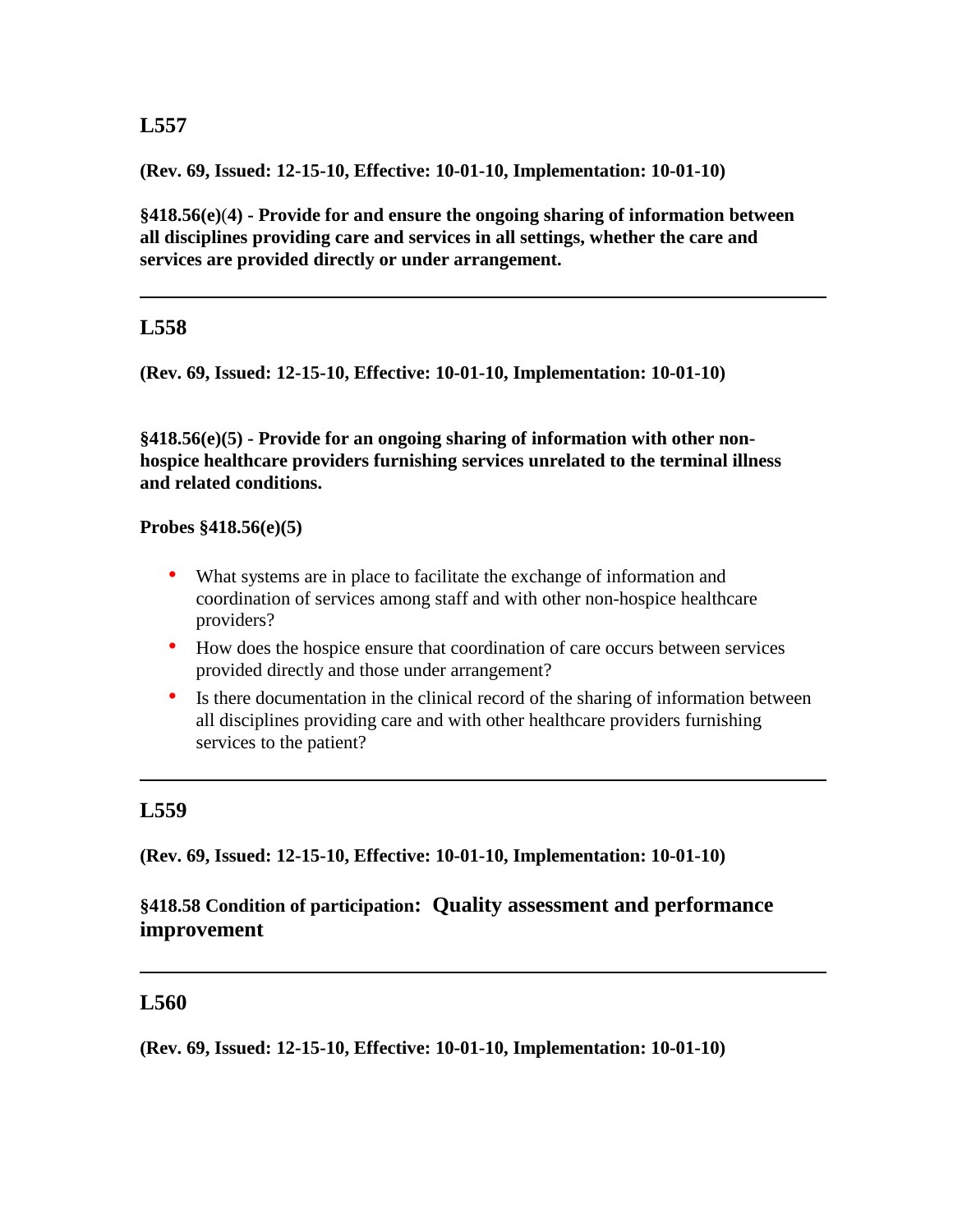**§418.58 - The hospice must develop, implement, and maintain an effective, ongoing, hospice-wide data-driven quality assessment and performance improvement program. The hospice's governing body must ensure that the program: reflects the complexity of its organization and services; involves all hospice services (including those services furnished under contract or arrangement); focuses on indicators related to improved palliative outcomes; and takes actions to demonstrate improvement in hospice performance. The hospice must maintain documentary evidence of its quality assessment and performance improvement program and be able to demonstrate its operation to CMS.**

### **Interpretive Guidelines §418.58**

The condition requires each hospice to develop its own QAPI program to meet its needs. Hospice outcome measures, data elements, tools, and instructions for using them have been developed by the hospice industry and quality improvement organizations. Quality improvement in hospice is a developing field. The methods used by the hospice for selfassessment are flexible and may include a review of current documentation (e.g., review of clinical records, incident reports, complaints, patient satisfaction surveys, etc.); patient care, direct observation of clinical performance, operating systems and interviews with patients and/or staff. The information gathered by the hospice should be based on criteria and/or measures generated by the medical and professional/technical staffs and reflect hospice best practice patterns, staff performance, and patient outcomes.

Ongoing means that there is a continuous and periodic collection and assessment of data. Assessment of such data enables areas of potential problems to be identified and indicates additional data that should be collected and assessed in order to identify whether a problem exists.

The following elements should be considered within the QAPI plan however it is structured:

- Program objectives;
- All patient care disciplines;
- Description of how the program will be administered and coordinated;
- Methodology for monitoring and evaluating the quality of care;
- Priorities for resolution of problems;
- Monitoring to determine effectiveness of action;
- Oversight responsibility reports to governing body; and
- Documentation of the review of its own QAPI program.

The fundamental purpose of the QAPI CoP is to set a clear expectation that hospices must take a proactive approach to improve their performance, and focus on improved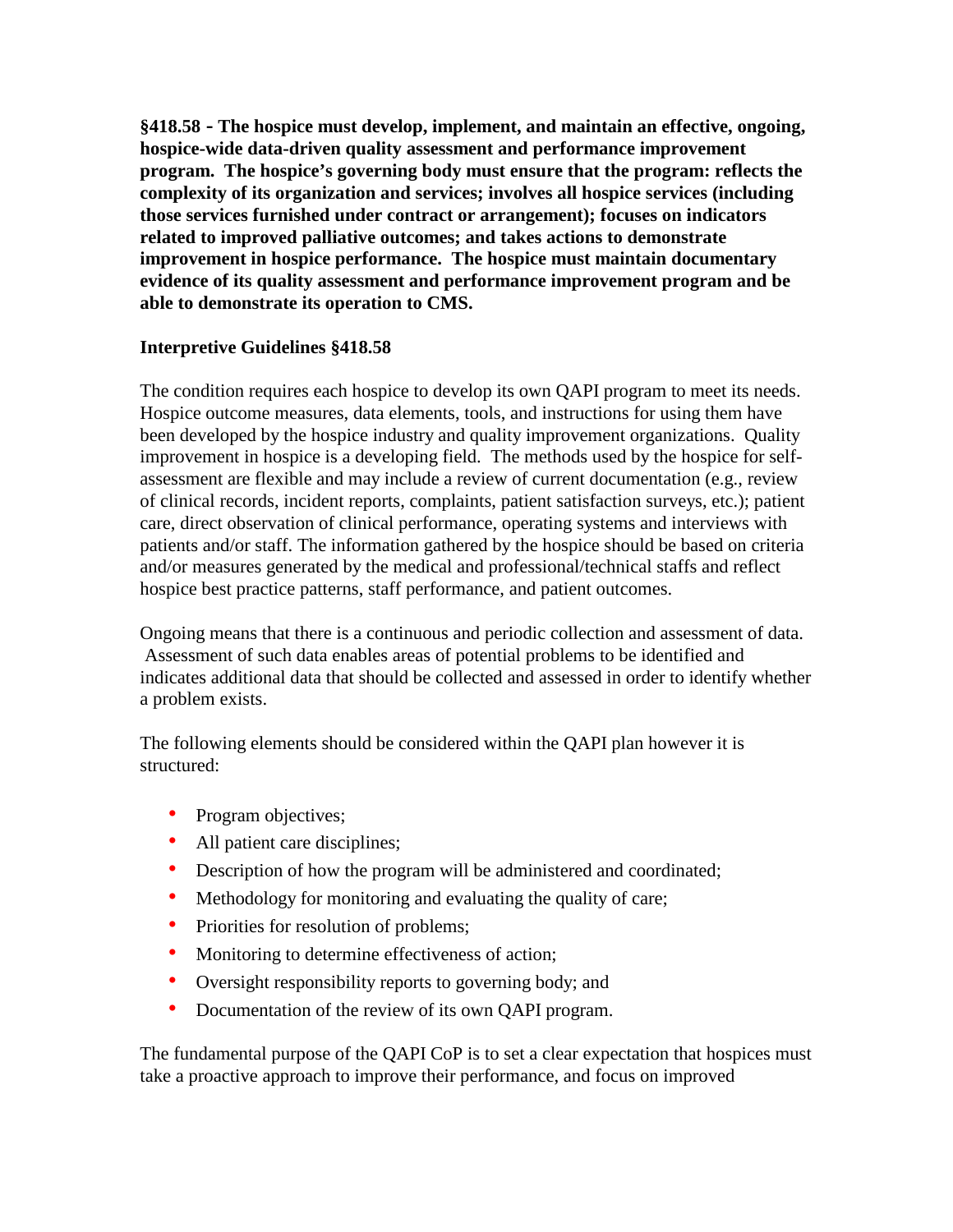patient/family care and activities that impact patient health and safety. CMS stresses the improvement in systems in order to improve processes and patient outcomes.

Hospices must have all of the components of a QAPI program in place hospice-wide. CMS expects hospices to demonstrate, with objective data, that improvements have taken place in actual care outcomes, processes of care, patient/family satisfaction levels, hospice operations, or other performance indicators.

The QAPI program will be evaluated for its hospice-wide effectiveness on the quality of care provided and activities that impact upon patient health and safety. The impact of the program can be assessed by looking at data gathered and compared at different points in time, and actions taken based on that comparison. The hospice should be analyzing data and evaluating the effectiveness of their own program continually.

The organized hospice-wide QAPI program must be ongoing and have a written plan of implementation. Opportunities to improve care should be applied on a hospice-wide basis, when appropriate. The hospice takes and documents remedial action when problems are identified and evaluates the outcome of these actions. The results must be transmitted to the governing body to fulfill its responsibility to ensure an effective QAPI program.

Quality assessment and performance improvement is a process of continual assessment of a hospice's performance with implementation of solutions, assessment of the effectiveness of the solutions, and evaluations to determine how it can do even better. The QAPI program fosters the continual striving of improvement of the delivery of care and services provided by a hospice. Performance improvement fosters a "blame-free" environment and encourages hospices to evaluate the operating systems and processes in the agency instead of fixing one problem at a time.

## **Procedures and Probes §418.58**

Hospices are required to collect and analyze patient care and administrative quality data and to use that data to identify, prioritize, implement, and evaluate performance improvement projects to improve the quality of services furnished to hospice patients.

In order to assess compliance with the QAPI requirements and to assess the adequacy and appropriateness of a hospice's QAPI program, request the following:

- The hospice's aggregated data and its analysis of that data;
- The hospice's OAPI plan;
- The individuals responsible for the QAPI program;
- Evidence that the QAPI system has been implemented and is functioning effectively, including evidence of: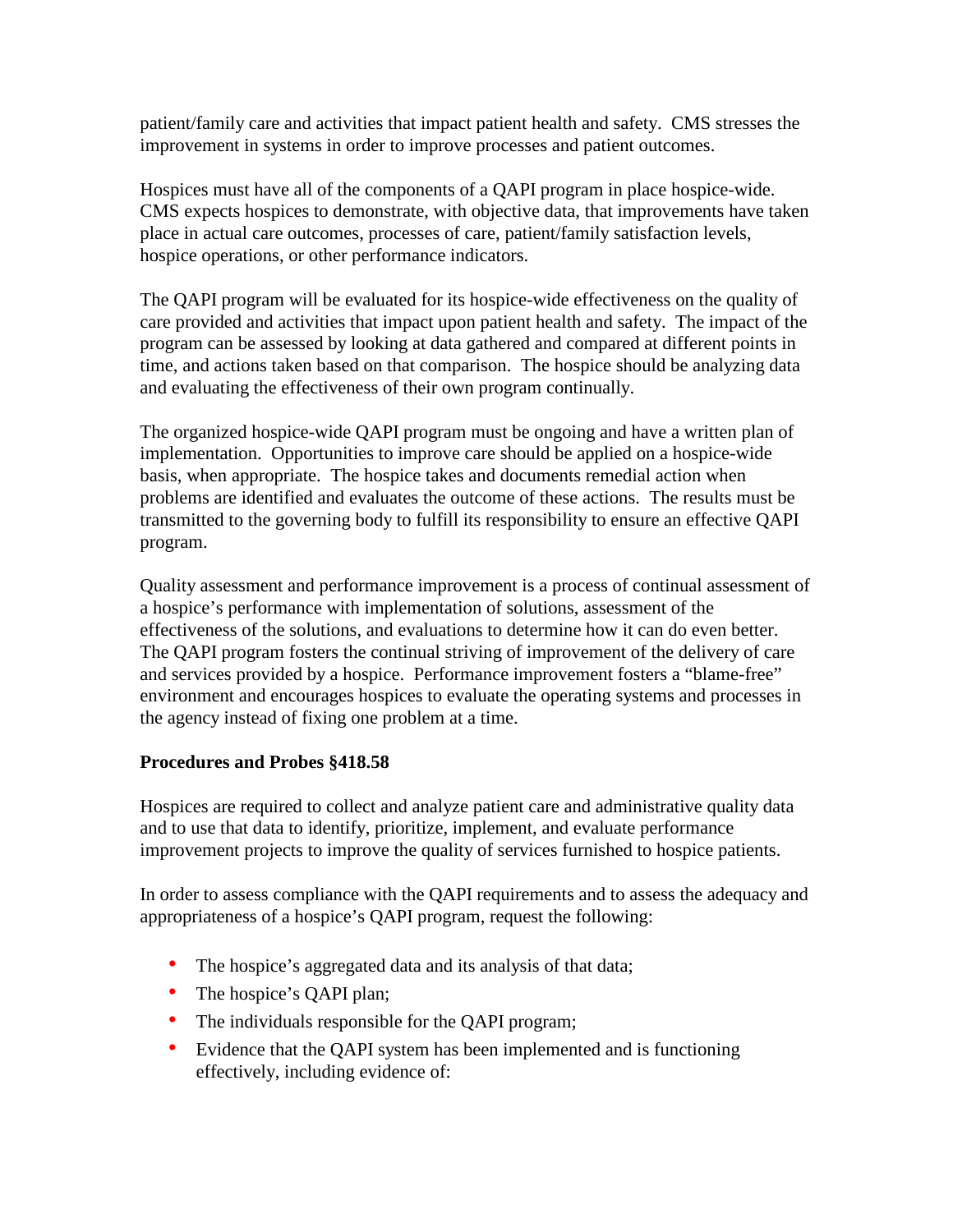- Regular meetings;
- Investigation and analysis of sentinel and adverse events;
- Recommendations or options for systemic change to prevent recurrence of sentinel or adverse events;
- Identified performance measures that are tracked and analyzed; and
- Regular review and use of the QAPI analyses by hospice management and the governing body to make systemic improvements.
- Any other necessary resources needed to assess a hospice's compliance.

This information will allow you to match the data provided by the hospice with the actual experiences of hospice employees and patients to ensure that the QAPI program is prevalent throughout the hospice's operations and services, and that it is positively influencing patient care.

Focus on areas such as how and why the hospice chose its quality measures, how it ensures consistent data collection, how it uses data in patient care planning, and how it aggregates and analyzes data. Ask the hospice how it uses the data analysis to select performance improvement projects, how it implements such projects, and how it uses the data to evaluate the effectiveness of those projects.

While a copy of QAPI meeting minutes may be an acceptable method of demonstrating that regular meetings were held, alternate evidence may be acceptable. Surveyors may not require copies of meeting minutes unless the meeting minutes are judged to be essential to an assessment of whether the QAPI actually analyzed an adverse or sentinel event that is the subject of a complaint investigation or standard survey. Essential in this context means that there is not alternate evidence that suffices to address the central question of whether an assessment that meets CMS requirements was conducted. Alternate evidence, for example, may be a recommendation for systemic change that was sufficiently detailed that a reasonable person would conclude the recommendation was based on competent analysis.

# **L561**

**(Rev. 69, Issued: 12-15-10, Effective: 10-01-10, Implementation: 10-01-10)** 

## **§418.58(a) Standard: Program scope**

**(1) The program must at least be capable of showing measurable improvement in indicators related to improved palliative outcomes and hospice services.**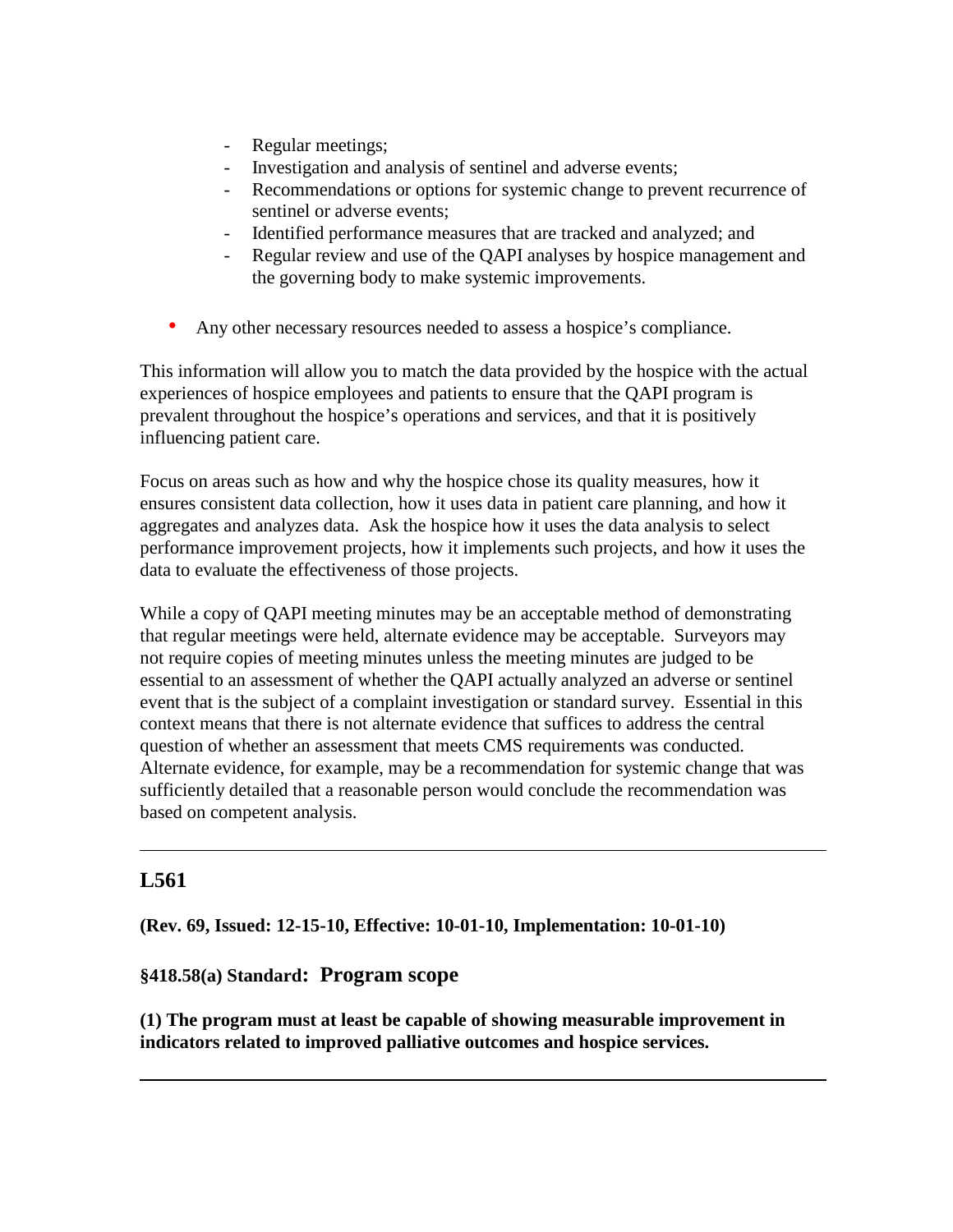### **(Rev. 69, Issued: 12-15-10, Effective: 10-01-10, Implementation: 10-01-10)**

**§418.58(a)(2) - The hospice must measure, analyze, and track quality indicators, including adverse patient events, and other aspects of performance that enable the hospice to assess processes of care, hospice services, and operations.**

#### **Interpretive Guidelines §418.58(a)(2)**

Hospices are required to assess quality in all areas of operations that might be adversely affecting patient care or core hospice services. There is a specific requirement to track adverse events (as they are defined in hospice policy) and reduce their occurrence where possible. They must be able to show (using quantitative data or other means) that they can improve quality, as measured by their own indicators or measures.

#### **Procedures and Probes §418.58(a)(2)**

- Does the hospice adhere to its definition of 'adverse event' when tracking and monitoring and implementing preventive actions for these events?
- Does the hospice's QAPI program measure, analyze and track quality indicators related to processes of care, hospice services and operations?

# **L563**

**(Rev. 69, Issued: 12-15-10, Effective: 10-01-10, Implementation: 10-01-10)** 

#### **§418.58(b) Standard: Program data**

### **(1) The program must use quality indicator data, including patient care, and other relevant data, in the design of its program.**

#### **Interpretive Guidelines §418.58(b)(1)**

Hospices must not limit their QAPI data collection efforts to the data collected during patient assessments. Data collection must look beyond patient assessment data to examine all facets of a hospice's operation. All patient services and all activities that may impact patient/family care should be evaluated as part of the QAPI program. This would include but not be limited to: physician services, nursing services, medical social services, counseling services, clinical records, infection control, pharmaceutical services, durable medical equipment (DME), patient rights, administrative services, contract services, volunteers, hospice aide and adverse events.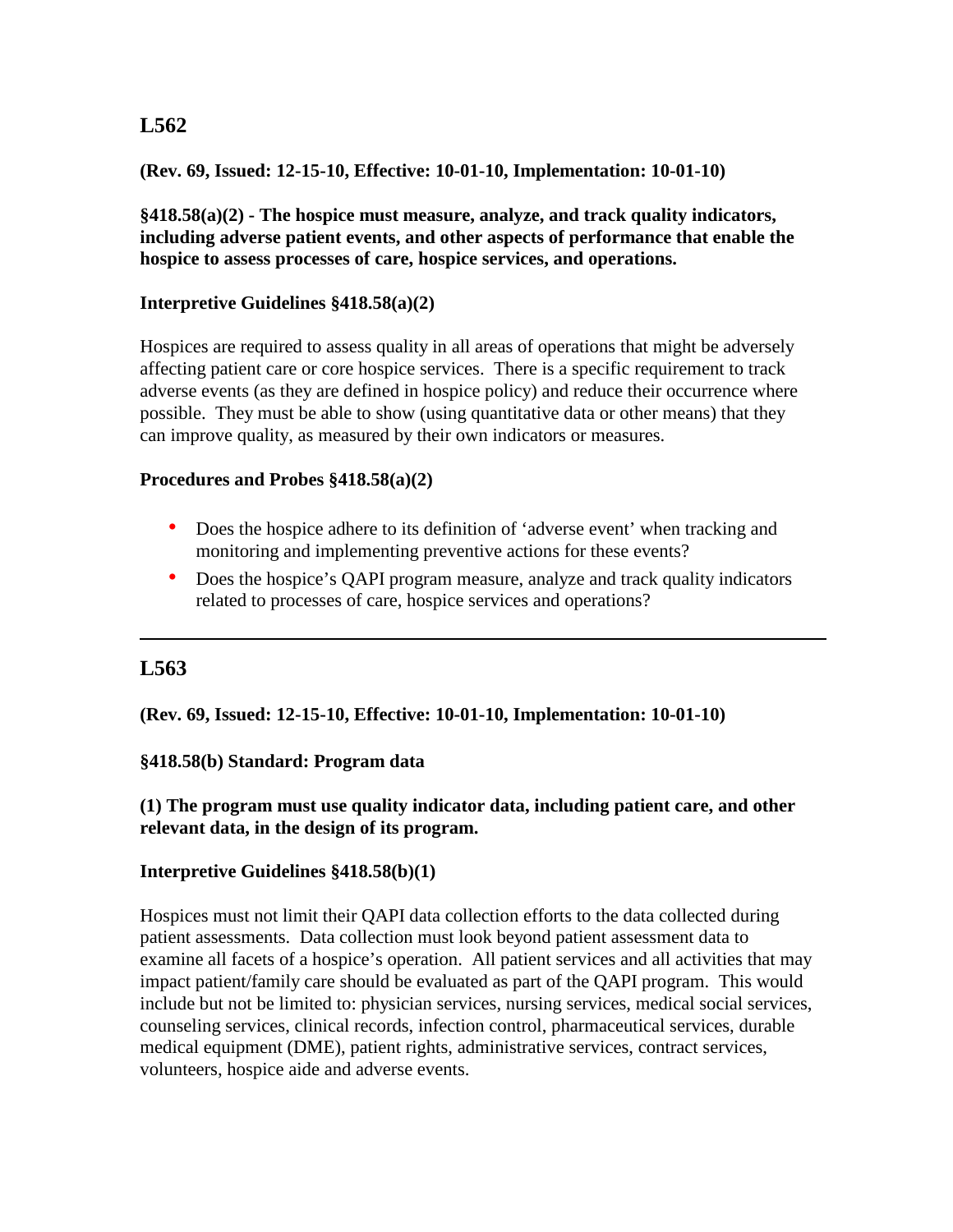Whatever measures the hospice chooses to assess quality should be monitored regularly so that opportunities for improvement can be identified and prioritized. Data should be collected in a timely manner so that measures can be reported on the schedule set up by the hospice.

### **Procedures and Probes §418.58(b)(1)**

- Is the hospice's QAPI program data-driven?
- Is there evidence that the hospice uses the data collected to identify opportunities for improvement?

# **L564**

**(Rev. 69, Issued: 12-15-10, Effective: 10-01-10, Implementation: 10-01-10)** 

**§418.58(b(2) - The hospice must use the data collected to do the following:**

- **(i) Monitor the effectiveness and safety of services and quality of care.**
- **(ii) Identify opportunities and priorities for improvement.**

## **L565**

**(Rev. 69, Issued: 12-15-10, Effective: 10-01-10, Implementation: 10-01-10)** 

**§418.58(b(3) - The frequency and detail of the data collection must be approved by the hospice's governing body.** 

#### **Interpretive Guidelines §418.58(b)(3)**

The governing body may assume hands-on control of the QAPI program to ensure that the program is in compliance with this rule, or it may choose to appoint one or more individuals to handle the structure and administration of the QAPI program. The governing body retains ultimate responsibility for the actions of the designated individual(s).

# **L566**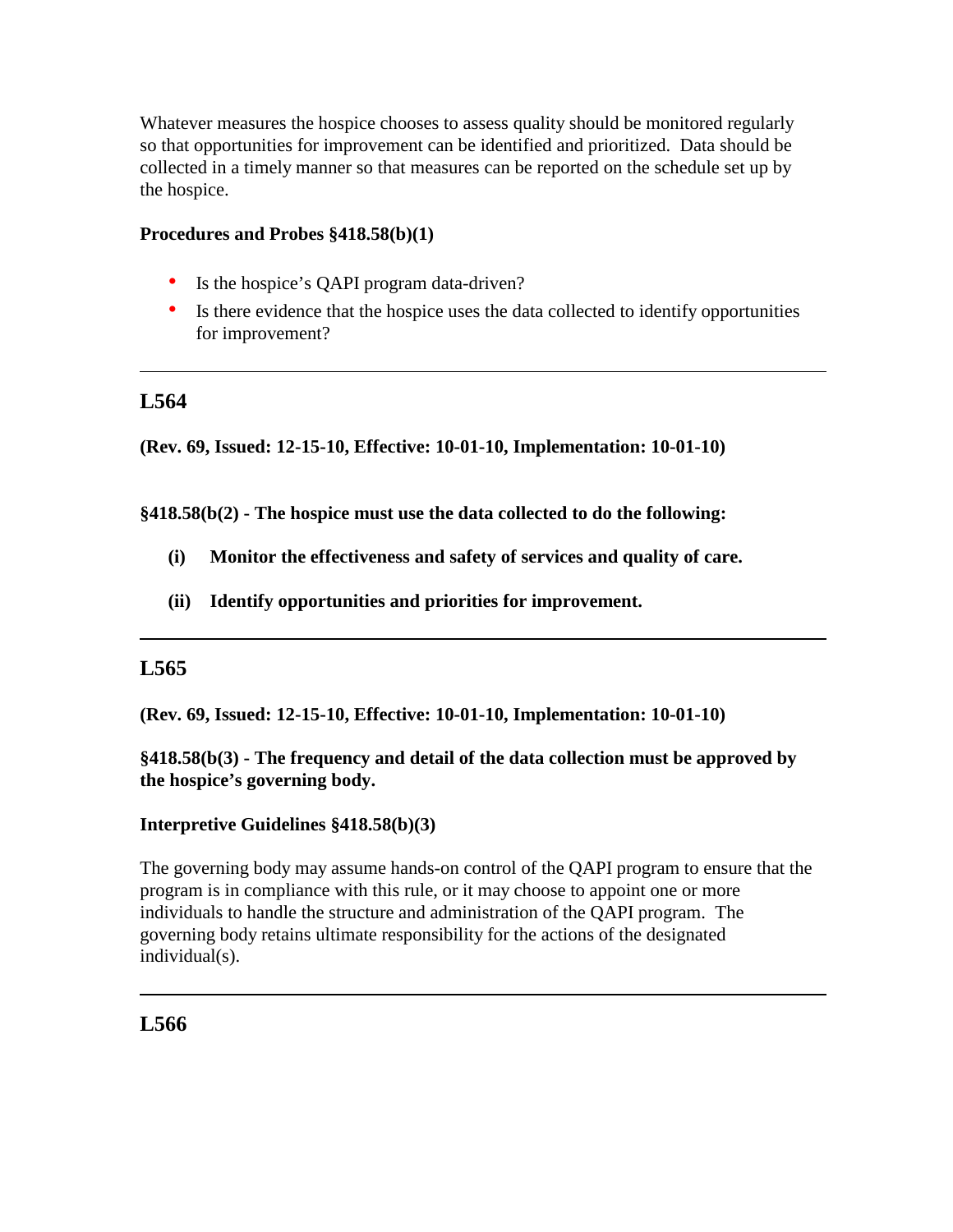**(Rev. 69, Issued: 12-15-10, Effective: 10-01-10, Implementation: 10-01-10)** 

### **§418.58(c) Standard: Program activities**

**(1) The hospice's performance improvement activities must:**

**(i) Focus on high risk, high volume, or problem-prone areas.**

### **L567**

**(Rev. 69, Issued: 12-15-10, Effective: 10-01-10, Implementation: 10-01-10)** 

**§418.58(c)(1)(ii) - Consider incidence, prevalence, and severity of problems in those areas.** 

## **L568**

**(Rev. 69, Issued: 12-15-10, Effective: 10-01-10, Implementation: 10-01-10)** 

**§418.58(c)(1)(iii) - Affect palliative outcomes, patient safety, and quality of care.**

**Interpretive Guidelines §418.58(c)(1)(iii)** 

Outcomes are the results of care provided; palliative outcomes are the results of palliative care provided.

## **L569**

**(Rev. 69, Issued: 12-15-10, Effective: 10-01-10, Implementation: 10-01-10)** 

**§418.58(c)(2) - Performance improvement activities must track adverse patient events, analyze their causes, and implement preventive actions and mechanisms that include feedback and learning throughout the hospice.**

#### **Interpretive Guidelines §418.58(c)(2)**

Hospices may choose to develop their own definition for the term "adverse event" or use a definition developed by a national accrediting organization or industry organization.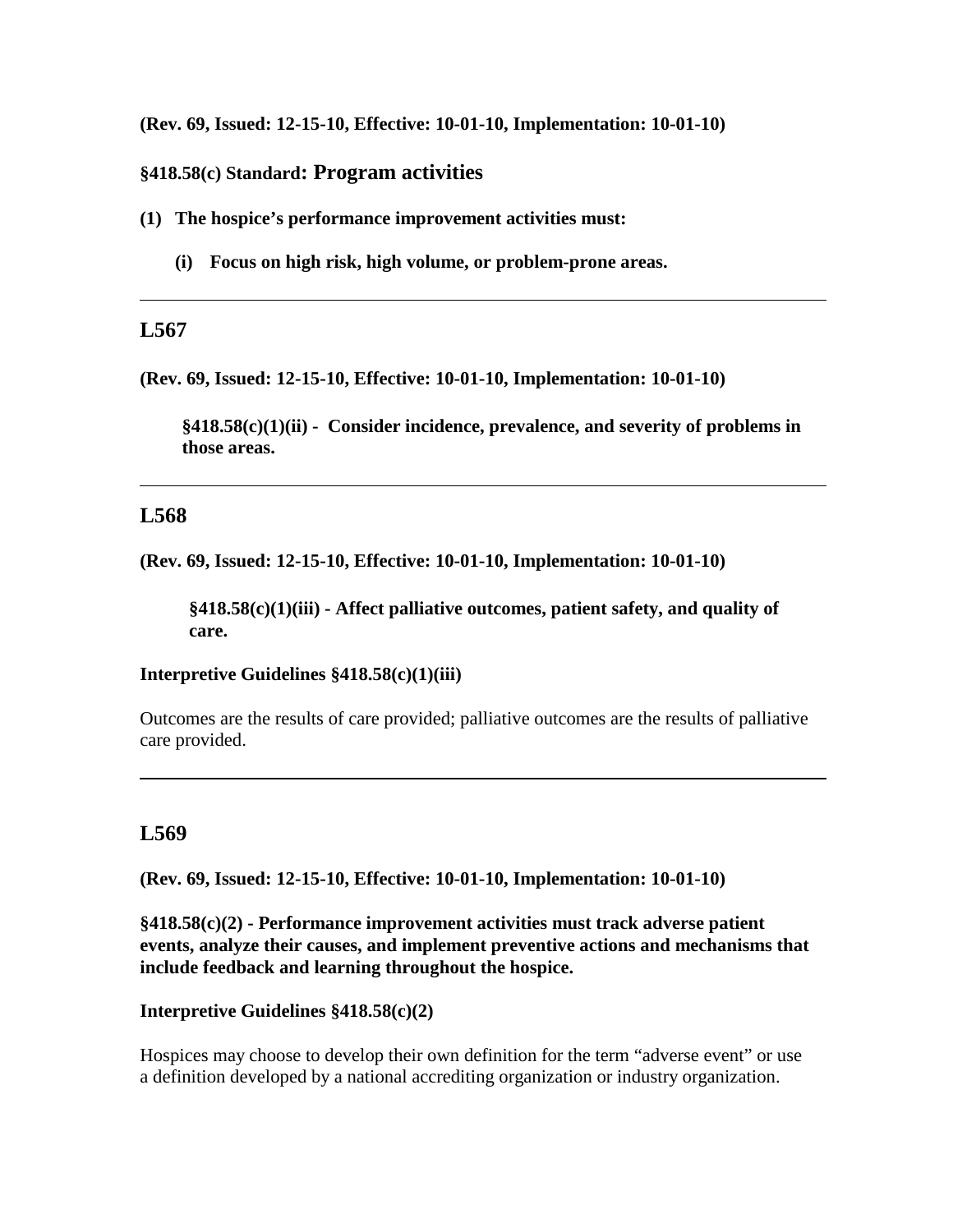Once a hospice has identified the definition of an adverse event, it is responsible for adhering to the definition when tracking and analyzing these events and when implementing preventive actions. In general, an adverse event would be any action or inaction by a hospice that caused harm to a hospice patient. However, hospices are not bound to use this generic description.

# **L570**

## **(Rev. 69, Issued: 12-15-10, Effective: 10-01-10, Implementation: 10-01-10)**

**§418.58(c)(3) - The hospice must take actions aimed at performance improvement and, after implementing those actions, the hospice must measure its success and track performance to ensure that improvements are sustained.**

## **Interpretive Guidelines §418.58(c)(3)**

Hospices must consider how often certain quality issues arise and the severity of potential harm when prioritizing opportunities for improvement. When adverse event monitoring reveals a problem area, the hospice must implement changes designed to decrease occurrence of the adverse event. The hospice must assure that the new process is implemented hospice-wide and that it is effective in reducing the adverse event. For performance improvement in all areas of operations, the hospice must monitor the level of improvement over time to be sure that it is sustained.

## **Procedures and Probes §418.58(c)(3)**

- Determine if the hospice has taken appropriate action to correct problems identified by the QAPI program. Examine reports and minutes of QAPI meetings to determine if the hospice has documented the remedial action and its outcome. Examples of appropriate remedial action may include, but are not limited to changes in policies and procedures.
- Is there evidence that the hospice continues to monitor performance to ensure that improvements are sustained?

# **L571**

**(Rev. 69, Issued: 12-15-10, Effective: 10-01-10, Implementation: 10-01-10)** 

## **§418.58(d) Standard: Performance improvement projects**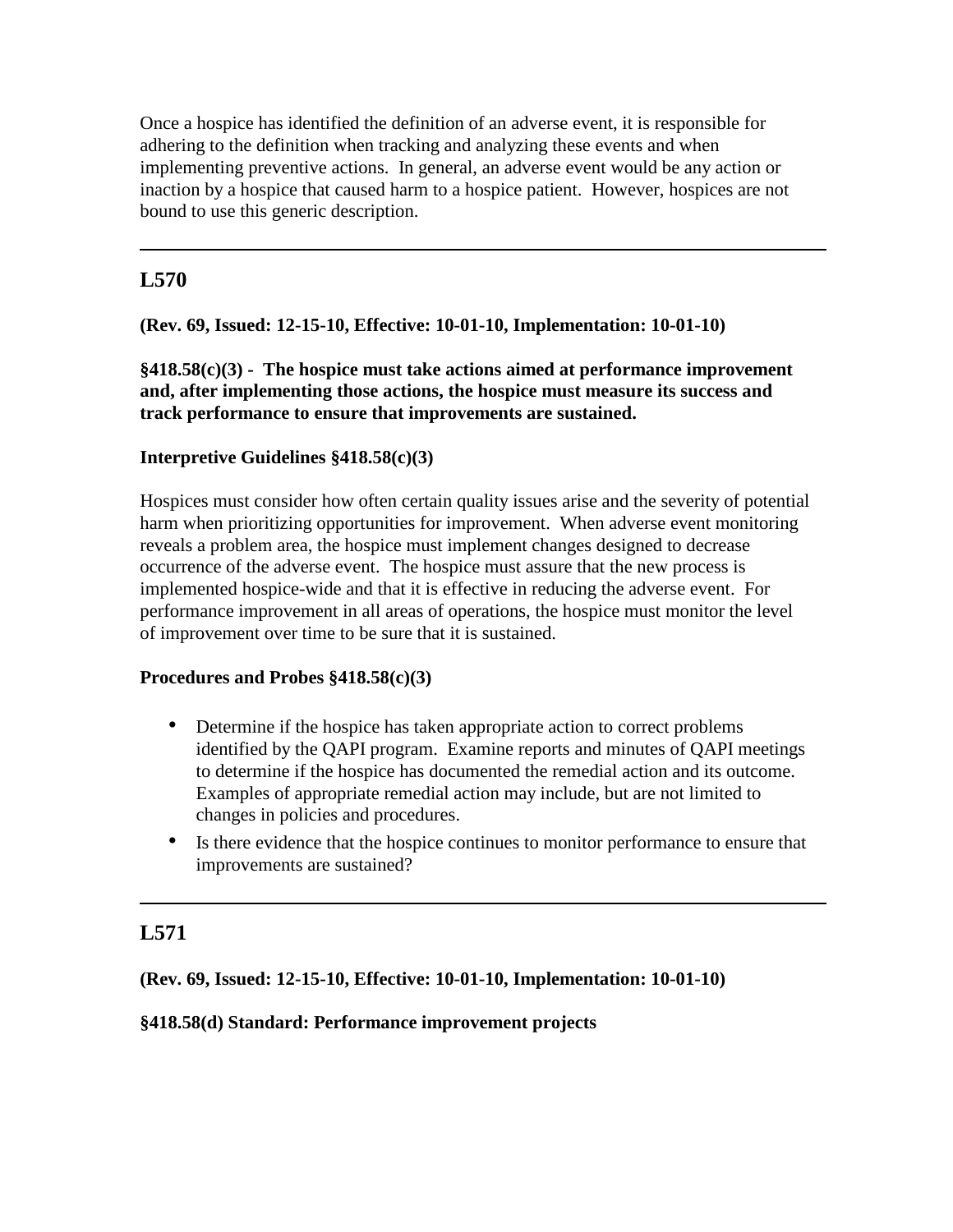**Beginning February 2, 2009, hospices must develop, implement and evaluate performance improvement projects.** 

# **L572**

**(Rev. 69, Issued: 12-15-10, Effective: 10-01-10, Implementation: 10-01-10)** 

**§418.58(d)(1) - The number and scope of distinct performance improvement projects conducted annually, based on the needs of the hospice's population and internal organizational needs, must reflect the scope, complexity, and past performance of the hospice's services and operations.**

# **L573**

**(Rev. 69, Issued: 12-15-10, Effective: 10-01-10, Implementation: 10-01-10)** 

**§418.58(d)(2) - The hospice must document what performance improvement projects are being conducted, the reasons for conducting these projects, and the measurable progress achieved on these projects.**

## **Interpretive Guidelines §418.58(d)(2)**

There is no requirement for hospices to conduct a specific number of performance improvement projects. They must select the number and topics of projects based on the results of their quality monitoring and other quality information such as the results of State or accreditation surveys. Performance improvement projects must be documented in written form and include the elements outlined in the standard.

## **Procedures and Probes §418.58(d)(2)**

Do the number and scope of performance improvement projects conducted by the hospice accurately reflect the scope, complexity and past performance of the hospice? Are all performance improvement projects appropriately documented?

# **L574**

**(Rev. 69, Issued: 12-15-10, Effective: 10-01-10, Implementation: 10-01-10)** 

**§418.58(e) Standard: Executive responsibilities**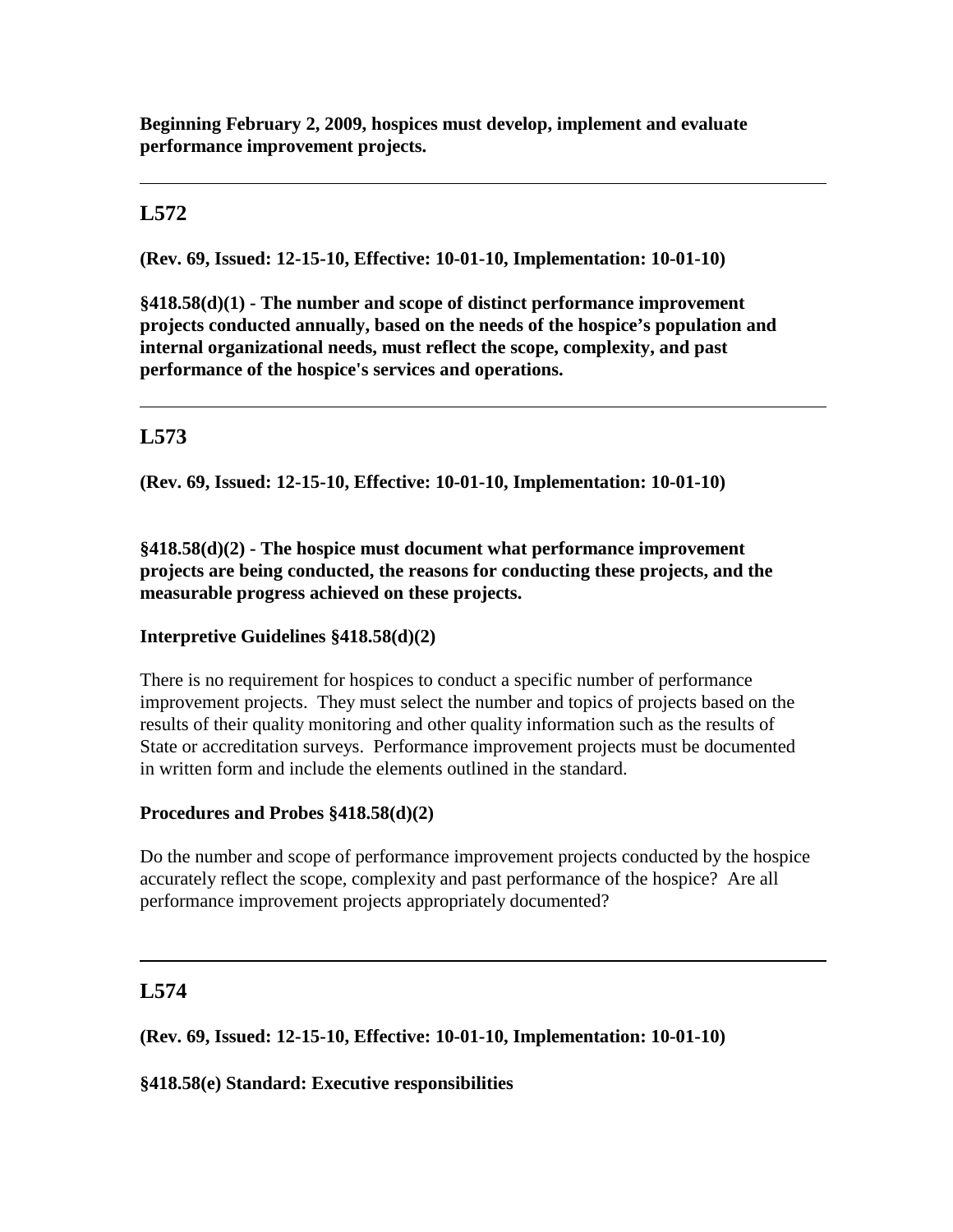**The hospice's governing body is responsible for ensuring the following:**

**(1) That an ongoing program for quality improvement and patient safety is defined, implemented, and maintained, and is evaluated annually.**

# **L575**

**(Rev. 69, Issued: 12-15-10, Effective: 10-01-10, Implementation: 10-01-10)** 

**§418.58(e)(2) - That the hospice-wide quality assessment and performance improvement efforts address priorities for improved quality of care and patient safety, and that all improvement actions are evaluated for effectiveness.** 

# **L576**

**(Rev. 69, Issued: 12-15-10, Effective: 10-01-10, Implementation: 10-01-10)** 

**§418.58(e)(3) - That one or more individual(s) who are responsible for operating the quality assessment and performance improvement program are designated.** 

# **Interpretive Guidelines §418.58(e)(3)**

The governing body is responsible for assuring that the QAPI program is working to address any problem areas in patient care and hospice operations, and to improve performance in these areas. The governing body must also appoint individuals who will operate the QAPI program for the hospice.

# **Probes §418.58(e)(3)**

- Do hospice records indicate that the hospice's governing body is involved in oversight of the QAPI program?
- Is there an individual appointed by the governing body who is responsible for operating the QAPI program?

# **L577**

**(Rev. 69, Issued: 12-15-10, Effective: 10-01-10, Implementation: 10-01-10)** 

# **§418.60 Condition of participation: Infection control**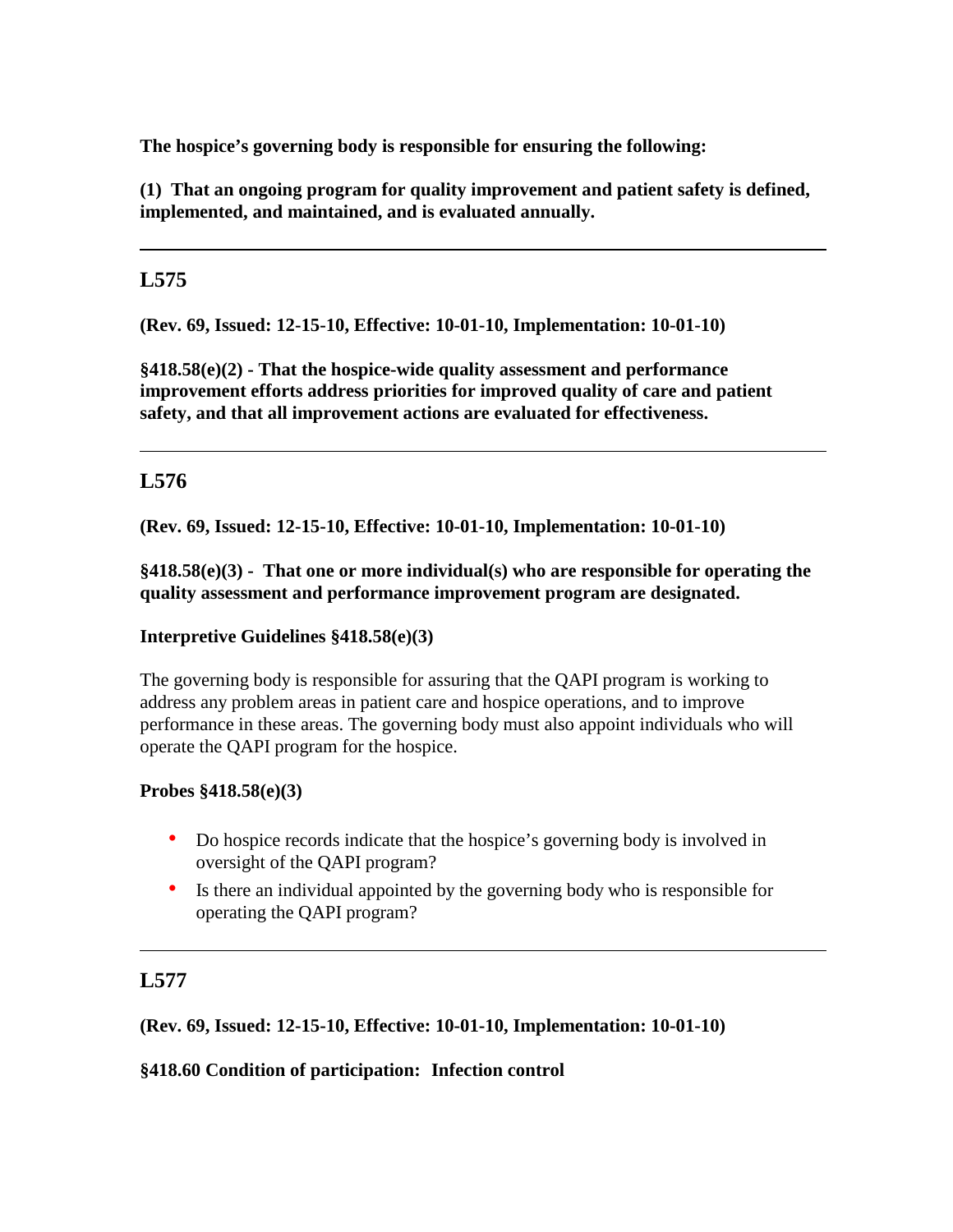## **(Rev. 69, Issued: 12-15-10, Effective: 10-01-10, Implementation: 10-01-10)**

## **§418.60 - The hospice must maintain and document an effective infection control program that protects patients, families, visitors, and hospice personnel by preventing and controlling infections and communicable diseases. Interpretive Guidelines §418.60**

The hospice infection control program must identify risks for the acquisition and transmission of infectious agents in all settings where patients reside. There needs to be a system to communicate with all hospice personnel, patients, families and visitors about infection prevention and control issues including their role in preventing the spread of infections and communicable diseases through daily activities.

The hospice's infection control program may include, but not be limited to the following:

- Educating staff on the science of infectious disease transmission;
- Protocols for addressing patient care issues and prevention of infection related to infusion therapy, urinary tract care, respiratory tract care, and wound care;
- Guidelines on caring for patients with multi-drug resistant organism;
- Policies on protecting patients, staff and families from blood borne or airborne pathogens;
- Monitoring staff for compliance with hospice policies and procedures related to infection control; and
- Protocols for educating staff and families in standard precautions and the prevention and control of infection.

#### **Procedures and Probes §418.60**

Ask the hospice what steps it takes to assure that staff take appropriate infection and communicable disease prevention and control precautions, including educating the patient and families about their role in communicating the information to others who may have contact with the patient.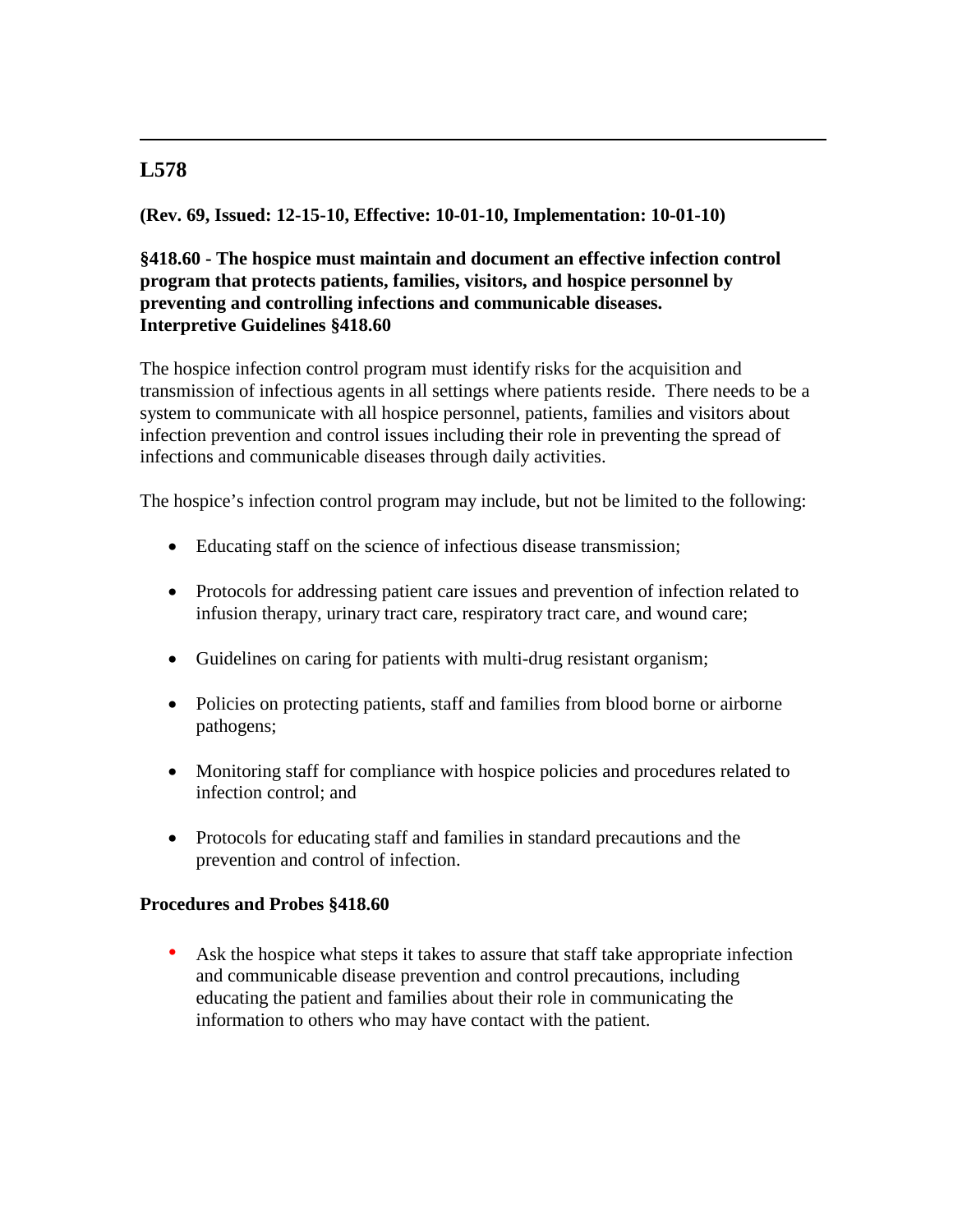- How does the hospice ensure that patients/families receive timely instruction regarding standard precautions to follow in preventing and controlling infections and communicable diseases?
- If the hospice provides inpatient care directly, observe for appropriate infection prevention and control precautions including signage or other posted information or materials in patient rooms or staff areas.

**(Rev. 69, Issued: 12-15-10, Effective: 10-01-10, Implementation: 10-01-10)**

### **§418.60(a) Standard: Prevention**

**The hospice must follow accepted standards of practice to prevent the transmission of infections and communicable diseases, including the use of standard precautions.**

### **Interpretive Guidelines §418.60(a)**

**Accepted standards of practice** for health care providers are typically developed by government agencies, professional organizations and associations. Examples would include, but not be limited to, the Centers for Disease Control and Prevention (CDC)**,** the Agency for Healthcare Research and Quality, State Practice Acts, and commonly accepted health standards established by national organizations, boards, and councils (e.g., Association for Professionals in Infection Control and Epidemiology (APIC), American Nurses' Association etc.)

**Standard Precautions** are based on the principle that all blood, body fluids, secretions, excretions (except sweat), non-intact skin, and mucous membranes may contain transmissible infectious agents. Standard Precautions include a group of infection prevention practices that apply to all patients, regardless of suspected or confirmed infection status, in any setting in which healthcare is delivered. These include: hand hygiene; use of gloves, gown, mask, eye protection, or face shield, depending on the anticipated exposure; and safe injection practices. Also, equipment or items in the patient environment likely to have been contaminated with infectious body fluids must be handled in a manner to prevent transmission of infectious agents (e.g., wearing gloves for direct contact, contain heavily soiled equipment, properly clean and disinfect or sterilize reusable equipment before use on another patient). (Excerpt from CDC ["Guideline for](http://www.cdc.gov/ncidod/dhqp/pdf/guidelines/Isolation2007.pdf)  [Isolation Precautions: Preventing Transmission of Infectious Agents in Healthcare](http://www.cdc.gov/ncidod/dhqp/pdf/guidelines/Isolation2007.pdf)  [Settings 2007.](http://www.cdc.gov/ncidod/dhqp/pdf/guidelines/Isolation2007.pdf)")

Any deficiency cited as a violation of accepted standards of practice must have a copy of the applicable standard of practice provided to the hospice along with the statement of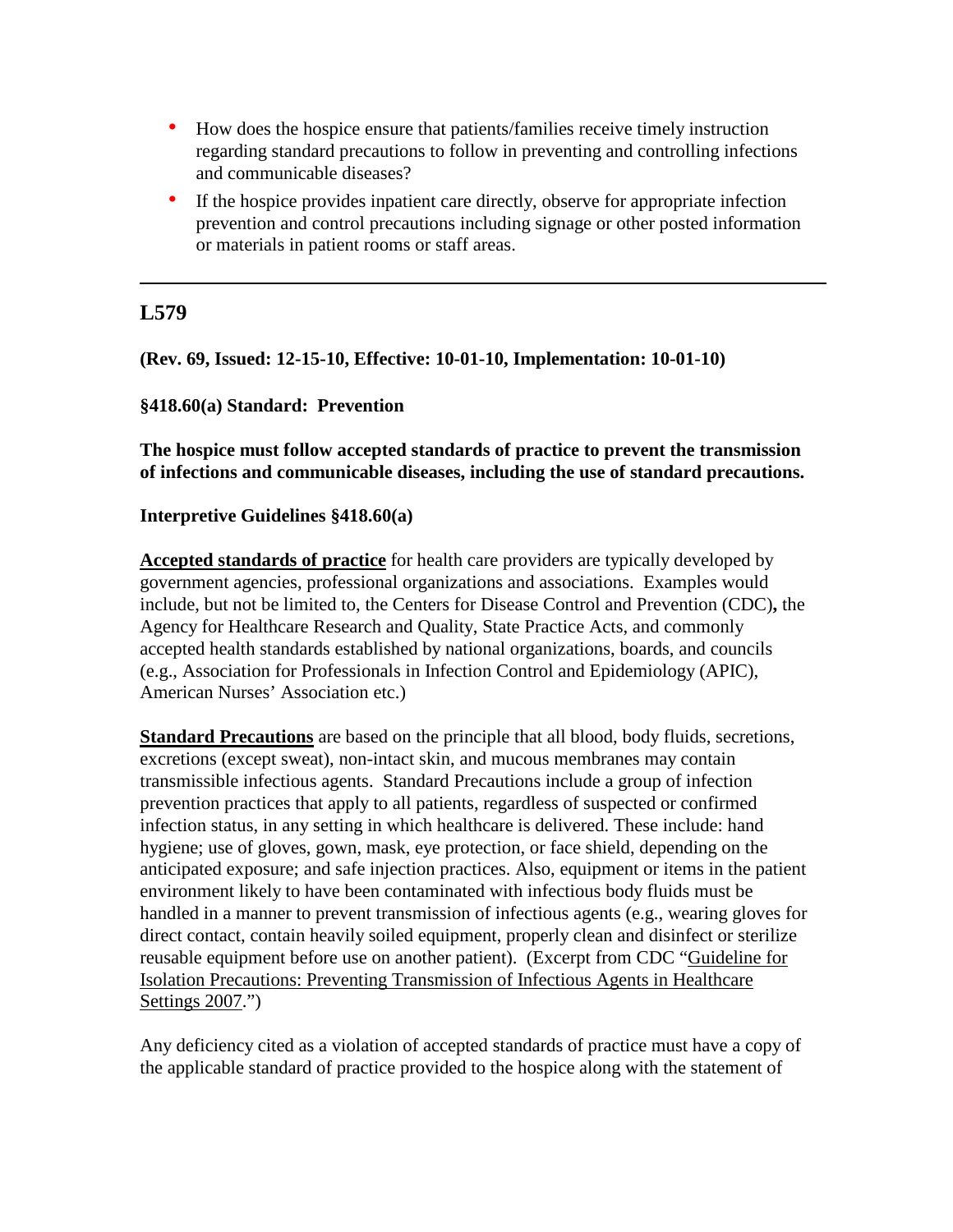deficiencies. A hospice may also be surveyed for compliance with State practice acts for each relevant discipline. Any deficiency cited as a violation of a State practice act must reference the applicable section of the State practice act allegedly violated, and a copy of that section of the act must be provided to the hospice along with the statement of deficiencies.

### **Procedures §418.60(a)**

During home visits, observe the hospice's practices related to prevention and transmission of infections and communicable diseases and use of standard precautions.

## **L580**

**(Rev. 69, Issued: 12-15-10, Effective: 10-01-10, Implementation: 10-01-10)** 

### **§418.60(b) Standard: Control**

**The hospice must maintain a coordinated agency-wide program for the surveillance, identification, prevention, control, and investigation of infectious and communicable diseases that—** 

**(1) Is an integral part of the hospice's quality assessment and performance improvement program; and** 

#### **Interpretive Guidelines §418.60(b)(1)**

Examples of infection control practices that the hospice may use include monitoring work related employee illness and infections, analyzing them in relation to patient infections, and taking appropriate actions when an infection or communicable disease is present to prevent its spread among staff, patients, family and visitors.

Surveillance data should be routinely reviewed and monitored. Appropriate corrective actions need to be taken based on the data analysis. The hospice must use this information as a part of its QAPI program.

## **L581**

**(Rev. 69, Issued: 12-15-10, Effective: 10-01-10, Implementation: 10-01-10)** 

**§418.60(b)(2) - Includes the following:**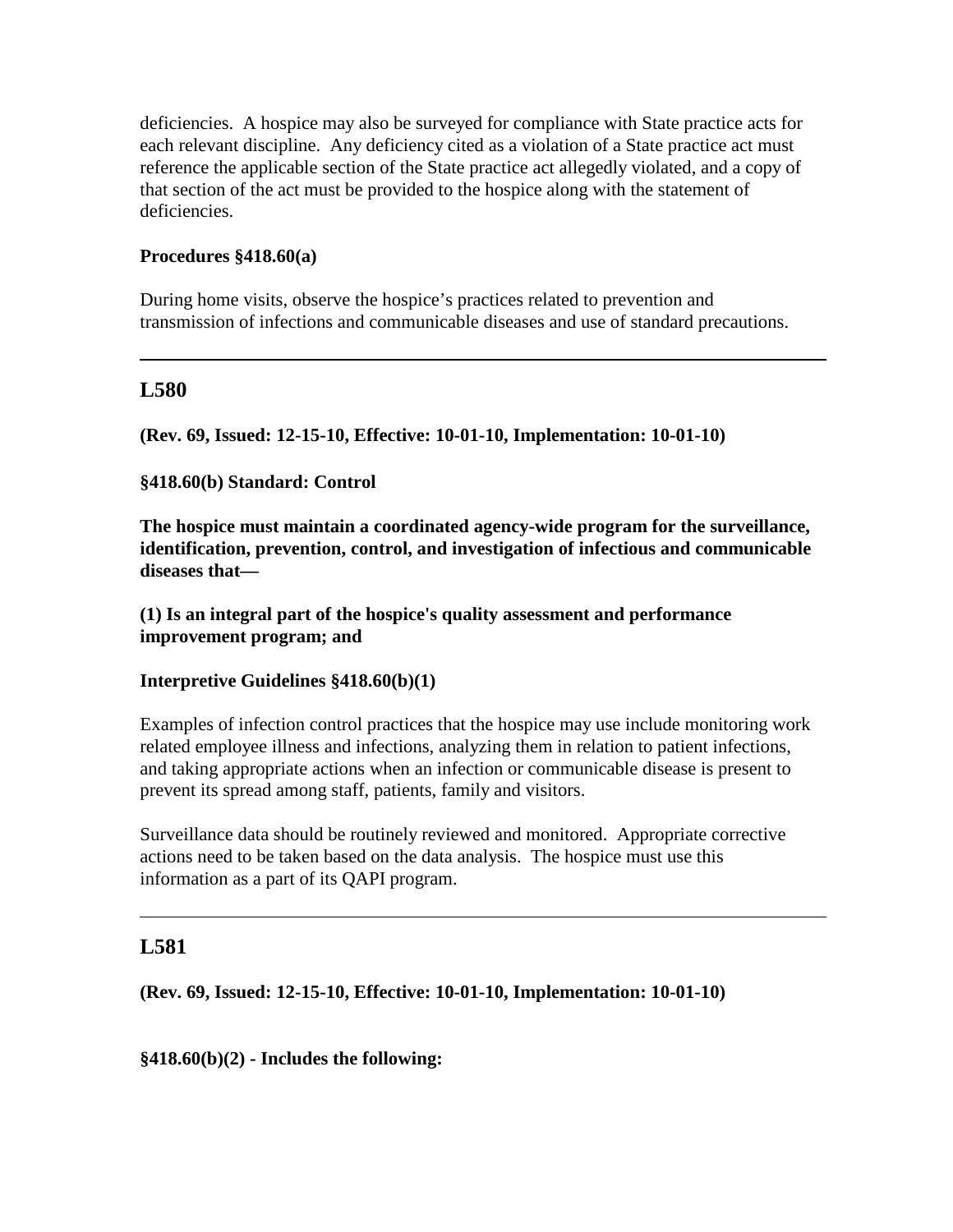- **(i) A method of identifying infectious and communicable disease problems; and**
- **(ii) A plan for implementing the appropriate actions that are expected to result in improvement and disease prevention.**

### **Procedures and Probes §418.60(b)(2)**

- Ask the hospice to explain the method(s) it uses to identify infectious and communicable disease problems.
- Does the hospice redesign its strategies to improve its infection prevention and control policies when it identifies problems?
- If you have concerns, ask to review the hospice's policies related to infection control and communicable diseases.

# **L582**

**(Rev. 69, Issued: 12-15-10, Effective: 10-01-10, Implementation: 10-01-10)** 

#### **§418.60(c) Standard: Education**

**The hospice must provide infection control education to employees, contracted providers, patients, and family members and other caregivers.**

#### **Probes §418.60(c)**

- Is hospice staff (direct employees and contacted staff) aware of infection control principles and procedures?
- Do they demonstrate this knowledge during home visits?
- During home visits ask the patient/family or other caregivers to describe infection control education they have received.

## **L583**

## **(Rev. 69, Issued: 12-15-10, Effective: 10-01-10, Implementation: 10-01-10)**

#### **§418.62 Condition of participation: Licensed professional services.**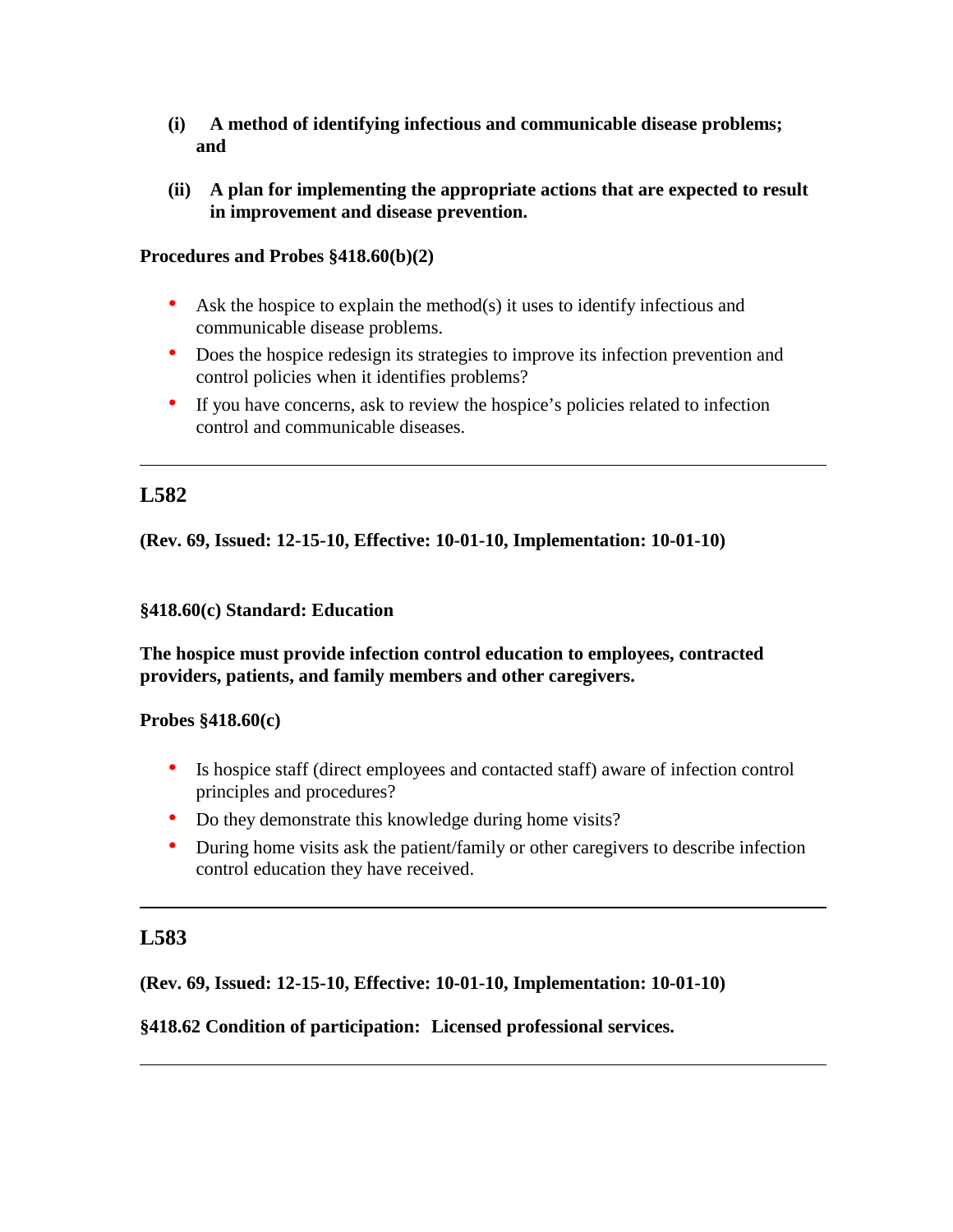**(Rev. 69, Issued: 12-15-10, Effective: 10-01-10, Implementation: 10-01-10)** 

**§418.62 (a) - Licensed professional services provided directly or under arrangement must be authorized, delivered, and supervised only by health care professionals who meet the appropriate qualifications specified under §418.114 and who practice under the hospice's policies and procedures.**

### **Interpretive Guidelines §418.62(a)**

Licensed professional services, for purposes of this section, would include, but not be limited to, skilled nursing care, physical therapy, speech language pathology, occupational therapy, and medical social services.

# **L585**

**(Rev. 69, Issued: 12-15-10, Effective: 10-01-10, Implementation: 10-01-10)** 

**§418.62(b) - Licensed professionals must actively participate in the coordination of all aspects of the patient's hospice care, in accordance with current professional standards and practice, including participating in ongoing interdisciplinary comprehensive assessments, developing and evaluating the plan of care, and contributing to patient and family counseling and education; and**

## **L586**

**(Rev. 69, Issued: 12-15-10, Effective: 10-01-10, Implementation: 10-01-10)** 

**§418.62(c) - Licensed professionals must participate in the hospice's quality assessment and performance improvement program and hospice sponsored inservice training.** 

## **Procedures and Probes §418.62(c)**

- Interview key staff to determine how the hospice ensures that licensed professionals participate in their QAPI and in-service training programs.
- What evidence is there that all employees (direct and contracted) have been properly oriented to the tasks they are expected to perform, participate in the appropriate hospice in-service training programs, and demonstrate the appropriate skills, when needed, in practice?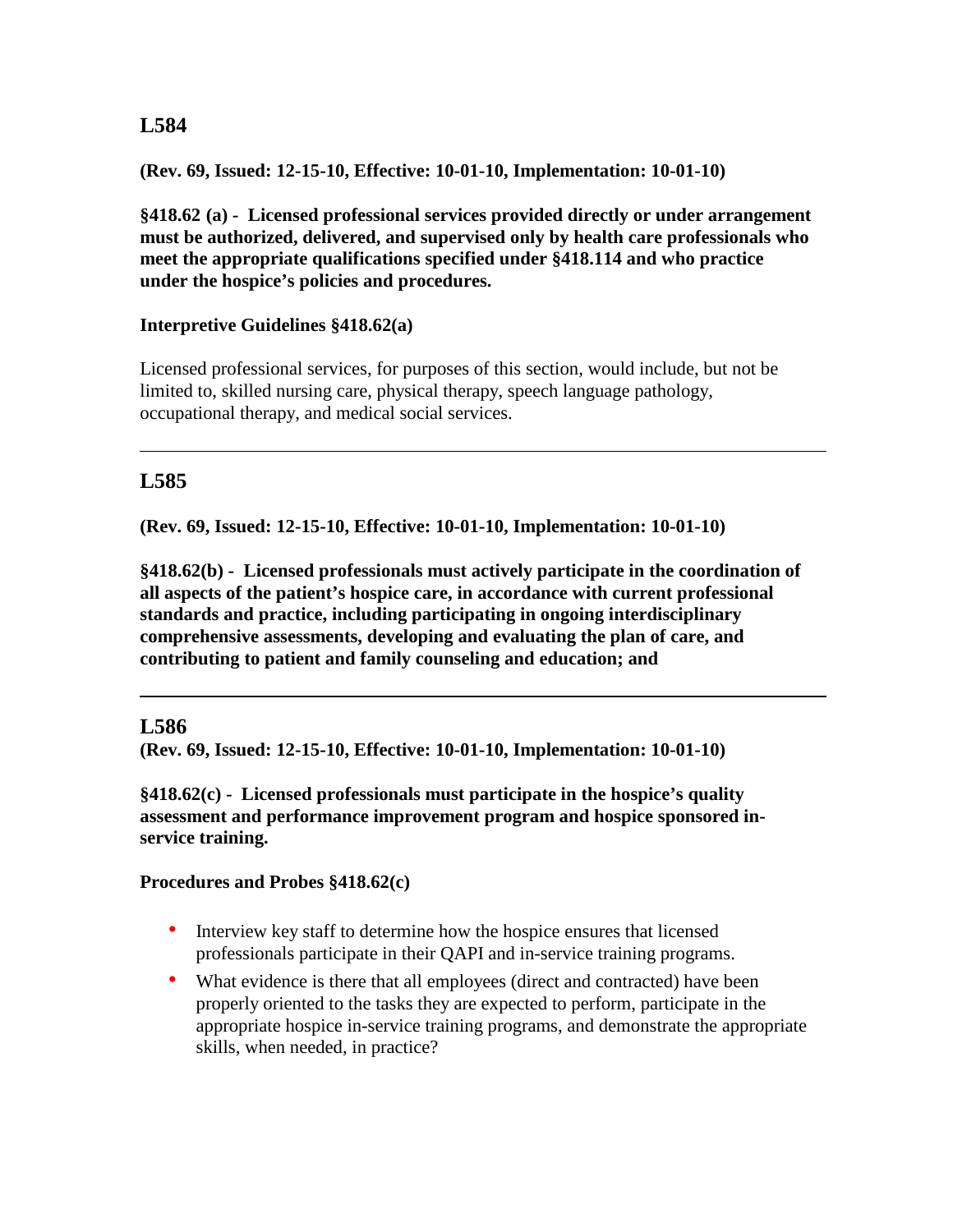**(Rev. 69, Issued: 12-15-10, Effective: 10-01-10, Implementation: 10-01-10)**

**§418.64 Condition of participation: Core services**

### **L588**

**(Rev. 69, Issued: 12-15-10, Effective: 10-01-10, Implementation: 10-01-10)**

**§418.64 - A hospice must routinely provide substantially all core services directly by hospice employees. These services must be provided in a manner consistent with acceptable standards of practice. These services include nursing services, medical social services, and counseling. The hospice may contract for physician services as specified in paragraph (a) of this section.**

### **L589**

**(Rev. 69, Issued: 12-15-10, Effective: 10-01-10, Implementation: 10-01-10)**

**§418.64 - A hospice may use contracted staff, if necessary, to supplement hospice employees in order to meet the needs of patients under extraordinary or other nonroutine circumstances. A hospice may also enter into a written arrangement with another Medicare certified hospice program for the provision of core services to supplement hospice employee/staff to meet the needs of patients. Circumstances under which a hospice may enter into a written arrangement for the provision of core services include: unanticipated periods of high patient loads, staffing shortages due to illness or other short-term temporary situations that interrupt patient care; and temporary travel of a patient outside of the hospice's service area.** 

#### **Interpretive Guidelines §418.64**

**Employee** means a person who: (1) works for the hospice and for whom the hospice is required to issue a W-2 form on his or her behalf; or (2) if the hospice is a subdivision of an agency or organization, an employee of the agency or organization who is assigned to the hospice; or (3) is a volunteer under the jurisdiction of the hospice.

If a contracting service or agency pays the individual, and is required to issue a form W-2 on the individual's behalf, or if the individual is self-employed, the individual is not considered a hospice employee.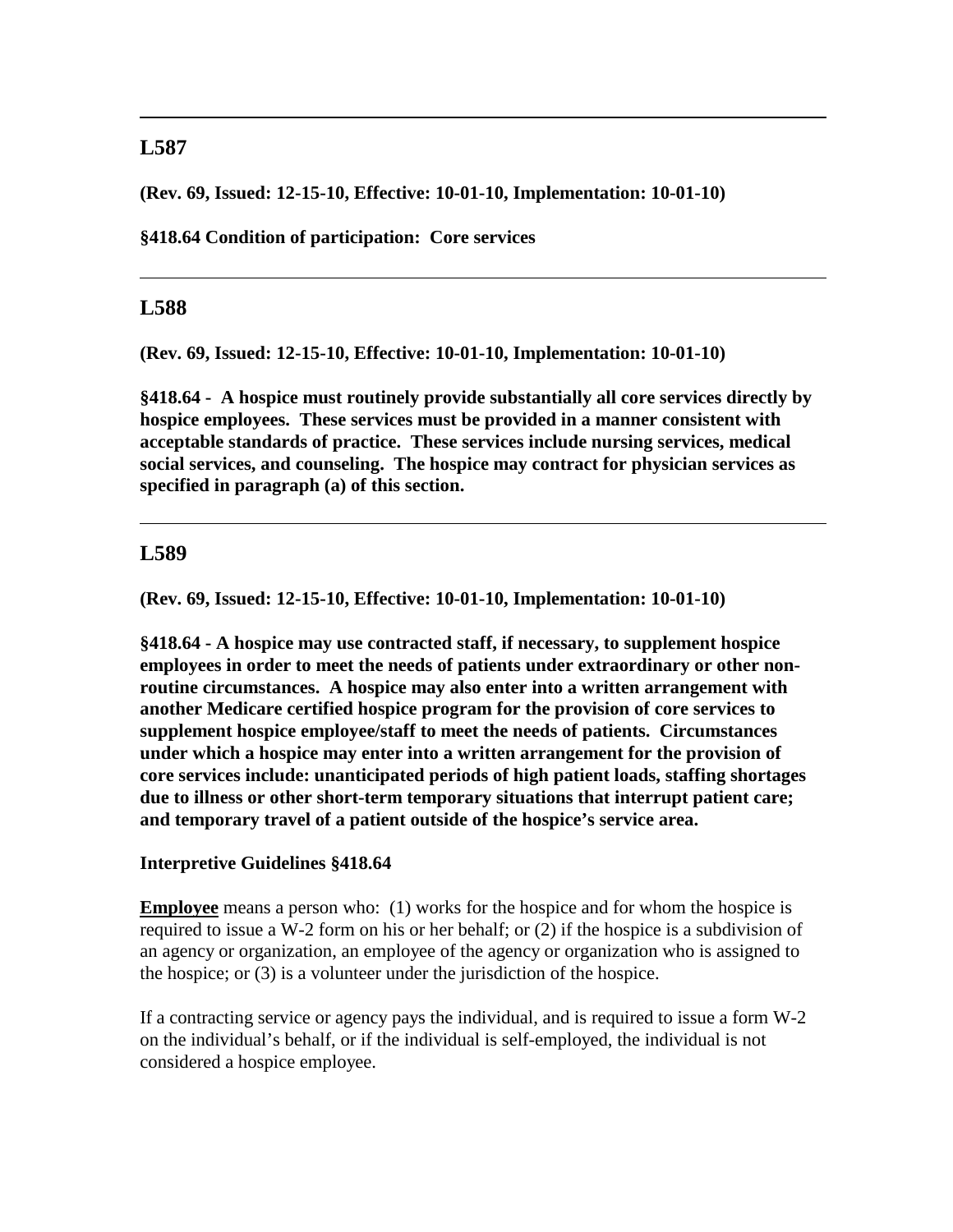Extraordinary circumstances generally would be a short-term temporary event that was unanticipated. Examples of such circumstances might include, but are not limited to, unanticipated periods of high patient loads (such as an unexpectedly large number of patients requiring continuous care simultaneously), staffing shortages due to illness, receiving patients evacuated from a disaster such as a hurricane or a wildfire, or temporary travel of a patient outside the hospice's service area. If a hospice chooses to contract with another Medicare-certified hospice or a non-hospice entity, the contracting hospice must maintain professional management responsibility for the services provided, in accordance with §418.100(e).

### **Probes §418.64**

How does the hospice assure that all contract providers receive training in the hospice's philosophy and care before providing services to patients?

### **L590**

**(Rev. 69, Issued: 12-15-10, Effective: 10-01-10, Implementation: 10-01-10)**

**§418.64(a) Standard: Physician services** 

**The hospice medical director, physician employees, and contracted physician(s) of the hospice, in conjunction with the patient's attending physician, are responsible for the palliation and management of the terminal illness and conditions related to the terminal illness.**

- **(1) All physician employees and those under contract, must function under the supervision of the hospice medical director.**
- **(2) All physician employees and those under contract shall meet this requirement by either providing the services directly or through coordinating patient care with the attending physician.**
- **(3) If the attending physician is unavailable, the medical director, contracted physician, and/or hospice physician employee is responsible for meeting the medical needs of the patient.**

#### **Interpretive Guidelines §418.64(a)**

The medical director may also serve as the physician member of the IDG.

#### **Probe §418.64(a)**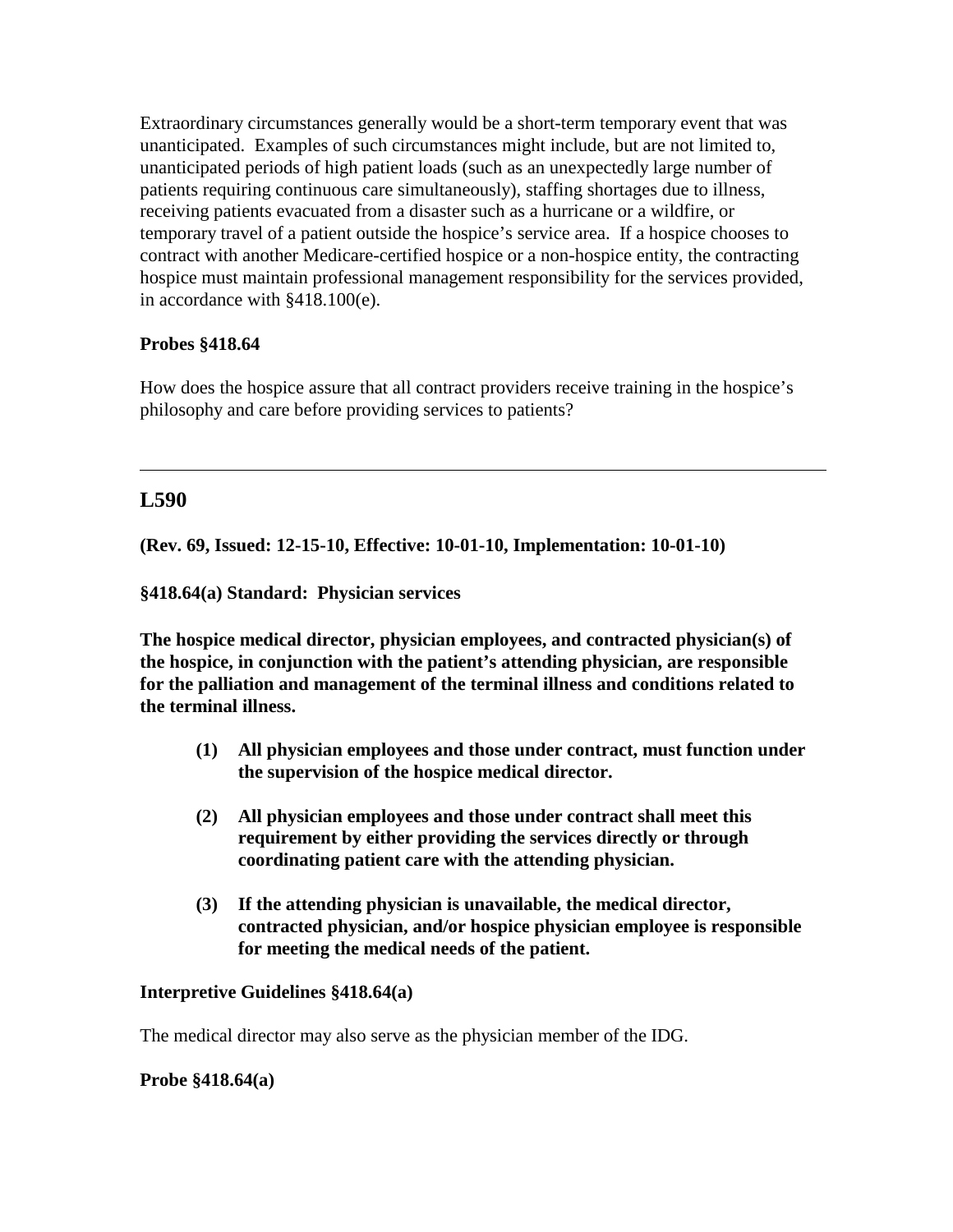Is there evidence that the medical needs of the patients are being met by the hospice physician for patients who do not have an attending physician or when the attending physician is unresponsive or unavailable?

# **L591**

**(Rev. 69, Issued: 12-15-10, Effective: 10-01-10, Implementation: 10-01-10)**

**§418.64(b) Standard: Nursing services**

**(1) The hospice must provide nursing care and services by or under the supervision of a registered nurse. Nursing services must ensure that the nursing needs of the patient are met as identified in the patient's initial assessment, comprehensive assessment, and updated assessments.**

## **L592**

**(Rev. 69, Issued: 12-15-10, Effective: 10-01-10, Implementation: 10-01-10)**

**§418.64(b)(2) - If State law permits registered nurses to see, treat, and write orders for patients, then registered nurses may provide services to beneficiaries receiving hospice care**.

### **Interpretive Guidelines §418.64(b)(2)**

If an R.N., including a nurse practitioner, advanced practice nurse, etc., is permitted by State law and regulation to see, treat, and write orders, then the R.N. may perform this function while providing nursing services for hospice patients. Hospices are free to use the services of all types of advanced practice nurses within their respective scopes of practice to enhance the nursing care furnished to its patients. Services provided by a nurse practitioner (NP) who is not the patient's attending physician, are included under nursing care.

## **L593**

**(Rev. 69, Issued: 12-15-10, Effective: 10-01-10, Implementation: 10-01-10)**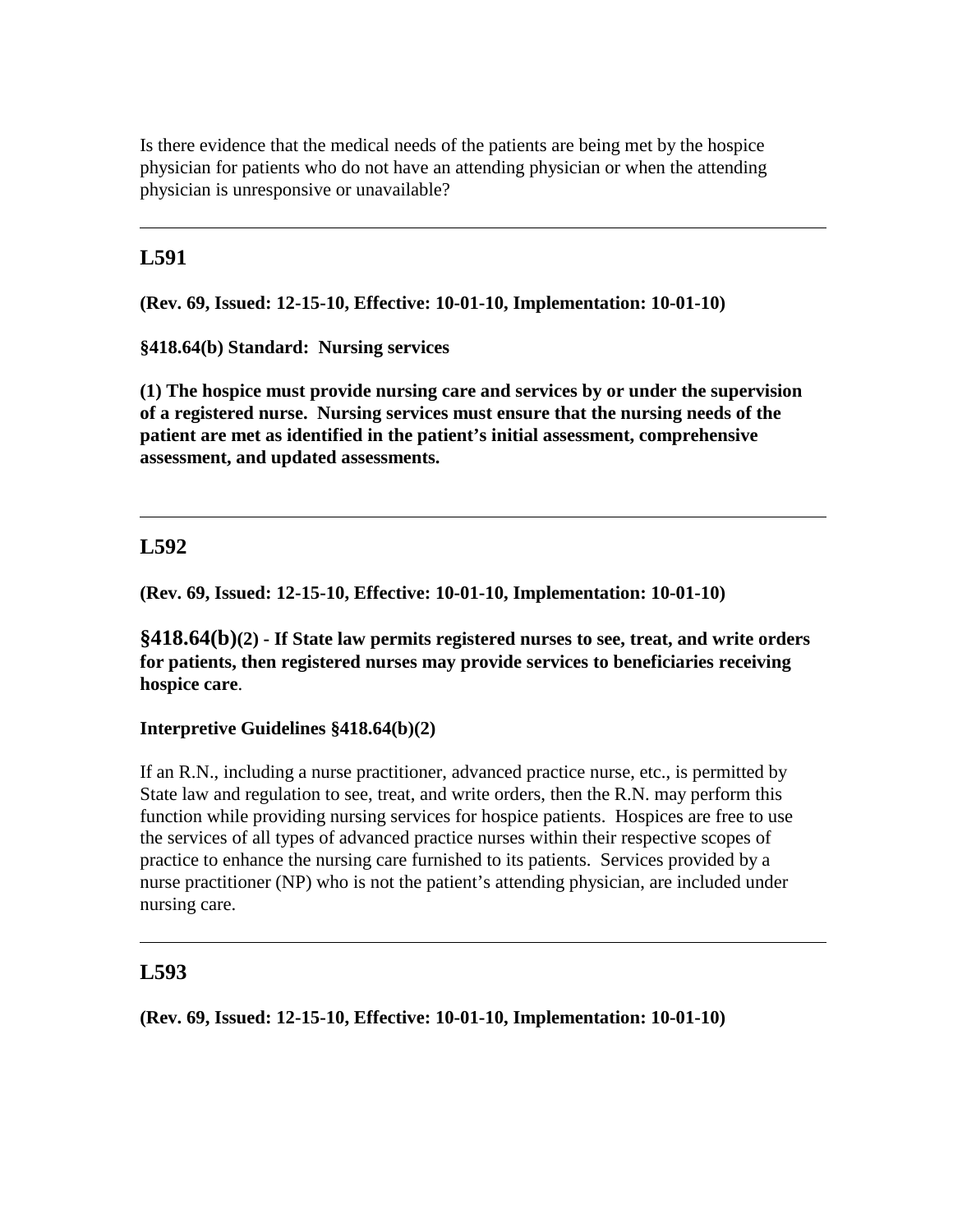## **§418.64(b)(3) - Highly specialized nursing services that are provided so infrequently that the provision of such services by direct hospice employees would be impracticable and prohibitively expensive, may be provided under contract.**

### **Interpretive Guidelines §418.64(b)(3)**

Highly specialized services, such as complex wound care and infusion specialties, are determined by the nature of the service and the nursing skill level required to be proficient in the service. For example, a hospice may need to contract with a pediatric nurse because of the very infrequent pediatric patients the hospice cares for and that to employee a pediatric nurse would be impracticable and expensive. Continuous care is not a highly specialized service, because while time intensive, it does not require highly specialized nursing skills.

## **L594**

**(Rev. 69, Issued: 12-15-10, Effective: 10-01-10, Implementation: 10-01-10)**

**§418.64(c) Standard: Medical social services**

**Medical social services must be provided by a qualified social worker, under the direction of a physician. Social work services must be based on the patient's psychosocial assessment and the patient's and family's needs and acceptance of these services.**

### **Interpretive Guidelines §418.64(c)**

The social worker's services are provided in accordance with the plan of care. Because social work services must be provided under the direction of a physician, physician approval of the plan of care will satisfy the intent of this requirement.

The psychosocial assessment is an evolving document that is revised as new information is acquired and as progress toward goals is made. The psychosocial assessment may also include the bereavement risk assessment. The purpose of the psychosocial assessment is to help the IDG identify issues that either impede or facilitate the patient's treatment and to assist the patient/family in reaching the maximum benefit from hospice care and services. The assessment should include a wide variety of factors, including but not limited to, the patient and family's adjustment to the terminal illness, the social and emotional factors related to the terminal illness, the presence or absence of adequate coping mechanisms, the family dynamics and communication patterns, financial resources or constraints, the caregiver's ability to function effectively, identifying obstacles and risk factors which may effect compliance with the plan of care, and identifying family support systems to help facilitate coping with end of life issues.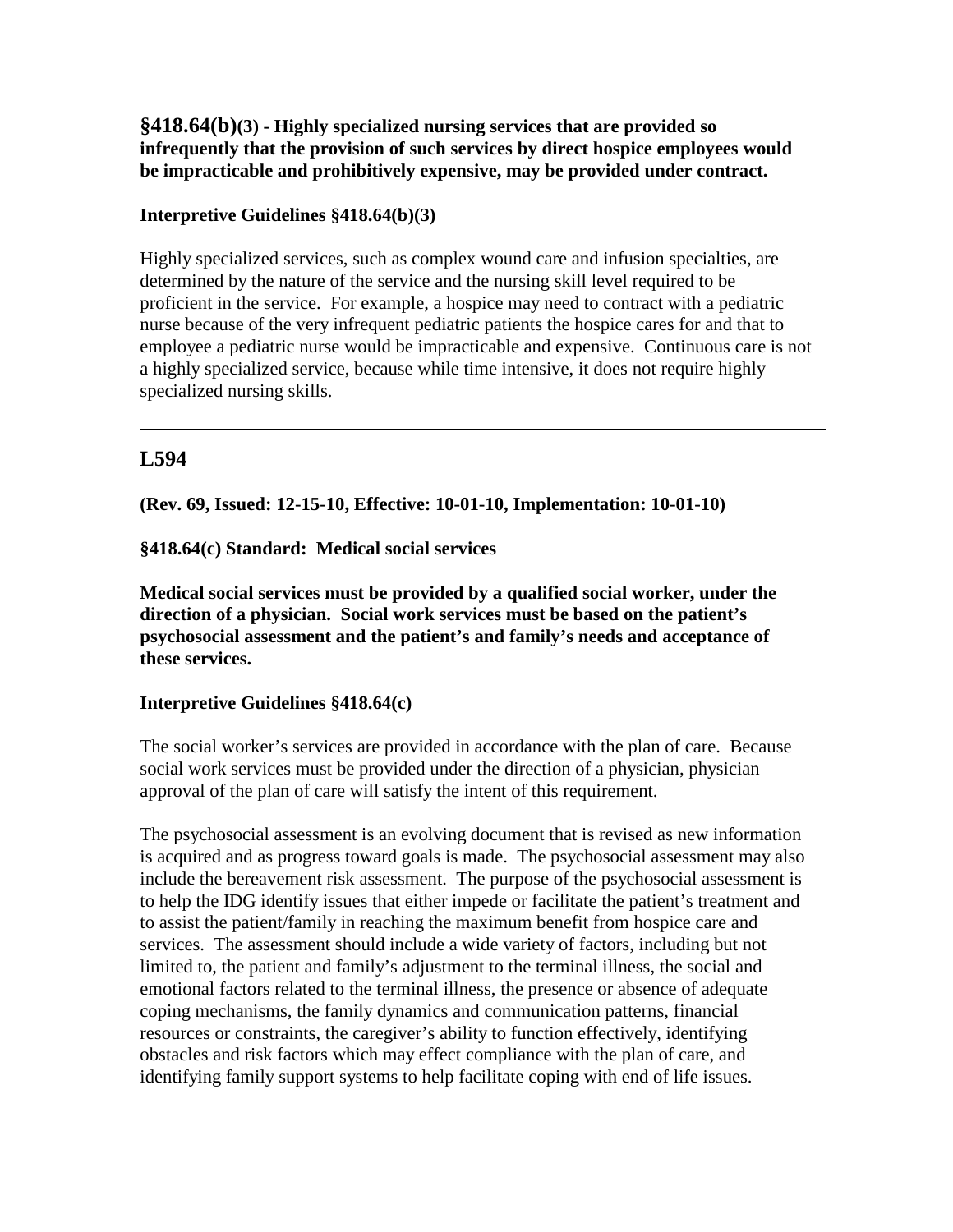### **Procedures and Probes §418.64(c)**

- How does the hospice introduce and offer medical social work services to the patient/family?
- Ask the social worker or clinical manager to describe the factors that are included in the psychosocial assessment and how this information is used in the care planning process to benefit the patient/family.
- Is there evidence that each patient receives social work services (unless specifically refused by the patient) that reflect the needs identified in the psychosocial assessment?

## **L595**

**(Rev. 69, Issued: 12-15-10, Effective: 10-01-10, Implementation: 10-01-10)**

§418.64(d) Standard: Counseling services

**Counseling services must be available to the patient and family to assist the patient and family in minimizing the stress and problems that arise from the terminal illness, related conditions, and the dying process.** 

### **L596**

**(Rev. 69, Issued: 12-15-10, Effective: 10-01-10, Implementation: 10-01-10)**

**§418.64(d)** - **Counseling services must include, but are not limited to, the following:**

- **(1) - Bereavement counseling. The hospice must:**
	- **(i) Have an organized program for the provision of bereavement services furnished under the supervision of a qualified professional with experience or education in grief or loss counseling.**
	- **(ii) Make bereavement services available to the family and other individuals in the bereavement plan of care up to 1 year following the death of the patient. Bereavement counseling also extends to residents of a SNF/NF or ICF/MR when appropriate and identified in the bereavement plan of care.**
	- **(iii) Ensure that bereavement services reflect the needs of the bereaved.**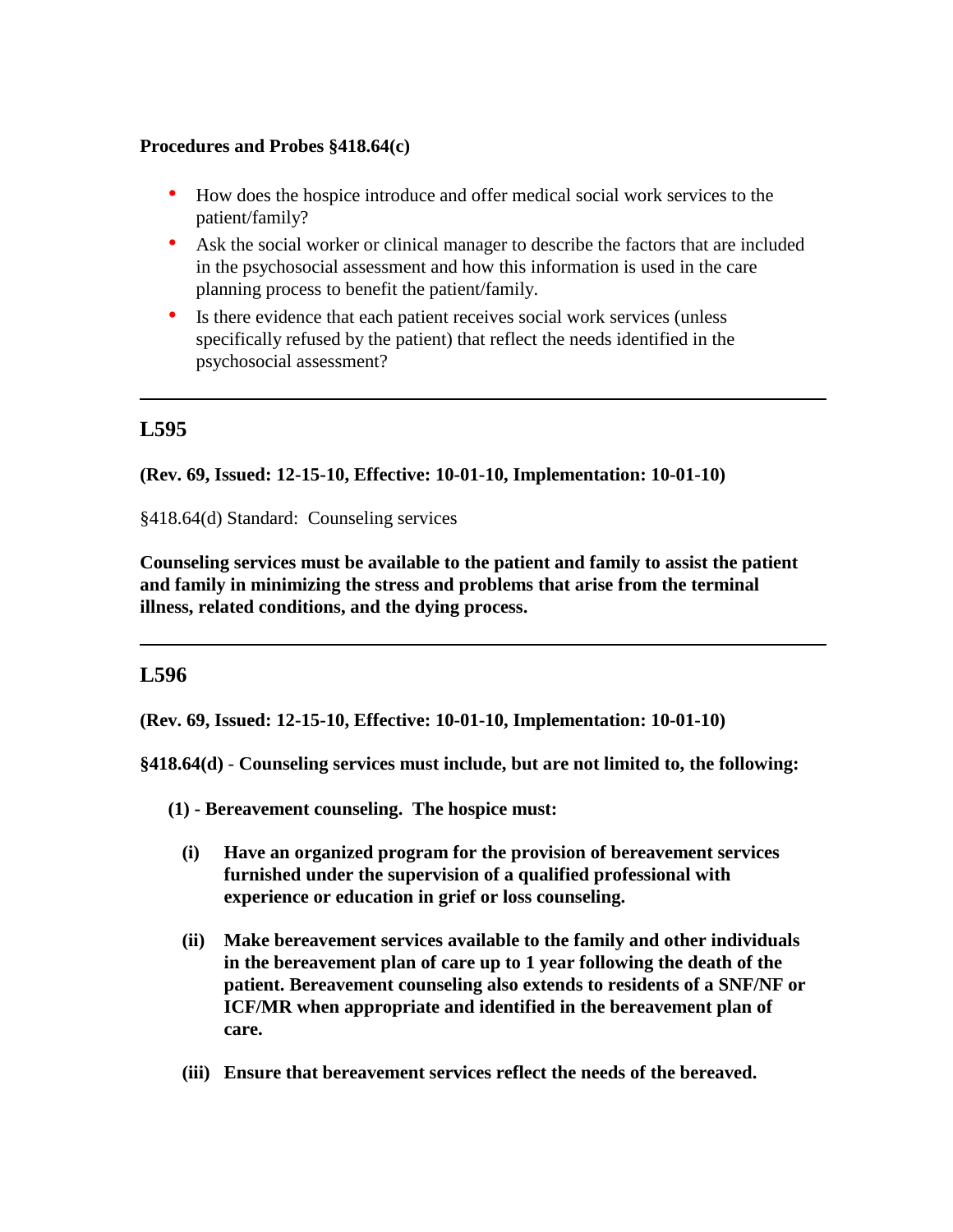**(iv) Develop a bereavement plan of care that notes the kind of bereavement services to be offered and the frequency of service delivery. A special coverage provision for bereavement counseling is specified in §418.204(c).**

#### **Interpretive Guidelines §418.64(d)(1)**

The supervisor of bereavement services may be the IDG social worker or other professional with documented evidence of experience or education in grief or loss counseling.

### **Procedures and Probes §418.64(d)(1)**

- Ask the hospice to explain how and when they incorporate the bereavement assessment into the comprehensive assessment.
- What services does the hospice provide to reflect the needs of the family and other individuals in the bereavement plan of care?
- How does the hospice evaluate the outcomes and effectiveness of the bereavement services they provide?
- Select and review a sample of 2-3 bereavement plans of care from a list of the patients who have died within the past 12 months. Determine if the bereavement follow up was appropriate and provided within identified time frames? Did the bereavement services provided reflect the needs of the bereaved?

## **L597**

**(Rev. 69, Issued: 12-15-10, Effective: 10-01-10, Implementation: 10-01-10)**

**§418.64(d)(2) - Dietary counseling. Dietary counseling, when identified in the plan of care, must be performed by a qualified individual, which include dietitians as well as nurses and other individuals who are able to address and assure that the dietary needs of the patient are met.**

#### **Interpretive Guidelines §418.64(d)(2)**

Hospices are required to assure the dietary needs of the patient are met by a qualified individual. If an RN is capable of meeting the patient's needs, then the dietary counseling can be provided by the RN. If the needs of the patient exceed the expertise of the nurse, then the hospice must have available an appropriately trained and qualified individual such as a registered dietitian or nutritionist to meet the patient's dietary needs.

### **Procedures and Probes §418.64(d)(2)**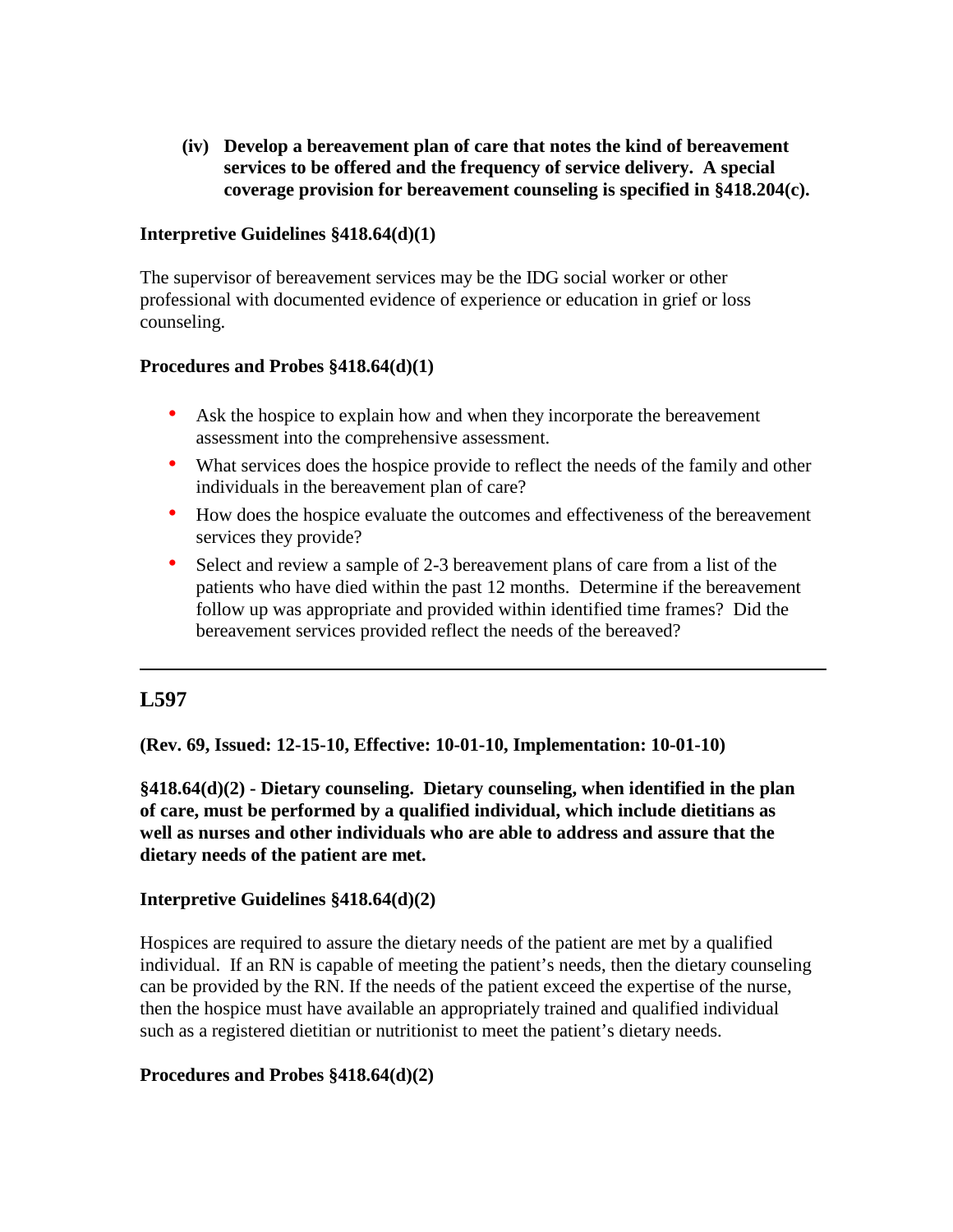- Ask the clinical manager how the hospice meets the needs of patients and families who experience challenges and conflict with end of life care dietary issues. This may include providing education about how the dying process naturally results in lack of appetite and intake and how this may relate to the patient's decreasing appetite and food intolerances during the end of life.
- Ask the clinical manager how the hospice meets the needs of patients who experience dysphasia, problematic enteral feedings, or unresolved nutritional issues secondary to nausea, vomiting, or the dying process.

### **(Rev. 69, Issued: 12-15-10, Effective: 10-01-10, Implementation: 10-01-10)**

### **§418.64(d)(3) - Spiritual counseling The hospice must:**

- **(i) Provide an assessment of the patient's and family's spiritual needs.**
- **(ii) Provide spiritual counseling to meet these needs in accordance with the patient's and family's acceptance of this service, and in a manner consistent with patient and family beliefs and desires.**
- **(iii) Make all reasonable efforts to facilitate visits by local clergy, pastoral counselors, or other individuals who can support the patient's spiritual needs to the best of its ability.**
- **(iv) Advise the patient and family of this service.**

#### **Interpretive Guidelines §418.64(d)(3)**

There should be evidence in the clinical record that the hospice has offered and/or provided spiritual counseling in accordance with the patient/family's desires. If a patient and family desires spiritual counseling, then a hospice should facilitate visits by local clergy, pastoral counselors, or others to the best of its ability.

#### **Procedures and Probes §418.64(d)(3)**

- Determine through clinical record review, interview and home visits how the hospice addresses the spiritual needs/concerns of the patients and families.
- How does the hospice introduce the availability of spiritual counseling?
- What mechanisms are in place to meet the patient/family spiritual needs?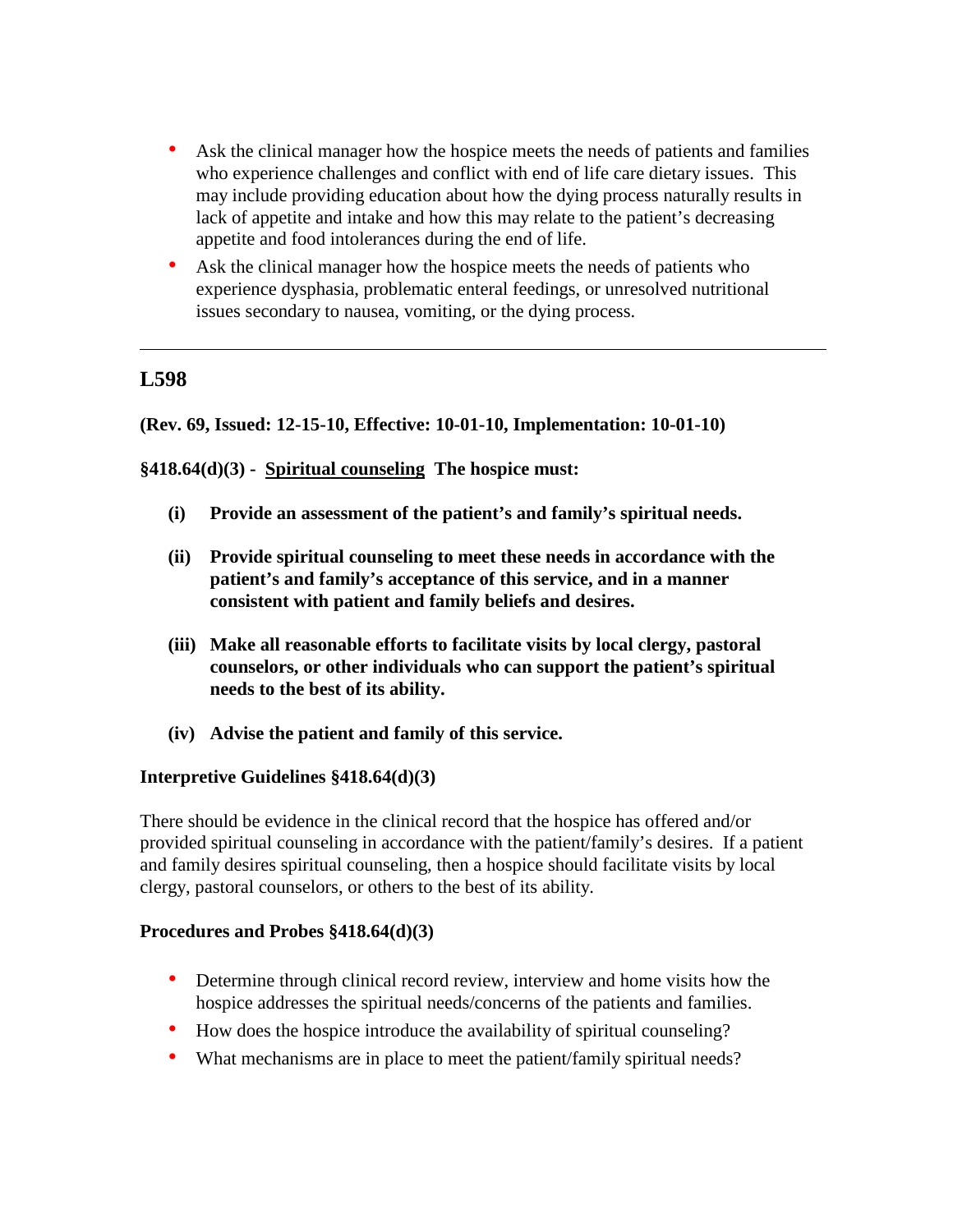**(Rev. 69, Issued: 12-15-10, Effective: 10-01-10, Implementation: 10-01-10)**

**§418.66 Condition of participation: Nursing services -- Waiver of requirement that substantially all nursing services be routinely provided directly by a hospice.**

### **L600**

**(Rev. 69, Issued: 12-15-10, Effective: 10-01-10, Implementation: 10-01-10)**

**§418.66 (a) - CMS may waive the requirement in §418.64(b) that a hospice provide nursing services directly, if the hospice is located in a non-urbanized area. The location of a hospice that operates in several areas is considered to be the location of its central office. The hospice must provide evidence to CMS that it has made a good faith effort to hire a sufficient number of nurses to provide services. CMS may waive the requirement that nursing services be furnished by employees based on the following criteria:**

- **1) The location of the hospice's central office is in a non-urbanized area as determined by the Bureau of the Census.**
- **2) There is evidence that a hospice was operational on or before January 1, 1983 including the following:**
	- **(i) Proof that the organization was established to provide hospice services on or before January 1, 1983.**
	- **(ii) Evidence that hospice-type services were furnished to patients on or before January 1, 1983.**
	- **(iii) Evidence that hospice care was a discrete activity rather than an aspect of another type of provider's patient care program on or before January 1, 1983.**
- **3) By virtue of the following evidence that a hospice made a good faith effort to hire nurses:**
	- **(i) Copies of advertisements in local newspapers that demonstrate recruitment efforts.**
	- **(ii) Job descriptions for nurse employees.**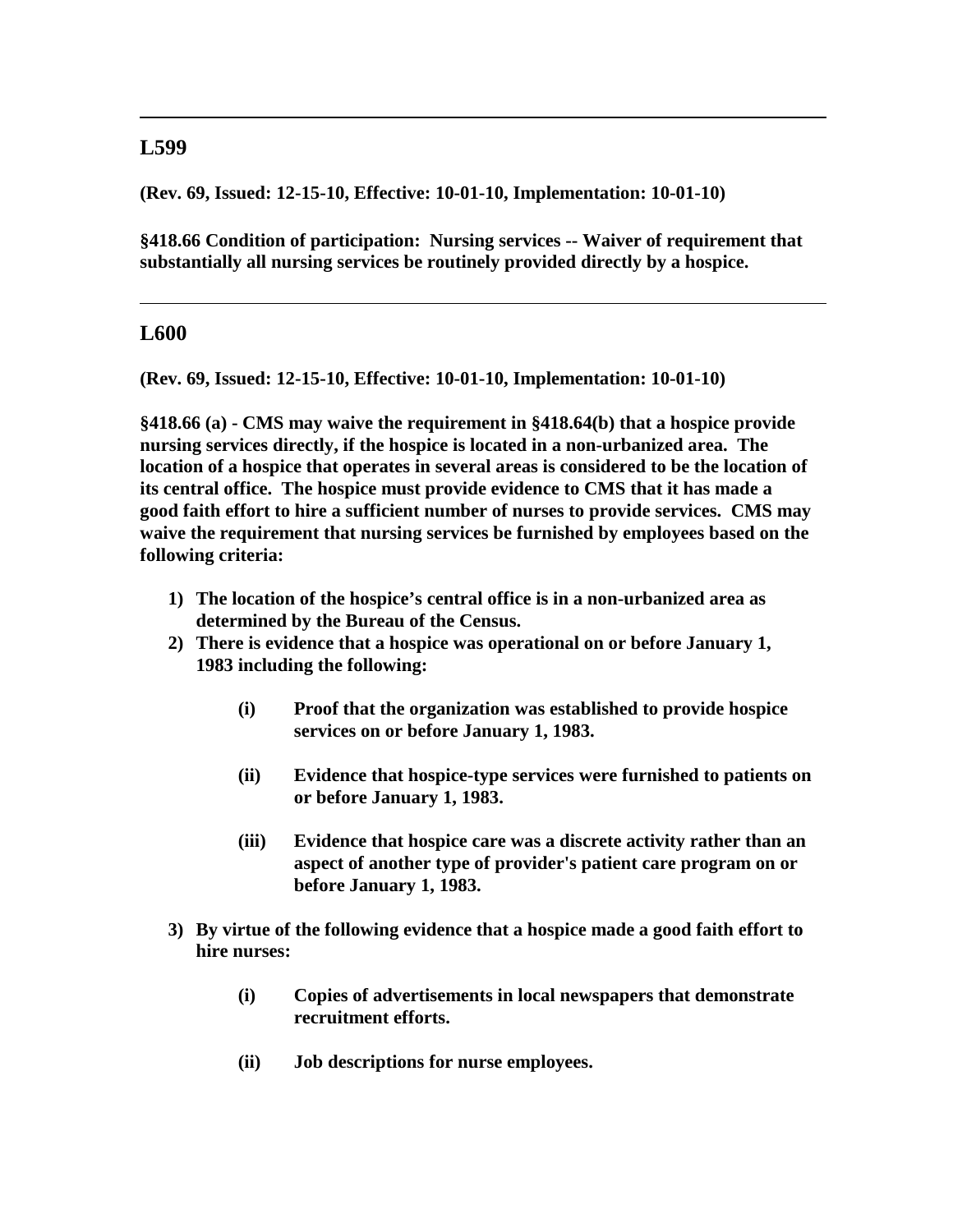- **(iii) Evidence that salary and benefits are competitive for the area.**
- **(iv) Evidence of any other recruiting activities (for example, recruiting efforts at health fairs and contacts with nurses at other providers in the area).**
- **(a) Any waiver request is deemed to be granted unless it is denied within 60 days after it is received.**
- **(b) Waivers will remain effective for 1 year at a time from the date of the request.**
- **(c) If a hospice wishes to receive a 1-year extension, it must submit a request to CMS before the expiration of the waiver period, and certify that the conditions under which it originally requested the initial waiver have not changed since the initial waiver was granted.**

### **Interpretive Guidelines §418.66**

Section 8161(dd)(5)(a)(i) of the Social Security Act specifically references urbanized areas as defined by the Bureau of the Census. Further information on this topic is available at [http://www.census/gov.](http://www.census/gov) Hospices may also contact their assigned Medicare administrative contractor or check the hospice wage index, which is updated and published yearly.

If there is any question concerning a waiver, contact the CMS RO.

### **L601**

**(Rev. 69, Issued: 12-15-10, Effective: 10-01-10, Implementation: 10-01-10)**

### **§418.70 Condition of participation: Furnishing of non-core services.**

### **L602**

**(Rev. 69, Issued: 12-15-10, Effective: 10-01-10, Implementation: 10-01-10)**

**§418.70 - A hospice must ensure that the services described in §418.72 through §418.78 are provided directly by the hospice or under arrangements made by the hospice as specified in §418.100. These services must be provided in a manner consistent with current standards of practice**.

**Interpretive Guidelines §418.70**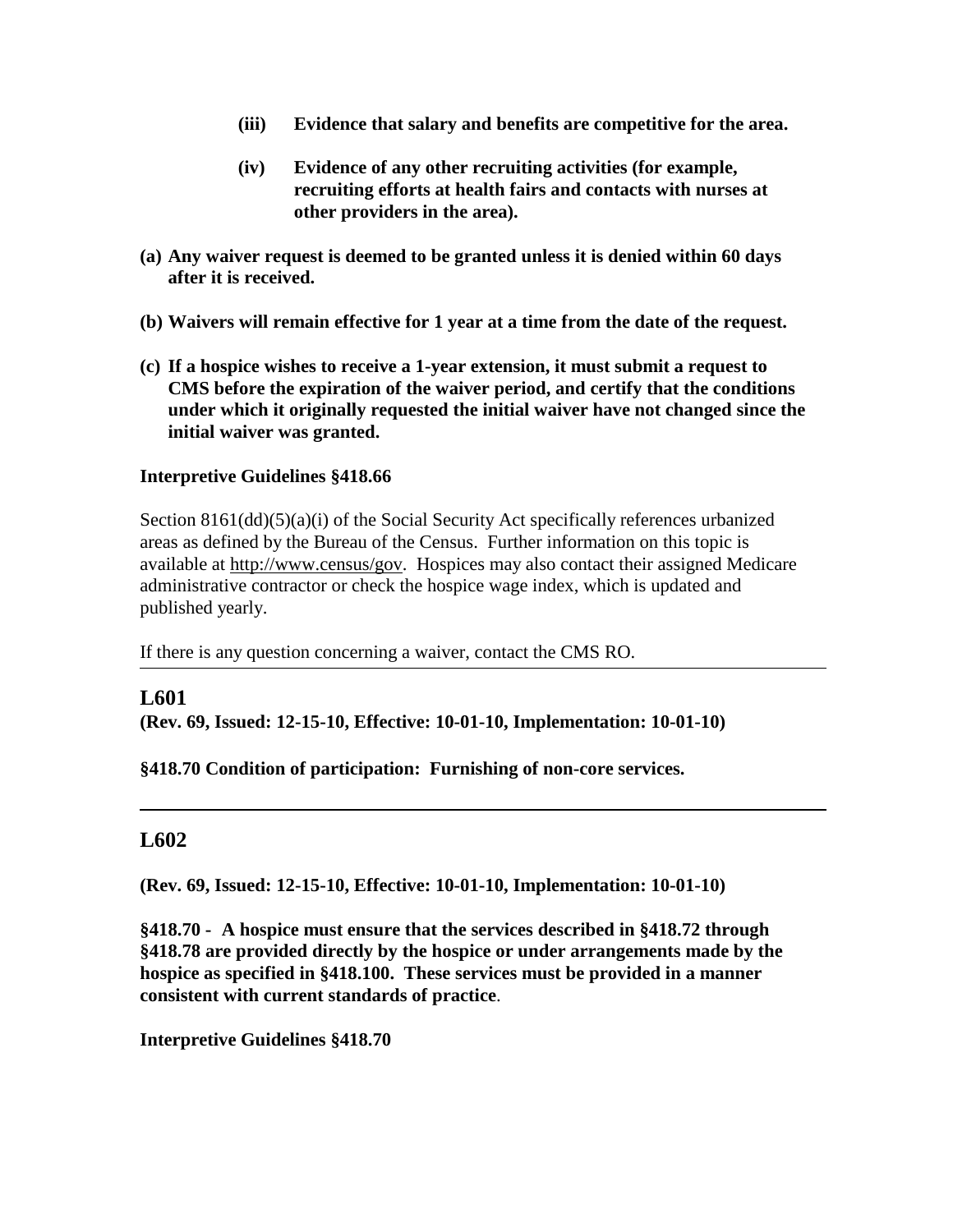The hospice must ensure that all clinical staff members (direct and contractual) are aware of and follow professional practice standards, laws, hospice policies, and procedures.If questions arise during home visits or record reviews, ask clinical managers and staff what the hospice's policies are regarding the issue in question.

### **Procedure §418.70**

Ask how the hospice monitors the professional skills of its staff to determine if those skills are appropriate and adequate for its patients.

## **L603**

**(Rev. 69, Issued: 12-15-10, Effective: 10-01-10, Implementation: 10-01-10)**

**§418.72 Condition of participation: Physical therapy, occupational therapy, and speech-language pathology**.

## **L604**

**(Rev. 69, Issued: 12-15-10, Effective: 10-01-10, Implementation: 10-01-10)**

**§418.72 - Physical therapy services, occupational therapy services, and speechlanguage pathology services must be available, and when provided, offered in a manner consistent with accepted standards of practice.** 

### **Interpretive Guidelines §418.72**

Rehabilitative services such as training in the use of adaptive equipment, home safety assessment, and caregiver instruction in use of good body mechanics for turning and lifting patients, may be appropriate/beneficial for the hospice patient/family.

## **L605**

**(Rev. 69, Issued: 12-15-10, Effective: 10-01-10, Implementation: 10-01-10)**

**§418.74 Waiver of requirement- Physical therapy, occupational therapy, speechlanguage pathology, and dietary counseling.** 

## **L606**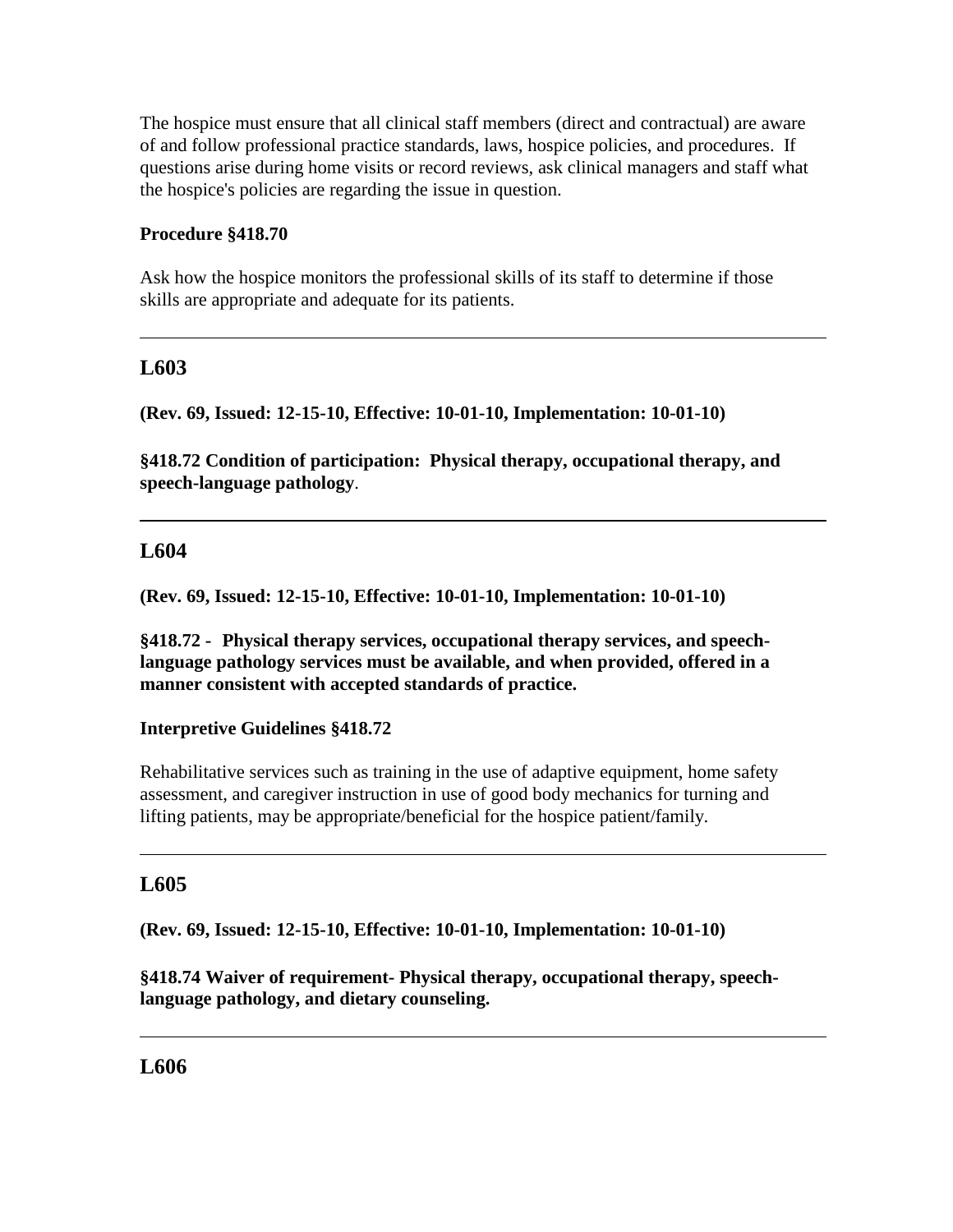**(Rev. 69, Issued: 12-15-10, Effective: 10-01-10, Implementation: 10-01-10)**

**§418.74 (a) - A hospice located in a non-urbanized area may submit a written request for a waiver of the requirement for providing physical therapy, occupational therapy, speech-language pathology, and dietary counseling services. The hospice may seek a waiver of the requirement that it make physical therapy, occupational therapy, speech-language pathology, and dietary counseling services (as needed) available on a 24-hour basis. The hospice may also seek a waiver of the requirement that it provide dietary counseling directly. The hospice must provide evidence that it has made a good faith effort to meet the requirements for these services before it seeks a waiver. CMS may approve a waiver application on the basis of the following criteria:** 

- **1) The hospice is located in a non-urbanized area as determined by the Bureau of the Census.**
- **2) The hospice provides evidence that it had made a good faith effort to make available physical therapy, occupational therapy, speech-language pathology, and dietary counseling services on a 24-hour basis and/or to hire a dietary counselor to furnish services directly. This evidence must include the following:**
	- **(i) Copies of advertisements in local newspapers that demonstrate recruitment efforts.**
	- **(ii) Physical therapy, occupational therapy, speech-language pathology, and dietary counselor job descriptions.**
	- **(iii) Evidence that salary and benefits are competitive for the area.**
	- **(iv) Evidence of any other recruiting activities (for example, recruiting efforts at health fairs and contact discussions with physical therapy, occupational therapy, speech-language pathology, and dietary counseling service providers in the area).**
- **(a) Any waiver request is deemed to be granted unless it is denied within 60 days after it is received.**
- **(b) An initial waiver will remain effective for 1 year at a time from the date of the request.**
- **(c) If a hospice wishes to receive a 1-year extension, it must submit a request to CMS before the expiration of the waiver period and certify that conditions**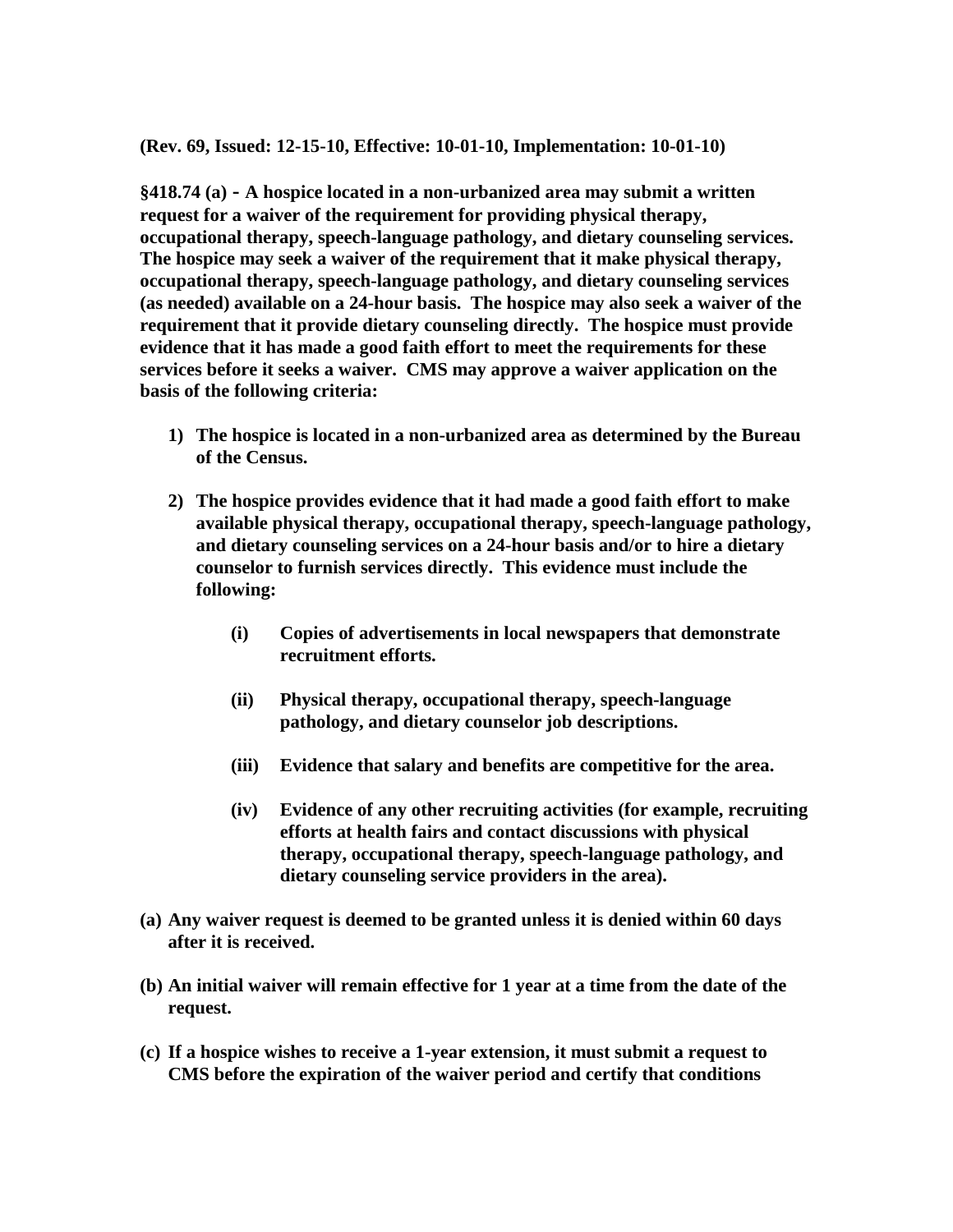### **under which it originally requested the waiver have not changed since the initial waiver was granted.**

#### **Interpretive Guidelines §418.74**

Eligibility for this waiver, as with the nursing waiver, is based on the primary location of the hospice. If the hospice operates in multiple locations, the primary location is considered to be location of the central office. This office must be located in a nonurbanized area as determined by the Bureau of Census.

This waiver does not waive the hospice's responsibility to provide PT, OT, SLP, and dietary counseling; only to provide them (as needed) on a 24-hour basis.

There are no limit restrictions to the number of extensions a hospice may request to the original waiver request.

## **L607**

**(Rev. 69, Issued: 12-15-10, Effective: 10-01-10, Implementation: 10-01-10)**

**§418.76 Condition of participation: Hospice aide and homemaker services.**

### **L608**

**(Rev. 69, Issued: 12-15-10, Effective: 10-01-10, Implementation: 10-01-10)**

**§418.76 - All hospice aide services must be provided by individuals who meet the personnel requirements specified in paragraph (a) of this section. Homemaker services must be provided by individuals who meet the personnel requirements specified in paragraph (j) of this section.**

### **L609**

*(Rev. 200, Issued: 02-21-20; Effective: 02-21-20, Implementation: 02-21-20)*

**§418.76(a) Standard: Hospice aide qualifications**

**(1) A qualified hospice aide is a person who has successfully completed one of the following:**

- **(i) A training program and competency evaluation as specified in paragraphs (b) and (c) of this section respectively.**
- **(ii) A competency evaluation program that meets the requirements of**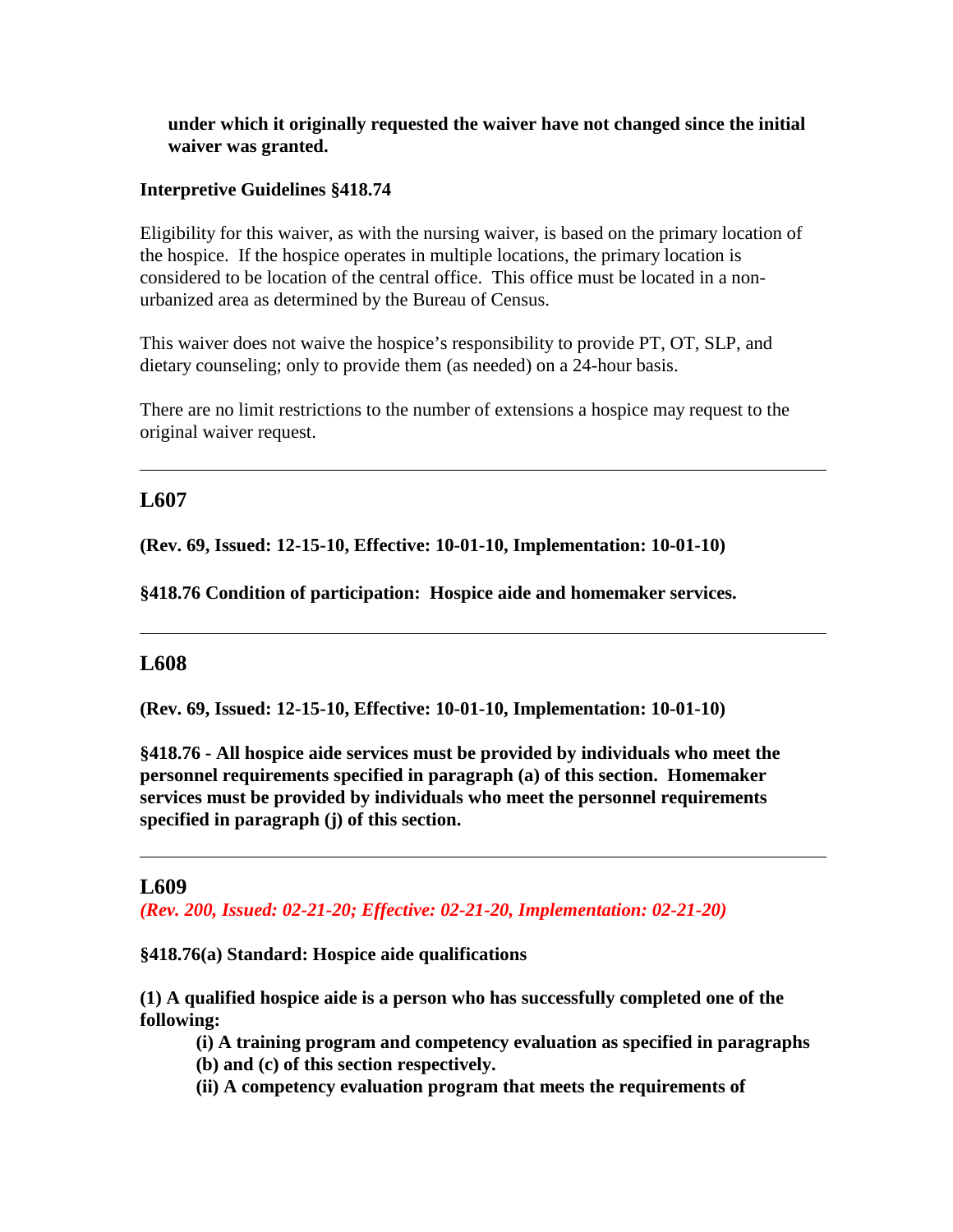**paragraph (c) of this section.**

**(iii) A nurse aide training and competency evaluation program approved by the State as meeting the requirements of §483.151 through §483.154 of this chapter, and is currently listed in good standing on the State nurse aide registry.**

**(iv)** *A State licensure program.*

# **L610**

**(Rev. 69, Issued: 12-15-10, Effective: 10-01-10, Implementation: 10-01-10)**

**(1) A hospice aide is not considered to have completed a program, as specified in paragraph (a)(1) of this section, if, since the individual's most recent completion of the program(s), there has been a continuous period of 24 consecutive months during which none of the services furnished by the individual as described in § 409.40 of this chapter were for compensation. If there has been a 24-month lapse in furnishing services, the individual must complete another program, as specified in paragraph (a)(1) of this section, before providing services.**

## **L611**

**(Rev. 69, Issued: 12-15-10, Effective: 10-01-10, Implementation: 10-01-10)**

**§418.76(b) Standard: Content and duration of hospice aide classroom and supervised practical training.**

**(1) Hospice aide training must include classroom and supervised practical training in a practicum laboratory or other setting in which the trainee demonstrates knowledge while performing tasks on an individual under the direct supervision of a registered nurse, or a licensed practical nurse, who is under the supervision of a registered nurse. Classroom and supervised practical training combined must total at least 75 hours.**

## **L612**

**(Rev. 69, Issued: 12-15-10, Effective: 10-01-10, Implementation: 10-01-10)**

**§418.76(b)(2) - A minimum of 16 hours of classroom training must precede a minimum of l6 hours of supervised practical training as part of the 75 hours.**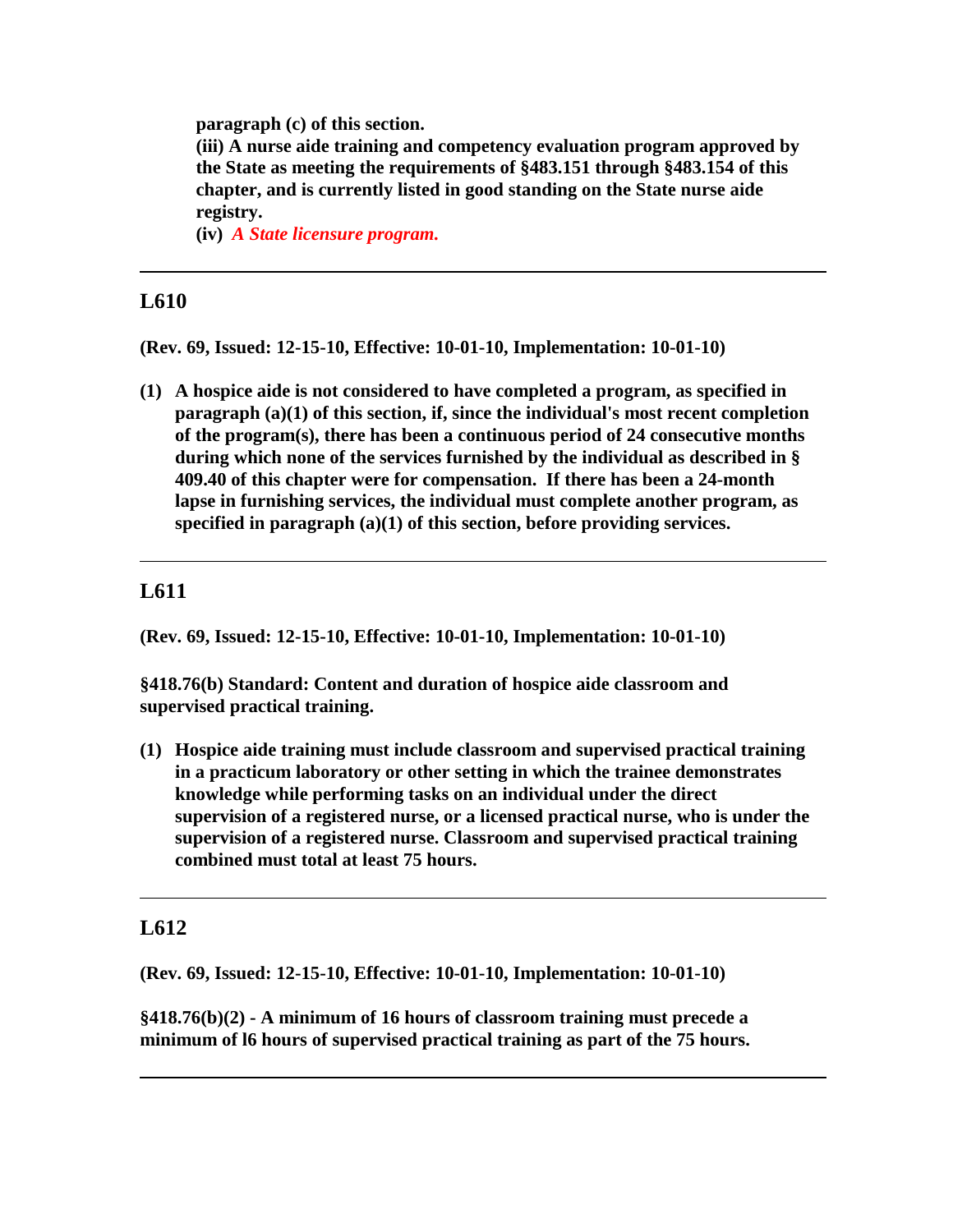### **(Rev. 69, Issued: 12-15-10, Effective: 10-01-10, Implementation: 10-01-10)**

**§418.76(b)(3) - A hospice aide training program must address each of the following subject areas:**

- **(i) Communication skills, including the ability to read, write, and verbally report clinical information to patients, care givers, and other hospice staff.**
- **(ii) Observation, reporting, and documentation of patient status and the care or service furnished.**
- **(iii) Reading and recording temperature, pulse, and respiration.**
- **(iv) Basic infection control procedures.**
- **(v) Basic elements of body functioning and changes in body function that must be reported to an aide's supervisor.**
- **(vi) Maintenance of a clean, safe, and healthy environment.**
- **(vii) Recognizing emergencies and the knowledge of emergency procedures and their application.**
- **(viii) The physical, emotional, and developmental needs of and ways to work with the populations served by the hospice, including the need for respect for the patient, his or her privacy, and his or her property.**
- **(ix) Appropriate and safe techniques in performing personal hygiene and grooming tasks, including items on the following basic checklist:**
	- **(A) Bed bath.**
	- **(B) Sponge, tub, and shower bath.**
	- **(C) Hair shampoo (sink, tub, and bed).**
	- **(D) Nail and skin care.**
	- **(E) Oral hygiene.**
	- **(F) Toileting and elimination.**
- **(x) Safe transfer techniques and ambulation.**
- **(xi) Normal range of motion and positioning.**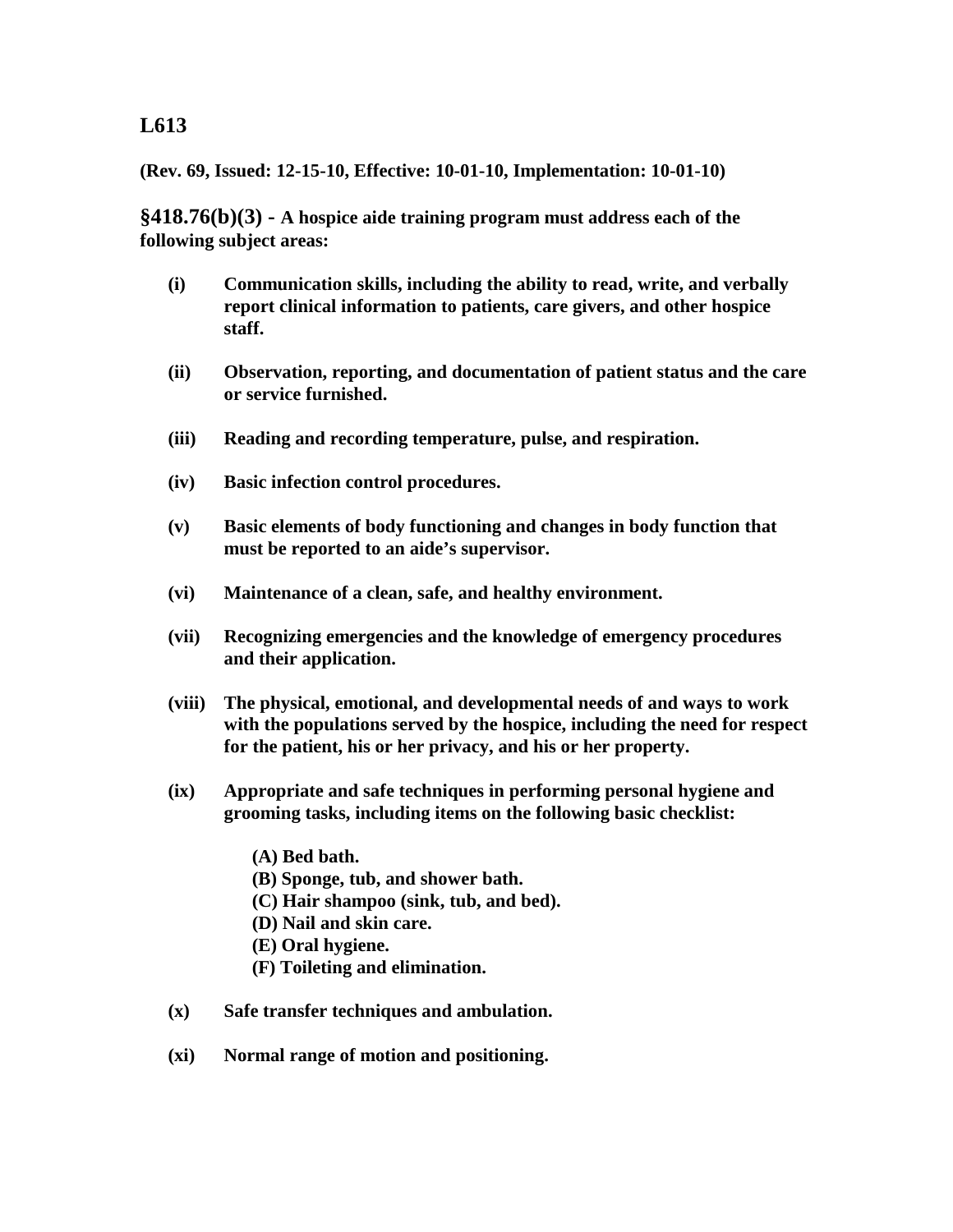- **(xii) Adequate nutrition and fluid intake.**
- **(xiii) Any other task that the hospice may choose to have an aide perform. The hospice is responsible for training hospice aides, as needed, for skills not covered in the basic checklist, as described in paragraph (b)(3)(ix) of this section.**

**(Rev. 69, Issued: 12-15-10, Effective: 10-01-10, Implementation: 10-01-10)**

**§418.76(b)(4) - The hospice must maintain documentation that demonstrates that the requirements of this standard are met.**

### **Interpretive Guidelines §418.76(b)(4)**

A hospice aide may receive training from different organizations if the amount of training totals 75 hours, the content of training addresses all subjects listed at §418.76(b)(3) and the organization, training, instructors, and documentation meet the requirements of the regulation.

Documentation of training should include:

- A description of the training/competency evaluation program, including the qualifications of the instructors;
- A record that distinguishes between skills taught at a patient's bedside with supervision, and those taught in a laboratory using a real person (not a mannequin) and indicators of which skills each aide was judged to be competent; and
- How additional skills (beyond the basic skills listed in the regulation) are taught and tested if the hospice's admission policies and case-mix of hospice patients require aides to perform more complex procedures.

# **L615**

**(Rev. 69, Issued: 12-15-10, Effective: 10-01-10, Implementation: 10-01-10)**

## **§418.76(c) Standard: Competency evaluation.**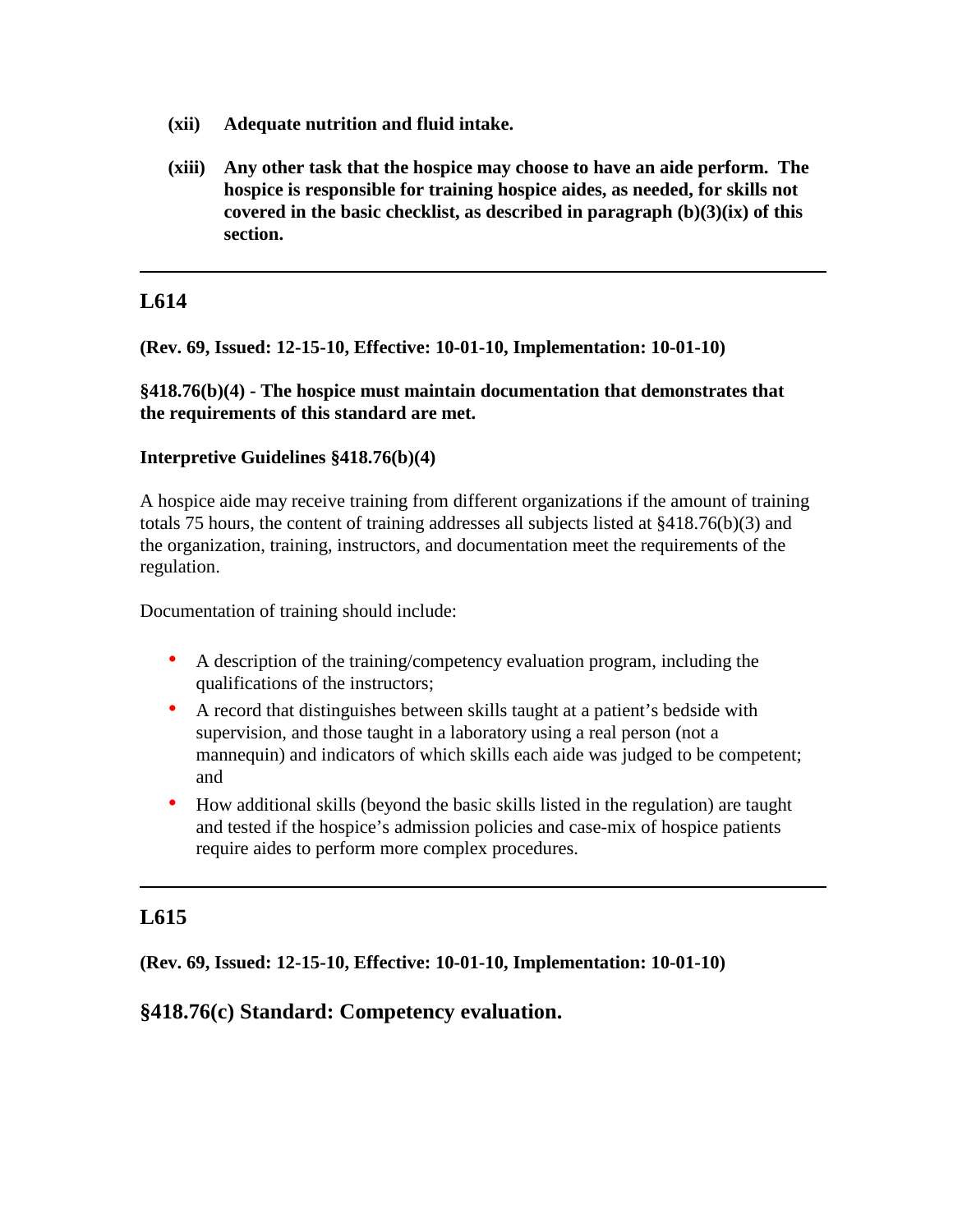**An individual may furnish hospice aide services on behalf of a hospice only after that individual has successfully completed a competency evaluation program as described in this section.** 

**§418.76(c)(1) - The competency evaluation must address each of the subjects listed in paragraph (b)(3) of this section. Subject areas specified under paragraphs (b)(3)(i), (b)(3)(iii), (b)(3)(ix), (b)(3)(x) and (b)(3)(xi) of this section must be evaluated by observing an aide's performance of the task with a patient. The remaining subject areas may be evaluated through written examination, oral examination, or after observation of a hospice aide with a patient.**

# **L616**

**(Rev. 69, Issued: 12-15-10, Effective: 10-01-10, Implementation: 10-01-10)**

**§418.76(c)(2) - A hospice aide competency evaluation program may be offered by any organization, except as described in paragraph (f) of this section.**

# **Interpretive Guidelines**  $§418.76$  **(c)(1) – (2)**

The hospice must ensure that the skills learned or tested elsewhere can be transferred successfully to care of the hospice patient in all settings. The hospice should give careful attention to evaluating both employed aides and those aides who provide services under arrangement or contract. This review of skills could be done when the nurse installs an aide into a new patient care situation or during a supervisory visit. A mannequin may not be used for this evaluation.

If the hospice's admission policies and the case-mix of patients demand that the aide care for individuals whose needs require additional competency beyond the minimum required in the regulation, the hospice must document how these additional skills are taught and tested.

# **L617**

**(Rev. 69, Issued: 12-15-10, Effective: 10-01-10, Implementation: 10-01-10)**

**§418.76(c)(3) - The competency evaluation must be performed by a registered nurse in consultation with other skilled professionals, as appropriate.**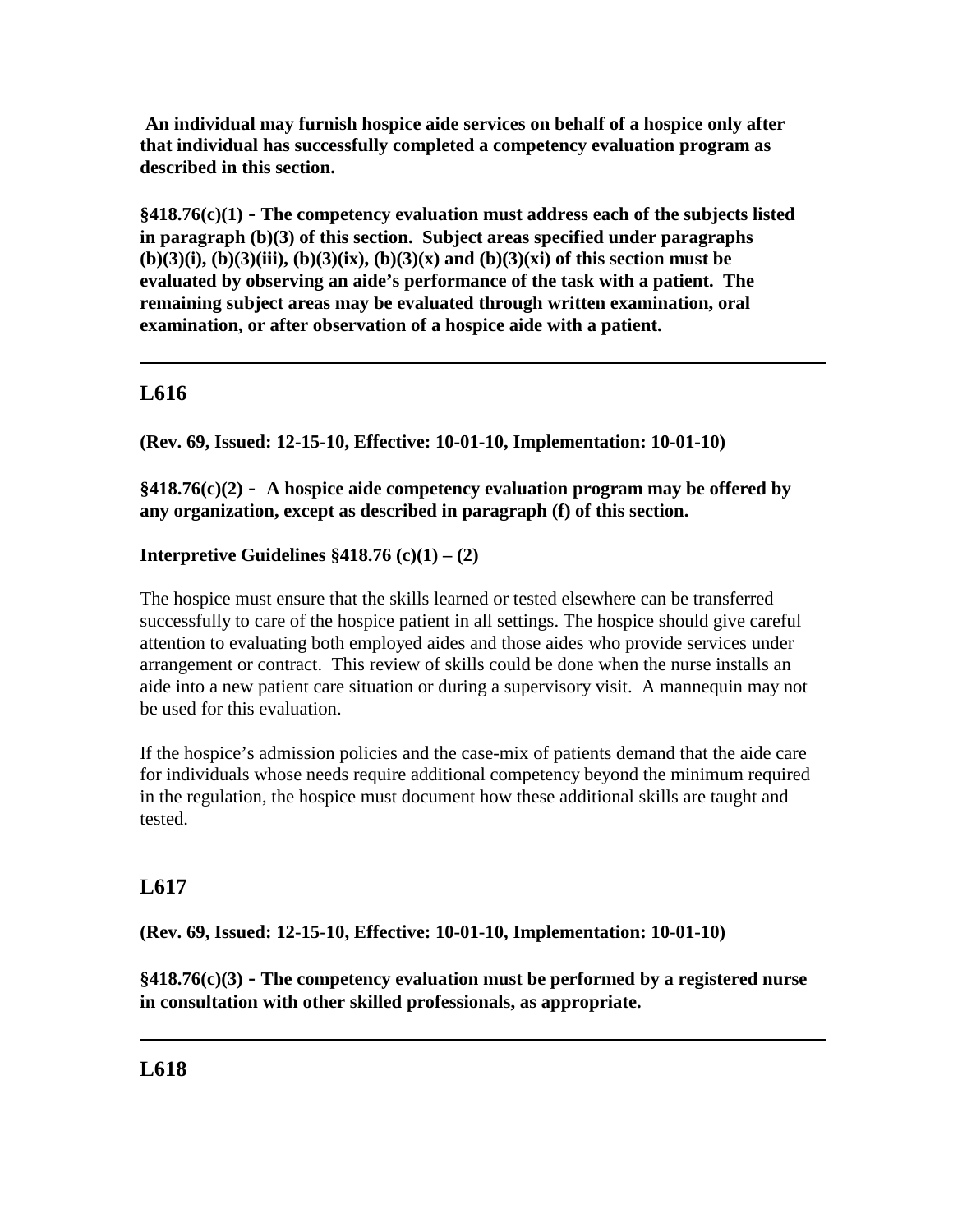**(Rev. 69, Issued: 12-15-10, Effective: 10-01-10, Implementation: 10-01-10)**

**§418.76(c)(4) - A hospice aide is not considered competent in any task for which he or she is evaluated as unsatisfactory. An aide must not perform that task without direct supervision by a registered nurse until after he or she has received training in the task for which he or she was evaluated as "unsatisfactory," and successfully completes a subsequent evaluation. A hospice aide is not considered to have successfully completed a competency evaluation if the aide has an "unsatisfactory" rating in more than one of the required areas.** 

### **Interpretive Guidelines §418.76 (c)(4)**

A hospice aide who is evaluated as satisfactory in all subject areas except one would be considered competent. However, this aide would not be allowed to perform the task in which he or she was evaluated as unsatisfactory except under direct supervision. If a hospice aide receives an unsatisfactory evaluation in more than one subject area, the aide would not be considered to have successfully passed a competency evaluation program and would be precluded from functioning as a hospice aide in any subject area. The regulations place no restrictions on the number of times or the time frame in which an aide can be tested in a deficient area.

## **L619**

**(Rev. 69, Issued: 12-15-10, Effective: 10-01-10, Implementation: 10-01-10)**

**§418.76(c)(5) - The hospice must maintain documentation that demonstrates the requirements of this standard are being met.**

## **L620**

**(Rev. 69, Issued: 12-15-10, Effective: 10-01-10, Implementation: 10-01-10)**

## **§418.76(d) Standard: In-service training**

**A hospice aide must receive at least l2 hours of in-service training during each 12 month period. In-service training may occur while an aide is furnishing care to a patient.**

**Interpretive Guidelines §418.76(d)**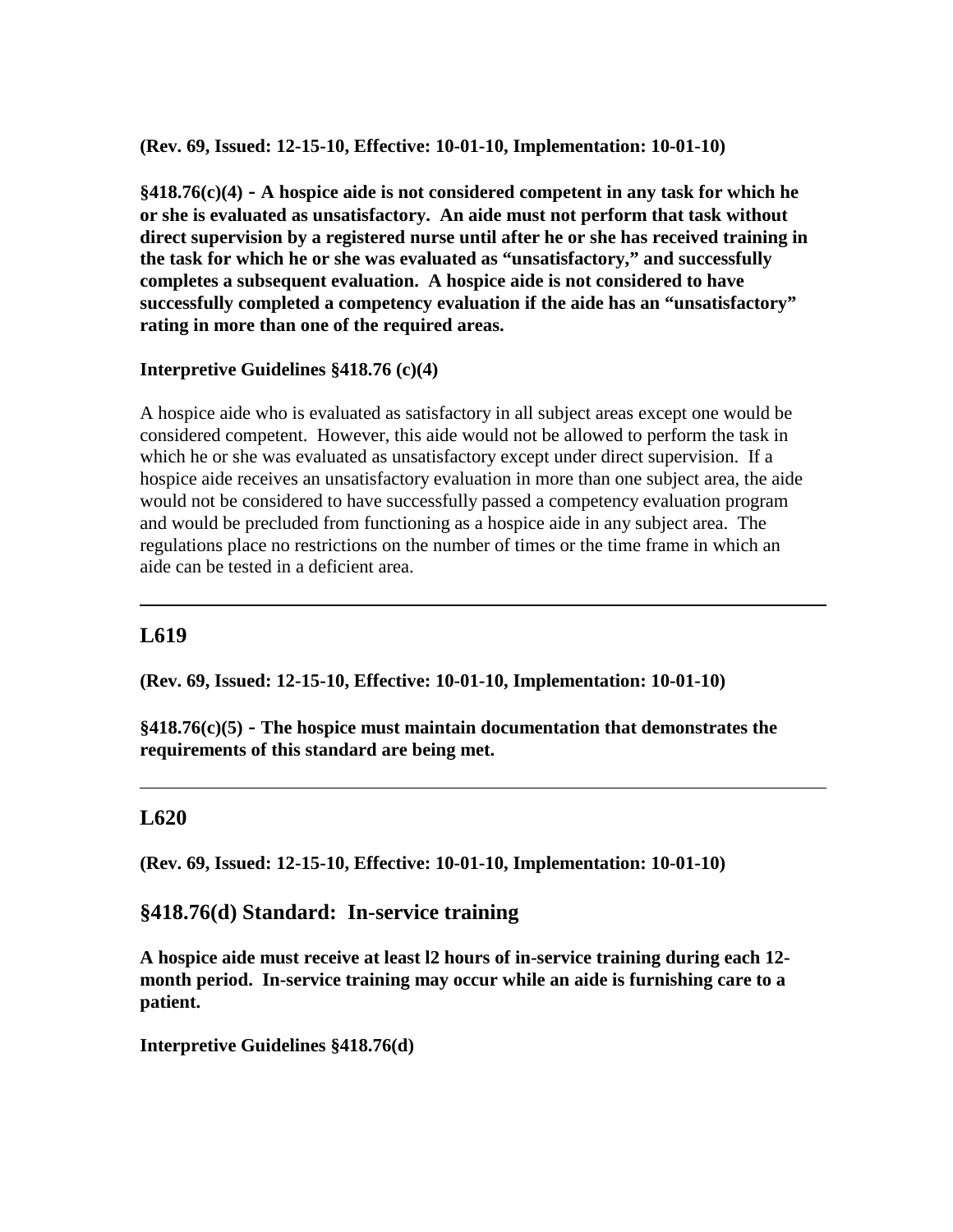Hospices may fulfill the annual 12-hour in-service training requirement on a calendar year basis, an employment anniversary basis, or a rolling 12 month basis as long as each aide meets this in-service training requirement.

Hospice aide in-service training, that occurs with a patient in a place of residence, supervised by an RN, can occur as part of the every 14 day supervisory visit, but the exact new skill or theory taught must be documented. In-service training taught in the patient's environment should not be a repetition of a basic skill.

### **Procedures and Probes §418.76(d)**

Ask how the hospice schedules training to assure that every aide receives at least 12 hours of in-service training within each 12 month period.

# **L621**

**(Rev. 69, Issued: 12-15-10, Effective: 10-01-10, Implementation: 10-01-10)**

**§418.76(d)(1) - In-service training may be offered by any organization, and must be supervised by a registered nurse.**

# **L622**

**(Rev. 69, Issued: 12-15-10, Effective: 10-01-10, Implementation: 10-01-10)**

### **§418.76(d)(2) - The hospice must maintain documentation that demonstrates the requirements of this standard are met.**

### **Procedures and Probes §418.76(d)(2)**

Review a sample of 3-4 hospice aide training files to validate that aides are receiving the required number of training hours. If concerns arise, interview the aides regarding inservice trainings received.

## **L623**

**(Rev. 69, Issued: 12-15-10, Effective: 10-01-10, Implementation: 10-01-10)**

**§418.76(e) Standard: Qualifications for instructors conducting classroom and supervised practical training**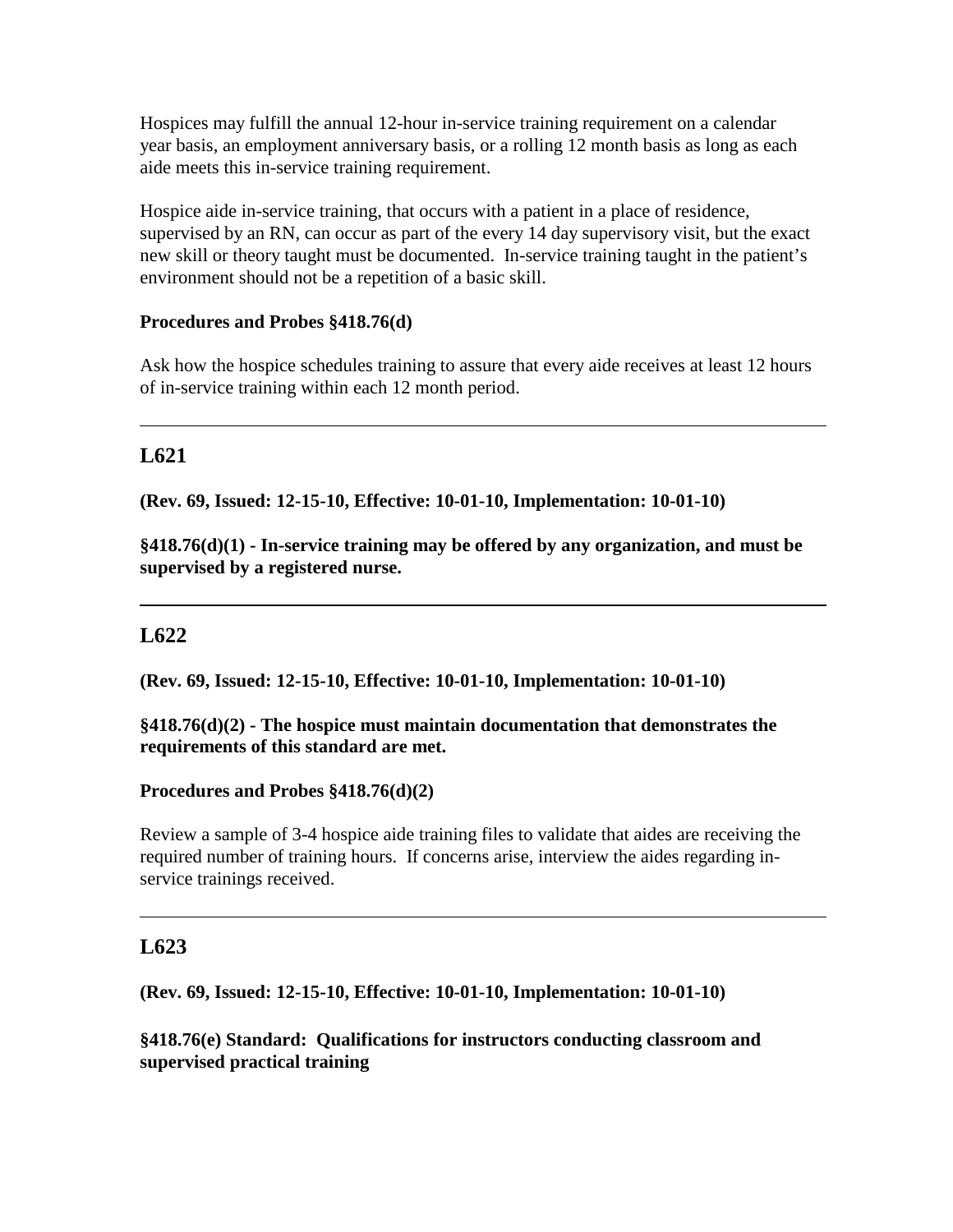**Classroom and supervised practical training must be performed by a registered nurse who possesses a minimum of 2 years nursing experience, at least 1 year of which must be in home care, or by other individuals under the general supervision of a registered nurse.**

## **Interpretive Guidelines §418.76(e)**

The required 2 years of nursing experience for the instructor should be "hands on" clinical experience such as providing care and/or supervising nursing services or teaching nursing skills in an organized curriculum or in-service program. The required 2 years of nursing experience may be in home care or in hospice care.

"Other individuals" who may help with hospice aide training would include health care professionals such as physicians, physical therapists, occupational therapists, medical social workers, and speech-language pathologists. Nutritionists, pharmacists, lawyers and consumers might also be teaching resources.

# **L624**

**(Rev. 69, Issued: 12-15-10, Effective: 10-01-10, Implementation: 10-01-10)**

**§418.76(f) Standard: Eligible competency evaluation organizations.**

**A hospice aide competency evaluation program as specified in paragraph (c) of this section may be offered by any organization except by a home health agency that, within the previous 2 years:**

- **(1) Had been out of compliance with the requirements of §484.36(a) and §484.36(b) of this chapter.**
- **(2) Permitted an individual that does not meet the definition of a "qualified home health aide" as specified in §484.36(a) of this chapter to furnish home health aide services (with the exception of licensed health professionals and volunteers).**
- **(3) Had been subjected to an extended (or partial extended) survey as a result of having been found to have furnished substandard care (or for other reasons at the discretion of CMS or the State).**
- **(4) Had been assessed a civil monetary penalty of \$5,000 or more as an intermediate sanction.**
- **(5) Had been found by CMS to have compliance deficiencies that endangered the health and safety of the home health agency's patients and had temporary**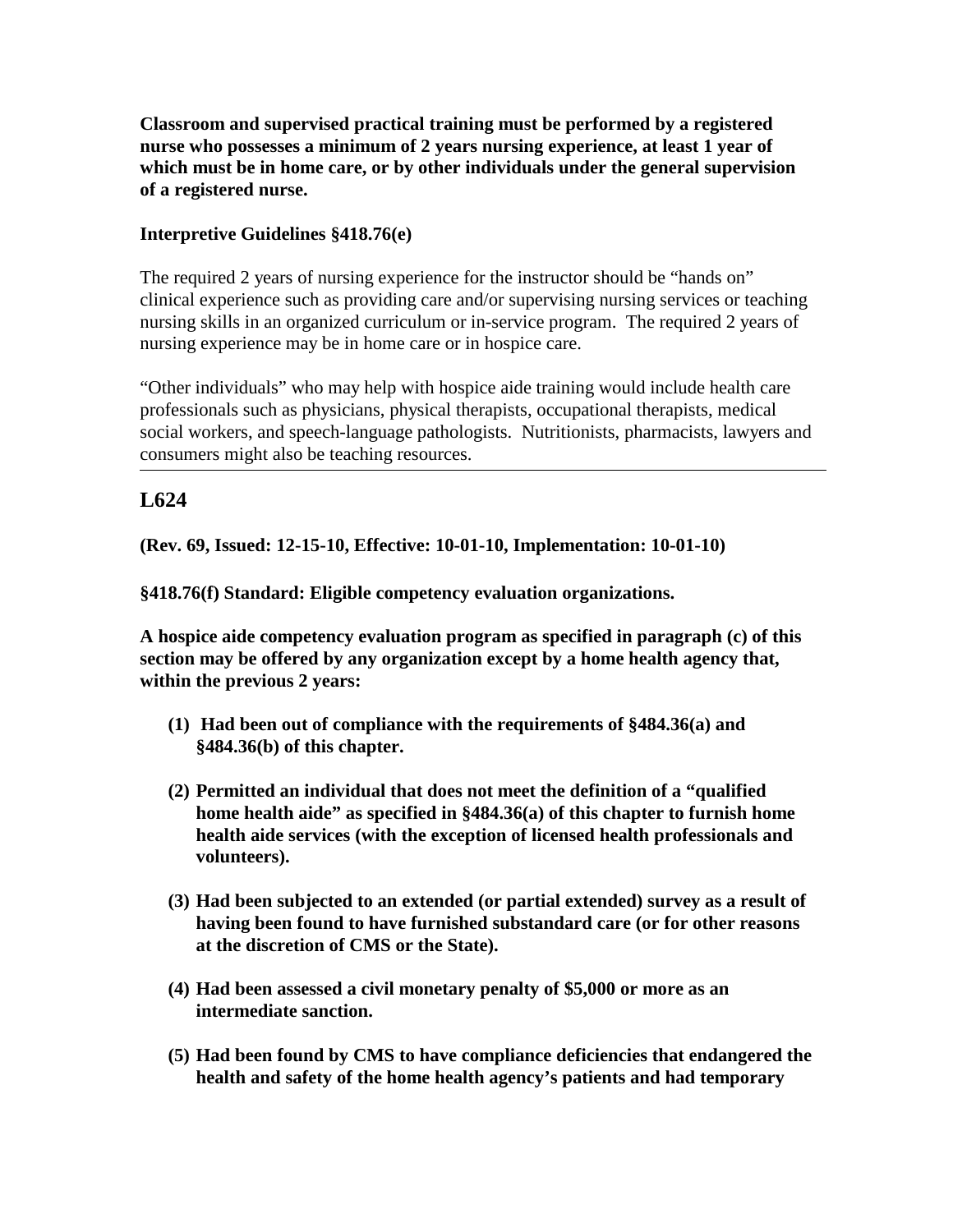**management appointed to oversee the management of the home health agency.**

- **(6) Had all or part of its Medicare payments suspended.**
- **(7) Had been found by CMS or the State under any Federal or state law to have:** 
	- **(i) Had its participation in the Medicare program terminated.**
	- **(ii) Been assessed a penalty of \$5,000 or more for deficiencies in Federal or State standards for home health agencies.**
	- **(iii) Been subjected to a suspension of Medicare payments to which it otherwise would have been entitled.**
	- **(iv) Operated under temporary management that was appointed by a governmental authority to oversee the operation of the home health agency and to ensure the health and safety of the home health agency's patients.**
	- **(v) Been closed by CMS or the State, or had its patients transferred by the State.**

# **L625**

**(Rev. 69, Issued: 12-15-10, Effective: 10-01-10, Implementation: 10-01-10)**

**§418.76(g) Standard: Hospice aide assignments and duties**

**(1) Hospice aides are assigned to a specific patient by a registered nurse that is a member of the interdisciplinary group. Written patient care instructions for a hospice aide must be prepared by a registered nurse who is responsible for the supervision of a hospice aide as specified under paragraph (h) of this section.**

### **Interpretive Guidelines §418.76(g)(1)**

Hospice aide written instructions for patient care prepared by the registered nurse (R.N.) responsible for the supervision of the aide must be patient specific and not generic.

#### **Procedures and Probes §418.76(g)(1)**

Interview key staff to determine the following:

- Are aides direct employees of the hospice or provided by arrangement?
- If services are provided under arrangement, how does the hospice ensure that the aides providing patient care have the appropriate competency skills?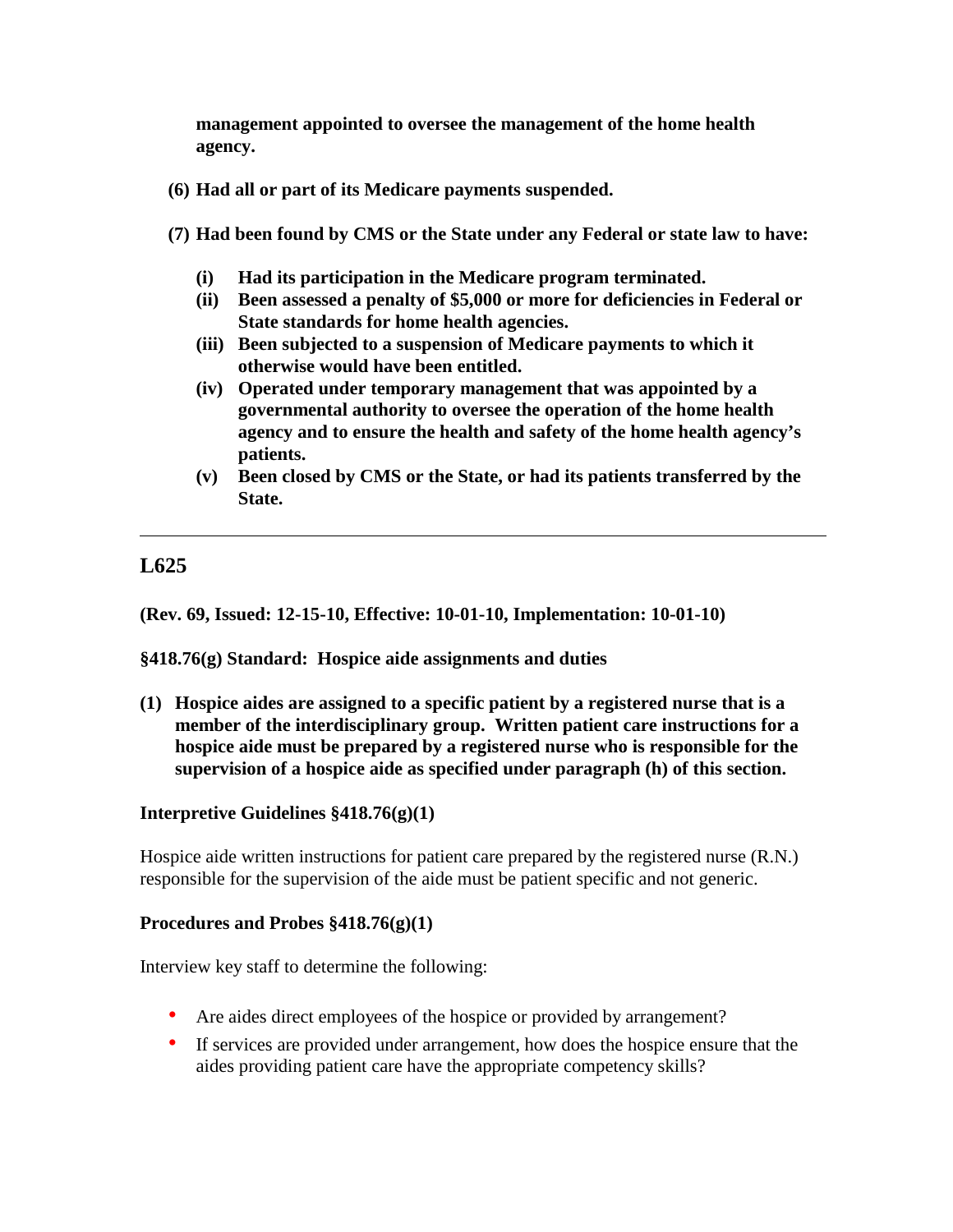- How does the hospice ensure that aides are proficient to carry out their assignments in a safe, efficient, and effective manner?
- How does the hospice monitor the assignments of aides to match the skills needed for individual patients?

If you have questions that arise as a result of home visits or record reviews, ask the clinical managers to respond to specific issues.

## **L626**

#### **(Rev. 69, Issued: 12-15-10, Effective: 10-01-10, Implementation: 10-01-10)**

**§418.76(g)(2) - A hospice aide provides services that are:**

- **(i) Ordered by the interdisciplinary group.**
- **(ii) Included in the plan of care.**
- **(iii) Permitted to be performed under State law by such hospice aide.**
- **(iv) Consistent with the hospice aide training.**

### **L627**

**(Rev. 69, Issued: 12-15-10, Effective: 10-01-10, Implementation: 10-01-10)**

**§418.76(g)(3) - The duties of a hospice aide include the following:**

- **(i) The provision of hands-on personal care.**
- **(ii) The performance of simple procedures as an extension of therapy or nursing services.**
- **(iii) Assistance in ambulation or exercises.**
- **(iv) Assistance in administering medications that are ordinarily self-administered.**

#### **Interpretive Guidelines §418.76(g)(3)(iv)**

The IDG determines if there are medications that are appropriate for aides to help administer based on the needs of the patient and family, training and competency of the aide, policies of the hospice, and any applicable State and local laws and rules. If State or local laws and rules prohibit hospice aides from administering medications, they are precluded from doing this activity. However, if medication administration is within the bounds of State and local laws and rules, and if hospices choose to have aides perform this task, the hospice is required to provide aide training in medication administration and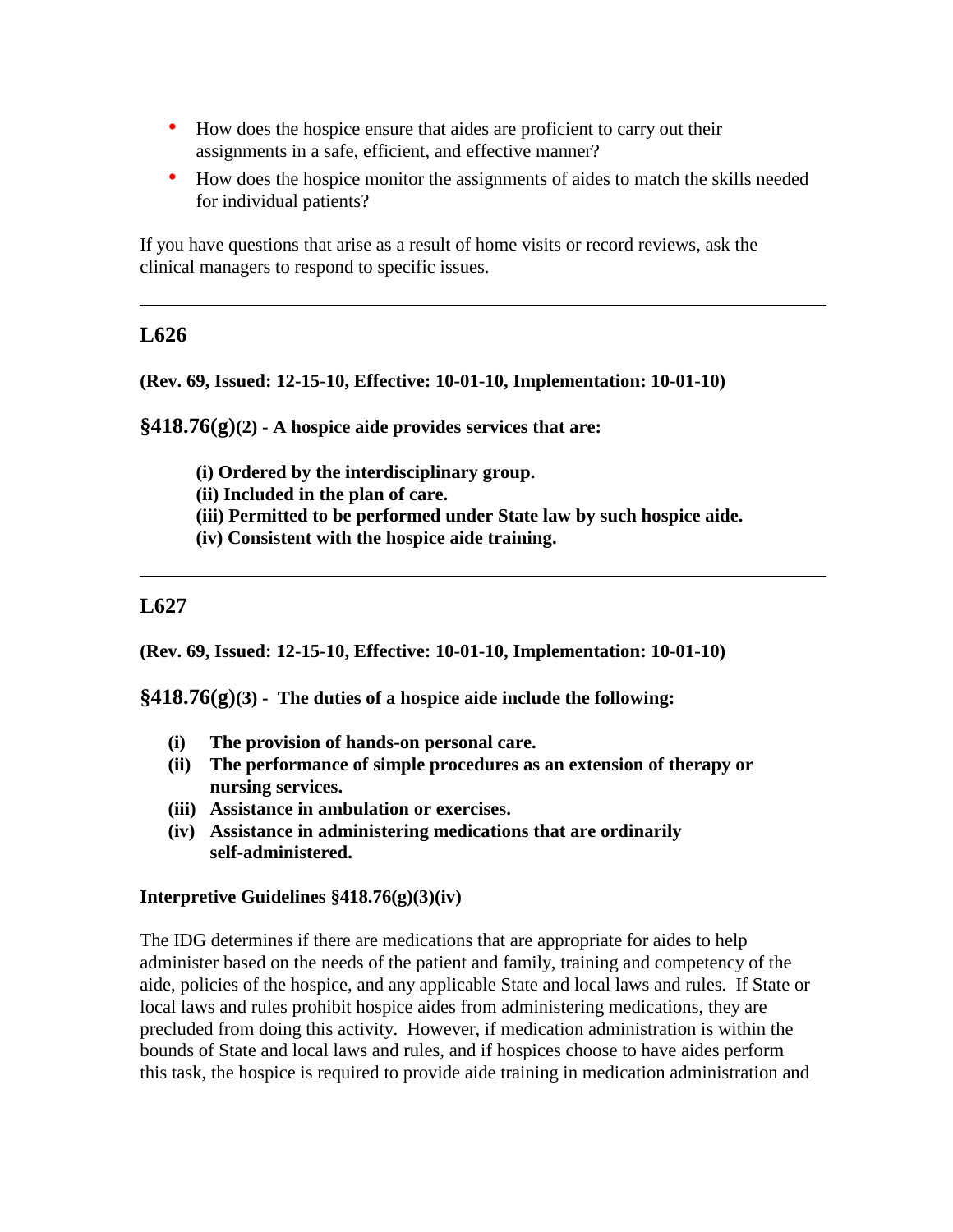assure that the aide is competent to perform this task before he/she is assigned to the patient. See also  $§418.76(b)(3)(xiii)$ .

# **L628**

**(Rev. 69, Issued: 12-15-10, Effective: 10-01-10, Implementation: 10-01-10)**

**§418.76(g)(4) - Hospice aides must report changes in the patient's medical, nursing, rehabilitative, and social needs to a registered nurse, as the changes relate to the plan of care and quality assessment and improvement activities. Hospice aides must also complete appropriate records in compliance with the hospice's policies and procedures.**

### **Procedures §418.76(g)(4)**

When conducting home visits to patients receiving hospice aide services be observant for changes in the patient's medical, nursing, rehabilitative and social needs that the aide should be reporting to the RN.

Through clinical record reviews, look for documentation by the aide describing changes in the patient's medical, nursing, rehabilitative and social needs and to whom he or she reported the information. Clinical notations should be dated and signed.

# **L629**

**(Rev. 69, Issued: 12-15-10, Effective: 10-01-10, Implementation: 10-01-10)**

**§418.76(h) Standard: Supervision of hospice aides.**

**(1) A registered nurse must make an on-site visit to the patient's home:**

**(i) No less frequently than every 14 days to assess the quality of care and services provided by the hospice aide and to ensure that services ordered by the hospice interdisciplinary group meet the patient's needs. The hospice aide does not have to be present during this visit.**

## **Interpretive Guidelines §418.76(h)(1)(i)**

If the RN makes a supervisory visit on a Tuesday, the next supervisory visit is due by the Tuesday which occurs 14 days later.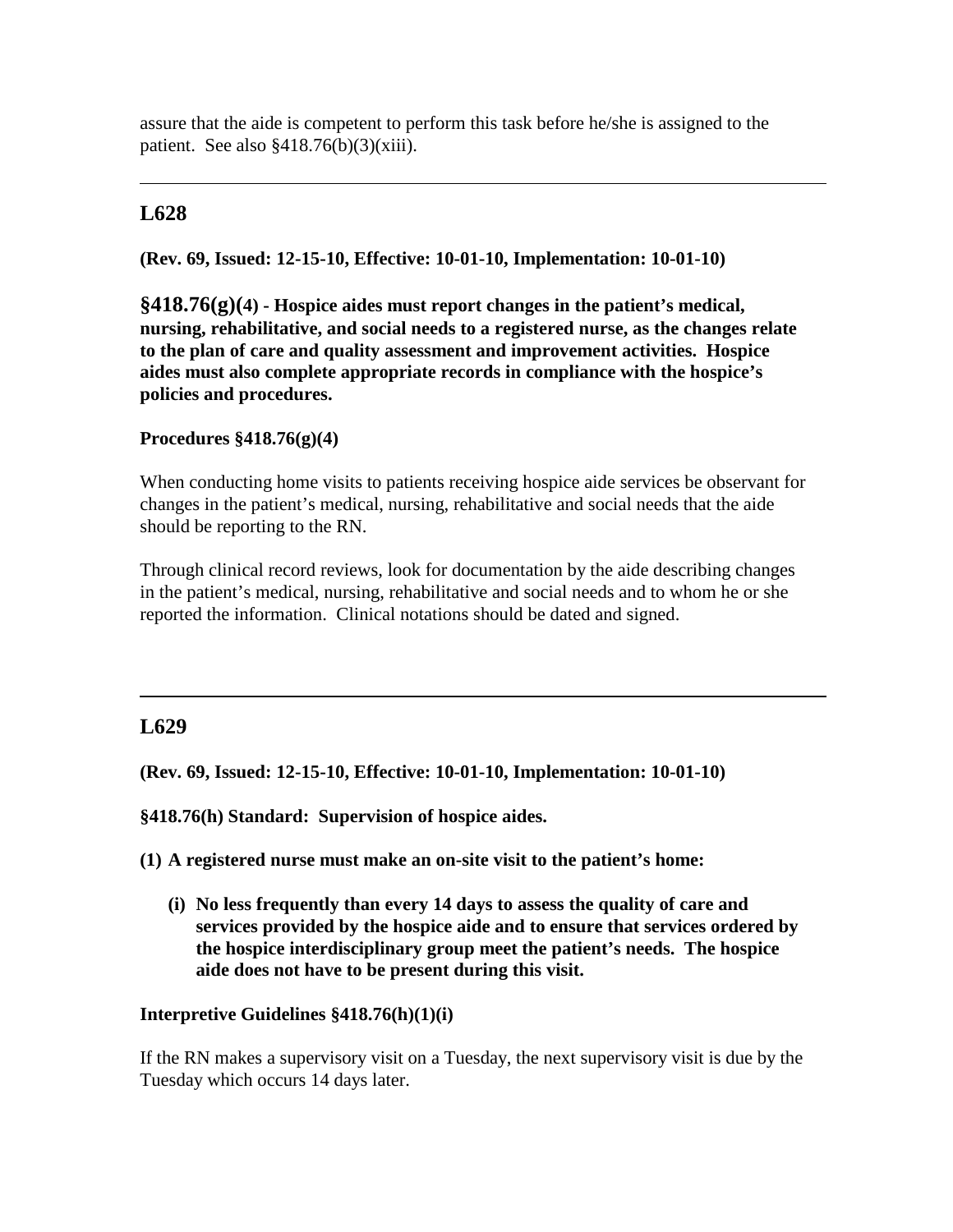In addition to ensuring that hospice aides furnish the care identified in the plan of care, RN supervisors must assess the adequacy of the aide services in relationship to the needs of the patient and family. In-person visits by the supervising nurse to the patient's home allow the nurse to directly observe the patient and the results of the aide's care. The supervisory visits must be documented in the patient's clinical record.

# **L630**

**(Rev. 69, Issued: 12-15-10, Effective: 10-01-10, Implementation: 10-01-10)**

**§418.76(h)(1)(ii) - If an area of concern is noted by the supervising nurse, then the hospice must make an on-site visit to the location where the patient is receiving care in order to observe and assess the aide while he or she is performing care.** 

### **Interpretive Guidelines §418.76(h)(1)(ii)**

The supervising RN must conduct an in-person supervisory visit with the aide to observe and assess aide skills if a potential deficiency in care furnished by the aide is noted in the regular 14-day supervisory visit (during which the aide is not required to be present).

## **L631**

**(Rev. 69, Issued: 12-15-10, Effective: 10-01-10, Implementation: 10-01-10)**

**§418.76(h)(1)(iii) - If an area of concern is verified by the hospice during the on-site visit, then the hospice must conduct, and the hospice aide must complete, a competency evaluation in accordance with §418.76(c).**

## **L632**

**(Rev. 69, Issued: 12-15-10, Effective: 10-01-10, Implementation: 10-01-10)**

**§418.76(h)(2) - A registered nurse must make an annual on-site visit to the location where a patient is receiving care in order to observe and assess each aide while he or she is performing care.** 

### **Interpretive Guidelines §418.76(h)(2)**

The annual on-site supervision visit is to assess and observe each aide providing care to one of the patients. There is no requirement for the observation visit to be conducted on each patient the aide is caring for.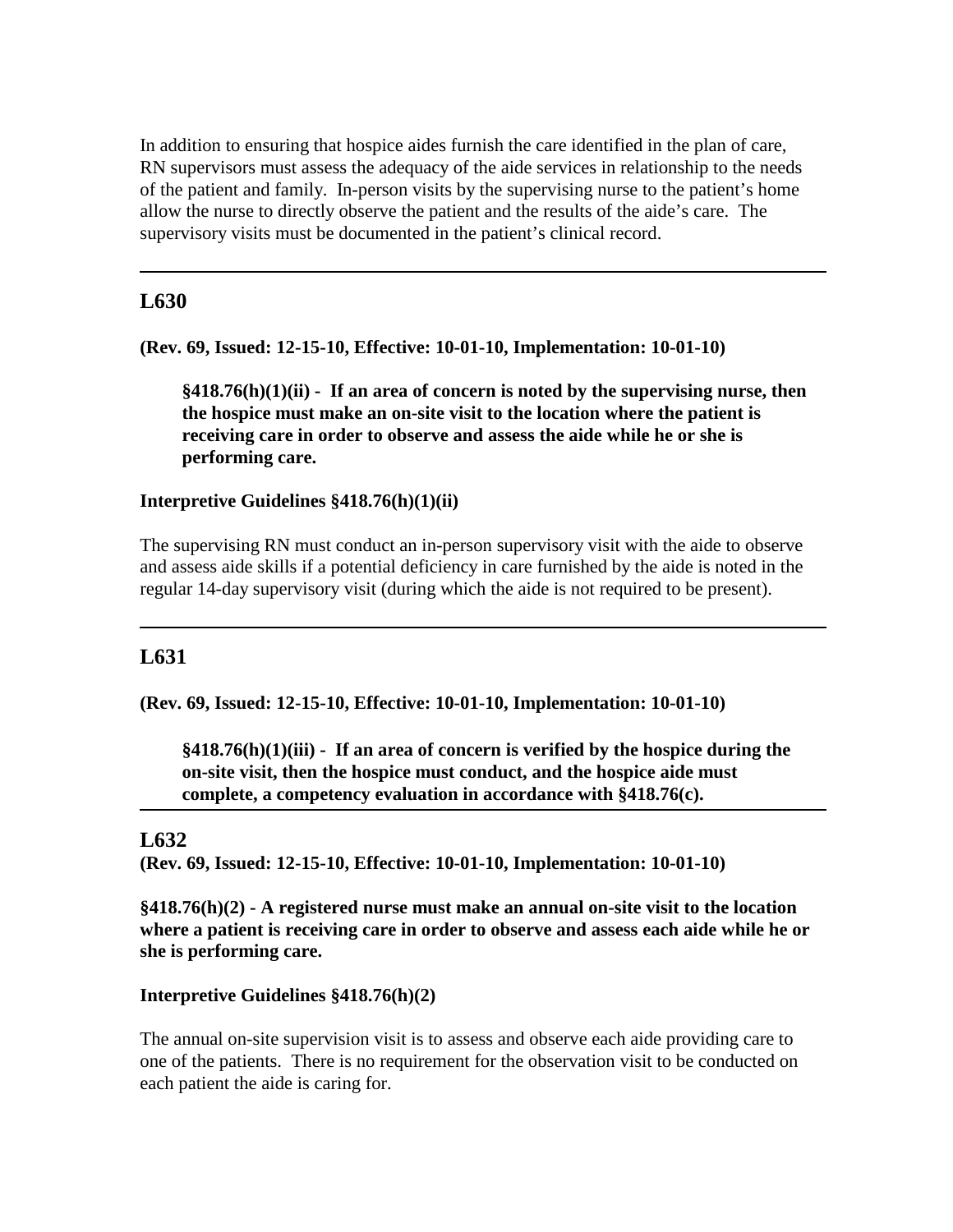Hospices may determine the appropriate location to document the annual aide on-site evaluation in accordance with their own policies and procedures.

### **Procedures and Probes §418.76(h)(2)**

Interview key staff to determine how the hospice assures that all aides are supervised onsite annually.

## **L633**

**(Rev. 69, Issued: 12-15-10, Effective: 10-01-10, Implementation: 10-01-10)**

**§418.76(h)(3) - The supervising nurse must assess an aide's ability to demonstrate initial and continued satisfactory performance in meeting outcome criteria that include, but is not limited to–**

**(i) Following the patient's plan of care for completion of tasks assigned to the hospice aide by the registered nurse.**

**(ii) Creating successful interpersonal relationships with the patient and family.**

- **(iii) Demonstrating competency with assigned tasks.**
- **(iv) Complying with infection control policies and procedures.**
- **(v) Reporting changes in the patient's condition.**

### **Interpretive Guidelines §418.76(h)(3)**

Supervisory visits may be made in conjunction with a professional visit to provide services. Documentation of RN supervision should include, but not be limited to, if the aide is following the plan of care, is competent in performing required tasks and is satisfactory to the patient/family.

# **L634**

**(Rev. 69, Issued: 12-15-10, Effective: 10-01-10, Implementation: 10-01-10)**

## **§418.76(i) Standard: Individuals furnishing Medicaid personal care aide-only services under a Medicaid personal care benefit**

**An individual may furnish personal care services, as defined in §440.167 of this chapter, on behalf of a hospice agency.**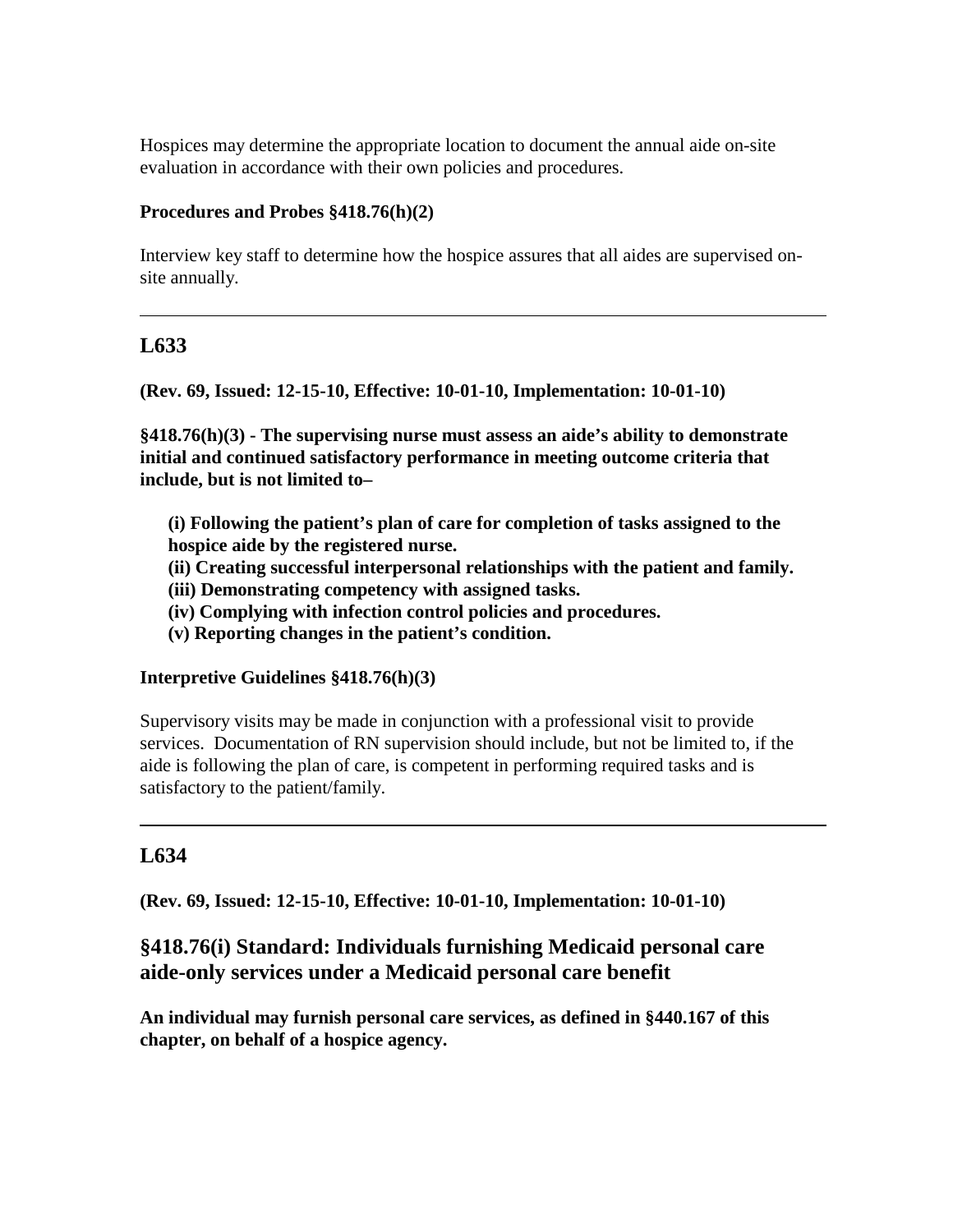**§418.76(i)(1) - Before the individual may furnish personal care services, the individual must be found competent by the State (if regulated by the State) to furnish those services. The individual only needs to demonstrate competency in the services the individual is required to furnish.**

# **L635**

**(Rev. 69, Issued: 12-15-10, Effective: 10-01-10, Implementation: 10-01-10)**

**§418.76(i)(2) - Services under the Medicaid personal care benefit may be used to the extent that the hospice would routinely use the services of a hospice patient's family in implementing a patient's plan of care.**

# **L636**

**(Rev. 69, Issued: 12-15-10, Effective: 10-01-10, Implementation: 10-01-10)**

**§418.76(i)(3) - The hospice must coordinate its hospice aide and homemaker services with the Medicaid personal care benefit to ensure the patient receives the hospice aide and homemaker services he or she needs.**

#### **Interpretive Guidelines §418.76(i)(3)**

It is up to the State to define the optional Medicaid State Plan personal care services benefit and to determine if the benefit is more extensive than the homemaker/hospice aide benefit provided under the Medicare hospice benefit. If the Medicaid personal care services benefit is more extensive than what is offered under the Medicare hospice benefit, proper coordination of services must occur. In this instance, the State must pay for covered Medicaid personal care services that exceed the scope of the Medicare hospice benefit when a need for those personal care services is indicated in the patient's hospice plan of care.

## **L637**

**(Rev. 69, Issued: 12-15-10, Effective: 10-01-10, Implementation: 10-01-10)**

### **§418.76(j) Standard: Homemaker qualifications.**

**A qualified homemaker is—**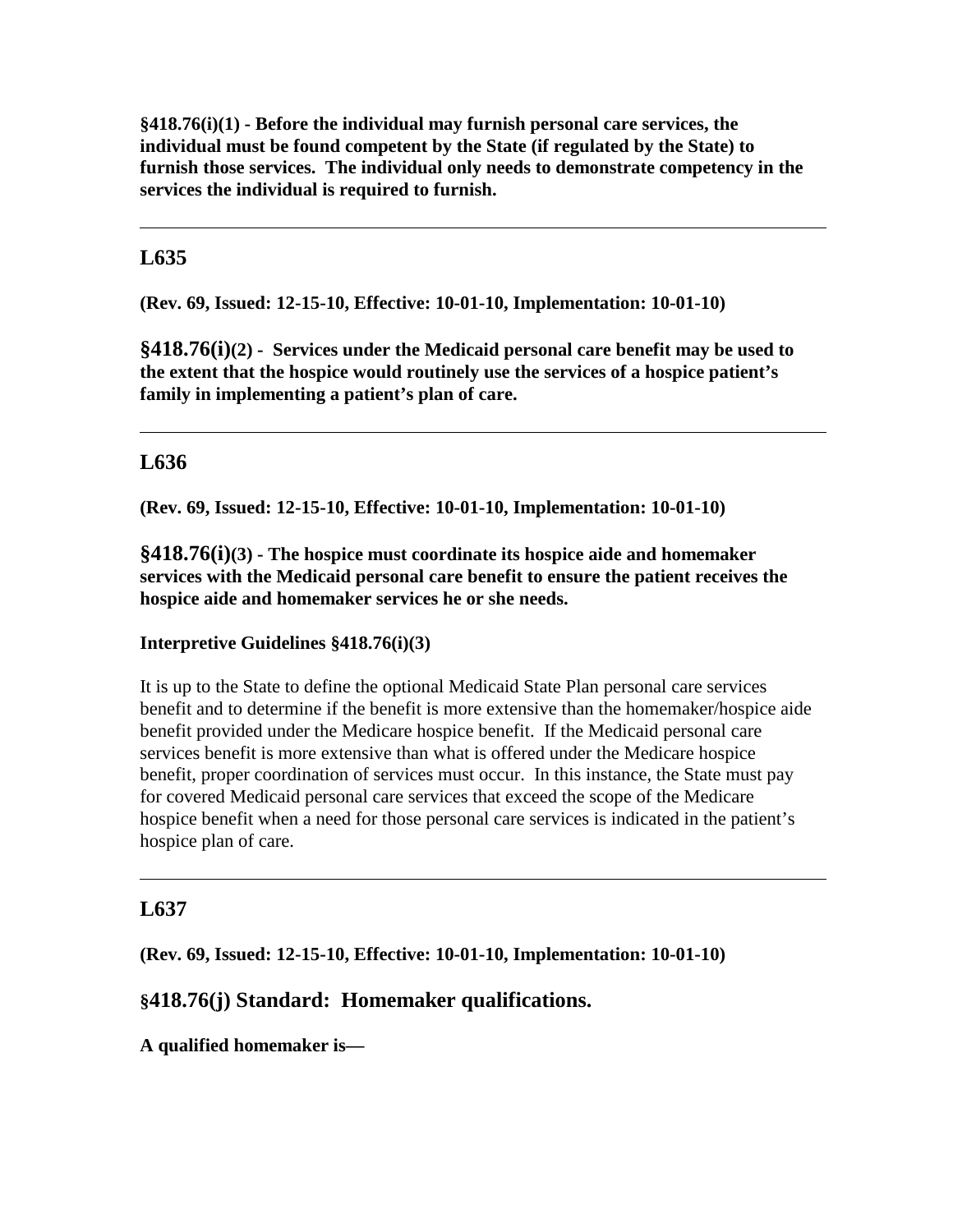- **(1) An individual who meets the standards in §418.202(g) and has successfully completed hospice orientation addressing the needs and concerns of patients and families coping with a terminal illness; or**
- **(2) A hospice aide as described in §418.76.**

### **Interpretive Guidelines §418.76(j)**

Homemaker services may include assistance in maintaining a safe and healthy environment for the patient/family and services to help the patient/family carry out the treatment plan. See  $§418.202(g)$ .

## **L638**

**(Rev. 69, Issued: 12-15-10, Effective: 10-01-10, Implementation: 10-01-10)**

### **§418.76(k) Standard: Homemaker supervision and duties.**

**(1) Homemaker services must be coordinated and supervised by a member of the interdisciplinary group.**

### **L639**

**(Rev. 69, Issued: 12-15-10, Effective: 10-01-10, Implementation: 10-01-10)**

**§418.76(k)(2) Instructions for homemaker duties must be prepared by a member of the interdisciplinary group.**

### **L640**

**(Rev. 69, Issued: 12-15-10, Effective: 10-01-10, Implementation: 10-01-10)**

**§418.76(k)(3) Homemakers must report all concerns about the patient or family to the member of the interdisciplinary group who is coordinating homemaker services.**

#### **Procedures and Probes §418.76(k)**

• Interview key administrative staff regarding which member(s) of the IDG is responsible for the coordination and supervision of homemaker services.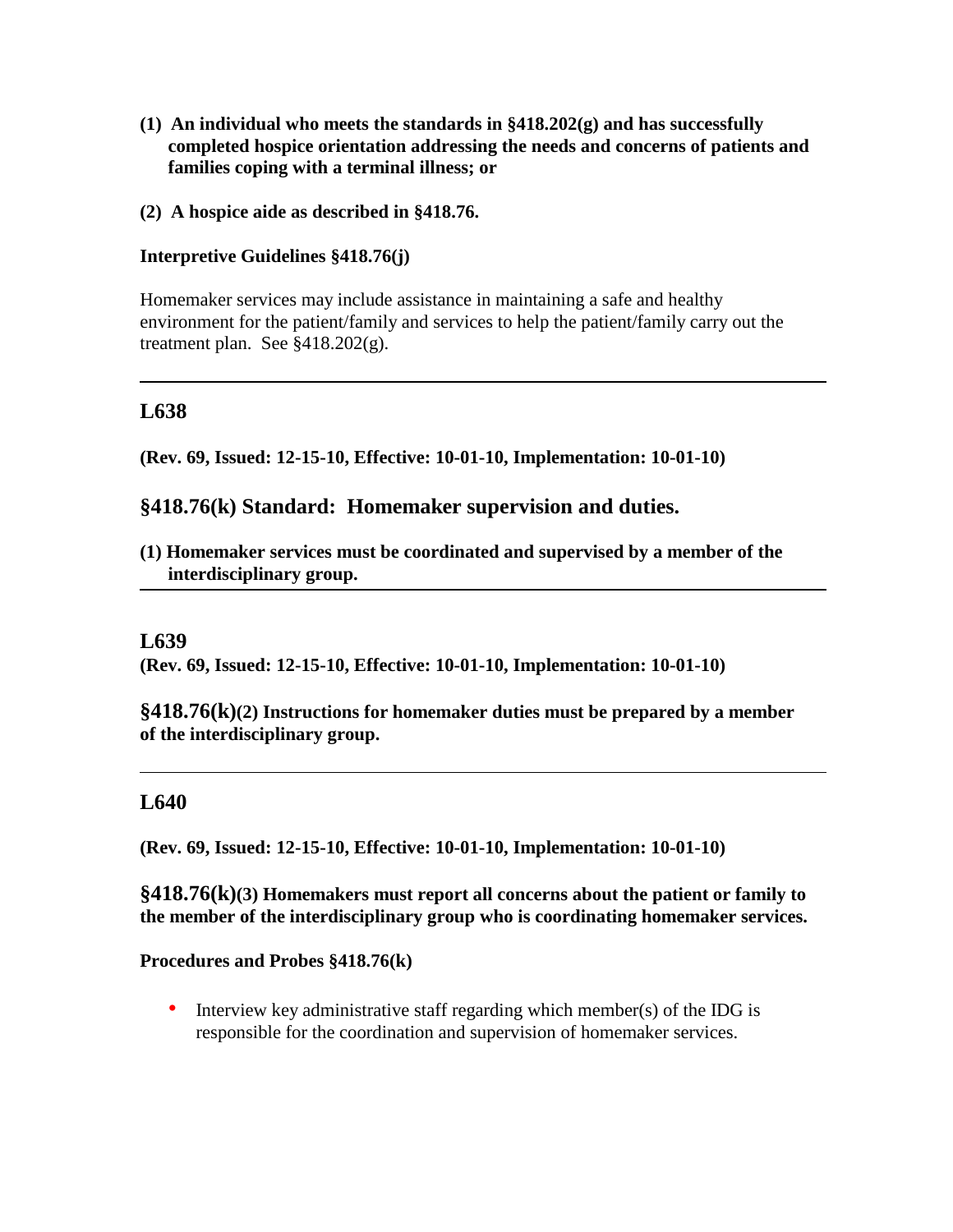- Through interview, home visits and record reviews assure that there are written instructions for duties to be performed and that any patient and family concerns are being reported to the homemaker services coordinator.
- The duties of the homemaker and the services performed must be documented in the clinical record.

**(Rev. 69, Issued: 12-15-10, Effective: 10-01-10, Implementation: 10-01-10)**

## **§418.78 Conditions of participation –Volunteers.**

## **L642**

**(Rev. 69, Issued: 12-15-10, Effective: 10-01-10, Implementation: 10-01-10)**

**§418.78 - The hospice must use volunteers to the extent specified in paragraph (e) of this section. These volunteers must be used in defined roles and under the supervision of a designated hospice employee.** 

#### **Interpretive Guidelines §418.78**

Volunteers are considered hospice employees to facilitate compliance with the core services requirement.

#### **Procedures and Probes §418.78**

Conduct an interview with the individual designated to supervise the volunteers regarding the use, training, and supervision of volunteers.

### **L643**

**(Rev. 69, Issued: 12-15-10, Effective: 10-01-10, Implementation: 10-01-10)**

## **§418.78(a) Standard: Training.**

**The hospice must maintain, document and provide volunteer orientation and training that is consistent with hospice industry standards.**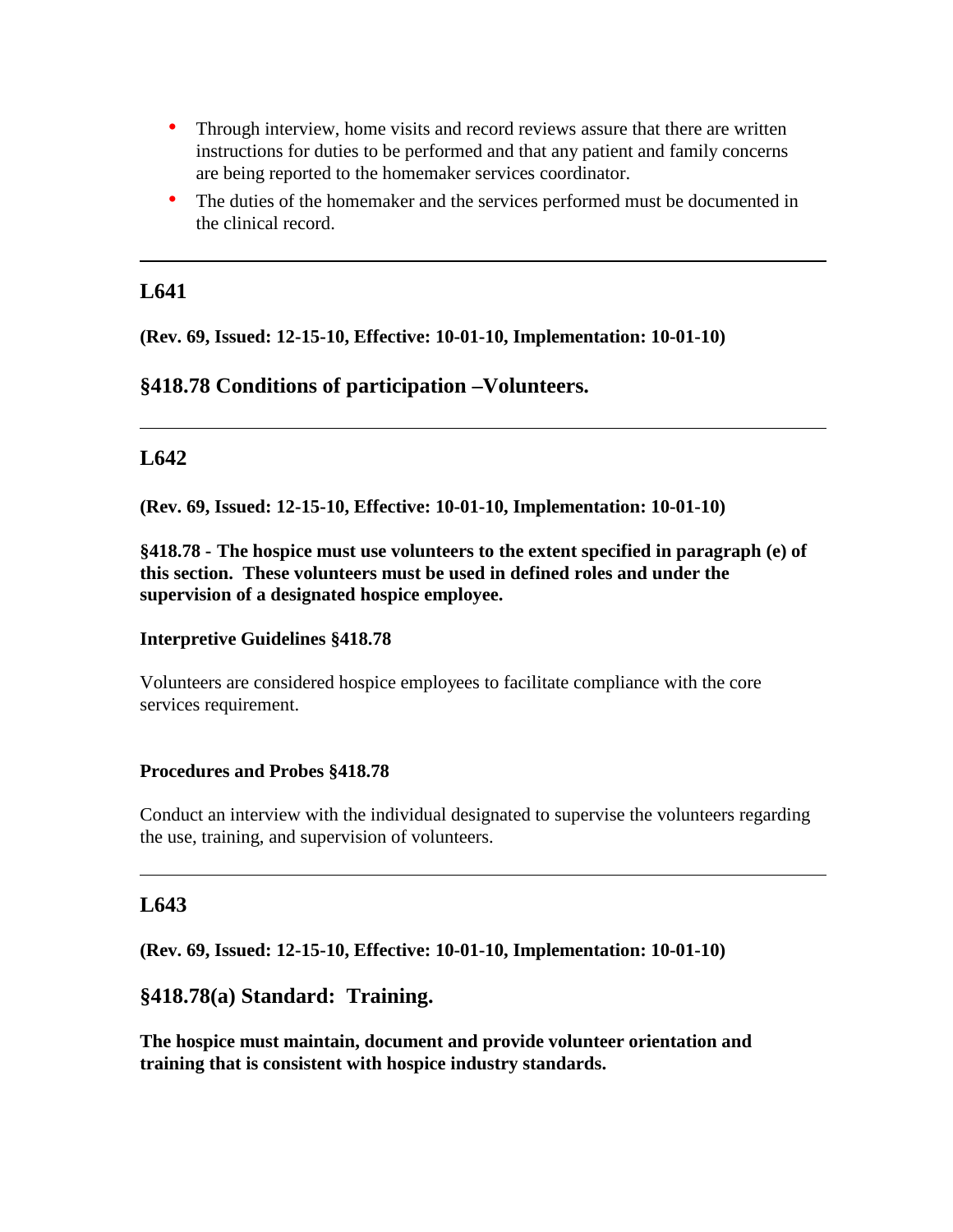### **Interpretive Guidelines §418.78(a)**

All required volunteer training should be consistent with the specific tasks that volunteers perform.

### **Probes §418.78(a)**

- How does the hospice supervise the volunteers? Is there evidence that all volunteers receive the supervision necessary to perform their assignments?
- Is there documentation supporting that all the volunteers have received training or orientation before being assigned to a patient/family?
- What evidence is there that the volunteers are aware of:
	- Their duties and responsibilities;
	- The person(s) to whom they report;
	- The person(s) to contact if they need assistance and instructions regarding the performance of their duties and responsibilities;
	- Hospice goals, services and philosophy;
	- Confidentiality and protection of the patient's and family's rights;
	- Family dynamics, coping mechanisms and psychological issues surrounding terminal illness, death and bereavement;
	- Procedures to be followed in an emergency, or following the death of the patient; and
	- Guidance related specifically to individual responsibilities.

# **L644**

**(Rev. 69, Issued: 12-15-10, Effective: 10-01-10, Implementation: 10-01-10)**

# **§418.78(b) Standard: Role**

### **Volunteers must be used in day-to-day administrative and/or direct patient care roles.**

### **Interpretive Guidelines §418.78(b)**

Qualified volunteers who provide professional services for the hospice must meet all requirements associated with their specialty area. If licensure or registration is required by the State, the volunteer must be licensed or registered.

The hospice may use volunteers to provide assistance in the hospice's ancillary and office activities as well as in direct patient care services, and/or help patients and families with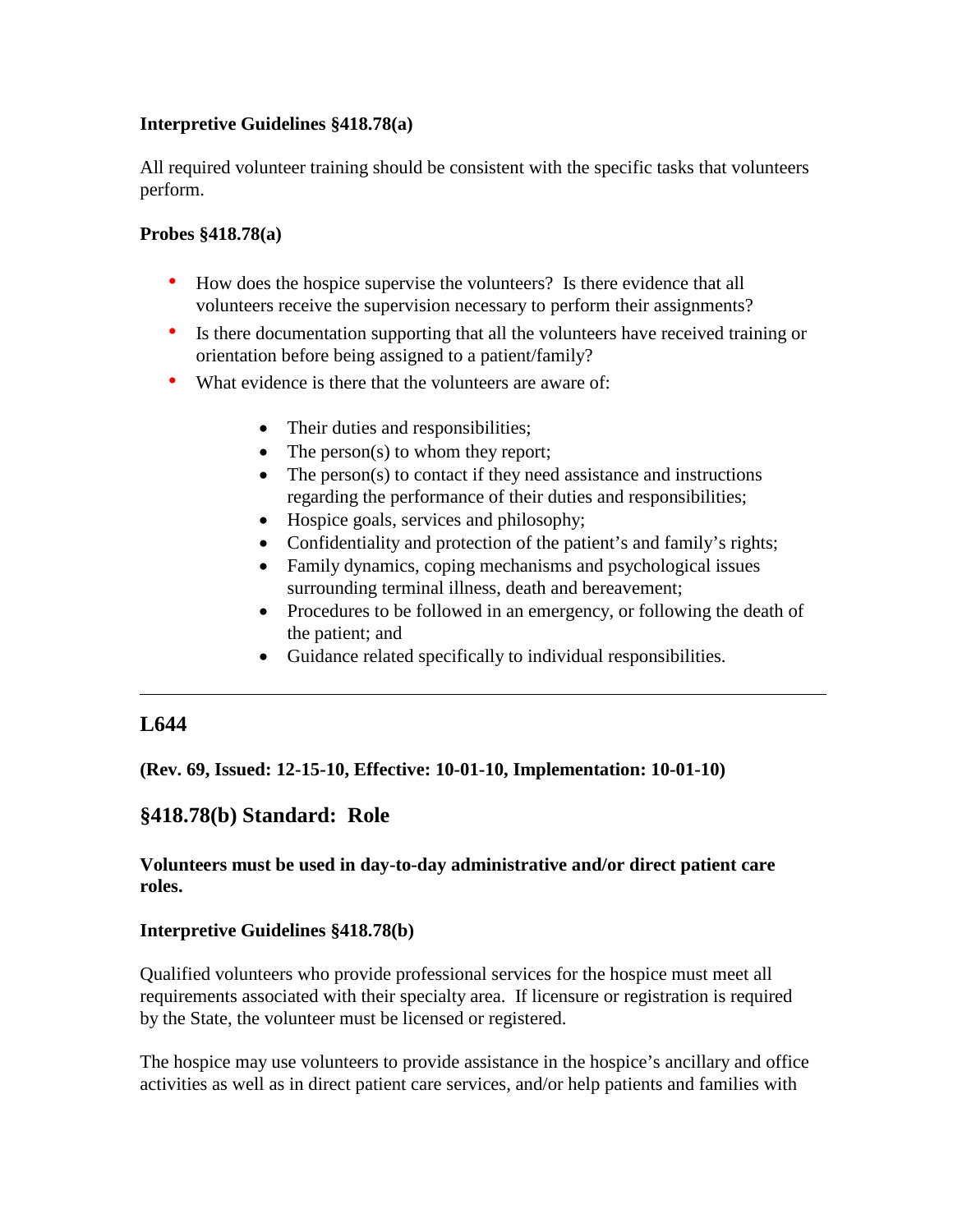household chores, shopping, transportation, and companionship. Hospices are also permitted to use volunteers in non-administrative and non-direct patient care activities, although these services are not considered when calculating the level of activity descibed in standard (e).

The duties of volunteers used in direct patient care services or helping patients and families must be evident in the patient's plan of care. There should be documentation of time spent and the services provided by volunteers.

### **Probes §418.78(b)**

What evidence exists that the IDG conducts an assessment of the patient/family's need for a volunteer?

# **L645**

**(Rev. 69, Issued: 12-15-10, Effective: 10-01-10, Implementation: 10-01-10)**

**§418.78(c) Standard: Recruiting and retaining.** 

**The hospice must document and demonstrate viable and ongoing efforts to recruit and retain volunteers.**

## **L646**

**(Rev. 69, Issued: 12-15-10, Effective: 10-01-10, Implementation: 10-01-10)**

**§418.78(d) Standard: Cost saving** 

**The hospice must document the cost savings achieved through the use of volunteers. Documentation must include the following:**

- **(1) The identification of each position that is occupied by a volunteer.**
- **(2) The work time spent by volunteers occupying those positions.**
- **(3) Estimates of the dollar costs that the hospice would have incurred if paid employees occupied the positions identified in paragraph (d)(1) of this section for the amount of time specified in paragraph (d)(2) of this section.**

**Interpretive Guidelines §418.78(d)**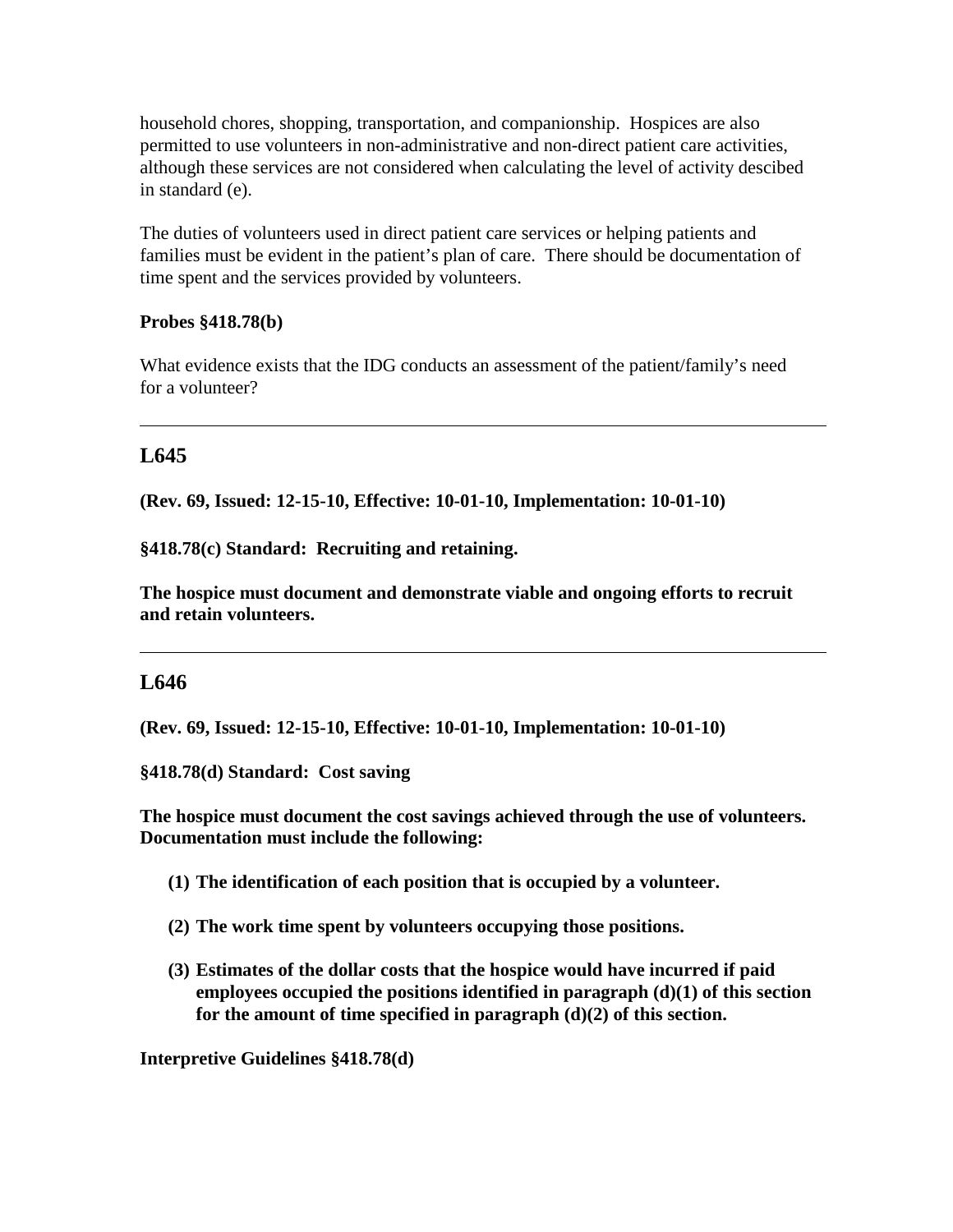There is no requirement for what the cost savings must be, only on how it is computed.

# **L647**

**(Rev. 69, Issued: 12-15-10, Effective: 10-01-10, Implementation: 10-01-10)**

**§418.78(e) Standard: Level of activity.**

**Volunteers must provide day-to-day administrative and/or direct patient care services in an amount that, at a minimum, equals 5 percent of the total patient care hours of all paid hospice employees and contract staff. The hospice must maintain records on the use of volunteers for patient care and administrative services, including the type of services and time worked.**

## **Interpretive Guidelines §418.78(e)**

In computing this level of activity, the hospice divides the number of hours that hospice volunteers spent providing administrative and/or direct patient care services by the total number of patient care hours of all paid hospice employees and contract staff. For example, if the hospice provides 10,000 hours of paid direct patient care during a oneyear period the hospice must provide 500 volunteer hours in direct patient care or administrative activities to meet the required 5 percent total.

A hospice may fluctuate the volume of care provided by volunteers after the hospice meets the required 5 percent minimum.

## **L648**

**(Rev. 69, Issued: 12-15-10, Effective: 10-01-10, Implementation: 10-01-10)**

**§418.100 Condition of Participation: Organization and administration of services.**

## **L649**

**(Rev. 69, Issued: 12-15-10, Effective: 10-01-10, Implementation: 10-01-10)**

**§418.100 - The hospice must organize, manage, and administer its resources to provide the hospice care and services to patients, caregivers and families necessary for the palliation and management of the terminal illness and related conditions.**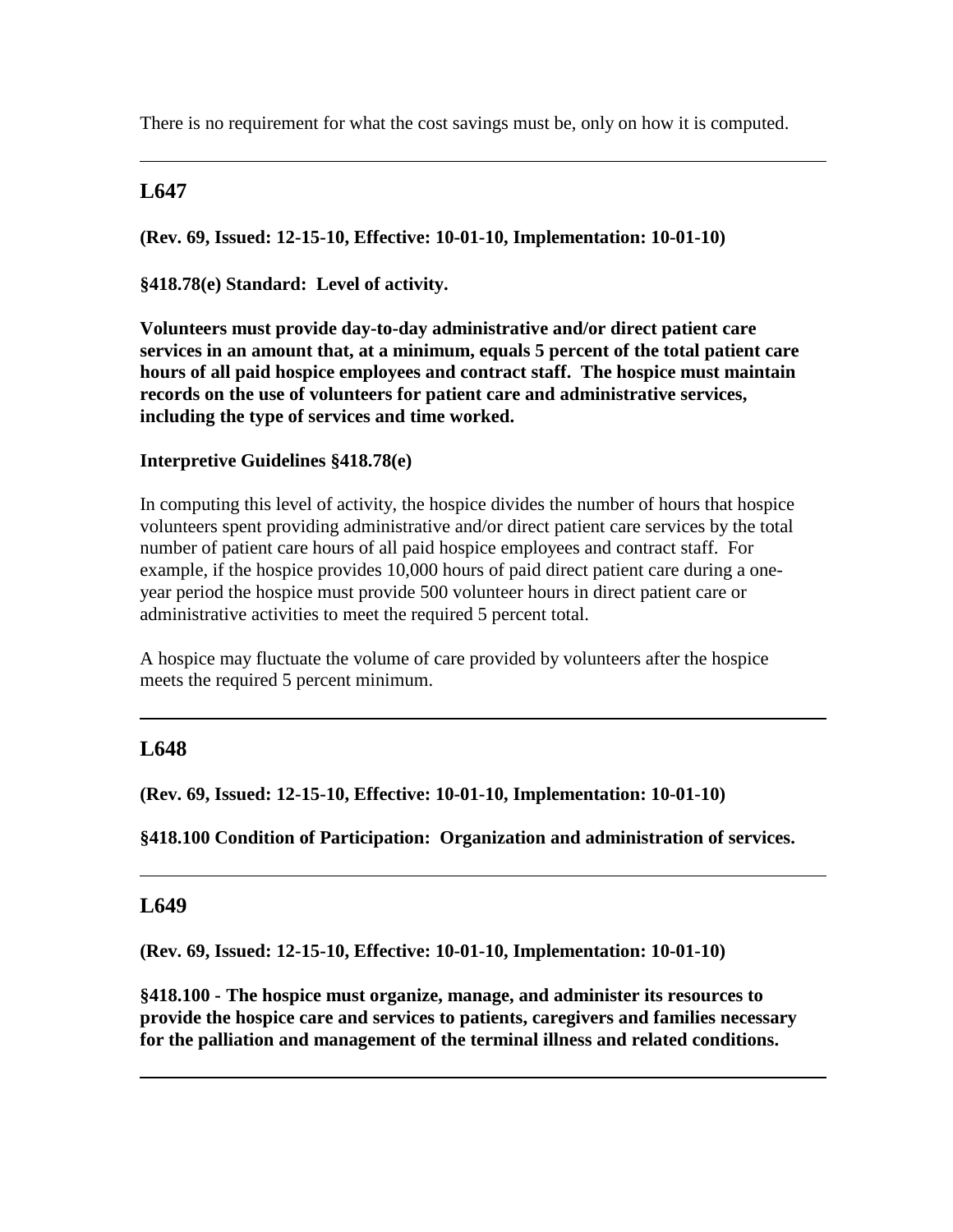**(Rev. 69, Issued: 12-15-10, Effective: 10-01-10, Implementation: 10-01-10)**

**§418.100(a) Standard: Serving the hospice patient and family.**

**The hospice must provide hospice care that-**

- **(1) Optimizes comfort and dignity; and**
- **(2) Is consistent with patient and family needs and goals, with patient needs and goals as priority.**

## **L651**

**(Rev. 69, Issued: 12-15-10, Effective: 10-01-10, Implementation: 10-01-10)**

**§418.100(b) Standard: Governing body and administrator.** 

**A governing body (or designated persons so functioning) assumes full legal authority and responsibility for the management of the hospice, the provision of all hospice services, its fiscal operations, and continuous quality assessment and performance improvement. A qualified administrator appointed by and reporting to the governing body is responsible for the day-to-day operation of the hospice. The administrator must be a hospice employee and possess education and experience required by the hospice's governing body.** 

#### **Interpretive Guidelines §418.100(b)**

If the hospice is part of a larger organization (e.g., HHA, hospital) and the governing body is the same, there must be documented evidence that the governing body is assuming full authority and responsibility for the management of the hospice and reviews and addresses the functioning of specific hospice operations, services and QAPI program.

If the administrator is not available to fulfill his or her assigned duties and responsibilities, the hospice must identify another individual to assume those assigned duties and responsibilities in accordance with the hospice's established policies and procedures. The governing body must assume responsibility for ensuring that the hospice is managed by the administrator and any managers that the administrator appoints.

#### **Procedures and Probes §418.100(b)**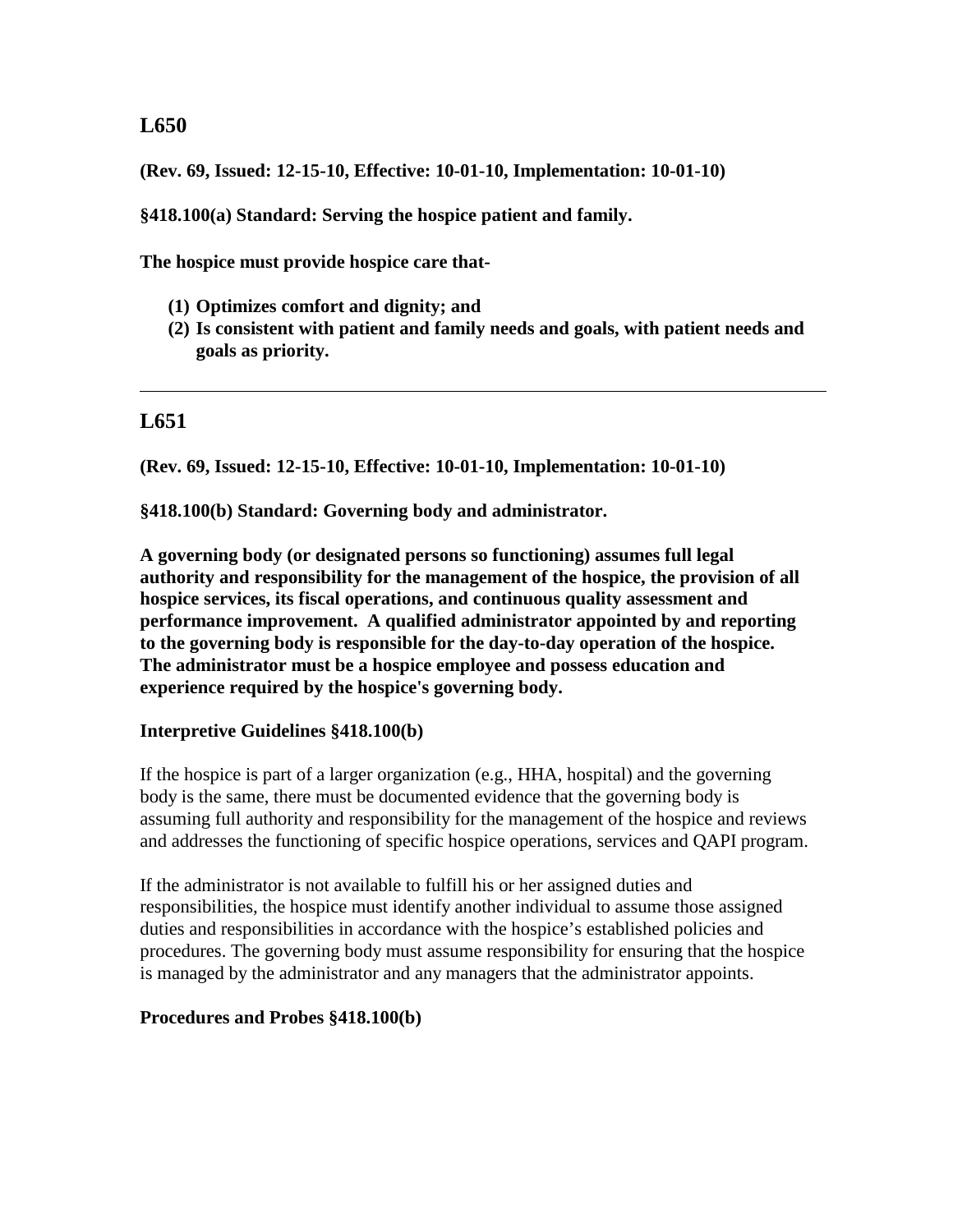- How is the governing body informed of the hospice's ongoing operations, including patient care delivery issues and quality assessment and performance improvement activities?
- Ask the administrator or clinical supervisor to describe the relationship between the governing body, hospice management and staff.

**(Rev. 69, Issued: 12-15-10, Effective: 10-01-10, Implementation: 10-01-10)**

**§418.100(c) Standard: Services.**

- **(1) A hospice must be primarily engaged in providing the following care and services and must do so in a manner that is consistent with accepted standards of practice:**
	- **(i) Nursing services.**
	- **(ii) Medical social services.**
	- **(iii) Physician services.**
	- **(iv) Counseling services, including spiritual counseling, dietary counseling, and bereavement counseling.**
	- **(v) Hospice aide, volunteer, and homemaker services.**
	- **(vi) Physical therapy, occupational therapy, and speech-language pathology services.**
	- **(vii) Short-term inpatient care.**
	- **(viii) Medical supplies (including drugs and biologicals) and medical appliances.**

## **L653**

**(Rev. 69, Issued: 12-15-10, Effective: 10-01-10, Implementation: 10-01-10)**

**§418.100(c)(2) - Nursing services, physician services, and drugs and biologicals (as specified in §418.106) must be made routinely available on a 24-hour basis 7 days a week. Other covered services must be available on a 24-hour basis when reasonable and necessary to meet the needs of the patient and family.**

### **L654**

**(Rev. 69, Issued: 12-15-10, Effective: 10-01-10, Implementation: 10-01-10)**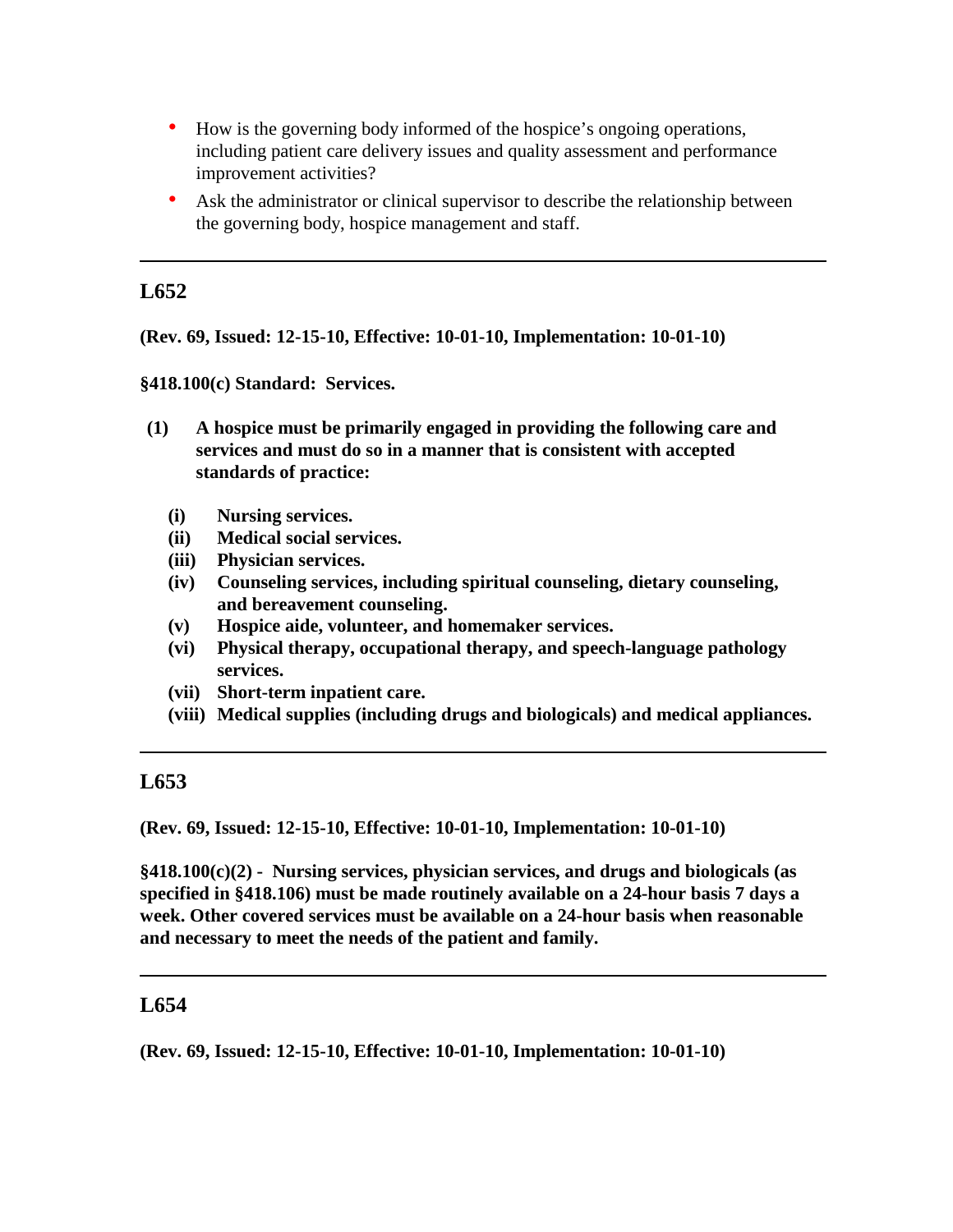### **§418.100(d) Standard: Continuation of care**

**A hospice may not discontinue or reduce care provided to a Medicare or Medicaid beneficiary because of the beneficiary's inability to pay for that care.** 

### **Interpretive Guidelines §418.100(d)**

This condition applies to Medicare and Medicaid beneficiaries only.

# **L655**

**(Rev. 69, Issued: 12-15-10, Effective: 10-01-10, Implementation: 10-01-10)**

**§418.100(e) Standard: Professional management responsibility**

**A hospice that has a written agreement with another agency, individual, or organization to furnish any services under arrangement must retain administrative and financial management, and oversight of staff and services for all arranged services, to ensure the provision of quality care. Arranged services must be supported by written agreements that require that all services be--**

- **(1) Authorized by the hospice;**
- **(2) Furnished in a safe and effective manner by qualified personnel; and**
- **(3) Delivered in accordance with the patient's plan of care.**

#### **Interpretive Guidelines §418.100(e)**

The hospice must retain administrative and financial management responsibility, and oversight of staff and services provided under arrangement. For Medicare purposes, the hospice is reimbursed for all covered services it provides, whether directly or under arrangement. It is the responsibility of the hospice to pay for those services provided to Medicare beneficiaries under arrangement. When a hospice provides services under arrangements to non-Medicare beneficiaries, the hospice is responsible for establishing how payment for those services will occur, but the standard does not require the hospice to pay for those services directly or to pay for services for which there is no reimbursement or for services that another insurer is obligated to pay.

### **Procedures and Probes §418.100(e)**

• Ask how the hospice assures that all contracted personnel (agency, individual or organization) provide care that is in accordance with the patient's plan of care?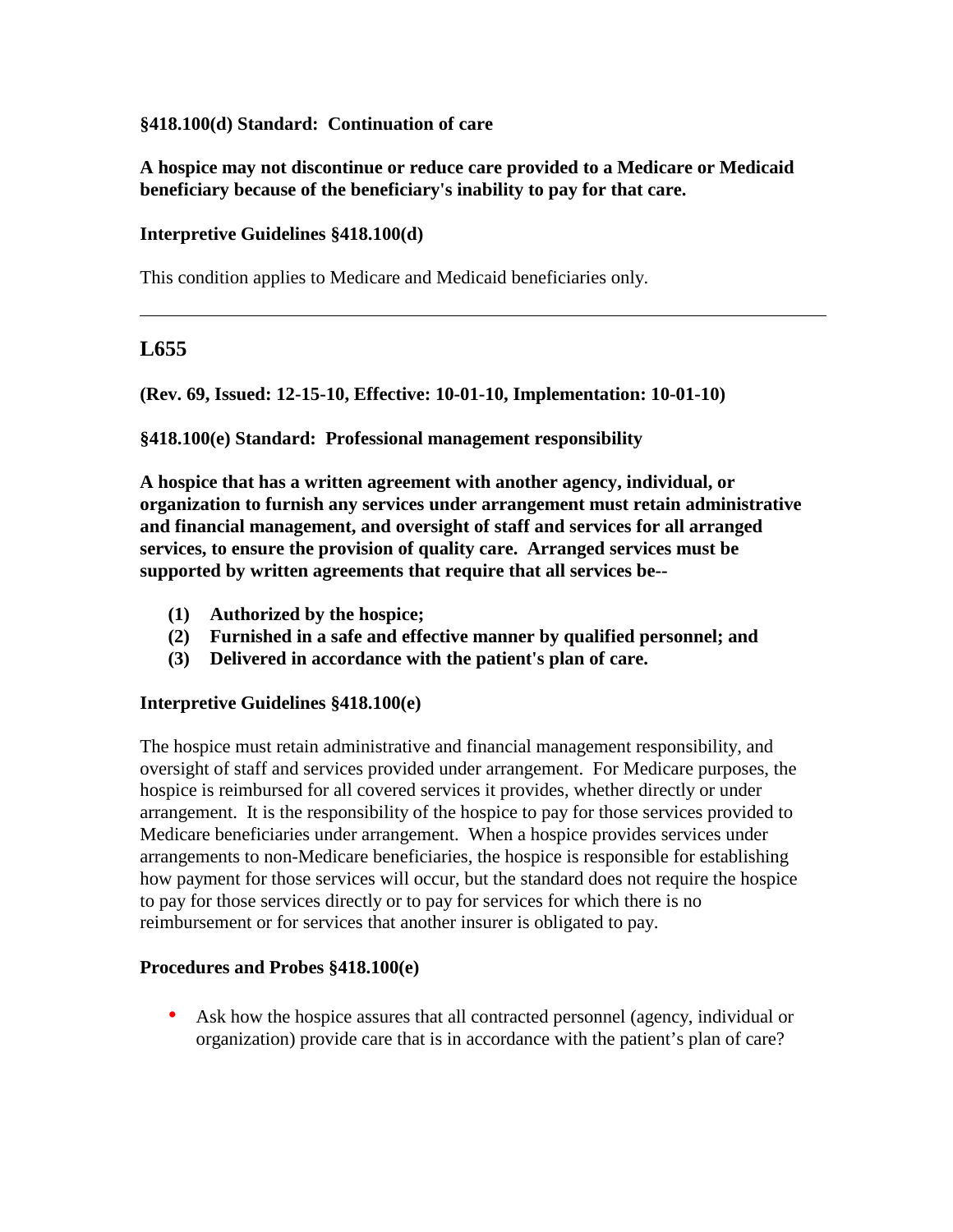- How does the hospice assure that all services provided under arrangement are authorized by the hospice?
- How does the hospice monitor and exercise control over services provided by personnel under arrangements or contracts?
- How does the hospice assure professional management of patients that are receiving inpatient care under arrangement?
- How and when does communication occur between the hospice and contracted individuals, agencies or organizations?
- How does the hospice assure that services are furnished by qualified staff?

**(Rev. 69, Issued: 12-15-10, Effective: 10-01-10, Implementation: 10-01-10)**

**§418.100(f) Standard: Hospice multiple locations**

**If a hospice operates multiple locations, it must meet the following requirements:**

- **(1) Medicare approval.**
	- *(i)* **All hospice multiple locations must be approved by Medicare before providing hospice care and services to Medicare patients.**

## **Interpretive Guidelines §418.100(f)(1)(i)**

It is inherent in the provider certification process for a hospice to notify CMS of its proposal to add a location from which it provides services. Absent such notification, CMS has no way of carrying out the statutorily mandated obligation of determining whether the hospice is complying with all applicable participation requirements at the new location. It is a longstanding CMS policy that there is no basis for a provider to bill Medicare for services provided from a location that has not been determined to meet applicable requirements of participation. This guidance is contained in §§ 2086 and 3224 of this manual.

When an existing hospice intends to add a multiple location, it must notify CMS, the State Survey Agency (SA), and, if deemed, it should notify its approved national accreditation organization (AO), in writing of the proposed location if it expects this location to participate in Medicare or Medicaid. The hospice must also submit a Form CMS-855A change of information request (including all supporting documentation) to its Medicare Administrative Contractor (MAC) before CMS approval can be granted. The provider must obtain CMS' approval of the new location before it is permitted to bill Medicare for services provided from the new location.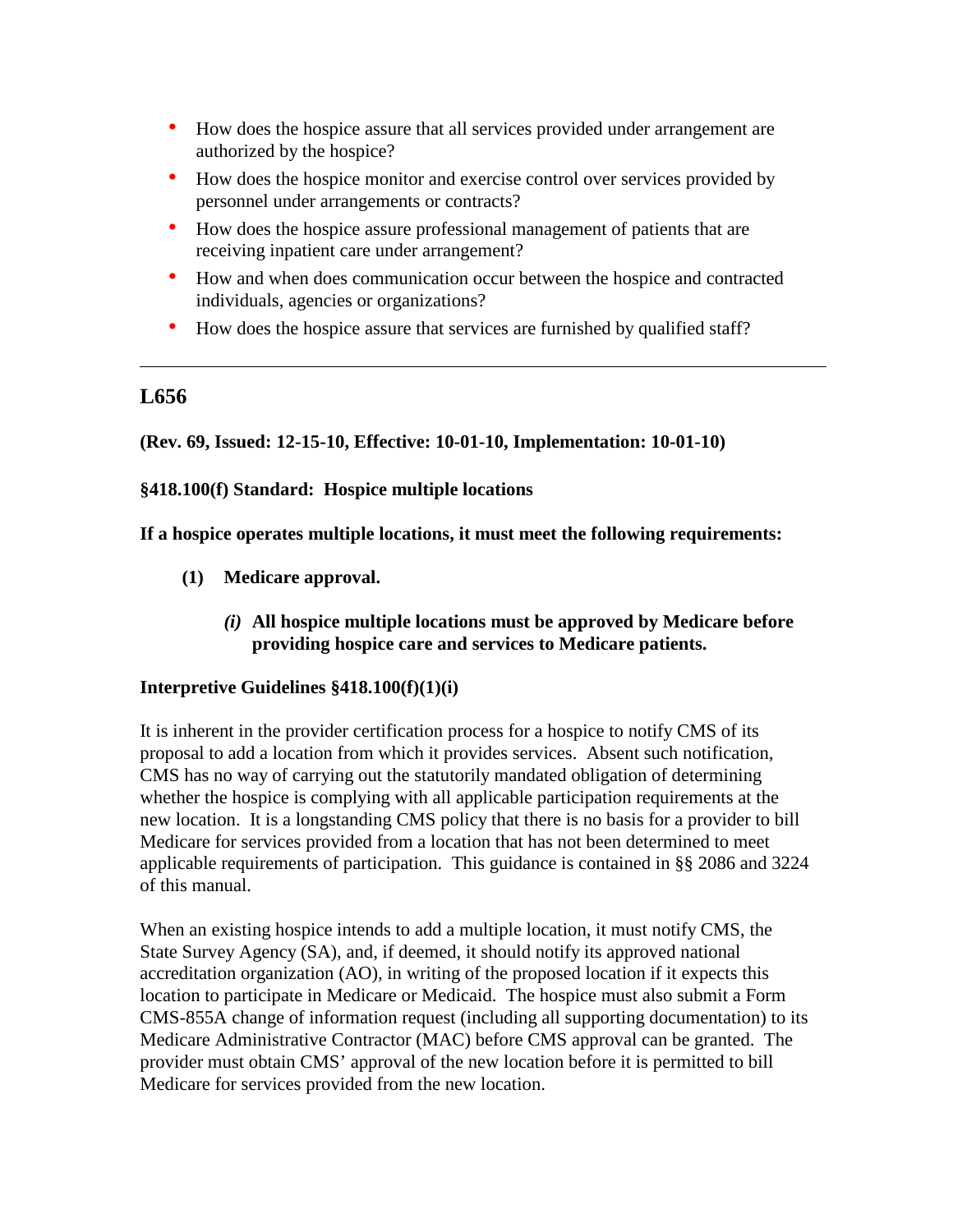Upon receipt of a hospice's notice and request for approval of a multiple location, the CMS RO will carefully evaluate the information, together with any supporting documentation from the hospice and any other relevant information known to the RO in making its decision. If a decision can be made based on the written application and supporting documentation, CMS will grant or deny an approval without requiring a survey. If, however, the RO concludes that circumstances warrant a survey to establish whether the new location complies with all applicable requirements, CMS will advise the provider and will make no further findings until a Medicare certification survey has been completed and submitted to CMS for its review. In either event, CMS will notify the provider of its decision in writing, as appropriate.

**NOTE:** CMS will not approve a hospice's inpatient facility or a change of location for a hospice's own inpatient facility without a survey to assure that the facility meets all requirements specified at 42 CFR 418.110.

A hospice may not bill Medicare for services provided from a multiple location until the new site or location has been approved by CMS. The fact that a national accreditation organization with deeming authority has approved a new site or location will not affect CMS' decision. CMS' determination will be based on its independent application of its regulations to the facts in the case. Services provided before the effective date of approval should not be billed to Medicare.

If the hospice does operate at multiple locations, a deficiency found at any location will result in a compliance issue for the entire hospice.

## **L657**

**(Rev. 69, Issued: 12-15-10, Effective: 10-01-10, Implementation: 10-01-10)**

**§418.100(f)(1)(ii) The multiple location must be part of the hospice and must share administration, supervision, and services with the hospice issued the certification number.**

#### **Procedures §418.100(f)(1)(ii)**

- Ask the hospice how it assures that any multiple locations operating as a part of the hospice share administration, supervision and services, and participate in the hospice's QAPI activities.
- How does the hospice communicate with the multiple location(s) to assure that it is responsible to the same governing body and central administration that governs the hospice issued the provider agreement, and that the governing body and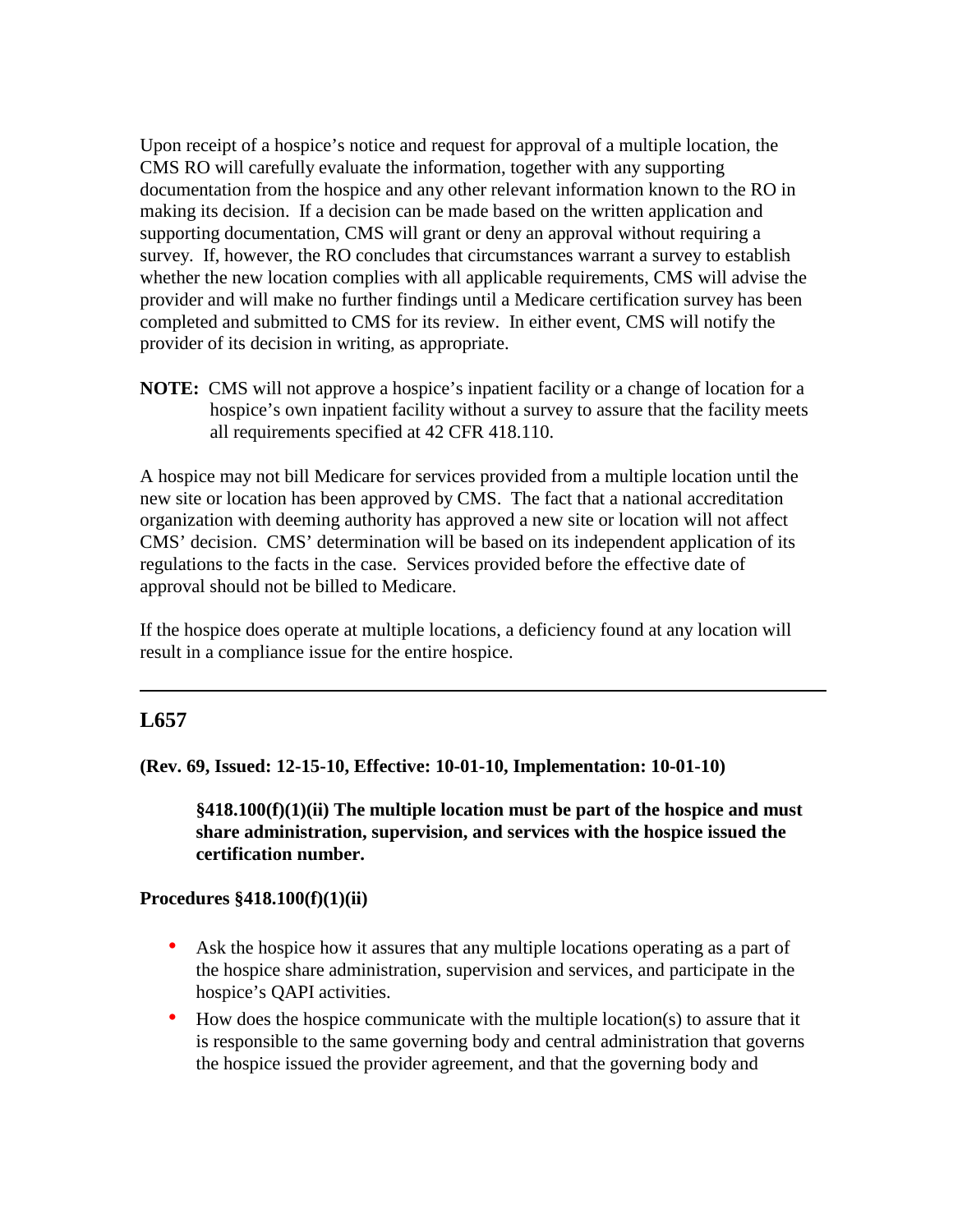central administration are able to adequately manage the location, resolve any problems that occur and assure quality of care for all patients.

## **L658**

**(Rev. 69, Issued: 12-15-10, Effective: 10-01-10, Implementation: 10-01-10)**

**§418.100(f)(1)(iii) The lines of authority and professional and administrative control must be clearly delineated in the hospice's organizational structure and in practice, and must be traced to the location which was issued the certification number.**

# **L659**

**(Rev. 69, Issued: 12-15-10, Effective: 10-01-10, Implementation: 10-01-10)**

**§418.100(f)(1)(i) (iv) The determination that a multiple location does or does not meet the definition of a multiple location, as set forth in this part, is an initial determination, as set forth in §498.3.**

**Interpretive Guidelines §418.100(f)(1)(iv)**

Initial determinations under 42 CFR 498.3 are subject to administrative review.

## **L660**

**(Rev. 69, Issued: 12-15-10, Effective: 10-01-10, Implementation: 10-01-10)**

**§418.100(f)(2) The hospice must continually monitor and manage all services provided at all of its locations to ensure that services are delivered in a safe and effective manner and to ensure that each patient and family receives the necessary care and services outlined in the plan of care, in accordance with the requirements of this subpart and subparts A and C of this section.**

### **Interpretive Guidelines §418.100(f)(2)**

Surveyors may conduct the entire survey or part of the survey at the multiple location(s). When conducting a survey at a multiple location, the surveyor may request that all necessary documentation for review be transported to that location at the hospice's expense. This may include, but not be limited to, a sample of clinical records from all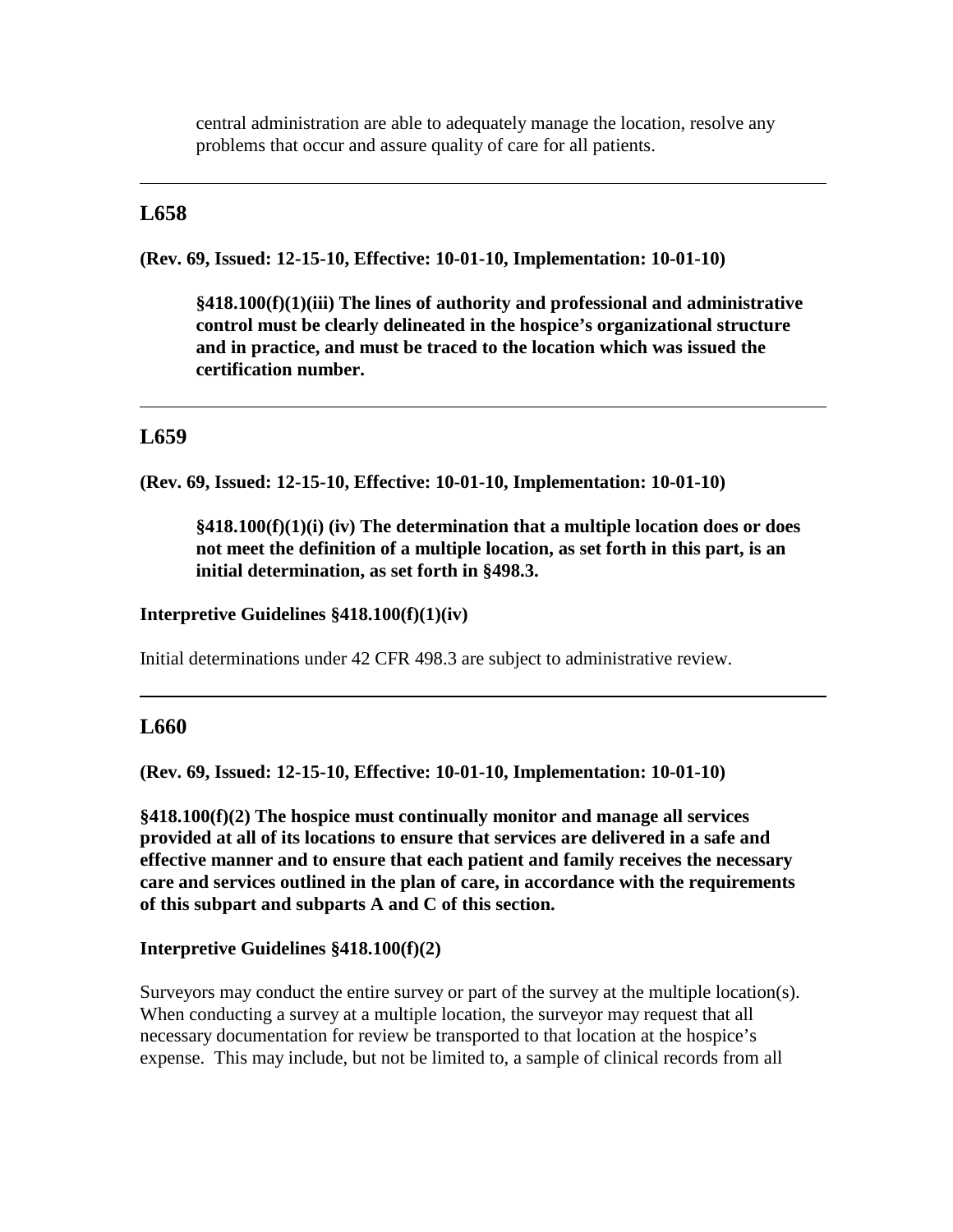other locations, QAPI reports, administrative records, personnel files, and policies and procedures.

There should be evidence that:

- The hospice exerts the supervision and control necessary at each location to assure that all hospice care and services continue to be responsive to the needs of the patient/family at all times and in all settings;
- Each location provides the same full range of services that is required of the hospice that was issued the certification number;
- Each patient is assigned to a specific IDG responsible for ongoing assessment, planning, monitoring, coordination and provision of care;
- Each location is responsible to the same governing body and central administration that governs the hospice that was issued the certification number, and the governing body and central administration must be able to adequately manage the location and assure quality of care.

# **L661**

**(Rev. 69, Issued: 12-15-10, Effective: 10-01-10, Implementation: 10-01-10)**

**§418.100(g) Standard: Training**

**(1) A hospice must provide orientation about the hospice philosophy to all employees and contracted staff who have patient and family contact.**

## **L662**

**(Rev. 69, Issued: 12-15-10, Effective: 10-01-10, Implementation: 10-01-10)**

**§418.100(g)(2) - A hospice must provide an initial orientation for each employee that addresses the employee's specific job duties.**

## **L663**

**(Rev. 69, Issued: 12-15-10, Effective: 10-01-10, Implementation: 10-01-10)**

**§418.100(g)(3) A hospice must assess the skills and competence of all individuals furnishing care, including volunteers furnishing services, and, as necessary, provide**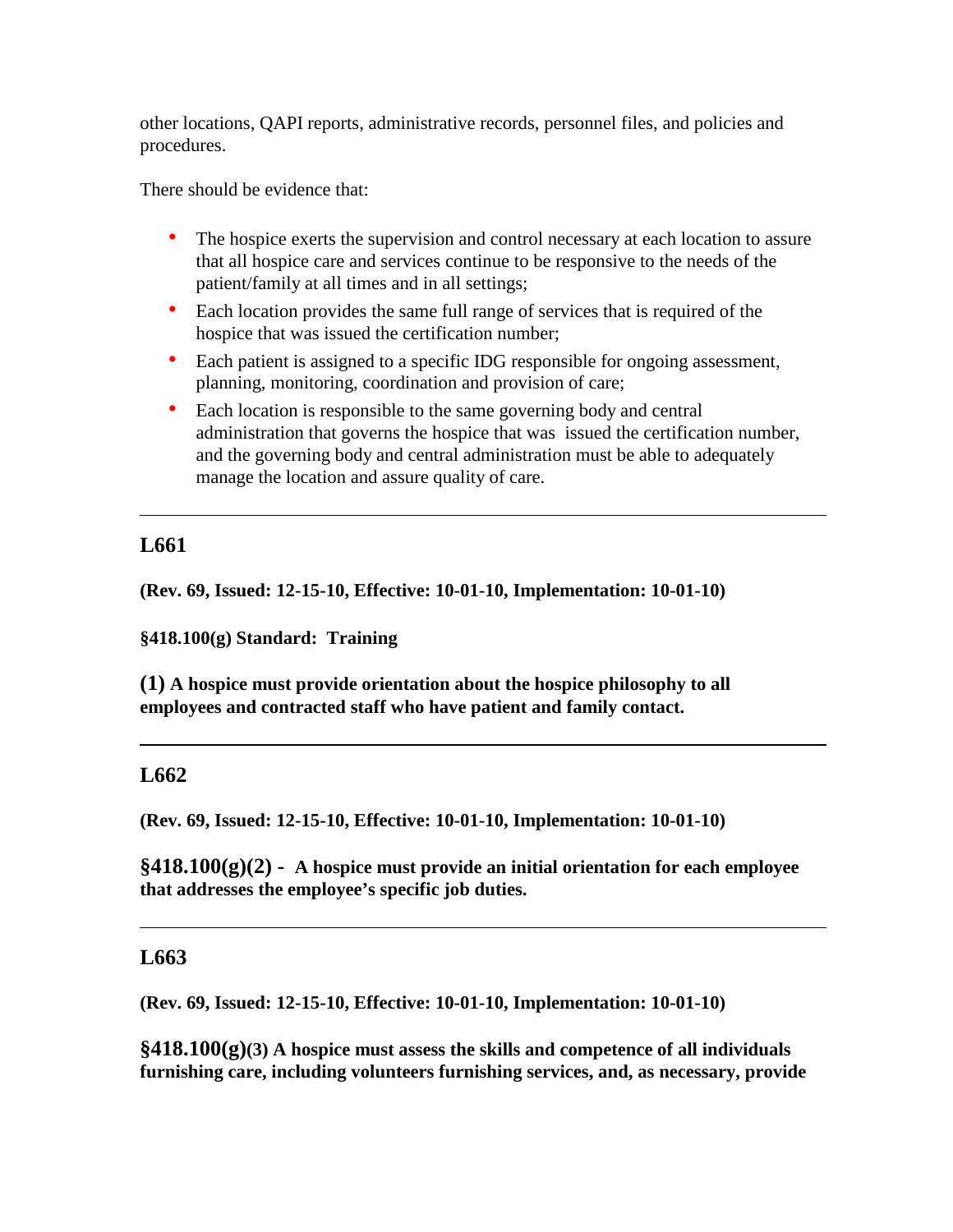**in-service training and education programs where required. The hospice must have written policies and procedures describing its method(s) of assessment of competency and maintain a written description of the in-service training provided during the previous 12 months.** 

### **Procedures and Probes §418.100(g)**

- Review a sample of personnel records to verify that initial orientation, assessment of skills and competency, and in-service training was provided to all employees, contracted staff and volunteers furnishing care/services to hospice patients and families.
- Review hospice written agreements and training programs provided for contracted personnel.
- If concerns are identified, interview the administrator or his/her designee, and staff regarding the specific issue.

# **L664**

**(Rev. 69, Issued: 12-15-10, Effective: 10-01-10, Implementation: 10-01-10)**

**§418.102 Condition of Participation: Medical director.**

# **L665**

**(Rev. 69, Issued: 12-15-10, Effective: 10-01-10, Implementation: 10-01-10)**

**§418.102 - The hospice must designate a physician to serve as medical director. The medical director must be a doctor of medicine or osteopathy who is an employee, or is under contract with, the hospice. When the medical director is not available, a physician designated by the hospice assumes the same responsibilities and obligations as the medical director.**

#### **Interpretive Guidelines §418.102**

There is only one medical director for the hospice, including all multiple locations, if it has them. That individual may work full time or part time. If the medical director is not a paid employee or a contracted medical director, he/she is considered a volunteer under the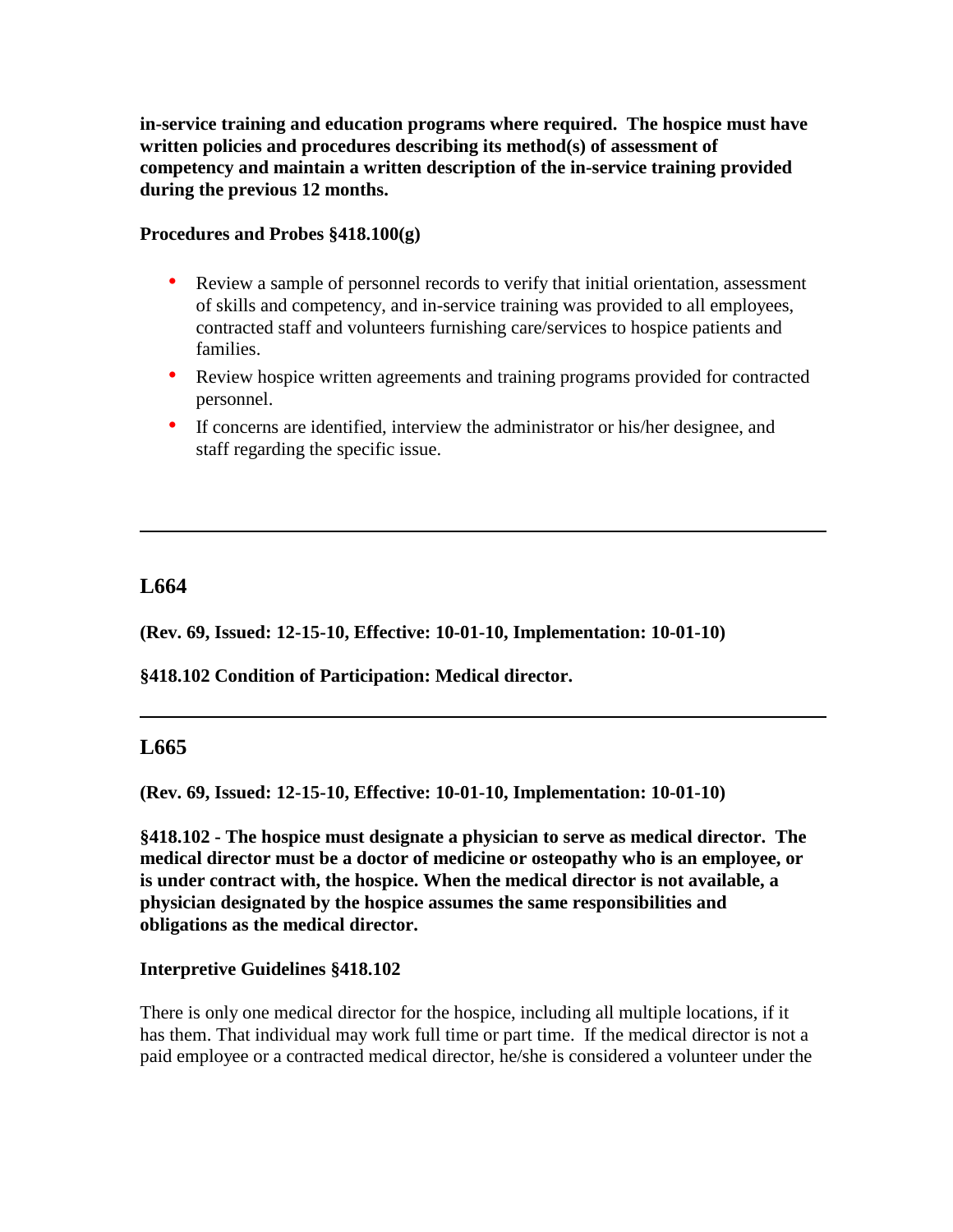control of the hospice. All other hospice physicians function under the supervision of the medical director.

## **Procedures and Probes §418.102**

Identify through interview and documentation who the medical director is and who is designated to serve in this capacity in his/her absence.

# **L666**

**(Rev. 69, Issued: 12-15-10, Effective: 10-01-10, Implementation: 10-01-10)**

# **§418.102(a) Standard: Medical director contract.**

**(1) A hospice may contract with either of the following—**

- **(i) A self-employed physician; or**
- *(ii)* **A physician employed by a professional entity or physicians group.**

**When contracting for medical director services, the contract must specify the physician who assumes the medical director responsibilities and obligations.**

## **Interpretive Guidelines §418.102(a)**

The medical director may also be a volunteer physician under the control of the hospice, as long as this person meets all Federal and State requirements for a hospice physician.

# **L667**

**(Rev. 69, Issued: 12-15-10, Effective: 10-01-10, Implementation: 10-01-10)**

**§418.102(b) Standard: Initial certification of terminal illness.**

**The medical director or physician designee reviews the clinical information for each hospice patient and provides written certification that it is anticipated that the patient's life expectancy is 6 months or less if the illness runs its normal course. The physician must consider the following when making this determination:** 

- **(1) The primary terminal condition;**
- **(2) Related diagnosis(es), if any;**
- **(3) Current subjective and objective medical findings;**
- **(4) Current medication and treatment orders; and**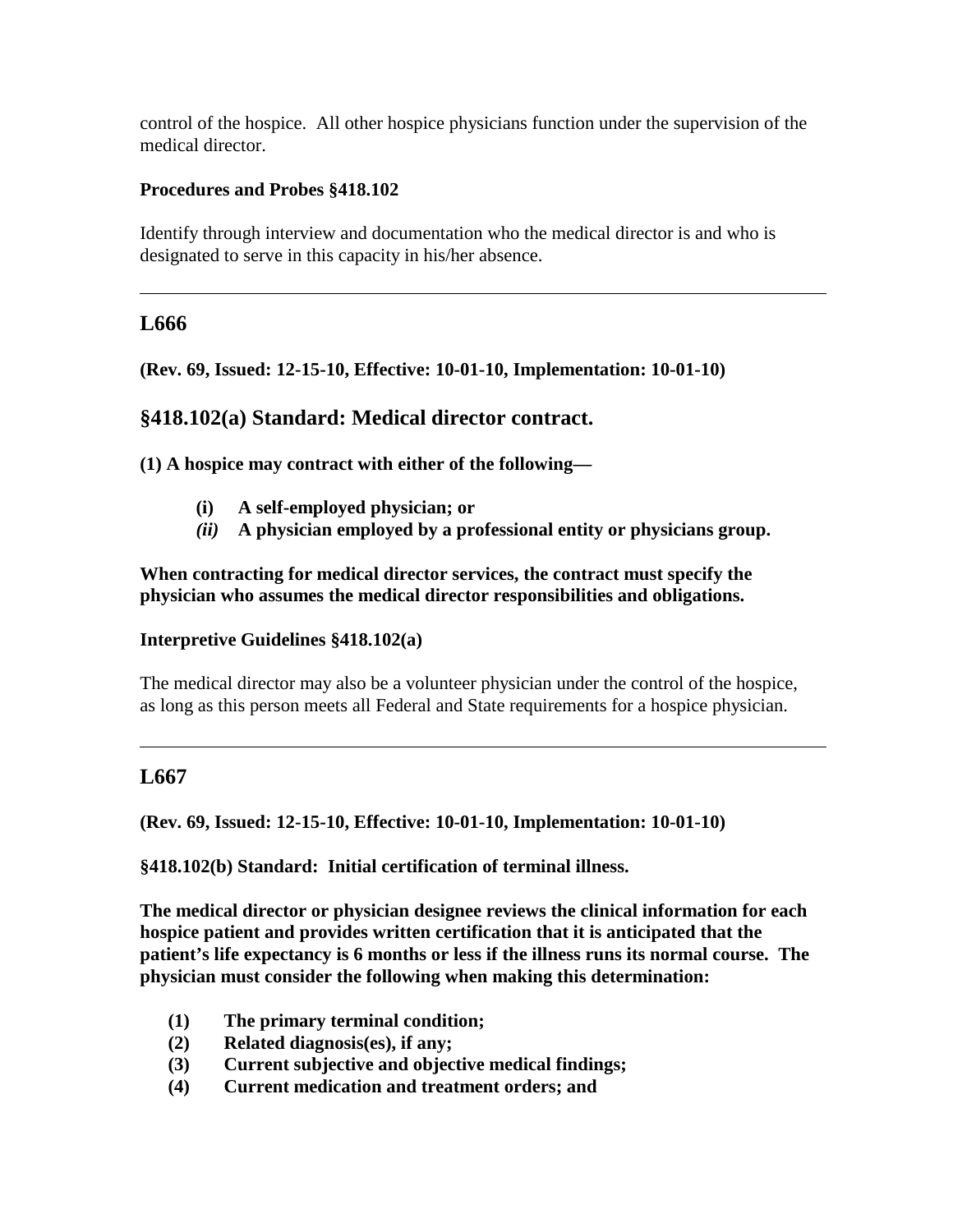### **(5) Information about the medical management of any of the patient's conditions unrelated to the terminal illness.**

### **Interpretive Guidelines §418.102(b)**

- The medical director or physician designee (who is a hospice employee or under contract with the hospice) has the responsibility for the medical component of the hospice's patient care program, including initial certifications and recertifications of terminal illness.
- During the clinical record review, verify that the clinical information necessary for certification is present in the record.

## **L668**

**(Rev. 69, Issued: 12-15-10, Effective: 10-01-10, Implementation: 10-01-10)**

**§418.102(c) Standard: Recertification of the terminal illness.** 

**Before the recertification period for each patient, as described in §418.21(a), the medical director or physician designee must review the patient's clinical information.**

## **L669**

**(Rev. 69, Issued: 12-15-10, Effective: 10-01-10, Implementation: 10-01-10)**

**§418.102(d) Standard: Medical director responsibility.**

**The medical director or physician designee has responsibility for the medical component of the hospice's patient care program.**

## **Interpretive Guidelines §418.102(d)**

The single individual who fills the role of the medical director assumes overall responsibility for the medical component of the hospice's patient care program. This responsibility, which extends to all hospice multiple locations, includes overseeing the implementation of the entire physician, nursing, social work, therapy, and counseling areas within the hospice to ensure that these areas consistently meet patient and family needs.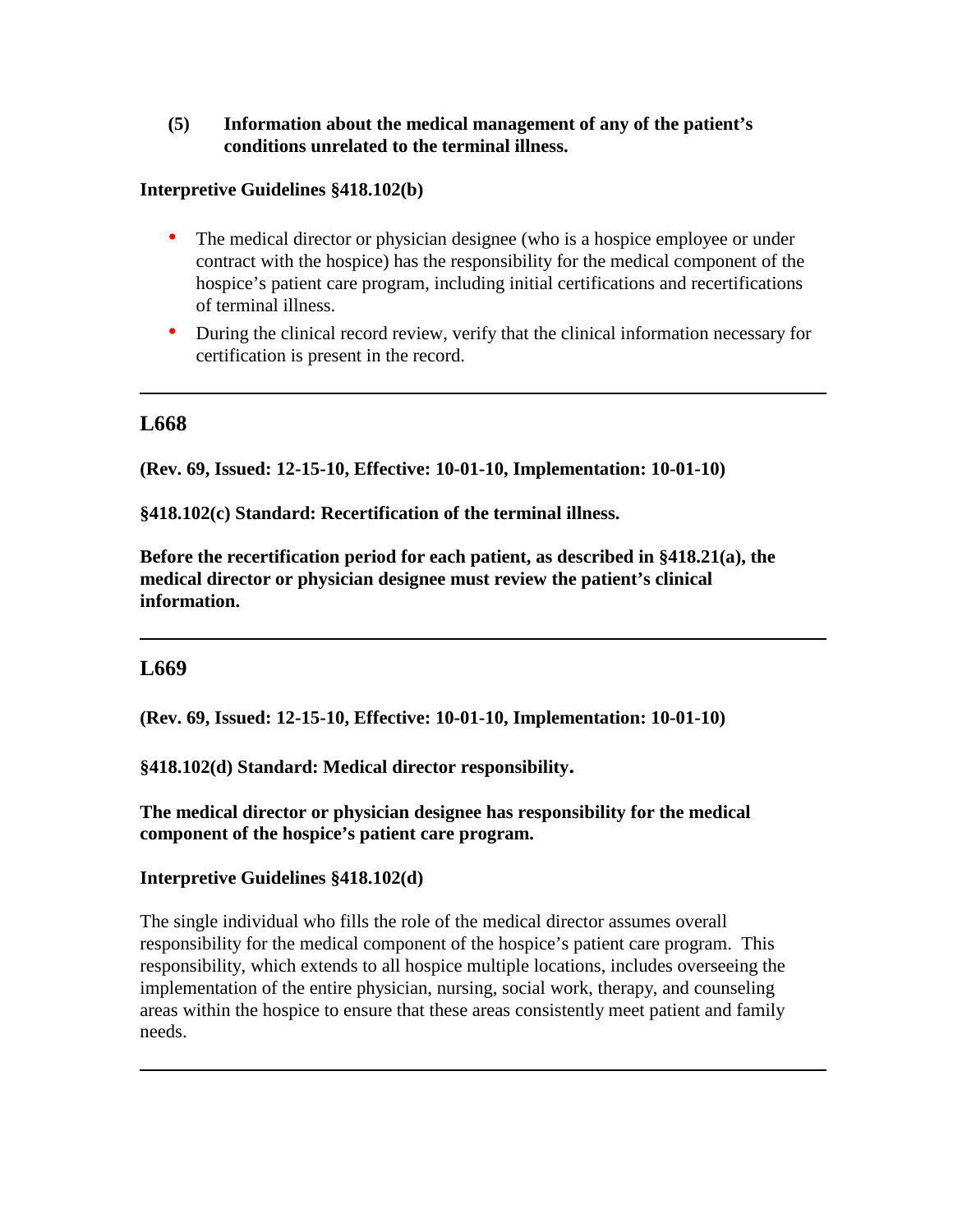## **L670**

**(Rev. 69, Issued: 12-15-10, Effective: 10-01-10, Implementation: 10-01-10)**

**§418.104 Condition of participation: Clinical records.**

## **L671**

**(Rev. 69, Issued: 12-15-10, Effective: 10-01-10, Implementation: 10-01-10)**

**§418.104 - A clinical record containing past and current findings is maintained for each hospice patient. The clinical record must contain correct clinical information that is available to the patient's attending physician and hospice staff. The clinical record may be maintained electronically.**

# **L672**

**(Rev. 69, Issued: 12-15-10, Effective: 10-01-10, Implementation: 10-01-10)**

**§418.104(a) Standard: Content.**

**Each patient's record must include the following:**

**(1) The initial plan of care, updated plans of care, initial assessment, comprehensive assessment, updated comprehensive assessments, and clinical notes.**

# **L673**

**(Rev. 69, Issued: 12-15-10, Effective: 10-01-10, Implementation: 10-01-10)**

**§418.104(a)(2) Signed copies of the notice of patient rights in accordance with §418.52 and election statement in accordance with §418.24.**

## **L674**

**(Rev. 69, Issued: 12-15-10, Effective: 10-01-10, Implementation: 10-01-10)**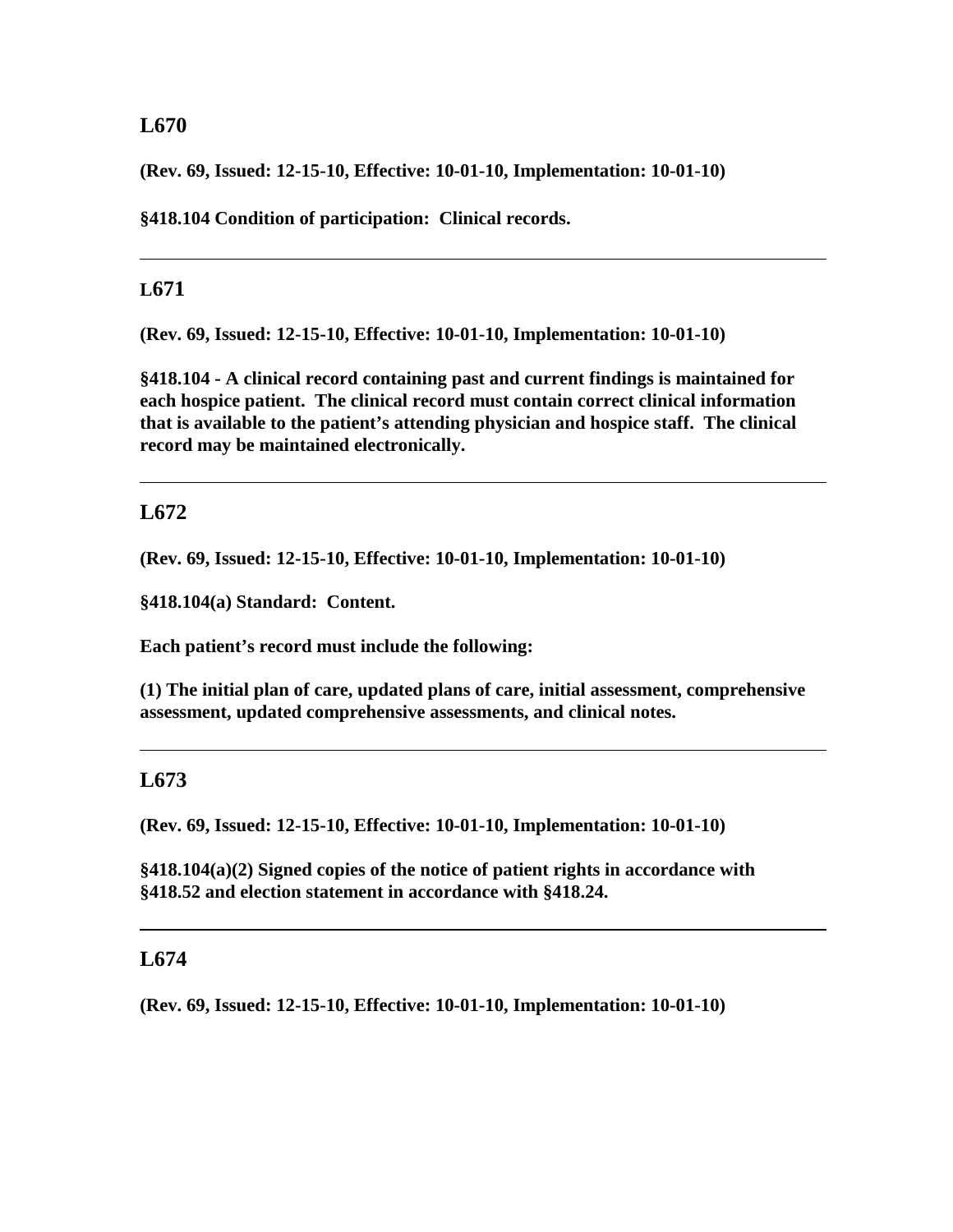**§418.104(a)(3) - Responses to medications, symptom management, treatments, and services.**

## **L675**

**(Rev. 69, Issued: 12-15-10, Effective: 10-01-10, Implementation: 10-01-10)**

**§418.104(a)(4) - Outcome measure data elements, as described in §418.54(e) of this subpart.**

### **L676**

**(Rev. 69, Issued: 12-15-10, Effective: 10-01-10, Implementation: 10-01-10)**

**§418.104(a)(5) - Physician certification and recertification of terminal illness as required in §418.22 and §418.25 and described in §418.102(b) and §418.102(c) respectively, if appropriate.**

### **L677**

**(Rev. 69, Issued: 12-15-10, Effective: 10-01-10, Implementation: 10-01-10)**

**§418.104(a)(6) - Any advance directives as described in §418.52(a)(2).**

### **L678**

**(Rev. 69, Issued: 12-15-10, Effective: 10-01-10, Implementation: 10-01-10)**

**§418.104(a)(7) - Physician orders.**

## **L679**

**(Rev. 69, Issued: 12-15-10, Effective: 10-01-10, Implementation: 10-01-10)**

**§418.104(b) Standard: Authentication.**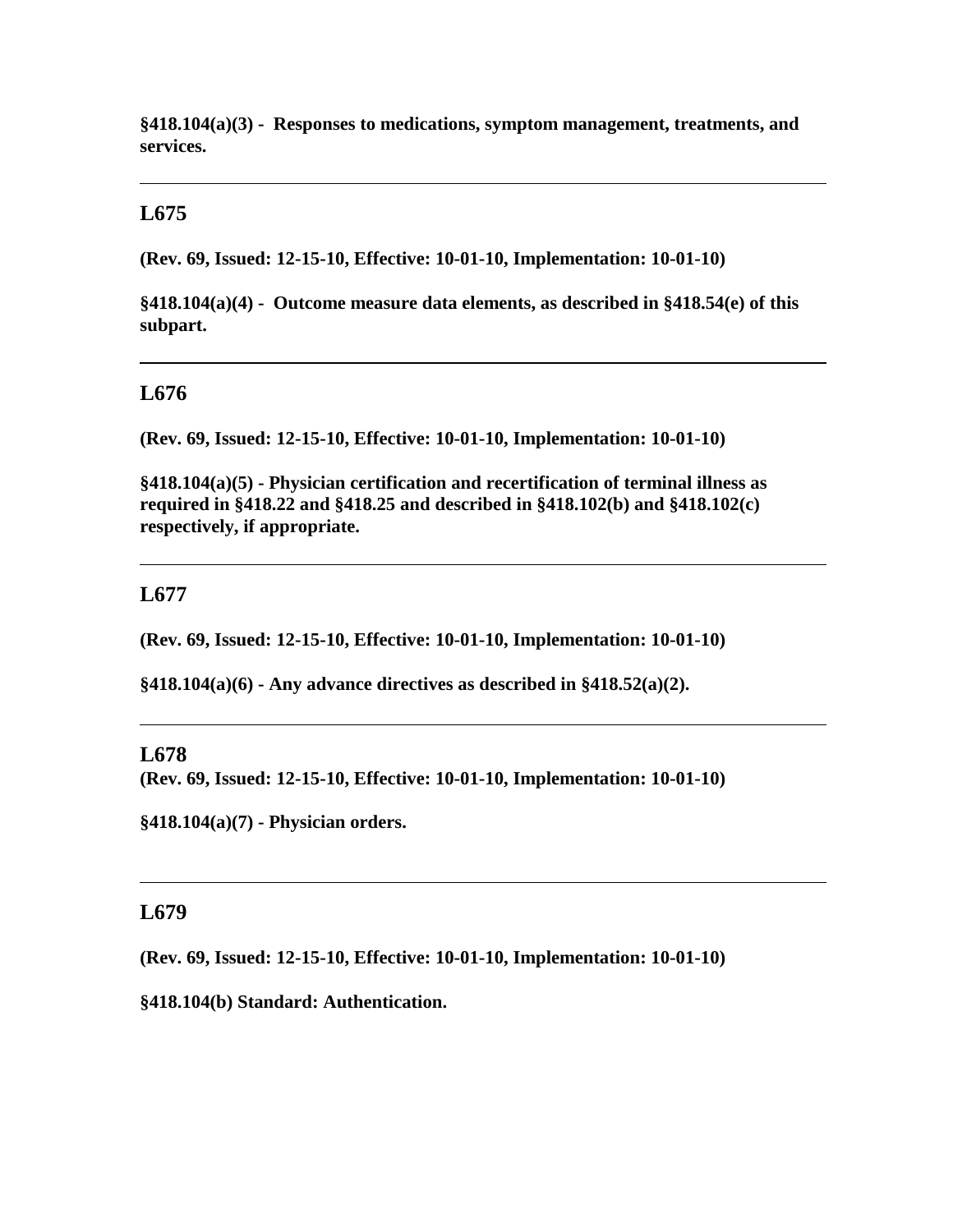**All entries must be legible, clear, complete, and appropriately authenticated and dated in accordance with hospice policy and currently accepted standards of practice.** 

## **Interpretive Guidelines§418.104(b)**

A hospice may create its own policy on authentication of clinical records based on accepted standards of practice. Hospices must follow State laws regarding authentication of clinical records, and, within this context, alter their policies as often as necessary to adapt to changing technologies and practices.

Medicare requires a legible identifier for services provided/ordered. This method must be handwritten (not stamped) or an electronic signature to sign an order or other clinical record documentation. The noted exception is that facsimiles of original written or electronic signatures are acceptable for the certifications of terminal illness for hospice. Stamped signatures are not acceptable.

Providers and physicians using electronic signatures should recognize that there is a potential for misuse or abuse with alternate signature methods. For example, providers need a system and software products that are protected against modification, etc., and should apply administrative procedures that are adequate and correspond to recognized standards and laws. The individual whose name is on the alternate signature method as well as the provider bear the responsibility for the authenticity of the information to which they have attested. Physicians should check with their attorneys and malpractice insurers in regard to the use of alternative signature methods.

## **Hospices may not accept stamped physician signatures on orders, treatments, or other documents that are a part of the patient's clinical record.**

Surveyors must have access to clinical records. If the record is maintained electronically, the hospice must provide all equipment necessary to read the record in its entirety. The hospice must also produce a paper copy of the record, if requested by the surveyor.

All State licensure and State practice regulations continue to apply to Medicare-approved hospices. Where State law is more restrictive than Medicare, the hospice needs to apply the State law standard.

## **Procedures and Probes §418.104(b)**

Ask the hospice to explain their system of authentication. Verify that at a minimum it includes the following safeguards:

• The hospice has a method to identify the author of each entry. This would include verification of the author of faxed orders/entries or computer entries.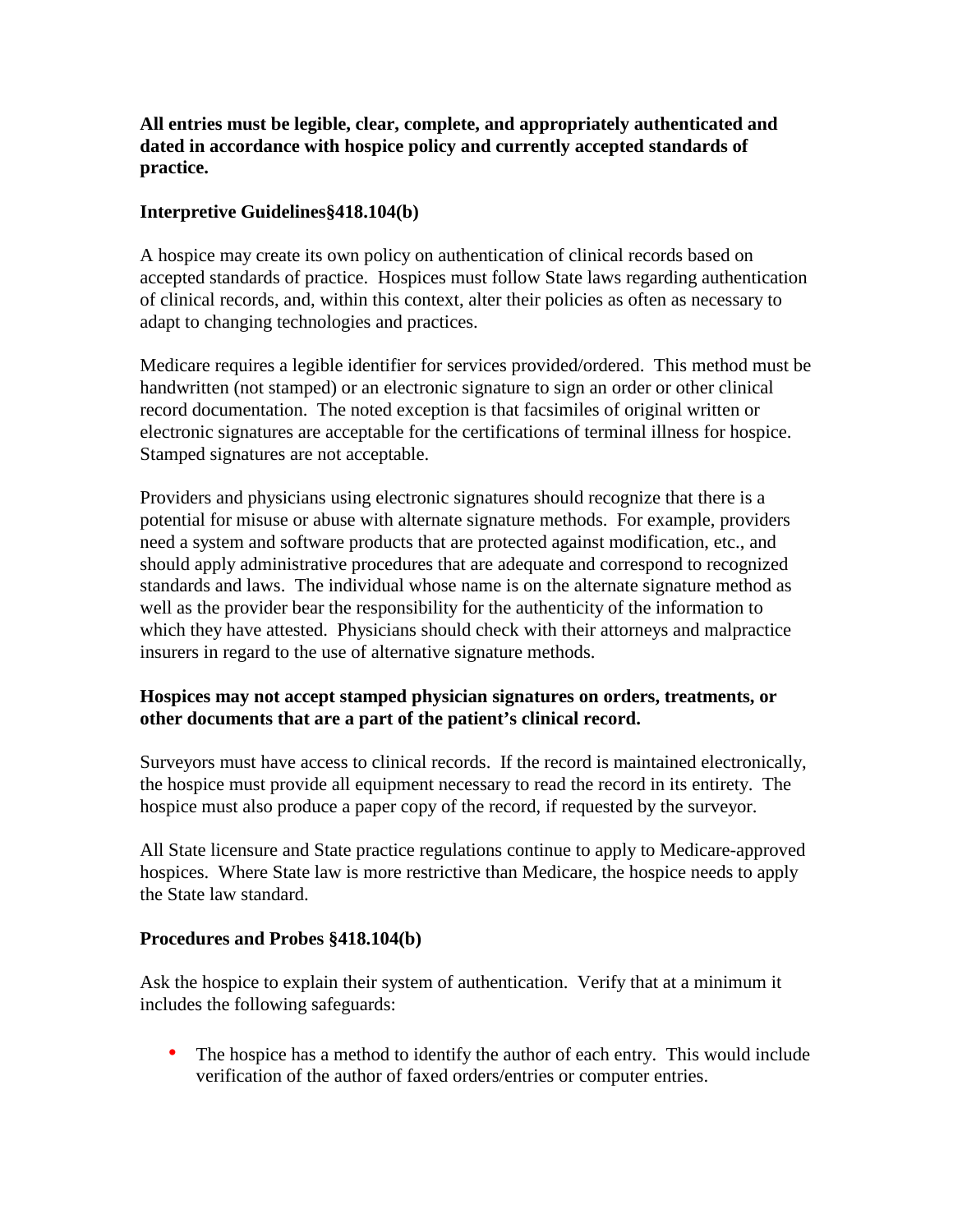- If the hospice is using electronic medical records, electronic authentication must have a user ID and password protections in place.
- Every entry, both written and electronic, must be signed and dated by the person performing the service.

## **L680**

**(Rev. 69, Issued: 12-15-10, Effective: 10-01-10, Implementation: 10-01-10)**

### **§418.104(c) Standard: Protection of information**

**The clinical record, its contents and the information contained therein must be safeguarded against loss or unauthorized use. The hospice must be in compliance with the Department's rules regarding personal health information as set out at 45 CFR parts 160 and 164.**

#### **Interpretive Guidelines§418.104(c)**

The hospice must ensure that unauthorized individuals cannot gain access to patient records, and that individuals cannot alter patient records.

#### **Procedures and Probes §418.104(c)**

- How does the hospice protect the confidentiality of clinical records.
- What is the hospice's policy on leaving and protecting clinical record information in the patient's home?
- If the hospice uses electronic patient records, what security safeguards are in place to protect the electronic system against loss, theft, damage, disruption of operations or unauthorized use?
- Is access to clinical records controlled?
- Are there measures in place to protect the patient from identity theft?
- Observe the hospice's security practices for patient records. Are patient records (hard copy or electronic) left unsecured or unattended?
- Verify that adequate precautions are taken to prevent physical or electronic altering.

# **L681**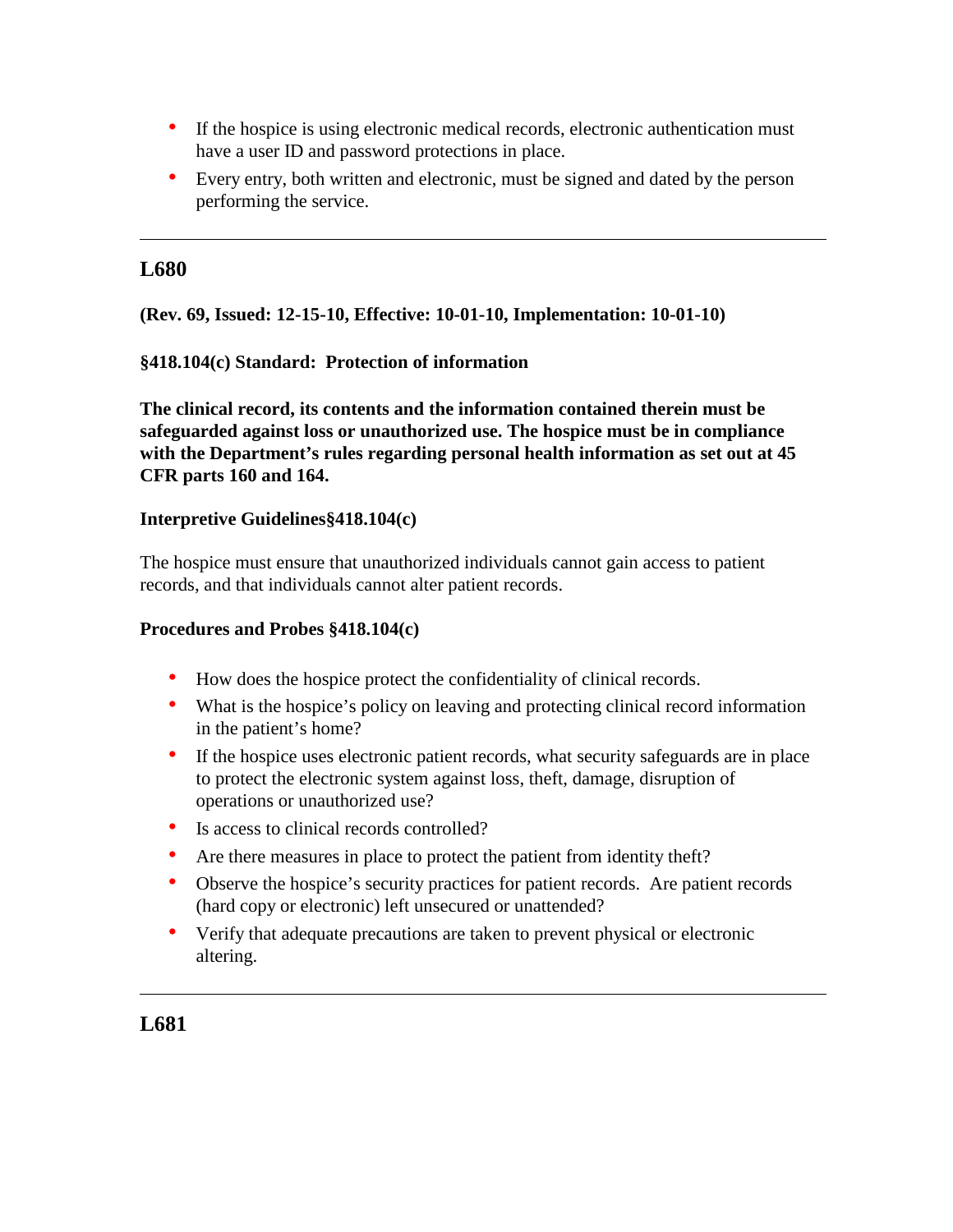**(Rev. 69, Issued: 12-15-10, Effective: 10-01-10, Implementation: 10-01-10)**

**§418.104(d) Standard: Retention of records**

**Patient clinical records must be retained for 6 years after the death or discharge of the patient, unless State law stipulates a longer period of time. If the hospice discontinues operation, hospice policies must provide for retention and storage of clinical records. The hospice must inform its State agency and its CMS Regional office where such clinical records will be stored and how they may be accessed.**

## **L682**

**(Rev. 69, Issued: 12-15-10, Effective: 10-01-10, Implementation: 10-01-10)**

**§418.104(e) Standard: Discharge or transfer of care**

**(1) If the care of a patient is transferred to another Medicare/Medicaid-certified facility, the hospice must forward, to the receiving facility, a copy of-**

- **(i) The hospice discharge summary; and**
- **(ii) The patient's clinical record, if requested.**

# **L683**

**(Rev. 69, Issued: 12-15-10, Effective: 10-01-10, Implementation: 10-01-10)**

**§418.104(e)(2) - If a patient revokes the election of hospice care, or is discharged from hospice in accordance with §418.26, the hospice must forward to the patient's attending physician, a copy of-**

- **(i) The hospice discharge summary; and**
- **(ii) The patient's clinical record, if requested.**

## **L684**

**(Rev. 69, Issued: 12-15-10, Effective: 10-01-10, Implementation: 10-01-10)**

**§418.104(e)(3) - The hospice discharge summary as required by (e)(1) and (e)(2) of this section must include—**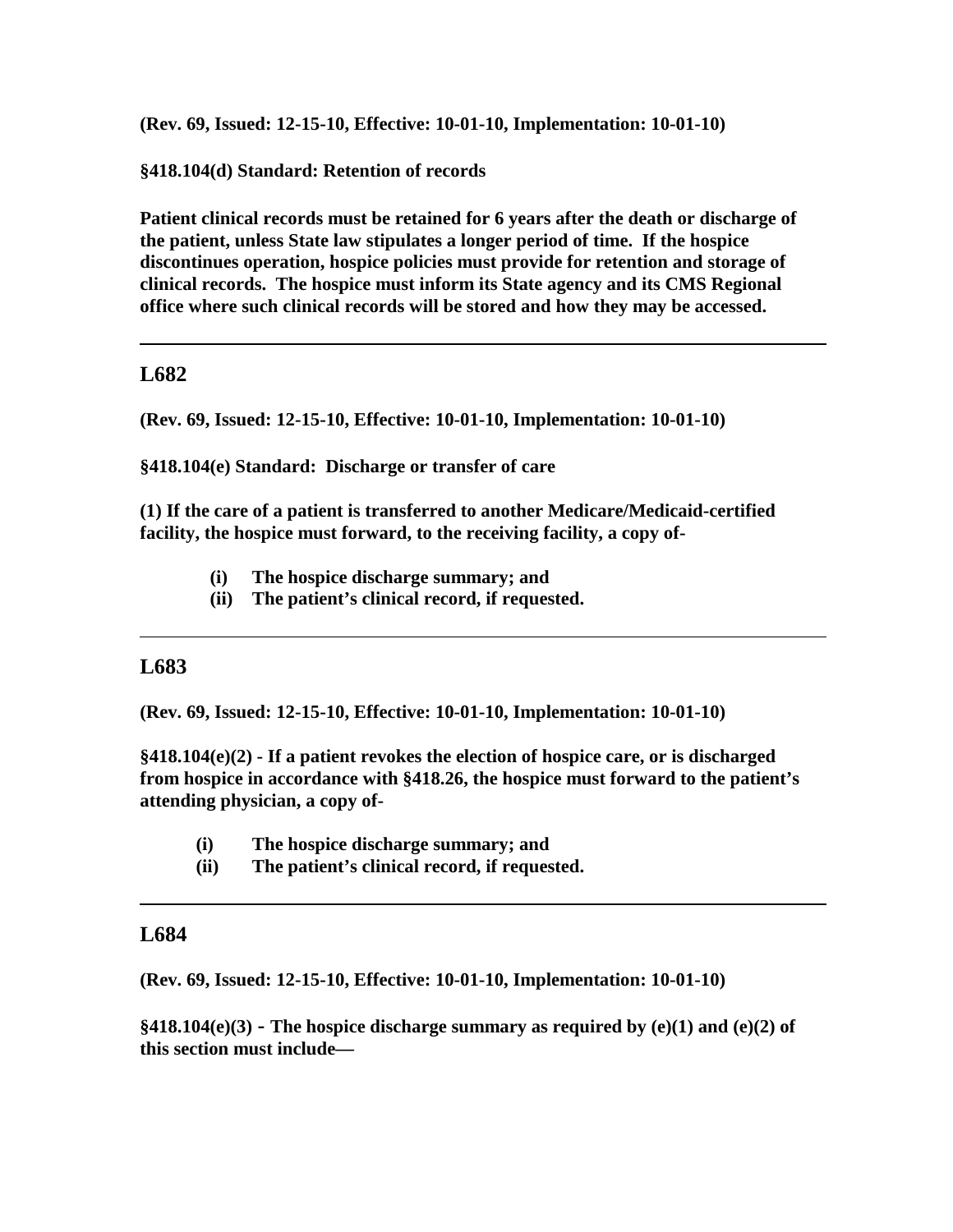- **(i) A summary of the patient's stay including treatments, symptoms and pain management;**
- **(ii) The patient's current plan of care;**
- **(iii) The patient's latest physician orders; and**
- **(iv) Any other documentation that will assist in post-discharge continuity of care or that is requested by the attending physician or receiving facility.**

## **Interpretive Guidelines §418.104(e)**

For further information regarding revocation or termination of hospice services see Chapter 2, §2081 and §2082 of this manual.

# **L685**

**(Rev. 69, Issued: 12-15-10, Effective: 10-01-10, Implementation: 10-01-10)**

## **§418.104(f) Standard: Retrieval of clinical records**

**The clinical record, whether hard copy or in electronic form, must be made readily available on request by an appropriate authority.** 

### **Interpretive Guidelines §418.104(f)**

An appropriate authority includes representatives from the SA or other authorized entity, who visits the hospice for the purpose of determining in accordance with Section 1864(a) of the Act whether the hospice is meeting all conditions of participation.

If the clinical record is maintained electronically, the hospice must provide all equipment necessary to read the record in its entirety. The hospice must also produce a paper copy of the record, if requested by the surveyor. In addition, ascertain how the hospice ensures that the record is up-to-date including documentation of recent services/visits or handwritten notes held by staff that were not included in the record when the paper copy was produced.

## **L686**

**(Rev. 69, Issued: 12-15-10, Effective: 10-01-10, Implementation: 10-01-10)**

**§418.106 Condition of participation: Drugs and biologicals, medical supplies, and durable medical equipment.**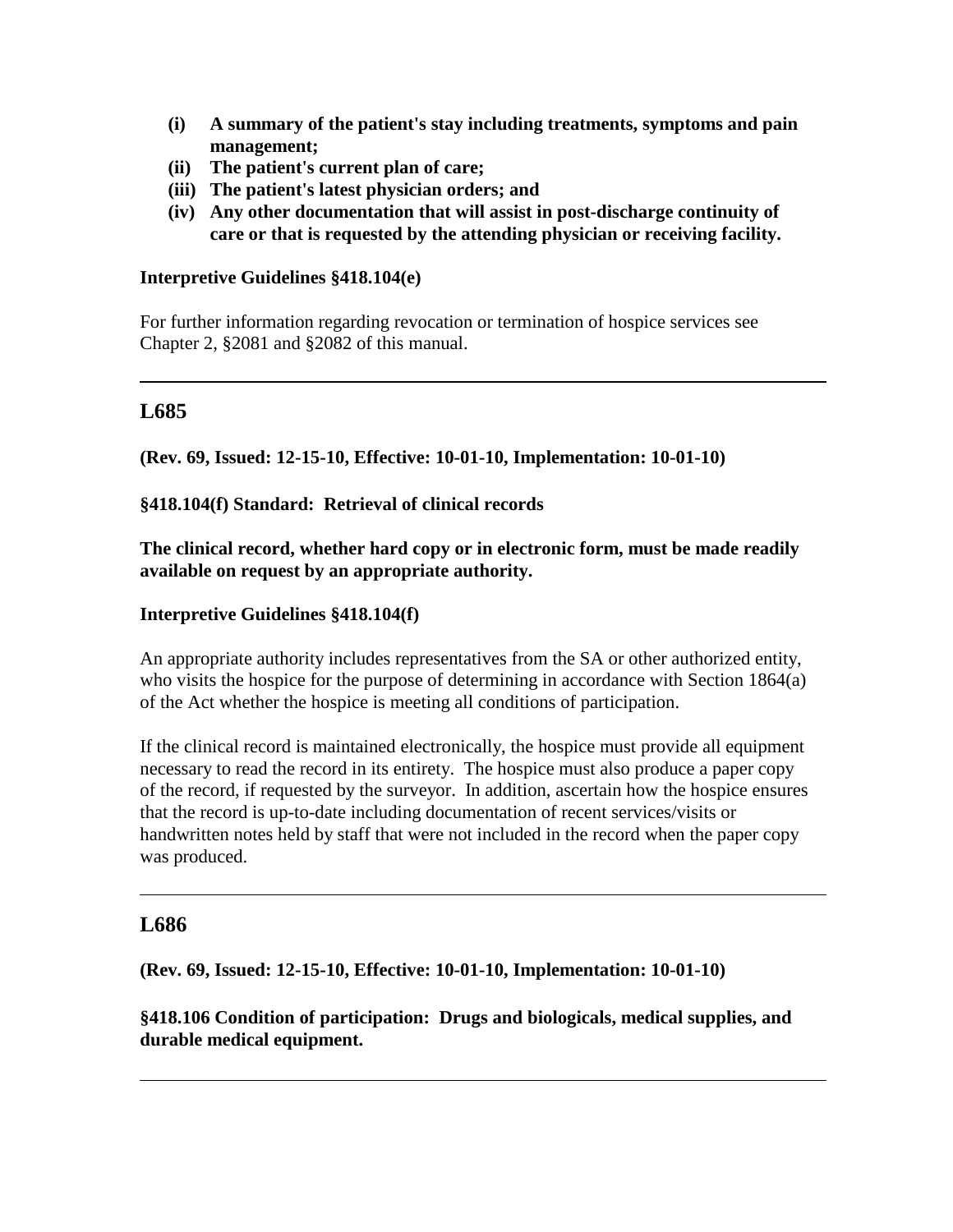## **L687**

**(Rev. 69, Issued: 12-15-10, Effective: 10-01-10, Implementation: 10-01-10)**

**§418.106 - Medical supplies and appliances, as described in §410.36 of this chapter; durable medical equipment, as described in §410.38 of this chapter; and drugs and biologicals related to the palliation and management of the terminal illness and related conditions, as identified in the hospice plan of care, must be provided by the hospice while the patient is under hospice care.**

#### **L688**

*(Rev. 200, Issued: 02-21-20; Effective: 02-21-20, Implementation: 02-21-20)*

#### **§418.106(a)(1)**

*(1) A* **hospice that** *provides inpatient care directly in its own facility must provide pharmacy services under the direction of a qualified licensed pharmacist who is an employee of or under contract with the hospice. The provided pharmacist services must include evaluation of a patient's response to medication therapy, identification of potential adverse drug reactions, and recommended appropriate corrective action.*

**Interpretive Guidelines: §418.106(a)***(1)*

*Guidance pending and will be updated in future release.* 

#### **L689**

*(Rev. 200, Issued: 02-21-20; Effective: 02-21-20, Implementation: 02-21-20)*

*§418.106(a)(2)*

*[Reserved for Future Use]*

#### **L690**

**(Rev. 69, Issued: 12-15-10, Effective: 10-01-10, Implementation: 10-01-10)**

**§418.106(b) Standard: Ordering of drugs.**

**(1) Only a physician as defined by Section 1861(r)(1) of the Act, or a nurse practitioner in accordance with the plan of care and State law, may order drugs for**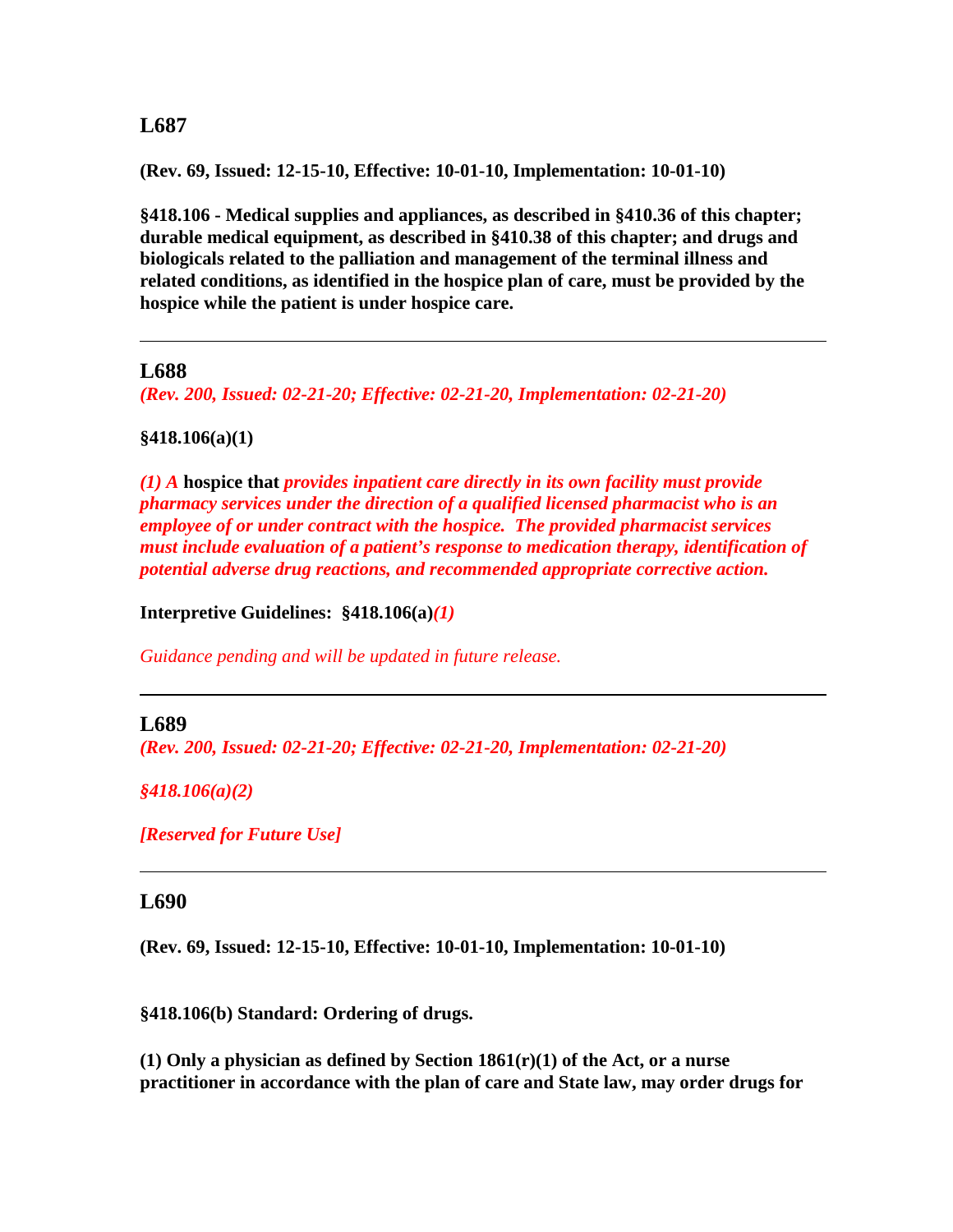**the patient.** 

**(2) If the drug order is verbal or given by or through electronic transmission—**

- **(i) It must be given only to a licensed nurse, nurse practitioner (where appropriate), pharmacist, or physician; and**
- **(ii) The individual receiving the order must record and sign it immediately and have the prescribing person sign it in accordance with State and Federal regulations.**

# **L691**

**(Rev. 69, Issued: 12-15-10, Effective: 10-01-10, Implementation: 10-01-10)**

**§418.106(c) Standard: Dispensing of drugs and biologicals.**

**The hospice must—**

- **(1) Obtain drugs and biologicals from community or institutional pharmacists or stock drugs and biologicals itself.**
- **(2) The hospice that provides inpatient care directly in its own facility must:**
	- **(i) Have a written policy in place that promotes dispensing accuracy; and**
	- **(ii) Maintain current and accurate records of the receipt and disposition of all controlled drugs.**

## **Interpretive Guidelines §418.106(c)**

A biological is any medicinal preparation made from living organisms and their products including, but not limited to, serums, vaccines, antigens, and antitoxins.

# **L692**

**(Rev. 69, Issued: 12-15-10, Effective: 10-01-10, Implementation: 10-01-10)**

**§418.106(d) Standard: Administration of drugs and biologicals.**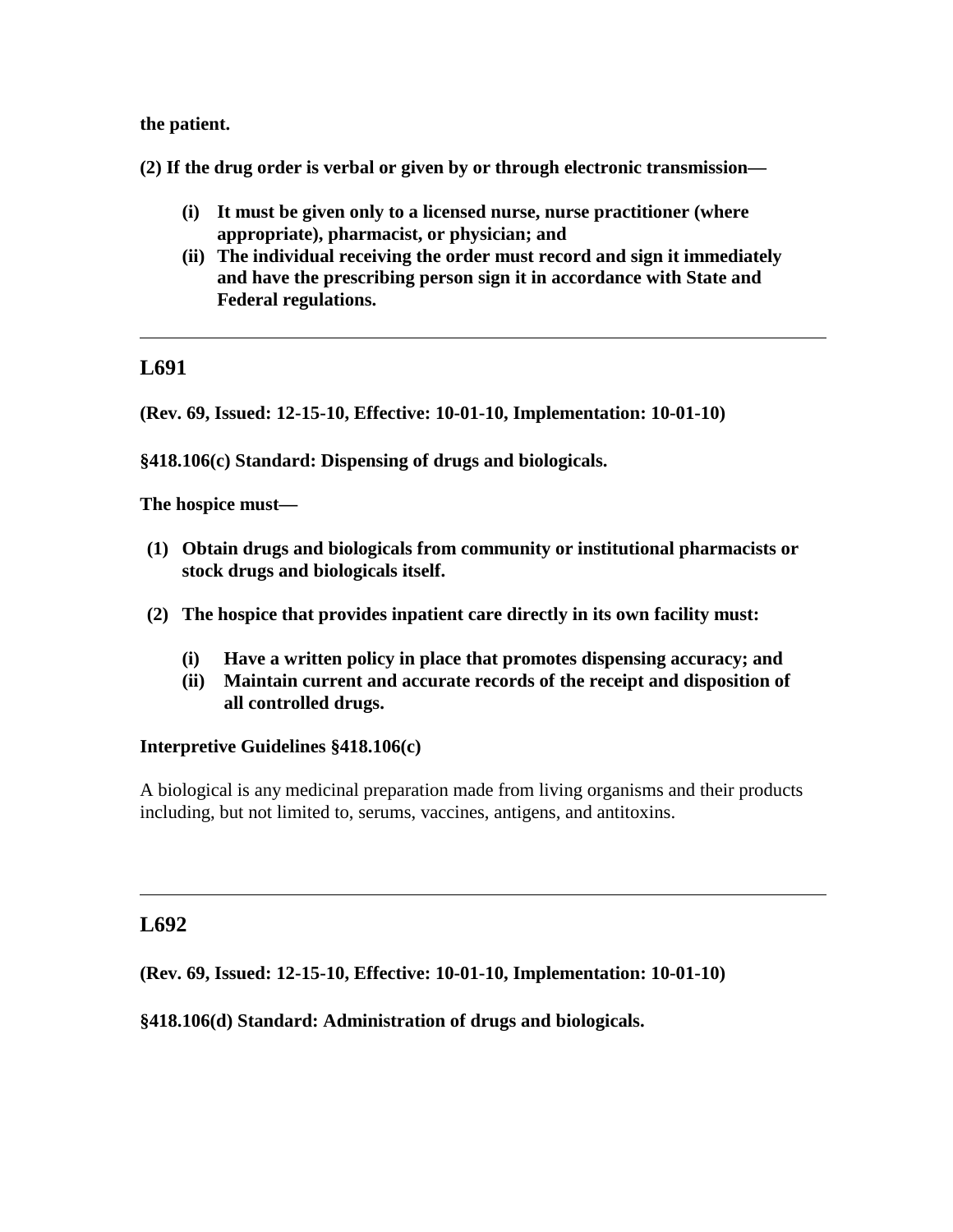- **(1) The interdisciplinary group, as part of the review of the plan of care, must determine the ability of the patient and/or family to safely self-administer drugs and biologicals to the patient in his or her home.**
- **(2) Patients receiving care in a hospice that provides inpatient care directly in its own facility may only be administered medications by the following individuals:** 
	- **(i) A licensed nurse, physician, or other health care professional in accordance with their scope of practice and State law;**
	- *(iii)* **An employee who has completed a State-approved training program in medication administration; and**
	- *(iv)* **The patient, upon approval by the interdisciplinary group.**

## **Interpretive Guidelines §418.106(d)**

The patient's individualized written plan of care should identify if the patient and/or family are self-administering drugs and biologicals. If the patient and/or family are not capable of safely administering drugs and biologicals in the home, the hospice must address this issue in the patient's plan of care.

# **L693**

**(Rev. 69, Issued: 12-15-10, Effective: 10-01-10, Implementation: 10-01-10)**

**§418.106(e) Standard: Labeling, disposing, and storing of drugs and biologicals**

**(1) Labeling. Drugs and biologicals must be labeled in accordance with currently accepted professional practice and must include appropriate usage and cautionary instructions, as well as an expiration date (if applicable).** 

## **Interpretive Guidelines §418.106(e)(1)**

The hospice must have a system to ensure that they do not provide to their patients (either directly or under arrangement) outdated, mislabeled, or otherwise unusable drugs and biologicals.

# **L694**

**(Rev. 69, Issued: 12-15-10, Effective: 10-01-10, Implementation: 10-01-10)**

**§418.106(e)(2) Disposing.**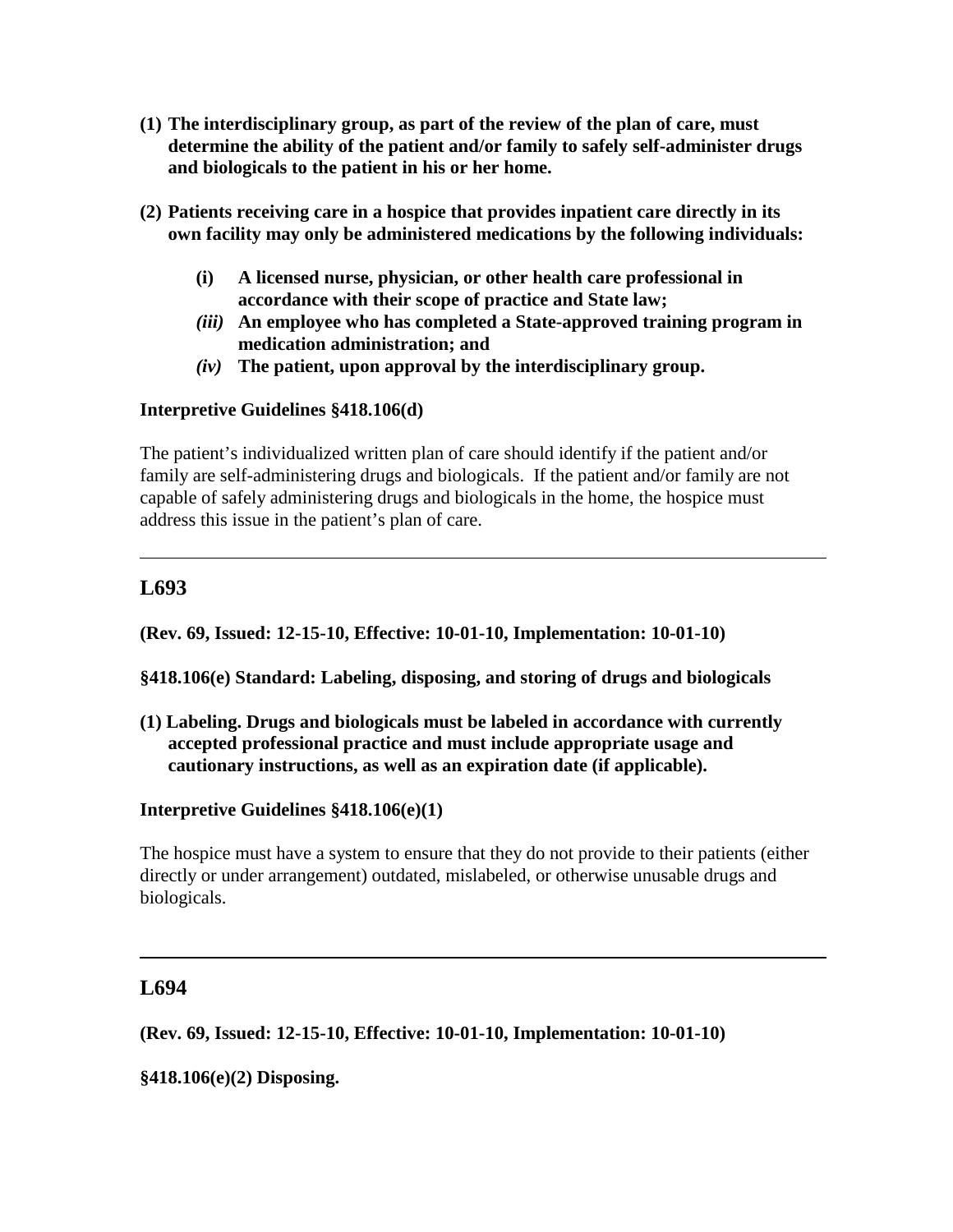**(i) Safe use and disposal of controlled drugs in the patient's home. The hospice must have written policies and procedures for the management and disposal of controlled drugs in the patient's home. At the time when controlled drugs are first ordered the hospice must:**

# **L695**

**(Rev. 69, Issued: 12-15-10, Effective: 10-01-10, Implementation: 10-01-10)**

**§418.106(e)(2)(A) - Provide a copy of the hospice written policies and procedures on the management and disposal of controlled drugs to the patient or patient representative and family;**

## **L696**

**(Rev. 69, Issued: 12-15-10, Effective: 10-01-10, Implementation: 10-01-10)**

**§418.106(e)(2)(B) - Discuss the hospice policies and procedures for managing the safe use and disposal of controlled drugs with the patient or representative and the family in a language and manner that they understand to ensure that these parties are educated regarding the safe use and disposal of controlled drugs; and**

**Interpretive Guidelines §418.106(e)(2)(B)**

The hospice's policies and procedures may also address the safe use and disposal of controlled drugs at other times, such as when a drug is discontinued, a new controlled drug is ordered, or when the patient dies.

# **L697**

**(Rev. 69, Issued: 12-15-10, Effective: 10-01-10, Implementation: 10-01-10)**

**§418.106(e)(2)(C) - Document in the patient's clinical record that the written policies and procedures for managing controlled drugs was provided and discussed.** 

# **L698**

**(Rev. 69, Issued: 12-15-10, Effective: 10-01-10, Implementation: 10-01-10)**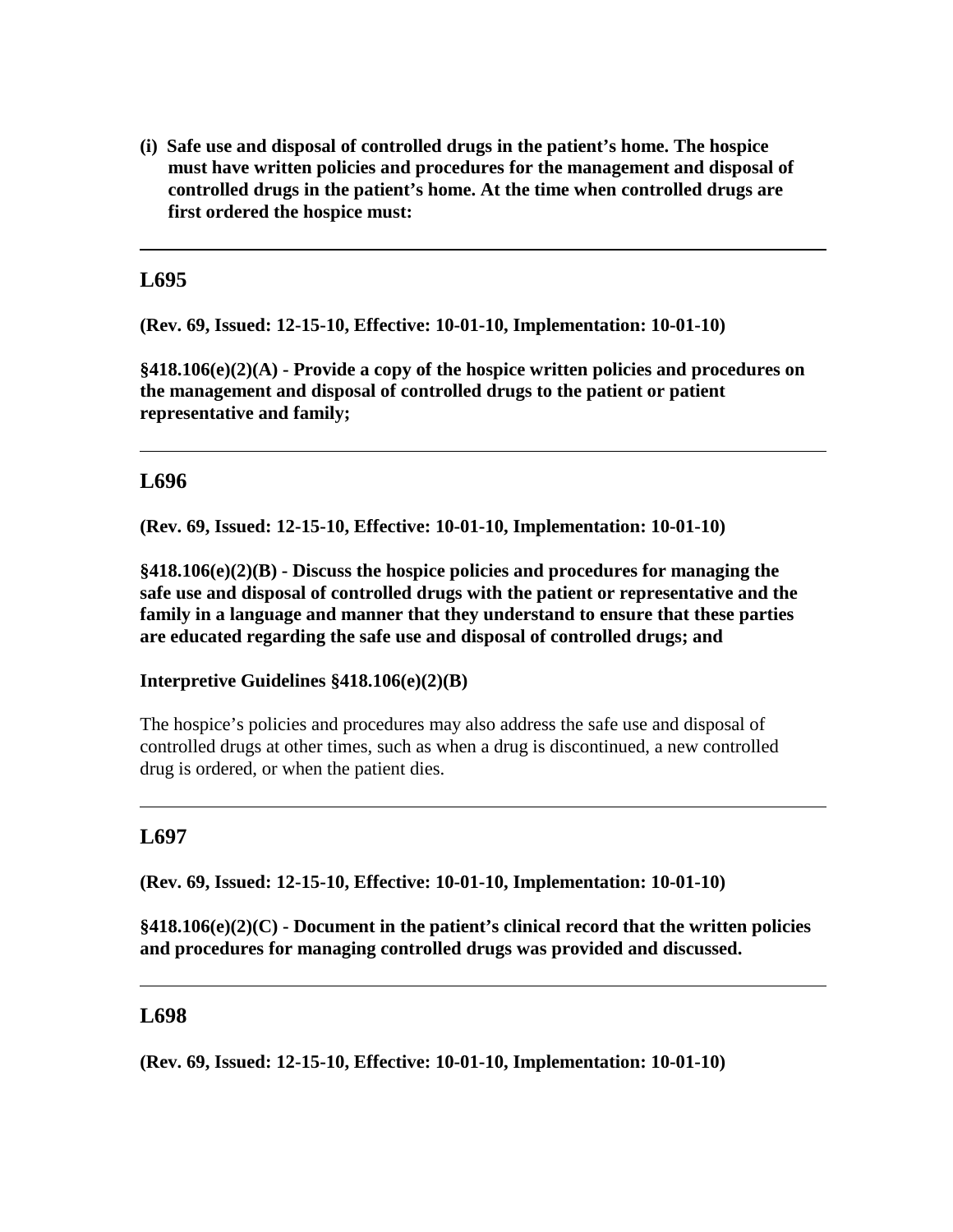**§418.106(e)(2)(C)(ii) - Disposal of controlled drugs in hospices that provide inpatient care directly. The hospice that provides inpatient care directly in its own facility must dispose of controlled drugs in compliance with the hospice policy and in accordance with State and Federal requirements. The hospice must maintain current and accurate records of the receipt and disposition of all controlled drugs.**

# **L699**

**(Rev. 69, Issued: 12-15-10, Effective: 10-01-10, Implementation: 10-01-10)**

**§418.106(e)(3) Storing - The hospice that provides inpatient care directly in its own facility must comply with the following additional requirements-**

**(i) All drugs and biologicals must be stored in secure areas. All controlled drugs listed in Schedules II, III, IV, and V of the Comprehensive Drug Abuse Prevention and Control Act of 1976 must be stored in locked compartments within such secure storage areas. Only personnel authorized to administer controlled drugs as noted in paragraph (d)(2) of this section may have access to the locked compartments; and**

## **Interpretive Guidelines §418.106(e)(3)(1)**

Compartments in the context of these regulations include, but are not limited to, drawers, cabinets, rooms, refrigerators, and carts. The provisions for "authorized personnel" to have access to keys must be determined by the hospice management in accordance with Federal, State, and local laws and facility practice.

# **L700**

**(Rev. 69, Issued: 12-15-10, Effective: 10-01-10, Implementation: 10-01-10)**

**§418.106(e)(3)(ii) - Discrepancies in the acquisition, storage, dispensing, administration, disposal, or return of controlled drugs must be investigated immediately by the pharmacist and hospice administrator and where required reported to the appropriate State authority. A written account of the investigation must be made available to State and Federal officials if required by law or regulation.**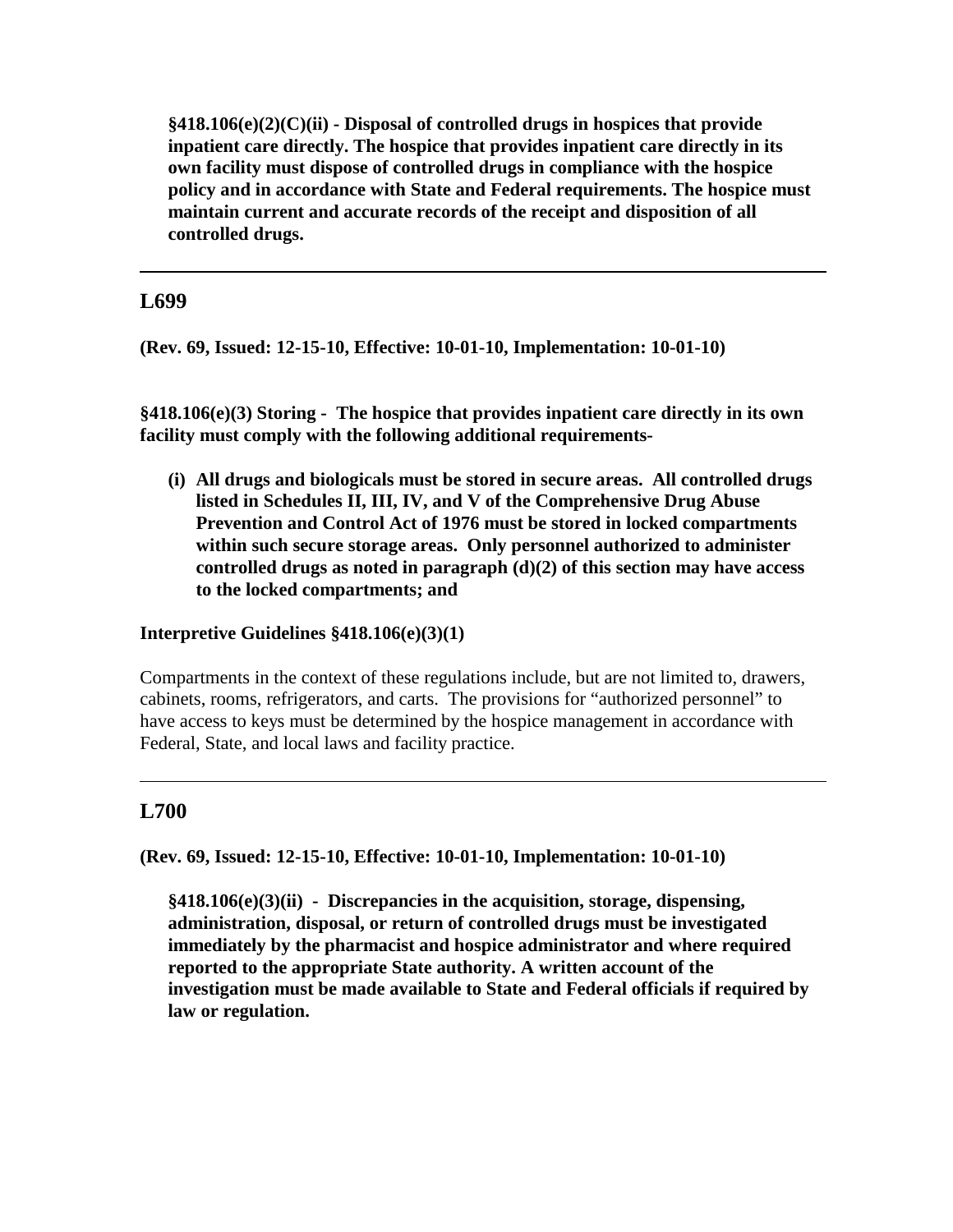# **L701**

**(Rev. 69, Issued: 12-15-10, Effective: 10-01-10, Implementation: 10-01-10)**

**§418.106(f) Standard: Use and maintenance of equipment and supplies**

**(1) The hospice must ensure that manufacturer recommendations for performing routine and preventive maintenance on durable medical equipment are followed. The equipment must be safe and work as intended for use in the patient's environment. Where a manufacturer recommendation for a piece of equipment does not exist, the hospice must ensure that repair and routine maintenance policies are developed. The hospice may use persons under contract to ensure the maintenance and repair of durable medical equipment.** 

# **L702**

**(Rev. 69, Issued: 12-15-10, Effective: 10-01-10, Implementation: 10-01-10)**

**§418.106(f)(2) - The hospice must ensure that the patient, where appropriate, as well as the family and/or other caregiver(s), receive instruction in the safe use of durable medical equipment and supplies. The hospice may use persons under contract to ensure patient and family instruction. The patient, family, and/or caregiver must be able to demonstrate the appropriate use of durable medical equipment to the satisfaction of the hospice staff.**

# **Interpretive Guidelines §418.106(f)(2)**

The instruction given to the patient/family on the use of the DME and supplies must be documented in the patient's clinical record, as well as the patient/family's understanding of the safe use of the DME and supplies.

# **Procedures and Probes §418.106(f)(2)**

During home visits ask the patient, where appropriate, family and/or other caregiver(s), to describe any instructions received regarding the use of durable medical equipment and supplies. Has the patient/family had any problems with the equipment received? Does the DME function as required and intended? Clinical record documentation should verify/support their responses.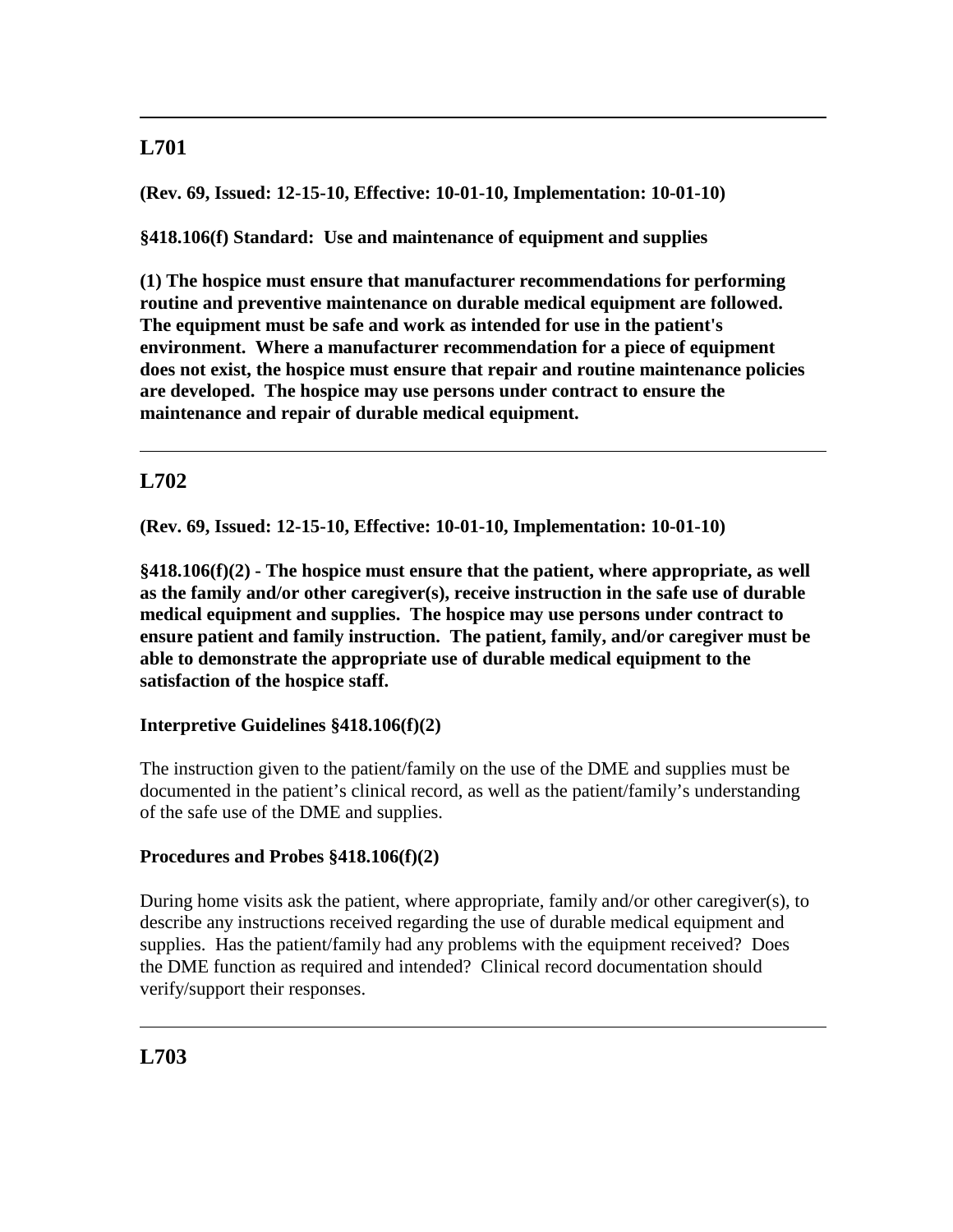**(Rev. 69, Issued: 12-15-10, Effective: 10-01-10, Implementation: 10-01-10)**

## **§418.106(f)(3) - Hospices may only contract for durable medical equipment services with a durable medical equipment supplier that meets the Medicare DMEPOS Supplier Quality and Accreditation Standards at 42 CFR §424.57. Interpretive Guidelines §418.106(f)(3)**

DMEPOS is the acronym for Durable Medical Equipment Prosthetics, Orthotics and Supplies. All DMEPOS suppliers are required under separate rulemaking to be accredited by September 30, 2009, in order to receive Medicare payment. If a hospice has a contract with a DME supplier (that has a Medicare supplier billing number), the hospice should have a letter in its file from the DME supplier stating that the DME supplier is accredited.

If the hospice contracts with a DME supplier that only serves hospices, (therefore no Medicare supplier number), the hospice will still need to have a letter in its file from the DME supplier stating that the DME is accredited.

If the hospice owns its own DME, no accreditation is needed.

## **L704**

**(Rev. 69, Issued: 12-15-10, Effective: 10-01-10, Implementation: 10-01-10)**

**§418.108 Condition of participation: Short-term inpatient care.**

#### **L705**

**(Rev. 69, Issued: 12-15-10, Effective: 10-01-10, Implementation: 10-01-10)**

**§418.108 - Inpatient care must be available for pain control, symptom management, and respite purposes, and must be provided in a participating Medicare or Medicaid facility.**

## **L706**

**(Rev. 69, Issued: 12-15-10, Effective: 10-01-10, Implementation: 10-01-10)**

**§418.108(a) Standard: Inpatient care for symptom management and pain control.** 

**Inpatient care for pain control and symptom management must be provided in one of the following:**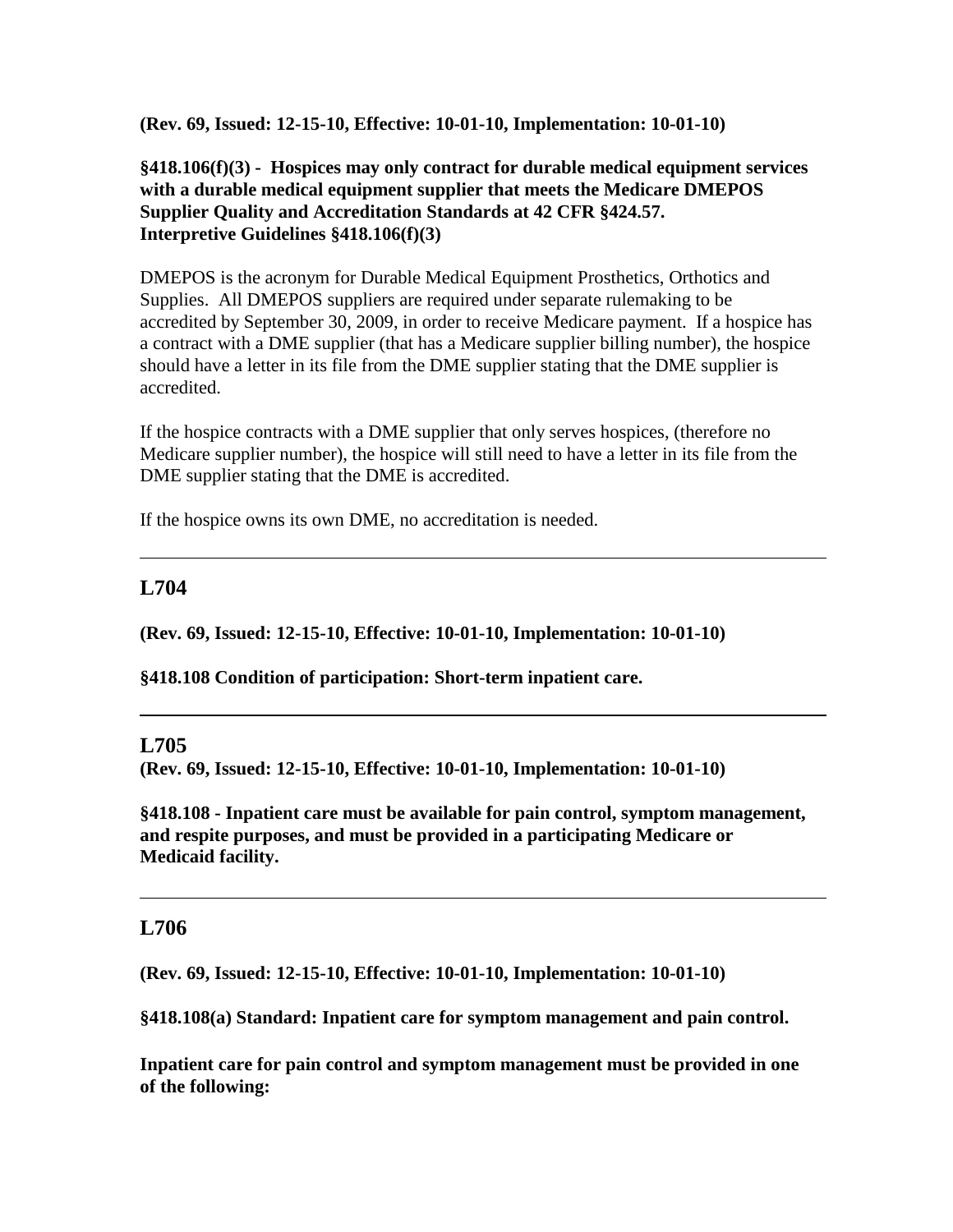**(1) A Medicare-certified hospice that meets the conditions of participation for providing inpatient care directly as specified in §418.110.** 

## **L707**

**(Rev. 69, Issued: 12-15-10, Effective: 10-01-10, Implementation: 10-01-10)**

**§418.108(a)(2) - Medicare-certified hospital or a skilled nursing facility that also meets the standards specified in §418.110(b) and (e) regarding 24-hour nursing services and patient areas.** 

## **L708**

**(Rev. 69, Issued: 12-15-10, Effective: 10-01-10, Implementation: 10-01-10)**

**§418.108(b) Standard: Inpatient care for respite purposes**

**(1) Inpatient care for respite purposes must be provided by one of the following:** 

**(i) A provider specified in paragraph (a) of this section.** 

#### **L709**

**(Rev. 69, Issued: 12-15-10, Effective: 10-01-10, Implementation: 10-01-10)**

**§418.108(b)(1)(ii) - A Medicare or Medicaid-certified nursing facility that also meets the standards specified in §418.110 (e).**

### **L710**

**(Rev. 69, Issued: 12-15-10, Effective: 10-01-10, Implementation: 10-01-10)**

**§418.108(b)(2) - The facility providing respite care must provide 24-hour nursing services that meet the nursing needs of all patients and are furnished in accordance with each patient's plan of care. Each patient must receive all nursing services as prescribed and must be kept comfortable, clean, well-groomed, and protected from accident, injury, and infection.** 

**Interpretive Guidelines §418.108(b)(2)**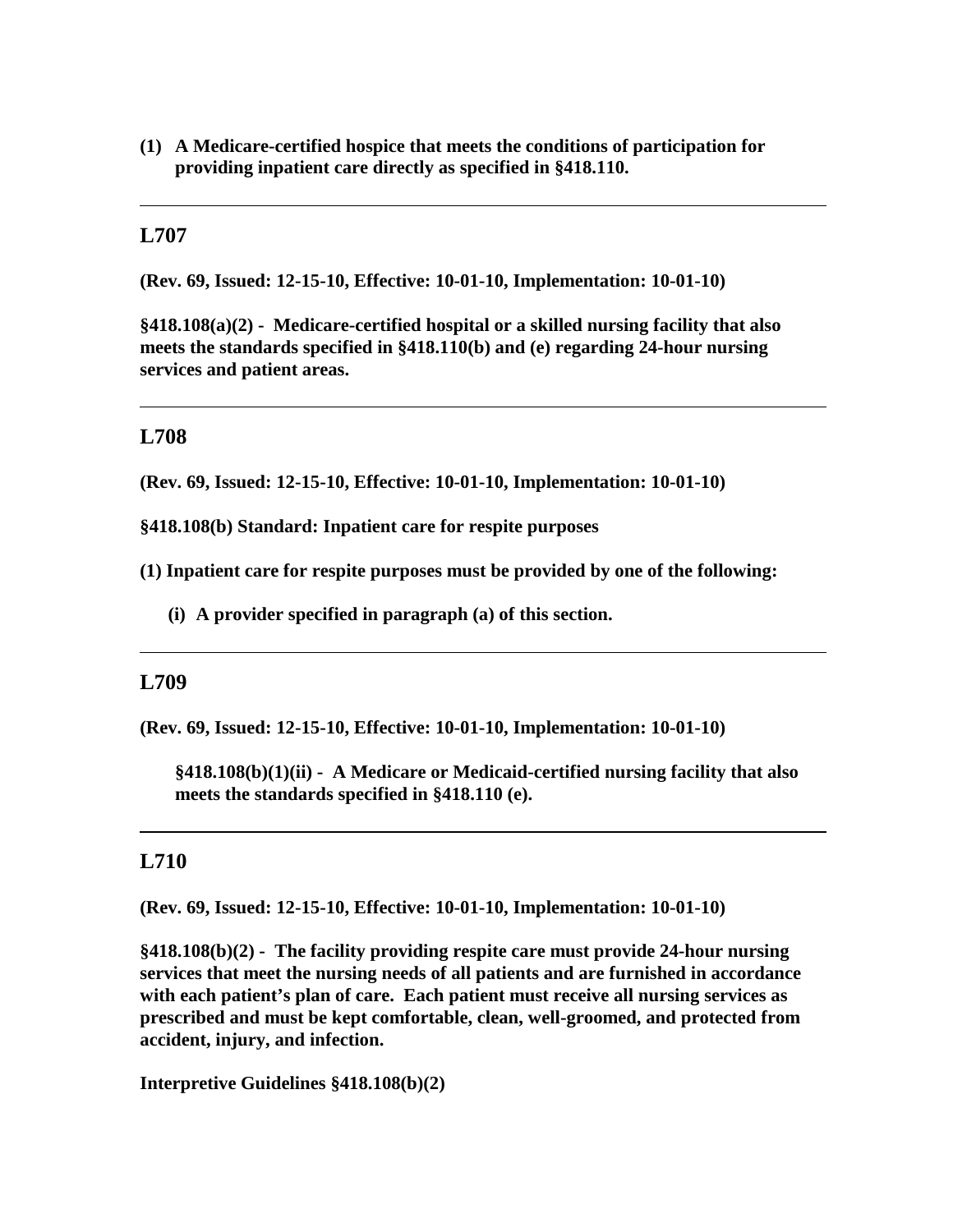The hospice must assure that the inpatient facility has enough nursing personnel present on all shifts to guarantee that adequate safety measures are in place for the patients, and that the routine, special, and emergency needs of all patients are met at all times.

# **L711**

**(Rev. 69, Issued: 12-15-10, Effective: 10-01-10, Implementation: 10-01-10)**

**§418.108(c) Standard: Inpatient care provided under arrangements If the hospice has an arrangement with a facility to provide for short-term inpatient care, the arrangement is described in a written agreement, coordinated by the hospice and at a minimum specifies —**

**(1) That the hospice supplies the inpatient provider a copy of the patient's plan of care and specifies the inpatient services to be furnished;**

# **L712**

**(Rev. 69, Issued: 12-15-10, Effective: 10-01-10, Implementation: 10-01-10)**

**§418.108(c)(2) - That the inpatient provider has established patient care policies consistent with those of the hospice and agrees to abide by the palliative care protocols and plan of care established by the hospice for its patients;**

# **L713**

**(Rev. 69, Issued: 12-15-10, Effective: 10-01-10, Implementation: 10-01-10)**

**§418.108(c)(3) - That the hospice patient's inpatient clinical record includes a record of all inpatient services furnished and events regarding care that occurred at the facility; that a copy of the discharge summary be provided to the hospice at the time of discharge; and that a copy of the inpatient clinical record is available to the hospice at the time of discharge;**

# **L714**

**(Rev. 69, Issued: 12-15-10, Effective: 10-01-10, Implementation: 10-01-10)**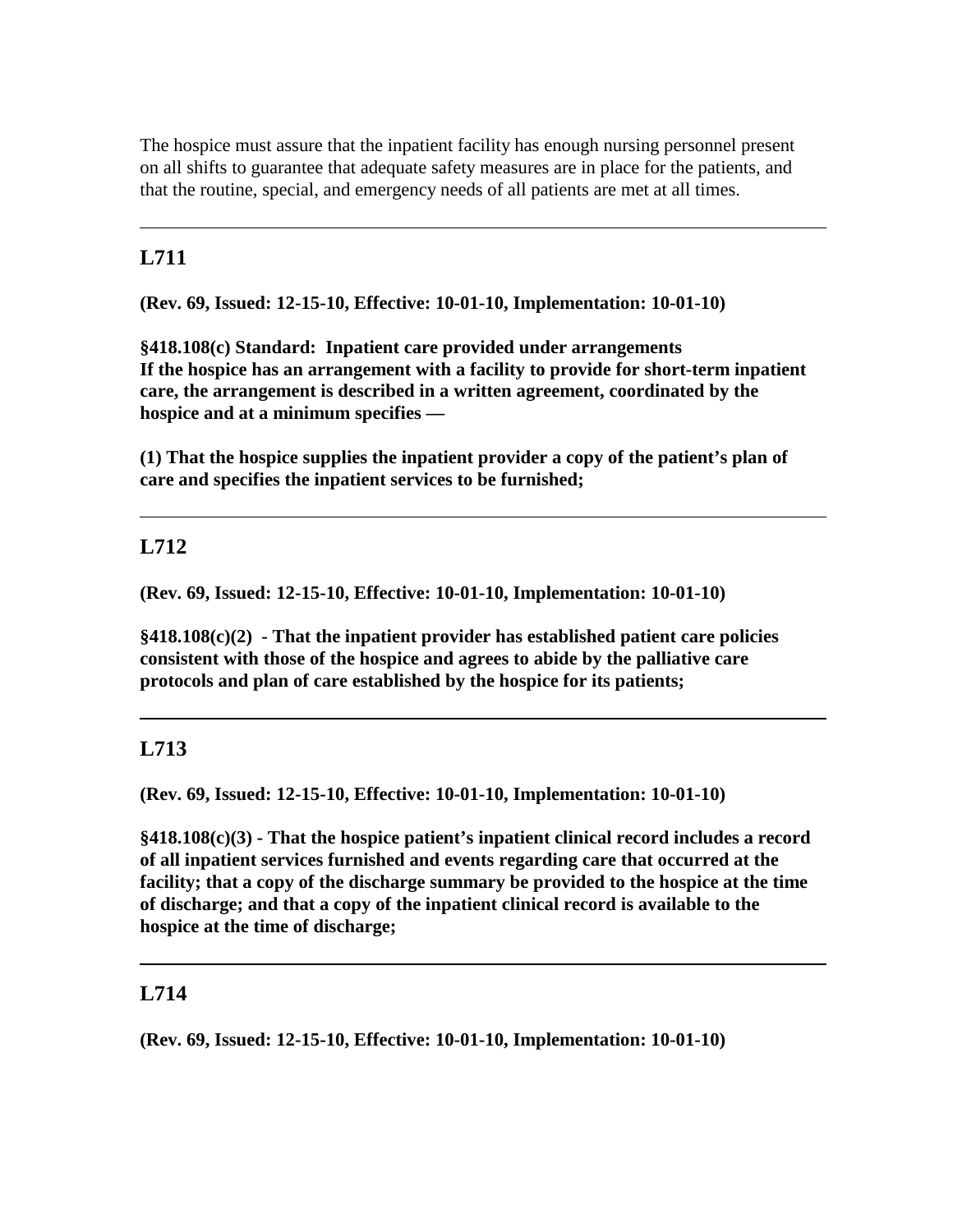**§418.108(c)(4) - That the inpatient facility has identified an individual within the facility who is responsible for the implementation of the provisions of the agreement;**

# **L715**

**(Rev. 69, Issued: 12-15-10, Effective: 10-01-10, Implementation: 10-01-10)**

**§418.108(c)(5) - That the hospice retains responsibility for ensuring that the training of personnel who will be providing the patient's care in the inpatient facility has been provided and that a description of the training and the names of those giving the training are documented; and**

# **L716**

**(Rev. 69, Issued: 12-15-10, Effective: 10-01-10, Implementation: 10-01-10)**

**§418.108(c)(6) - A method for verifying that the requirements in paragraphs(c)(1) through (c)(5) of this section are met.**

### **Interpretive Guidelines §418.108(c)(6)**

Hospices may have arrangements with more than one facility for the provision of inpatient care.

#### **Procedures and Probes §418.108(c)(6)**

- Ask the hospice clinical manager what facilities they use and how they monitor the care their patients receive at each facility. If you have questions concerning the provision of care or the hospice's explanation of how they monitor care at the facility(ies), ask to review a copy of their written agreement.
- Ask how the hospice assures that all staff caring for hospice patients at the inpatient facility(ies) have been trained in the hospice philosophy of care and are able to provide patient care according to the hospice plan of care. If necessary, contact or visit the facility(ies) as needed to verify compliance.

**L717**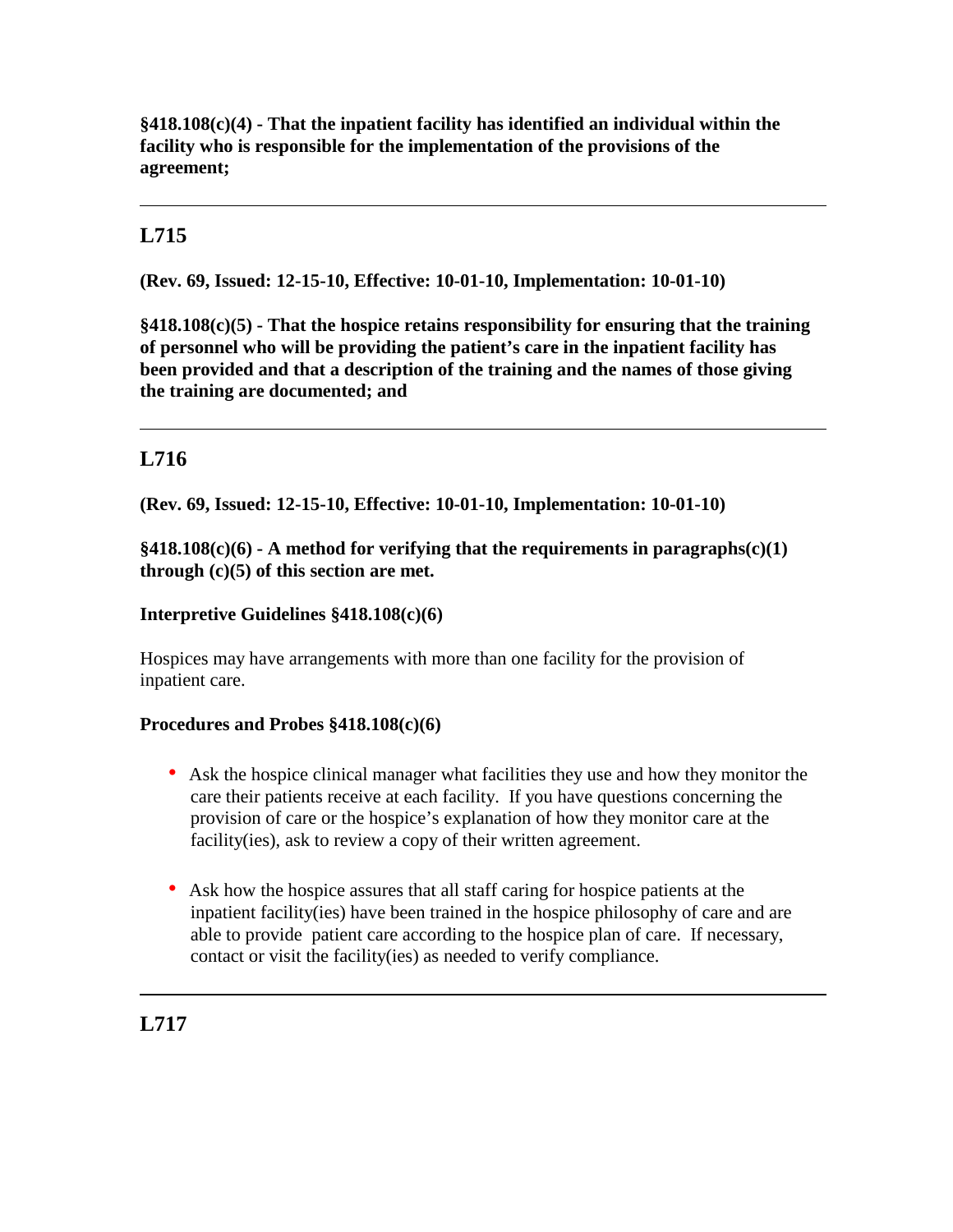**(Rev. 69, Issued: 12-15-10, Effective: 10-01-10, Implementation: 10-01-10)**

**§418.108(d) Standard: Inpatient care limitation** 

**The total number of inpatient days used by Medicare beneficiaries who elected hospice coverage in a 12-month period in a particular hospice may not exceed 20 percent of the total number of hospice days consumed in total by this group of beneficiaries.** 

# **Interpretive Guidelines §418.108(d)**

This standard applies to **Medicare** beneficiaries only. Compliance with this regulation is based on the total number of **Medicare** beneficiaries enrolled in the hospice program, and does not include patients from other payor sources.

# **L718**

**(Rev. 69, Issued: 12-15-10, Effective: 10-01-10, Implementation: 10-01-10)**

## **§418.108(e) Standard: Exemption from limitation**

**Before October 1, 1986, any hospice that began operation before January 1, 1975, is not subject to the limitation specified in paragraph (d) of this section.** 

# **L719**

**(Rev. 69, Issued: 12-15-10, Effective: 10-01-10, Implementation: 10-01-10)**

**§418.110 Condition of participation: Hospices that provide inpatient care directly**

# **L720**

**(Rev. 69, Issued: 12-15-10, Effective: 10-01-10, Implementation: 10-01-10)**

**§418.110 - A hospice that provides inpatient care directly in its own facility must demonstrate compliance with all of the following standards:**

# **L721**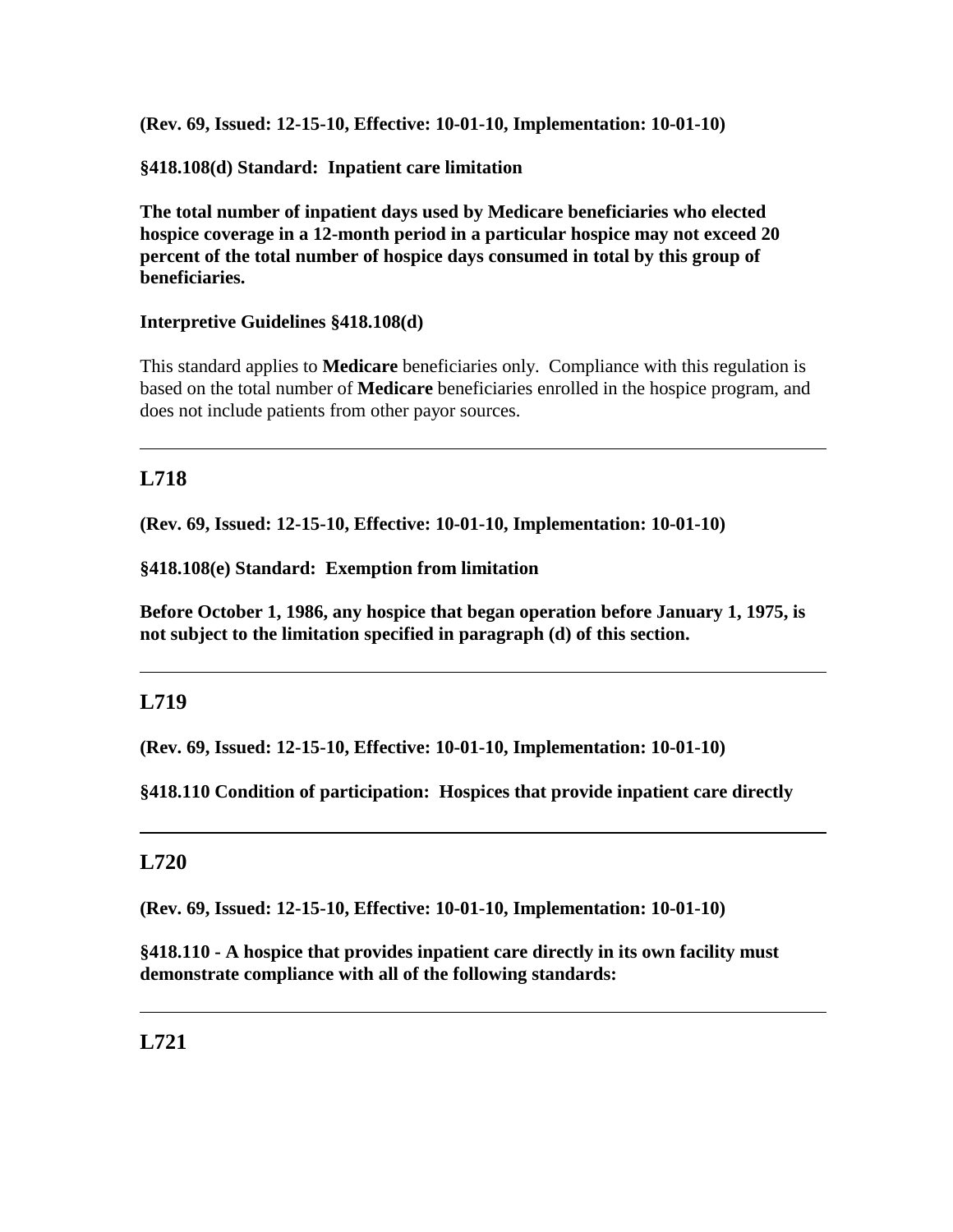**(Rev. 69, Issued: 12-15-10, Effective: 10-01-10, Implementation: 10-01-10)**

## **§418.110(a) Standard: Staffing**

**The hospice is responsible for ensuring that staffing for all services reflects its volume of patients, their acuity, and the level of intensity of services needed to ensure that plan of care outcomes are achieved and negative outcomes are avoided.**

#### **Interpretive Guidelines 418.110(a)**

The intent of this regulation is to ensure that the hospice provides staffing that is adequate to meet patient needs. Adequate staff means that the numbers and types of qualified, trained, and experienced staff on the inpatient unit meet the care needs of every patient.

#### **Procedures and Probes 418.110(a)**

- How does the hospice assure that there is adequate staff on duty, especially during the evening, nighttime, weekends and holiday shifts, to take care of the individual needs of all patients?
- Interview patients/family to determine if they were satisfied with the care and services they received.
- If an on-site visit is conducted, observe if the staff is responsive to patient needs and if call bells are answered promptly.
- Do patients frequently call for assistance?
- Are patients checked frequently for safety, comfort and positioning?
- Ask hospice management for the inpatient staffing schedules and patient census for the past month to determine if staffing was adequate to meet patient needs.
- How does the hospice determine the staff-to-patient ratios on each shift?
- Review at least one clinical record to evaluate if staff provided the treatments, medications, personal care, and diet in compliance with the patient's plan of care.
- If questions arise regarding staffing patterns (staff illness, staff not reporting to work, etc.,) review the facility's staffing schedule and/or timecards as necessary.

# **L722**

**(Rev. 69, Issued: 12-15-10, Effective: 10-01-10, Implementation: 10-01-10)**

#### **§418.110(b) Standard: Twenty-four hour nursing services**

**(1) The hospice facility must provide 24-hour nursing services that meet the nursing needs of all patients and are furnished in accordance with each patient's plan of**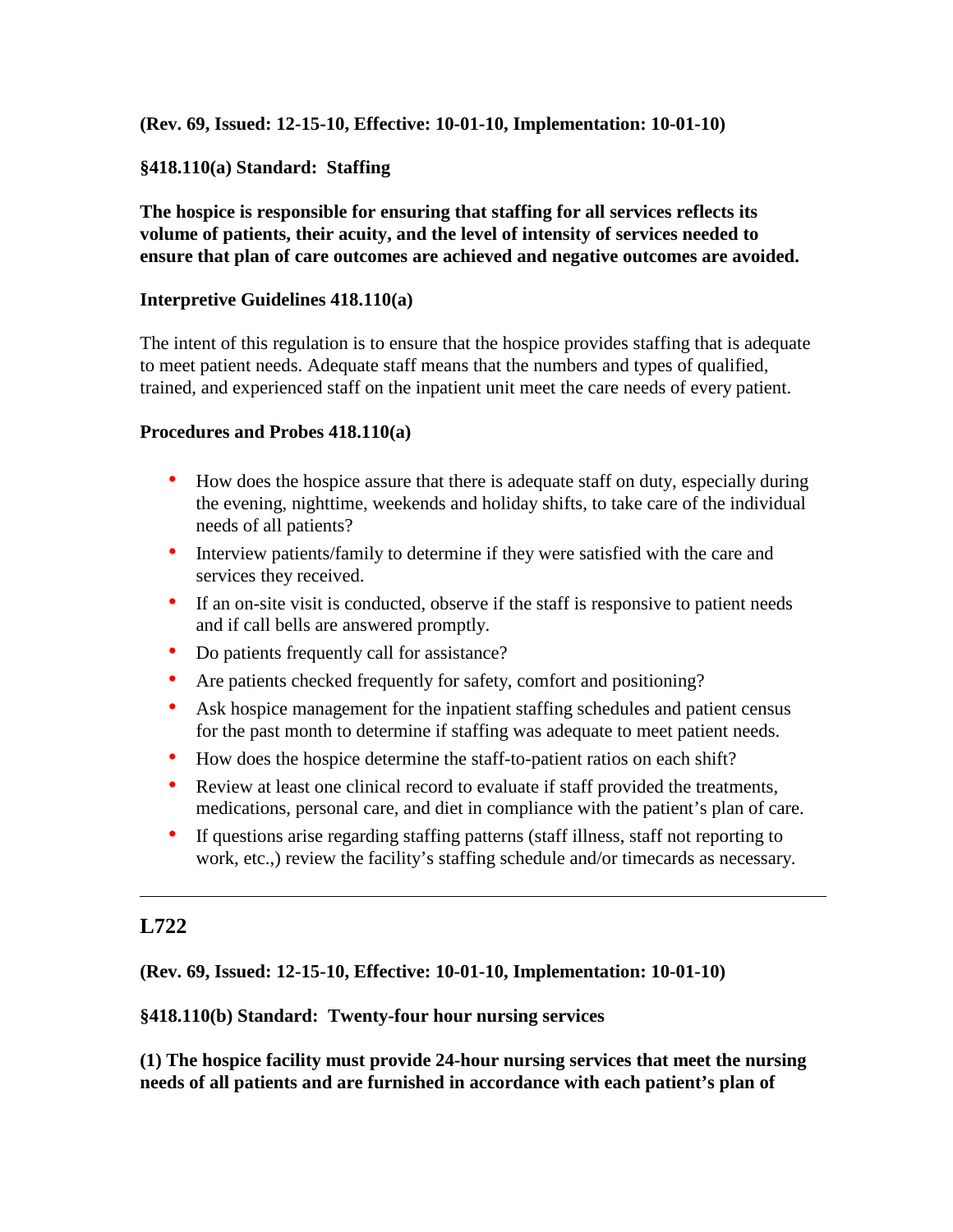**care. Each patient must receive all nursing services as prescribed and must be kept comfortable, clean, well-groomed, and protected from accident, injury, and infection.**

# **L723**

**(Rev. 69, Issued: 12-15-10, Effective: 10-01-10, Implementation: 12-15-10)**

**§418.110(b)(2) - If at least one patient in the hospice facility is receiving general inpatient care, then each shift must include a registered nurse who provides direct patient care.** 

## **Interpretive Guidelines §418.110(b)(2)**

The general inpatient care provided in a facility for pain control or acute or chronic symptom management, which cannot be managed in other settings, is a different level of care than respite care. It is not automatically necessary to have an RN assigned to every shift to provide direct patient care if the only hospice patients in a facility are receiving the respite or routine levels of care. Staffing for a facility solely providing the respite or routine home care levels of care to hospice patients should be based on each patient's care needs. The requirements for nursing services for respite care are located at §418.108(b)(2).

## **Procedures and Probes §418.110(b)(2)**

Ask the hospice for a schedule of RN personnel for the past month and inquire about the mechanism to ensure an RN provides direct patient care on each shift.

# **L724**

**(Rev. 69, Issued: 12-15-10, Effective: 10-01-10, Implementation: 10-01-10)**

**§418.110(c) Standard: Physical environment.**

**The hospice must maintain a safe physical environment free of hazards for patients, staff, and visitors.**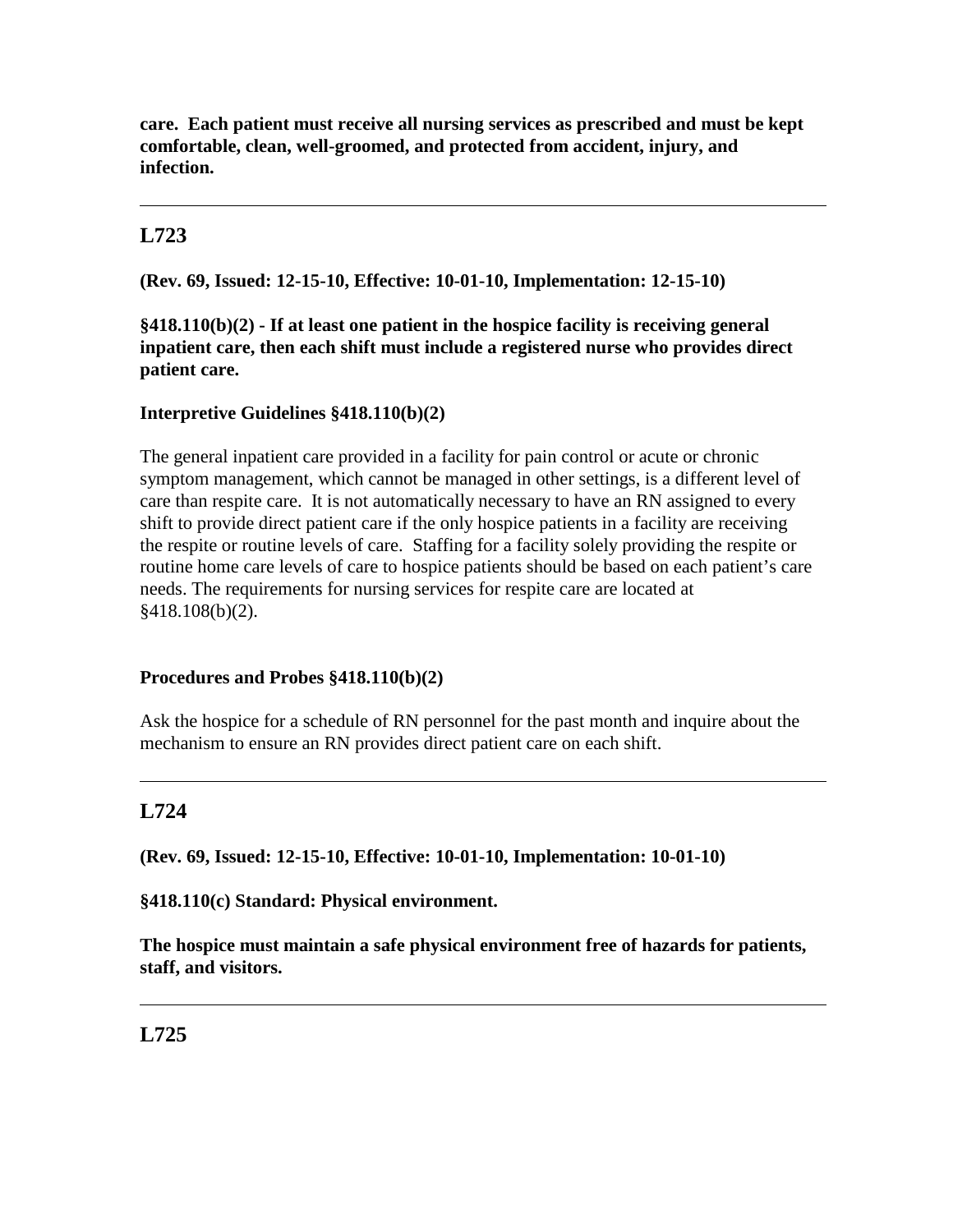### **(Rev. 69, Issued: 12-15-10, Effective: 10-01-10, Implementation: 10-01-10)**

### **§418.110(c)(1) - Safety management.**

**(i) - The hospice must address real or potential threats to the health and safety of the patients, others, and property.** 

#### **Procedures and Probes §418.110(c)(1)(i)**

- Ask the hospice what security mechanisms are in place and being followed to protect patients, staff and visitors.
- Review and analyze documentation related to patient and staff incidents and accidents to identify any incidents/accidents or patterns of incidents/accidents concerning a safe environment. Expand your review if you suspect a problem with a safe environment in the hospice.
- If the hospice has identified problems, did it evaluate those problems and take steps to ensure a safe patient environment?
- How does the hospice assure that staff follows current standards of practice for patient environmental safety, infection control, and security?

## **L726**

**(Rev. 69, Issued: 12-15-10, Effective: 10-01-10, Implementation: 10-01-10)**

**§418.110(c)(1)(ii) - The hospice must have a written disaster preparedness plan in effect for managing the consequences of power failures, natural disasters, and other emergencies that would affect the hospice's ability to provide care. The plan must be periodically reviewed and rehearsed with staff (including nonemployee staff) with special emphasis placed on carrying out the procedures necessary to protect patients and others.**

#### **Interpretive Guidelines§418.110(c)(1)(ii)**

There should be documentation of LSC fire drills at varied times on all shifts. For example, fire drills on the day shift should not always occur at 10:00 A.M.

Further information on disaster preparedness guidance is available at <http://www.nfpa.org/assets/files/PDF/NFPA1600.pdf>

#### **Procedures and Probes §418.110(c)(1)(ii)**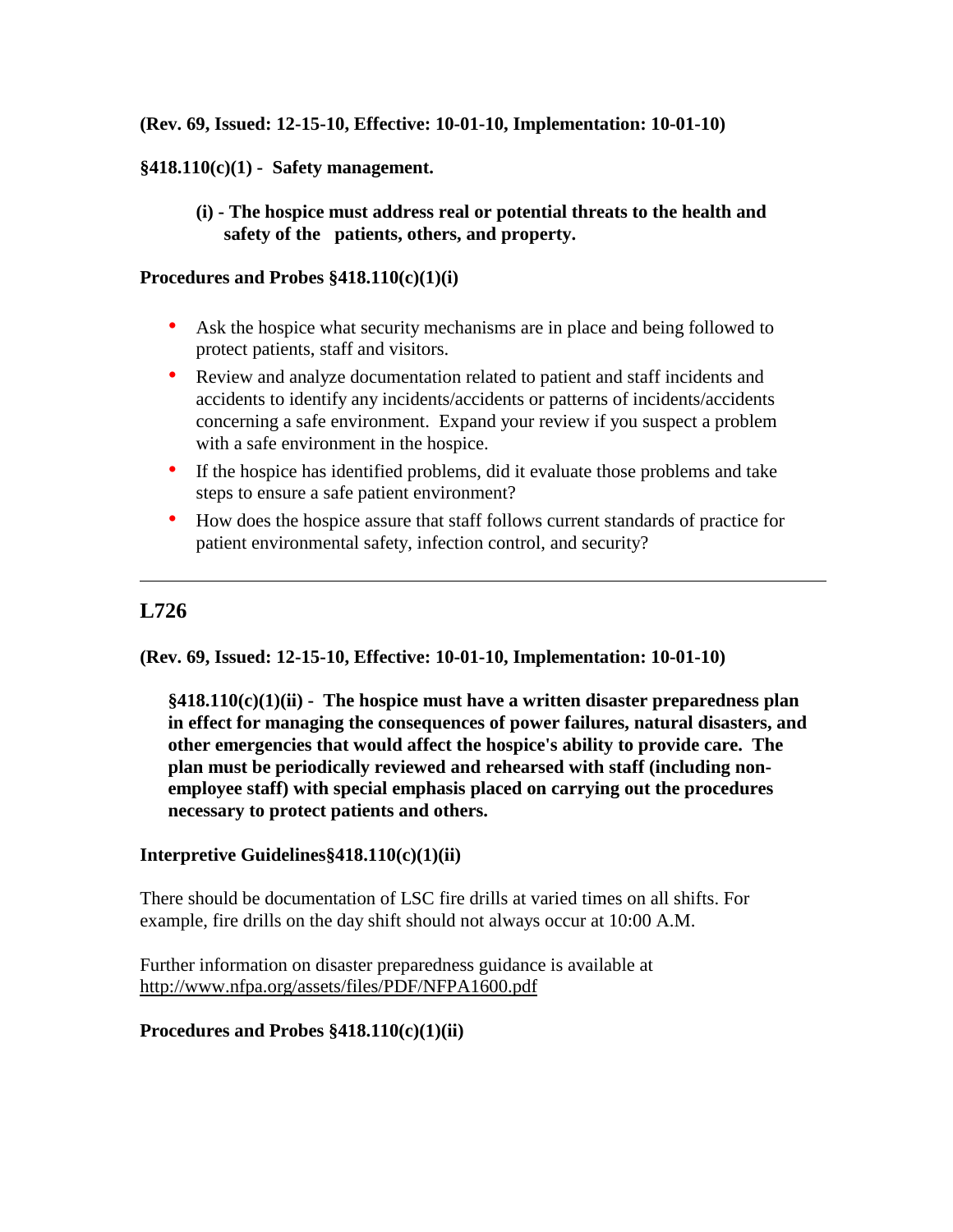- Request a copy of the hospice disaster preparedness plan and determine if the content addresses the management of power failures, natural disasters, and other potential emergencies, specific to the hospice's location.
- Request a copy of staff (both employed and volunteer staff) orientation/periodic education of the components of the disaster plan.
- What is the hospice's procedure for notification of staff, patients, physicians, and others in an emergency?
- Where does the hospice document and maintain its dated, written report, and evaluation of each drill? Request and review this information.
- Interview random staff to assess their knowledge of specific responsibilities during a disaster or drill and what to do in a specific emergency i.e. fire in a patient's room.
- Are evacuation diagrams posted and visible to all staff, patient, and family members?
- Review evidence of specific planning for internal and external disasters, patient/record transfers, and arrangements with community resources.

# **L727**

**(Rev. 69, Issued: 12-15-10, Effective: 10-01-10, Implementation: 10-01-10)**

**§418.110(c)(2) - Physical plant and equipment. The hospice must develop procedures for controlling the reliability and quality of--**

- **(i) The routine storage and prompt disposal of trash and medical waste;**
- **(ii) Light, temperature, and ventilation/air exchanges throughout the hospice;**
- **(iii) Emergency gas and water supply; and**
- **(iv) The scheduled and emergency maintenance and repair of all equipment.**

## **Interpretative Guidelines §418.110(c)(2)**

The term trash refers to common garbage as well as biohazardous waste. The storage and disposal of trash and medical waste should be in accordance with Federal, State and local laws and regulations (i.e., the Environmental Protection Agency, Occupational Health and Safety Administration (OSHA), CDC, State environmental, health and safety regulations).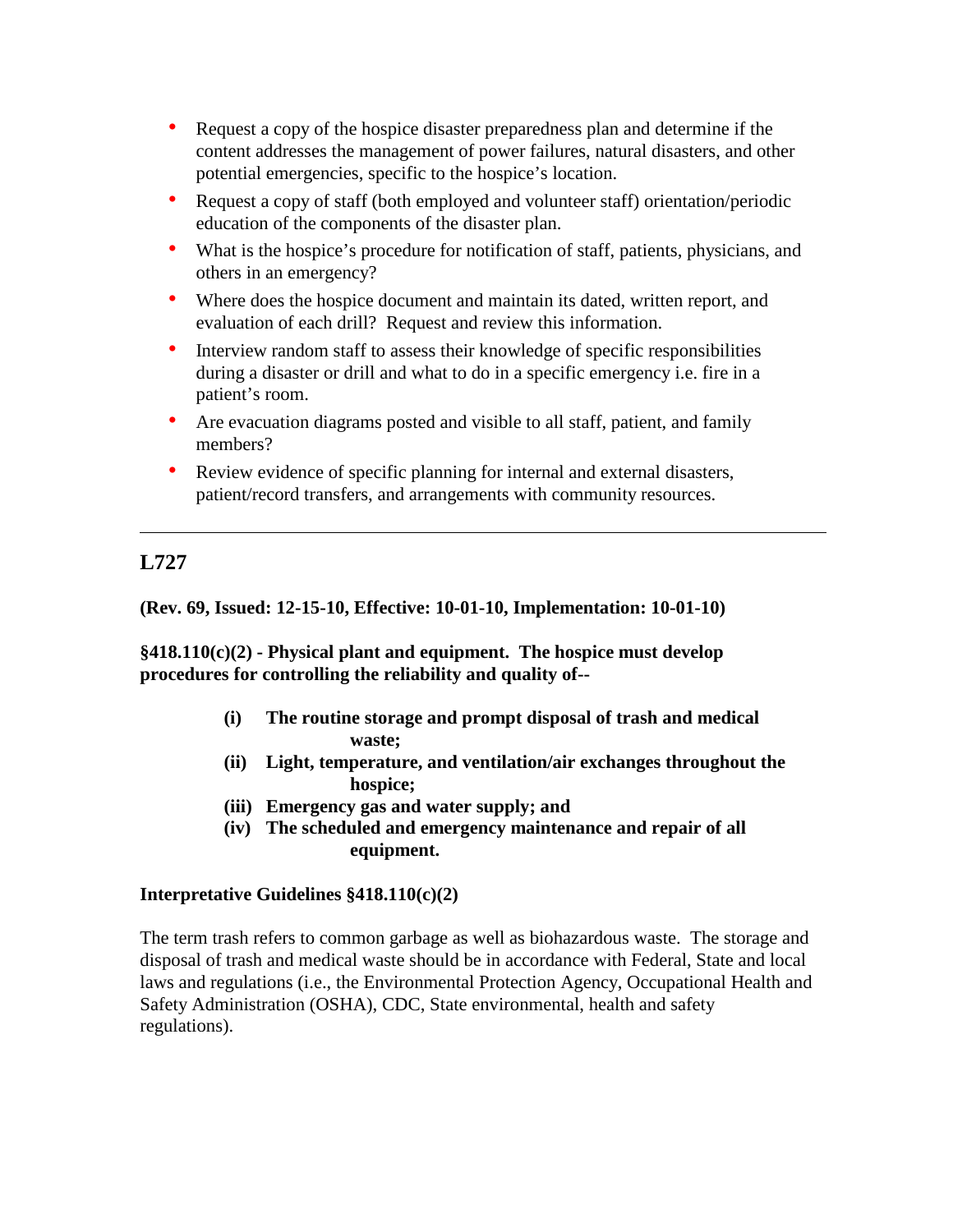The hospice must have a system to provide emergency gas and water as needed to provide care to inpatients. This includes making arrangements with local utility companies and others for the provision of emergency sources of water and gas. The hospice should consider nationally accepted references or calculations made by qualified staff when determining the need for at least water and gas. For example, one source for information on water is the Federal Emergency Management Agency (FEMA).

#### **Procedures and Probes §418.110(c)(2)**

- Ask the hospice to explain its system for providing emergency gas and water and routine and preventive maintenance schedules for equipment. Determine that ongoing maintenance inspections are performed, and that necessary repairs are completed.
- How does the hospice assure the reliability and quality of light, temperature, and ventilation/air exchanges throughout the hospice?

# **L728**

**(Rev. 69, Issued: 12-15-10, Effective: 10-01-10, Implementation: 10-01-10)**

### **§418.110 (d) Standard: Fire protection**

- **(1) Except as otherwise provided in this section--**
	- **(i) The hospice must meet the provisions applicable to nursing homes of the 2000 edition of the Life Safety Code (LSC) of the National Fire Protection Association (NFPA). The Director of the Office of the Federal Register has approved the NFPA 101® 2000 edition of the Life Safety Code, issued January 14, 2000, for incorporation by reference in accordance with 5 U.S.C. 552(a) and 1 CFR part 51. A copy of the code is available for inspection at the CMS Information Resource Center, 7500 Security Boulevard, Baltimore, MD or at the National Archives and Records Administration (NARA). For information on the availability of this material at NARA, call 202-741-6030, or go to: [http://www.archives.gov/federal register/code of federal regulations/ibr](http://www.archives.gov/federal%20register/code%20of%20federal%20regulations/ibr%20locations.html)  [locations.html.](http://www.archives.gov/federal%20register/code%20of%20federal%20regulations/ibr%20locations.html) Copies may be obtained from the National Fire Protection Association, 1 Batterymarch Park, Quincy, MA 02269. If any changes in the edition of the Code are incorporated by reference, CMS will publish a notice in the Federal Register to announce the changes.**
	- **(ii) Chapter 19.3.6.3.2, exception number 2 of the adopted edition of the LSC does not apply to hospices.**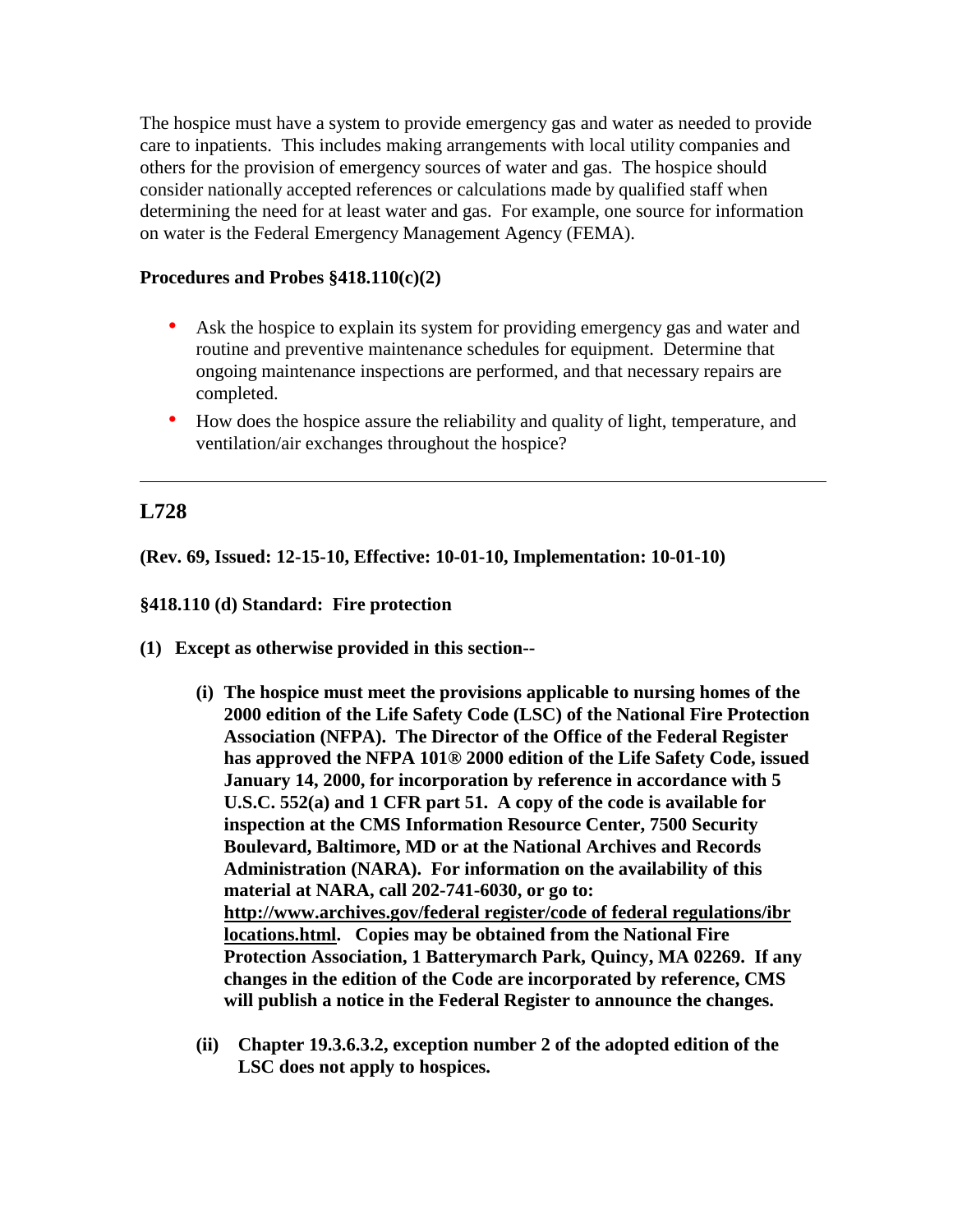- *(2)* **In consideration of a recommendation by the State survey agency, CMS may waive, for periods deemed appropriate, specific provisions of the Life Safety Code which, if rigidly applied would result in unreasonable hardship for the hospice, but only if the waiver would not adversely affect the health and safety of patients.**
- **(3) The provisions of the adopted edition of the Life Safety Code do not apply in a State if CMS finds that a fire and safety code imposed by State law adequately protects patients in hospices.**
- **(4) Notwithstanding any provisions of the 2000 edition of the Life Safety Code to the contrary, a hospice may place alcohol-based hand rub dispensers in its facility if--**
	- **(i) Use of alcohol-based hand rub dispensers does not conflict with any State or local codes that prohibit or otherwise restrict the placement of alcohol-based hand rub dispensers in health care facilities;**
	- **(ii) The dispensers are installed in a manner that minimizes leaks and spills that could lead to falls;**
	- **(iii) The dispensers are installed in a manner that adequately protects against access by vulnerable populations; and**
	- **(iv) The dispensers are installed in accordance with chapter 18.3.2.7 or chapter 19.3.2.7 of the 2000 edition of the Life Safety Code, as amended by NFPA Temporary Interim Amendment 00-1(101), issued by the Standards Council of the National Fire Protection Association on April 15, 2004. The Director of the Office of the Federal Register has approved NFPA Temporary Interim Amendment 00-1(101) for incorporation by reference in accordance with 5 U.S.C. 552(a) and 1 C.F.R. part 51. A copy of the code is available for inspection at the CMS Information Resource Center, 7500 Security Boulevard, Baltimore, MD or at the National Archives and Records Administration (NARA). For information on the availability of this material at NARA, call 202-741-6030, or go to: [http://www.archives.gov/federal register/code of federal](http://www.archives.gov/federal%20register/code%20of%20federal%20regulations/ibr%20locations.html)  [regulations/ibr locations.html.](http://www.archives.gov/federal%20register/code%20of%20federal%20regulations/ibr%20locations.html) Copies may be obtained from the National Fire Protection Association, 1 Batterymarch Park, Quincy, MA 02269. If any changes in the edition of the Code are incorporated by reference, CMS will publish a notice in the Federal Register to announce the changes.**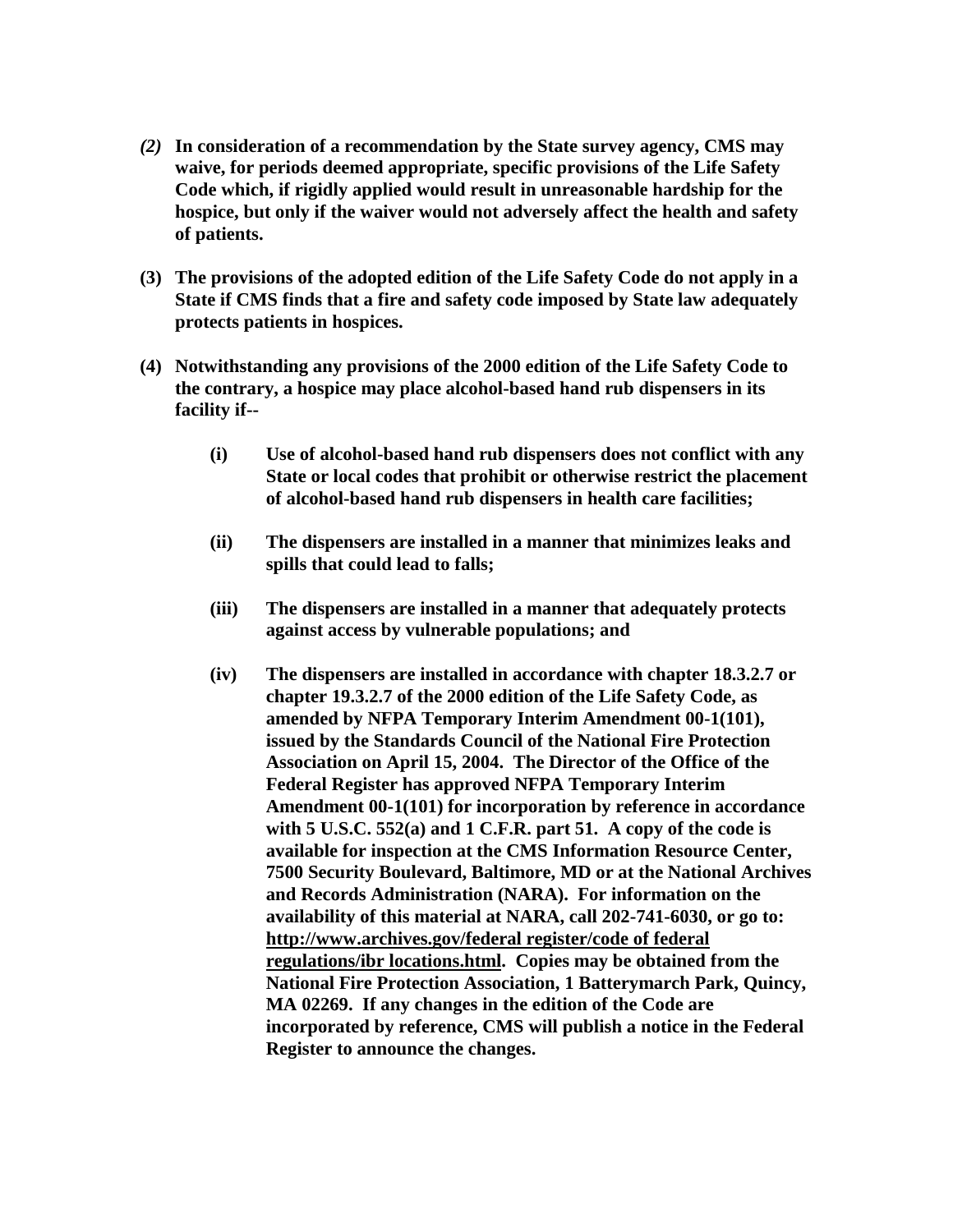### **Procedures and Probes §418.110(d)**

- Is there documentation of compliance with any State and/or Federal building regulations codes, such as the 2000 edition of the Life Safety Code (LSC). **NOTE:** The LSC is not applicable where CMS finds that a State has in effect a fire and safety code imposed by State law that adequately protects patients in health care facilities.
- Request to see evidence that fire/safety drills have been held on all shifts at varied times as required by the Life Safety Code.
- Where does the hospice document and store its dated, written report, and evaluation of each drill?
- Request evidence of the latest checks of fire extinguishers, sprinkler systems, and smoke alarms.
- Does a preventive maintenance program exist for electrical, HVAC (heat, ventilation and air conditioner), sprinkler, and security systems?
- Observe the location of fire extinguishers.
- Are there functional smoke alarms in each patient room?

# **L729**

**(Rev. 69, Issued: 12-15-10, Effective: 10-01-10, Implementation: 10-01-10)**

**§418.110(e) Standard: Patient areas.** 

**The hospice must provide a home-like atmosphere and ensure that patient areas are designed to preserve the dignity, comfort, and privacy of patients.** 

- **(1) The hospice must provide—**
	- **(i) Physical space for private patient and family visiting;**
	- **(ii) Accommodations for family members to remain with the patient throughout the night; and**
	- **(iii) Physical space for family privacy after a patient's death.**
- *(2)* **The hospice must provide the opportunity for patients to receive visitors at any hour, including infants and small children.**

## **Interpretive Guidelines §418.110(e)**

A homelike atmosphere de-emphasizes the institutional character of the setting to the extent possible.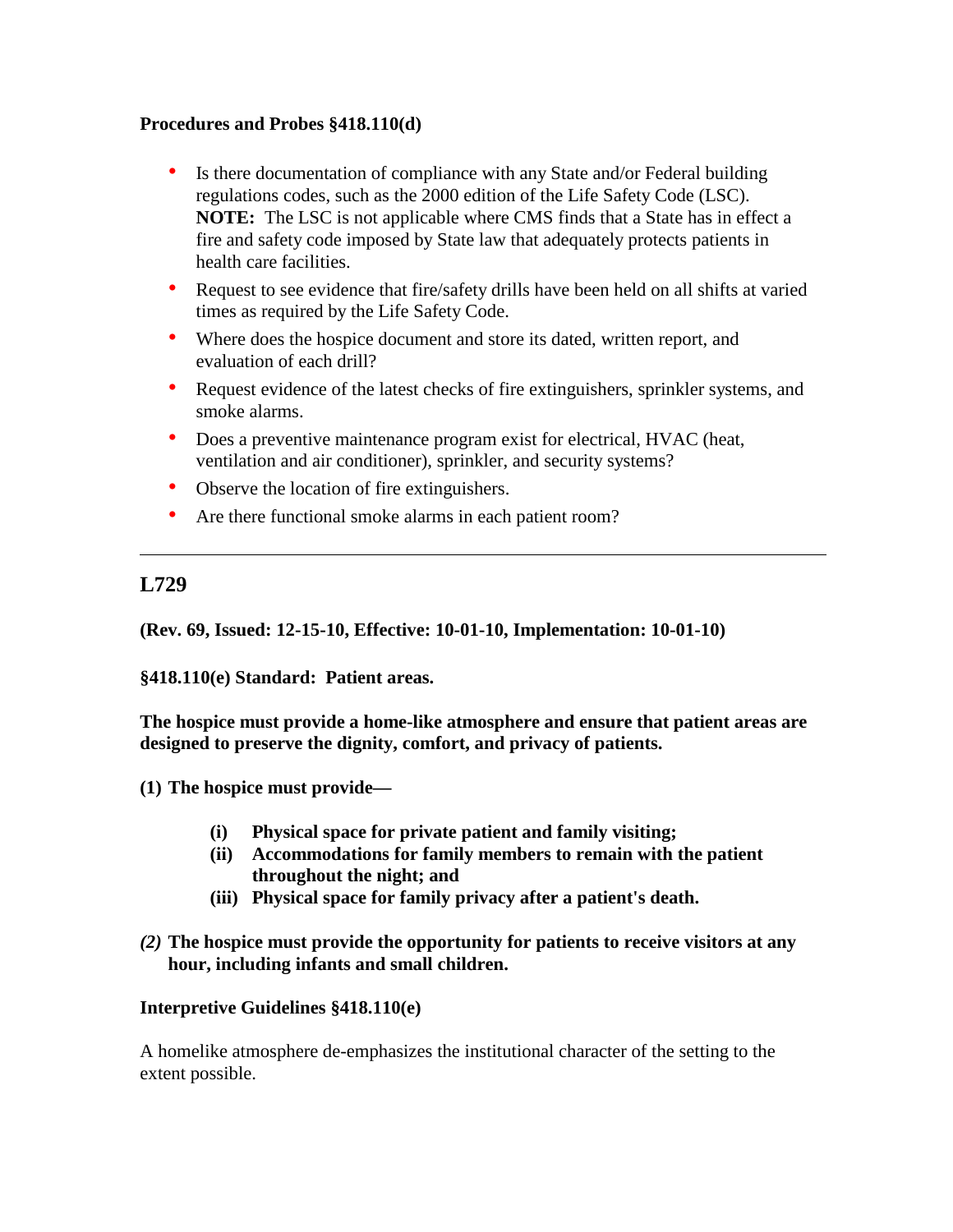#### **Procedures §418.110(e)**

- Interview patients/family members to validate that visiting hours are not restricted and accommodations are provided for family members to stay with the patient during the night.
- Observe the patient areas for the above requirements.
- Are window treatments and floor coverings residential/homelike in appearance and design?

# **L730**

**(Rev. 69, Issued: 12-15-10, Effective: 10-01-10, Implementation: 10-01-10)**

**§418.110(f) Standard: Patient rooms.** 

- **(1) The hospice must ensure that patient rooms are designed and equipped for nursing care, as well as the dignity, comfort, and privacy of patients.**
- **(2) The hospice must accommodate a patient and family request for a single room whenever possible.**
- **(3) Each patient's room must—**
	- **(i) Be at or above grade level;**
	- **(ii) Contain a suitable bed and other appropriate furniture for each patient;**
	- **(iii) Have closet space that provides security and privacy for clothing and personal belongings;**
	- **(iv) Accommodate no more than two patients and their family members;**
	- **(v) Provide at least 80 square feet for each residing patient in a double room and at least 100 square feet for each patient residing in a single room; and**
	- **(vi) Be equipped with an easily-activated, functioning device accessible to the patient, that is used for calling for assistance.**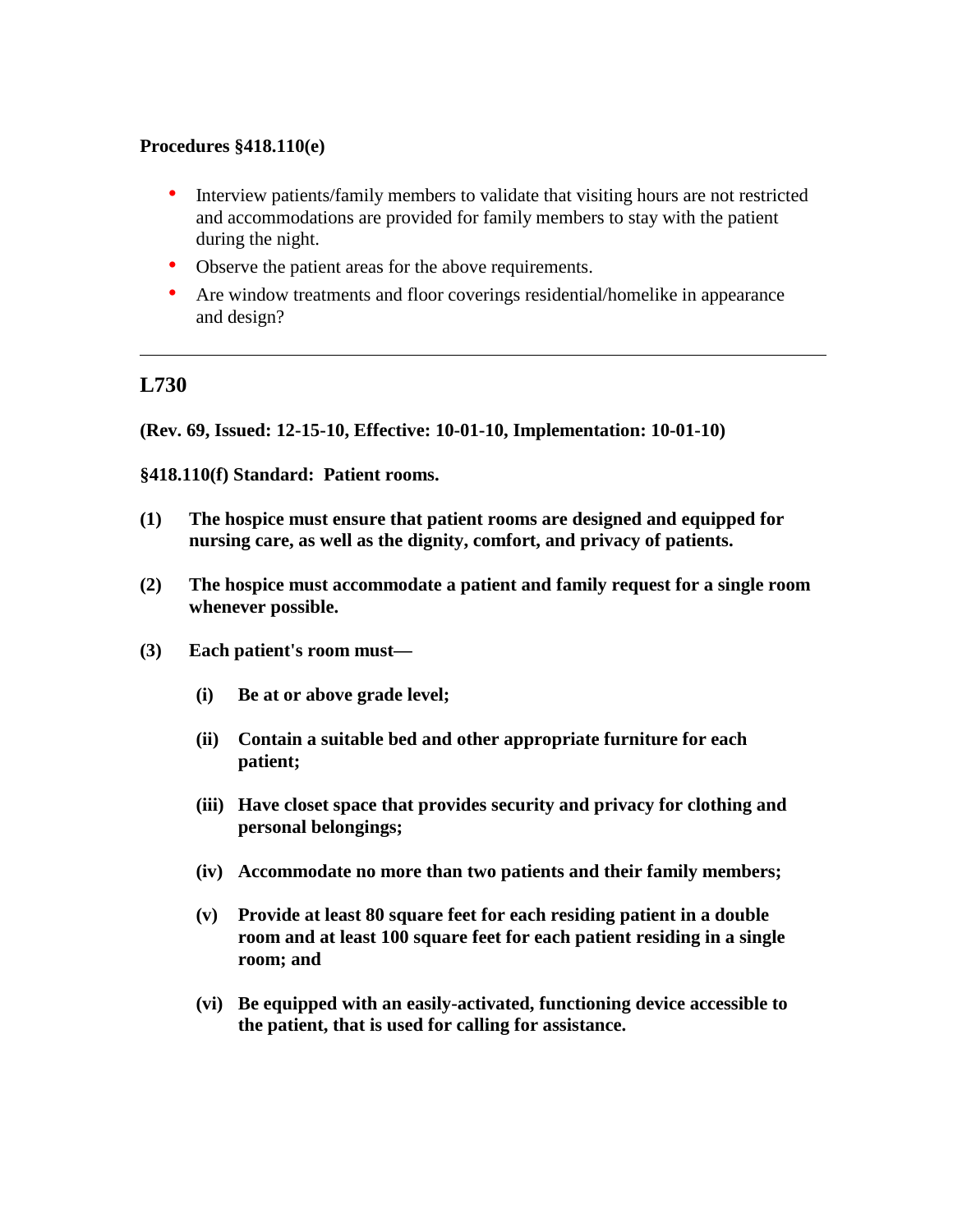- **(4) For a facility occupied by a Medicare-participating hospice on December 2, 2008, CMS may waive the space and occupancy requirements of paragraphs (f)(2)(iv) and (f)(2)(v) of this section if it determines that—**
	- **(i) Imposition of the requirements would result in unreasonable hardship on the hospice if strictly enforced; or jeopardize its ability to continue to participate in the Medicare program; and**
	- **(ii) The waiver serves the needs of the patient and does not adversely affect their health and safety.**

# **Interpretive Guidelines §418.110(f)**

In addition to a clean, comfortable bed, each patient should have at least a place to put personal effects, such as pictures and a clock, furniture suitable for the comfort of the patient and visitors (i.e., a chair) and adequate lighting suitable to the tasks the patient chooses to perform, or the inpatient staff needs to perform.

Waiver requests mentioned in this requirement must be submitted in writing to the CMS RO.

## **Probes §418.110(f)**

Does each bed have a flame retardant cubicle curtains, movable screens, or other acceptable means of providing full visual privacy?

# **L731**

**(Rev. 69, Issued: 12-15-10, Effective: 10-01-10, Implementation: 10-01-10)**

**§418.110(g) Standard: Toilet and bathing facilities.**

**Each patient room must be equipped with, or conveniently located near, toilet and bathing facilities.** 

## **Interpretive Guidelines 418.110(g)**

**"Toilet facilities"** means a space that contains a lavatory and a toilet. Assure that each floor has at least one toilet facility and shower stall large enough to accommodate a wheelchair and patient transfer.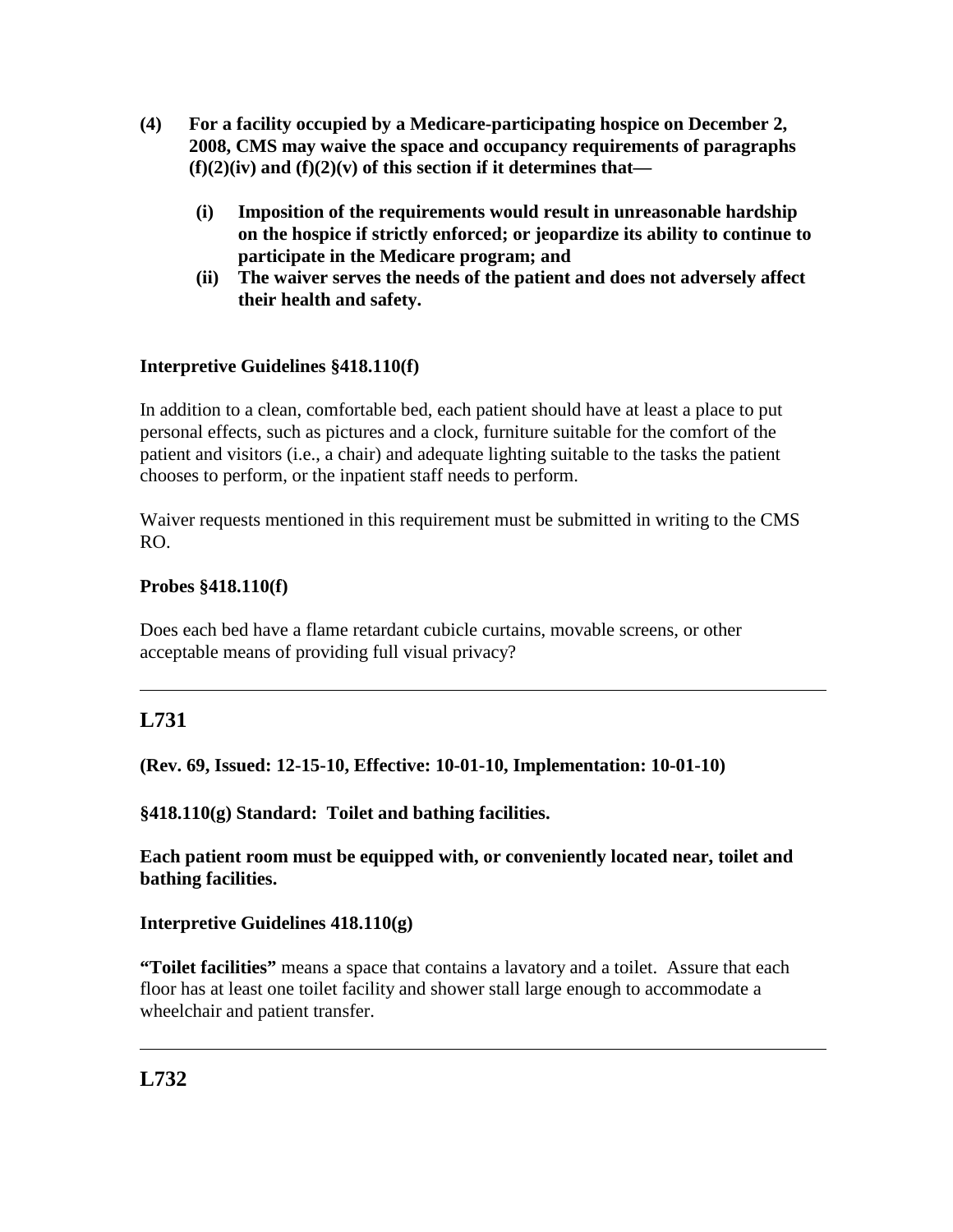**(Rev. 69, Issued: 12-15-10, Effective: 10-01-10, Implementation: 10-01-10)**

**§418.110(h) Standard: Plumbing facilities.** 

**The hospice must—**

- **(1) Have an adequate supply of hot water at all times; and**
- **(3) Have plumbing fixtures with control valves that automatically regulate the temperature of the hot water used by patients.**

### **Interpretive Guidelines §418.110(h)**

The intent of this regulation is that the temperature of water at fixtures and in showers and tubs used by patients shall be automatically regulated by control valves and delivered for use at the appropriate temperature.

There is a risk that patients or staff may be scalded by excessively hot water discharged by plumbing fixtures. Water that is too hot may scald individuals who are exposed to it. This danger is particularly significant for patients who may have circulatory or other neurological deficits that prevent the instantaneous recoil from water that is too hot.

The chart below shows the estimated time for persons to receive second and third degree burns at various temperatures.

| <b>Water Temperature</b> | Time to Receive Second | Time to Receive Third |
|--------------------------|------------------------|-----------------------|
|                          | Degree Burn            | Degree Burn           |
| $\vert$ 120 degrees      | 8 minutes              | 10 minutes            |
| 124 degrees              | 2 minutes              | 4 minutes             |
| 131 degrees              | 17 seconds             | 30 seconds            |
| 140 degrees              | 3 seconds              | 5 seconds             |
| 150 degrees              | $\leq$ 1 second        | 1 second              |

The recommended water temperatures at the plumbing fixtures should be maintained at or below 110 degrees.

#### **Procedures and Probes §418.110(h)**

• Interview staff and patients to assure there is always an adequate supply of hot water on the unit.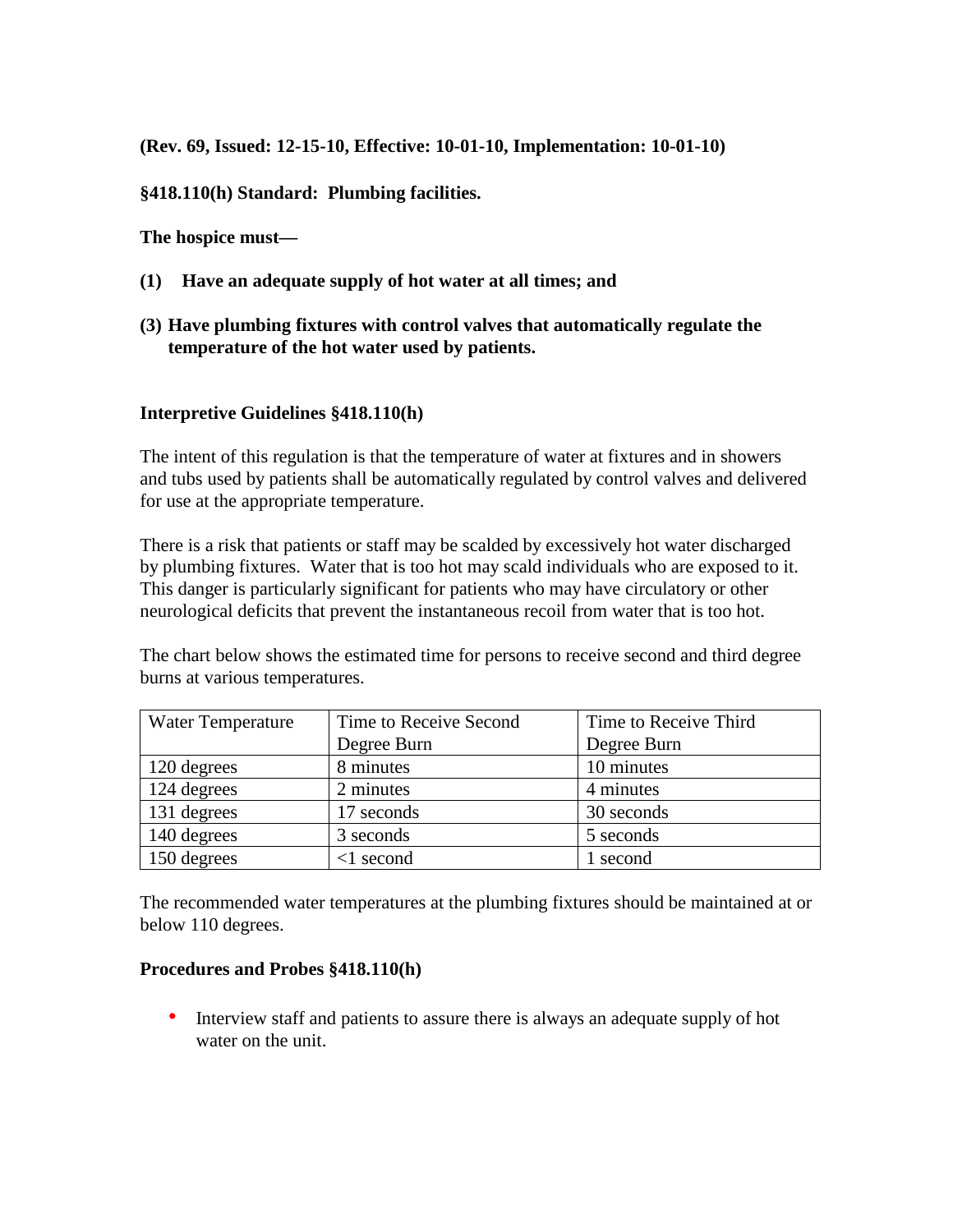- Request incident reports for the past 12 months. Has there been any documentation of an incident(s) related to patient scalding with water?
- Ask the hospice to provide the maintenance logs for the automatic control valves used to regulate the temperature of the hot water. Review the water temperatures recorded.
- Check the hot water temperatures at patient's sinks, showers and tubs to verify that the water temperature does not exceed safe bathing temperature.

How to test water temperatures:

- 1. Follow the thermometer manufacturers recommended instructions for use.
- 2. Measure the hot water temperature prior to heavy use, or at least one hour after, so the hot water heater has time to recover and heat to its set temperature.
- 3. To ensure accuracy, do not hold the thermometer under the running water to measure the temperature.
- 4. Allow the hot water to run for a sufficient amount of time to ensure the water is at its hottest temperature.
- 5. Fill a bowl or cup with hot water.
- 6. Immediately immerse the silver end of the thermometer completely into the contained water.
- 7. Keep the thermometer in the water until the measurement has stabilized (30 to 60 seconds), then read the temperature.

# **L733**

**(Rev. 69, Issued: 12-15-10, Effective: 10-01-10, Implementation: 10-01-10)**

**§418.110(i) Standard: Infection control.**

**The hospice must maintain an infection control program that protects patients, staff and others by preventing and controlling infections and communicable disease as stipulated in §418.60.**

#### **Interpretive Guidelines §418.110(i)**

The hospice inpatient facility must have an active surveillance program that includes specific measures for prevention, early detection, control, education, and investigation of infections and communicable diseases in the hospice. There must be a mechanism to evaluate the effectiveness of the program(s) and take corrective action when necessary. The program must include implementation of nationally recognized systems of infection control guidelines to avoid sources and transmission of infections and communicable diseases (e.g., the CDC Guidelines for Prevention and Control of Nosocomial Infections,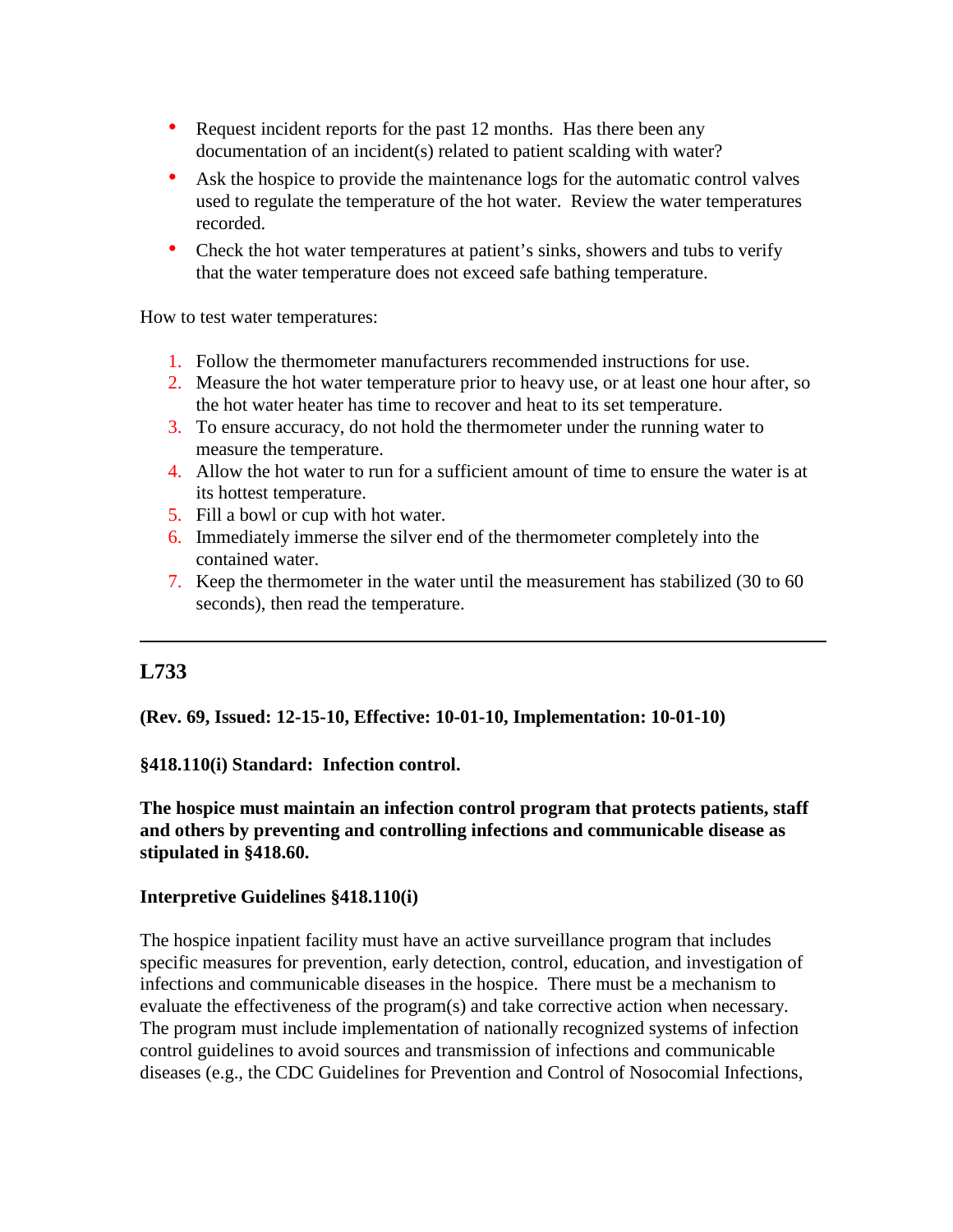the CDC Guidelines for Preventing the Transmission of Tuberculosis in Health Care Facilities, OSHA regulations, and APIC guidelines on infection control, etc.).

Review disease reporting procedures and evidence of systematic tracking of communicable and reportable diseases. Is this program part of the hospice's overall quality assessment and performance improvement and education program?

Interview management and staff to determine if they are aware of the procedure to be followed if a patient or staff contracts an infectious or communicable disease.

Determine if there have been a high number of infections unrelated to the patients' diagnosis. If identified, what were the hospice's response and actions to prevent these and future occurrences?

The active infection control program should have policies that address the following:

- Definition of nosocomial infections and communicable diseases;
- Measures for identifying, investigating, and reporting nosocomial infections and communicable diseases;
- Measures for assessing and identifying patients and health care workers, including hospice personnel, contract staff (e.g., agency nurses, housekeeping staff) and volunteers, at risk for infections and communicable diseases;
- Measures for the prevention of infections;
- Measures for prevention of communicable disease outbreaks, such as airborne diseases (TB, SARS, etc.), food borne diseases (Hepatitis A, Salmonella, etc.), blood borne diseases (HIV, Hepatitis B, etc.), and others (VRE, MRSA, pseudomonas, etc.);
- Provision of a safe environment consistent with nationally recognized infection control precautions, such as the current CDC recommendations for the identified infection and/or communicable disease;
- Isolation procedures and requirements for infected or immunosuppressed patients
- Use and techniques for standard precautions;
- Education of patients, family members and caregivers about infections and communicable diseases;
- Techniques for hand washing, respiratory protections, asepsis as well as other means for limiting the spread of contagion;
- Orientation of all new hospice personnel to infections, communicable diseases, and to the infection control program;
- Measures for the screening and evaluation of health care workers, including all hospice staff, contract workers (e.g., agency nurses, housekeeping staff, etc), and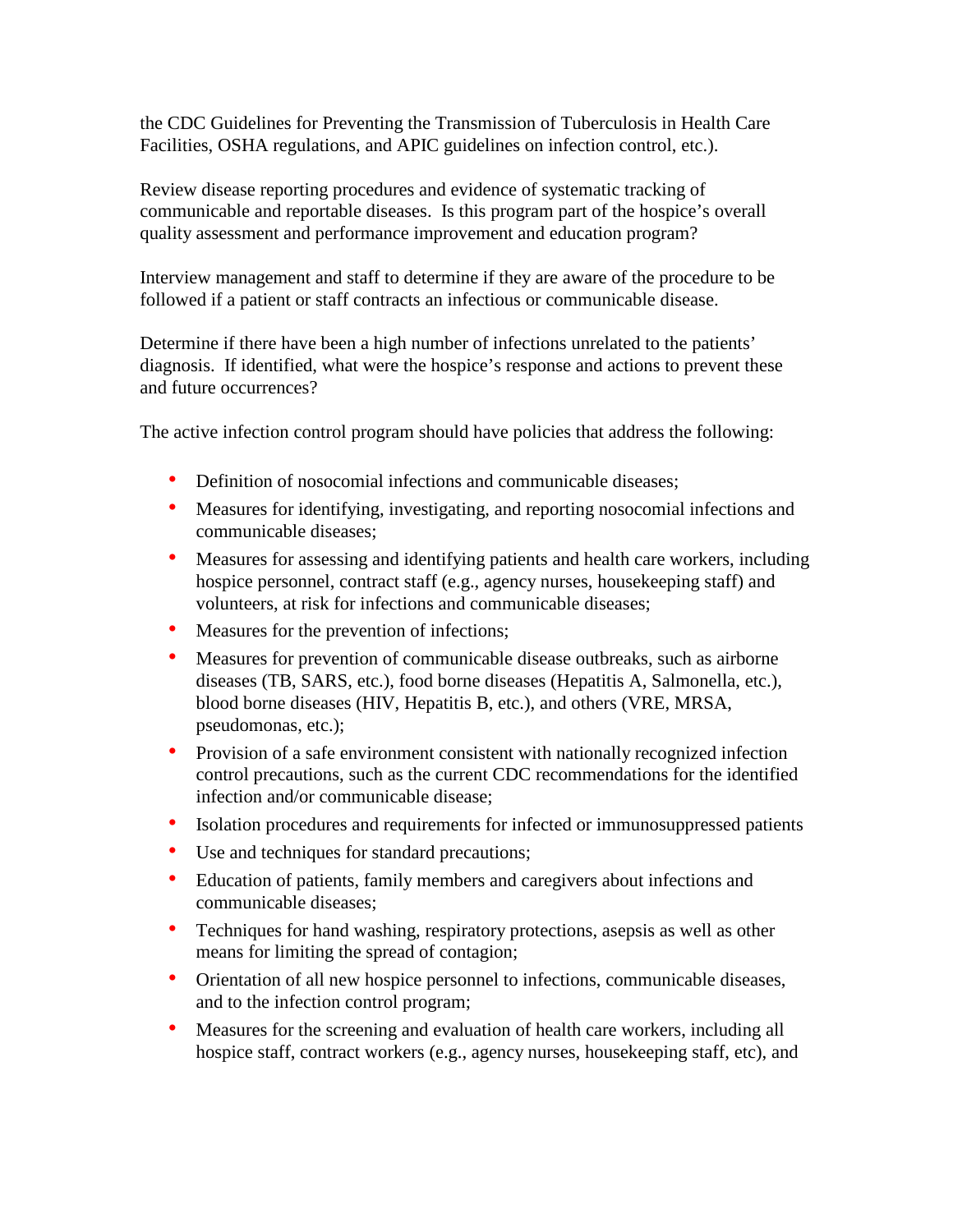volunteers, for communicable diseases, and for the evaluation of staff and volunteers exposed to patients with non-treated communicable diseases; and

• Employee health policies regarding infectious diseases and when infected or ill employees, including contract workers and volunteers, must not render patient care and/or must not report to work.

# **L734**

**(Rev. 69, Issued: 12-15-10, Effective: 10-01-10, Implementation: 10-01-10)**

## **§418.110(j) Standard: Sanitary environment**

**The hospice must provide a sanitary environment by following current standards of practice, including nationally recognized infection control precautions, and avoid sources and transmission of infections and communicable diseases.**

## **Interpretive Guidelines §418.110(j)**

"Sanitary" includes, but is not limited to, preventing the spread of disease-causing organisms by keeping patient care equipment clean and properly stored. Patient care equipment includes, but is not limited to, toothbrushes, dentures, denture cups, glasses, water pitchers, emesis basins, hair brushes, combs, bed pans, urinals, and positioning or assistive devices.

## **Procedures and Probes §418.110(j)**

- Ask the hospice to describe how they keep the facility clean and sanitary.
- Observe staff providing care. Do they follow acceptable infection control guidelines?
- Observe the inpatient units do they appear clean?

# **L735**

**(Rev. 69, Issued: 12-15-10, Effective: 10-01-10, Implementation: 10-01-10)**

**§418.110(k) Standard: Linen.** 

**The hospice must have available at all times a quantity of clean linen in sufficient amounts for all patient uses. Linens must be handled, stored, processed, and transported in such a manner as to prevent the spread of contaminants.**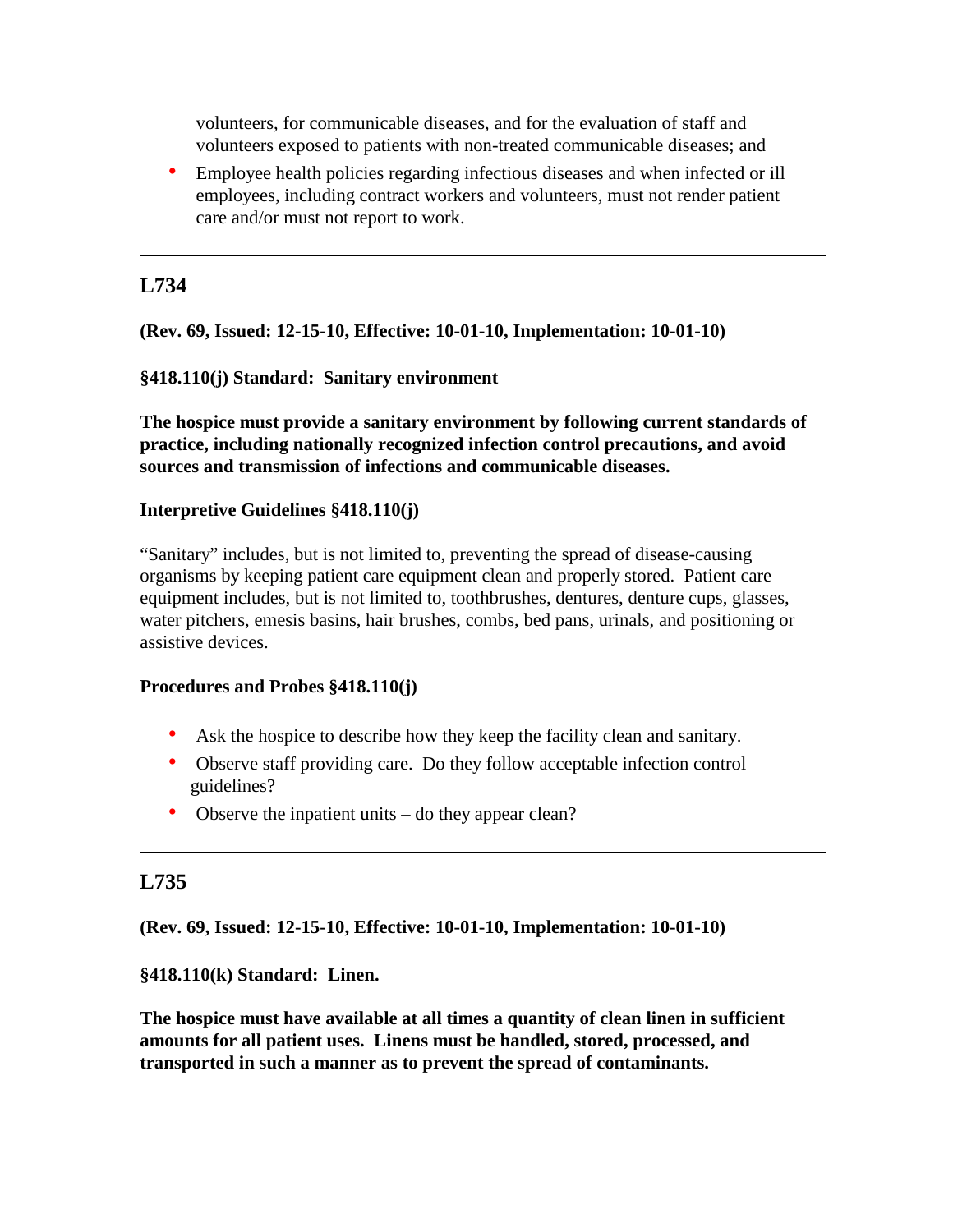## **Procedures and Probes §418.110(k)**

- Interview patients/families to determine if linens are promptly changed when soiled throughout all 24-hour periods, including weekends and holidays.
- Ask management what the hospice's policy is on the frequency of linen change and replacement?
- During a tour of the inpatient hospice unit, observe patient bedding to assure cleanliness.
- Request to see the linen storage area to determine if there is an adequate supply to meet ongoing patient needs.
- How does the hospice store the clean linen to keep it clean, dry, and dust free?
- Is soiled linen and clothing collected and enclosed in suitable bags or containers in well-ventilated areas, separate from clean linen and not permitted to accumulate in the facility?

# **L736**

**(Rev. 69, Issued: 12-15-10, Effective: 10-01-10, Implementation: 10-01-10)**

**§418.110(l) Standard: Meal service and menu planning.** 

**The hospice must furnish meals to each patient that are—**

**(1) Consistent with the patient's plan of care, nutritional needs, and therapeutic diet;**

**(2) Palatable, attractive, and served at the proper temperature; and** 

**(3) Obtained, stored, prepared, distributed, and served under sanitary conditions.**

# **Interpretive Guidelines §418.110(l)**

The intent of this regulation is to assure that the nutritive value of food is not compromised and destroyed because of prolonged food storage, light, and air exposure.

Food should be palatable, attractive, and served at the proper temperature as determined by the type of food.

- Food-palatability refers to the taste and/or flavor of the food.
- Food attractiveness refers to the appearance of the food when served**.**
- Food temperature is food served at preferable temperature (hot foods are served hot and cold foods are served cold) as discerned by the patient and customary practice.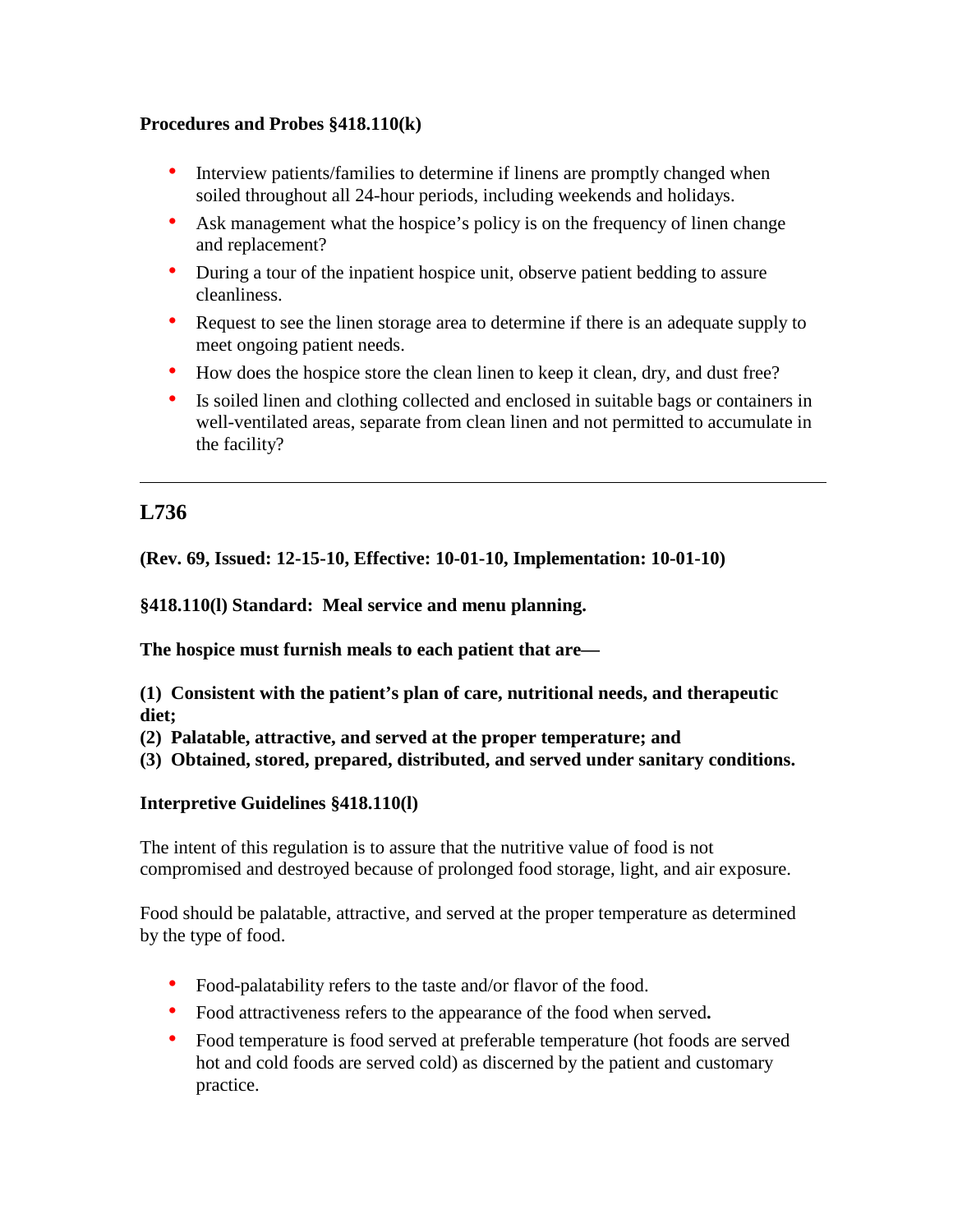### **Procedures and Probes §418.110(l)**

- Evidence for palatability and attractiveness of food, from day to day and meal to meal, may be strengthened through sources such as: observation, patient, family and staff interviews.
- Attempt to visit the inpatient unit while meals are delivered and observe if volunteers or staff are available to assist patients who need help.
- How does the hospice meet the individual patient's nutritional needs as identified in the plan of care?
- What arrangements does the hospice have to serve meals at the proper temperature and in a form that meets the patients' needs and desires?
- Is food served at preferable temperature (hot foods are served hot and cold foods are served cold) as discerned by the patient and customary practice?
- How is the IDG kept informed of the patient's response to the prescribed diet?
- Are meals individually scheduled, if needed, to allow for frequent, small meals if so desired by the patient?
- Is food available 24 hours a day, seven days a week, to respond to the patient's requests and needs?

# **L737**

**(Rev. 69, Issued: 12-15-10, Effective: 10-01-10, Implementation: 10-01-10) §418.110(m) Standard: Restraint or seclusion.** 

**All patients have the right to be free from physical or mental abuse, and corporal punishment. All patients have the right to be free from restraint or seclusion, of any form, imposed as a means of coercion, discipline, convenience, or retaliation by staff. Restraint or seclusion may only be imposed to ensure the immediate physical safety of the patient, a staff member, or others and must be discontinued at the earliest possible time.**

## **Interpretive Guidelines §418.110(m)**

The hospice is responsible for creating a culture that supports a patient's right to be free from restraint or seclusion. The hospice must also ensure that systems and processes are developed, implemented, and evaluated that support the patients' rights addressed in this standard, and that eliminate the inappropriate use of restraint or seclusion.

If restraints or seclusion is necessary within the parameters of this regulation, it must be discontinued as soon as possible based on an individualized patient assessment and re-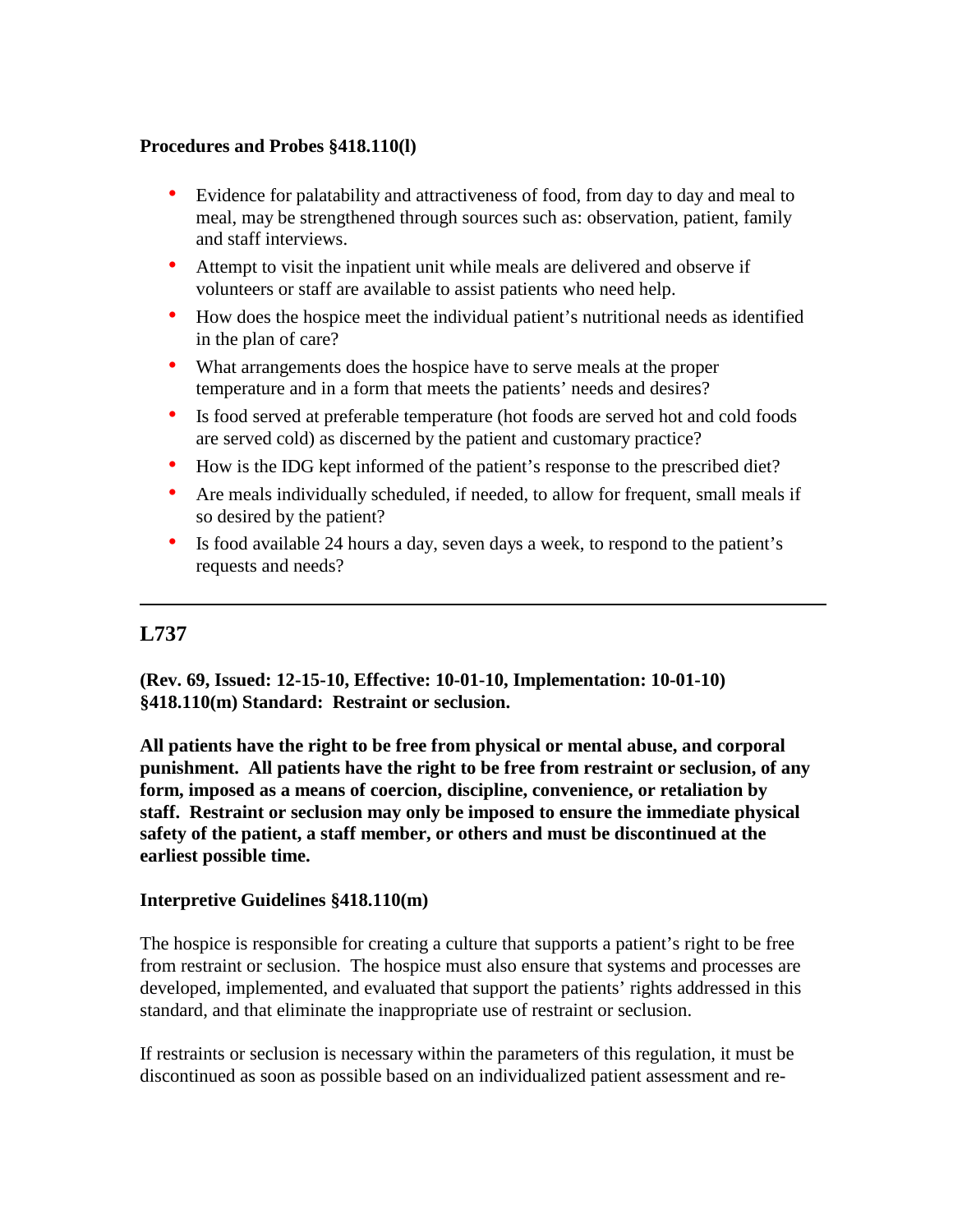evaluation. A violation of any of these patients' rights constitutes an inappropriate use of restraint or seclusion and would be subject to a condition level deficiency.

The use of restraints for the prevention of falls must not be considered a routine part of a falls prevention program. Although restraints have been traditionally used as a falls prevention approach, they have major, serious drawbacks and can contribute to serious injuries. There is no evidence that the use of physical restraint, (including, but not limited to, raised side rails) will prevent or reduce falls. Additionally, falls that occur while a person is physically restrained often result in more severe injuries and/or death.

# **L738**

**(Rev. 69, Issued: 12-15-10, Effective: 10-01-10, Implementation: 10-01-10)**

**§418.110(m)(1) - Restraint or seclusion may only be used when less restrictive interventions have been determined to be ineffective to protect the patient, a staff member, or others from harm.**

# **L739**

**(Rev. 69, Issued: 12-15-10, Effective: 10-01-10, Implementation: 10-01-10)**

**§418.110(m)(2) - The type or technique of restraint or seclusion used must be the least restrictive intervention that will be effective to protect the patient, a staff member, or others from harm.**

# **L740**

**(Rev. 69, Issued: 12-15-10, Effective: 10-01-10, Implementation: 10-01-10)**

**§418.110(m)(3) - The use of restraint or seclusion must be--**

- **(i) In accordance with a written modification to the patient's plan of care; and**
- **(ii) Implemented in accordance with safe and appropriate restraint and seclusion techniques as determined by hospice policy in accordance with State law.**

**L741**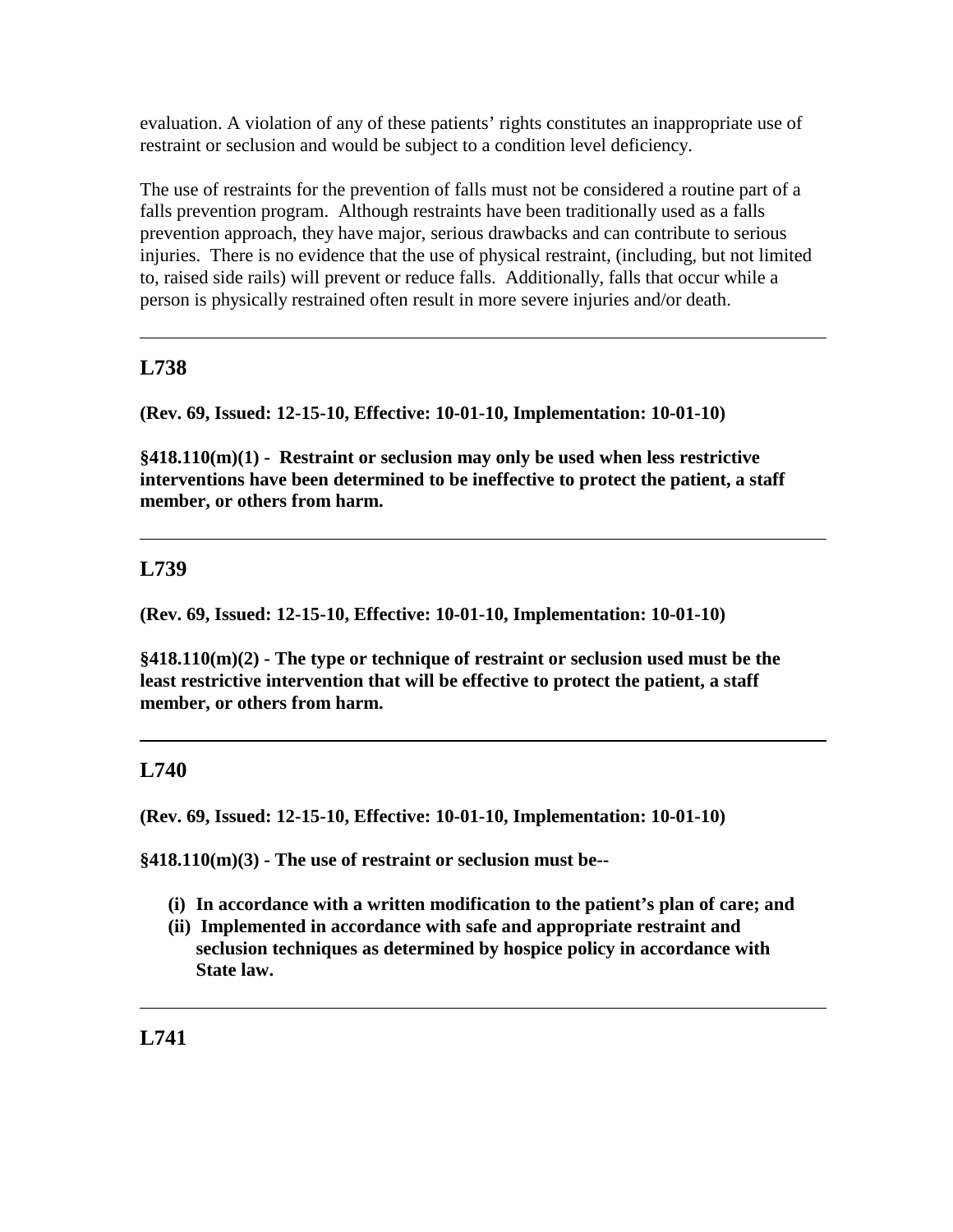**(Rev. 69, Issued: 12-15-10, Effective: 10-01-10, Implementation: 10-01-10)**

**§418.110(m)(4) - The use of restraint or seclusion must be in accordance with the order of a physician authorized to order restraint or seclusion by hospice policy in accordance with State law.**

# **L742**

**(Rev. 69, Issued: 12-15-10, Effective: 10-01-10, Implementation: 10-01-10) §418.110(m)(5) - Orders for the use of restraint or seclusion must never be written as a standing order or on an as needed basis (PRN).**

#### **Interpretive Guidelines §418.110(m)(5)**

This regulation prohibits the use of standing or PRN (Latin abbreviation for pro re nata as needed; as circumstances require) orders for the use of restraint or seclusion. The ongoing authorization of restraint or seclusion is not permitted. Each episode of restraint or seclusion must be initiated in accordance with the order of a physician. If a patient was recently released from restraint or seclusion, and exhibits behavior that can only be handled through the reapplication of restraint or seclusion, a new order would be required. Staff cannot discontinue a restraint or seclusion intervention, and then re-start it under the same order. This would constitute a PRN order.

# **L743**

**(Rev. 69, Issued: 12-15-10, Effective: 10-01-10, Implementation: 12-15-10)**

**§418.110(m)(6) - The medical director or physician designee must be consulted as soon as possible if the attending physician did not order the restraint or seclusion.**

# **L744**

**(Rev. 69, Issued: 12-15-10, Effective: 10-01-10, Implementation: 10-01-10)**

**§418.110(m)(7) - Unless superseded by State law that is more restrictive —**

**(i) Each order for restraint or seclusion used for the management of violent or self-destructive behavior that jeopardizes the immediate physical safety of the patient, a staff member, or others may only be renewed in**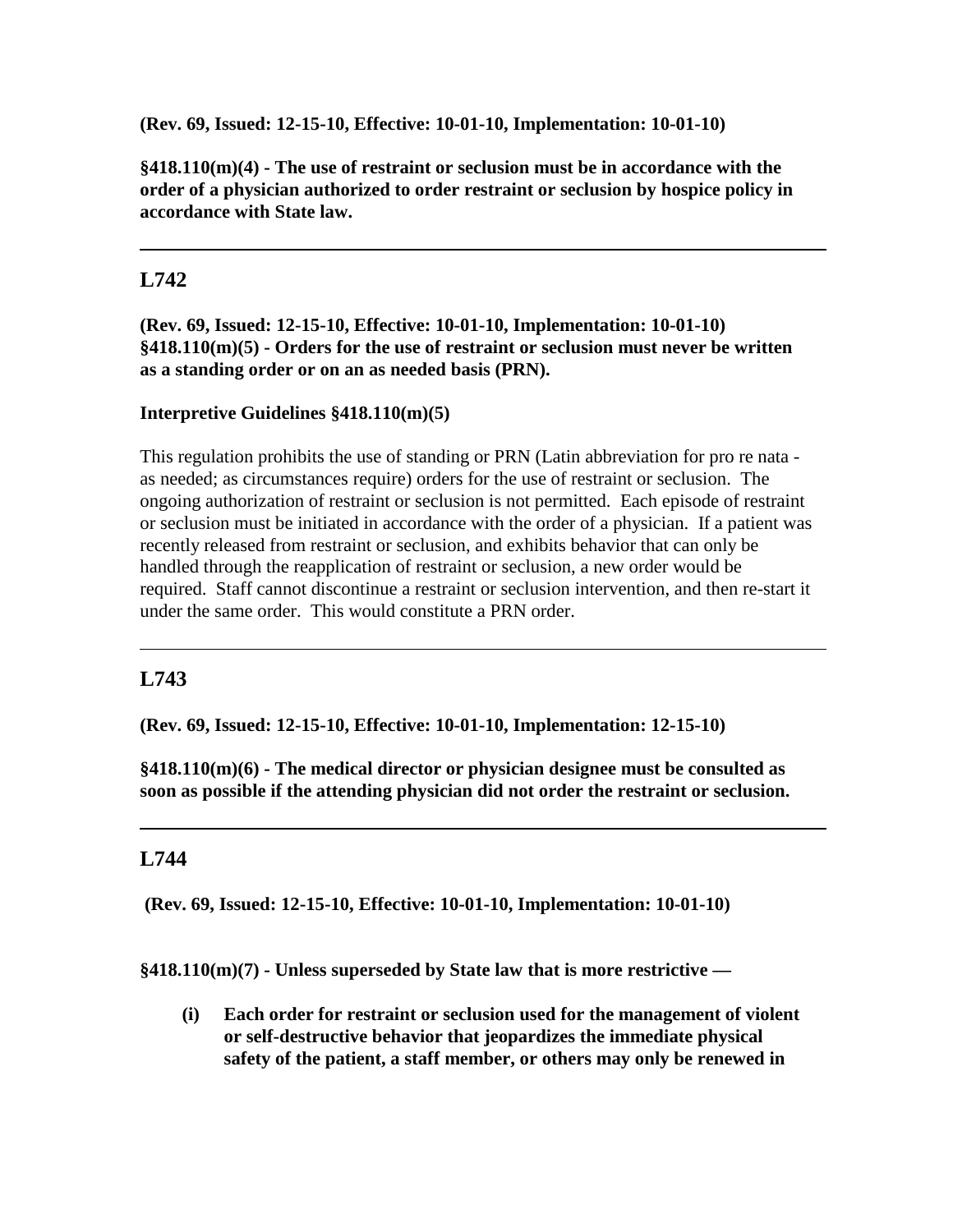**accordance with the following limits for up to a total of 24 hours:**

- **(A) 4 hours for adults 18 years of age or older;**
- **(B) 2 hours for children and adolescents 9 to 17 years of age; or**
- **(C) 1 hour for children under 9 years of age; and**

**After 24 hours, before writing a new order for the use of restraint or seclusion for the management of violent or self-destructive behavior, a physician authorized to order restraint or seclusion by hospice policy in accordance with State law must see and assess the patient.** 

**(ii) Each order for restraint used to ensure the physical safety of the nonviolent or non-self-destructive patient may be renewed as authorized by hospice policy.**

## **L745**

**(Rev. 69, Issued: 12-15-10, Effective: 10-01-10, Implementation: 10-01-10)**

**§418.110(m)(8) - Restraint or seclusion must be discontinued at the earliest possible time, regardless of the length of time identified in the order.**

# **L746**

**(Rev. 69, Issued: 12-15-10, Effective: 10-01-10, Implementation: 10-01-10)**

**§418.110(m)(9) - The condition of the patient who is restrained or secluded must be monitored by a physician or trained staff that have completed the training criteria specified in paragraph (n) of this section at an interval determined by hospice policy.**

#### **L747**

**(Rev. 69, Issued: 12-15-10, Effective: 10-01-10, Implementation: 10-01-10)**

**§418.110(m)(10) - Physician, including attending physician, training requirements must be specified in hospice policy. At a minimum, physicians and attending physicians authorized to order restraint or seclusion by hospice policy in accordance with State law must have a working knowledge of hospice policy regarding the use of restraint or seclusion.**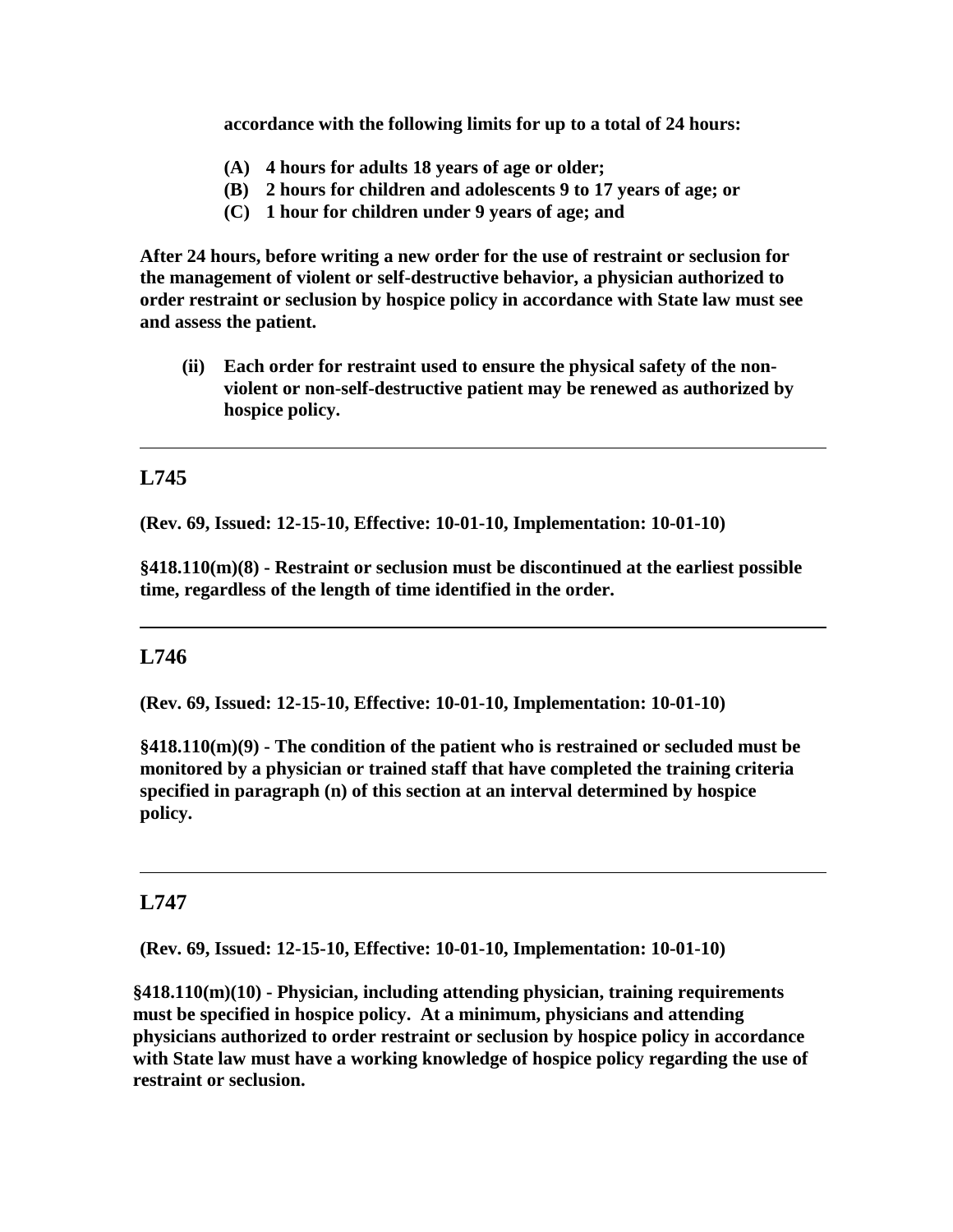**(Rev. 69, Issued: 12-15-10, Effective: 10-01-10, Implementation: 10-01-10)**

**§418.110(m)(11) When restraint or seclusion is used for the management of violent or self-destructive behavior that jeopardizes the immediate physical safety of the patient, a staff member, or others, the patient must be seen face-to-face within 1 hour after the initiation of the intervention --**

- **(i) By a—**
	- **(A) Physician; or**
	- **(B) Registered nurse who has been trained in accordance with the requirements specified in paragraph (n) of this section.**
- **(ii) To evaluate—**
	- **(A) The patient's immediate situation;**
	- **(B) The patient's reaction to the intervention;**
	- **(C) The patient's medical and behavioral condition; and**
	- **(D) The need to continue or terminate the restraint or seclusion.**

#### **L749**

**(Rev. 69, Issued: 12-15-10, Effective: 10-01-10, Implementation: 10-01-10)**

**§418.110(m)(12) - States are free to have requirements by statute or regulation that are more restrictive than those contained in paragraph (m)(11)(i) of this section.**

# **L750**

**(Rev. 69, Issued: 12-15-10, Effective: 10-01-10, Implementation: 10-01-10)**

**§418.110(m)(13) - If the face-to-face evaluation specified in §418.110(m)(11) is conducted by a trained registered nurse, the trained registered nurse must consult the medical director or physician designee as soon as possible after the completion of the 1-hour face-to-face evaluation.**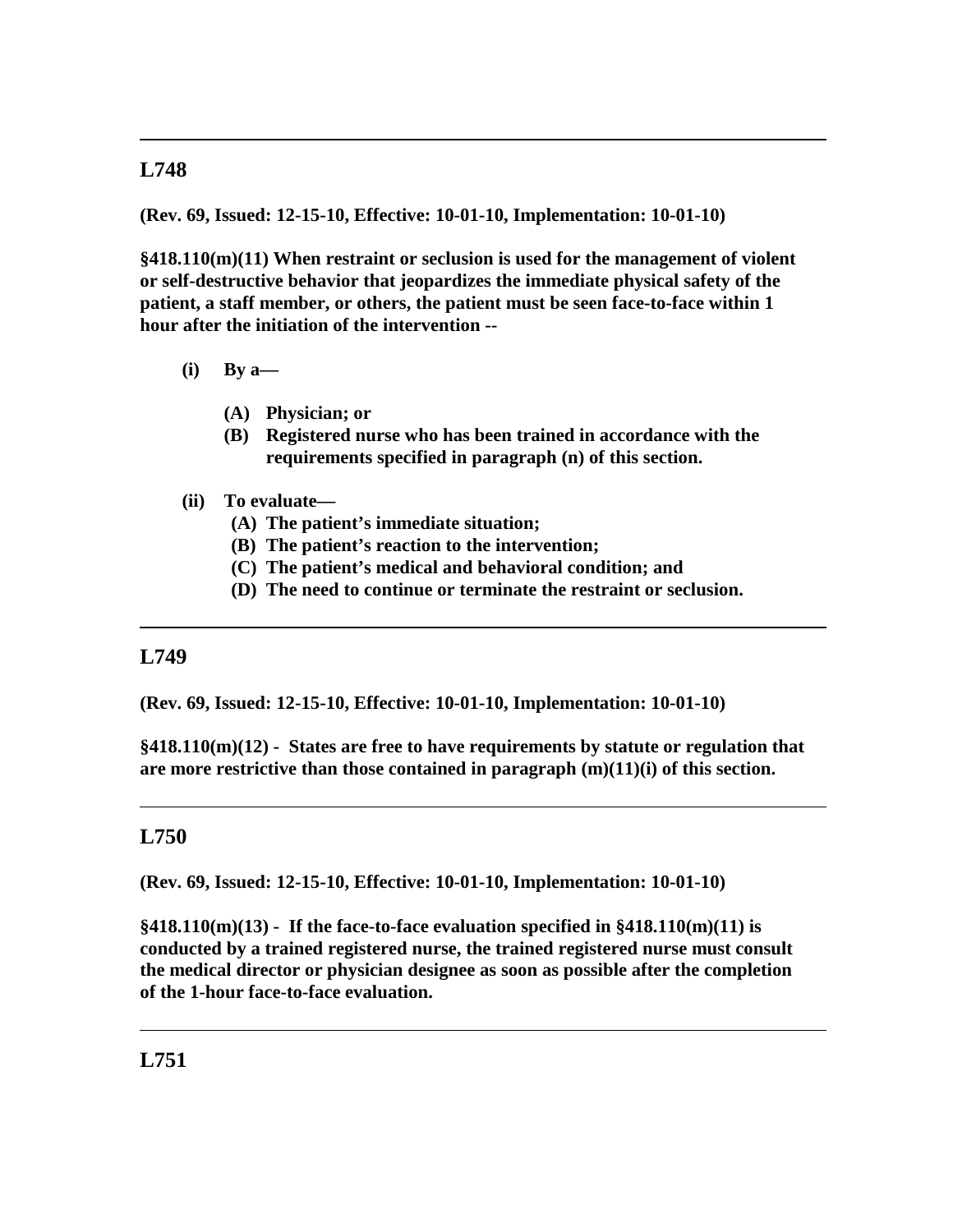**(Rev. 69, Issued: 12-15-10, Effective: 10-01-10, Implementation: 10-01-10)**

**§418.110(m)(14) - All requirements specified under this paragraph are applicable to the simultaneous use of restraint and seclusion. Simultaneous restraint and seclusion use is only permitted if the patient is continually monitored--**

- *(i)* **Face-to-face by an assigned, trained staff member; or**
- *(ii)* **By trained staff using both video and audio equipment. This monitoring must be in close proximity to the patient.**

# **L752**

**(Rev. 69, Issued: 12-15-10, Effective: 10-01-10, Implementation: 10-01-10)**

**§418.110(m)(15) - When restraint or seclusion is used, there must be documentation in the patient's clinical record of the following:**

- *(i)* **The 1-hour face-to-face medical and behavioral evaluation if restraint or seclusion is used to manage violent or self-destructive behavior;**
- *(ii)* **A description of the patient's behavior and the intervention used;**
- *(iii)* **Alternatives or other less restrictive interventions attempted (as applicable);**
- *(iv)* **The patient's condition or symptom(s) that warranted the use of the restraint or seclusion; and the patient's response to the intervention(s) used, including the rationale for continued use of the intervention.**

# **L753**

**(Rev. 69, Issued: 12-15-10, Effective: 10-01-10, Implementation: 10-01-10)**

**§418.110(n) Standard: Restraint or seclusion staff training requirements**

**The patient has the right to safe implementation of restraint or seclusion by trained staff.**

# **L754**

**(Rev. 69, Issued: 12-15-10, Effective: 10-01-10, Implementation: 10-01-10)**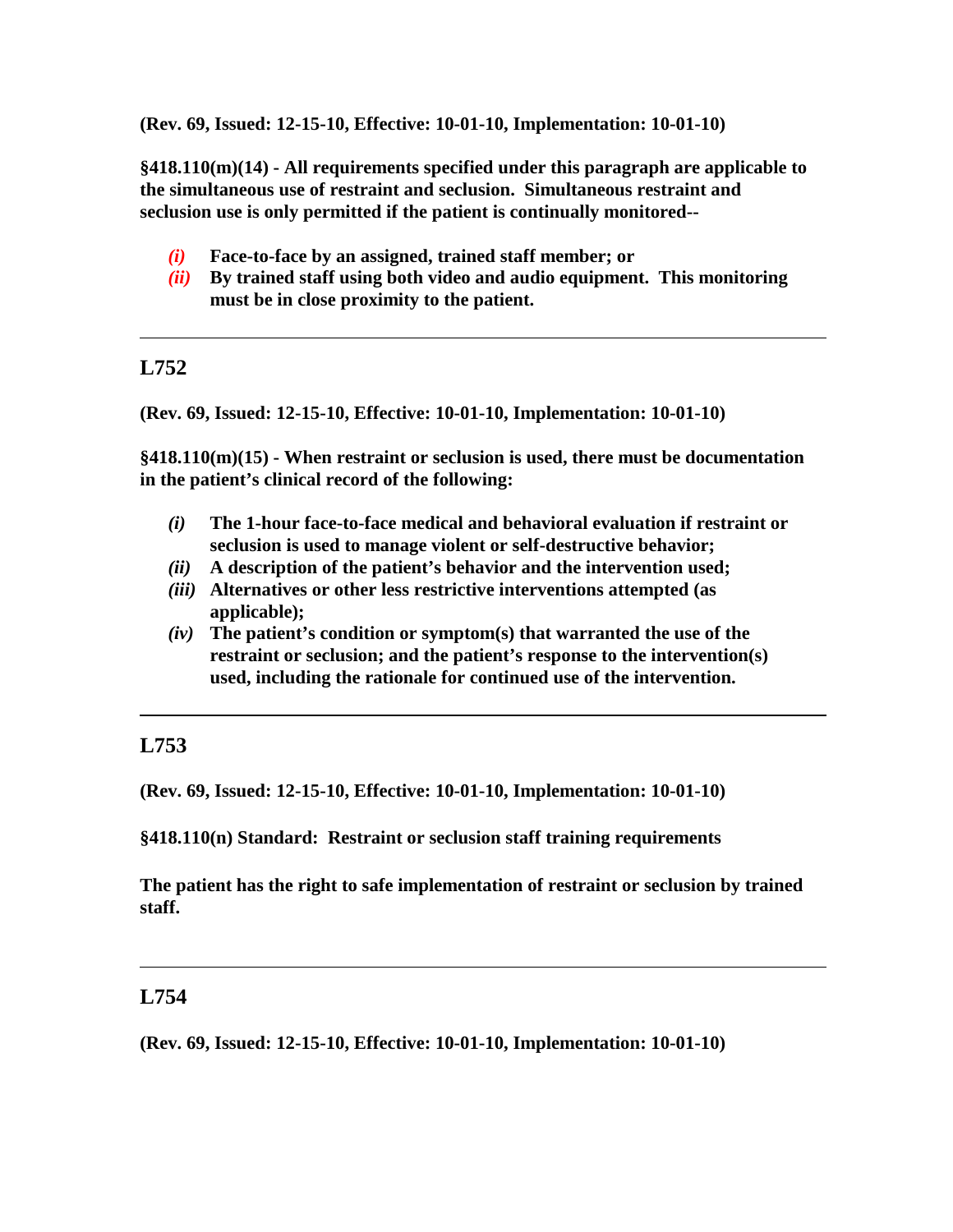**§418.110(n)(1) - Training intervals. All patient care staff working in the hospice inpatient facility must be trained and able to demonstrate competency in the application of restraints, implementation of seclusion, monitoring, assessment, and providing care for a patient in restraint or seclusion—**

- **(i) Before performing any of the actions specified in this paragraph;**
- **(ii) As part of orientation; and**
- **(iii) Subsequently on a periodic basis consistent with hospice policy.**

## **Interpretive Guidelines §418.110(n)(1)**

All staff designated by the hospice as having direct patient care responsibilities, including contract or agency personnel, must demonstrate the competencies specified in standard (n) prior to participating in the application of restraints, implementation of seclusion, monitoring, assessment, or care of a patient in restraint or seclusion. These competencies must be demonstrated initially as part of hospice orientation and subsequently on a periodic basis consistent with hospice policy. Hospices have the flexibility to identify a time frame for ongoing training based on the level of staff competency, and the needs of the patient population(s) served.

All staff working in a hospice that precludes the use of restraints or seclusion would not have to be trained or demonstrate competencies specified in this standard since no staff in a restraint free facility would be applying restraints or placing patients in seclusion. In this situation, the hospice should ensure that all staff are aware of its restraint and seclusion free philosophy and provide ongoing training in this philosophy. The hospice should also closely monitor patients to be sure that the use of any restraint or seclusion technique is not used.

# **L755**

**(Rev. 69, Issued: 12-15-10, Effective: 10-01-10, Implementation: 10-01-10)**

**§418.110(n)(2) Training content. - The hospice must require appropriate staff to have education, training, and demonstrated knowledge based on the specific needs of the patient population in at least the following:**

- *(i)* **Techniques to identify staff and patient behaviors, events, and environmental factors that may trigger circumstances that require the use of a restraint or seclusion.**
- *(ii)* **The use of nonphysical intervention skills.**
- *(iii)* **Choosing the least restrictive intervention based on an individualized assessment of the patient's medical, or behavioral status or condition.**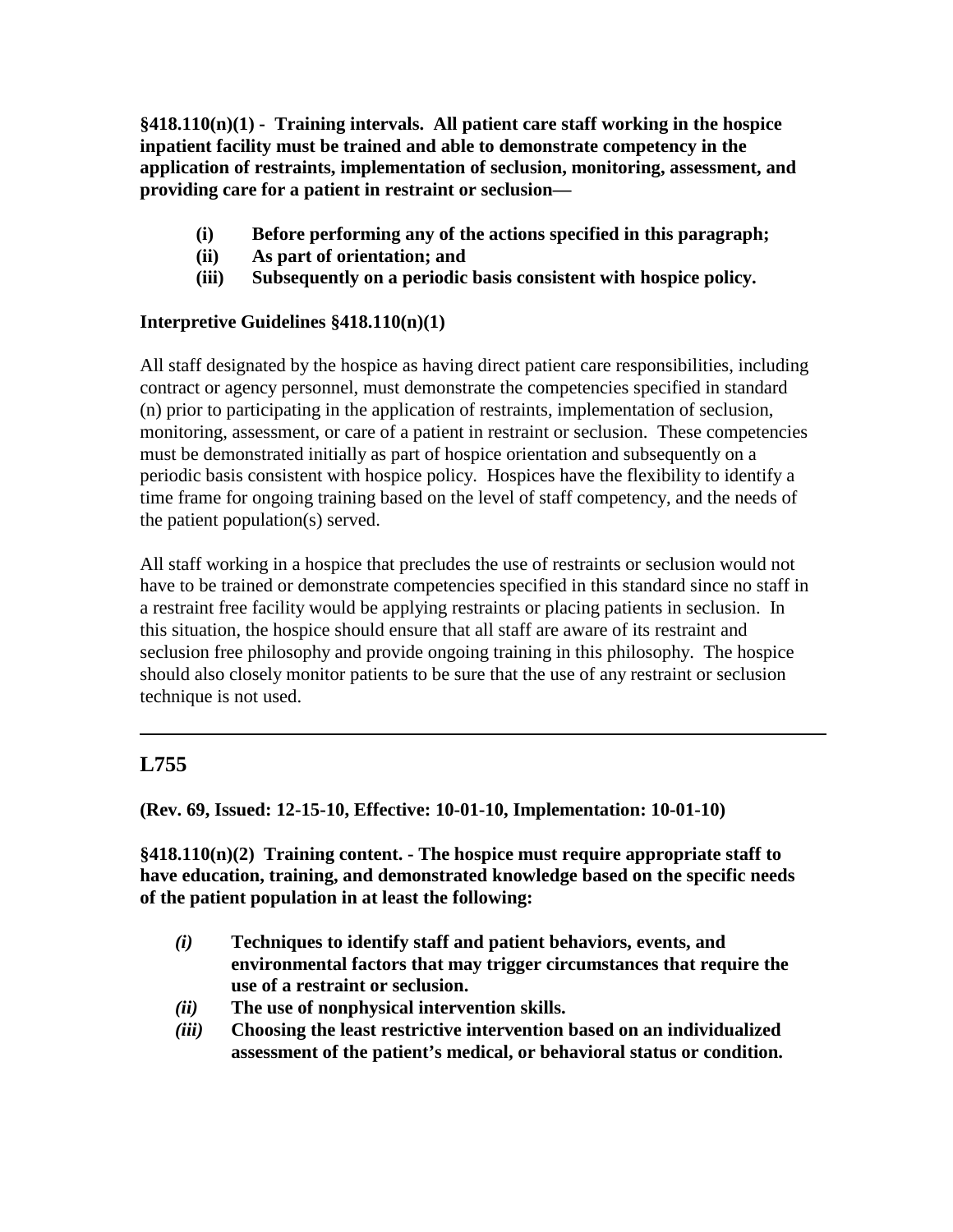- *(iv)* **The safe application and use of all types of restraint or seclusion used in the hospice, including training in how to recognize and respond to signs of physical and psychological distress (for example, positional asphyxia).**
- *(v)* **Clinical identification of specific behavioral changes that indicate that restraint or seclusion is no longer necessary.**
- *(vi)* **Monitoring the physical and psychological well-being of the patient who is restrained or secluded, including but not limited to, respiratory and circulatory status, skin integrity, vital signs, and any special requirements specified by hospice policy associated with the 1-hour faceto-face evaluation.**
- *(vii)* **The use of first aid techniques and certification in the use of cardiopulmonary resuscitation, including required periodic recertification.**

# **Interpretive Guidelines §418.110(n)(2)**

The term "appropriate staff" includes all staff that apply restraint or seclusion, monitor, assess, or otherwise provide care for patients in restraint or seclusion.

Staff needs to be able to employ a broad range of clinical interventions to maintain the safety of the patient and others. The hospice is expected to provide education and training at the appropriate level, to the appropriate staff, based upon the specific needs of the patient population(s) being served.

# **L756**

**(Rev. 69, Issued: 12-15-10, Effective: 10-01-10, Implementation: 10-01-10)**

**§418.110(n)(3) - Trainer requirements. Individuals providing staff training must be qualified as evidenced by education, training, and experience in techniques used to address patients' behaviors.**

#### **Interpretive Guidelines §418.110(n)(3)**

Hospices may develop and implement their own training programs or use an outside training program.

Interview management and review documentation to assure the course trainer has the appropriate qualifications.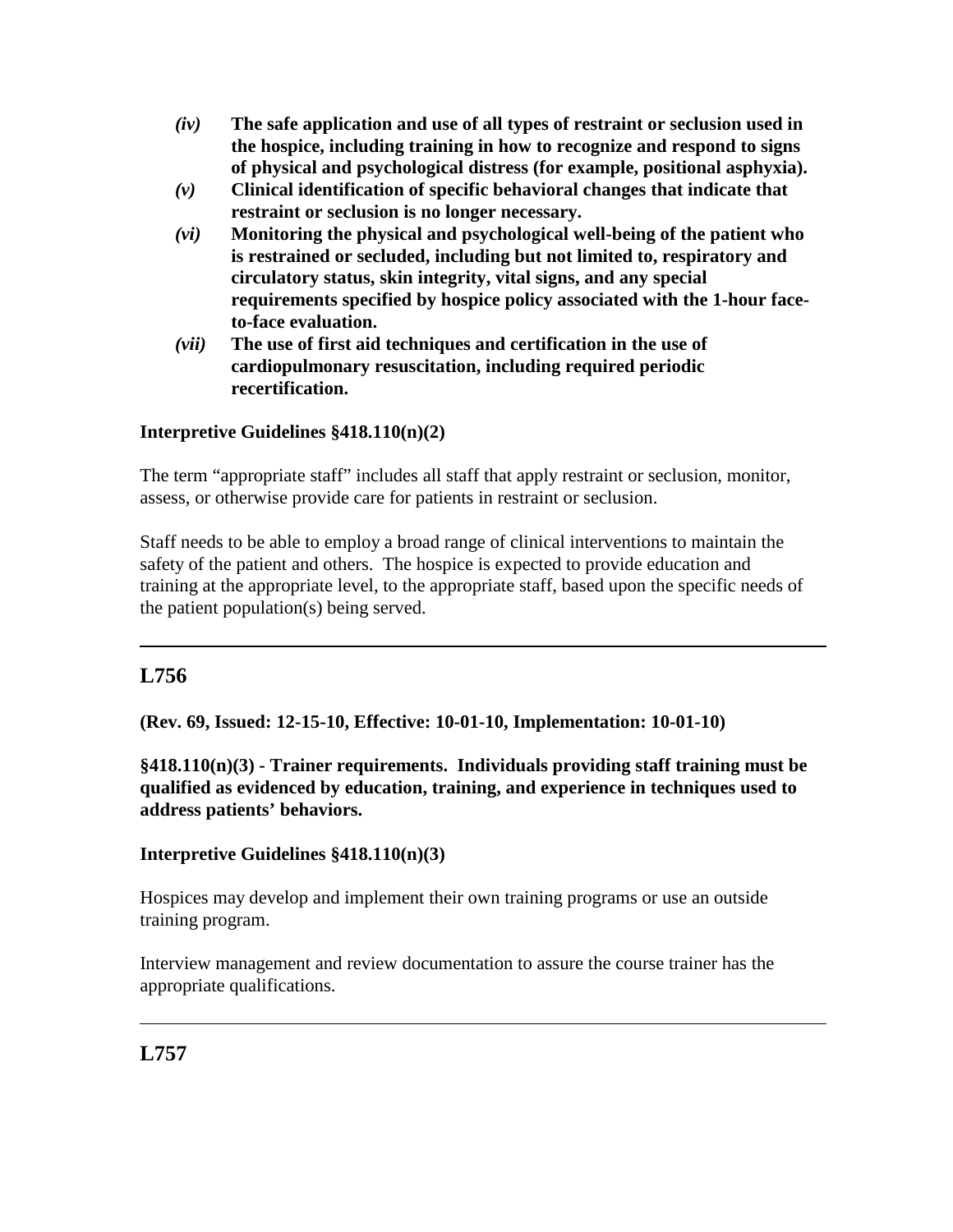#### **(Rev. 69, Issued: 12-15-10, Effective: 10-01-10, Implementation: 10-01-10)**

#### **§418.110(n)(4) - Training documentation. The hospice must document in the staff personnel records that the training and demonstration of competency were successfully completed.**

#### **Procedures and Probes §418.110(n)(4)**

- Request a copy of the training curriculum for the use of restraints or seclusion. Does it contain all the required content items as prescribed in this Standard?
- Request a copy of new employee orientation content to assure that information on use of restraints or seclusion is included.
- Review attendance sheets for initial and periodic training sessions.
- Review 3 new employee (hired within the past 12 months) personnel files to assure there is evidence of appropriate training in restraint and seclusion use.
- Conduct an interview with the actual trainer if additional validation is needed.

# **L758**

**(Rev. 69, Issued: 12-15-10, Effective: 10-01-10, Implementation: 10-01-10)**

**§418.110(o) Standard: Death reporting requirements.**

**Hospices must report deaths associated with the use of seclusion or restraint.** 

**(1) The hospice must report the following information to CMS:**

**(i) Each unexpected death that occurs while a patient is in restraint or seclusion.**

- **(ii) Each unexpected death that occurs within 24 hours after the patient has been removed from restraint or seclusion.**
- **(iii) Each death known to the hospice that occurs within 1 week after restraint or seclusion where it is reasonable to assume that use of restraint or placement in seclusion contributed directly or indirectly to a patient's death. "Reasonable to assume" in this context includes, but is not limited to, deaths related to restrictions of movement for prolonged periods of time, or death related to chest compression, restriction of breathing or asphyxiation.**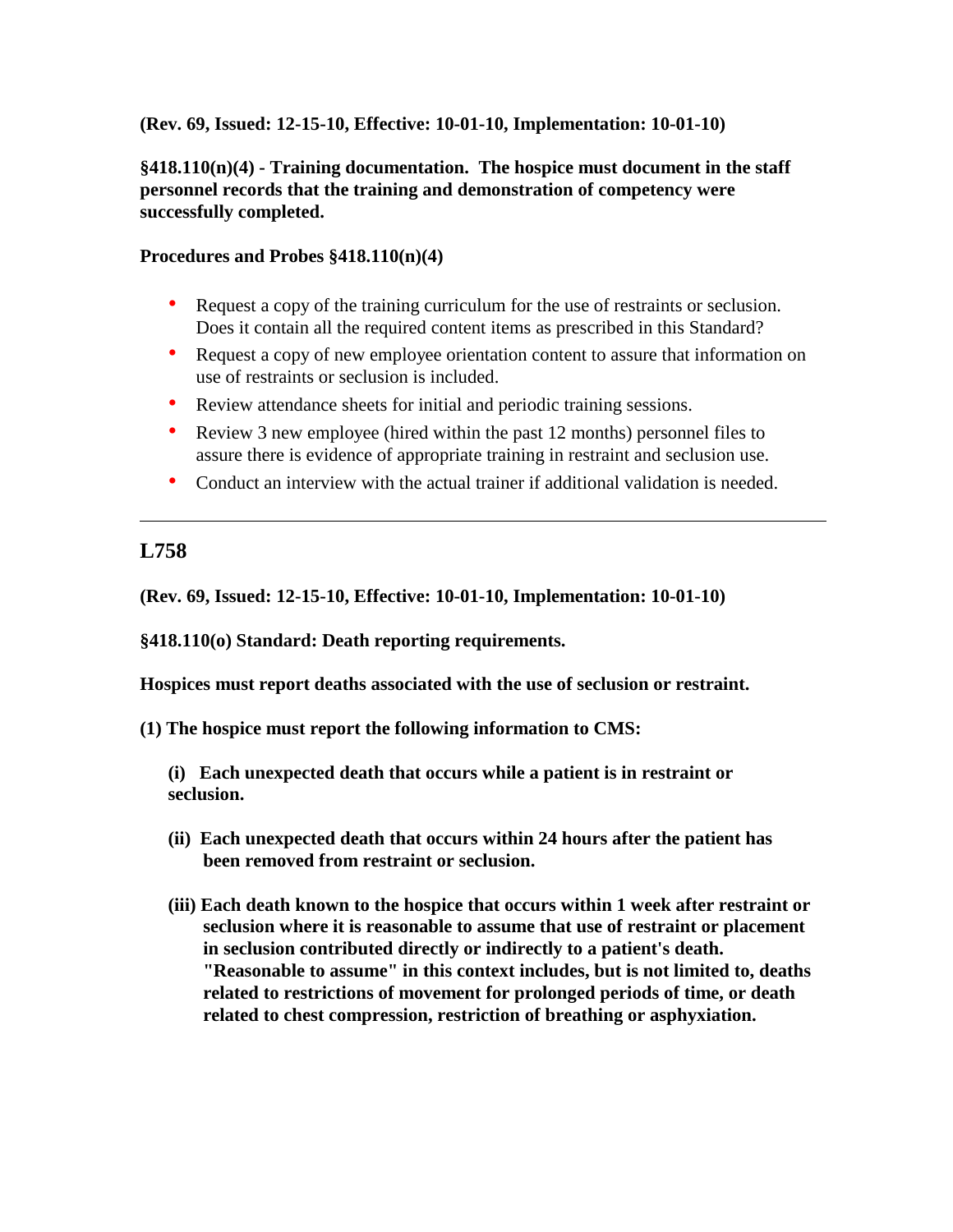- **(2) Each death referenced in this paragraph must be reported to CMS by telephone no later than the close of business the next business day following knowledge of the patient's death.**
- **(3) Staff must document in the patient's clinical record the date and time the death was reported to CMS.**

### **Interpretive Guidelines §418.110(o)**

If a patient has an unexpected death that occurs while in restraint or seclusion, or an unexpected death occurs within 24 hours after restraint or seclusion has been discontinued, the death must be reported to CMS RO. Additionally, if a death occurs within one week after the use of restraint or seclusion and it is reasonable to assume the death was associated with restraint and/or seclusion, the death should be reported to CMS RO.

#### **Restraint** means:

(1) Any manual method, physical or mechanical device, material, or equipment that immobilizes or reduces the ability of a patient to move his or her arms, legs, body, or head freely, not including devices, such as orthopedically prescribed devices, surgical dressings or bandages, protective helmets, or other methods that involve the physical holding of a patient for the purpose of conducting routine physical examinations or tests, or to protect the patient from falling out of bed, or to permit the patient to participate in activities without the risk of physical harm (this does not include a physical escort); or

(2) A drug or medication when it is used as a restriction to manage the patient's behavior or restrict the patient's freedom of movement and is not a standard treatment or dosage for the patient's condition.

**Seclusion** means: the <u>involuntary</u> confinement of a patient alone in a room or an area from which the patient is physically prevented from leaving. Patients who request private rooms would not be considered in seclusion.

#### **Procedures and Probes §418.110(o)**

- Does the inpatient hospice policy related to the use of restraints or seclusion include information on reporting to CMS in the event of a death connected to the use of restraints or seclusion?
- Interview management and staff to assess if any deaths have occurred related to the use of seclusion or restraint.
- Review any documentation/clinical records if such a death has occurred. Was this information reported appropriately to CMS within the time frame required by this Standard?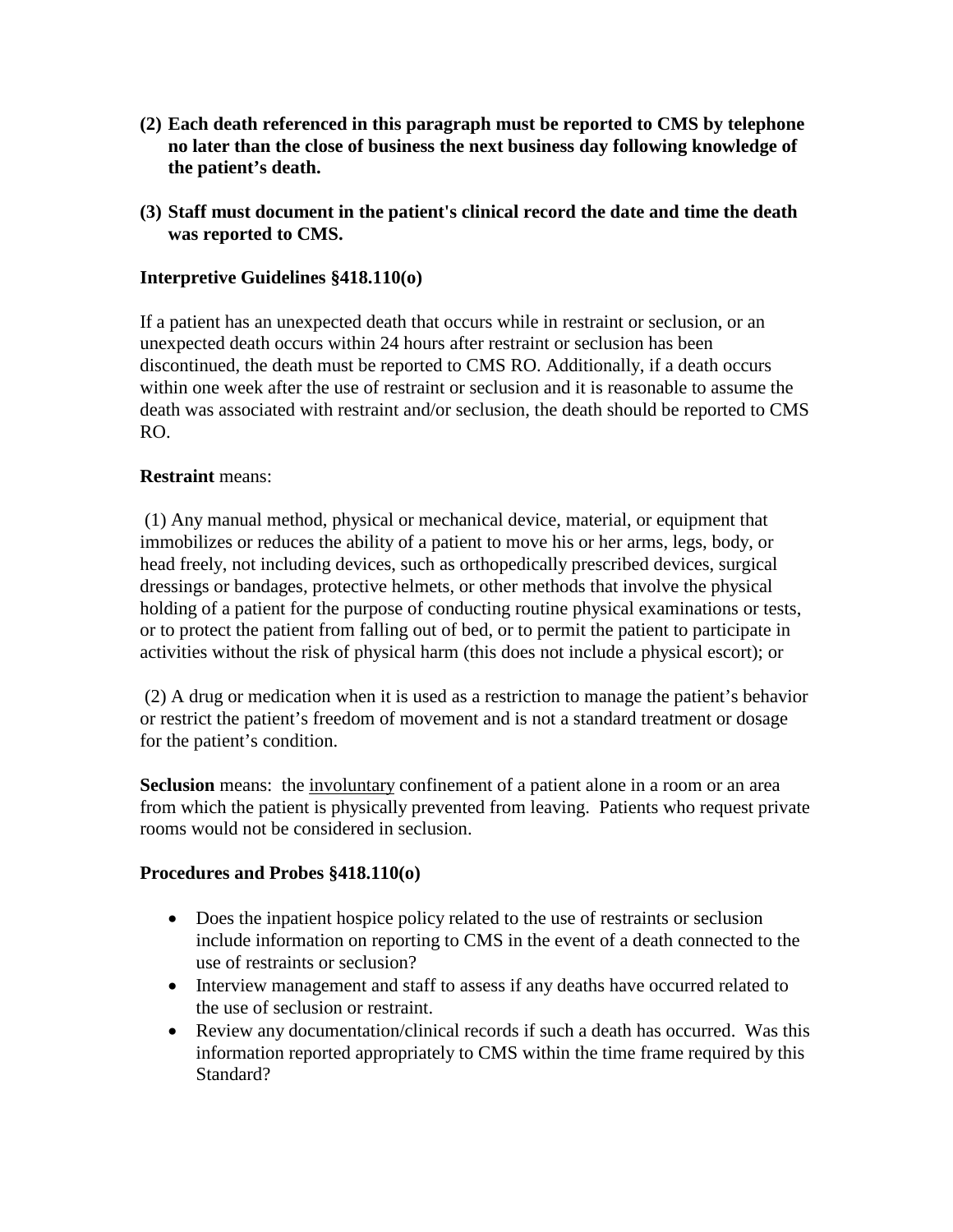**(Rev. 104, Issued: 03-07-14, Effective: 03-07-14, Implementation: 03-07-14)**

**§418.112 Condition of participation: Hospices that provide hospice care to residents of a SNF/NF or ICF/IID.**

#### **L760**

**(Rev. 104, Issued: 03-07-14, Effective: 03-07-14, Implementation: 03-07-14)**

**§418.112 - In addition to meeting the conditions of participation at §418.10 through §418.116, a hospice that provides hospice care to residents of a SNF/NF or ICF/IID must abide by the following additional standards.**

#### **Interpretive Guidelines §418.112**

For the purposes of this guidance under this condition, "facility" will be used in place of SNF/NF or ICF/IID.

All references to a "patient" in the guidance under this condition mean a person who is a resident of a facility and is receiving hospice services from the Medicare certified hospice.

# **L761**

**(Rev. 104, Issued: 03-07-14, Effective: 03-07-14, Implementation: 03-07-14)**

**§418.112(a) Standard: Resident eligibility, election, and duration of benefits.** 

**Medicare patients receiving hospice services and residing in a SNF, NF, or ICF/IID are subject to the Medicare hospice eligibility criteria set out at §418.20 through §418.30.**

#### **L762**

**(Rev. 104, Issued: 03-07-14, Effective: 03-07-14, Implementation: 03-07-14)**

**§418.112(b) Standard: Professional management.**

**The hospice must assume responsibility for professional management of the resident's hospice services provided, in accordance with the hospice plan of care and the hospice conditions of participation, and make any arrangements necessary for**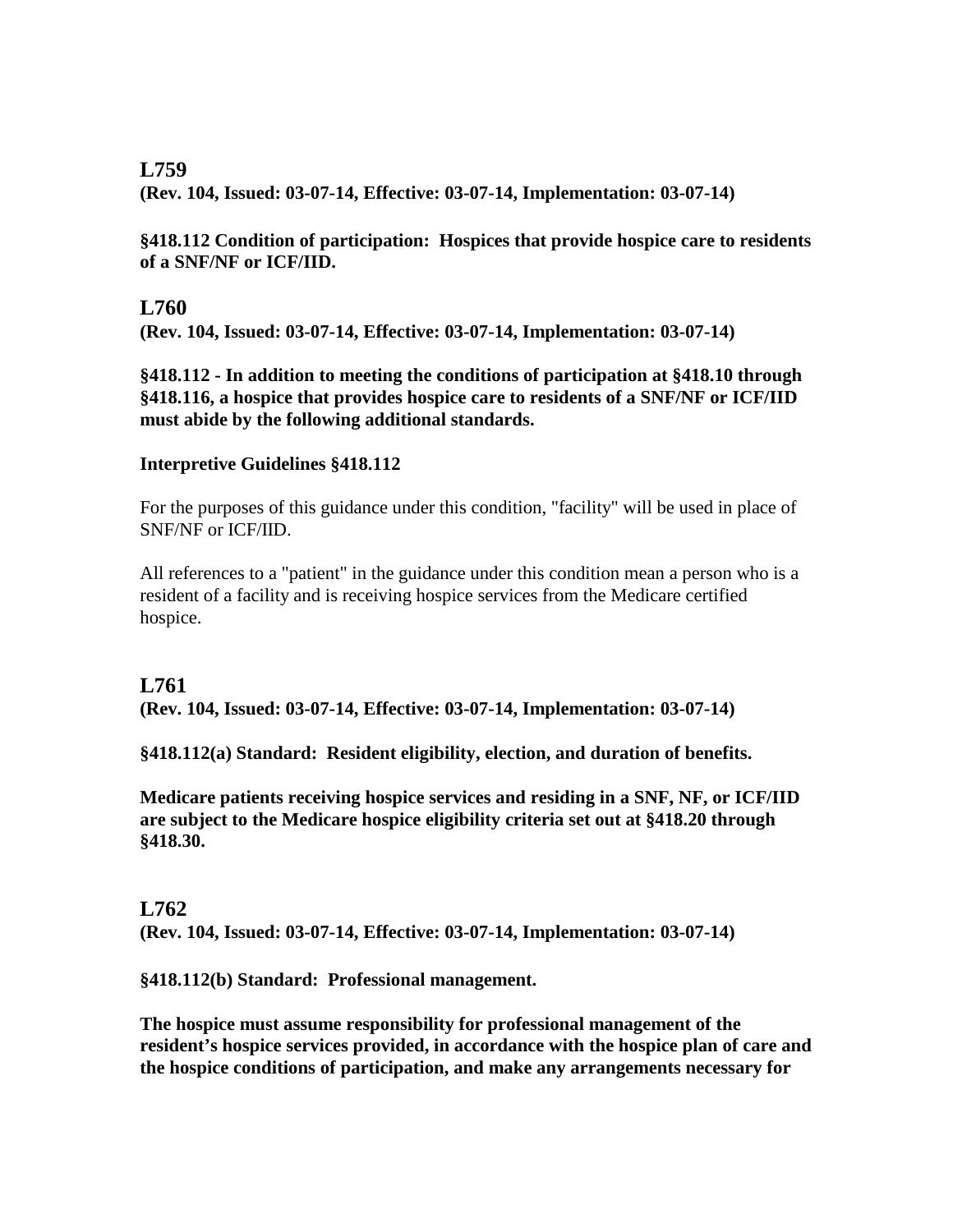#### **hospice-related inpatient care in a participating Medicare/Medicaid facility according to §418.100 and §418.108.**

### **Interpretive Guidelines §418.112(b)**

The term "professional management" for a hospice patient who resides in a SNF/NF or ICF/IID has the same meaning that it has if the hospice patient were living in his/her own home. Professional management involves assessing, planning, monitoring, directing and evaluating the patient's/resident's hospice care across all settings.

The professional services provided by the hospice to the patient in his/her home should continue to be provided by the hospice to the patient in a facility, or other place of residence. Hospice core services must be routinely provided by the hospice, and cannot be delegated to the facility. Hospices should specify that facility staff should immediately notify the hospice of these unplanned interventions. In the contract between the hospice and the facility, potential crisis situations and temporary emergency measures should be addressed and determined how they will be handled by facility staff.

Hospice is responsible for providing all hospice services including:

- Ongoing assessment, care planning, monitoring, coordination, and provision of care by the Hospice IDG.
- Assessment, coordination, and provision of any needed general inpatient or continuous care.
- Consultation about the patient's care with facility staff.
- Coordination by the hospice RN for the implementation of the plan of care for the patient.
- Provision of hospice aide services, if these services are determined necessary by the IDG to supplement the nurse aide services provided by the facility.
- Provision, in a timely manner, of all supplies, medications, and DME needed for the palliation and management of the terminal illness and related conditions.
- Financial management responsibility for all medical supplies, appliances, medications and biologicals related to the terminal illness and related conditions.
- Determination of the appropriate level of care to be given to the patient (routine homecare, inpatient, or continuous care).
- Arranging any necessary transfers from the facility, in consultation with the facility staff.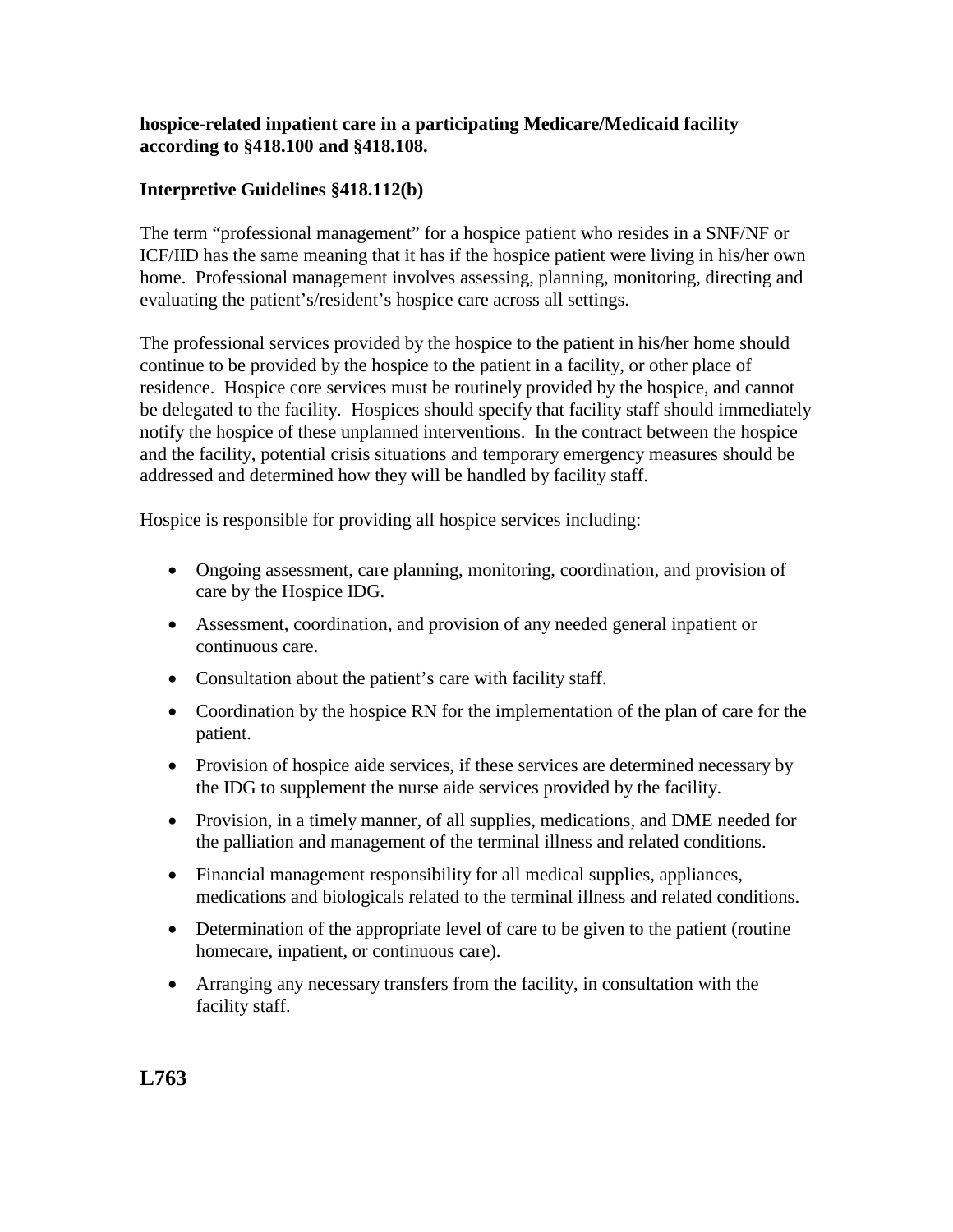**(Rev. 104, Issued: 03-07-14, Effective: 03-07-14, Implementation: 03-07-14)**

**§418.112(c) Standard: Written agreement.**

**The hospice and SNF/NF or ICF/IID must have a written agreement that specifies the provision of hospice services in the facility. The agreement must be signed by authorized representatives of the hospice and the SNF/NF or ICF/IID before the provision of hospice services.** 

#### **Interpretive Guidelines §418.112(c)**

The written agreement is for the provision of hospice services between the two entities. As the written agreement is not patient specific, it does not need to be rewritten for each patient. If there are concerns regarding the provision of services, the hospice and the facility may review and revise this agreement as appropriate for needed changes and/or improvement in the working relationship between the two entities.

# **L764 (Rev. 104, Issued: 03-07-14, Effective: 03-07-14, Implementation: 03-07-14)**

**§418.112(c) - The written agreement must include at least the following:**

**(1) The manner in which the SNF/NF or ICF/IID and the hospice are to communicate with each other and document such communications to ensure that the needs of patients are addressed and met 24 hours a day.**

#### **Interpretive Guidelines §418.112(c)(1)**

There should be evidence that the hospice and the facility have reached an agreement on how to communicate concerns and responses 24 hours a day in order to work together to meet the needs of the patient identified in the patient's plan of care. The hospice must document that this communication has occurred.

#### **Procedures and Probes §418.112(c)(1)**

- What system is in place to assure that the facility knows how to notify the hospice when necessary on a 24/7 basis?
- Is there any evidence that the communication is not occurring as needed during various times of the day or week or specific shifts?
- How does the hospice ensure that facility staff are able to recognize the individuals who are receiving hospice services and know that the services provided to this patient should be in accordance with the coordinated plan of care?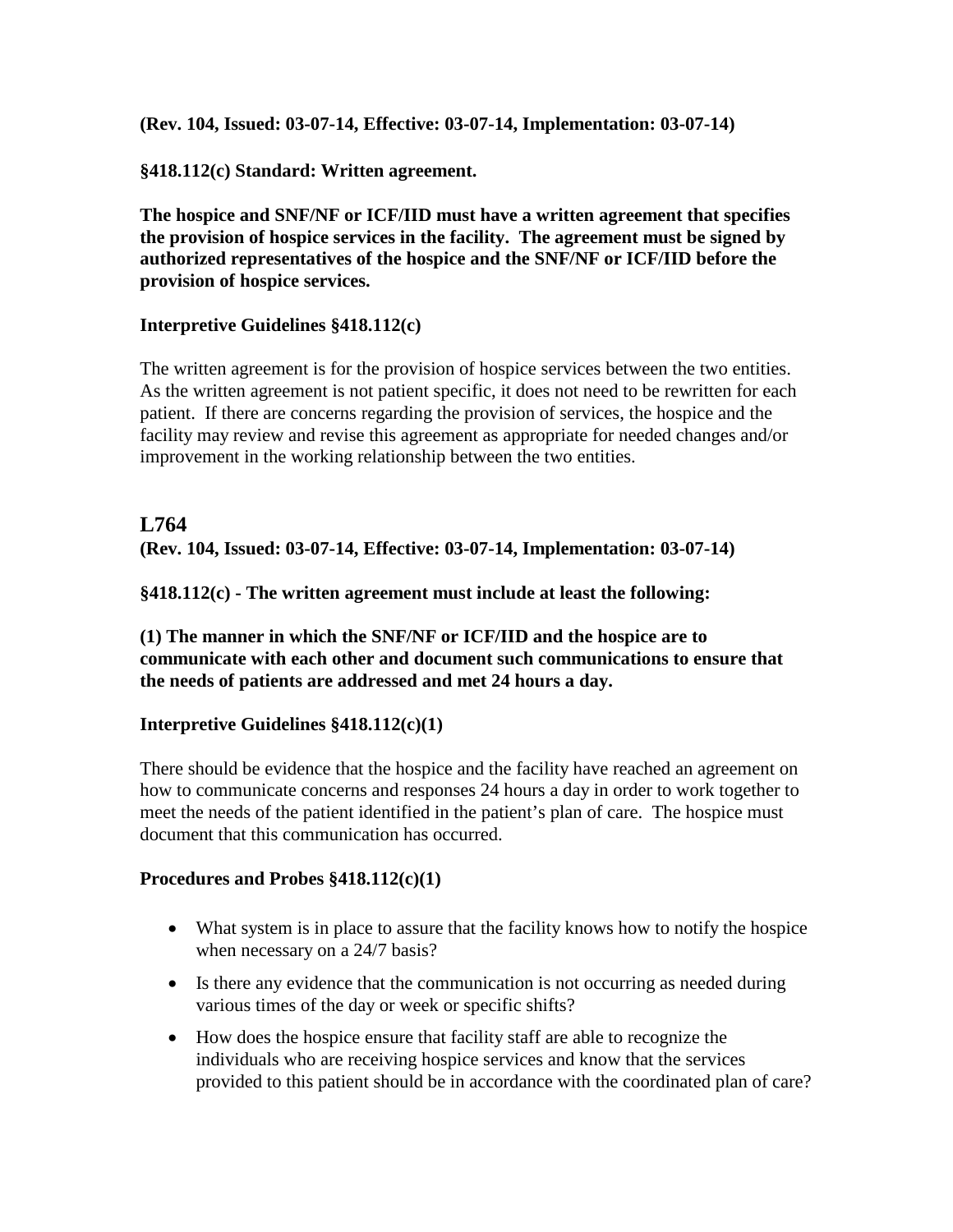- What evidence is there that the hospice and the facility communicate with each other during and between patient visits, as appropriate, to share information about the patient's needs and response to the plan of care?
- Does the hospice staff have access to and the ability to communicate with facility staff about the patient's care as often as needed?

**(Rev. 104, Issued: 03-07-14, Effective: 03-07-14, Implementation: 03-07-14)**

**§418.112(c)(2) - A provision that the SNF/NF or ICF/IID immediately notifies the hospice if—**

- **(i) A significant change in a patient's physical, mental, social, or emotional status occurs;**
- **(ii) Clinical complications appear that suggest a need to alter the plan of care;**
- **(iii) A need to transfer a patient from the SNF/NF or ICF/IID arises, and the hospice makes arrangements for, and remains responsible for, any necessary continuous care or inpatient care necessary related to the terminal illness and related conditions; or**
- **(iv) A patient dies.**

#### **Procedures and Probes §418.112(c)(2)**

- Have there been instances when the facility transferred a patient to the hospital without notifying the hospice?
- Have there been instances when the hospice has been unaware of a significant change in the patient's status or death of a hospice patient?
- How does the hospice ensure that facility staff will contact the hospice immediately regarding the required provisions, including but not limited to:
	- Any changes in condition such as changes in cognition or sudden unexpected decline in condition;
	- A condition unrelated to the terminal condition or related conditions, such as a fall with a suspected fracture;
	- Complications, such as adverse consequences to a medication or therapy, requiring a revision to the plan of care; and
	- A patient's death.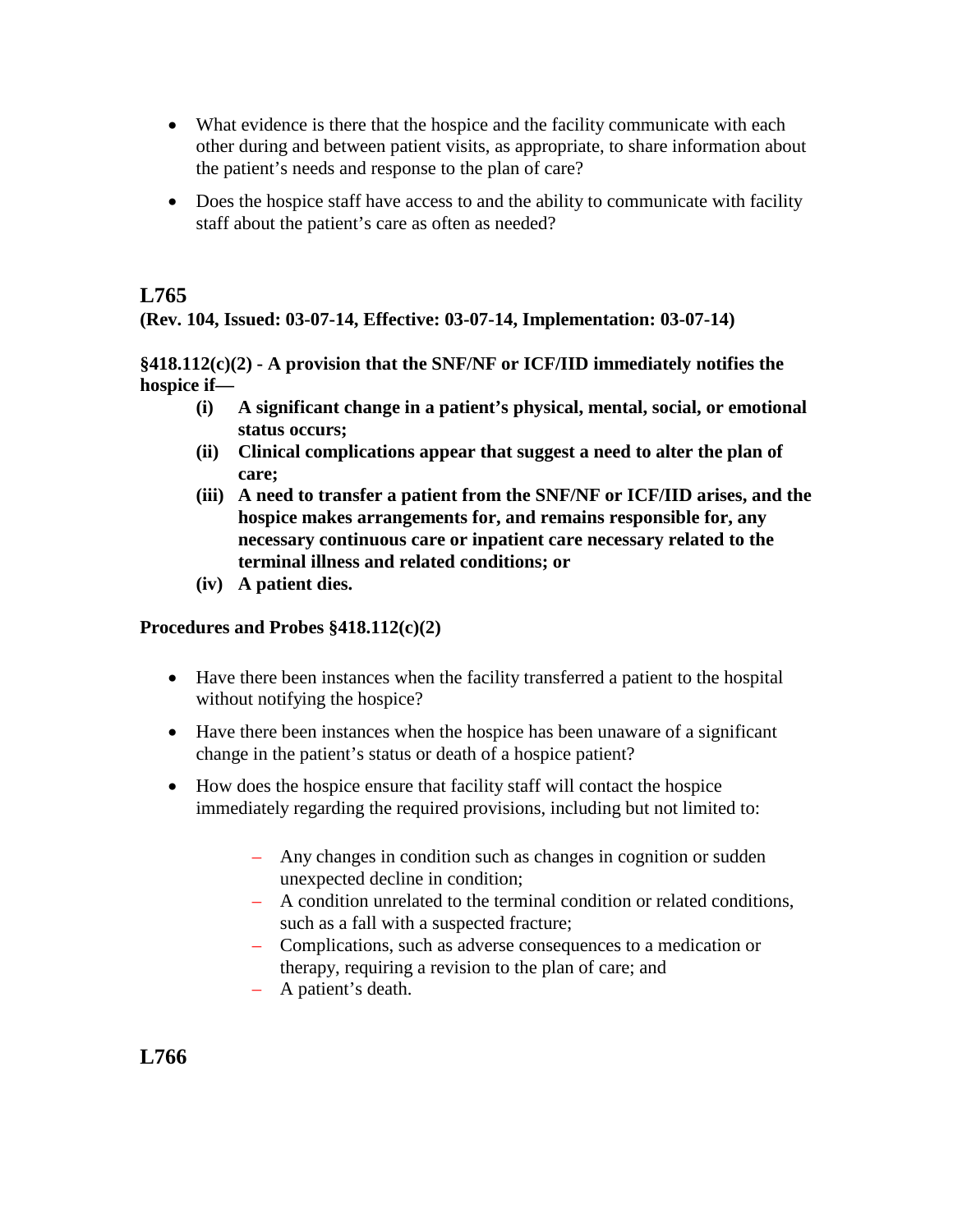#### **(Rev. 69, Issued: 12-15-10, Effective: 10-01-10, Implementation: 10-01-10)**

## **§418.112(c)(3) - A provision stating that the hospice assumes responsibility for determining the appropriate course of hospice care, including the determination to change the level of services provided.**

#### **Procedures and Probes §418.112(c)(3):**

- Is there evidence that the patients are receiving the appropriate level of hospice services to meet their needs?
- Does each patient receive updates to the comprehensive assessment at the required time points according to §418.54(d) and plan of care reviews according to §418.56(d)?

# **L767 (Rev. 104, Issued: 03-07-14, Effective: 03-07-14, Implementation: 03-07-14)**

**§418.112(c)(4) - An agreement that it is the SNF/NF or ICF/IID responsibility to continue to furnish 24 hour room and board care, meeting the personal care and nursing needs that would have been provided by the primary caregiver at home at the same level of care provided before hospice care was elected.**

#### **Interpretive Guidelines §418.112(c)(4):**

In entering into an agreement with each other, each provider retains responsibility for the quality and appropriateness of the care it provides in accordance with their respective laws and regulations. Both providers must comply with their applicable conditions/requirements for participation in Medicare/Medicaid. The facility's services must be consistent with the plan of care developed in coordination with the hospice, (the hospice patient residing in a facility should not experience any lack of services or personal care because of his/her status as a hospice patient); and the facility must offer the same services to its residents who have elected the hospice benefit as it furnishes to its residents who have not elected the hospice benefit. If a patient is receiving services from a Medicare/Medicaid certified nursing facility or ICF/IID, and the facility was advised of concerns by the hospice and failed to address and/or resolve issues related to coordination of care or implementation of appropriate services, the hospice surveyor will refer the concerns as a complaint to the State Agency responsible for oversight of the facility identifying the specific patient(s) involved and the concerns identified.

# **L768 (Rev. 104, Issued: 03-07-14, Effective: 03-07-14, Implementation: 03-07-14)**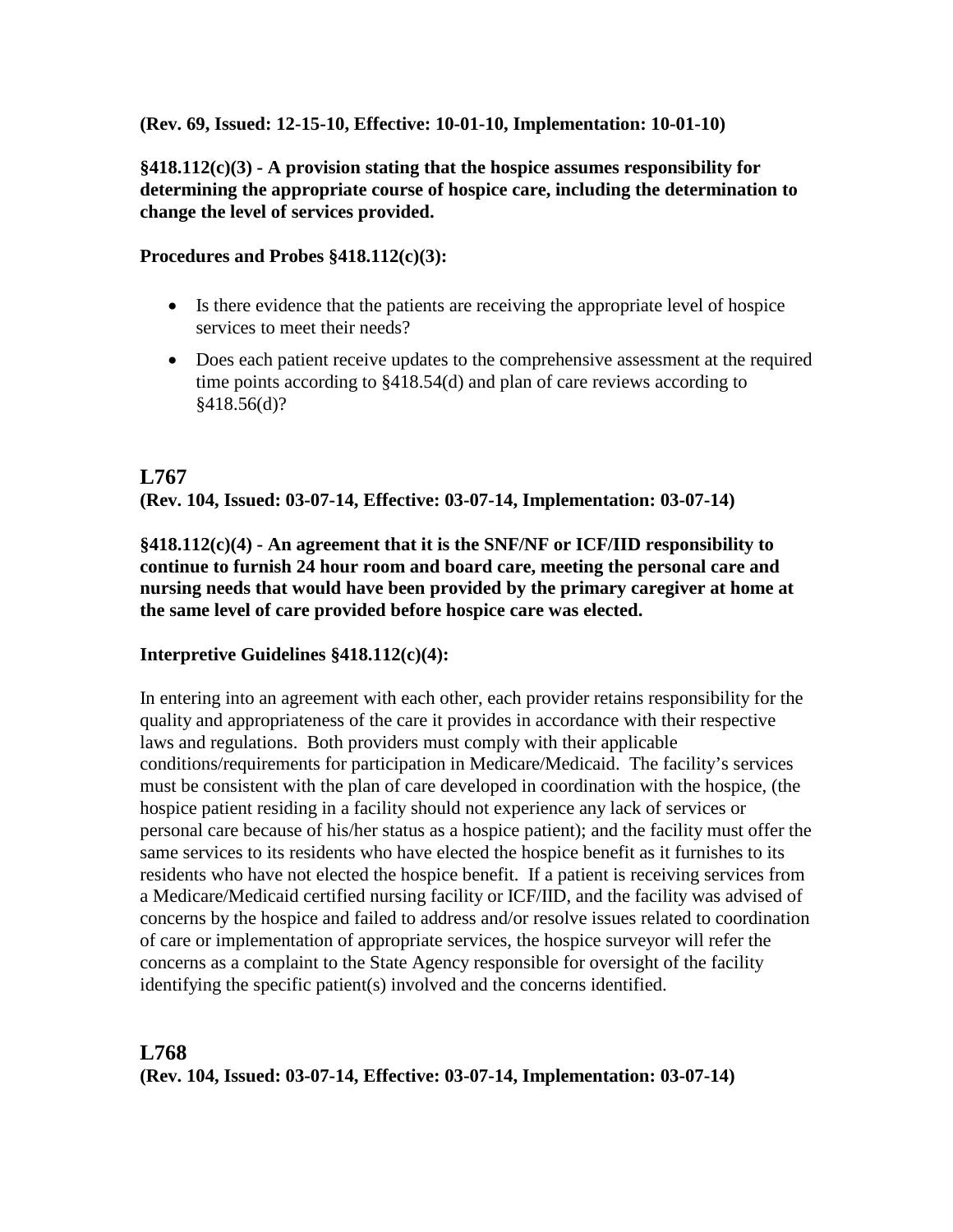**§418.112(c)(5) - An agreement that it is the hospice's responsibility to provide services at the same level and to the same extent as those services would be provided if the SNF/NF or ICF/IID resident were in his or her own home.**

#### **Interpretive Guidelines §418.112(c)(5)**

Regardless of where a patient resides, a hospice is continually responsible for furnishing core services, and may not delegate these services to the facility staff.

#### **L769**

**(Rev. 69, Issued: 12-15-10, Effective: 10-01-10, Implementation: 10-01-10)**

**§418.112(c)**(**6) - A delineation of the hospice's responsibilities, which include, but are not limited to the following: providing medical direction and management of the patient; nursing; counseling (including spiritual, dietary and bereavement); social work; provision of medical supplies, durable medical equipment and drugs necessary for the palliation of pain and symptoms associated with the terminal illness and related conditions; and all other hospice services that are necessary for the care of the resident's terminal illness and related conditions.**

#### **Interpretive Guidelines §418.112(c)(6)**

The agreement should identify how the facility and the hospice determine how all needed services, professionals, medical supplies, DME and drugs and biologicals necessary for the palliation and management of pain and symptoms associated with the terminal illness and related conditions are available to the patient 24 hours a day, 7 days a week, including who may receive and/or write orders for care, in accordance with State/Federal requirements.

#### **Probe §418.112(c)(6)**

Is there evidence that the hospice provides the services as needed, as well as medications, equipment and supplies necessary for pain control and symptom management on a 24 hour basis?

#### **L770**

**(Rev. 104, Issued: 03-07-14, Effective: 03-07-14, Implementation: 03-07-14)**

**§418.112(c)(7) - A provision that the hospice may use the SNF/NF or ICF/IID nursing personnel where permitted by State law and as specified by the SNF/NF or ICF/IID to assist in the administration of prescribed therapies included in the plan**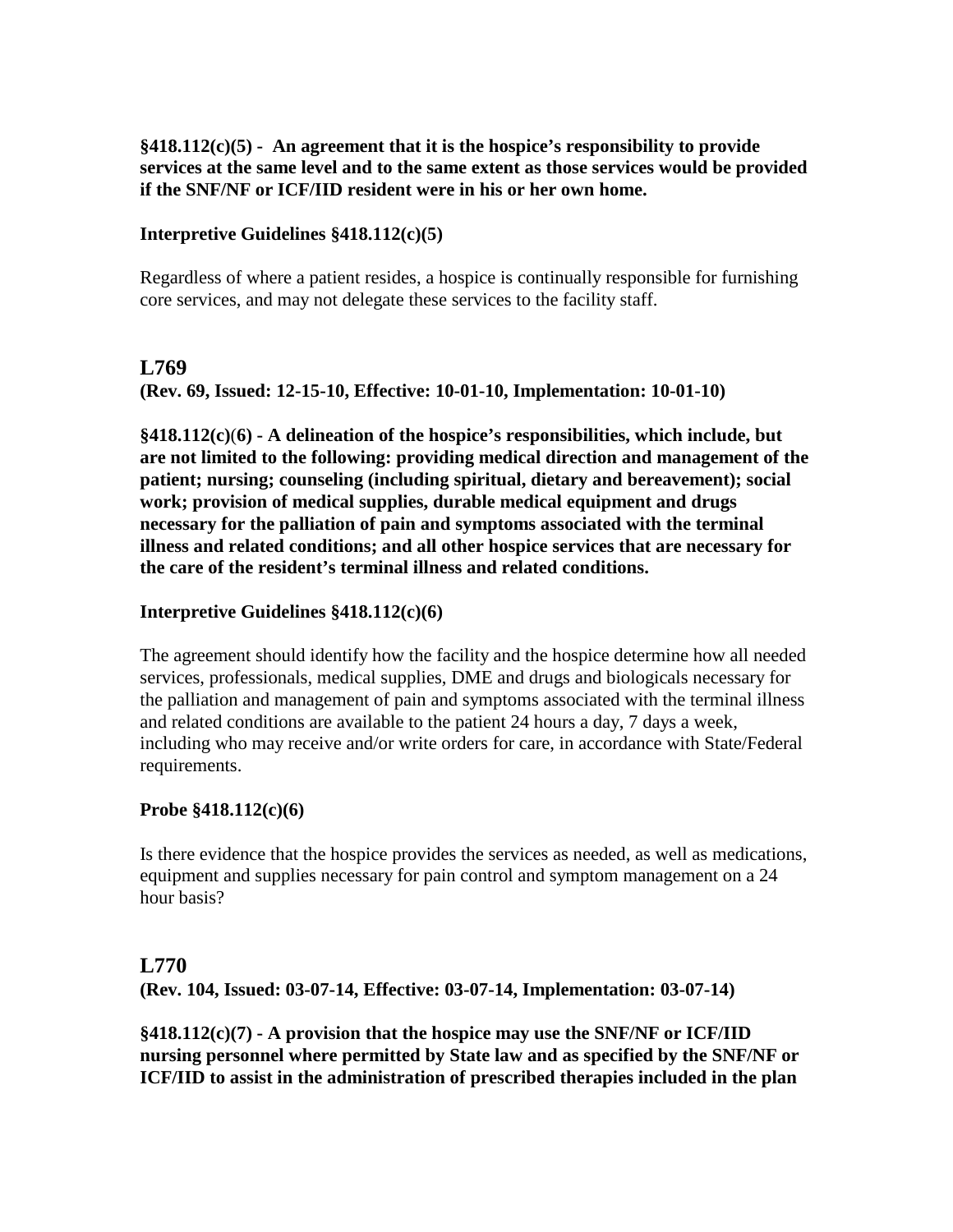**of care only to the extent that the hospice would routinely use the services of a hospice patient's family in implementing the plan of care.** 

**Probes §418.112(c)(7)**

- Is there evidence that facility personnel assist in the administration of prescribed therapies included in the plan of care that exceed what a hospice family member might implement?
- How do the hospice and the facility identify the therapies that facility staff will be allowed to perform?

# **L771 (Rev. 104, Issued: 03-07-14, Effective: 03-07-14, Implementation: 03-07-14)**

**§418.112(c)(8) - A provision stating that the hospice must report all alleged violations involving mistreatment, neglect, or verbal, mental, sexual, and physical abuse, including injuries of unknown source, and misappropriation of patient property by anyone unrelated to the hospice to the SNF/NF or ICF/IID administrator within 24 hours of the hospice becoming aware of the alleged violation.**

# **L772**

**(Rev. 104, Issued: 03-07-14, Effective: 03-07-14, Implementation: 03-07-14)**

#### **§418.112(c)(9) - A delineation of the responsibilities of the hospice and the SNF/NF or ICF/IID to provide bereavement services to SNF/NF or ICF/IID staff.**

#### **Interpretive Guidelines §418.112(c)(9)**

There are times when facility staff and residents fulfill the role of a patient's family, providing caregiver services, being companions, and generally supporting the patient. A hospice may offer bereavement services to facility staff or residents that fulfill the role of a hospice patient's family as identified in the patient's plan of care.

# **L773 (Rev. 104, Issued: 03-07-14, Effective: 03-07-14, Implementation: 03-07-14)**

#### **§418.112(d) Standard: Hospice plan of care.**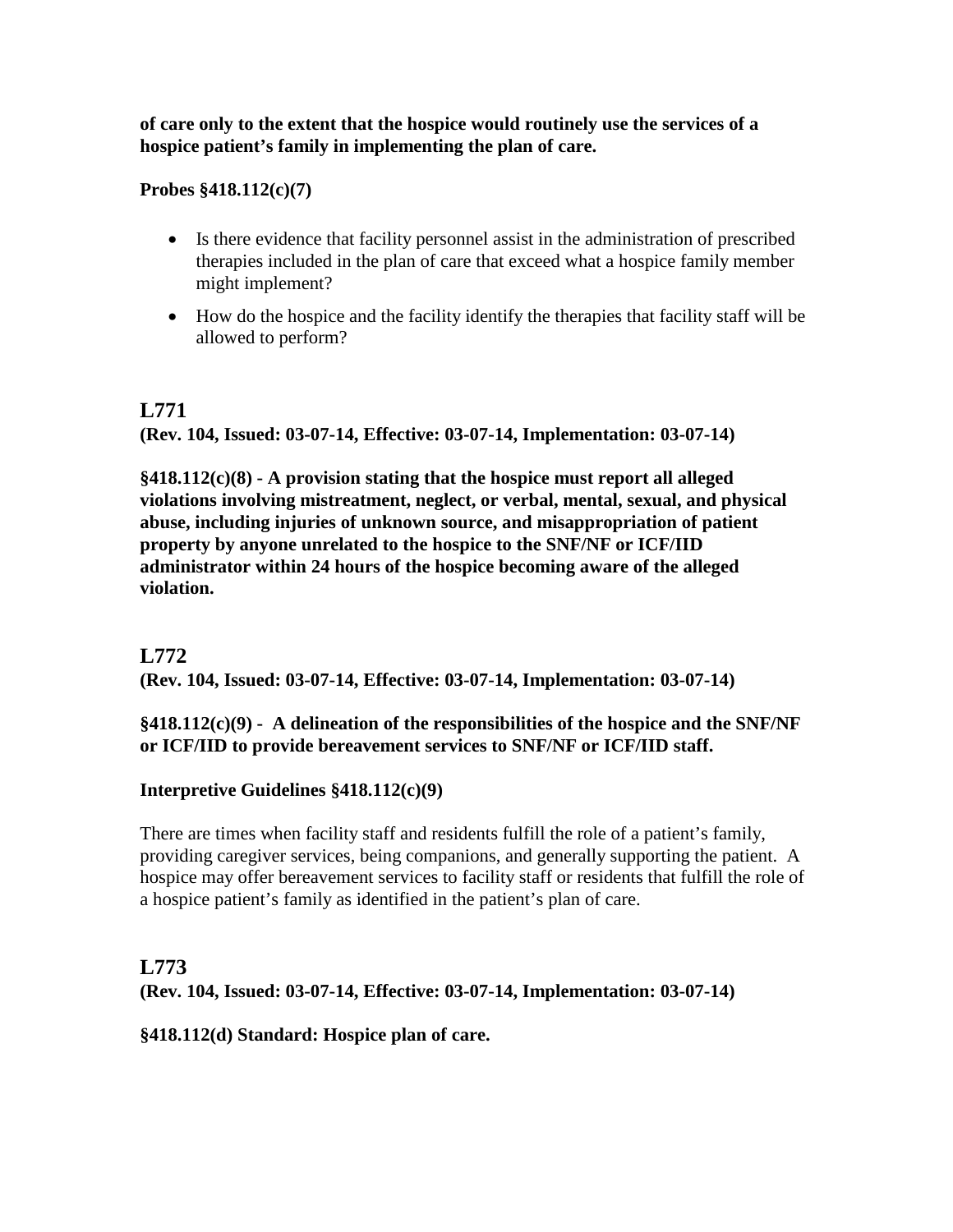**In accordance with §418.56, a written hospice plan of care must be established and maintained in consultation with SNF/NF or ICF/IID representatives. All hospice care provided must be in accordance with this hospice plan of care.**

#### **L774**

**(Rev. 69, Issued: 12-15-10, Effective: 10-01-10, Implementation: 10-01-10)**

**§418.112(d)(1) - The hospice plan of care must identify the care and services that are needed and specifically identify which provider is responsible for performing the respective functions that have been agreed upon and included in the hospice plan of care.**

#### **L775**

(Rev. 104, Issued: 03-07-14, Effective: 03-07-14, Implementation: 03-07-14)

#### **§418.112(d)(2) - The hospice plan of care reflects the participation of the hospice, the SNF/NF or ICF/IID, and the patient and family to the extent possible.**

#### **Interpretive Guidelines §418.112(d)(2)**

The hospice and the facility must develop a coordinated plan of care for each patient that guides both providers. When a hospice patient is a resident of a facility, that patient's hospice plan of care must be established and maintained in consultation with representatives of the facility and the patient/family (to the extent possible). The hospice portion of the plan of care governs the actions of the hospice and describes the services that are needed to care for the patient. In addition, the coordinated plan of care must identify which provider (hospice or facility) is responsible for performing a specific service. The coordinated plan of care may be divided into two portions, one of which is maintained by the facility and the other, which is maintained by the hospice. The facility is required to update its plan of care in accordance with any Federal, State or local laws and regulations governing the particular facility, just as hospices need to update their plans of care according to §418.56(d) of these CoPs. The hospice plan of care must specifically identify/delineate the provider responsible for each function/service/intervention included in the plan of care.

**NOTE**: The providers must have a procedure that clearly outlines the chain of communication between the hospice and facility in the event a crisis or emergency develops, a change of condition occurs, and/or changes to the hospice portion of the plan of care are indicated.

Based on the shared communication between providers, both providers' portion of the plan of care should reflect the identification of: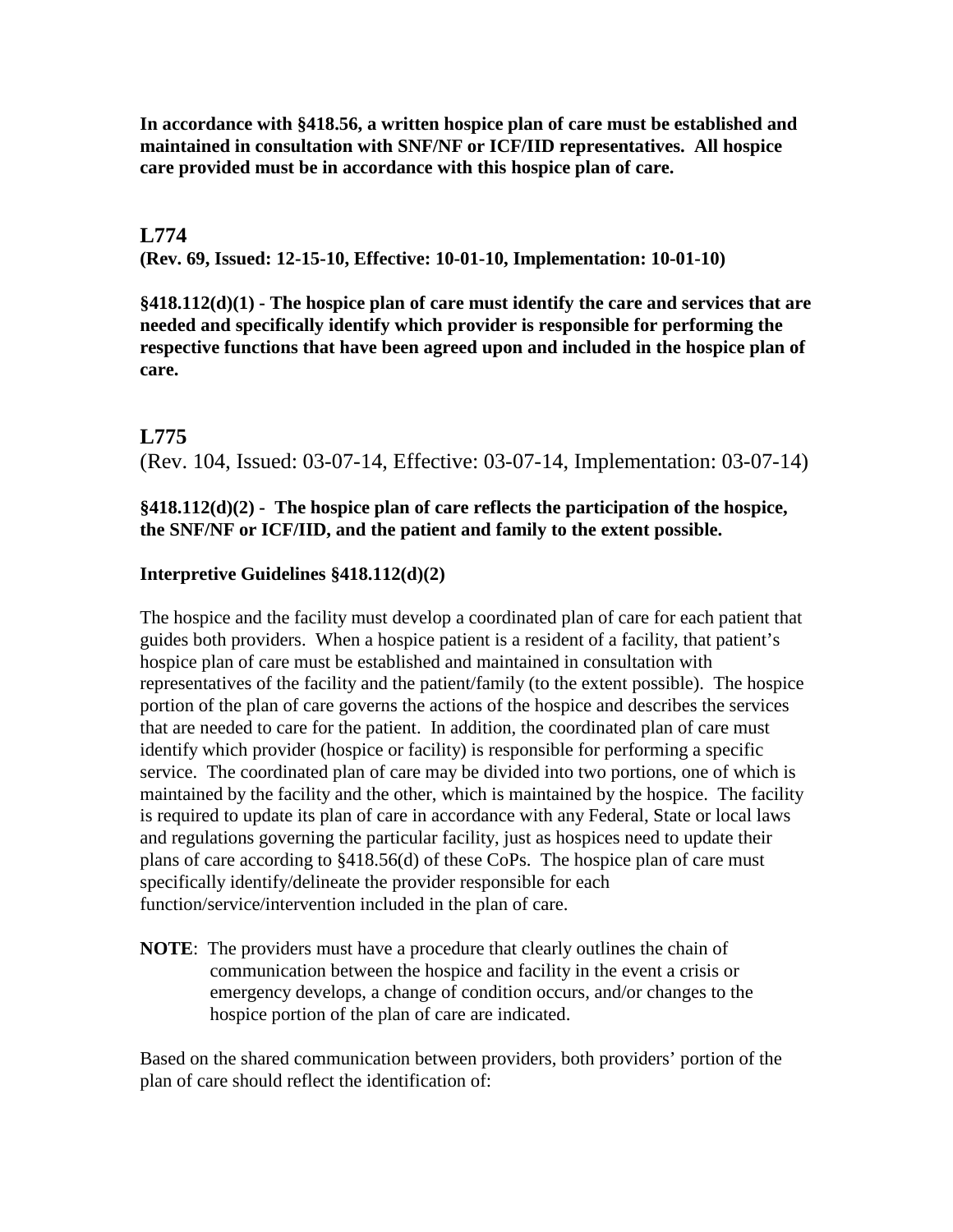- A common problem list;
- Palliative interventions;
- Palliative outcomes;
- Responsible discipline;
- Responsible provider; and
- Patient goals.

#### **Procedures and Probes §418.112 (d)(2)**

- Interview the patient, family or representative if possible to determine their involvement in the development of the plan of care, defining the approaches and goals, and to determine if interventions reflect choices and preferences. Also, determine how they are involved in developing and revising pain management strategies (if any) and any necessary revisions if the interventions do not work.
- Determine whether medications or other interventions for symptom control, medical supplies or DME related to the terminal illness have been arranged and provided by the hospice, and are available for patient use. Determine whether there have been delays in the provision of medications and/or supplies/equipment, and how this has been addressed by the hospice and the facility.

# **L776**

#### **(Rev. 104, Issued: 03-07-14, Effective: 03-07-14, Implementation: 03-07-14)**

#### **§418.112(d)(3) - Any changes in the hospice plan of care must be discussed with the patient or representative, and SNF/NF or ICF/IID representatives, and must be approved by the hospice before implementation.**

#### **Interpretive Guidelines §418.112(d)(3)**

The hospice and the facility must have a process in which they can exchange information from the hospice IDG plan of care reviews and assessment updates, and the facility team, patient and family (to the extent possible) conferences, when updating the plan of care and evaluating outcomes of care to assure that the patient receives the necessary care and services. The hospice must authorize all changes to the hospice portion of the plan of care prior to the change being made.

#### **Procedures and Probes §418.112(d)(3)**

Based on observations, if concerns are identified that the plan of care does not identify the interventions observed, or if the patient and/or representative have indicated that the interventions are not meeting his/her needs, interview hospice and facility staff.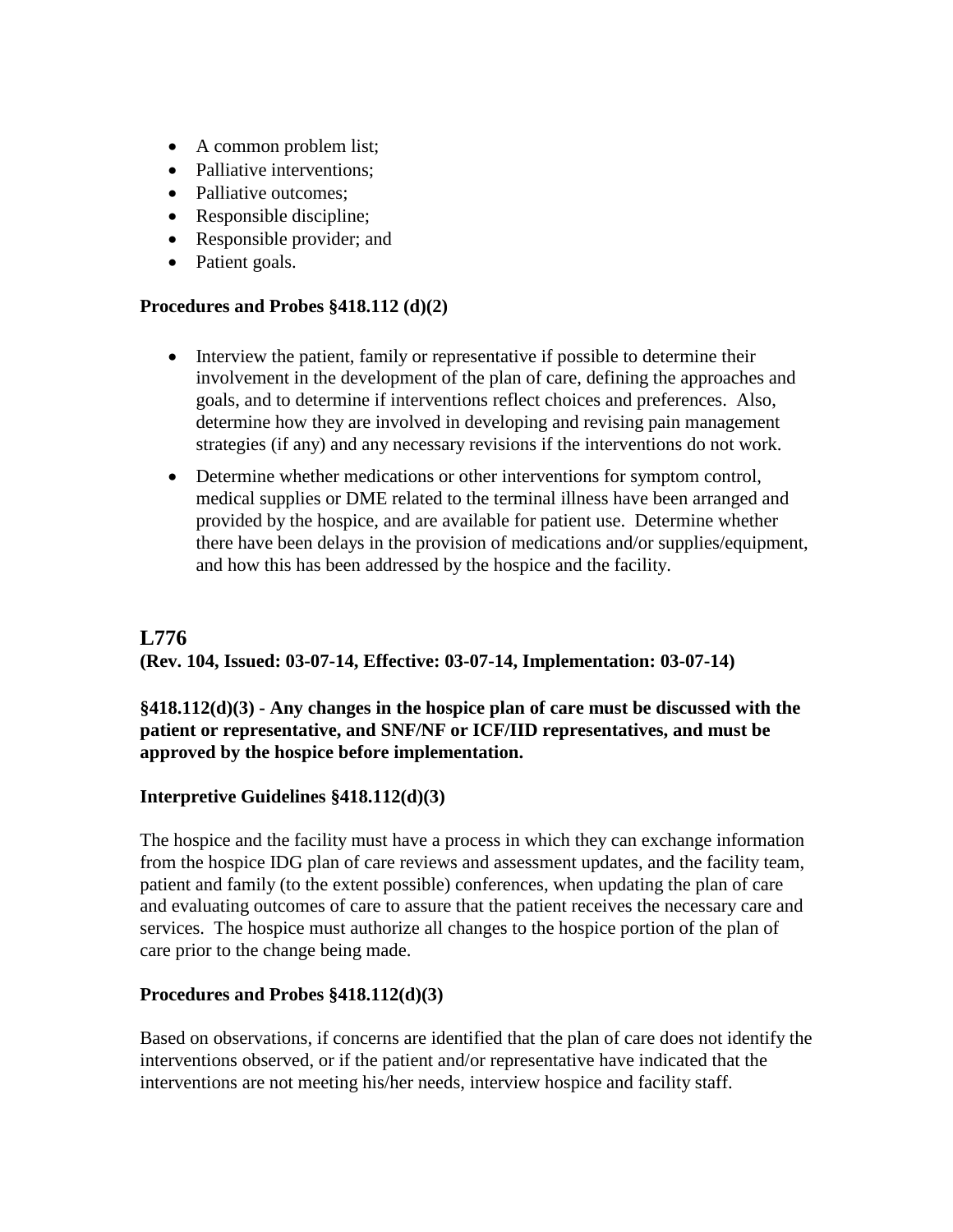Determine how the hospice and facility monitor for the outcome of the interventions and what process they have in place to revise the plan of care to meet the needs of the patient.

Determine how the hospice is providing coordination of the plan of care interventions, assuring that the interventions are being implemented by the facility, and assuring that interventions are not changed without hospice approval.

# **L777 (Rev. 104, Issued: 03-07-14, Effective: 03-07-14, Implementation: 03-07-14)**

**§418.112(e) Standard: Coordination of services.**

**The hospice must:** 

**(1) Designate a member of each interdisciplinary group that is responsible for a patient who is a resident of a SNF/NF or ICF/IID. The designated interdisciplinary group member is responsible for:**

# **L778**

**(Rev. 104, Issued: 03-07-14, Effective: 03-07-14, Implementation: 03-07-14)**

## **§418.112(e)(1)(i) - Providing overall coordination of the hospice care of the SNF/NF or ICF/IID resident with SNF/NF or ICF/IID representatives; and**

# **Interpretive Guidelines §418.112(e)(1)(i)**

The intent of this regulation is for the hospice IDG to designate a member responsible for overseeing and coordinating the provision of care between the hospice and the facility. This person may or may not be the hospice RN responsible for the coordination of patient's hospice care in the facility. It may also be the physician, social worker or counselor member of the IDG. In order to facilitate the coordination and provision of hospice care to the patient, the hospice and the facility should address how the hospice staff access and communicate with facility staff. This includes, but is not limited to:

- Development of each provider's portion of the plan of care to assure that the plans are complimentary and reflect common goals and the patient's expressed desire for hospice care;
- Documentation in both respective entities' clinical records or other means to ensure continuity of communication and easy access to ongoing information;
- Role of any hospice vendor in delivering supplies or medications;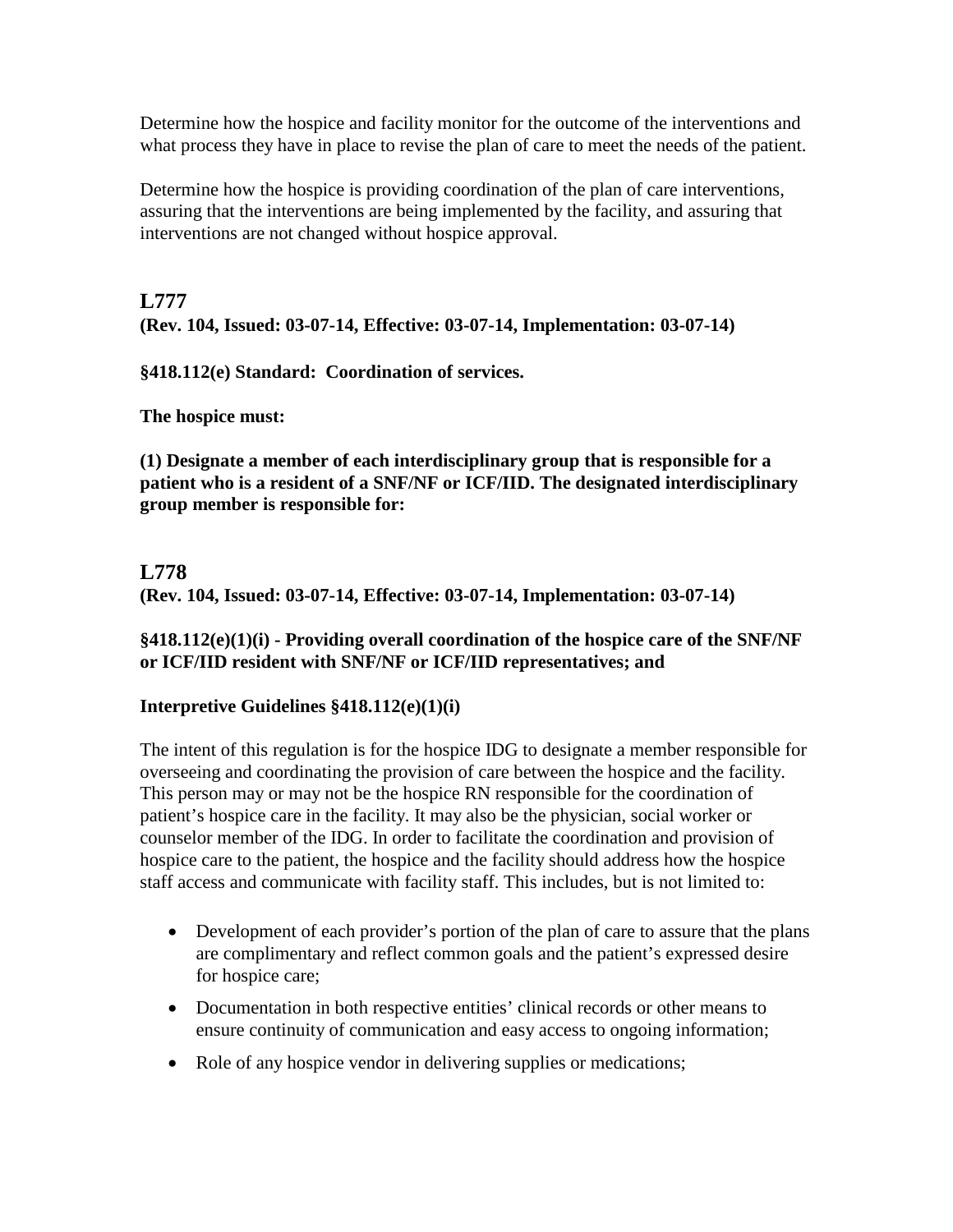- Ordering, renewal, delivery and administration of medications; and
- Role of the attending physician, and process for obtaining and implementing physician orders.

#### **Procedures and Probes §418.112(e)(1)(i)**

- Does the hospice's system for ordering, renewal, delivery and administration of medications work effectively in the facility?
- What procedures are in place to ensure that the patient receives timely medication and treatments for optimal palliation, pain and symptom relief?
- Is there evidence that the hospice provides education to the facility on the hospice resident's pain and symptom management plan?
- Does the hospice work with the facility to monitor the effectiveness of treatments related to pain and symptom control?

#### **L779**

**(Rev. 104, Issued: 03-07-14, Effective: 03-07-14, Implementation: 03-07-14)**

**§418.112(e)(1)(ii) - Communicating with SNF/NF or ICF/IID representatives and other health care providers participating in the provision of care for the terminal illness and related conditions and other conditions to ensure quality of care for the patient and family.** 

#### **Procedures and Probes §418.112(e)(1)(ii)**

If there are problems identified regarding failure to communicate with facility staff, interview the hospice designated IDG member, and the facility care plan coordinator for the patient, in order to determine:

- The system the hospice has in place to ensure continuity of communication and easy access to ongoing information (e.g., documentation in both respective entities' clinical records); and
- How the information from each provider's team conferences get communicated to the individuals participating in caring for the patient.

Determine if there have been any concerns related to the need to change or alter the plan of care; or if a significant change in condition occurred requiring a transfer to an acute care setting, and how and when the facility notified the hospice of the concerns.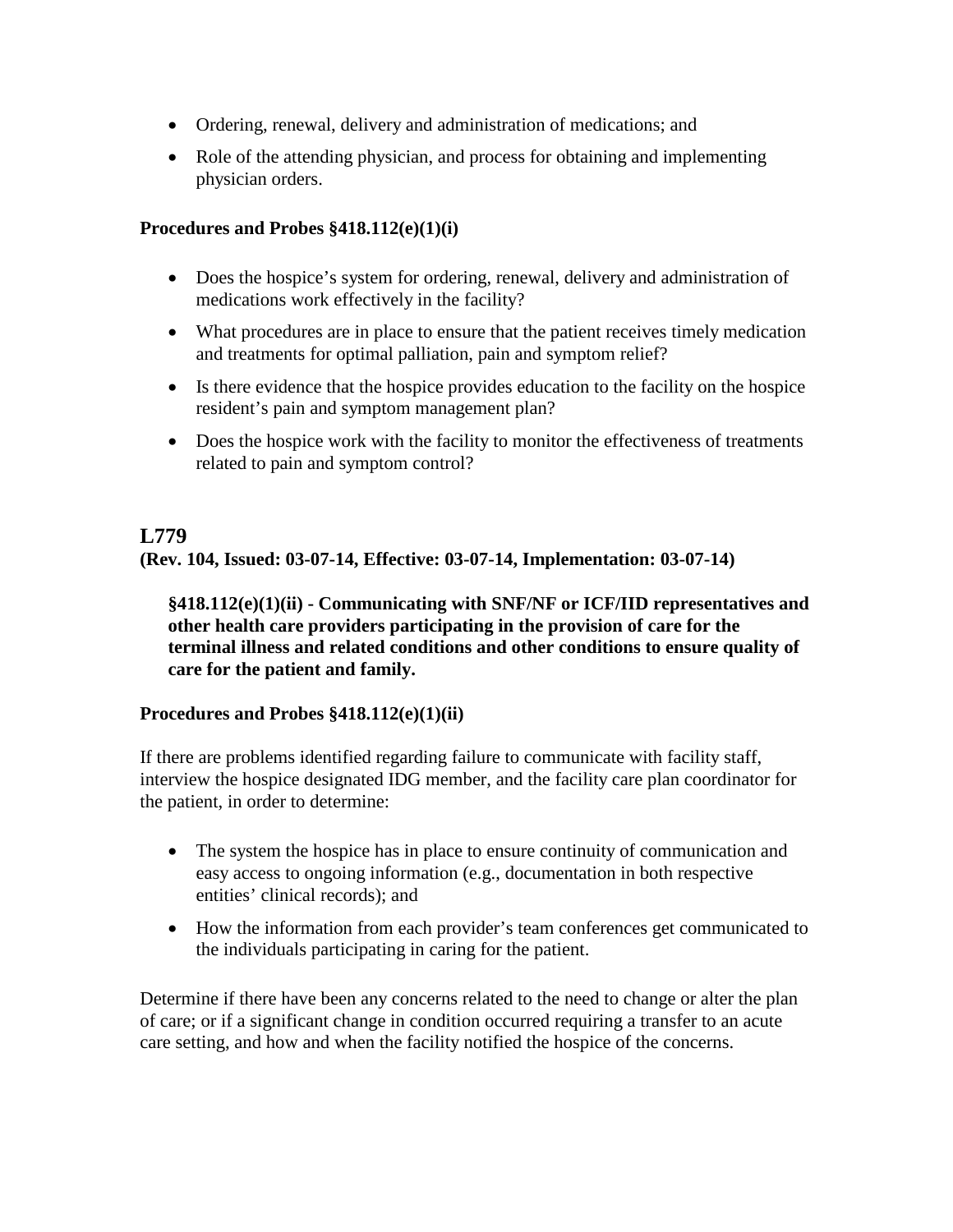In the event that there are concerns related to the coordination and implementation of the patient's plan of care for pain control and symptom management, interview the facility's nurse aides who provide direct care to the patient to determine:

- If they are aware of any complaints of pain from the patient or signs and symptoms that could indicate the presence of pain or discomfort;
- To whom they report the patient's complaints, signs, or symptoms; and
- If they are aware of, and implement, interventions for pain/discomfort management for the patient consistent with the patient's plan of care, (for example, allowing a period of time for a pain medication to take effect before bathing and/or dressing).

Review the plan of care to determine if the plan was coordinated between the hospice and the facility. Determine if symptom management, including pain management interventions, are included, if needed, and addressed as appropriate:

- Measurable pain management goals, reflecting patient needs and preferences;
- Pertinent non-pharmacological and/or pharmacological interventions;
- Time frames and approaches for monitoring the status of the patient's pain, including the effectiveness of the interventions;
- Identification of clinically significant medication-related adverse consequences such as falling, constipation, anorexia, or drowsiness, and a plan to minimize those adverse consequences; and
- Whether the pain has been reassessed and the plan of care revised as necessary if the current interventions are not effective or the patient has experienced a change of condition or status.

If the plan of care refers to a specific protocol, determine whether interventions are consistent with that protocol. If a patient's plan of care deviates from the protocol, determine through staff interview or record review the reason for the deviation.

Interview a facility staff person who is knowledgeable about the needs and care of the patient to determine:

- How and when staff communicate with the hospice when/if the patient is experiencing pain;
- If the patient receives pain medication (including PRN and adjuvant medications), how, when, and by whom the results of medications are evaluated (including the dose, frequency of PRN use, schedule of routine medications, and effectiveness);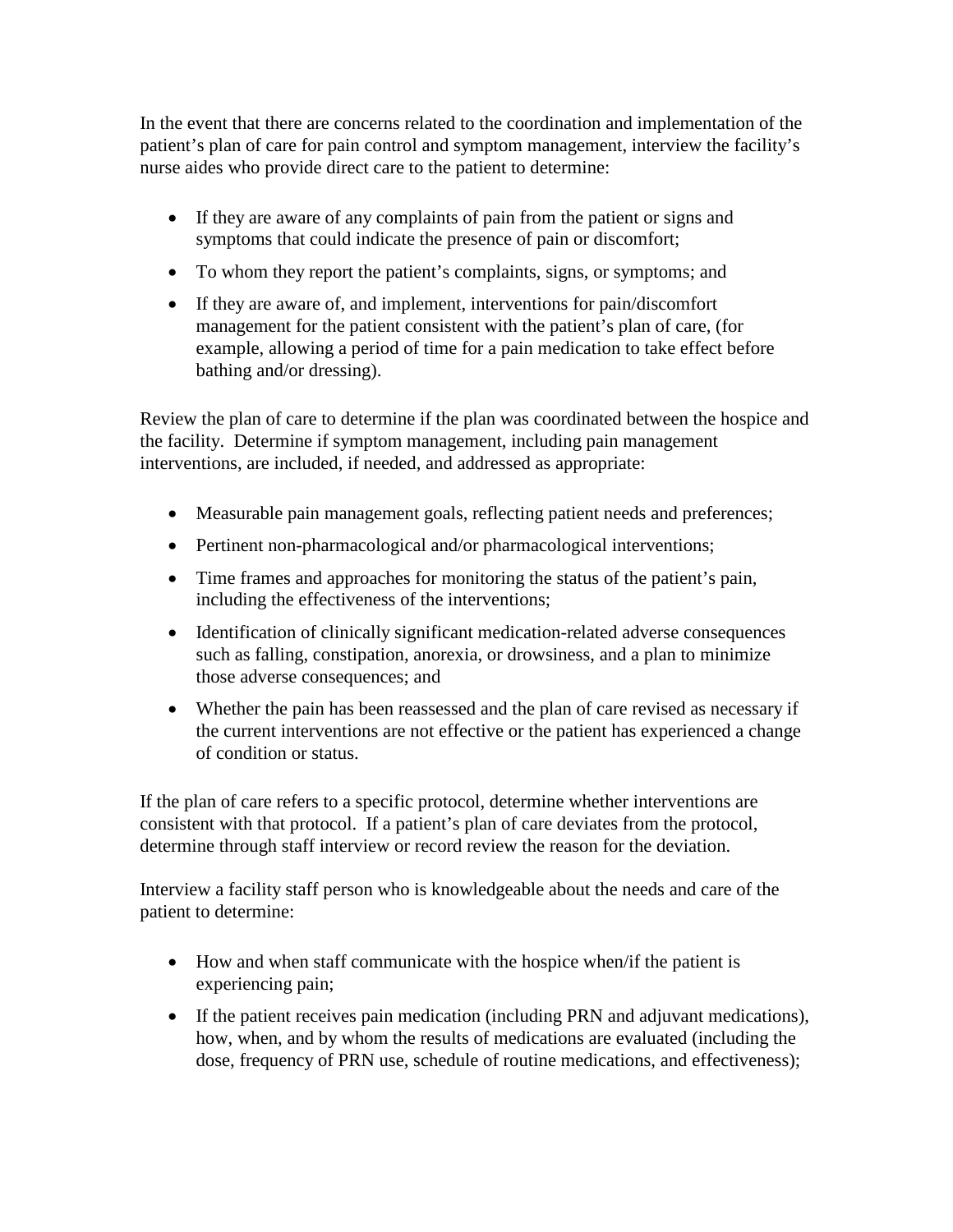- How staff monitor for the emergence or presence of adverse consequences of interventions;
- What is done if pain or other symptoms persist or recur despite treatment, and the basis for decisions to maintain or modify approaches; and
- How the hospice and the facility coordinate their approaches, communicate about the patient's needs, and monitor the outcomes (both effectiveness and adverse consequences).

(Rev. 104, Issued: 03-07-14, Effective: 03-07-14, Implementation: 03-07-14)

**(2) Ensure that the hospice IDG communicates with the SNF/NF or ICF/IID medical director, the patient's attending physician, and other physicians participating in the provision of care to the patient as needed to coordinate the hospice care of the hospice patient with the medical care provided by other physicians.** 

# **Interpretive Guidelines §418.112(e)(2)**

Both providers may document physician orders. Orders are to be dated and signed in accordance with State laws. Implementation of the plan of care changes resulting from physician orders received by the facility must have **prior** hospice approval.

# **Procedures and Probes §418.112(e)(2)**

If concerns were identified that changes to the plan of care, without prior hospice approval, occurred as a result of physician orders received by the facility, determine:

- How the IDG communicates with physicians involved with the patient; and
- If there is evidence that the IDG communicates effectively with all physicians involved in the patient's care to ensure that duplicative and/or conflicting physician orders related to the terminal illness and related conditions are not issued.

# **L781**

**(Rev. 104, Issued: 03-07-14, Effective: 03-07-14, Implementation: 03-07-14)**

# **§418.112(e)**(**3) Provide the SNF/NF or ICF/IID with the following information:**

*(i)* **The most recent hospice plan of care specific to each patient;**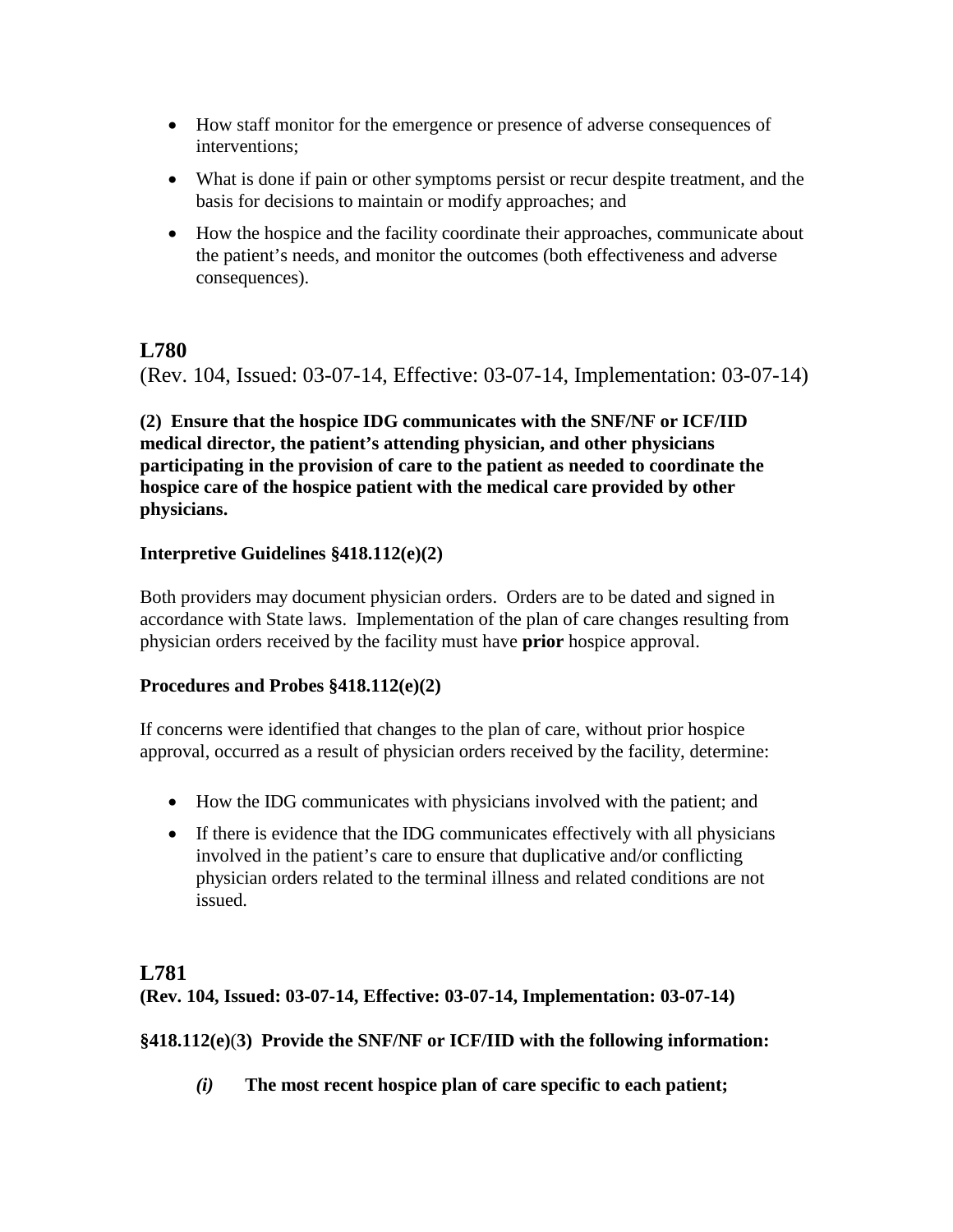- *(ii)* **Hospice election form and any advance directives specific to each patient;**
- *(iii)* **Physician certification and recertification of the terminal illness specific to each patient;**
- *(iv)* **Names and contact information for hospice personnel involved in hospice care of each patient;**
- *(v)* **Instructions on how to access the hospice's 24-hour on-call system;**
- *(vi)* **Hospice medication information specific to each patient; and**
- *(vii)* **Hospice physician and attending physician (if any) orders specific to each patient.**

#### **Interpretive Guidelines §418.112(e)(3)**

The hospice and facility must have a process by which information from the hospice IDG plan of care reviews, updated assessments, and the facility team and the patient and family (to the extent possible) will be exchanged when developing and updating the plan of care and evaluating outcomes of care to assure that the patient receives the necessary care and services.

## **Probes §418.112(e)(3)**

Interview facility staff involved in the care of the patient on their knowledge of how to contact hospice staff 24 hours a day.

# **L782**

*(Rev. 200, Issued: 02-21-20; Effective: 02-21-20, Implementation: 02-21-20)*

# **§418.112(f) Standard: Orientation and training of staff.**

**Hospice staff***, in coordination with* **SNF/NF or ICF/IID** *facility* **staff, must assure orientation of** *such* **staff furnishing care to hospice patients in the hospice philosophy, including hospice policies and procedures regarding methods of comfort, pain control, symptom management, as well as principles about death and dying, individual responses to death, patient rights, appropriate forms, and record keeping requirements.**

# **Interpretive Guidelines §418.112(f)**

It is *a shared* responsibility *of the hospice in conjunction with the SNF/NF or ICF/IID* to assess the need for staff training and coordinate the staff training with representatives of the facility*, and* to determine how frequently training needs to be offered in order to ensure that the facility staff furnishing care to hospice patients are oriented to the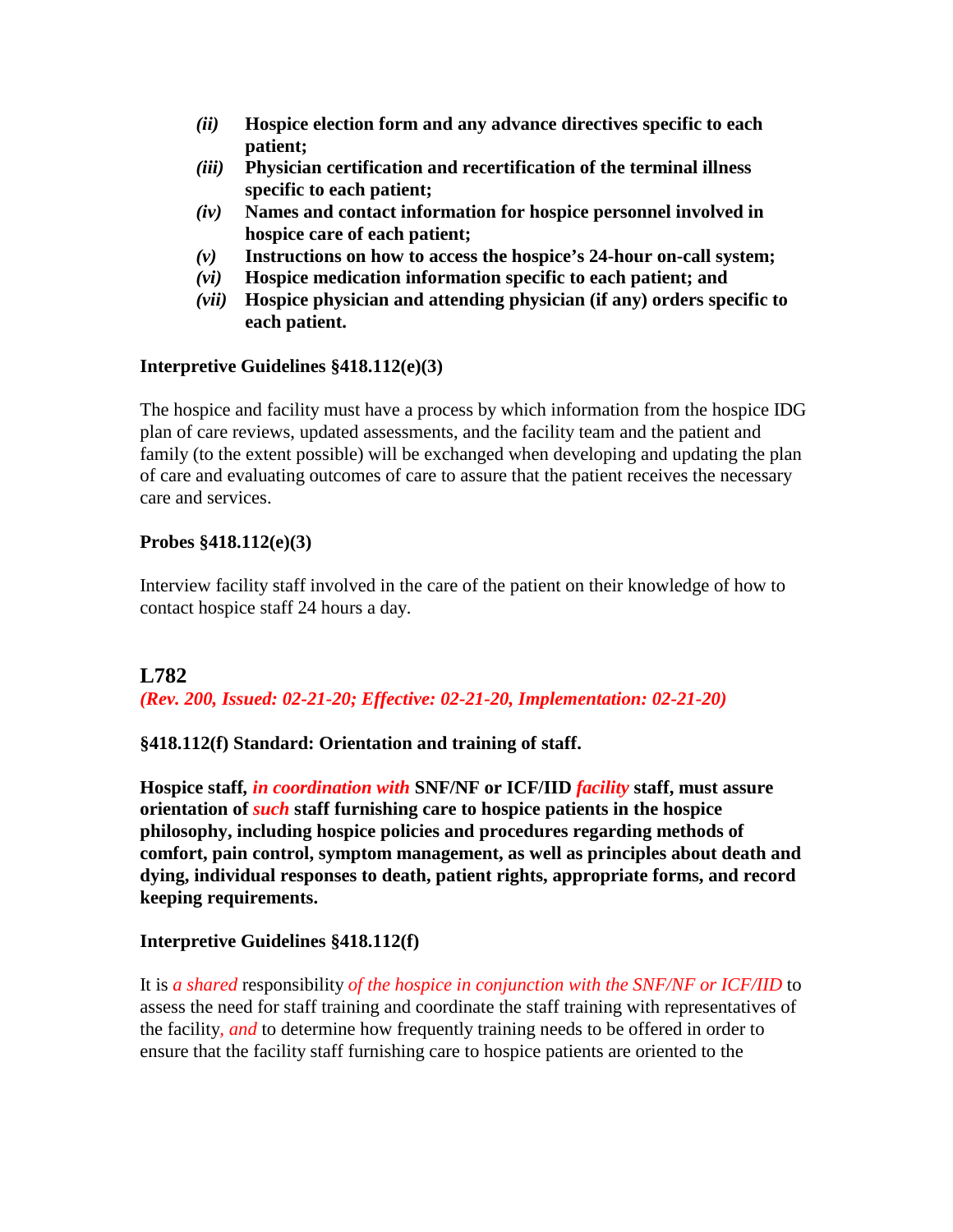philosophy of hospice care. Facility staff turnover rates should be a consideration in determining training frequency.

# **Procedures and Probes §418.112(f)**

If during observations and interviews with the patient/representative and staff, concerns are identified that staff are not following the hospice philosophy, policies and procedures regarding methods of comfort, pain control, symptom management, as well as principles about death and dying, individual responses to death, patient rights, appropriate forms, and record keeping requirements, interview hospice staff on how they have provided education to the facility staff.

How does the hospice assure that the facility staff furnishing care to hospice patients are trained in the hospice philosophy of care?

# **L783 (Rev. 69, Issued: 12-15-10, Effective: 10-01-10, Implementation: 10-01-10)**

# **§418.114 Condition of participation: Personnel qualifications**

# **L784**

**(Rev. 69, Issued: 12-15-10, Effective: 10-01-10, Implementation: 10-01-10) §418.114(a): General qualification requirements**

**Except as specified in paragraph (c) of this section, all professionals who furnish services directly, under an individual contract, or under arrangements with a hospice, must be legally authorized (licensed, certified or registered) in accordance with applicable Federal, State and local laws, and must act only within the scope of his or her State license, or State certification, or registration. All personnel qualifications must be kept current at all times.**

# **L785**

**(Rev. 69, Issued: 12-15-10, Effective: 10-01-10, Implementation: 10-01-10)**

**§418.114(b) - Personnel qualifications for certain disciplines. The following qualifications must be met:**

**(1) Physician. Physicians must meet the qualifications and conditions as defined in Section 1861(r) of the Act and implemented at §410.20 of this chapter.**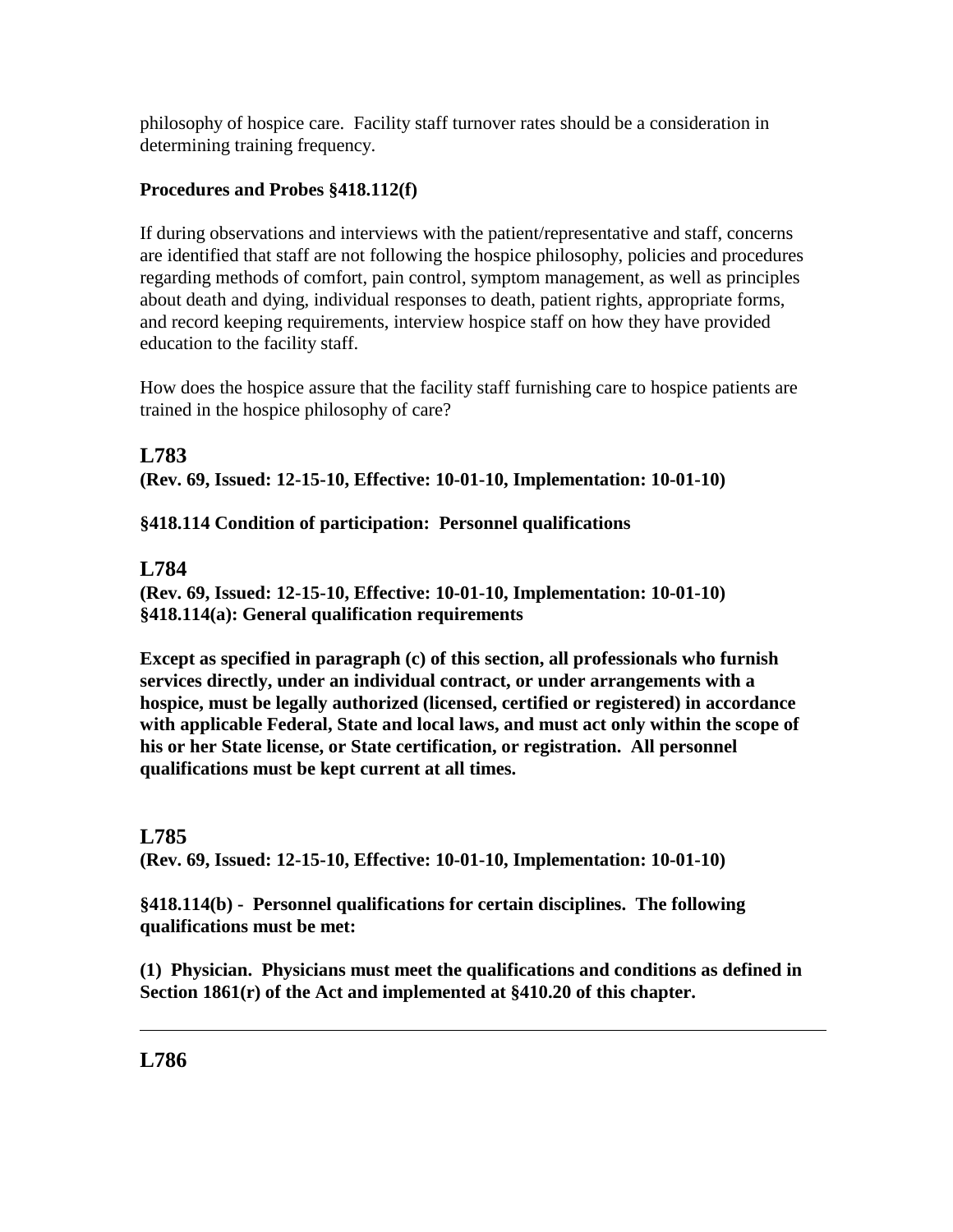**(Rev. 69, Issued: 12-15-10, Effective: 10-01-10, Implementation: 10-01-10)**

**§418.114(b)(2) Hospice aide. Hospice aides must meet the qualifications required by Section 1891(a)(3) of the Act and implemented at §418.76.**

## **L787**

**(Rev. 69, Issued: 12-15-10, Effective: 10-01-10, Implementation: 10-01-10)**

**§418.114(b)(3) Social worker. A person who—**

- **(i) (A) Has a Master of Social Work (MSW) degree from a school of social work accredited by the Council on Social Work Education; or**
	- **(B) Has a baccalaureate degree in social work from an institution accredited by the Council on Social Work Education; or a baccalaureate degree in psychology, sociology, or other field related to social work and is supervised by an MSW as described in paragraph (b)(3)(i)(A) of this section; and**
- **(ii) Has one year of social work experience in a health care setting; or**
- **(iii) Has a baccalaureate degree from a school of social work accredited by the Council on Social Work Education, is employed by the hospice before December 2, 2008, and is not required to be supervised by an MSW.**

#### **Interpretive Guidelines §418.114(b)(3)**

A hospice social worker must at least meet one of the following options:

- 1. Have an MSW degree from a school of social work accredited by the Council on Social Work Education (CSWE), and one year of experience in a health care setting.
- 2. Have a baccalaureate degree in social work (BSW) from a school of social work accredited by the CSWE, and one year of experience in a health care setting and be supervised by a MSW from a school of social work accredited by the CSWE and who has one year of experience in a health care setting. If the BSW is employed by the hospice before December 2, 2008, he/she is exempted from the MSW supervision requirement.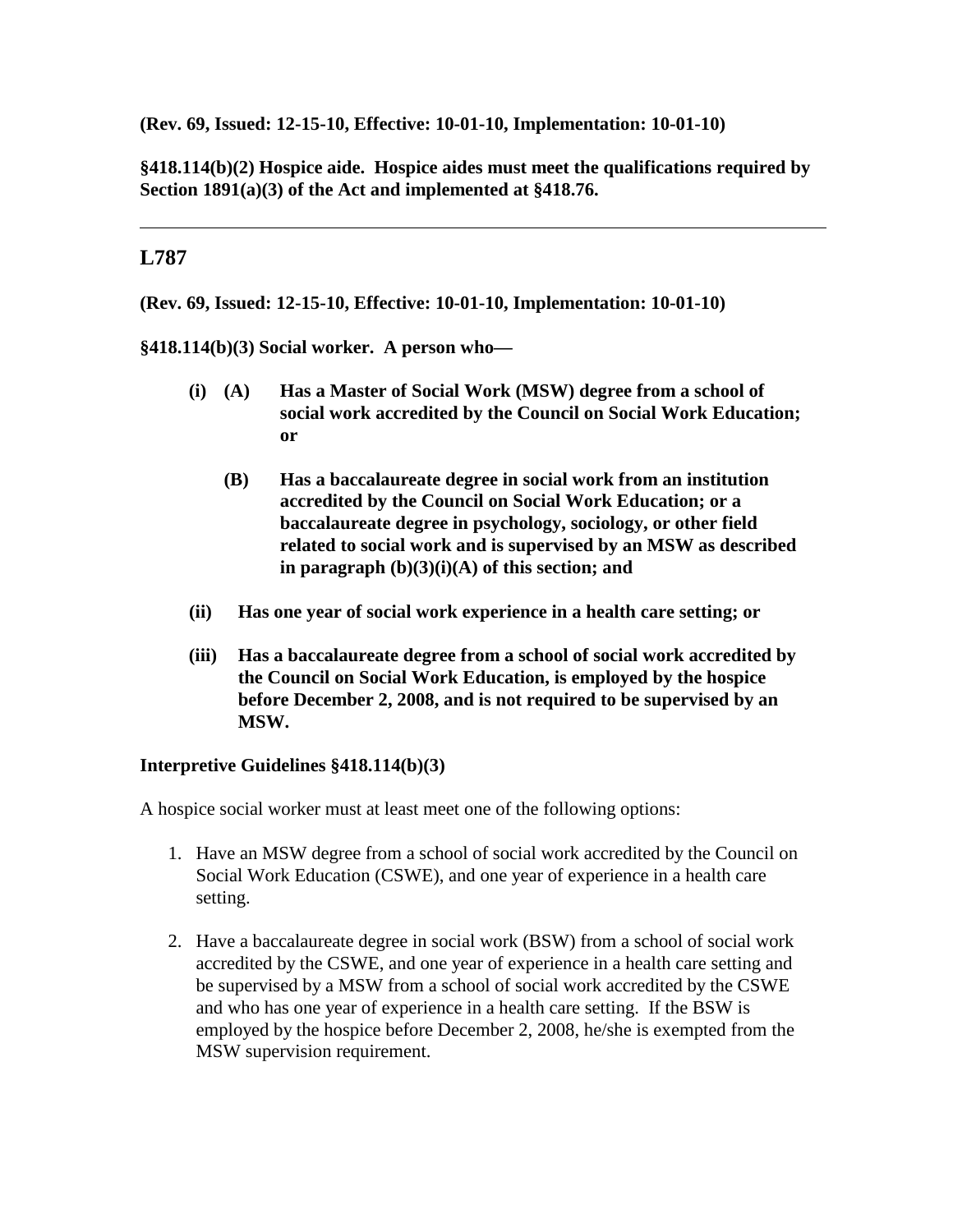3. Have a baccalaureate degree in psychology, sociology, or other field related to social work, and at least one year of social work experience in a health care setting and be supervised by a MSW from a school of social work accredited by the CSWE and who has one year of experience in a health care setting.

The hospice must also defer to State law regarding social work requirements. If State requirements are more stringent, the hospice must comply with the State requirements. For example, if the State requires a social worker to have a BSW or an MSW, the hospice may not employ a person with a baccalaureate degree in psychology, sociology, or other field related to social work to work as a hospice social worker.

Each hospice must employ or contract with at least one MSW to serve in the supervisor role as an active advisor, consulting with the BSW on assessing the needs of patients and families, developing and updating the social work portion of the plan of care, and delivering care to patients and families. This supervision may occur in person, over the telephone, through electronic communication, or any combination thereof. The hospice must allow time for this supervision to happen on a regular basis and provide documentation as to the nature and scope of supervision. The hospice must also ensure that non-social work trained bachelor's prepared employees filling the role of social worker are supervised by a MSW who graduated from a school of social work accredited by the CSWE, and who has at least one year of experience in a health care setting.

Social workers with a baccalaureate degree from a school of social work accredited by the CSWE and who are employed by the hospice before December 2, 2008, are exempted from the MSW supervision requirement. If a hospice hires a new social worker with a baccalaureate degree and one year of experience in a health care setting after December 2, 2008, then the baccalaureate social worker must be supervised by an MSW who has one year of experience in a health care setting.

# **L788**

**(Rev. 69, Issued: 12-15-10, Effective: 10-01-10, Implementation: 10-01-10)**

**§418.114(b)(4) - Speech language pathologist. A person who meets either of the following requirements:**

- **(i) The education and experience requirements for a Certificate of Clinical Competence in speech-language pathology granted by the American Speech-Language-Hearing Association.**
- **(ii) The educational requirements for certification and is in the process of accumulating the supervised experience required for certification.**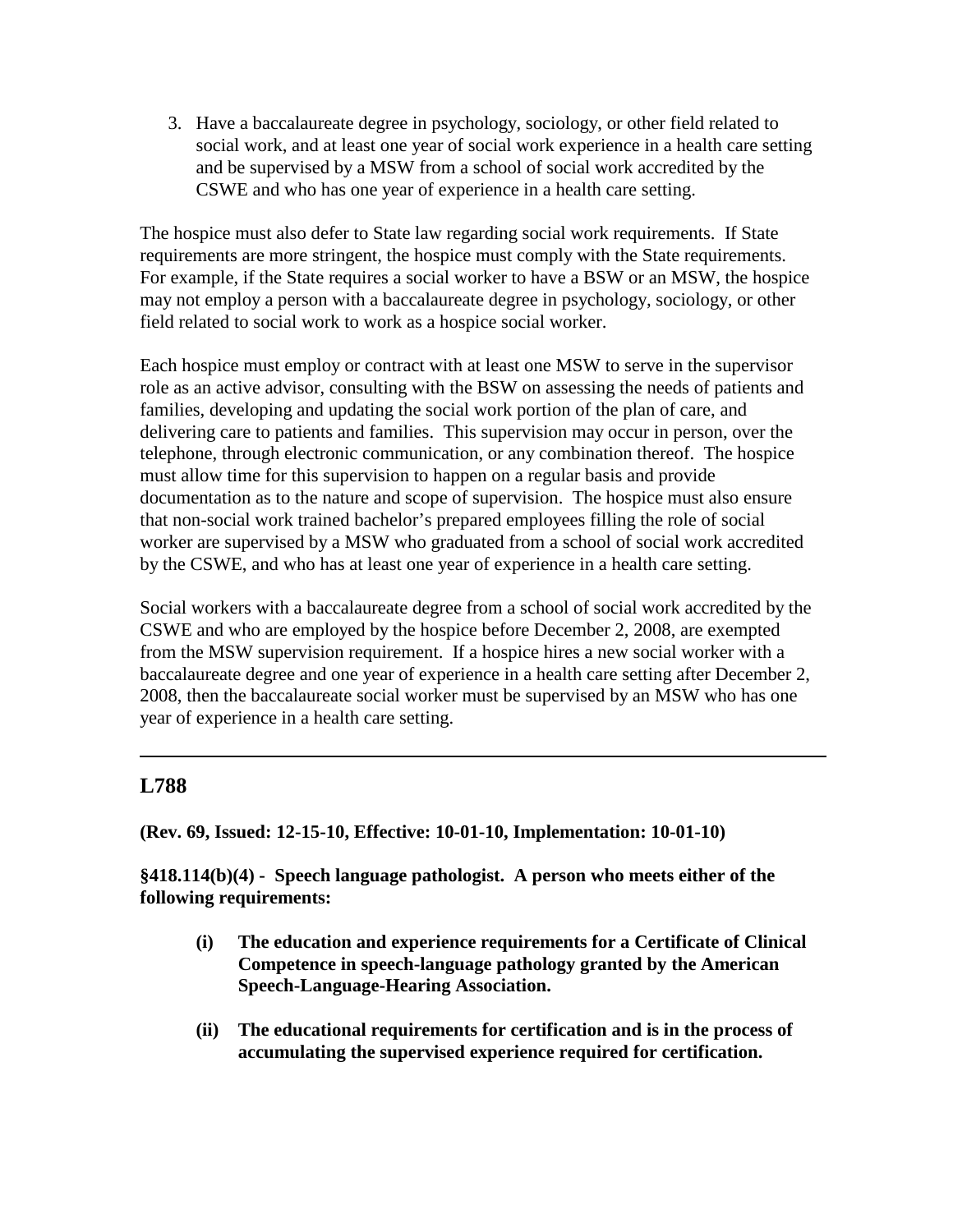**(Rev. 69, Issued: 12-15-10, Effective: 10-01-10, Implementation: 10-01-10)**

**§418.114(b)(5) - Occupational therapist. A person who—**

- **(i)**
- **(A) Is licensed or otherwise regulated, if applicable, as an occupational therapist by the State in which practicing, unless licensure does not apply;**
- **(B) Graduated after successful completion of an occupational therapist education program accredited by the Accreditation Council for Occupational Therapy Education (ACOTE) of the American Occupational Therapy Association, Inc. (AOTA), or successor organizations of ACOTE; and**
- **(C) Is eligible to take, or has successfully completed the entry-level certification examination for occupational therapists developed and administered by the National Board for Certification in Occupational Therapy, Inc. (NBCOT).**
- **(ii) On or before December 31, 2009—**
	- **(A) Is licensed or otherwise regulated, if applicable, as an occupational therapist by the State in which practicing; or**
	- **(B) When licensure or other regulation does not apply—**
		- **(1) Graduated after successful completion of an occupational therapist education program accredited by the accreditation Council for Occupational therapy Education (ACOTE) of the American Occupational Therapy Association, Inc. (AOTA) or successor organizations of ACOTE; and**
		- **(2) Is eligible to take, or has successfully completed the entry-level certification examination for occupational therapists developed and administered by the National Board for Certification in Occupational Therapy, Inc., (NBCOT).**
- **(iii) On or before January 1, 2008—**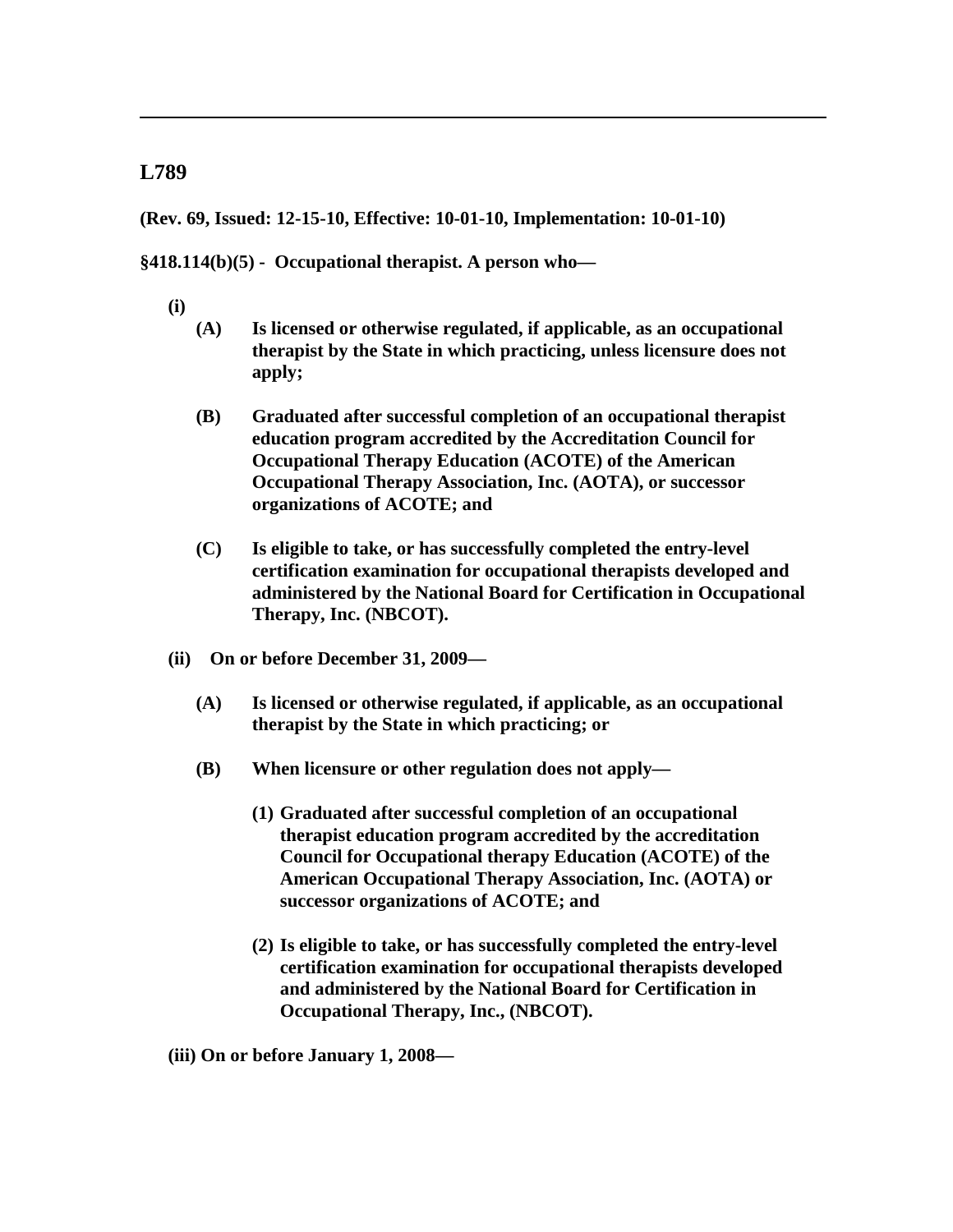- **(A) Graduated after successful completion of an occupational therapy program accredited jointly by the committee on Allied Health Education and Accreditation of the American Medical Association and the American Occupational Therapy Association; or**
- **(B) Is eligible for the National Registration Examination of the American Occupational Therapy Association or the National Board for Certification in Occupational Therapy.**
- **(iv) On or before December 31, 1977—**
	- **(A) Had 2 years of appropriate experience as an occupational therapist; and**
	- **(B) Had achieved a satisfactory grade on an occupational therapist proficiency examination conducted, approved, or sponsored by the U.S. Public Health Service.**
- **(v) If educated outside the United States—**
	- **(A) Must meet both of the following:**
	- **(1) Graduated after successful completion of an occupational therapist education program accredited as substantially equivalent to occupational therapist assistant entry level education in the United States by one of the following:**
		- **(i) The Accreditation Council for Occupational Therapy Education (ACOTE).**
		- **(ii) Successor organizations of ACOTE.**
		- **(iii) The World Federation of Occupational Therapists.**
		- **(iv) A credentialing body approved by the American Occupational Therapy Association.**
		- **(v) Successfully completed the entry level certification examination for occupational therapists developed and administered by the National Board for Certification in Occupational Therapy, Inc. (NBCOT).**
	- **(2) On or before December 31, 2009, is licensed or otherwise regulated, if applicable, as an occupational therapist by the State in which practicing.**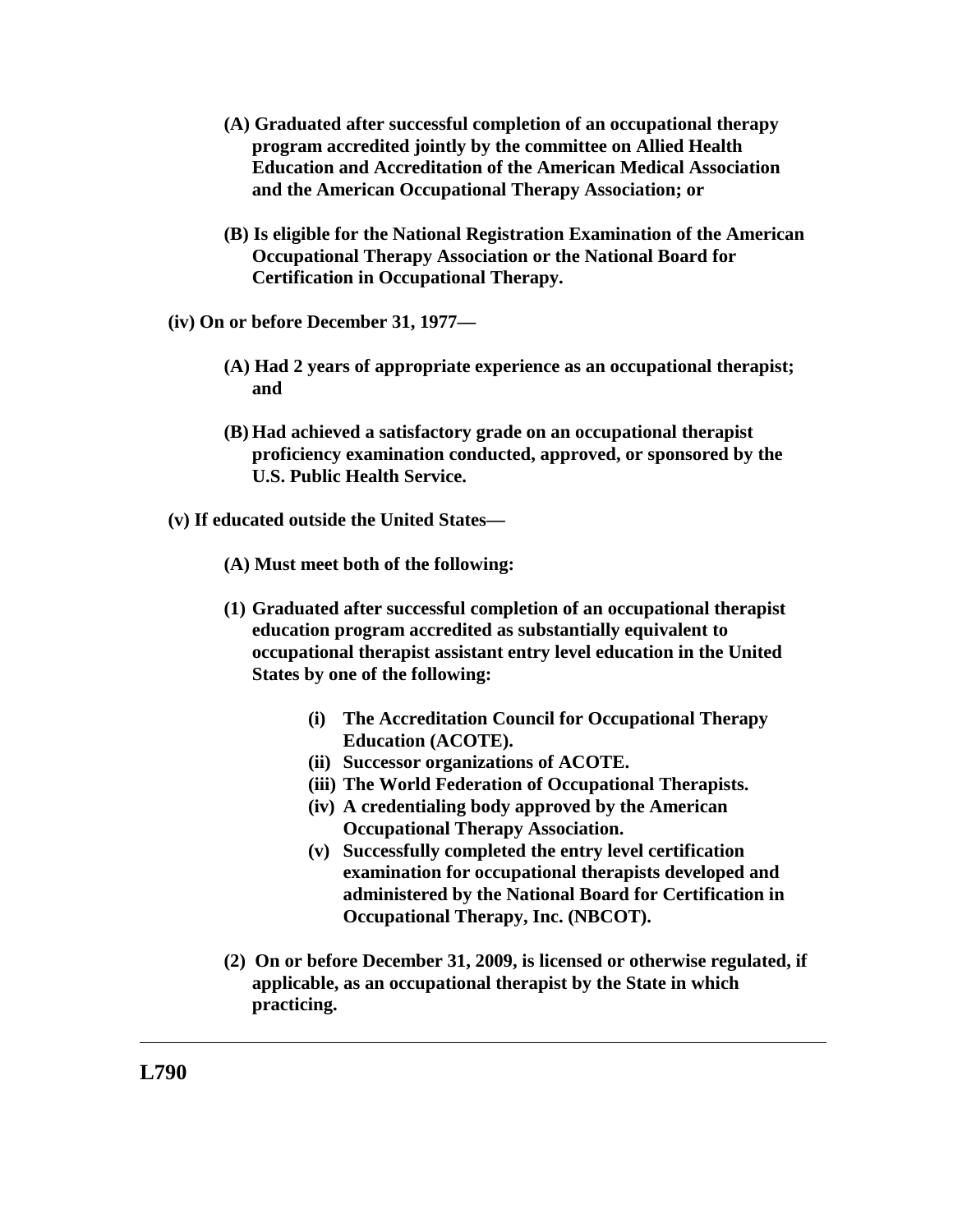**(Rev. 69, Issued: 12-15-10, Effective: 10-01-10, Implementation: 10-01-10)**

**§418.114(b)(6) - Occupational therapy assistant. A person who—**

- **(i) Meets all of the following:**
	- **(A) Is licensed or otherwise regulated, if applicable, as an occupational therapy assistant by the State in which practicing, unless licensure does apply.**
	- **(B) Graduated after successful completion of an occupational therapy assistant education program accredited by the Accreditation Council for Occupational Therapy Education, (ACOTE) of the American Occupational Therapy Association, Inc. (AOTA) or its successor organizations.**
	- **(C) Is eligible to take or successfully completed the entry-level certification examination for occupational therapy assistants developed and administered by the National Board for Certification in Occupational Therapy, Inc. (NBCOT).**
- **(ii) On or before December 31, 2009—**
	- **(A) Is licensed or otherwise regulated as an occupational therapy assistant, if applicable, by the State in which practicing; or any qualifications defined by the State in which practicing, unless licensure does not apply; or**
	- **(B) Must meet both of the following:**
		- **(1) Completed certification requirements to practice as an occupational therapy assistant established by a credentialing organization approved by the American Occupational Therapy Association.**
		- **(2) After January 1, 2010, meets the requirements in paragraph (b)(6)(i) of this section.**
- **(iii) After December 31, 1977 and on or before December 31, 2007—**
	- **(A) Completed certification requirements to practice as an occupational therapy assistant established by a credentialing organization approved by the American Occupational Therapy Association; or**
	- **(B) Completed the requirements to practice as an occupational therapy assistant applicable in the State in which practicing.**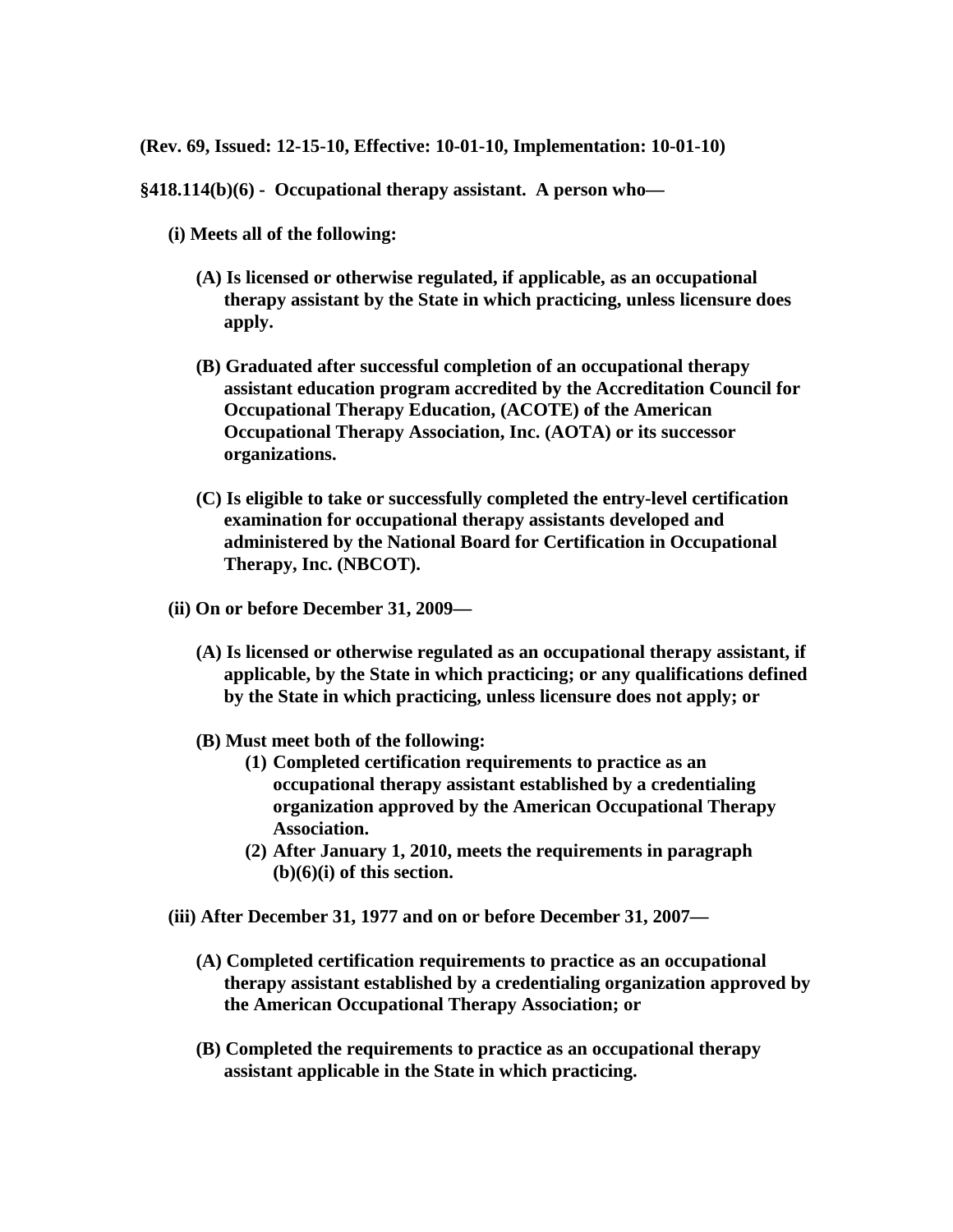**(iv) On or before December 31, 1977—**

**(A) Had 2 years of appropriate experience as an occupational therapy assistant; and**

- **(B) Had achieved a satisfactory grade on an occupational therapy assistant proficiency examination conducted, approved, or sponsored by the U.S. Public Health Service.**
- **(v) If educated outside the United States, on or after January 1, 2008—**
	- **(A) Graduated after successful completion of an occupational therapy assistant education program that is accredited as substantially equivalent to occupational therapist assistant entry level education in the United States by—**
		- **(1) The Accreditation Council for Occupational Therapy Education (ACOTE).**
		- **(2) Its successor organizations.**
		- **(3) The World Federation of Occupational Therapists.**
		- **(4) By a credentialing body approved by the American Occupational Therapy Association; and**
		- **(5) Successfully completed the entry level certification examination for occupational therapy assistants developed and administered by the National Board for Certification in Occupational Therapy, Inc. (NBCOT).**

# **L791**

**(Rev. 69, Issued: 12-15-10, Effective: 10-01-10, Implementation: 10-01-10)**

**§418.114(b)(7) - Physical therapist. A person who is licensed, if applicable, by the State in which practicing, unless licensure does not apply and meets one of the following requirements:**

**(i) Graduated after successful completion of a physical therapist education program approved by one of the following:**

**(A) The Commission on Accreditation in Physical Therapy Education (CAPTE).**

**(B) Successor organizations of CAPTE.**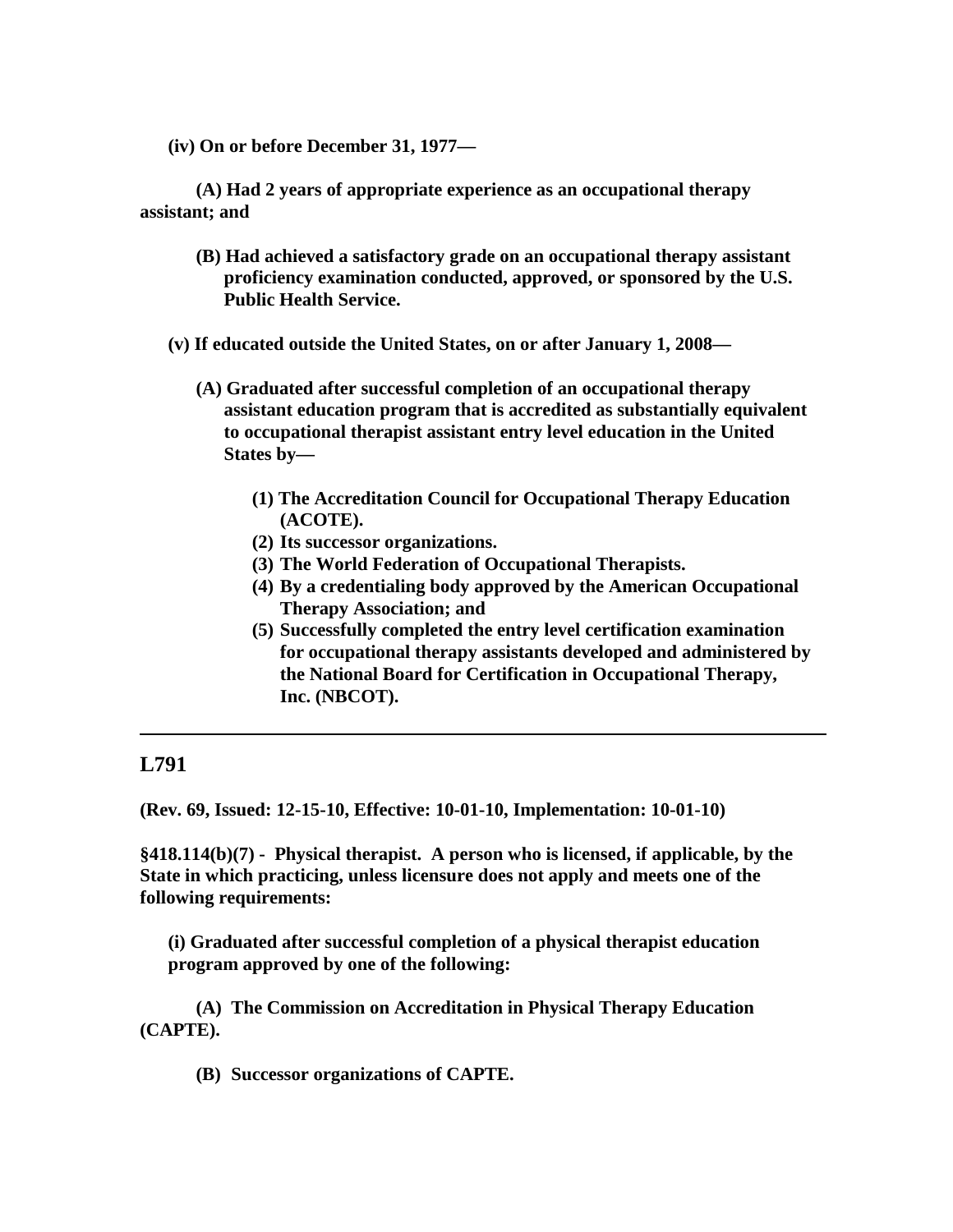- **(C) An education program outside the United States determined to be substantially equivalent to physical therapist entry level education in the United States by a credentials evaluation organization approved by the American Physical Therapy Association or an organization identified in 8 CFR 212.15(e) as it relates to physical therapists.**
- **(D) Passed an examination for physical therapists approved by the State in which physical therapy services are provided.**
- **(ii) On or before December 31, 2009—**
	- **(A) Graduated after successful completion of a physical therapy curriculum approved by the Commission on Accreditation in Physical Therapy Education (CAPTE); or**
	- **(B) Meets both of the following:**
		- **(1) Graduated after successful completion of an education program determined to be substantially equivalent to physical therapist entry level education in the United States by a credentials evaluation organization approved by the American Physical Therapy Association or identified in 8 CFR 212.15(e) as it relates to physical therapists.**
		- **(2) Passed an examination for physical therapists approved by the State in which physical therapy services are provided.**
- **(iii) Before January 1, 2008—**
	- **(A) Graduated from a physical therapy curriculum approved by one of the following:**
		- **(1) The American Physical Therapy Association.**
		- **(2) The Committee on Allied Health Education and Accreditation of the American Medical Association.**
		- **(3) The Council on Medical Education of the American Medical Association and the American Physical Therapy Association.**
- **(iv) On or before December 31, 1977 was licensed or qualified as a physical therapist and meets both of the following:**
	- **(A) Has 2 years of appropriate experience as a physical therapist.**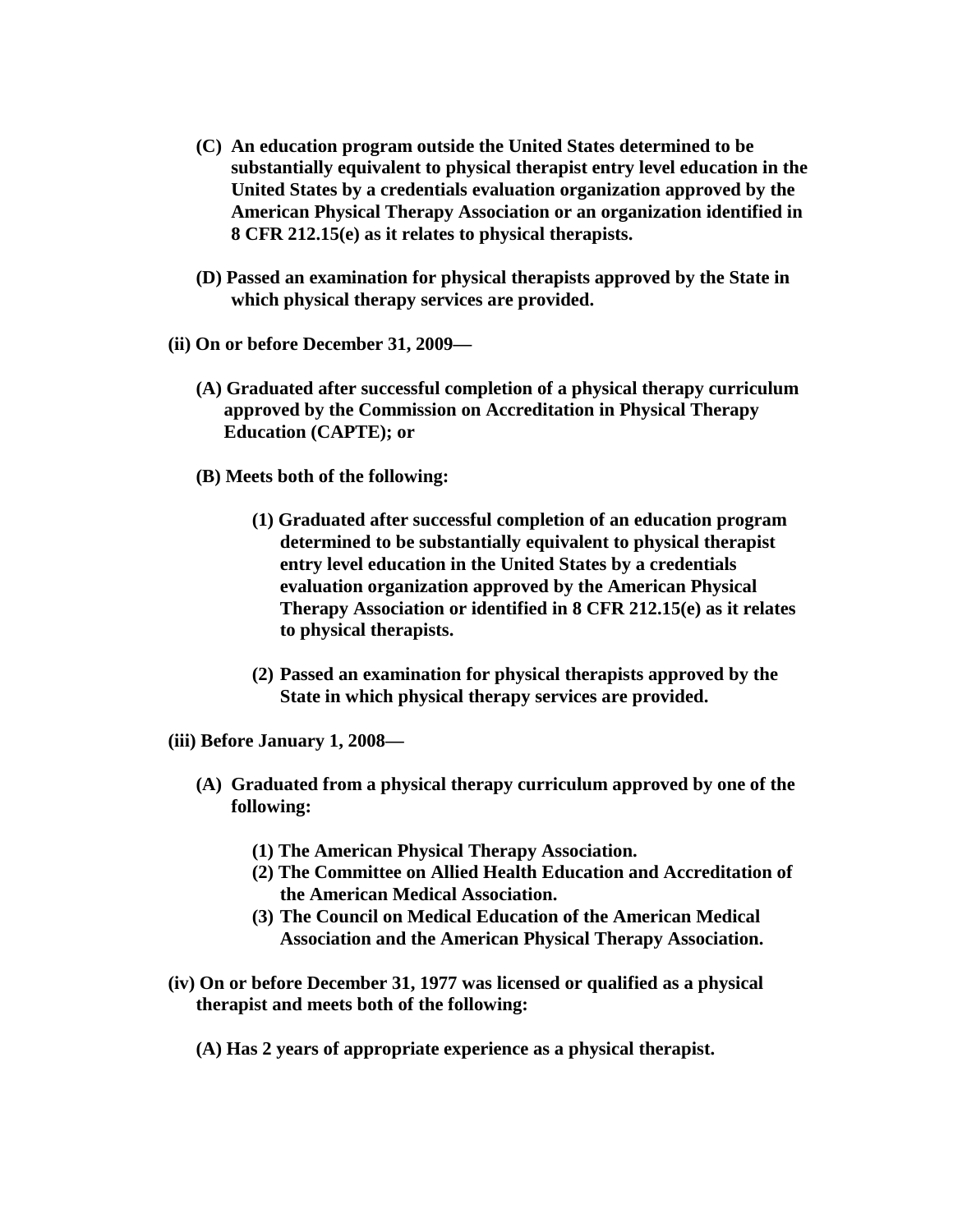- **(B) Has achieved a satisfactory grade on a proficiency examination conducted, approved, or sponsored by the U.S. Public Health Service.**
- **(v) Before January 1, 1966—**

**(A) Was admitted to membership by the American Physical Therapy Association;**

**(B) Was admitted to registration by the American Registry of Physical Therapists; and**

- **(C) Graduated from a physical therapy curriculum in a 4-year college or university approved by a State department of education.**
- **(vi) Before January 1, 1966 was licensed or registered, and before January 1, 1970, had 15 years of fulltime experience in the treatment of illness or injury through the practice of physical therapy in which services were rendered under the order and direction of attending and referring doctors of medicine or osteopathy.**
- **(vii) If trained outside the United States before January 1, 2008, meets the following requirements:**
	- **(A) Was graduated since 1928 from a physical therapy curriculum approved in the country in which the curriculum was located and in which there is a member organization of the World Confederation for Physical Therapy.**
	- **(B) Meets the requirements for membership in a member organization of the World Confederation for Physical Therapy.**

#### **L792**

**(Rev. 69, Issued: 12-15-10, Effective: 10-01-10, Implementation: 10-01-10)**

**§418.114(b)(8) - Physical therapist assistant. A person who is licensed, registered or certified as a physical therapist assistant, if applicable, by the State in which practicing, unless licensure does not apply and meets one of the following requirements:**

**(i) Graduated from a physical therapist assistant curriculum approved by the Commission on Accreditation in Physical Therapy Education of the American Physical Therapy Association; or if educated outside the United States or trained in the United States military, graduated from an education program determined to be substantially equivalent to physical**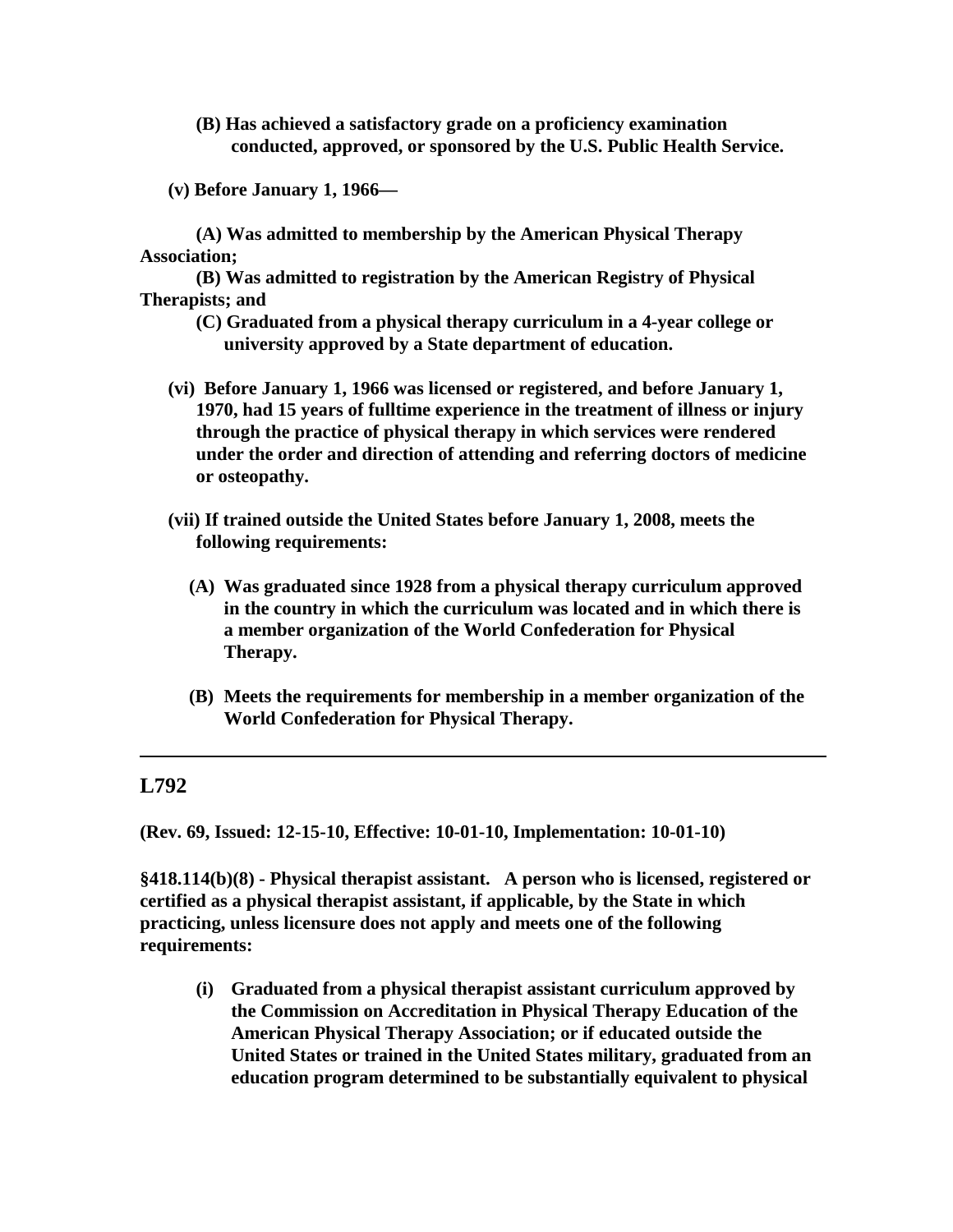**therapist assistant entry level education in the United States by a credentials evaluation organization approved by the American Physical Therapy Association or identified at 8 CFR 212.15(e); and** 

**(ii) Passed a national examination for physical therapist assistants.**

**(A)On or before December 31, 2009, meets one of the following:**

**(1) Is licensed, or otherwise regulated in the State in which** 

**practicing.**

- **(2) In States where licensure or other regulations do not apply, graduated before December 31, 2009, from a 2-year collegelevel program approved by the American Physical Therapy Association and after January 1, 2010, meets the requirements of paragraph (b)(8) of this section.**
- **(3) Before January 1, 2008, where licensure or other regulation does not apply, graduated from a 2-year college level program approved by the American Physical Therapy Association.**
- **(4) On or before December 31, 1977, was licensed or qualified as a physical therapist assistant and has achieved a satisfactory grade on a proficiency examination conducted, approved, or sponsored by the U.S. Public Health Service.**

#### **L793**

**(Rev. 69, Issued: 12-15-10, Effective: 10-01-10, Implementation: 10-01-10)**

**§418.114(c) -Personnel qualifications when no State licensing, certification or registration requirements exist. If no State licensing laws, certification or registration requirements exist for the profession, the following requirements must be met:**

**(1) Registered nurse. A graduate of a school of professional nursing.**

#### **L794**

**(Rev. 69, Issued: 12-15-10, Effective: 10-01-10, Implementation: 10-01-10)**

**§418.114(c)(2) - Licensed practical nurse. A person who has completed a practical nursing program.**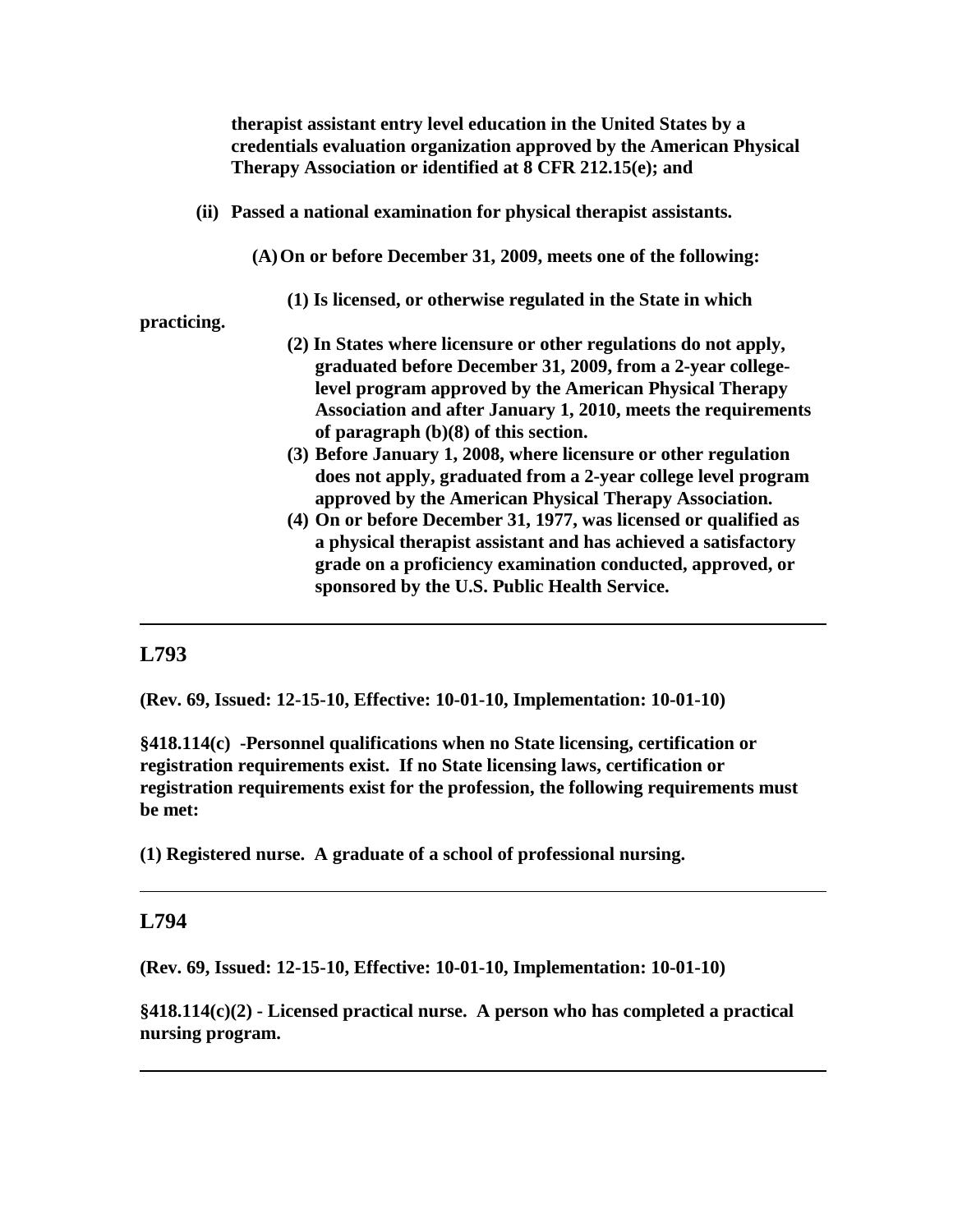#### **(Rev. 69, Issued: 12-15-10, Effective: 10-01-10, Implementation: 10-01-10)**

## **§418.114(d) Standard: Criminal background checks**

**(1) The hospice must obtain a criminal background check on all hospice employees who have direct patient contact or access to patient records. Hospice contracts must require that all contracted entities obtain criminal background checks on contracted employees who have direct patient contact or access to patient records.**

## **L796**

**(Rev. 69, Issued: 12-15-10, Effective: 10-01-10, Implementation: 10-01-10)**

**§418.114(d)(2) - Criminal background checks must be obtained in accordance with State requirements. In the absence of State requirements, criminal background checks must be obtained within three months of the date of employment for all states that the individual has lived or worked in the past 3 years.**

#### **L797**

**(Rev. 69, Issued: 12-15-10, Effective: 10-01-10, Implementation: 10-01-10)**

**§418.116 Condition of participation: Compliance with Federal, State, and local laws and regulations related to the health and safety of patients.**

#### **L798**

**(Rev. 69, Issued: 12-15-10, Effective: 10-01-10, Implementation: 10-01-10)**

**§418.116 - The hospice and its staff must operate and furnish services in compliance with all applicable Federal, State, and local laws and regulations related to the health and safety of patients. If State or local law provides for licensing of hospices, the hospice must be licensed.**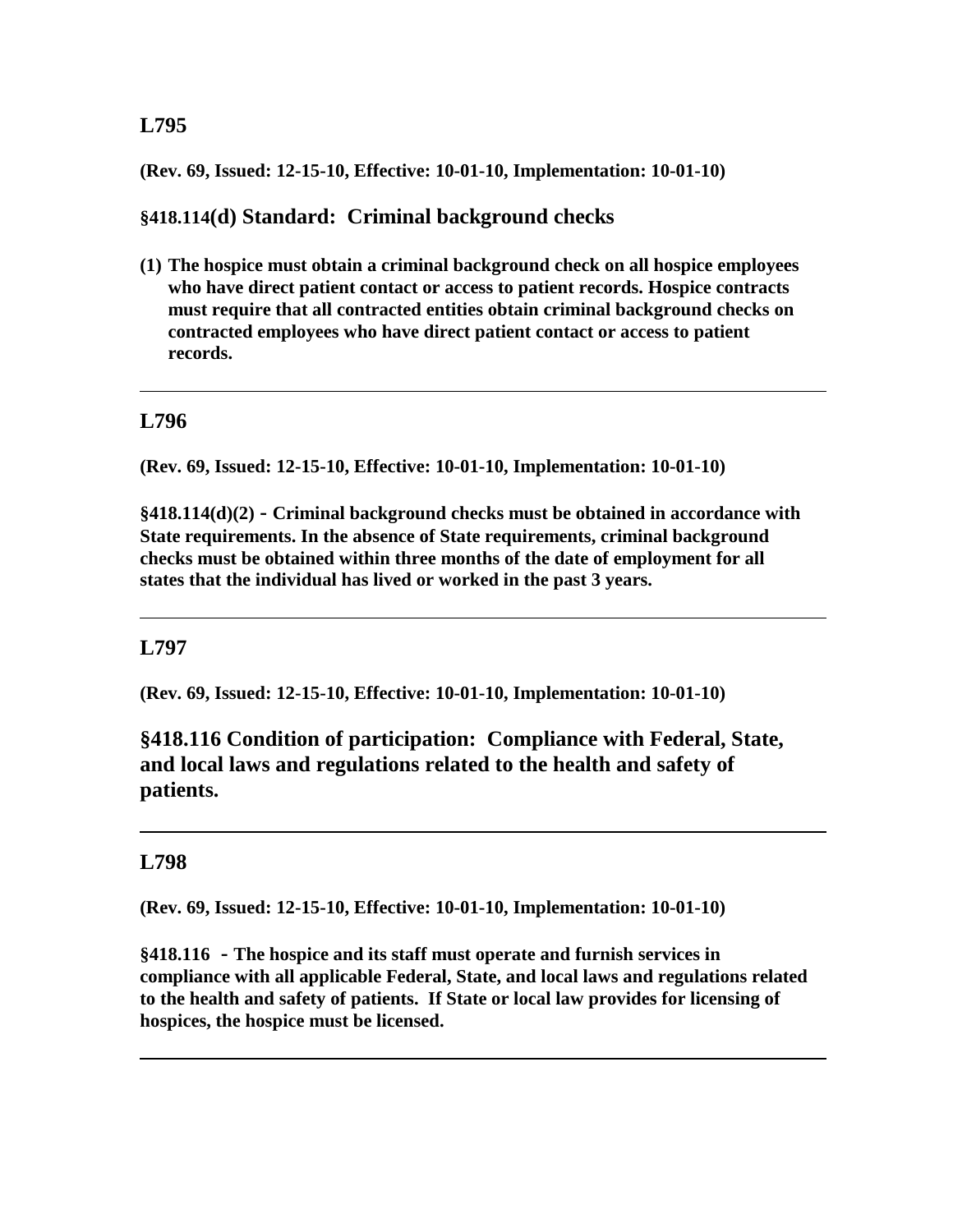**(Rev. 69, Issued: 12-15-10, Effective: 10-01-10, Implementation: 10-01-10)**

**§418.116(a) Standard: Multiple locations.** 

**Every hospice must comply with the requirements of §420.206 of this chapter regarding disclosure of ownership and control information. All hospice multiple locations must be approved by Medicare and licensed in accordance with State licensure laws, if applicable, before providing Medicare reimbursed services.**

#### **L800**

**(Rev. 69, Issued: 12-15-10, Effective: 10-01-10, Implementation: 10-01-10)**

**§418.116(b) Standard: Laboratory services.**

**(1) If the hospice engages in laboratory testing other than assisting a patient in selfadministering a test with an appliance that has been approved for that purpose by the FDA, the hospice must be in compliance with all applicable requirements of part 493 of this chapter.**

#### **Interpretive Guidelines §418.116(b)(1)**

Determine if the hospice is providing laboratory testing as set forth at 42 [CFR Part](http://www.cms.hhs.gov/regulations/) 493. If the hospice is performing testing, request to see the Clinical Laboratory Improvement Amendments (CLIA) certificate for the level of testing being performed, i.e., a certificate of waiver, certificate for provider-performed microscopy procedures, certificate of accreditation, certificate of registration, or certificate of compliance (issued upon the determination of compliance after an on-site survey).

Hospices holding a certificate of waiver are limited to performing only those tests determined to be in the waived category. Some tests that a hospice may perform that fall into the waived category include:

- Dipstick/tablet reagent urinalysis;
- Blood glucose by glucose monitoring devices cleared by the Food and Drug Administration (FDA) specifically for home use;
- Some prothrombin time tests; and
- Some glycosolated hemoglobin tests.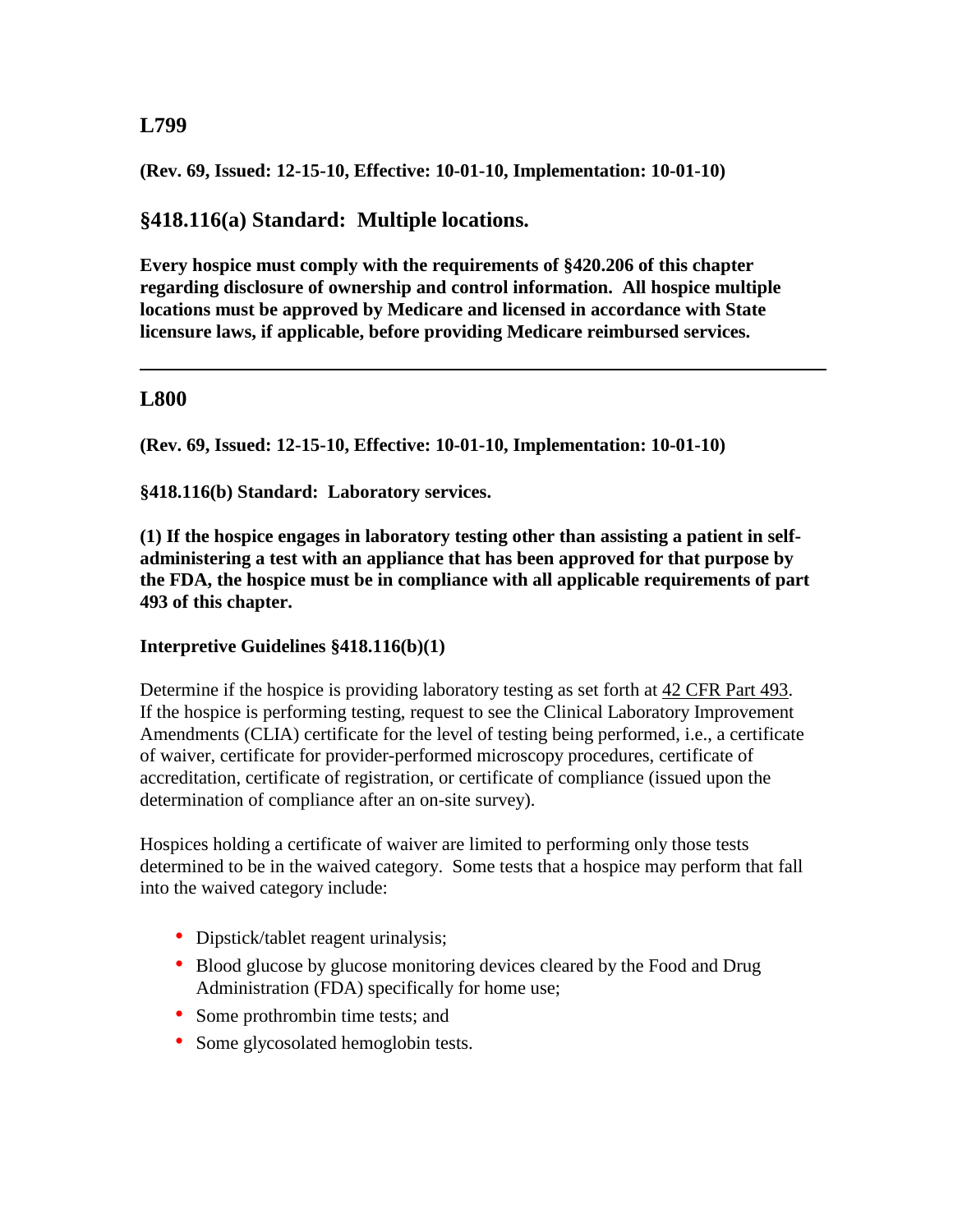For a complete listing of waived tests, refer to CMS' website at [http://www.cms.hhs.gov/CLIA/10\\_Categorization\\_of\\_Tests.asp#TopOfPage](http://www.cms.hhs.gov/CLIA/10_Categorization_of_Tests.asp#TopOfPage)

Hospices holding a certificate for provider-performed microscopy procedures are limited to performing only those tests determined to be in the provider-performed microscopy procedure category or in combination with waived tests.

The tests in the provider-performed microscopy procedures category (e.g., wet mounts, urine sediment examinations, and nasal smears for granulocytes) are not typical of those performed in a hospice. However, if they are conducted by hospice staff under a certificate for provider-performed microscopy procedures, they must be performed by a practitioner as specified at [§493.19](http://www.cms.hhs.gov/regulations/) (i.e., a physician, nurse midwife, nurse practitioner, physician assistant, or dentist). If not performed by these personnel, the hospice would require a registration certificate (which allows the performance of such testing until a determination of compliance is made), certificate of accreditation, or certificate of compliance.

For a complete listing of provider-performed microscopy procedures, refer to CMS' website at [http://www.cms.hhs.gov/CLIA/10\\_Categorization\\_of\\_Tests.asp#TopOfPage](http://www.cms.hhs.gov/CLIA/10_Categorization_of_Tests.asp#TopOfPage)

A registration certificate, a certificate of accreditation, or a certificate of compliance is required if the hospice performs any other testing procedures, (i.e., moderate or high complexity testing). While some prothrombin testing is in the waived category, as mentioned above, other prothrombin testing is considered moderate complexity testing depending on the skill level required to operate the instrument.

For a complete listing of moderate and high complexity tests, refer to CMS' website at [http://www.cms.hhs.gov/CLIA/10\\_Categorization\\_of\\_Tests.asp#TopOfPage](http://www.cms.hhs.gov/CLIA/10_Categorization_of_Tests.asp#TopOfPage)

Assisting individuals in administering their own tests, such as fingerstick blood glucose or prothrombin testing, is not considered testing subject to the CLIA regulations. However, if the hospice staff is actually responsible for measuring the blood glucose level or prothrombin times of patients with an FDA-approved blood glucose or prothrombin time monitor, and no other tests are being performed, request to see the facility's certificate of waiver, since glucose testing with a blood glucose meter (approved by the FDA specifically for home use) and some prothrombin time tests are waived tests under the provisions at [42 CFR 493.15.](http://www.cms.hhs.gov/regulations/)

If the hospice does not possess the appropriate CLIA certificate, inform the hospice that it is in violation of CLIA law and that it must apply immediately to the State Agency for the appropriate certificate. The hospice is out of compliance with [42 CFR 418.116\(b\).](http://www.cms.hhs.gov/regulations/) Also, refer this hospice's noncompliance to the department within the State Agency responsible for CLIA surveys.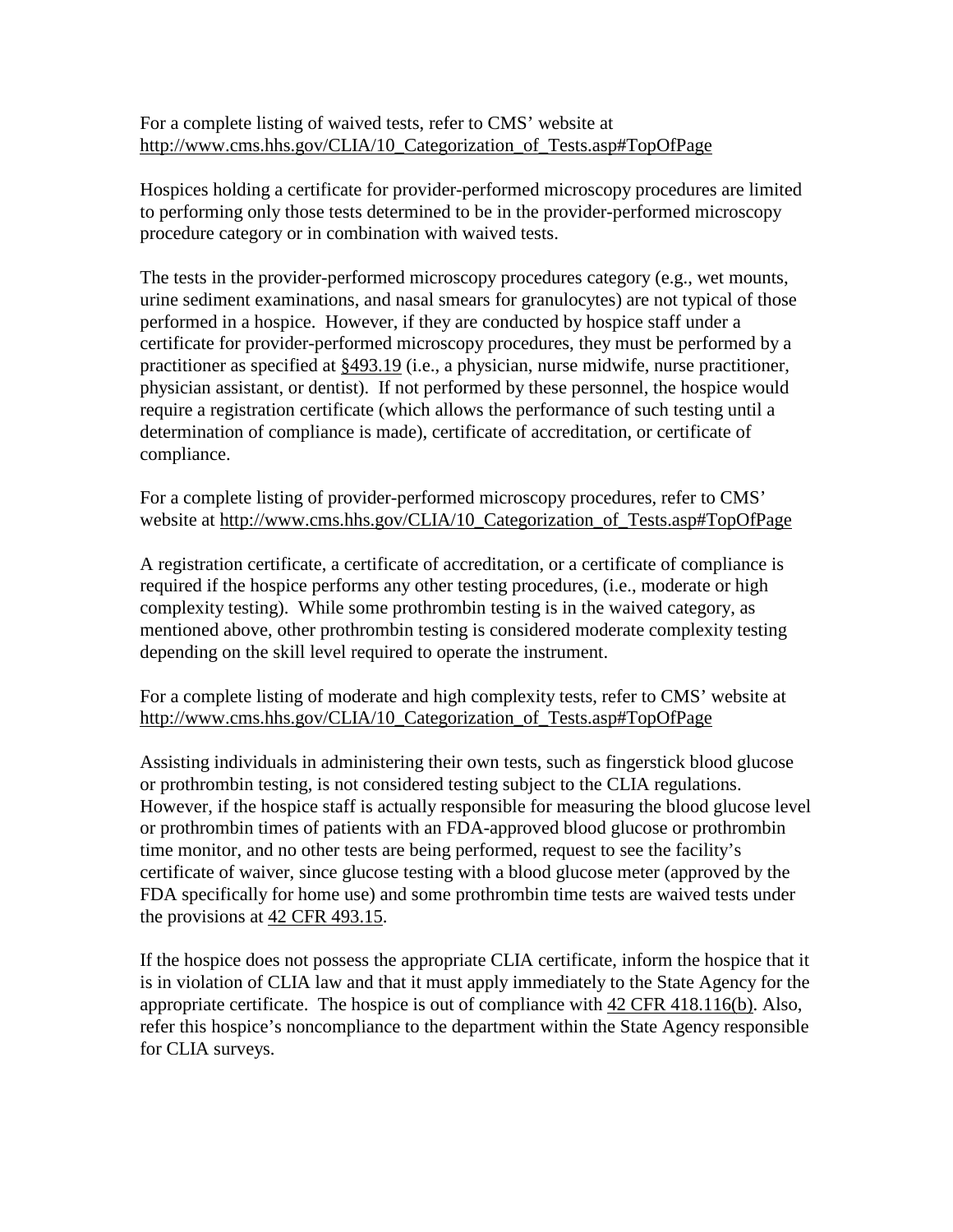## **L801**

**(Rev. 69, Issued: 12-15-10, Effective: 10-01-10, Implementation: 10-01-10)**

**§418.116(b)(2) - If the hospice chooses to refer specimens for laboratory testing to a reference laboratory, the reference laboratory must be certified in the appropriate specialties and subspecialties of services in accordance with the applicable requirements of Part 493 of this chapter.**

## **Interpretive Guidelines §418.116(b)(2)**

The hospice is required to comply with applicable State law and secure a CLIA certificate of waiver for any waived testing performed by staff. Lab specimens obtained in the patient's home must be taken to laboratories that meet CLIA and state law requirements.

The hospice should have a copy of the reference laboratory's CLIA certificate in its administrative records.